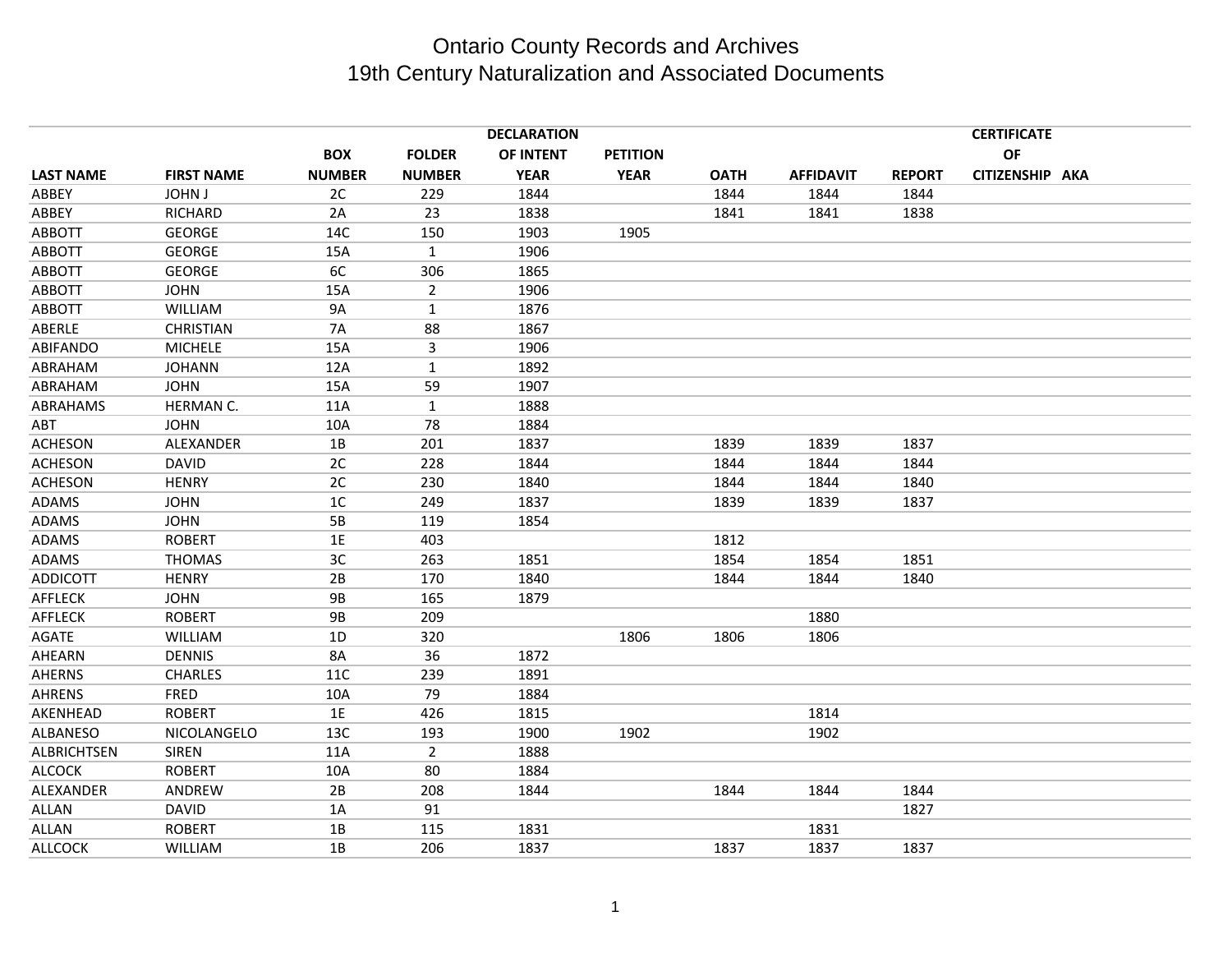|                  |                   |               |                | <b>DECLARATION</b> |                 |             |                  |               | <b>CERTIFICATE</b><br>OF<br>CITIZENSHIP AKA |  |  |
|------------------|-------------------|---------------|----------------|--------------------|-----------------|-------------|------------------|---------------|---------------------------------------------|--|--|
|                  |                   | <b>BOX</b>    | <b>FOLDER</b>  | OF INTENT          | <b>PETITION</b> |             |                  |               |                                             |  |  |
| <b>LAST NAME</b> | <b>FIRST NAME</b> | <b>NUMBER</b> | <b>NUMBER</b>  | <b>YEAR</b>        | <b>YEAR</b>     | <b>OATH</b> | <b>AFFIDAVIT</b> | <b>REPORT</b> |                                             |  |  |
| <b>ALLEN</b>     | <b>PETER</b>      | 6A            | 91             | 1855               |                 |             |                  |               |                                             |  |  |
| ALLEN            | WILLIAM           | 1E            | 413            |                    |                 | 1814        |                  |               |                                             |  |  |
| <b>ALSOP</b>     | <b>THOMAS</b>     | 4A            | 98             | 1852               |                 |             |                  | 1852          |                                             |  |  |
| <b>ALTMAN</b>    | ABRAHAM           | 4A            | 46             | 1852               |                 |             |                  | 1852          |                                             |  |  |
| <b>ALTMAN</b>    | ABRAHAM           | 5B            | 113            | 1854               |                 | 1854        | 1854             |               |                                             |  |  |
| ALTMEYER         | <b>ANTONY</b>     | 2A            | 105            | 1836               |                 | 1843        | 1843             |               |                                             |  |  |
| AMBROSE          | JAMES             | <b>7B</b>     | 143            | 1868               |                 |             |                  |               |                                             |  |  |
| AMBROSE          | <b>JOHN</b>       | 6A            | $\overline{7}$ | 1852               |                 | 1854        | 1854             |               |                                             |  |  |
| ANDERSEN         | <b>JOHN</b>       | 14A           | 48             | 1904               |                 |             |                  |               |                                             |  |  |
| ANDERSON         | <b>ALBERT</b>     | <b>7A</b>     | 89             | 1867               |                 |             |                  |               |                                             |  |  |
| ANDERSON         | ANDREW            | <b>9B</b>     | 144            | 1878               |                 |             |                  |               |                                             |  |  |
| ANDERSON         | CHARLES A.        | 11B           | 145            | 1889               |                 |             |                  |               |                                             |  |  |
| ANDERSON         | <b>DAVID</b>      | 9A            | $\overline{2}$ | 1876               |                 |             |                  |               |                                             |  |  |
| ANDERSON         | HOLGER C.         | 15A           | 4              | 1906               |                 |             |                  |               |                                             |  |  |
| ANDERSON         | JAMES             | 1A            | 51             | 1822               | 1822            | 1825        | 1825             | 1818          |                                             |  |  |
| ANDERSON         | JOHN C.           | 13B           | 106            | 1895               | 1900            |             |                  |               |                                             |  |  |
| ANDERSON         | PETER             | 10A           | 13             | 1882               |                 |             |                  |               |                                             |  |  |
| ANDERSON         | <b>ROBERT</b>     | 5A            | 9              | 1853               |                 |             |                  |               |                                             |  |  |
| ANDERSON         | <b>RUDOLPH</b>    | 15C           | 148            |                    | 1913            |             |                  |               |                                             |  |  |
| ANDERSON         | <b>WILLIAM</b>    | 1A            | 82             | 1825               |                 | 1828        | 1827             | 1825          |                                             |  |  |
| ANDREW           | <b>WILLIAM</b>    | 2C            | 251            | 1845               |                 |             |                  | 1845          |                                             |  |  |
| ANDREW           | <b>WILLIAM</b>    | 4A            | 82             | 1845               |                 | 1852        |                  | 1845          |                                             |  |  |
| ANDREWS          | <b>JOHN</b>       | 6C            | 307            | 1865               |                 |             |                  |               |                                             |  |  |
| ANGELO           | DEMARIA           | 14C           | 170            | 1905               |                 |             |                  |               |                                             |  |  |
| ANGUS            | WALTER            | 1D            | 345            |                    |                 | 1808        | 1809             |               |                                             |  |  |
| ANNISANAL        | HENRY M.          | 4C            | 289            | 1853               |                 |             |                  |               |                                             |  |  |
| ANSLINGER        | <b>NICHOLAS</b>   | <b>8B</b>     | 150            | 1874               |                 |             |                  |               |                                             |  |  |
| ANTHONSEN        | <b>SEVERIN</b>    | 12B           | 101            | 1894               | 1896            |             | 1896             |               |                                             |  |  |
| <b>APPLETON</b>  | <b>RICHARD</b>    | 9A            | 3              | 1876               |                 |             |                  |               |                                             |  |  |
| APPLETON         | SAMUEL            | 10A           | 14             | 1882               |                 |             |                  |               |                                             |  |  |
| <b>AQUILANO</b>  | <b>DOMENICO</b>   | 15A           | 5              | 1903               | 1906            |             |                  |               |                                             |  |  |
| <b>ARCHER</b>    | <b>THOMAS</b>     | <b>8B</b>     | 151            | 1874               |                 |             |                  |               |                                             |  |  |
| ARDELL           | <b>GEORGE</b>     | 3A            | 109            | 1846               |                 | 1848        | 1848             | 1846          |                                             |  |  |
| ARDELL           | RICHARD           | 3B            | 124            | 1848               |                 |             |                  | 1848          |                                             |  |  |
| <b>ARMONIO</b>   | LUIGI             | 14A           | $\mathbf{1}$   | 1899               | 1902            |             | 1902             |               |                                             |  |  |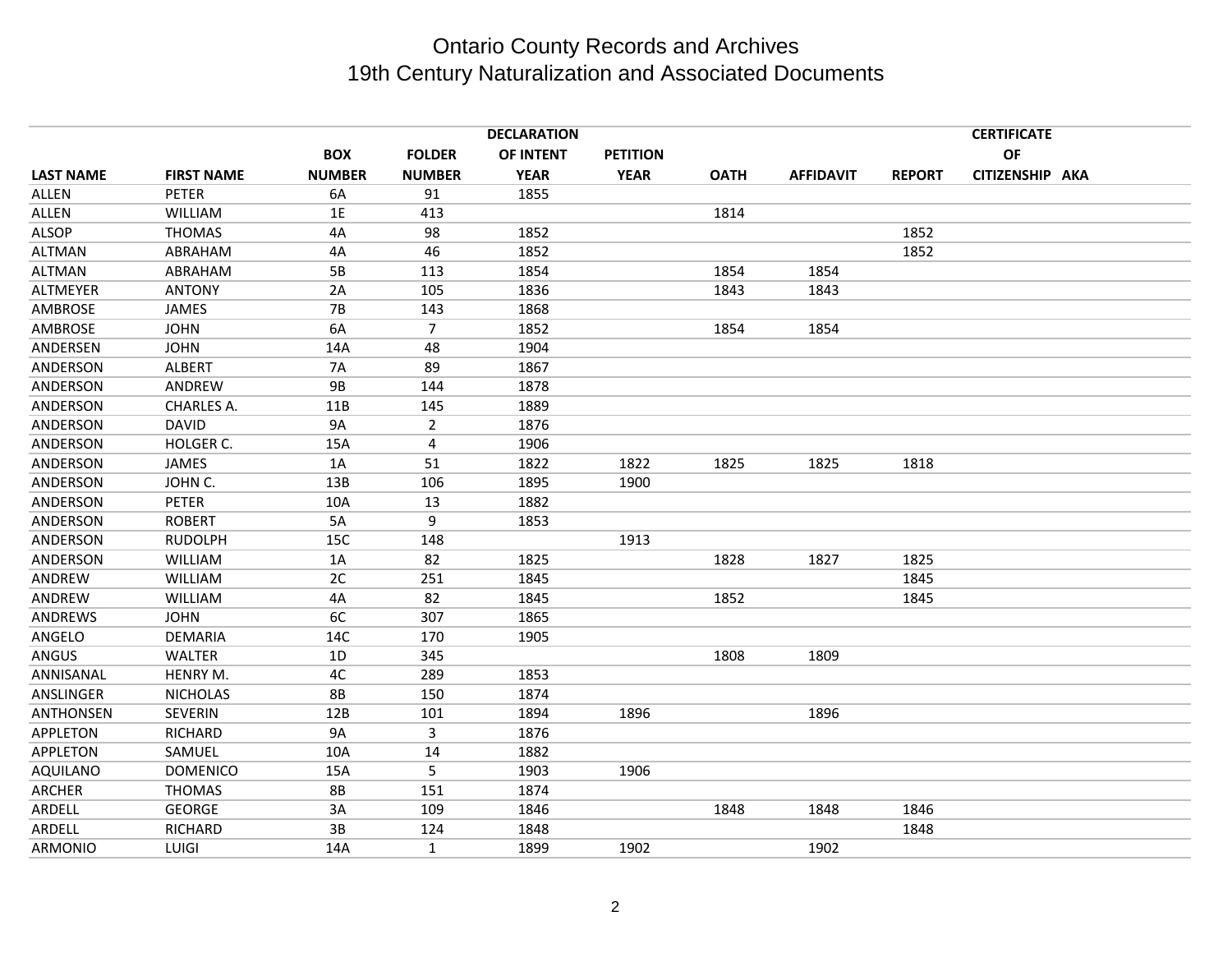|                    |                   |               |                | <b>DECLARATION</b> |                 |             |                  |               | <b>CERTIFICATE</b> |  |
|--------------------|-------------------|---------------|----------------|--------------------|-----------------|-------------|------------------|---------------|--------------------|--|
|                    |                   | <b>BOX</b>    | <b>FOLDER</b>  | <b>OF INTENT</b>   | <b>PETITION</b> |             |                  |               | OF                 |  |
| <b>LAST NAME</b>   | <b>FIRST NAME</b> | <b>NUMBER</b> | <b>NUMBER</b>  | <b>YEAR</b>        | <b>YEAR</b>     | <b>OATH</b> | <b>AFFIDAVIT</b> | <b>REPORT</b> | CITIZENSHIP AKA    |  |
| ARMSTONG           | <b>JOHN</b>       | 1D            | 346            |                    |                 | 1809        | 1809             |               |                    |  |
| ARMSTRONG          | <b>FRANCIS</b>    | 1B            | 136            | 1834               |                 |             |                  | 1834          |                    |  |
| ARMSTRONG          | <b>JAMES</b>      | 7C            | 291            | 1870               |                 |             |                  |               |                    |  |
| ARMSTRONG          | <b>ROBERT</b>     | 3A            | 50             | 1844               |                 | 1847        | 1847             | 1844          |                    |  |
| <b>ARNOT</b>       | <b>JOHN</b>       | 5A            | 35             | 1853               |                 |             |                  |               |                    |  |
| ASH                | <b>GEORGE</b>     | 5A            | 70             | 1854               |                 |             |                  |               |                    |  |
| ASH                | <b>THOMAS</b>     | 2C            | 283            | 1843               |                 | 1846        | 1846             | 1843          |                    |  |
| ASHLEY             | <b>JOHN</b>       | 3A            | 27             | 1844               |                 | 1847        | 1847             |               |                    |  |
| <b>ASHWIN</b>      | <b>JOHN</b>       | 3A            | 69             | 1845               |                 | 1848        | 1848             | 1845          |                    |  |
| <b>ATKINSON</b>    | <b>GEORGE</b>     | 3B            | 160            | 1849               |                 |             |                  | 1849          |                    |  |
| <b>ATKINSON</b>    | <b>JOHN</b>       | 1B            | 187            | 1836               |                 | 1836        |                  | 1836          |                    |  |
| <b>ATTWOOD</b>     | <b>JAMES</b>      | 15B           | 106            | 1909               |                 |             |                  |               |                    |  |
| <b>AUSTIN</b>      | <b>HENRY H</b>    | 10B           | 166            | 1885               |                 |             |                  |               |                    |  |
| <b>AUSTIN</b>      | <b>ISAAC</b>      | 1D            | 315            |                    | 1805            | 1807        | 1805             |               |                    |  |
| <b>AUSTIN</b>      | <b>THOMAS</b>     | 2A            | 91             | 1840               |                 | 1843        | 1843             | 1840          |                    |  |
| <b>AUSTIN</b>      | <b>WILLIAM</b>    | 12B           | 102            | 1894               |                 |             |                  |               |                    |  |
| <b>BAADER</b>      | <b>NICHOLAS</b>   | 10C           | 194            | 1886               |                 |             |                  |               |                    |  |
| <b>BAART</b>       | SEBASTIAN         | 14C           | 152            | 1905               |                 |             |                  |               |                    |  |
| <b>BABCOCK</b>     | <b>DORVAL</b>     | 13B           | 107            |                    | 1900            |             | 1900             |               |                    |  |
| <b>BACON</b>       | PHILIP            | 6C            | 295            | 1864               |                 |             |                  |               |                    |  |
| <b>BACON</b>       | <b>ROBERT</b>     | 9A            | 4              | 1876               |                 |             |                  |               |                    |  |
| <b>BADGER</b>      | <b>MICHAEL</b>    | 10B           | 167            | 1885               |                 |             |                  |               |                    |  |
| <b>BAEHN</b>       | <b>PATRICK</b>    | 8A            | $\mathbf{1}$   | 1871               |                 |             |                  |               |                    |  |
| <b>BAGLEY</b>      | <b>THOMAS</b>     | 4A            | 96             | 1852               |                 |             |                  | 1852          |                    |  |
| <b>BAGSHAW</b>     | <b>ROBERT S.</b>  | 14A           | 49             | 1897               | 1904            |             | 1904             |               |                    |  |
| <b>BAILEY</b>      | <b>MARK</b>       | 2A            | $\overline{2}$ | 1834               |                 | 1840        | 1840             |               |                    |  |
| <b>BAILEY</b>      | TOM WILLIAM       | 12A           | 3              | 1892               |                 |             |                  |               |                    |  |
| <b>BAIRD</b>       | <b>ARTHUR</b>     | 1B            | 204            | 1837               |                 |             |                  |               |                    |  |
| <b>BAKER</b>       | <b>FRED</b>       | <b>9B</b>     | 211            | 1880               |                 |             |                  |               |                    |  |
| <b>BALDWIN</b>     | <b>CORNELIUS</b>  | 6A            | 8              | 1854               |                 |             |                  |               |                    |  |
| <b>BALDWIN</b>     | EDMOND            | 4C            | 304            | 1853               |                 |             |                  |               |                    |  |
| <b>BALESTRONE</b>  | <b>JAMES</b>      | 13C           | 194            | 1873               | 1902            |             | 1902             |               |                    |  |
| <b>BALISTERI</b>   | SALVATORI         | 15A           | 6              |                    | 1906            |             |                  |               |                    |  |
| <b>BALISTRERI</b>  | ELIA              | 15B           | 81             | 1908               |                 |             |                  |               |                    |  |
| <b>BALISTRIERI</b> | <b>FRANK</b>      | 13B           | 108            | 1900               | 1900            |             | 1900             |               |                    |  |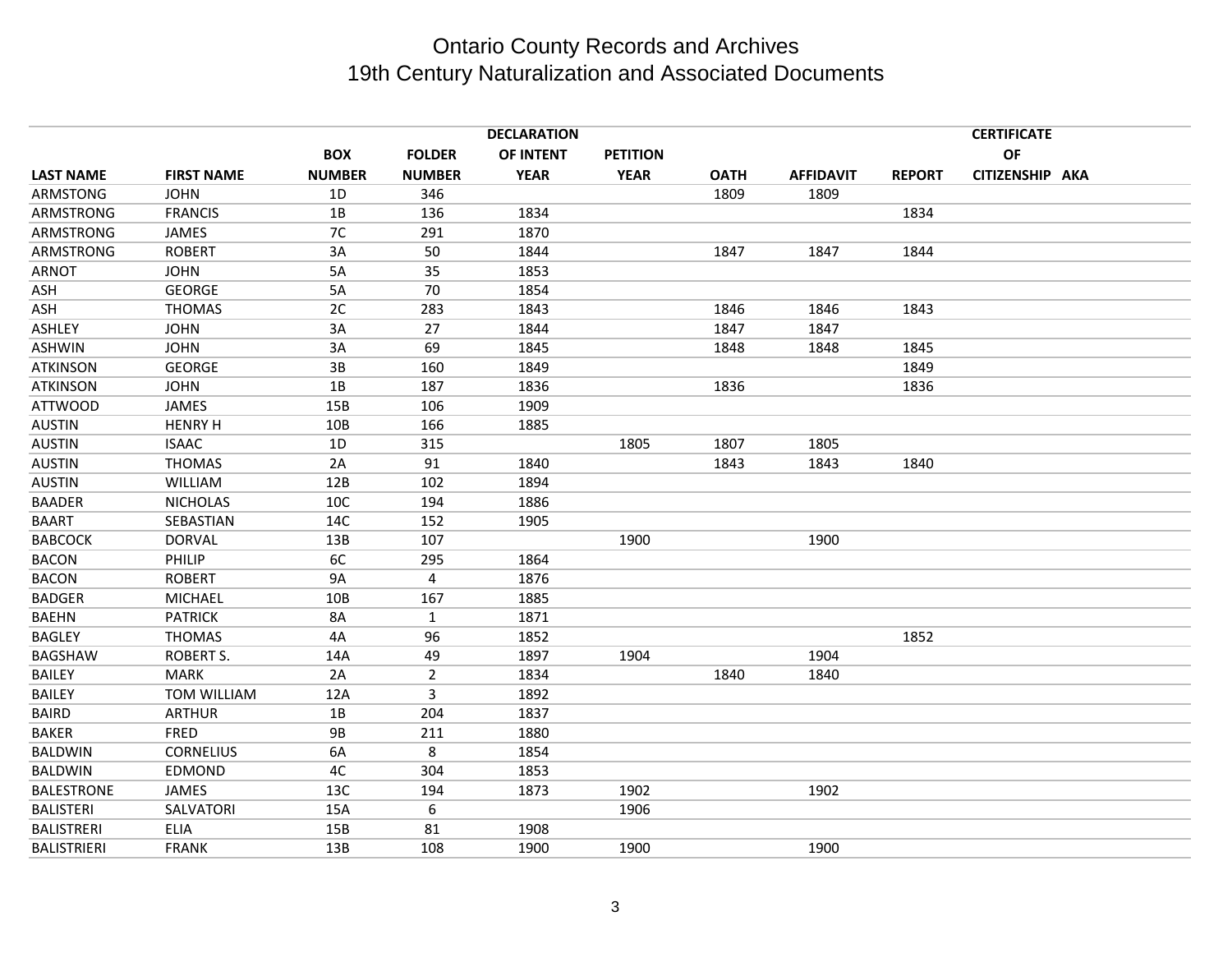|                  |                   |                |                | <b>DECLARATION</b> |                 |             |                  |               | <b>CERTIFICATE</b> |  |
|------------------|-------------------|----------------|----------------|--------------------|-----------------|-------------|------------------|---------------|--------------------|--|
|                  |                   | <b>BOX</b>     | <b>FOLDER</b>  | OF INTENT          | <b>PETITION</b> |             |                  |               | OF                 |  |
| <b>LAST NAME</b> | <b>FIRST NAME</b> | <b>NUMBER</b>  | <b>NUMBER</b>  | <b>YEAR</b>        | <b>YEAR</b>     | <b>OATH</b> | <b>AFFIDAVIT</b> | <b>REPORT</b> | CITIZENSHIP AKA    |  |
| <b>BALLARD</b>   | <b>JESSE</b>      | 1C             | 299            | 1837               |                 | 1840        | 1849             | 1837          |                    |  |
| <b>BALLIE</b>    | PETER             | <b>9B</b>      | 212            | 1880               |                 |             |                  |               |                    |  |
| <b>BALMANNO</b>  | <b>ROBERT</b>     | 1B             | 170            | 1835               |                 |             |                  |               |                    |  |
| <b>BANCROFT</b>  | <b>WILLIAM</b>    | 2B             | 125            | 1844               |                 |             |                  | 1844          |                    |  |
| <b>BANNELL</b>   | <b>CHARLES</b>    | 10A            | 81             | 1884               |                 |             |                  |               |                    |  |
| <b>BANSBACH</b>  | <b>FRIEDERICH</b> | 4C             | 247            | 1853               |                 |             |                  |               |                    |  |
| <b>BARAN</b>     | <b>JOSEPH</b>     | 13A            | 37             | 1894               | 1898            |             | 1898             |               |                    |  |
| <b>BARK</b>      | <b>THOMAS</b>     | 3B             | 183            | 1850               |                 |             |                  | 1850          |                    |  |
| <b>BARKER</b>    | <b>JOHN</b>       | 1B             | 174            | 1835               |                 | 1835        | 1835             | 1835          |                    |  |
| <b>BARKER</b>    | <b>JOHN</b>       | 3C             | 236            | 1850               |                 |             |                  | 1850          |                    |  |
| <b>BARKER</b>    | <b>WILLIAM</b>    | 1B             | 116            | 1832               |                 | 1835        |                  |               |                    |  |
| <b>BARNES</b>    | HURDMAN           | 2B             | 139            | 1844               |                 |             |                  | 1844          |                    |  |
| <b>BARNES</b>    | <b>JAMES</b>      | 1D             | 343            |                    |                 | 1808        | 1809             |               |                    |  |
| <b>BARNES</b>    | <b>JOSEPH</b>     | 2A             | 85             | 1840               |                 | 1842        | 1842             | 1840          |                    |  |
| <b>BARNES</b>    | <b>JOSEPH</b>     | 6C             | 296            | 1864               |                 |             |                  |               |                    |  |
| <b>BARNES</b>    | <b>THOMAS</b>     | 1D             | 341            |                    |                 | 1808        | 1809             |               |                    |  |
| <b>BARNES</b>    | <b>WILLIAM</b>    | <b>9B</b>      | 213            | 1880               |                 |             |                  |               |                    |  |
| <b>BARNETT</b>   | <b>CHARLES</b>    | <b>7B</b>      | 144            |                    |                 |             | 1868             |               |                    |  |
| <b>BARNETT</b>   | <b>DANIEL</b>     | <b>9A</b>      | 5              | 1876               |                 |             |                  |               |                    |  |
| <b>BARNETT</b>   | DANIEL (JR)       | <b>9B</b>      | 166            | 1879               |                 |             |                  |               |                    |  |
| <b>BARNETT</b>   | <b>DANIEL JR</b>  | 10A            | 15             | 1882               |                 |             |                  |               |                    |  |
| <b>BARNS</b>     | <b>JOHN</b>       | 1A             | 49             |                    | 1817            | 1817        | 1817             |               |                    |  |
| <b>BARNUM</b>    | <b>HARRY</b>      | 14A            | 50             |                    | 1904            |             | 1904             |               |                    |  |
| <b>BARNUM</b>    | <b>HARRY</b>      | 15A            | $\overline{7}$ | 1904               | 1906            |             |                  |               |                    |  |
| <b>BARRETT</b>   | <b>PETER</b>      | 9B             | 214            | 1880               |                 |             |                  |               |                    |  |
| <b>BARRETT</b>   | <b>ROBERT</b>     | 13A            | 1              |                    | 1897            |             | 1897             |               |                    |  |
| <b>BARRETT</b>   | <b>ROBERT</b>     | 8A             | $\overline{2}$ | 1871               |                 |             |                  |               |                    |  |
| <b>BARRODY</b>   | S.J.              | 14C            | 153            | 1905               |                 |             |                  |               |                    |  |
| <b>BARRON</b>    | <b>DAVID</b>      | 1 <sup>C</sup> | 297            | 1840               |                 | 1840        | 1840             |               |                    |  |
| <b>BARRON</b>    | <b>WILLIAM</b>    | 1E             | 405            |                    |                 | 1812        |                  |               |                    |  |
| <b>BARRPATO</b>  | <b>DOMENICO</b>   | 15A            | 8              |                    | 1906            |             |                  |               |                    |  |
| <b>BARRY</b>     | <b>JOHN</b>       | <b>9B</b>      | 124            | 1877               |                 |             |                  |               |                    |  |
| <b>BARRY</b>     | <b>MICHAEL</b>    | 3C             | 291            | 1851               |                 |             |                  |               |                    |  |
| <b>BARRY</b>     | <b>MICHAEL</b>    | 8C             | 216            | 1875               |                 |             |                  |               |                    |  |
| <b>BARRY</b>     | <b>PATRICK</b>    | 3B             | 167            | 1849               |                 | 1852        | 1852             | 1849          |                    |  |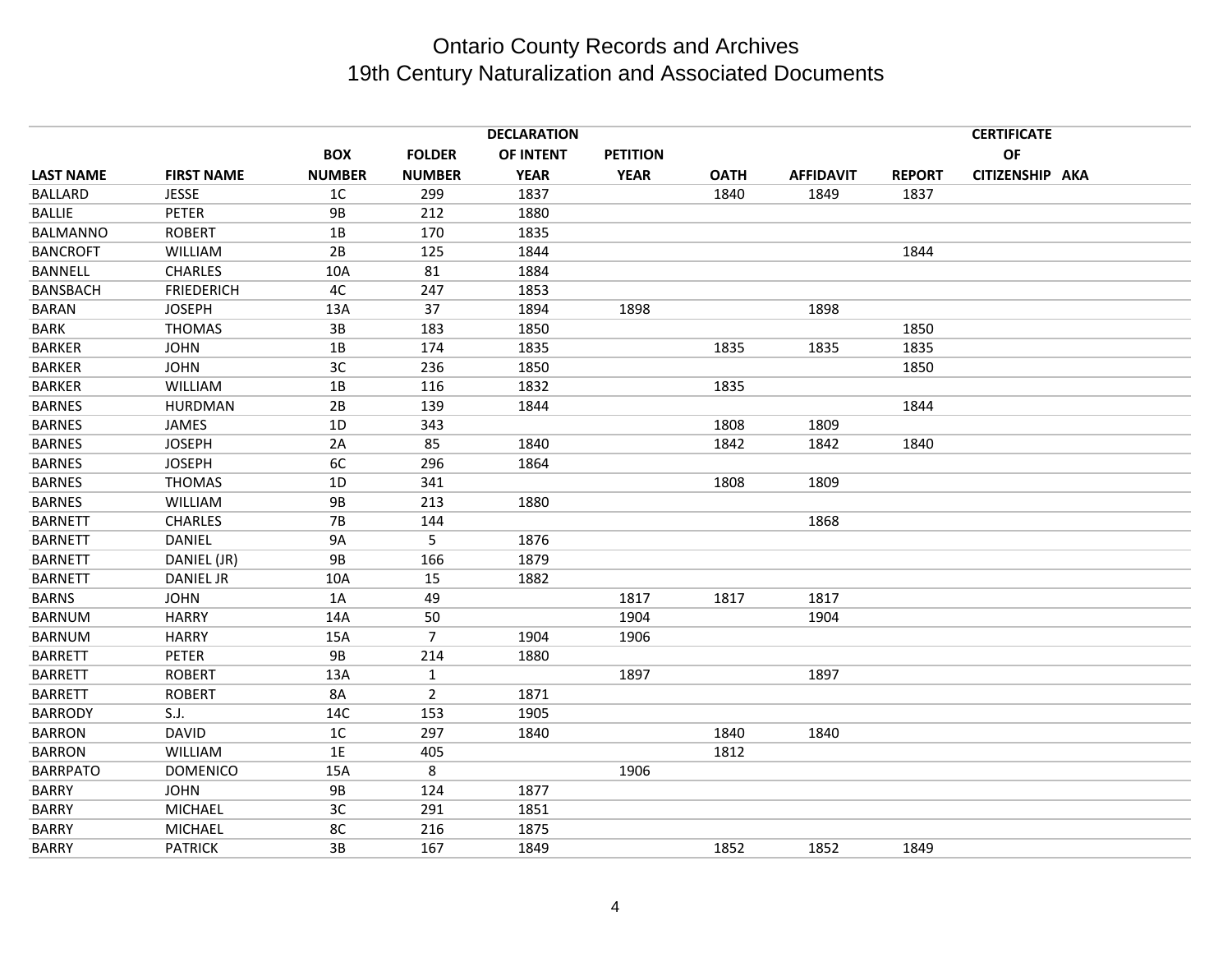|                   |                   |               |                | <b>DECLARATION</b> |                 |             |                  |               | <b>CERTIFICATE</b> |  |
|-------------------|-------------------|---------------|----------------|--------------------|-----------------|-------------|------------------|---------------|--------------------|--|
|                   |                   | <b>BOX</b>    | <b>FOLDER</b>  | OF INTENT          | <b>PETITION</b> |             |                  |               | OF                 |  |
| <b>LAST NAME</b>  | <b>FIRST NAME</b> | <b>NUMBER</b> | <b>NUMBER</b>  | <b>YEAR</b>        | <b>YEAR</b>     | <b>OATH</b> | <b>AFFIDAVIT</b> | <b>REPORT</b> | CITIZENSHIP AKA    |  |
| <b>BARRY</b>      | RICHARD           | <b>9B</b>     | 125            | 1877               |                 |             |                  |               |                    |  |
| <b>BARTLY</b>     | <b>MYLES</b>      | 3C            | 264            | 1851               |                 |             |                  |               |                    |  |
| <b>BARTON</b>     | <b>PATRICK</b>    | 7C            | 294            | 1870               |                 |             |                  |               |                    |  |
| <b>BARTON</b>     | <b>THOMAS</b>     | 2A            | 16             | 1841               |                 |             |                  | 1841          |                    |  |
| <b>BASLOW</b>     | JAMES             | 7A            | $\mathbf{1}$   | 1866               |                 |             |                  |               |                    |  |
| <b>BATCHELDER</b> | <b>HENRY</b>      | 7C            | 292            | 1870               |                 |             |                  |               |                    |  |
| <b>BATON</b>      | <b>JOHN</b>       | 1A            | 67             | 1821               |                 |             |                  | 1821          |                    |  |
| <b>BAUAR</b>      | <b>DEIDRICK</b>   | <b>8A</b>     | 37             | 1872               |                 |             |                  |               |                    |  |
| <b>BAUCHAN</b>    | <b>CHARLES</b>    | 12B           | 95             | 1893               |                 |             |                  |               |                    |  |
| <b>BAUER</b>      | CARL              | 13B           | 109            |                    | 1900            |             | 1900             |               |                    |  |
| <b>BAUMAN</b>     | <b>ISAAC</b>      | 6A            | 92             | 1855               |                 |             |                  |               |                    |  |
| <b>BAUMANN</b>    | <b>RODOLPH</b>    | 6A            | 93             | 1865               |                 |             |                  |               |                    |  |
| <b>BAXTER</b>     | JAMES             | 1A            | 19             |                    | 1808            | 1808        | 1808             |               |                    |  |
| <b>BAXTER</b>     | <b>JOHN</b>       | 4A            | 107            | 1852               |                 |             |                  |               |                    |  |
| <b>BAXTER</b>     | <b>WILLIAM</b>    | 6C            | 207            | 1859               |                 |             |                  |               |                    |  |
| <b>BEACH</b>      | <b>WILLIAM</b>    | 5A            | 50             | 1854               |                 |             |                  | 1854          |                    |  |
| BEADMAN           | <b>JOHN</b>       | 1C            | 256            | 1837               |                 | 1840        | 1840             | 1837          |                    |  |
| <b>BEALES</b>     | JAMES             | 6C            | 233            | 1860               |                 |             |                  |               |                    |  |
| <b>BEATTIE</b>    | <b>JOSEPH</b>     | 4B            | 179            | 1848               |                 | 1852        | 1852             | 1848          |                    |  |
| <b>BEATTY</b>     | <b>FRANCIS</b>    | 7A            | 91             | 1867               |                 |             |                  |               |                    |  |
| <b>BEATTY</b>     | JAMES             | 1D            | 339            |                    |                 | 1809        | 1809             |               |                    |  |
| <b>BEATTY</b>     | LEONARD           | 1A            | $\mathsf{3}$   |                    | 1803            |             | 1803             |               |                    |  |
| <b>BEATTY</b>     | WILLIAM           | 3C            | 268            | 1849               |                 | 1850        | 1850             |               |                    |  |
| <b>BECKER</b>     | <b>ERNST</b>      | <b>8B</b>     | 152            | 1874               |                 |             |                  |               |                    |  |
| <b>BECKET</b>     | WILLIAM           | 4B            | 184            | 1852               |                 | 1852        | 1852             |               |                    |  |
| <b>BEDDOE</b>     | <b>JOHN</b>       | 1A            | 11             | 1806               | 1806            | 1807        |                  |               |                    |  |
| <b>BEECHER</b>    | <b>PATRICK</b>    | 3A            | 23             | 1945               |                 | 1847        | 1847             | 1845          |                    |  |
| <b>BEIHL</b>      | PETER             | 8A            | 3              | 1871               |                 |             |                  |               |                    |  |
| <b>BELFOUR</b>    | <b>JOHN</b>       | 7C            | 293            | 1870               |                 |             |                  |               |                    |  |
| <b>BELISTO</b>    | SAM L.            | 14A           | $\overline{2}$ |                    | 1903            |             | 1903             |               |                    |  |
| <b>BELL</b>       | <b>JOHN</b>       | 2C            | 215            | 1839               |                 | 1844        | 1844             | 1839          |                    |  |
| <b>BELL</b>       | <b>JOSEPH</b>     | 3A            | 89             | 1848               |                 |             |                  | 1848          |                    |  |
| BELL              | <b>THOMAS</b>     | 4B            | 201            | 1852               |                 |             |                  |               |                    |  |
| <b>BEMONT</b>     | <b>THOMAS</b>     | 11B           | 147            | 1889               |                 |             |                  |               |                    |  |
| <b>BENDERSON</b>  | <b>BEND J</b>     | <b>9B</b>     | 126            | 1877               |                 |             |                  |               |                    |  |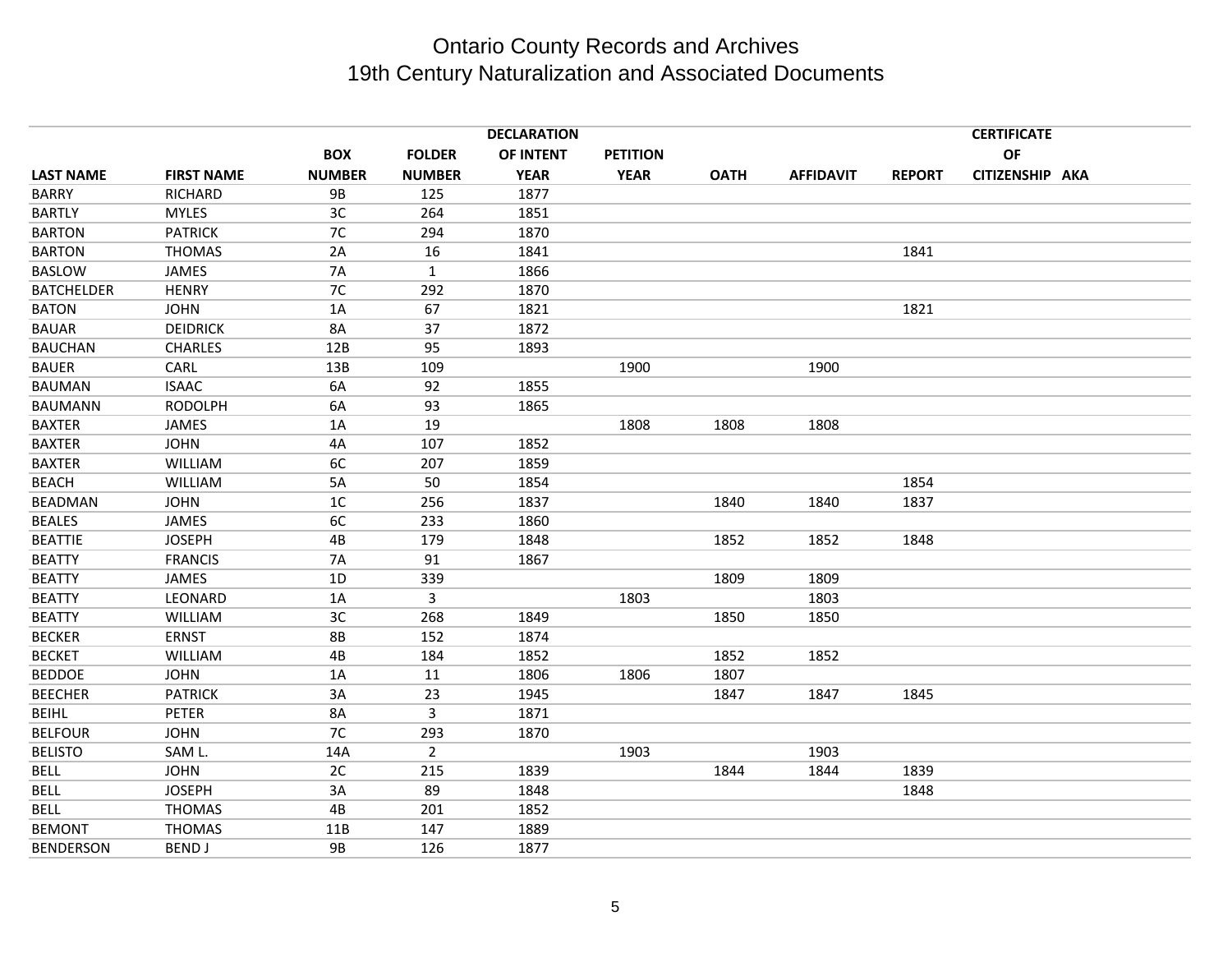|                     |                     |               |                | <b>DECLARATION</b> |                 |             |                  |               | <b>CERTIFICATE</b> |  |
|---------------------|---------------------|---------------|----------------|--------------------|-----------------|-------------|------------------|---------------|--------------------|--|
|                     |                     | <b>BOX</b>    | <b>FOLDER</b>  | OF INTENT          | <b>PETITION</b> |             |                  |               | OF                 |  |
| <b>LAST NAME</b>    | <b>FIRST NAME</b>   | <b>NUMBER</b> | <b>NUMBER</b>  | <b>YEAR</b>        | <b>YEAR</b>     | <b>OATH</b> | <b>AFFIDAVIT</b> | <b>REPORT</b> | CITIZENSHIP AKA    |  |
| <b>BENEDICT</b>     | ABEL G.             | 11A           | 6              | 1888               |                 |             |                  |               |                    |  |
| <b>BENGE</b>        | <b>JAMES</b>        | 3A            | 37             | 1845               |                 | 1847        | 1847             | 1845          |                    |  |
| <b>BENGE</b>        | WILLIAM             | 2C            | 235            | 1844               |                 |             |                  | 1844          |                    |  |
| <b>BENGE</b>        | <b>WILLIAM</b>      | 3B            | 190            | 1847               |                 | 1850        | 1850             | 1847          |                    |  |
| <b>BENNETT</b>      | <b>JAMES</b>        | 3B            | 141            | 1848               |                 | 1848        | 1848             | 1848          |                    |  |
| <b>BENTZ</b>        | <b>JOHN W</b>       | <b>9B</b>     | 215            | 1880               |                 |             |                  |               |                    |  |
| <b>BERENDT</b>      | <b>HENRY</b>        | 13A           | $\overline{2}$ | 1897               |                 |             |                  |               |                    |  |
| <b>BERG</b>         | <b>HERMAN B.</b>    | 12A           | 6              | 1892               |                 |             |                  |               |                    |  |
| <b>BERG</b>         | LUDWIG J.           | 12B           | 103            | 1894               |                 |             |                  |               |                    |  |
| <b>BERGER</b>       | <b>WILLIAM</b>      | 11A           | 8              | 1888               |                 |             |                  |               |                    |  |
| <b>BERGIN</b>       | <b>JOHN</b>         | 3A            | 60             | 1845               |                 | 1848        | 1848             | 1845          |                    |  |
| <b>BERRY</b>        | <b>JOHN</b>         | 1E            | 400            |                    |                 | 1812        | 1812             |               |                    |  |
| <b>BERRY</b>        | JOHN JR.            | 1E            | 401            |                    |                 | 1812        | 1812             |               |                    |  |
| <b>BERRY</b>        | MICHAEL             | 7C            | 255            | 1869               |                 |             |                  |               |                    |  |
| <b>BERRY</b>        | <b>ROBERT</b>       | 1A            | 76             | 1822               |                 | 1822        | 1822             |               |                    |  |
| <b>BERRY</b>        | <b>WILLIAM</b>      | 1A            | 74             | 1822               |                 | 1822        | 1822             |               |                    |  |
| <b>BETH</b>         | <b>JOSEPH</b>       | <b>9B</b>     | 216            | 1880               |                 |             |                  |               |                    |  |
| BETH                | <b>NICHOLAS</b>     | 9B            | 217            | 1880               |                 |             |                  |               |                    |  |
| <b>BEUZVILLE</b>    | <b>GEORGE</b>       | 3C            | 223            | 1850               |                 |             |                  | 1850          |                    |  |
| <b>BEYAERT</b>      | <b>MEDAR PETER</b>  | 13B           | 112            | 1894               | 1900            |             | 1900             |               |                    |  |
| <b>BIERMANN</b>     | <b>JOSEPH</b>       | 6A            | 94             | 1855               |                 |             |                  |               |                    |  |
| <b>BIGGINS</b>      | <b>JAMES</b>        | 2C            | 277            | 1843               |                 | 1845        | 1845             | 1843          |                    |  |
| <b>BIGHAM</b>       | <b>JOHN</b>         | 9A            | 6              | 1876               |                 |             |                  |               |                    |  |
| <b>BIHERNS</b>      | <b>FRED</b>         | 11A           | 9              | 1888               |                 |             |                  |               |                    |  |
| <b>BILLINGHURST</b> | <b>THOMAS</b>       | 1A            | 13             |                    | 1806            | 1806        | 1806             |               |                    |  |
| <b>BILLINGHURST</b> | <b>WILLIAM</b>      | 1E            | 388            |                    |                 | 1809        |                  |               |                    |  |
| <b>BILLS</b>        | <b>JOHN</b>         | 2B            | 118            | 1839               |                 | 1843        | 1843             | 1839          |                    |  |
| <b>BILSBORROW</b>   | <b>CHARLES</b>      | 3A            | 47             | 1847               |                 | 1847        | 1847             |               |                    |  |
| <b>BILSBORROW</b>   | <b>GEORGE</b>       | 3A            | 46             | 1832               |                 | 1847        | 1847             |               |                    |  |
| <b>BINGHAM</b>      | ALLEN               | 2A            | 80             | 1840               |                 | 1843        | 1843             | 1840          |                    |  |
| <b>BINNING</b>      | <b>JEFFREY</b>      | 9A            | $\overline{7}$ | 1876               |                 |             |                  |               |                    |  |
| <b>BIRCH</b>        | <b>GEORGE</b>       | <b>9A</b>     | 8              | 1876               |                 |             |                  |               |                    |  |
| <b>BIRD</b>         | <b>HARRY HODSON</b> | 15A           | 60             | 1907               |                 |             |                  |               |                    |  |
| <b>BIRD</b>         | SAMUEL              | 7A            | 92             | 1856               |                 |             |                  |               |                    |  |
| <b>BIRKS</b>        | HENRY C.            | 12B           | 144            | 1896               | 1895            |             | 1895             |               |                    |  |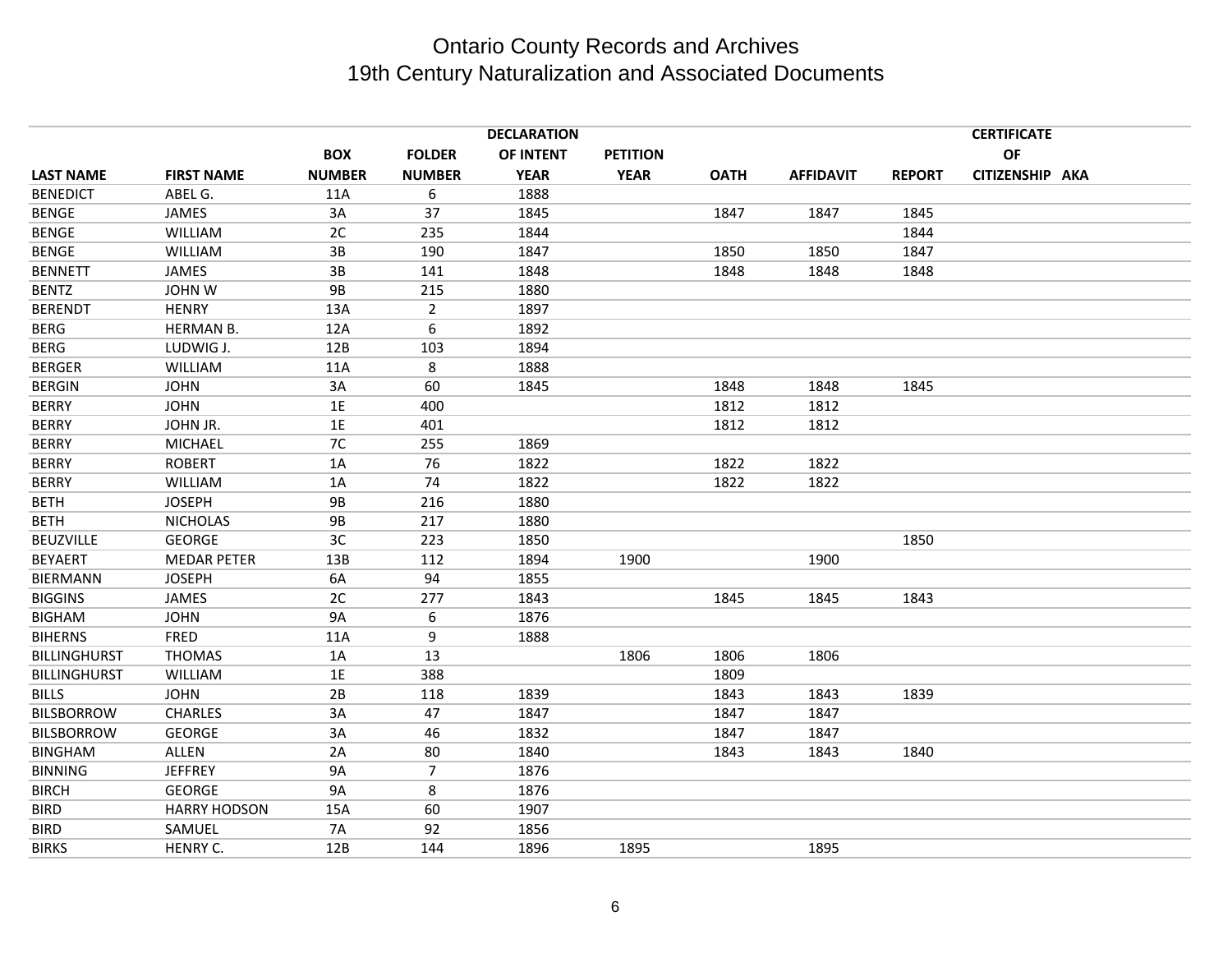|                    |                   |                |               | <b>DECLARATION</b> |                 |             |                  |               | <b>CERTIFICATE</b> |  |
|--------------------|-------------------|----------------|---------------|--------------------|-----------------|-------------|------------------|---------------|--------------------|--|
|                    |                   | <b>BOX</b>     | <b>FOLDER</b> | OF INTENT          | <b>PETITION</b> |             |                  |               | OF                 |  |
| <b>LAST NAME</b>   | <b>FIRST NAME</b> | <b>NUMBER</b>  | <b>NUMBER</b> | <b>YEAR</b>        | <b>YEAR</b>     | <b>OATH</b> | <b>AFFIDAVIT</b> | <b>REPORT</b> | CITIZENSHIP AKA    |  |
| <b>BIRNIE</b>      | ALEXANDER         | 1A             | 14            |                    | 1804            |             |                  |               |                    |  |
| BIRSLAN            | EDWARD            | 13C            | 172           | 1899               | 1901            |             | 1901             |               |                    |  |
| <b>BIRX</b>        | <b>CHARLES</b>    | 13B            | 110           | 1896               | 1900            |             |                  |               |                    |  |
| <b>BIRX</b>        | CHRISTIAN A.      | 14C            | 154           | 1901               | 1905            |             |                  |               |                    |  |
| <b>BISHOP</b>      | WILLIAM           | 1 <sup>C</sup> | 298           | 1840               |                 | 1840        | 1840             |               |                    |  |
| <b>BLACK</b>       | WILLIAM H.        | 14A            | 51            |                    | 1904            |             |                  |               |                    |  |
| <b>BLACKMAN</b>    | JAMES             | 3C             | 241           | 1849               |                 | 1851        | 1851             | 1849          |                    |  |
| <b>BLAKE</b>       | JAMES             | 1A             | 73            |                    |                 | 1815        | 1815             |               |                    |  |
| <b>BLAKELY</b>     | <b>JAMES</b>      | 4B             | 194           | 1852               |                 |             |                  |               |                    |  |
| BLANKENBURGH       | <b>JACOB</b>      | 12B            | 104           | 1894               |                 |             |                  |               |                    |  |
| <b>BLECK</b>       | FREDERICK C.      | 14A            | 3             |                    | 1903            |             | 1903             |               |                    |  |
| <b>BLEYER</b>      | <b>JOSEPH</b>     | 11B            | 183           | 1890               |                 |             |                  |               |                    |  |
| <b>BLOHUT</b>      | <b>BERNARD</b>    | <b>9B</b>      | 145           | 1878               |                 |             |                  |               |                    |  |
| <b>BLYAR</b>       | <b>MAGUS</b>      | 13A            | 57            |                    | 1898            |             | 1898             |               |                    |  |
| <b>BLYTH</b>       | <b>ELIJAH</b>     | 1B             | 135           | 1834               |                 |             |                  |               |                    |  |
| <b>BLYTH</b>       | <b>ELIJAH K</b>   | 1B             | 114           | 1832               |                 | 1835        | 1834             | 1834          |                    |  |
| <b>BOALL</b>       | <b>JAMES</b>      | 1 <sup>C</sup> | 287           | 1840               |                 |             |                  | 1840          |                    |  |
| <b>BODLE</b>       | LEWELLYN          | 5B             | 147           | 1854               |                 |             |                  |               |                    |  |
| <b>BOHLE</b>       | <b>GEORGE</b>     | 10C            | 230           | 1887               |                 |             |                  |               |                    |  |
| <b>BOISVERT</b>    | <b>FRANCIS</b>    | 10B            | 168           | 1885               |                 |             |                  |               |                    |  |
| <b>BOLAND</b>      | JAMES             | 4A             | 16            | 1851               |                 |             |                  |               |                    |  |
| <b>BOLGER</b>      | <b>NICHOLAS</b>   | <b>9A</b>      | 9             | 1876               |                 |             |                  |               |                    |  |
| <b>BOLGER</b>      | <b>PATRICK</b>    | 8C             | 217           | 1875               |                 |             |                  |               |                    |  |
| <b>BOLS</b>        | WILLIAM           | 1 <sup>C</sup> | 251           | 1837               |                 | 1839        | 1839             | 1837          |                    |  |
| <b>BOND</b>        | <b>CHARLES</b>    | 4B             | 164           | 1852               |                 | 1852        | 1852             | 1852          |                    |  |
| <b>BOND</b>        | <b>GEORGE</b>     | 3A             | 102           |                    |                 | 1848        | 1848             | 1848          |                    |  |
| <b>BOND</b>        | <b>THOMAS JR</b>  | 4B             | 167           | 1846               |                 | 1852        | 1852             | 1846          |                    |  |
| <b>BOND</b>        | WILLIAM           | <b>7B</b>      | 145           |                    |                 |             | 1868             |               |                    |  |
| <b>BONER</b>       | DANIEL            | 1D             | 364           |                    |                 | 1811        |                  |               |                    |  |
| <b>BONGIOVANNI</b> | <b>FRANCESCO</b>  | 15C            | 150           |                    | 1915            |             | 1915             |               |                    |  |
| <b>BONIFACE</b>    | <b>JAMEST</b>     | 2A             | 81            | 1840               |                 | 1842        | 1842             | 1840          |                    |  |
| <b>BONNARD</b>     | WILLIAM           | 6C             | 291           | 1858               |                 |             |                  |               |                    |  |
| <b>BOOTH</b>       | <b>IONAS</b>      | 1 <sup>C</sup> | 239           | 1839               |                 |             |                  | 1839          |                    |  |
| <b>BOPPEL</b>      | SEBASTIAN         | <b>7B</b>      | 146           | 1868               |                 |             |                  |               |                    |  |
| <b>BOSCH</b>       | LOUIS             | 15C            | 153           |                    | 1918            |             | 1918             |               |                    |  |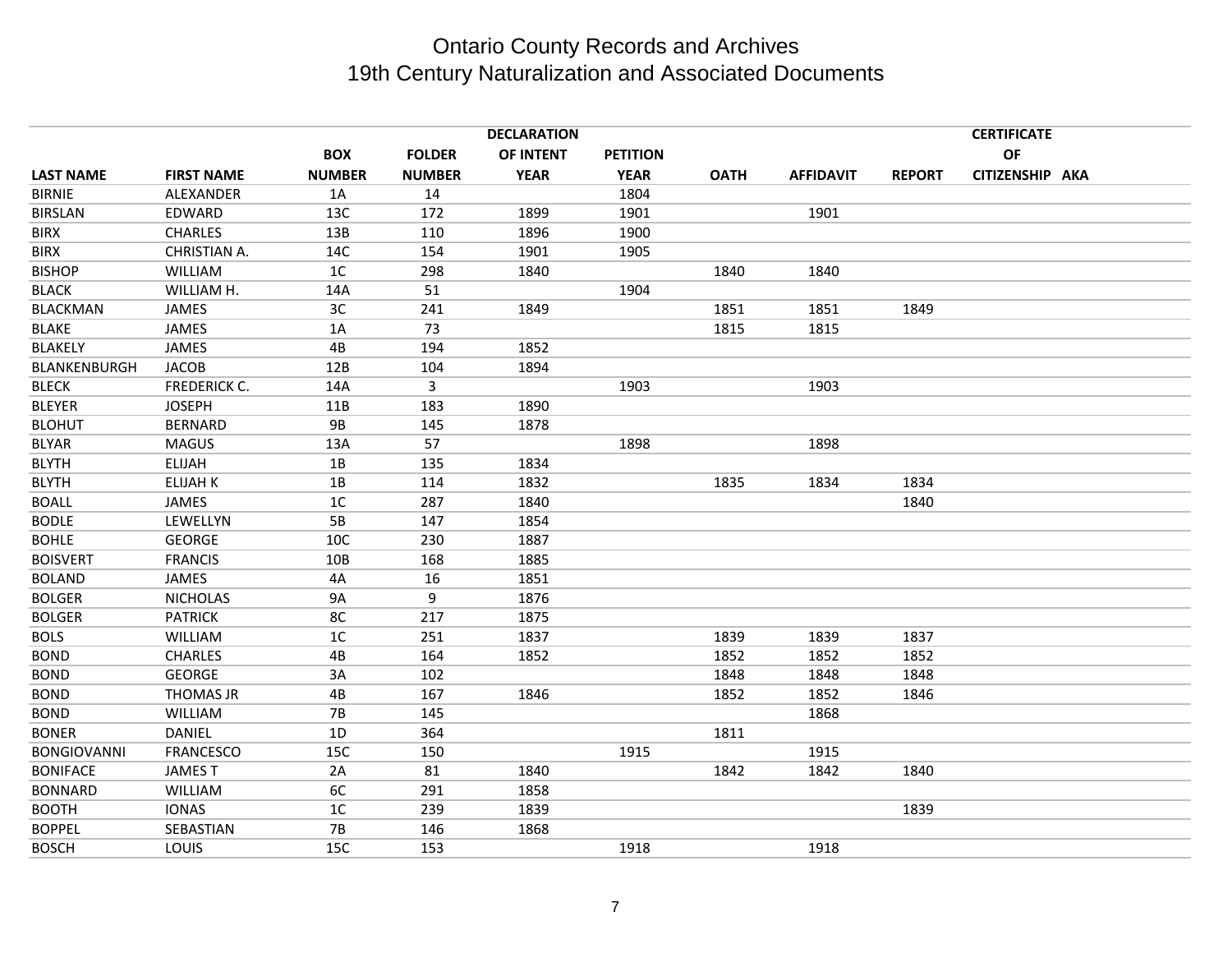|                  |                   |                |                | <b>DECLARATION</b> |                 |             |                  |      | <b>CERTIFICATE</b><br><b>OF</b><br>CITIZENSHIP AKA<br><b>REPORT</b> |  |  |
|------------------|-------------------|----------------|----------------|--------------------|-----------------|-------------|------------------|------|---------------------------------------------------------------------|--|--|
|                  |                   | <b>BOX</b>     | <b>FOLDER</b>  | <b>OF INTENT</b>   | <b>PETITION</b> |             |                  |      |                                                                     |  |  |
| <b>LAST NAME</b> | <b>FIRST NAME</b> | <b>NUMBER</b>  | <b>NUMBER</b>  | <b>YEAR</b>        | <b>YEAR</b>     | <b>OATH</b> | <b>AFFIDAVIT</b> |      |                                                                     |  |  |
| <b>BOSSANDT</b>  | <b>JOHN</b>       | 11C            | 240            | 1889               |                 |             |                  |      |                                                                     |  |  |
| <b>BOURKE</b>    | <b>PATRICK M</b>  | 3C             | 271            | 1851               |                 |             |                  | 1851 |                                                                     |  |  |
| <b>BOURN</b>     | <b>JOHN</b>       | 1B             | 147            | 1834               |                 | 1837        | 1837             | 1834 |                                                                     |  |  |
| <b>BOW</b>       | <b>JOHN</b>       | <b>8A</b>      | 4              | 1871               |                 |             |                  |      |                                                                     |  |  |
| <b>BOWER</b>     | <b>HERMAN</b>     | 13B            | 111            |                    | 1900            |             | 1900             |      |                                                                     |  |  |
| <b>BOWLES</b>    | <b>BAILEY</b>     | 2A             | 14             | 1841               |                 |             |                  | 1841 |                                                                     |  |  |
| <b>BOWNELL</b>   | SAMUEL            | 1E             | 383            |                    |                 | 1811        | 1811             |      |                                                                     |  |  |
| <b>BOYD</b>      | <b>HUGH</b>       | 6C             | 234            | 1860               |                 |             |                  |      |                                                                     |  |  |
| <b>BOYES</b>     | <b>JOSEPH</b>     | 1 <sup>C</sup> | 222            | 1838               |                 |             |                  | 1838 |                                                                     |  |  |
| <b>BOYLE</b>     | <b>JOHN</b>       | <b>7B</b>      | 147            | 1868               |                 |             |                  |      |                                                                     |  |  |
| <b>BOYLE</b>     | <b>PATRICK</b>    | <b>8A</b>      | 38             | 1872               |                 |             |                  |      |                                                                     |  |  |
| <b>BRACKEN</b>   | <b>PATRICK</b>    | 5B             | 101            | 1854               |                 |             |                  |      |                                                                     |  |  |
| <b>BRADBURN</b>  | <b>JAMES</b>      | <b>9B</b>      | 127            | 1877               |                 |             |                  |      |                                                                     |  |  |
| <b>BRADFIELD</b> | <b>ISAAC</b>      | 10B            | 169            | 1885               |                 |             |                  |      |                                                                     |  |  |
| <b>BRADFORD</b>  | <b>GEORGE</b>     | 2C             | 294            | 1842               |                 | 1846        | 1846             | 1842 |                                                                     |  |  |
| <b>BRADLEY</b>   | <b>BARNEY</b>     | 10A            | 16             | 1882               |                 |             |                  |      |                                                                     |  |  |
| <b>BRADLEY</b>   | <b>JOSEPH</b>     | 10A            | 82             | 1884               |                 |             |                  |      |                                                                     |  |  |
| <b>BRADLEY</b>   | <b>MICHAEL</b>    | 3B             | 117            | 1848               |                 | 1848        | 1848             |      |                                                                     |  |  |
| <b>BRADLEY</b>   | <b>PATRICK</b>    | 3A             | 91             | 1844               |                 | 1848        | 1848             | 1844 |                                                                     |  |  |
| <b>BRADLEY</b>   | <b>THOMAS</b>     | 1A             | 80             | 1822               |                 | 1827        | 1827             | 1822 |                                                                     |  |  |
| <b>BRADY</b>     | <b>JOHN</b>       | 6A             | 10             | 1854               |                 |             |                  |      |                                                                     |  |  |
| <b>BRAHM</b>     | <b>EMIL</b>       | 12B            | 105            | 1894               |                 |             |                  |      |                                                                     |  |  |
| <b>BRAHM</b>     | <b>JOHN</b>       | 12A            | $\overline{7}$ | 1892               |                 |             |                  |      |                                                                     |  |  |
| <b>BRAHM</b>     | JOHN J.           | 11B            | 148            | 1889               |                 |             |                  |      |                                                                     |  |  |
| <b>BRANAN</b>    | <b>MICHAEL</b>    | 10A            | 83             | 1884               |                 |             |                  |      |                                                                     |  |  |
| <b>BRANDIN</b>   | AKE               | 15A            | 9              | 1906               |                 |             |                  |      |                                                                     |  |  |
| <b>BRANNAN</b>   | JAMES             | 7C             | 295            |                    |                 |             | 1870             |      |                                                                     |  |  |
| <b>BRANNAN</b>   | <b>JOHN</b>       | <b>7A</b>      | $\overline{2}$ | 1866               |                 |             |                  |      |                                                                     |  |  |
| <b>BRANNAN</b>   | <b>MICHAEL</b>    | 7C             | 296            | 1870               |                 |             |                  |      |                                                                     |  |  |
| <b>BRAUN</b>     | <b>JOHN</b>       | 10A            | 84             | 1884               |                 |             |                  |      |                                                                     |  |  |
| <b>BREEMES</b>   | <b>JOHN</b>       | 12A            | 8              | 1892               |                 |             |                  |      |                                                                     |  |  |
| <b>BREEMES</b>   | JOHN B.           | 11C            | 241            | 1891               |                 |             |                  |      |                                                                     |  |  |
| <b>BREEN</b>     | <b>JOHN</b>       | $7B$           | 149            | 1868               |                 |             |                  |      |                                                                     |  |  |
| <b>BREEN</b>     | <b>MORRIS</b>     | <b>7B</b>      | 150            | 1868               |                 |             |                  |      |                                                                     |  |  |
| <b>BREHM</b>     | <b>EHRHART</b>    | 11C            | 242            | 1891               |                 |             |                  |      |                                                                     |  |  |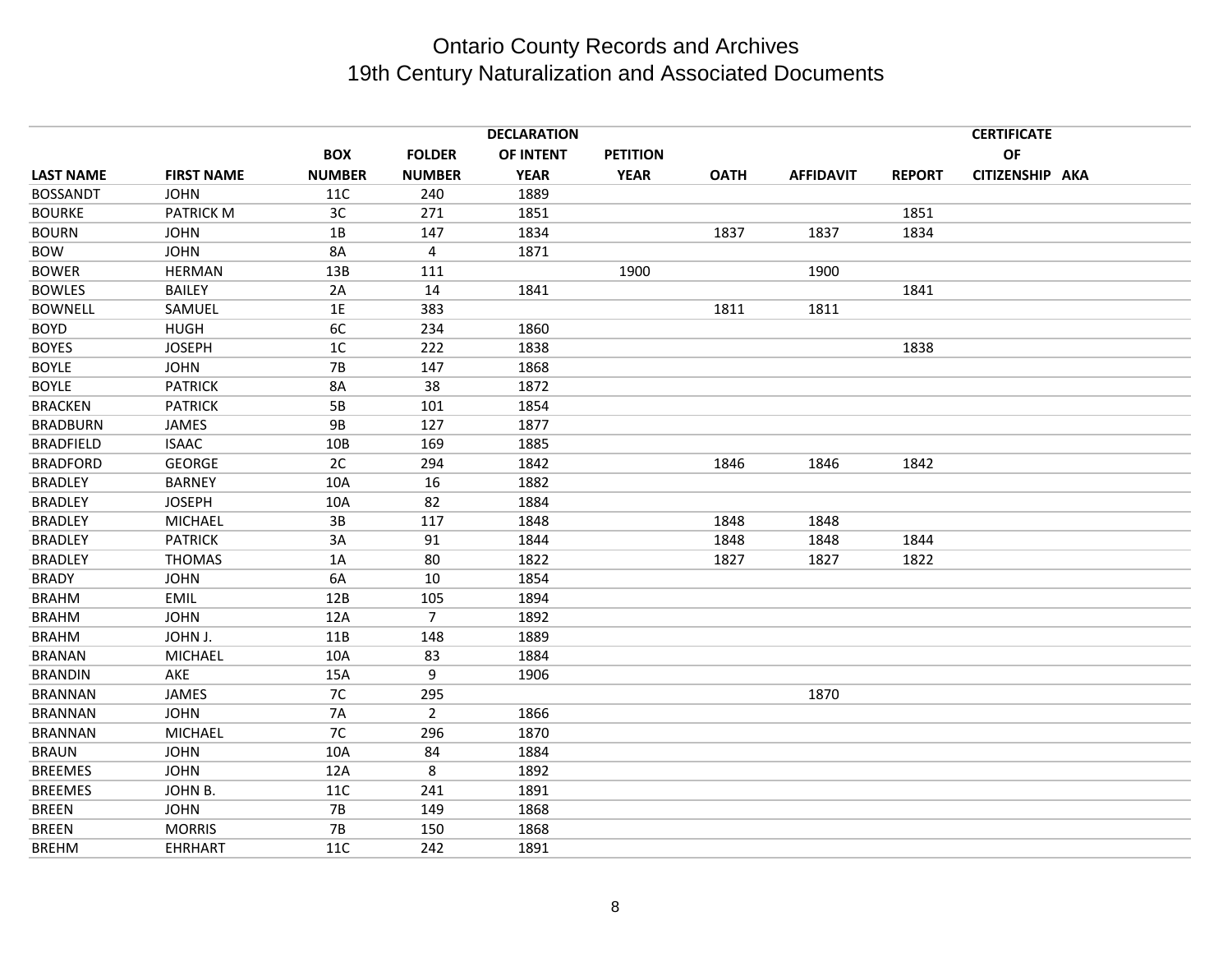|                      |                     |               |                | <b>DECLARATION</b> |                 |             |                  |               | <b>CERTIFICATE</b> |  |
|----------------------|---------------------|---------------|----------------|--------------------|-----------------|-------------|------------------|---------------|--------------------|--|
|                      |                     | <b>BOX</b>    | <b>FOLDER</b>  | OF INTENT          | <b>PETITION</b> |             |                  |               | <b>OF</b>          |  |
| <b>LAST NAME</b>     | <b>FIRST NAME</b>   | <b>NUMBER</b> | <b>NUMBER</b>  | <b>YEAR</b>        | <b>YEAR</b>     | <b>OATH</b> | <b>AFFIDAVIT</b> | <b>REPORT</b> | CITIZENSHIP AKA    |  |
| <b>BREITENBUCKER</b> | LOUIS               | 1B            | 127            | 1833               |                 |             |                  | 1833          |                    |  |
| <b>BRELL</b>         | <b>NICK</b>         | 15B           | 82             | 1908               |                 |             |                  |               |                    |  |
| <b>BREMES</b>        | <b>FRANK</b>        | 11A           | $10\,$         | 1888               |                 |             |                  |               |                    |  |
| <b>BRENNAN</b>       | <b>FINTON</b>       | 4C            | 252            | 1853               |                 |             |                  |               |                    |  |
| <b>BRENNAN</b>       | <b>MICHAEL</b>      | <b>9B</b>     | 219            | 1880               |                 |             |                  |               |                    |  |
| <b>BRENNAN</b>       | <b>PATRICK</b>      | 10A           | 17             | 1882               |                 |             |                  |               |                    |  |
| <b>BRENUS</b>        | <b>JOHN FRANCIS</b> | 15B           | 83             | 1908               |                 |             |                  |               |                    |  |
| <b>BREVETT</b>       | JAMES               | 15B           | 133            | 1910               |                 |             |                  |               |                    |  |
| <b>BREW</b>          | RICHARD             | 6A            | 11             | 1854               |                 |             |                  |               |                    |  |
| <b>BREWER</b>        | <b>FREDERICK</b>    | <b>8B</b>     | 153            | 1874               |                 |             |                  |               |                    |  |
| <b>BRIDGES</b>       | <b>JOHN</b>         | 13A           | $\overline{3}$ |                    | 1897            |             | 1897             |               |                    |  |
| <b>BRIDGES</b>       | <b>JOHNATHAN</b>    | 12B           | 106            | 1894               |                 |             |                  |               |                    |  |
| <b>BRIGGS</b>        | <b>JOHN</b>         | 11A           | 11             | 1888               |                 |             |                  |               |                    |  |
| <b>BRINDILL</b>      | <b>JOHN</b>         | 8A            | 39             | 1872               |                 |             |                  |               |                    |  |
| <b>BRINNELL</b>      | <b>JOHN</b>         | 6A            | 12             | 1854               |                 |             |                  |               |                    |  |
| <b>BRISCOE</b>       | <b>HENRY</b>        | 7C            | 297            | 1870               |                 |             |                  |               |                    |  |
| <b>BRISCOE</b>       | <b>JAMES</b>        | <b>9A</b>     | 10             | 1876               |                 |             |                  |               |                    |  |
| <b>BRISCOE</b>       | <b>ROBERT</b>       | <b>9B</b>     | 220            |                    |                 |             | 1880             |               |                    |  |
| <b>BRISTOW</b>       | ALFRED J.           | 14A           | 52             |                    | 1904            |             |                  |               |                    |  |
| <b>BROADBENT</b>     | <b>ARTHUR S.</b>    | 15A           | 10             |                    | 1906            |             |                  |               |                    |  |
| <b>BROADFOOT</b>     | WILLIAM             | 6C            | 200            | 1858               |                 |             |                  | 1858          |                    |  |
| <b>BROADRICK</b>     | <b>JOHN</b>         | 14C           | 155            | 1905               |                 |             |                  |               |                    |  |
| <b>BROADY</b>        | <b>FRANK</b>        | 15A           | 11             | 1906               |                 |             |                  |               |                    |  |
| <b>BROCKELBANK</b>   | PHILIP              | 10A           | $1\,$          | 1881               |                 |             |                  |               |                    |  |
| <b>BROCKIE</b>       | <b>JOHN</b>         | <b>9A</b>     | 11             | 1876               |                 |             |                  |               |                    |  |
| <b>BRODERICK</b>     | <b>JOHN</b>         | <b>7A</b>     | 3              | 1866               |                 |             |                  |               |                    |  |
| <b>BRODERICK</b>     | WILLIAM             | <b>7A</b>     | 4              | 1866               |                 |             |                  |               |                    |  |
| <b>BROGAN</b>        | <b>NEIL</b>         | 3A            | 42             | 1844               |                 | 1847        | 1847             | 1844          |                    |  |
| <b>BROOKS</b>        | <b>ROBERT</b>       | <b>9B</b>     | 167            | 1879               |                 |             |                  |               |                    |  |
| <b>BROOKS</b>        | <b>THOMAS</b>       | 4B            | 128            | 1852               |                 |             |                  |               |                    |  |
| <b>BROOME</b>        | JAMES               | 12A           | 9              | 1892               |                 |             |                  |               |                    |  |
| <b>BROOMFIELD</b>    | <b>FRANCIS</b>      | <b>9B</b>     | 221            | 1880               |                 |             |                  |               |                    |  |
| <b>BROOMFIELD</b>    | FRED                | <b>9B</b>     | 222            |                    |                 |             | 1880             |               |                    |  |
| <b>BROPHY</b>        | <b>JOHN</b>         | <b>7A</b>     | 5              | 1866               |                 |             |                  |               |                    |  |
| <b>BROPHY</b>        | <b>PATRICK</b>      | <b>7A</b>     | 6              | 1866               |                 |             |                  |               |                    |  |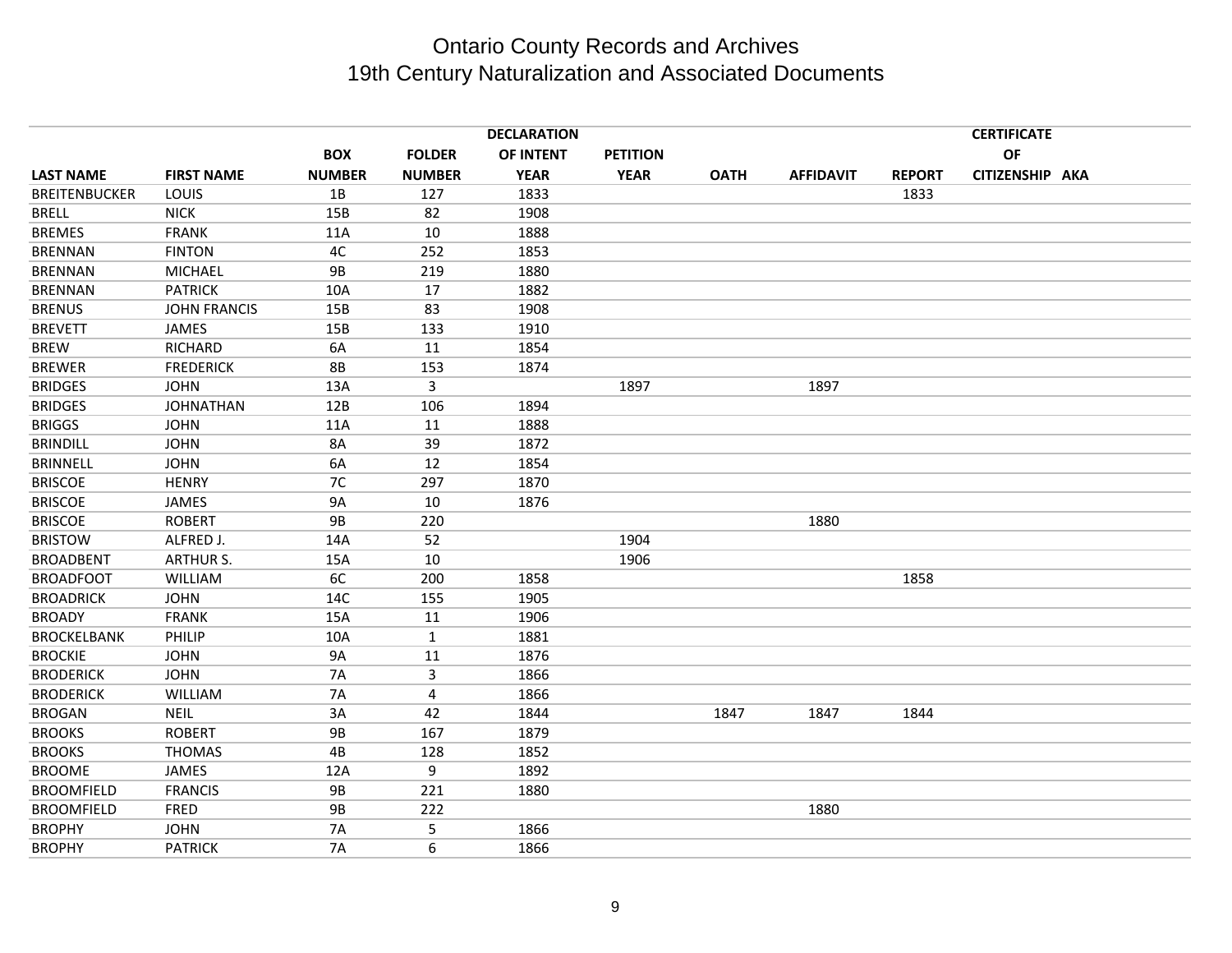|                  |                       |                |                | <b>DECLARATION</b> |                 |             |                  |               | <b>CERTIFICATE</b><br>OF<br>CITIZENSHIP AKA |  |  |
|------------------|-----------------------|----------------|----------------|--------------------|-----------------|-------------|------------------|---------------|---------------------------------------------|--|--|
|                  |                       | <b>BOX</b>     | <b>FOLDER</b>  | <b>OF INTENT</b>   | <b>PETITION</b> |             |                  |               |                                             |  |  |
| <b>LAST NAME</b> | <b>FIRST NAME</b>     | <b>NUMBER</b>  | <b>NUMBER</b>  | <b>YEAR</b>        | <b>YEAR</b>     | <b>OATH</b> | <b>AFFIDAVIT</b> | <b>REPORT</b> |                                             |  |  |
| <b>BROSNEHAN</b> | <b>JEREMIAH</b>       | 3C             | 211            | 1850               |                 |             |                  | 1850          |                                             |  |  |
| <b>BROUGHALL</b> | <b>JOHN</b>           | 2B             | 186            | 1844               |                 | 1844        | 1844             | 1844          |                                             |  |  |
| <b>BROWN</b>     | ALFRED                | 14A            | $\overline{4}$ | 1892               | 1903            |             | 1903             |               |                                             |  |  |
| <b>BROWN</b>     | <b>ARTHUR</b>         | 14C            | 156            |                    | 1905            |             | 1905             |               |                                             |  |  |
| <b>BROWN</b>     | <b>ARTHUR</b>         | 8A             | 40             | 1872               |                 |             |                  |               |                                             |  |  |
| <b>BROWN</b>     | <b>BENJAMIN</b>       | 1 <sup>C</sup> | 223            | 1838               |                 |             |                  | 1838          |                                             |  |  |
| <b>BROWN</b>     | <b>CHARLES</b>        | <b>9B</b>      | 146            | 1878               |                 |             |                  |               |                                             |  |  |
| <b>BROWN</b>     | <b>JOHN</b>           | 10A            | $\overline{2}$ | 1881               |                 |             |                  |               |                                             |  |  |
| <b>BROWN</b>     | <b>JOHN</b>           | 10A            | 85             | 1884               |                 |             |                  |               |                                             |  |  |
| <b>BROWN</b>     | <b>JOHN</b>           | 12A            | 10             | 1892               |                 |             |                  |               |                                             |  |  |
| <b>BROWN</b>     | <b>JOHN</b>           | 14A            | 5              |                    | 1903            |             | 1903             |               |                                             |  |  |
| <b>BROWN</b>     | <b>JOHN</b>           | 3A             | 49             | 1844               |                 | 1847        | 1847             | 1844          |                                             |  |  |
| <b>BROWN</b>     | <b>JOHN</b>           | 4A             | 61             | 1852               |                 |             |                  |               |                                             |  |  |
| <b>BROWN</b>     | <b>JOSEPH WILLIAM</b> | 15B            | 107            | 1909               |                 |             |                  |               |                                             |  |  |
| <b>BROWN</b>     | <b>RICHARD</b>        | 3B             | 134            | 1848               |                 |             |                  |               |                                             |  |  |
| <b>BROWN</b>     | RICHARD               | 4A             | 38             | 1852               |                 |             |                  |               |                                             |  |  |
| <b>BROWN</b>     | SAMUEL                | 12A            | 11             | 1892               |                 |             |                  |               |                                             |  |  |
| <b>BROWN</b>     | <b>WILLIAM</b>        | 1D             | 328            |                    | 1807            | 1807        |                  |               |                                             |  |  |
| <b>BRUCE</b>     | <b>JAMEST</b>         | 1B             | 154            | 1834               |                 |             |                  | 1834          |                                             |  |  |
| <b>BRUCE</b>     | <b>JOHN</b>           | 1A             | 63             |                    |                 |             |                  | 1819          |                                             |  |  |
| <b>BRUCE</b>     | <b>JOSEPH</b>         | 3B             | 155            | 1849               |                 |             |                  |               |                                             |  |  |
| <b>BRULE</b>     | <b>ADRIAN</b>         | <b>9B</b>      | 168            | 1879               |                 |             |                  |               |                                             |  |  |
| <b>BRULEE</b>    | <b>ISAAC</b>          | 10A            | 86             | 1884               |                 |             |                  |               |                                             |  |  |
| <b>BRYNE</b>     | <b>MALACHY</b>        | 5A             | 71             | 1854               |                 |             |                  |               |                                             |  |  |
| <b>BRYNE</b>     | WILLIAM O             | 4C             | 234            | 1853               |                 |             |                  |               |                                             |  |  |
| <b>BRYSON</b>    | <b>FRANCIS</b>        | 11A            | 12             | 1888               |                 |             |                  |               |                                             |  |  |
| <b>BUCHANAN</b>  | WILLIAM               | 4B             | 180            | 1850               |                 | 1852        | 1852             |               |                                             |  |  |
| <b>BUCHHOLTZ</b> | <b>GUSTAV</b>         | 10A            | 87             | 1884               |                 |             |                  |               |                                             |  |  |
| <b>BUCHHOLZ</b>  | <b>ADOLPH</b>         | <b>9B</b>      | 169            | 1879               |                 |             |                  |               |                                             |  |  |
| <b>BUCHHOLZ</b>  | <b>FRANCIS BRUNO</b>  | 13C            | 173            | 1901               | 1901            |             | 1901             |               |                                             |  |  |
| <b>BUCHHOLZ</b>  | <b>JULIUS</b>         | <b>9B</b>      | 170            | 1879               |                 |             |                  |               |                                             |  |  |
| <b>BUCHHOLZ</b>  | PAUL                  | 10A            | 88             | 1884               |                 |             |                  |               |                                             |  |  |
| <b>BUCHHOLZ</b>  | <b>RUDOLPH</b>        | 10A            | 89             | 1884               |                 |             |                  |               |                                             |  |  |
| <b>BUCK</b>      | ORRIN C.              | 14C            | 157            | 1888               | 1905            |             |                  |               |                                             |  |  |
| <b>BUCKART</b>   | <b>FRANK</b>          | <b>9B</b>      | 218            | 1880               |                 |             |                  |               |                                             |  |  |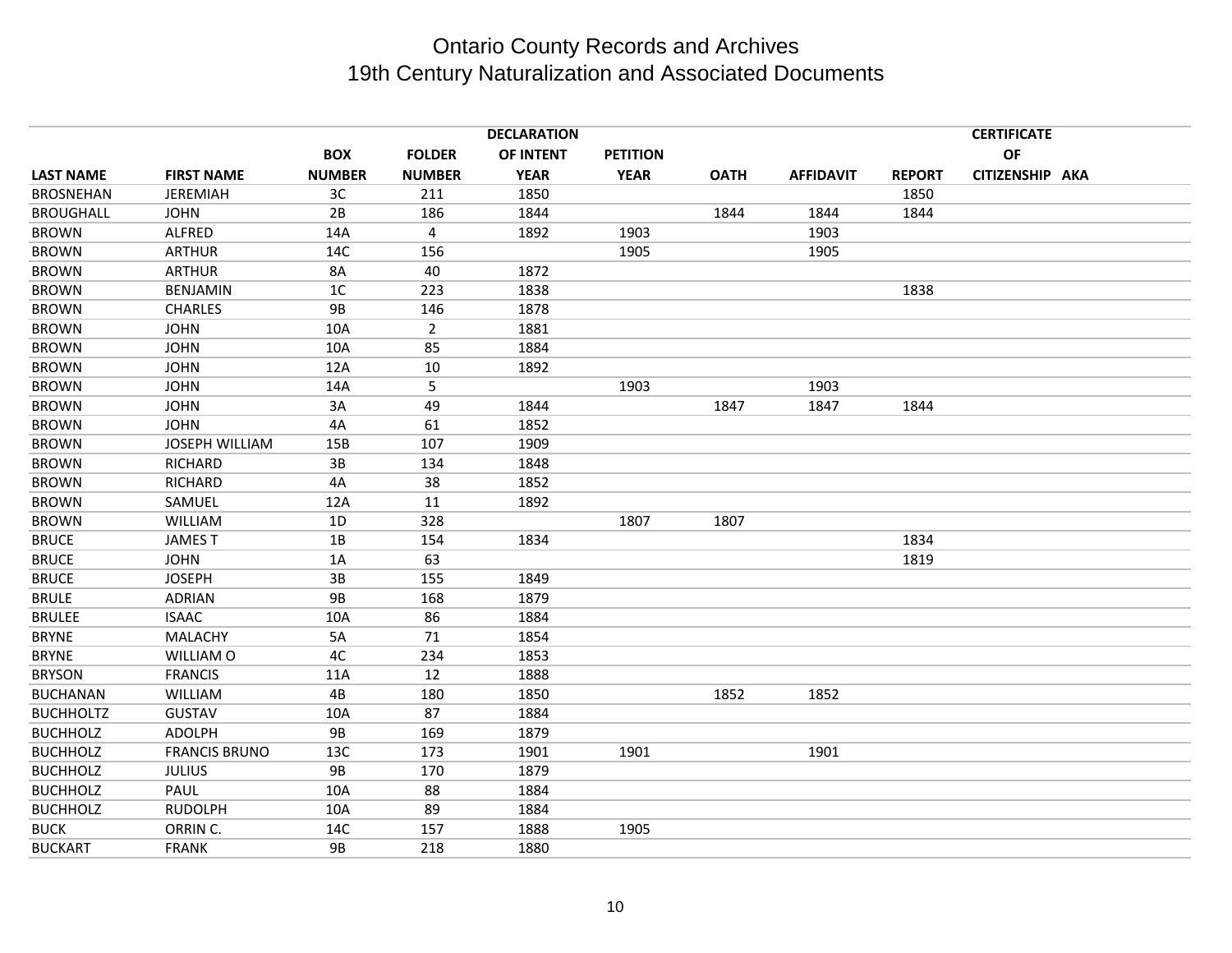|                  |                    |               |                | <b>DECLARATION</b> |                 |             |                  |               | <b>CERTIFICATE</b> |  |
|------------------|--------------------|---------------|----------------|--------------------|-----------------|-------------|------------------|---------------|--------------------|--|
|                  |                    | <b>BOX</b>    | <b>FOLDER</b>  | OF INTENT          | <b>PETITION</b> |             |                  |               | <b>OF</b>          |  |
| <b>LAST NAME</b> | <b>FIRST NAME</b>  | <b>NUMBER</b> | <b>NUMBER</b>  | <b>YEAR</b>        | <b>YEAR</b>     | <b>OATH</b> | <b>AFFIDAVIT</b> | <b>REPORT</b> | CITIZENSHIP AKA    |  |
| <b>BUCKHOLZ</b>  | <b>AUGUST</b>      | 8B            | 154            | 1874               |                 |             |                  |               |                    |  |
| <b>BUCKLEY</b>   | <b>DANIEL</b>      | <b>8B</b>     | 155            | 1874               |                 |             |                  |               |                    |  |
| <b>BUCKLEY</b>   | JEREMIAH           | 10B           | 90             | 1884               |                 |             |                  |               |                    |  |
| <b>BUCKLEY</b>   | <b>MAURICE</b>     | <b>9B</b>     | 223            | 1850               |                 |             |                  |               |                    |  |
| <b>BUCKLEY</b>   | <b>MICHAEL</b>     | <b>8B</b>     | 156            | 1874               |                 |             |                  |               |                    |  |
| <b>BUGLASS</b>   | <b>MUNGO</b>       | 1A            | 57             |                    |                 | 1818        | 1818             |               |                    |  |
| <b>BUHRE</b>     | <b>FREDERICK</b>   | 3A            | 76             | 1843               |                 | 1848        | 1848             | 1843          |                    |  |
| <b>BULGER</b>    | <b>MICHAEL</b>     | 7C            | 298            | 1870               |                 |             |                  |               |                    |  |
| <b>BULGER</b>    | <b>PATRICK</b>     | $7B$          | 151            | 1868               |                 |             |                  |               |                    |  |
| <b>BUNCE</b>     | <b>MICHAEL</b>     | 11B           | 184            | 1890               |                 |             |                  |               |                    |  |
| <b>BUNELL</b>    | <b>THOMAS</b>      | 8A            | 41             | 1872               |                 |             |                  |               |                    |  |
| <b>BUNN</b>      | WILLIAM            | 3A            | 99             | 1846               |                 | 1848        | 1848             | 1846          |                    |  |
| <b>BURBRIDGE</b> | <b>GEORGE</b>      | <b>9B</b>     | 224            | 1880               |                 |             |                  |               |                    |  |
| <b>BURBRIDGE</b> | <b>GEORGE P</b>    | <b>8B</b>     | 157            | 1874               |                 |             |                  |               |                    |  |
| <b>BURBRIDGE</b> | <b>HARRY</b>       | 10B           | 170            | 1885               |                 |             |                  |               |                    |  |
| <b>BURDORF</b>   | <b>GEORGE</b>      | 8A            | 42             |                    |                 |             | 1872             |               |                    |  |
| <b>BURDUS</b>    | <b>THOMAS</b>      | <b>7A</b>     | $\overline{7}$ | 1866               |                 |             |                  |               |                    |  |
| <b>BURGESS</b>   | <b>HENRY</b>       | 3B            | 180            | 1850               |                 | 1852        | 1852             | 1850          |                    |  |
| <b>BURGESS</b>   | <b>WILLIAM</b>     | 6A            | 95             | 1855               |                 |             |                  |               |                    |  |
| <b>BURGESS</b>   | WILLIAM JR.        | 6A            | 96             | 1855               |                 |             |                  |               |                    |  |
| <b>BURK</b>      | <b>JOHN</b>        | <b>7A</b>     | 8              | 1866               |                 |             |                  |               |                    |  |
| <b>BURKE</b>     | <b>CORNELIUS M</b> | 3A            | 61             | 1848               |                 |             |                  | 1848          |                    |  |
| <b>BURKE</b>     | <b>FRANCIS</b>     | 3C            | 293            | 1851               |                 |             |                  | 1851          |                    |  |
| <b>BURKE</b>     | <b>JOHN</b>        | 8B            | 158            | 1874               |                 |             |                  |               |                    |  |
| <b>BURKE</b>     | <b>JOHN</b>        | <b>9B</b>     | 225            | 1880               |                 |             |                  |               |                    |  |
| <b>BURKE</b>     | LAWRENCE           | 5B            | 167            | 1854               |                 |             |                  |               |                    |  |
| <b>BURKE</b>     | <b>MICHAEL</b>     | <b>7A</b>     | 9              | 1866               |                 |             |                  |               |                    |  |
| <b>BURKE</b>     | <b>MICHAEL J</b>   | 10C           | 231            | 1887               |                 |             |                  |               |                    |  |
| <b>BURKE</b>     | <b>THOMAS</b>      | 3A            | 85             | 1844               |                 | 1848        | 1848             | 1844          |                    |  |
| <b>BURKE</b>     | <b>THOMAS</b>      | 5A            | 93             | 1851               |                 | 1854        | 1854             |               |                    |  |
| <b>BURKE</b>     | <b>THOMAS</b>      | 6B            | 178            | 1856               |                 | 1856        |                  |               |                    |  |
| <b>BURKE</b>     | <b>THOMAS</b>      | 8C            | 218            | 1975               |                 |             |                  |               |                    |  |
| <b>BURKE</b>     | WILLIAM            | <b>7A</b>     | 10             | 1866               |                 |             |                  |               |                    |  |
| <b>BURNE</b>     | <b>JOHN</b>        | 3C            | 279            | 1851               |                 |             |                  |               |                    |  |
| <b>BURNEY</b>    | <b>THOMAS</b>      | <b>9B</b>     | 128            | 1877               |                 |             |                  |               |                    |  |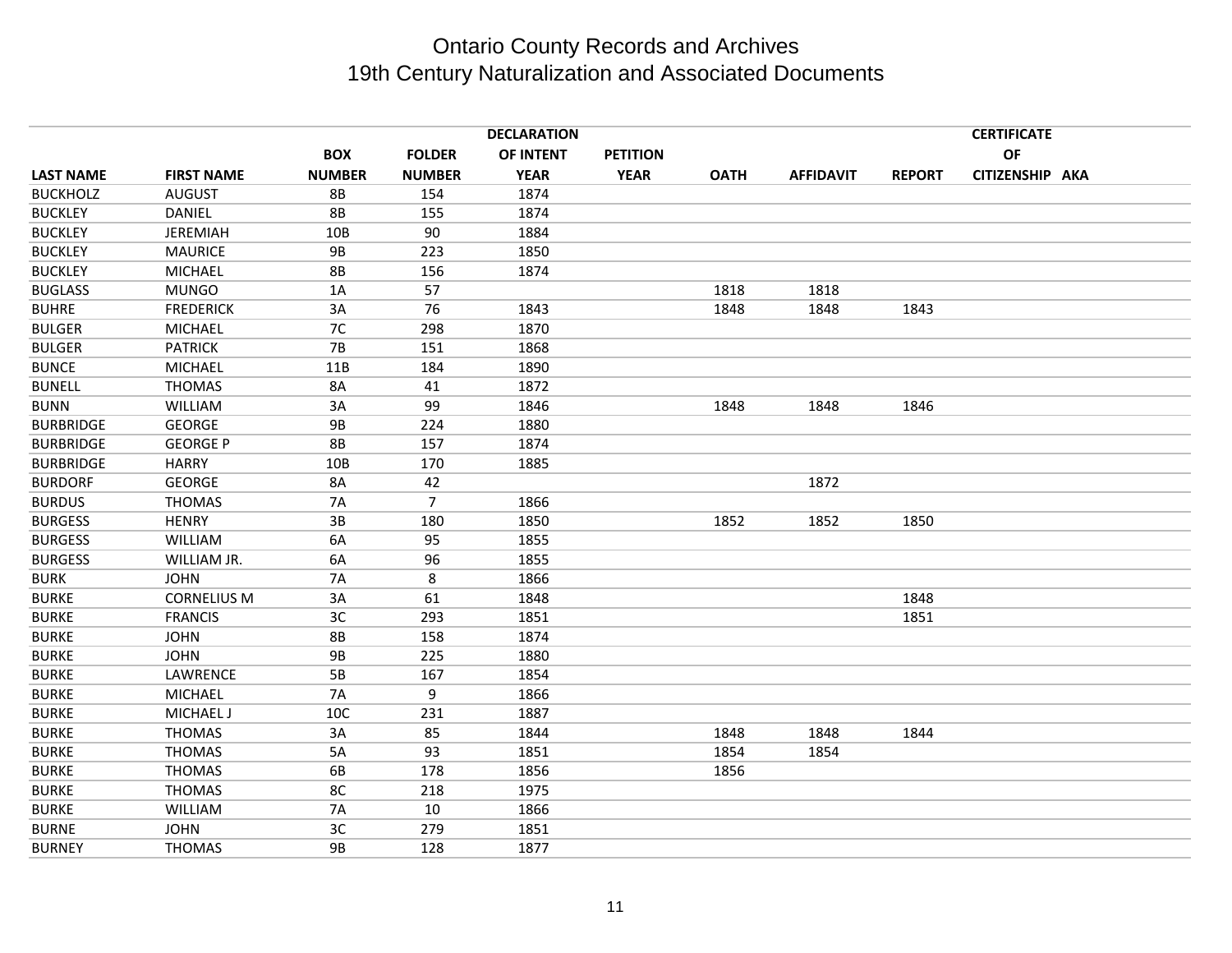|                    |                   |               |               | <b>DECLARATION</b> |                 |             |                  |               | <b>CERTIFICATE</b> |  |
|--------------------|-------------------|---------------|---------------|--------------------|-----------------|-------------|------------------|---------------|--------------------|--|
|                    |                   | <b>BOX</b>    | <b>FOLDER</b> | OF INTENT          | <b>PETITION</b> |             |                  |               | OF                 |  |
| <b>LAST NAME</b>   | <b>FIRST NAME</b> | <b>NUMBER</b> | <b>NUMBER</b> | <b>YEAR</b>        | <b>YEAR</b>     | <b>OATH</b> | <b>AFFIDAVIT</b> | <b>REPORT</b> | CITIZENSHIP AKA    |  |
| <b>BURNS</b>       | <b>CHARLES</b>    | 6C            | 284           | 1862               |                 |             |                  |               |                    |  |
| <b>BURNS</b>       | <b>HUGH</b>       | <b>7B</b>     | 152           |                    |                 |             | 1868             |               |                    |  |
| <b>BURNS</b>       | JAMES             | 10A           | 91            | 1884               |                 |             |                  |               |                    |  |
| <b>BURNS</b>       | JAMES             | 6C            | 235           | 1860               |                 |             |                  |               |                    |  |
| <b>BURNS</b>       | <b>JOHN</b>       | 10C           | 232           | 1887               |                 |             |                  |               |                    |  |
| <b>BURNS</b>       | <b>JOHN</b>       | 3B            | 118           | 1848               |                 | 1848        | 1848             |               |                    |  |
| <b>BURNS</b>       | <b>JOHN</b>       | <b>8B</b>     | 110           |                    |                 |             | 1873             |               |                    |  |
| <b>BURNS</b>       | <b>JOHN</b>       | <b>9B</b>     | 226           | 1880               |                 |             |                  |               |                    |  |
| <b>BURNS</b>       | <b>MICHAEL</b>    | 6A            | 13            | 1852               |                 | 1854        | 1854             |               |                    |  |
| <b>BURNS</b>       | <b>MICHAEL</b>    | <b>8B</b>     | 111           | 1873               |                 |             |                  |               |                    |  |
| <b>BURNS</b>       | <b>PATRICK</b>    | 11A           | 13            | 1888               |                 |             |                  |               |                    |  |
| <b>BURNS</b>       | <b>PATRICK</b>    | <b>7B</b>     | 153           |                    |                 |             | 1868             |               |                    |  |
| <b>BURNS</b>       | <b>THOMAS</b>     | 4B            | 175           | 1852               |                 |             |                  | 1852          |                    |  |
| <b>BURNS</b>       | <b>WILLIAM</b>    | 7C            | 256           | 1869               |                 |             |                  |               |                    |  |
| <b>BURNS</b>       | <b>WILLIAM</b>    | <b>9B</b>     | 171           | 1879               |                 |             |                  |               |                    |  |
| <b>BURREL</b>      | EDWARD            | 1D            | 314           |                    | 1805            | 1807        | 1805             |               |                    |  |
| <b>BURROWS</b>     | PHILIP            | 3B            | 130           | 1848               |                 | 1848        | 1848             |               |                    |  |
| <b>BUSBY</b>       | <b>JOHN</b>       | 7C            | 299           | 1870               |                 |             |                  |               |                    |  |
| <b>BUSLACK</b>     | <b>JOSEPH</b>     | 13A           | 58            |                    | 1899            |             | 1899             |               |                    |  |
| <b>BUTLER</b>      | <b>DAVID</b>      | 2B            | 130           | 1844               |                 | 1844        | 1844             | 1844          |                    |  |
| <b>BUTLER</b>      | <b>THOMAS</b>     | 2A            | 72            | 1842               |                 |             |                  | 1842          |                    |  |
| <b>BUTLER</b>      | <b>WILLIAM</b>    | 8A            | 43            |                    |                 |             | 1872             |               |                    |  |
| <b>BUTTERFIELD</b> | <b>GEORGE</b>     | <b>11C</b>    | 185           | 1890               |                 |             |                  |               |                    |  |
| <b>BUTTERFIELD</b> | SAMUEL            | <b>11C</b>    | 186           | 1890               |                 |             |                  |               |                    |  |
| <b>BUYSEE</b>      | <b>JACOBUS</b>    | 10A           | 3             | 1881               |                 |             |                  |               |                    |  |
| <b>BUYSSE</b>      | <b>CHARLES</b>    | 13A           | 59            |                    | 1899            |             | 1899             |               |                    |  |
| <b>BYRNE</b>       | <b>PATRICK</b>    | 3C            | 286           | 1851               |                 |             |                  |               |                    |  |
| <b>BYRNES</b>      | LUKE              | 3C            | 232           | 1850               |                 |             |                  |               |                    |  |
| <b>BYRNES</b>      | <b>LUKE</b>       | 5A            | $\mathbf{1}$  | 1853               |                 | 1853        |                  |               |                    |  |
| <b>BYRNES</b>      | <b>PETER</b>      | $4\mathsf{B}$ | 120           | 1852               |                 | 1855        | 1855             |               |                    |  |
| <b>BYRNS</b>       | <b>JOHN</b>       | 4C            | 347           | 1853               |                 |             |                  |               |                    |  |
| CADDIN             | <b>MILES</b>      | 3B            | 120           | 1848               |                 | 1848        |                  |               |                    |  |
| CADWALLADER        | <b>GEORGE</b>     | 13A           | 38            | 1891               | 1898            |             | 1898             |               |                    |  |
| <b>CAHEN</b>       | JAMES             | <b>7B</b>     | 154           |                    |                 |             | 1868             |               |                    |  |
| <b>CAHILL</b>      | <b>MICHAEL</b>    | <b>8B</b>     | 112           | 1873               |                 |             |                  |               |                    |  |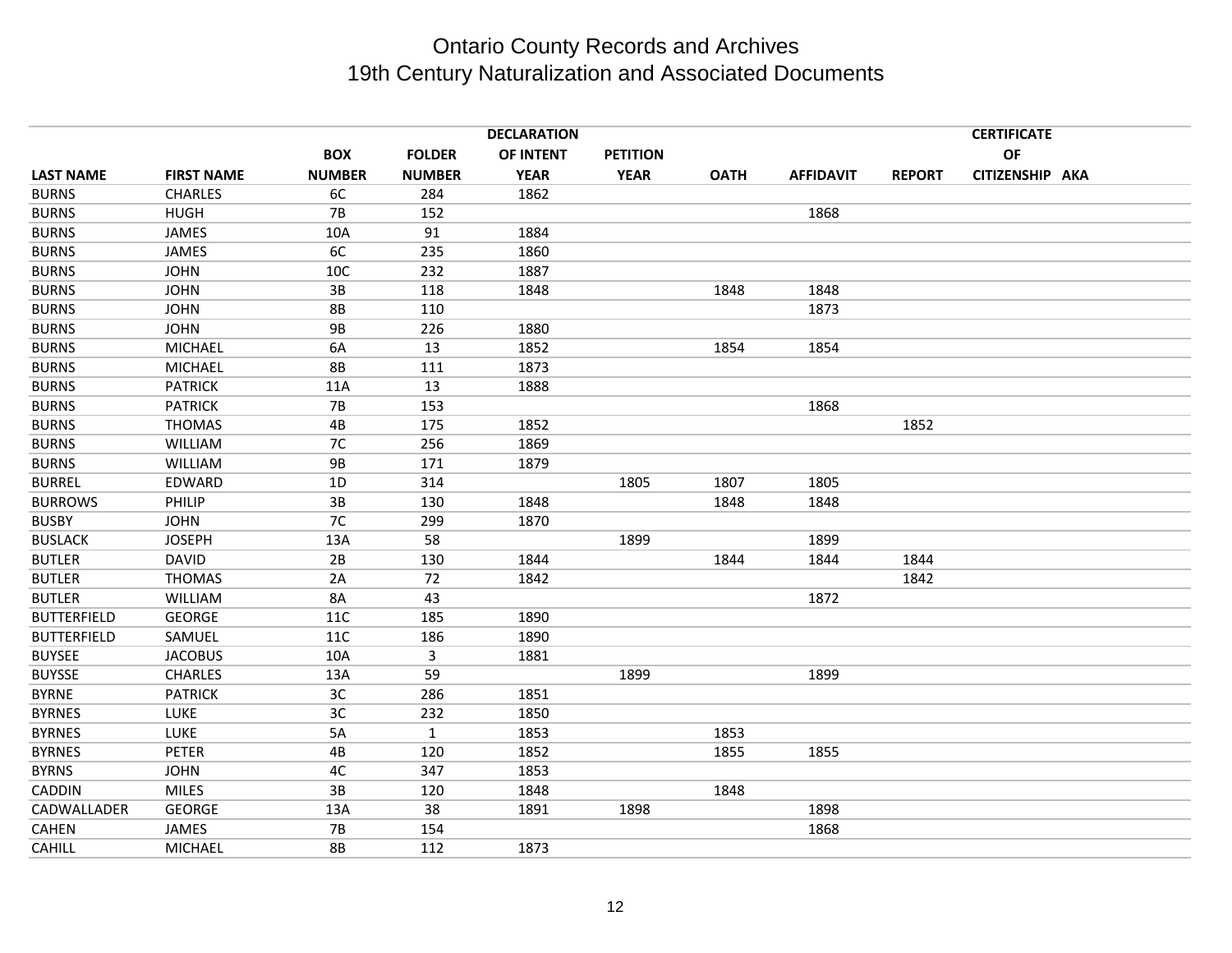|                  |                   |               |               | <b>DECLARATION</b> |                 |             |                  |               | <b>CERTIFICATE</b> |  |
|------------------|-------------------|---------------|---------------|--------------------|-----------------|-------------|------------------|---------------|--------------------|--|
|                  |                   | <b>BOX</b>    | <b>FOLDER</b> | OF INTENT          | <b>PETITION</b> |             |                  |               | OF                 |  |
| <b>LAST NAME</b> | <b>FIRST NAME</b> | <b>NUMBER</b> | <b>NUMBER</b> | <b>YEAR</b>        | <b>YEAR</b>     | <b>OATH</b> | <b>AFFIDAVIT</b> | <b>REPORT</b> | CITIZENSHIP AKA    |  |
| CAIN             | LUKE              | 4C            | 268           | 1853               |                 |             |                  |               |                    |  |
| CAIN             | <b>PATRICK</b>    | 4A            | 11            | 1848               |                 |             |                  |               |                    |  |
| CAIN             | <b>PATRICK</b>    | <b>8B</b>     | 113           | 1872               |                 |             |                  |               |                    |  |
| CALAGHAN         | <b>OWEN</b>       | 2C            | 299           | 1844               |                 | 1846        | 1846             | 1844          |                    |  |
| CALHOUN          | <b>JOHN</b>       | 6C            | 297           | 1864               |                 |             |                  |               |                    |  |
| CALLAGHAN        | <b>HUGH</b>       | 2A            | 58            | 1840               |                 | 1842        | 1842             | 1840          |                    |  |
| CALLAGHAN        | <b>WILLIAM</b>    | 2A            | 71            | 1842               |                 |             |                  | 1842          |                    |  |
| CALLAHAN         | <b>JEREMIAH</b>   | 5A            | 90            | 2854               |                 |             |                  |               |                    |  |
| CALLAHAN         | <b>JOHN</b>       | 13B           | 113           | 1897               | 1900            |             | 1900             |               |                    |  |
| CALLEN           | <b>JOHN</b>       | 4B            | 143           | 1852               |                 |             |                  |               |                    |  |
| CALLON           | JAMES             | <b>9B</b>     | 227           |                    |                 |             | 1880             |               |                    |  |
| CALLON           | <b>JOHN</b>       | <b>9B</b>     | 228           | 1880               |                 |             |                  |               |                    |  |
| CALLON           | <b>MARTIN</b>     | <b>9B</b>     | 229           |                    |                 |             | 1850             |               |                    |  |
| CAMBIER          | <b>JOHN</b>       | <b>9A</b>     | 14            | 1876               |                 |             |                  |               |                    |  |
| CAMERON          | ALEXANDER         | 6A            | 14            | 1852               |                 | 1854        | 1854             |               |                    |  |
| CAMERON          | <b>JOHN</b>       | 2B            | 109           | 1833               |                 | 1843        | 1843             | 1833          |                    |  |
| CAMERON          | <b>PETER</b>      | 1B            | 196           | 1836               |                 | 1836        | 1836             | 1836          |                    |  |
| CAMPBELL         | JAMES             | 4B            | 172           | 1852               |                 | 1854        | 1854             |               |                    |  |
| CAMPBELL         | <b>THOMAS</b>     | 4B            | 215           | 1852               |                 | 1855        | 1855             |               |                    |  |
| <b>CAMPIAN</b>   | <b>PATRICK</b>    | <b>7A</b>     | 11            | 1866               |                 |             |                  |               |                    |  |
| CAMPION          | EDWARD            | <b>7A</b>     | 93            | 1867               |                 |             |                  |               |                    |  |
| CAMPOCHARO       | <b>NICOLA</b>     | 13A           | 39            |                    | 1898            |             | 1898             |               |                    |  |
| CANALLY          | <b>JOHN</b>       | <b>7B</b>     | 155           |                    |                 |             | 1868             |               |                    |  |
| CANANE           | JAMES             | <b>8B</b>     | 159           |                    |                 |             | 1874             |               |                    |  |
| CANANE           | <b>JOHN</b>       | <b>9A</b>     | 12            | 1876               |                 |             |                  |               |                    |  |
| CANAVAN          | <b>THOMAS</b>     | 6C            | 208           | 1859               |                 |             |                  |               |                    |  |
| CANNON           | <b>JOHN</b>       | 11A           | 14            | 1888               |                 |             |                  |               |                    |  |
| CANNON           | <b>THOMAS</b>     | 187           | 11C           | 1890               |                 |             |                  |               |                    |  |
| CANNULI          | CARMELO           | 15B           | 134           | 1910               |                 |             |                  |               |                    |  |
| CANWELS          | CONSTANT          | 15B           | 135           | 1910               |                 |             |                  |               |                    |  |
| CAPARANI         | <b>MIKE</b>       | 14A           | 53            |                    | 1904            |             |                  |               |                    |  |
| CAPODIAMEO       | LEONARDO          | 14A           | 54            | 1904               |                 |             |                  |               |                    |  |
| CARAVITO         | <b>VINCINZO</b>   | 14A           | 12            | 1900               | 1902            |             | 1892             |               |                    |  |
| CARBERY          | <b>JOHN</b>       | 3C            | 292           | 1851               |                 |             |                  |               |                    |  |
| CARDEAMATO       | <b>DOMENICO</b>   | 14A           | 55            | 1897               | 1904            |             |                  |               |                    |  |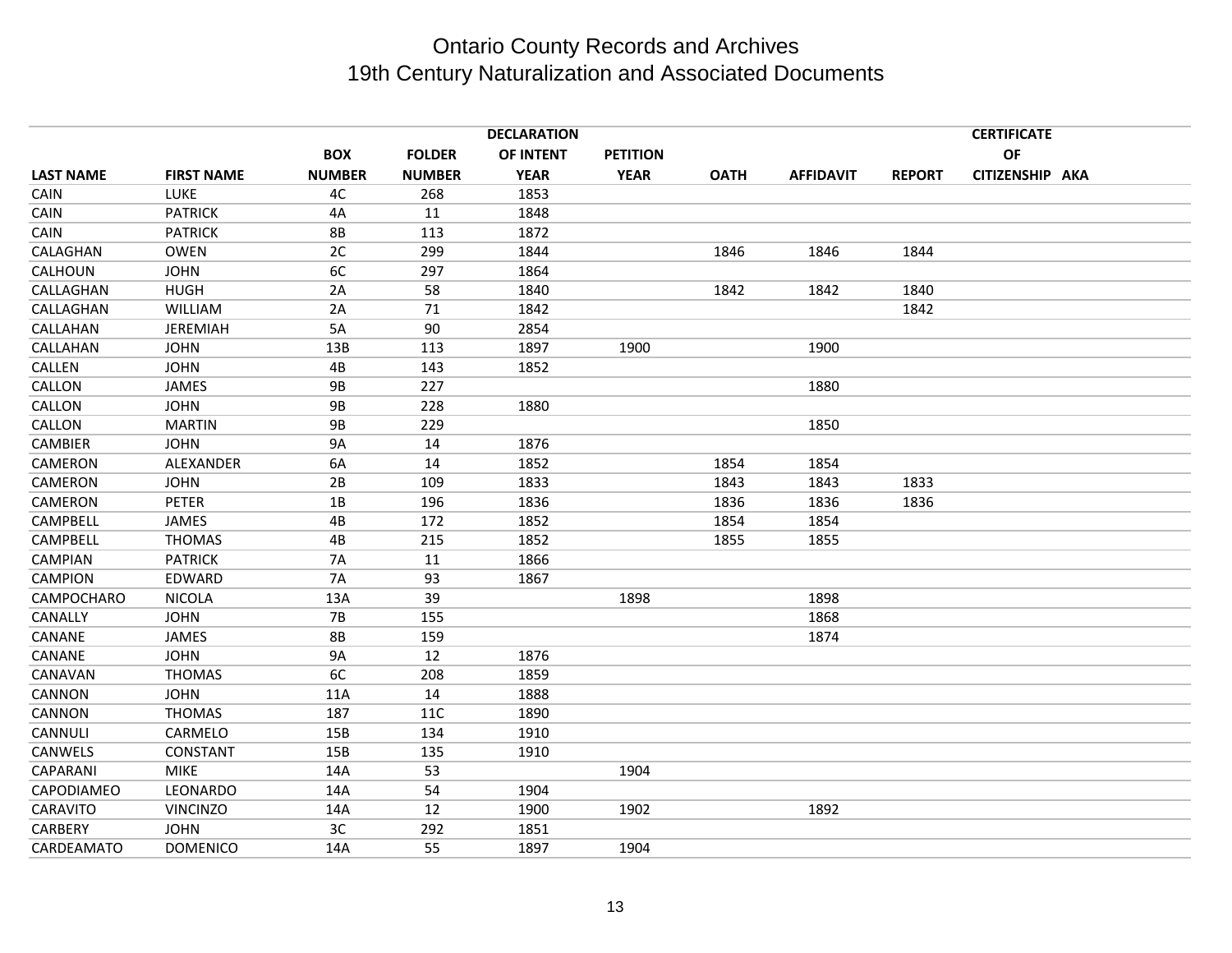|                  | <b>DECLARATION</b>   |               |               |             |                 |             |                  | <b>CERTIFICATE</b> |                 |  |
|------------------|----------------------|---------------|---------------|-------------|-----------------|-------------|------------------|--------------------|-----------------|--|
|                  |                      | <b>BOX</b>    | <b>FOLDER</b> | OF INTENT   | <b>PETITION</b> |             |                  |                    | <b>OF</b>       |  |
| <b>LAST NAME</b> | <b>FIRST NAME</b>    | <b>NUMBER</b> | <b>NUMBER</b> | <b>YEAR</b> | <b>YEAR</b>     | <b>OATH</b> | <b>AFFIDAVIT</b> | <b>REPORT</b>      | CITIZENSHIP AKA |  |
| CARDENALE        | <b>GERMONIO</b>      | 14A           | 14            | 1894        | 1903            |             | 1903             |                    |                 |  |
| CAREY            | <b>MATTHEW</b>       | 4C            | 306           | 1853        |                 |             |                  |                    |                 |  |
| CARL             | <b>THOMAS</b>        | 2B            | 174           | 1840        |                 | 1844        | 1844             | 1840               |                 |  |
| CARLOW           | <b>JOHN</b>          | 2A            | 5             | 1840        |                 |             |                  | 1840               |                 |  |
| CARLSON          | PETTER               | 12A           | 12            | 1892        |                 |             |                  |                    |                 |  |
| CARMELIA         | <b>GENNARO</b>       | 15C           | 162           |             | 1924            |             |                  |                    |                 |  |
| CARMICHAEL       | DANIEL               | 10C           | 233           | 1887        |                 |             |                  |                    |                 |  |
| CARNEY           | <b>JOHN</b>          | 1D            | 369           |             |                 | 1811        | 1811             |                    |                 |  |
| CAROSONE         | <b>ANTONIO</b>       | 14A           | 13            |             | 1903            |             |                  |                    |                 |  |
| CARPINELLI       | <b>DIODORO</b>       | 12A           | 13            | 1892        |                 |             |                  |                    |                 |  |
| CARR             | <b>ROBERT</b>        | 2A            | 53            | 1840        |                 | 1842        | 1842             | 1840               |                 |  |
| CARR             | <b>ROBERT</b>        | 4B            | 222           | 1852        |                 | 1854        | 1854             |                    |                 |  |
| CARRALL          | <b>MATTHEW</b>       | 2B            | 162           | 1844        |                 |             |                  | 1844               |                 |  |
| CARRIERE         | ANGLEO               | 15A           | 12            | 1903        | 1906            |             |                  |                    |                 |  |
| CARRIERE         | <b>DANOTO</b>        | 15A           | 13            | 1903        | 1906            |             |                  |                    |                 |  |
| CARROLL          | <b>ANTHONY</b>       | 4A            | 28            | 1848        |                 | 1852        | 1852             | 1848               |                 |  |
| CARROLL          | <b>FRANK</b>         | 7C            | 257           | 1869        |                 |             |                  |                    |                 |  |
| CARROLL          | JAMES                | 10A           | 92            | 1884        |                 |             |                  |                    |                 |  |
| <b>CARROLL</b>   | <b>MICHAEL</b>       | 6C            | 209           | 1859        |                 |             |                  |                    |                 |  |
| CARROLL          | MICHAEL              | <b>9B</b>     | 230           | 1880        |                 |             |                  |                    |                 |  |
| CARROLL          | <b>PETER</b>         | 11C           | 188           | 1890        |                 |             |                  |                    |                 |  |
| CARSON           | <b>ROBERT</b>        | 1A            | 6             |             | 1804            |             |                  |                    |                 |  |
| CARUSO           | <b>GEORGE</b>        | 11C           | 243           | 1891        |                 |             |                  |                    |                 |  |
| CARUSO           | <b>JOHN BATTISTA</b> | 15B           | 84            | 1908        |                 |             |                  |                    |                 |  |
| CARUSO           | RAFAELLE             | 14C           | 159           | 1905        |                 |             |                  |                    |                 |  |
| CARUSONE         | <b>DOMENICK</b>      | 13B           | 114           |             | 1900            |             | 1900             |                    |                 |  |
| CASBY            | WILLIAM              | 7C            | 302           | 1870        |                 |             |                  |                    |                 |  |
| <b>CASEY</b>     | <b>OWEN</b>          | 3A            | 101           | 1848        |                 | 1848        | 1848             |                    |                 |  |
| CASEY            | <b>THOMAS</b>        | 13A           | 60            |             | 1899            |             | 1899             |                    |                 |  |
| <b>CASEY</b>     | <b>THOMAS</b>        | <b>8B</b>     | 160           | 1872        |                 |             |                  |                    |                 |  |
| CASPERSEN        | <b>JOHN</b>          | 13C           | 196           |             | 1901            |             | 1901             |                    |                 |  |
| CASS             | <b>PATRICK</b>       | 4C            | 262           | 1853        |                 |             |                  |                    |                 |  |
| CASSADY          | <b>PATRICK</b>       | <b>7A</b>     | 12            | 1866        |                 |             |                  |                    |                 |  |
| CASSY            | <b>MICHAEL</b>       | <b>9A</b>     | 13            | 1876        |                 |             |                  |                    |                 |  |
| CASTLE           | <b>WILLIAM</b>       | 2A            | 60            | 1842        |                 | 1842        |                  | 1842               |                 |  |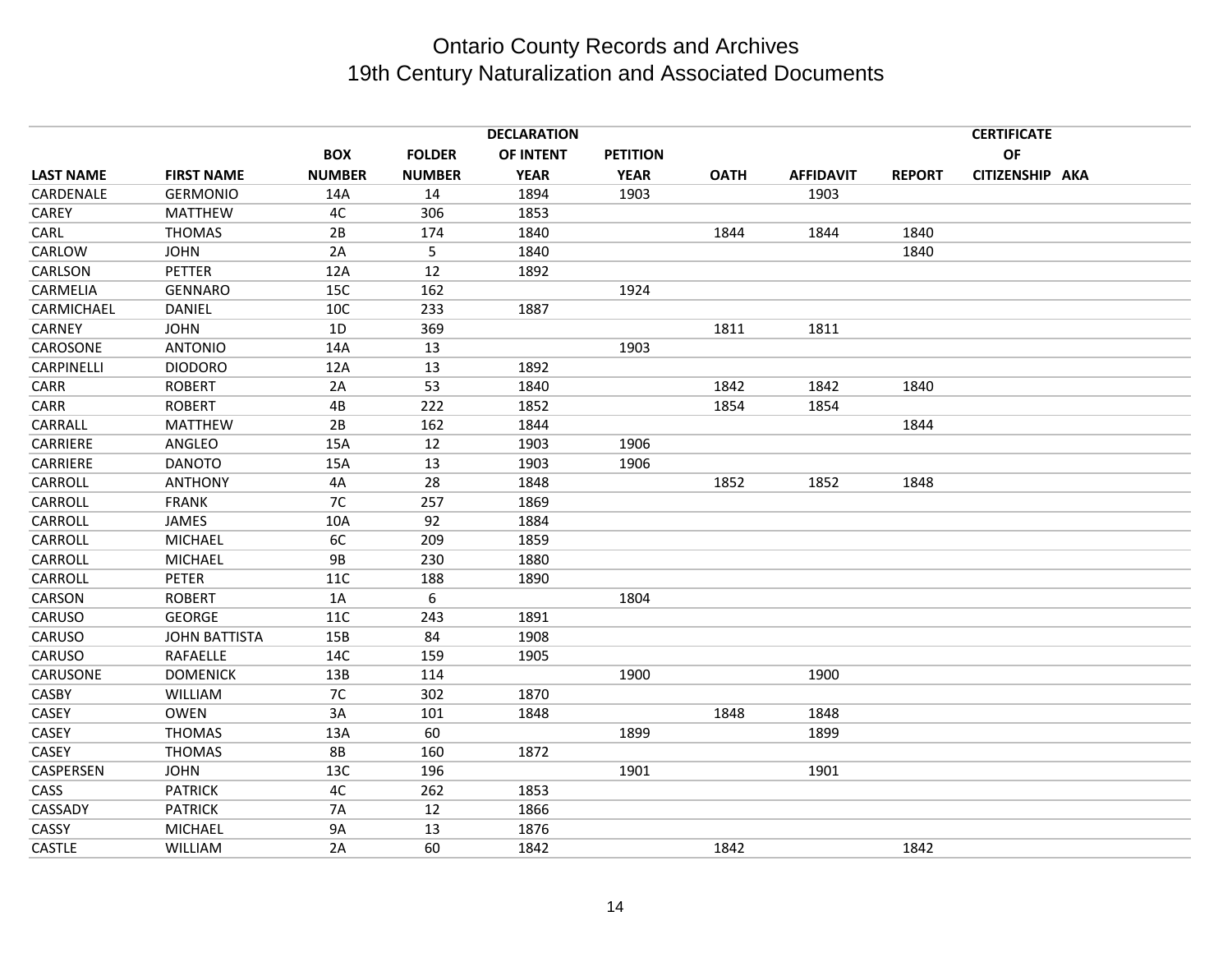|                    |                       |               |               | <b>DECLARATION</b> |                 |             |                  |               | <b>CERTIFICATE</b> |  |
|--------------------|-----------------------|---------------|---------------|--------------------|-----------------|-------------|------------------|---------------|--------------------|--|
|                    |                       | <b>BOX</b>    | <b>FOLDER</b> | OF INTENT          | <b>PETITION</b> |             |                  |               | <b>OF</b>          |  |
| <b>LAST NAME</b>   | <b>FIRST NAME</b>     | <b>NUMBER</b> | <b>NUMBER</b> | <b>YEAR</b>        | <b>YEAR</b>     | <b>OATH</b> | <b>AFFIDAVIT</b> | <b>REPORT</b> | CITIZENSHIP AKA    |  |
| <b>CATCHPOLE</b>   | <b>GEORGE</b>         | 2B            | 131           | 1840               |                 | 1844        | 1844             | 1840          |                    |  |
| <b>CATCHPOLE</b>   | JAMES                 | 10B           | 93            | 1884               |                 |             |                  |               |                    |  |
| <b>CATCHPOLE</b>   | <b>JAMES</b>          | 3A            | 10            | 1844               |                 | 1847        | 1847             | 1844          |                    |  |
| <b>CATCHPOLE</b>   | <b>JOHN</b>           | 10B           | 94            | 1884               |                 |             |                  |               |                    |  |
| <b>CATCHPOLE</b>   | ROBERT A.             | 11A           | 15            | 1888               |                 |             |                  |               |                    |  |
| <b>CAUSSEY</b>     | <b>PATRICK</b>        | 5B            | 116           | 1854               |                 |             |                  |               |                    |  |
| CAVALLARO          | <b>DOMENICO</b>       | 15B           | 136           | 1910               |                 |             |                  |               |                    |  |
| CAVAN              | ALEXANDER             | 3B            | 137           | 1848               |                 |             |                  |               |                    |  |
| CAVENNY            | <b>GARIT</b>          | 4C            | 299           | 1853               |                 |             |                  |               |                    |  |
| CAWARD             | <b>GEORGE</b>         | 1E            | 420           | 1812               |                 | 1814        |                  |               |                    |  |
| <b>CESTA</b>       | CANIO                 | 14A           | 56            | 1904               |                 |             |                  |               |                    |  |
| CHAPMAN            | <b>FRANK</b>          | 5A            | 6A            | 1854               |                 |             |                  |               |                    |  |
| CHAPMAN            | <b>HENRY</b>          | 5A            | 95            | 1854               |                 |             |                  |               |                    |  |
| <b>CHAPMAN</b>     | <b>WILLIAM</b>        | 6A            | 98            | 1855               |                 |             |                  |               |                    |  |
| CHARLTON           | <b>JOHN</b>           | 1E            | 415           |                    |                 | 1814        |                  |               |                    |  |
| <b>CHERRY</b>      | <b>JAMES</b>          | 13A           | 4             | 1894               | 1897            |             | 1897             |               |                    |  |
| <b>CHERRY</b>      | <b>ROBERT</b>         | 2C            | 289           | 1846               |                 |             |                  | 1846          |                    |  |
| <b>CHICAINE</b>    | EDWARD                | 10C           | 195           | 1886               |                 |             |                  |               |                    |  |
| <b>CHRISTEN</b>    | <b>JOE</b>            | 14A           | 57            | 1900               | 1904            |             |                  |               |                    |  |
| <b>CHRISTENSEN</b> | <b>CHRISTIAN</b>      | 11C           | 244           | 1891               |                 |             |                  |               |                    |  |
| CHRISTENSEN        | <b>MARTIN</b>         | 15C           | 159           | 1916               |                 |             |                  |               |                    |  |
| <b>CHRISTIAN</b>   | CARMAN                | 13C           | 197           | 1903               | 1903            |             | 1903             |               |                    |  |
| CHRISTIAN          | <b>FRITZ</b>          | 13B           | 115           |                    | 1900            |             | 1900             |               |                    |  |
| CHRISTIANSEN       | <b>CHRISTIAN</b>      | 14A           | 58            | 1900               | 1904            |             |                  |               |                    |  |
| CHRISTIANSEN       | JENS C. H.            | 15C           | 176           | 1912               | 1912            |             |                  |               |                    |  |
| <b>CHRONABERY</b>  | PHILIP                | 5B            | 131           | 1854               |                 |             |                  |               |                    |  |
| <b>CHURCH</b>      | <b>WILLIAM</b>        | <b>9B</b>     | 231           | 1880               |                 |             |                  |               |                    |  |
| <b>CIALE</b>       | <b>DOMENICANTONIA</b> | 13A           | 40            |                    | 1898            |             | 1898             |               |                    |  |
| <b>CIANFONI</b>    | <b>JOSEPH</b>         | 15C           | 193           |                    | 1931            |             |                  |               |                    |  |
| CIOCCI             | <b>GIOVANNI</b>       | 15B           | 137           | 1910               |                 |             |                  |               |                    |  |
| <b>CIPOLLA</b>     | <b>DOMINIC</b>        | 14A           | 59            | 1904               |                 |             |                  |               |                    |  |
| <b>CIRINCIONE</b>  | <b>GIACOMO</b>        | 14A           | 6             | 1903               |                 |             |                  |               |                    |  |
| <b>CIRONE</b>      | <b>MARIANO</b>        | 14A           | 60            |                    | 1898            |             | 1898             |               |                    |  |
| <b>CLANCEY</b>     | <b>JERRY</b>          | 8A            | 44            | 1872               |                 |             |                  |               |                    |  |
| <b>CLANCY</b>      | <b>PATRICK</b>        | 2C            | 259           | 1845               |                 |             |                  | 1845          |                    |  |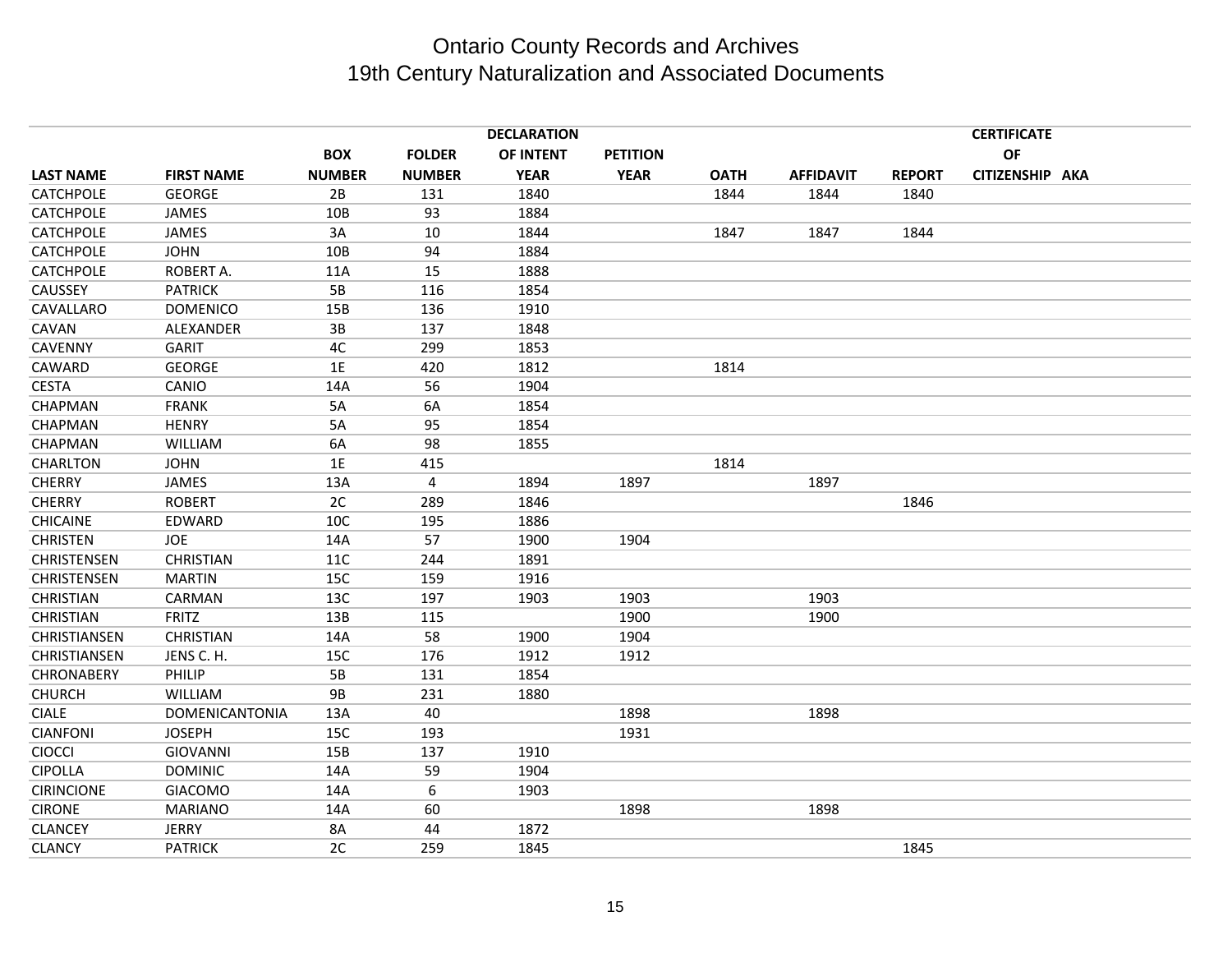|                  | <b>DECLARATION</b> |               |               |             |                 |             |                  | <b>CERTIFICATE</b> |                 |  |
|------------------|--------------------|---------------|---------------|-------------|-----------------|-------------|------------------|--------------------|-----------------|--|
|                  |                    | <b>BOX</b>    | <b>FOLDER</b> | OF INTENT   | <b>PETITION</b> |             |                  |                    | OF              |  |
| <b>LAST NAME</b> | <b>FIRST NAME</b>  | <b>NUMBER</b> | <b>NUMBER</b> | <b>YEAR</b> | <b>YEAR</b>     | <b>OATH</b> | <b>AFFIDAVIT</b> | <b>REPORT</b>      | CITIZENSHIP AKA |  |
| <b>CLANCY</b>    | <b>THOMAS</b>      | 2C            | 260           | 1845        |                 |             |                  | 1845               |                 |  |
| <b>CLANCY</b>    | <b>WILLIAM</b>     | 7C            | 300           | 1870        |                 |             |                  |                    |                 |  |
| <b>CLARK</b>     | ALEXANDER          | 8C            | 219           | 1875        |                 |             |                  |                    |                 |  |
| <b>CLARK</b>     | <b>CHARLES</b>     | 4A            | 93            | 1852        |                 | 1855        | 1855             |                    |                 |  |
| <b>CLARK</b>     | <b>GEORGE</b>      | <b>8B</b>     | 161           | 1874        |                 |             |                  |                    |                 |  |
| <b>CLARK</b>     | <b>HARRY</b>       | 12B           | 107           | 1894        |                 |             |                  |                    |                 |  |
| <b>CLARK</b>     | <b>HENRY</b>       | 10A           | 18            | 1882        |                 |             |                  |                    |                 |  |
| <b>CLARK</b>     | <b>JAMES</b>       | 5B            | 117           | 1854        |                 |             |                  |                    |                 |  |
| <b>CLARK</b>     | <b>JOHN</b>        | 3A            | 67            | 1845        |                 | 1848        | 1848             | 1845               |                 |  |
| <b>CLARK</b>     | PAT                | 1E            | 402           |             |                 | 1812        |                  |                    |                 |  |
| <b>CLARK</b>     | WILLIAM            | 13C           | 174           | 1899        | 1901            |             | 1901             |                    |                 |  |
| <b>CLARKE</b>    | ARTHUR J.          | 14A           | 15            | 1899        | 1903            |             | 1903             |                    |                 |  |
| <b>CLARY</b>     | <b>JOHN</b>        | 6A            | 17            | 1854        |                 |             |                  |                    |                 |  |
| <b>CLARY</b>     | <b>PATRICK</b>     | 6B            | 180           | 1856        |                 |             |                  |                    |                 |  |
| <b>CLEARY</b>    | <b>TIMOTHY</b>     | 10B           | 171           | 1885        |                 |             |                  |                    |                 |  |
| <b>CLEAVE</b>    | <b>JOHN</b>        | 4C            | 337           | 1853        |                 |             |                  |                    |                 |  |
| <b>CLEMENS</b>   | <b>PATRICK</b>     | 10A           | 95            | 1884        |                 |             |                  |                    |                 |  |
| <b>CLEMENTS</b>  | <b>DANIEL</b>      | 11A           | 16            | 1888        |                 |             |                  |                    |                 |  |
| <b>CLEMMENTS</b> | <b>JOSEPH</b>      | 14A           | 61            | 1900        | 1904            |             |                  |                    |                 |  |
| <b>CLERKIN</b>   | JAMES              | 4C            | 345           | 1851        |                 | 1853        | 1853             | 1851               |                 |  |
| <b>CLOHACY</b>   | <b>JOHN B</b>      | 2B            | 211           | 1844        |                 | 1844        | 1844             | 1844               |                 |  |
| <b>CLOW</b>      | GEORGE A.          | 15A           | 14            | 1903        | 1906            |             |                  |                    |                 |  |
| <b>CLUBB</b>     | <b>JOHN</b>        | 9B            | 232           | 1880        |                 |             |                  |                    |                 |  |
| <b>CLUBE</b>     | <b>GUSTAO</b>      | 5B            | 157           | 1854        |                 |             |                  |                    |                 |  |
| COAN             | JAMES              | 2C            | 232           | 1841        |                 | 1844        | 1844             |                    |                 |  |
| <b>COATES</b>    | <b>JOHN</b>        | 1A            | 8             |             | 1805            | 1807        |                  |                    |                 |  |
| <b>COATS</b>     | JAMES              | 1A            | 33            | 1811        |                 | 1814        |                  |                    |                 |  |
| <b>COCKERILL</b> | <b>JOSEPH</b>      | <b>9B</b>     | 172           | 1879        |                 |             |                  |                    |                 |  |
| <b>CODY</b>      | <b>JOHN</b>        | 6A            | 18            | 1854        |                 |             |                  |                    |                 |  |
| <b>CODY</b>      | <b>JOHN</b>        | <b>8B</b>     | 162           | 1874        |                 |             |                  |                    |                 |  |
| COGEN            | <b>THOMAS</b>      | 4A            | 59            | 1852        |                 |             |                  |                    |                 |  |
| <b>COGGSLIFF</b> | <b>JOHN</b>        | 2A            | 57            | 1842        |                 |             |                  | 1942               |                 |  |
| <b>COLE</b>      | EDWARD             | 4A            | 112           | 1844        |                 | 1852        | 1852             | 1844               |                 |  |
| <b>COLE</b>      | <b>FRANKLIN</b>    | 14A           | 62            | 1904        |                 |             |                  |                    |                 |  |
| COLEMAN          | <b>THOMAS</b>      | 5A            | 27            | 1854        |                 |             |                  |                    |                 |  |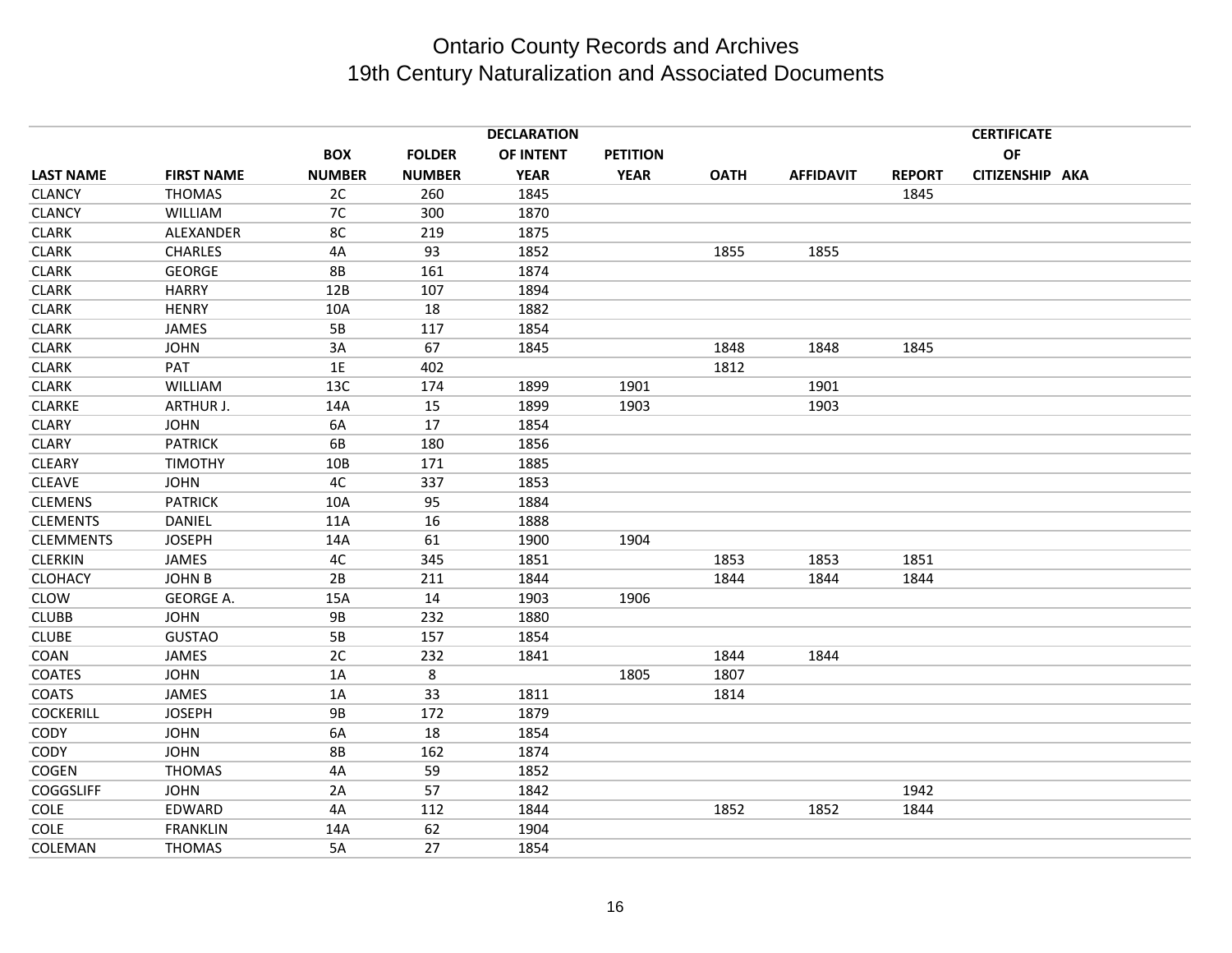|                  |                   |                |               | <b>DECLARATION</b> |                 |             |                  |               | <b>CERTIFICATE</b> |  |
|------------------|-------------------|----------------|---------------|--------------------|-----------------|-------------|------------------|---------------|--------------------|--|
|                  |                   | <b>BOX</b>     | <b>FOLDER</b> | <b>OF INTENT</b>   | <b>PETITION</b> |             |                  |               | <b>OF</b>          |  |
| <b>LAST NAME</b> | <b>FIRST NAME</b> | <b>NUMBER</b>  | <b>NUMBER</b> | <b>YEAR</b>        | <b>YEAR</b>     | <b>OATH</b> | <b>AFFIDAVIT</b> | <b>REPORT</b> | CITIZENSHIP AKA    |  |
| COLES            | EDWARD            | 11A            | 17            | 1888               |                 |             |                  |               |                    |  |
| <b>COLES</b>     | <b>JOHN</b>       | 2B             | 202           | 1844               |                 | 1844        | 1844             |               |                    |  |
| <b>COLLINS</b>   | <b>DENNIS</b>     | <b>9A</b>      | 15            | 1876               |                 |             |                  |               |                    |  |
| <b>COLLINS</b>   | <b>HUGH</b>       | 1 <sup>C</sup> | 260           | 1837               |                 | 1840        | 1840             | 1837          |                    |  |
| <b>COLLINS</b>   | JEREMIAH          | 6C             | 236           | 1860               |                 |             |                  |               |                    |  |
| <b>COMER</b>     | <b>JOHN</b>       | 6A             | 19            | 1854               |                 |             |                  |               |                    |  |
| <b>COMMISSO</b>  | <b>GUISEPPE</b>   | 14C            | 158           | 1904               |                 |             |                  |               |                    |  |
| <b>CONDLEY</b>   | ANDREW            | 4A             | 52            | 1852               |                 | 1855        | 1855             |               |                    |  |
| CONDON           | EDMUND            | 2C             | 216           | 1840               |                 | 1844        | 1844             | 1840          |                    |  |
| CONDON           | EDMUND            | 6C             | 210           | 1859               |                 |             |                  |               |                    |  |
| CONDON           | WILLIAM J.        | 14A            | 16            | 1891               | 1903            |             | 1903             |               |                    |  |
| <b>CONERS</b>    | <b>MARTIN</b>     | 3A             | 40            | 1844               |                 | 1847        | 1847             | 1844          |                    |  |
| CONHEADY         | <b>MARTIN</b>     | 11C            | 189           | 1890               |                 |             |                  |               |                    |  |
| <b>CONLEY</b>    | <b>JOHN</b>       | <b>7A</b>      | 13            | 1866               |                 |             |                  |               |                    |  |
| CONNALLY         | <b>TIMOTHY</b>    | <b>9B</b>      | 233           | 1880               |                 |             |                  |               |                    |  |
| CONNAUGHTON      | <b>JOHN</b>       | 13C            | 195           | 1897               | 1902            |             | 1902             |               |                    |  |
| CONNELL          | WILLIAM           | 4C             | 296           | 1853               |                 |             |                  |               |                    |  |
| CONNELL          | <b>WILLIAM</b>    | <b>7B</b>      | 156           | 1868               |                 |             |                  |               |                    |  |
| CONNELLY         | <b>CORNELIUS</b>  | <b>7A</b>      | 15            | 1866               |                 |             |                  |               |                    |  |
| CONNELLY         | <b>DANIEL</b>     | 3B             | 151           | 1845               |                 | 1849        | 1849             | 1845          |                    |  |
| CONNELLY         | JEREMIAH          | <b>9A</b>      | 16            | 1876               |                 |             |                  |               |                    |  |
| CONNELLY         | <b>JOHN</b>       | 12A            | 15            | 1892               |                 |             |                  |               |                    |  |
| CONNELLY         | <b>JOHN</b>       | 5A             | 30            | 1854               |                 |             |                  |               |                    |  |
| CONNELLY         | <b>PATRICK</b>    | 10A            | 56            | 1883               |                 |             |                  |               |                    |  |
| CONNELLY         | <b>PETER</b>      | 7A             | 94            | 1866               |                 |             |                  |               |                    |  |
| CONNELLY         | <b>THOMAS</b>     | <b>7B</b>      | 157           | 1868               |                 |             |                  |               |                    |  |
| <b>CONNERS</b>   | <b>CHARLES</b>    | 6C             | 211           | 1859               |                 |             |                  |               |                    |  |
| <b>CONNERS</b>   | <b>JOHN</b>       | 7C             | 301           | 1870               |                 |             |                  |               |                    |  |
| <b>CONNERS</b>   | <b>MICHAEL</b>    | <b>7B</b>      | 158           |                    |                 |             | 1868             |               |                    |  |
| CONNOLLEY        | SAMUEL            | <b>11C</b>     | 245           | 1891               |                 |             |                  |               |                    |  |
| CONNOLLY         | <b>MATTHEW</b>    | <b>7A</b>      | 16            | 1866               |                 |             |                  |               |                    |  |
| CONNOLLY         | <b>MICHAEL</b>    | <b>7A</b>      | 14            | 1866               |                 |             |                  |               |                    |  |
| <b>CONNOR</b>    | <b>CORNELIUS</b>  | <b>9A</b>      | 17            | 1876               |                 |             |                  |               |                    |  |
| <b>CONNOR</b>    | JAMES             | 2B             | 169           | 1844               |                 |             |                  | 1844          |                    |  |
| <b>CONNOR</b>    | <b>JOHN</b>       | 12B            | 108           | 1894               |                 |             |                  |               |                    |  |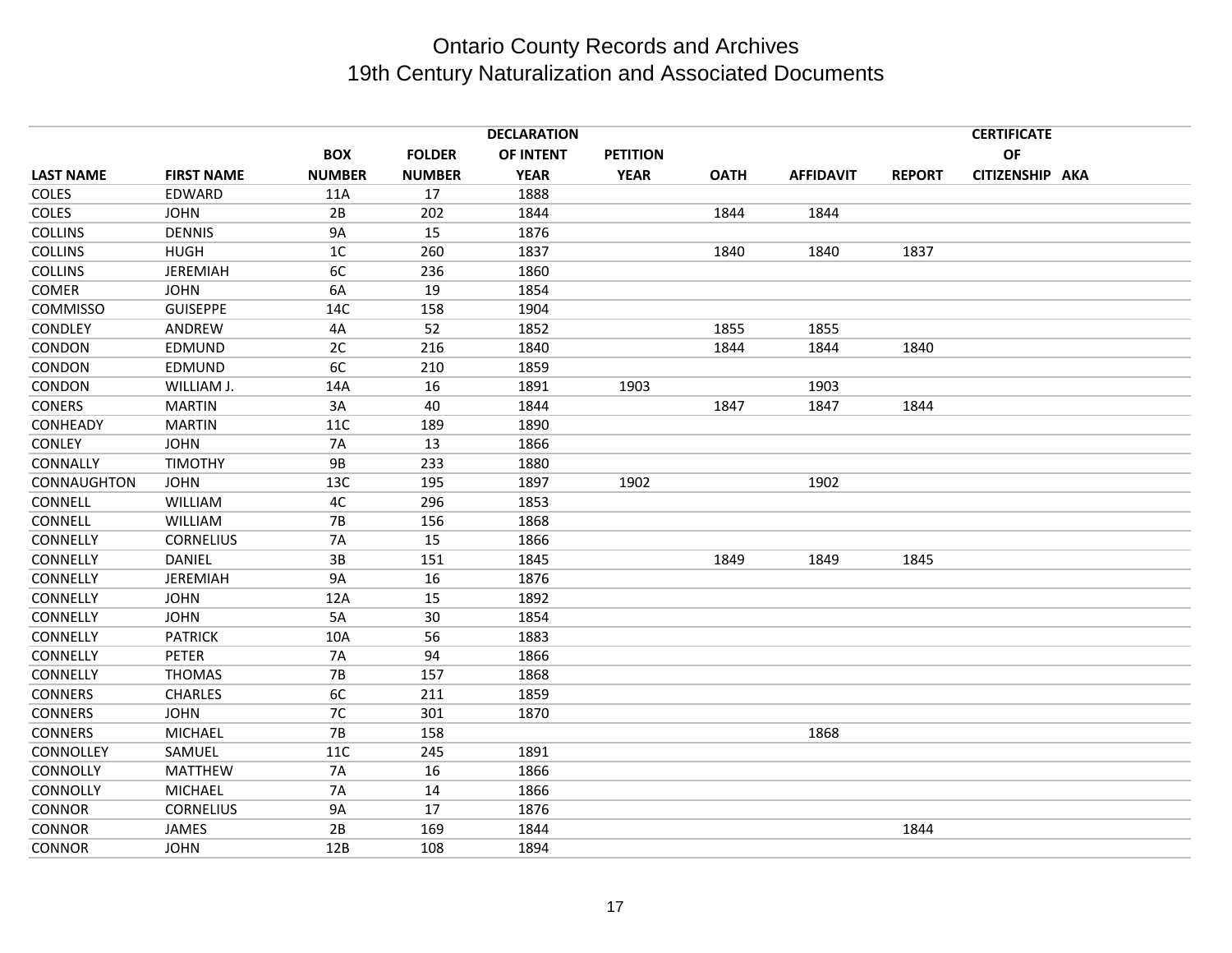| <b>DECLARATION</b> |                    |               |               |             |                 |             | <b>CERTIFICATE</b> |               |                 |  |
|--------------------|--------------------|---------------|---------------|-------------|-----------------|-------------|--------------------|---------------|-----------------|--|
|                    |                    | <b>BOX</b>    | <b>FOLDER</b> | OF INTENT   | <b>PETITION</b> |             |                    |               | OF              |  |
| <b>LAST NAME</b>   | <b>FIRST NAME</b>  | <b>NUMBER</b> | <b>NUMBER</b> | <b>YEAR</b> | <b>YEAR</b>     | <b>OATH</b> | <b>AFFIDAVIT</b>   | <b>REPORT</b> | CITIZENSHIP AKA |  |
| <b>CONNOR</b>      | <b>PATRICK</b>     | 12A           | 14            | 1892        |                 |             |                    |               |                 |  |
| CONOLEY            | <b>OWEN</b>        | 4B            | 171           | 1852        |                 |             |                    |               |                 |  |
| CONOLLEY           | <b>THOMAS</b>      | 4C            | 307           | 1853        |                 |             |                    |               |                 |  |
| CONOLY             | <b>FRANCIS</b>     | 2B            | 194           | 1842        |                 | 1844        | 1844               | 1842          |                 |  |
| <b>CONROY</b>      | <b>PETER</b>       | 8A            | 5             | 1871        |                 |             |                    |               |                 |  |
| CONSEIDINE         | <b>PATRICK</b>     | 6A            | 20            | 1854        |                 |             |                    |               |                 |  |
| <b>CONVEY</b>      | <b>JOHN</b>        | <b>8A</b>     | 46            | 1872        |                 |             |                    |               |                 |  |
| CONWAY             | <b>CHRISTOPHER</b> | 8A            | 45            | 1872        |                 |             |                    |               |                 |  |
| CONWAY             | <b>HENRY</b>       | <b>9B</b>     | 173           | 1879        |                 |             |                    |               |                 |  |
| COOK               | <b>ANTONIO</b>     | 13A           | 5             |             | 1897            |             | 1897               |               |                 |  |
| COOK               | ELIZAETTA          | 6A            | 100           | 1855        |                 |             |                    |               |                 |  |
| COOK               | <b>FRANCIS</b>     | <b>9B</b>     | 234           | 1880        |                 |             |                    |               |                 |  |
| COOK               | <b>ISAAC</b>       | 13B           | 116           | 1896        | 1900            |             | 1900               |               |                 |  |
| COOK               | <b>JOHN</b>        | <b>9A</b>     | 18            | 1876        |                 |             |                    |               |                 |  |
| COOK               | SAMUEL             | 2A            | 89            | 1839        |                 | 1843        | 1843               | 1839          |                 |  |
| COOK               | <b>THOMAS</b>      | 3A            | 90            | 1848        |                 |             |                    | 1848          |                 |  |
| COOK               | <b>WILLIAM</b>     | 6A            | 101           | 1855        |                 |             |                    |               |                 |  |
| <b>COOKE</b>       | JOHN D.            | 11C           | 190           | 1890        |                 |             |                    |               |                 |  |
| <b>COONEY</b>      | <b>DENNIS</b>      | <b>9A</b>     | 19            | 1876        |                 |             |                    |               |                 |  |
| <b>COONEY</b>      | <b>JAMES</b>       | 3B            | 196           | 1850        |                 |             |                    | 1850          |                 |  |
| <b>COONEY</b>      | JAMES              | 8A            | 6             | 1871        |                 |             |                    |               |                 |  |
| <b>COONEY</b>      | <b>THOMAS</b>      | <b>9A</b>     | 20            | 1876        |                 |             |                    |               |                 |  |
| <b>COOPER</b>      | <b>DAVID</b>       | <b>9B</b>     | 174           | 1879        |                 |             |                    |               |                 |  |
| <b>COOPER</b>      | <b>FREDERICK</b>   | 14C           | 160           | 1905        |                 |             |                    |               |                 |  |
| <b>COOPER</b>      | <b>ISAAC</b>       | 4C            | 276           | 1853        |                 |             |                    |               |                 |  |
| <b>COOPER</b>      | JAMES              | 2B            | 184           | 1842        |                 | 1844        | 1844               | 1842          |                 |  |
| <b>COOPER</b>      | JAMES              | 2C            | 246           | 1844        |                 |             |                    | 1844          |                 |  |
| <b>COOPER</b>      | JAMES              | <b>7B</b>     | 159           |             |                 |             | 1868               |               |                 |  |
| <b>COOPER</b>      | <b>JOHN</b>        | 4C            | 288           | 1853        |                 |             |                    | 1853          |                 |  |
| <b>COOPER</b>      | <b>JOSEPH</b>      | 10B           | 96            | 1884        |                 |             |                    |               |                 |  |
| <b>COOPER</b>      | WILLIAM            | 5B            | 125           | 1854        |                 |             |                    |               |                 |  |
| <b>COOPER</b>      | WILLIAM            | <b>9B</b>     | 235           | 1880        |                 |             |                    |               |                 |  |
| <b>COPPINGER</b>   | <b>MICHAEL</b>     | <b>9B</b>     | 236           | 1880        |                 |             |                    |               |                 |  |
| CORCORAN           | <b>ANTHONY</b>     | <b>9A</b>     | 21            | 1876        |                 |             |                    |               |                 |  |
| CORCORAN           | <b>MICHAEL</b>     | 10C           | 196           | 1886        |                 |             |                    |               |                 |  |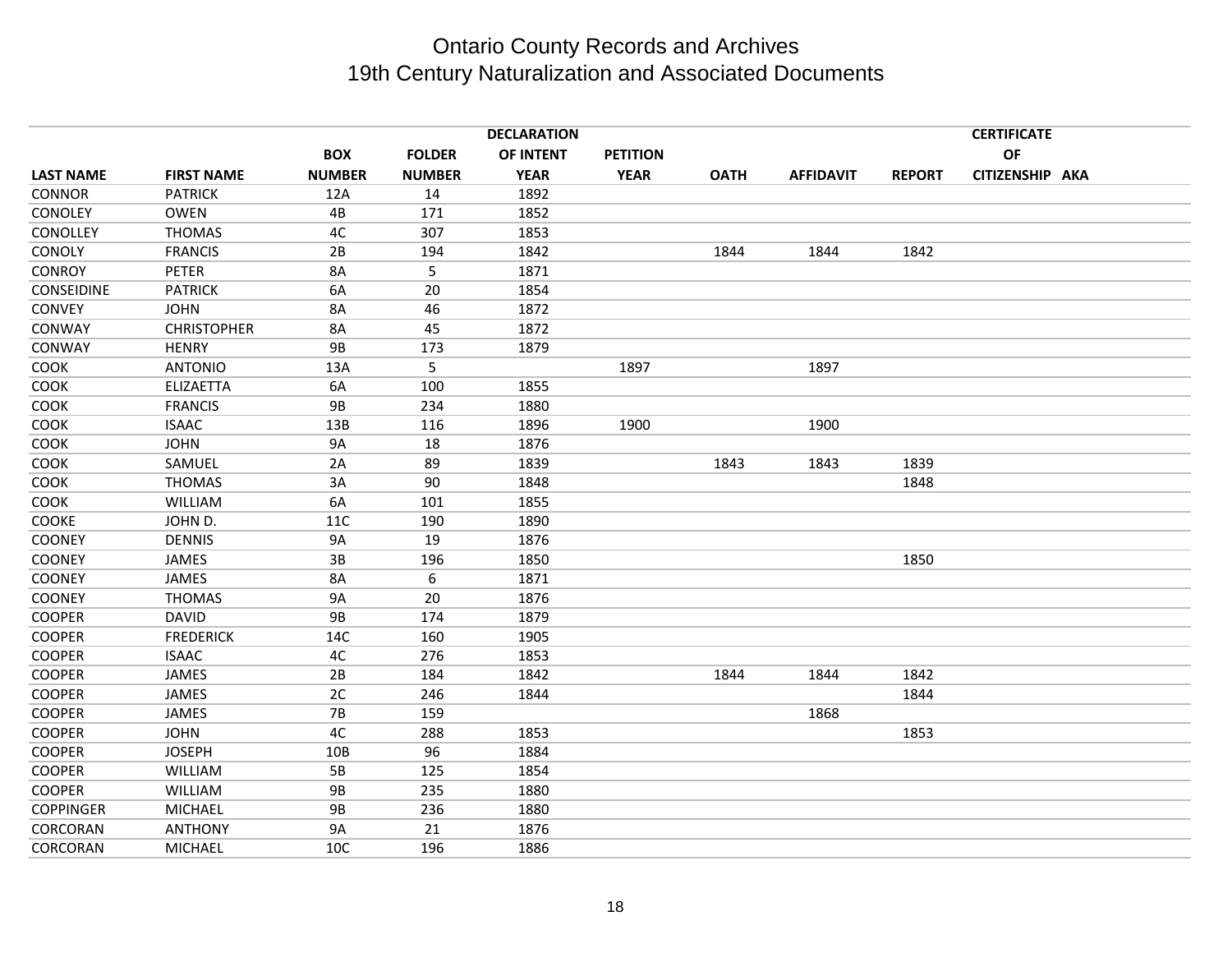|                  |                   |                |                | <b>DECLARATION</b> |                 |             |                  |               | <b>CERTIFICATE</b> |  |
|------------------|-------------------|----------------|----------------|--------------------|-----------------|-------------|------------------|---------------|--------------------|--|
|                  |                   | <b>BOX</b>     | <b>FOLDER</b>  | OF INTENT          | <b>PETITION</b> |             |                  |               | OF                 |  |
| <b>LAST NAME</b> | <b>FIRST NAME</b> | <b>NUMBER</b>  | <b>NUMBER</b>  | <b>YEAR</b>        | <b>YEAR</b>     | <b>OATH</b> | <b>AFFIDAVIT</b> | <b>REPORT</b> | CITIZENSHIP AKA    |  |
| CORCORAN         | <b>PATRICK</b>    | 11A            | 18             | 1888               |                 |             |                  |               |                    |  |
| CORCORAN         | <b>PATRICK</b>    | <b>9A</b>      | 22             | 1876               |                 |             |                  |               |                    |  |
| CORCORAN         | <b>WALTER</b>     | 2B             | 155            | 1842               |                 | 1844        | 1844             |               |                    |  |
| <b>COREY</b>     | <b>TIMOTHY</b>    | 3 <sub>C</sub> | 290            | 1851               |                 |             |                  | 1851          |                    |  |
| <b>CORKEREN</b>  | <b>MAURICE</b>    | 3B             | 119            | 1844               |                 | 1848        | 1848             | 1844          |                    |  |
| <b>CORKNEY</b>   | <b>JOHN</b>       | 7C             | 258            | 1869               |                 |             |                  |               |                    |  |
| <b>CORNE</b>     | <b>MARTIN</b>     | 8C             | 220            | 1875               |                 |             |                  |               |                    |  |
| <b>CORNELIUS</b> | ABRAHAM           | 10A            | 57             | 1883               |                 |             |                  |               |                    |  |
| <b>CORNELIUS</b> | <b>JACOB</b>      | 13A            | 61             | 1892               | 1899            |             | 1899             |               |                    |  |
| <b>CORNELIUS</b> | <b>JOHN</b>       | 10A            | 58             | 1883               |                 |             |                  |               |                    |  |
| <b>CORNELL</b>   | JAMES             | 6C             | 308            | 1865               |                 |             |                  |               |                    |  |
| <b>CORRY</b>     | <b>DOMINICK</b>   | 2B             | 193            | 1844               |                 | 1844        | 1844             | 1844          |                    |  |
| CORSARO          | <b>GUISSEPPE</b>  | 14C            | 161            |                    | 1905            |             |                  |               |                    |  |
| CORSELLO         | <b>GUILIO</b>     | 14C            | 162            | 1905               |                 |             |                  |               |                    |  |
| <b>COSGRIFF</b>  | <b>TIMOTHY</b>    | 8C             | 221            | 1875               |                 |             |                  |               |                    |  |
| <b>COSGROVE</b>  | <b>MICHAEL</b>    | <b>9B</b>      | 147            | 1878               |                 |             |                  |               |                    |  |
| <b>COSTA</b>     | COSIMO            | 15B            | 108            | 1909               |                 |             |                  |               |                    |  |
| <b>COSTELLO</b>  | <b>JOHN</b>       | 11B            | 149            | 1889               |                 |             |                  |               |                    |  |
| COSTELLO         | <b>MAURICE</b>    | 13B            | 117            |                    | 1900            |             | 1900             |               |                    |  |
| <b>COSTELLO</b>  | <b>MICHAEL</b>    | 11B            | 150            | 1889               |                 |             |                  |               |                    |  |
| COSTELLO         | <b>MICHAEL</b>    | <b>9B</b>      | 148            | 1878               |                 |             |                  |               |                    |  |
| <b>COSTELLO</b>  | <b>PATRICK</b>    | <b>9B</b>      | 149            | 1878               |                 |             |                  |               |                    |  |
| COSTELLO         | <b>RICHARD</b>    | <b>7B</b>      | 160            | 1868               |                 |             |                  |               |                    |  |
| COSTELLO         | <b>THOMAS</b>     | 10A            | 19             | 1882               |                 |             |                  |               |                    |  |
| COSTELO          | <b>MICHAEL</b>    | 4A             | 50             | 1852               |                 |             |                  |               |                    |  |
| <b>COSTER</b>    | <b>ATWOOD</b>     | 14A            | 63             |                    | 1904            |             |                  |               |                    |  |
| COSTOLOW         | <b>THOMAS</b>     | 6C             | 238            | 1860               |                 |             |                  |               |                    |  |
| <b>COSTON</b>    | ELIZABETH         | 14A            | 64             |                    | 1904            |             |                  |               |                    |  |
| COTRONEO         | <b>FRANCISO</b>   | 14C            | 163            | 1905               |                 |             |                  |               |                    |  |
| <b>COTTER</b>    | EDWARD            | 10A            | $\overline{4}$ | 1881               |                 |             |                  |               |                    |  |
| <b>COTTER</b>    | <b>JOHN</b>       | 6C             | 239            | 1860               |                 |             |                  |               |                    |  |
| <b>COTTER</b>    | PATT              | 10C            | 197            | 1886               |                 |             |                  |               |                    |  |
| <b>COTTER</b>    | <b>TIMOTHY</b>    | 8A             | 47             | 1872               |                 |             |                  |               |                    |  |
| COUGEVAN         | <b>PATRICK</b>    | 14A            | 65             | 1892               | 1904            |             |                  |               |                    |  |
| <b>COUGHLIN</b>  | <b>PATRICK</b>    | 3C             | 249            | 1851               |                 |             |                  |               |                    |  |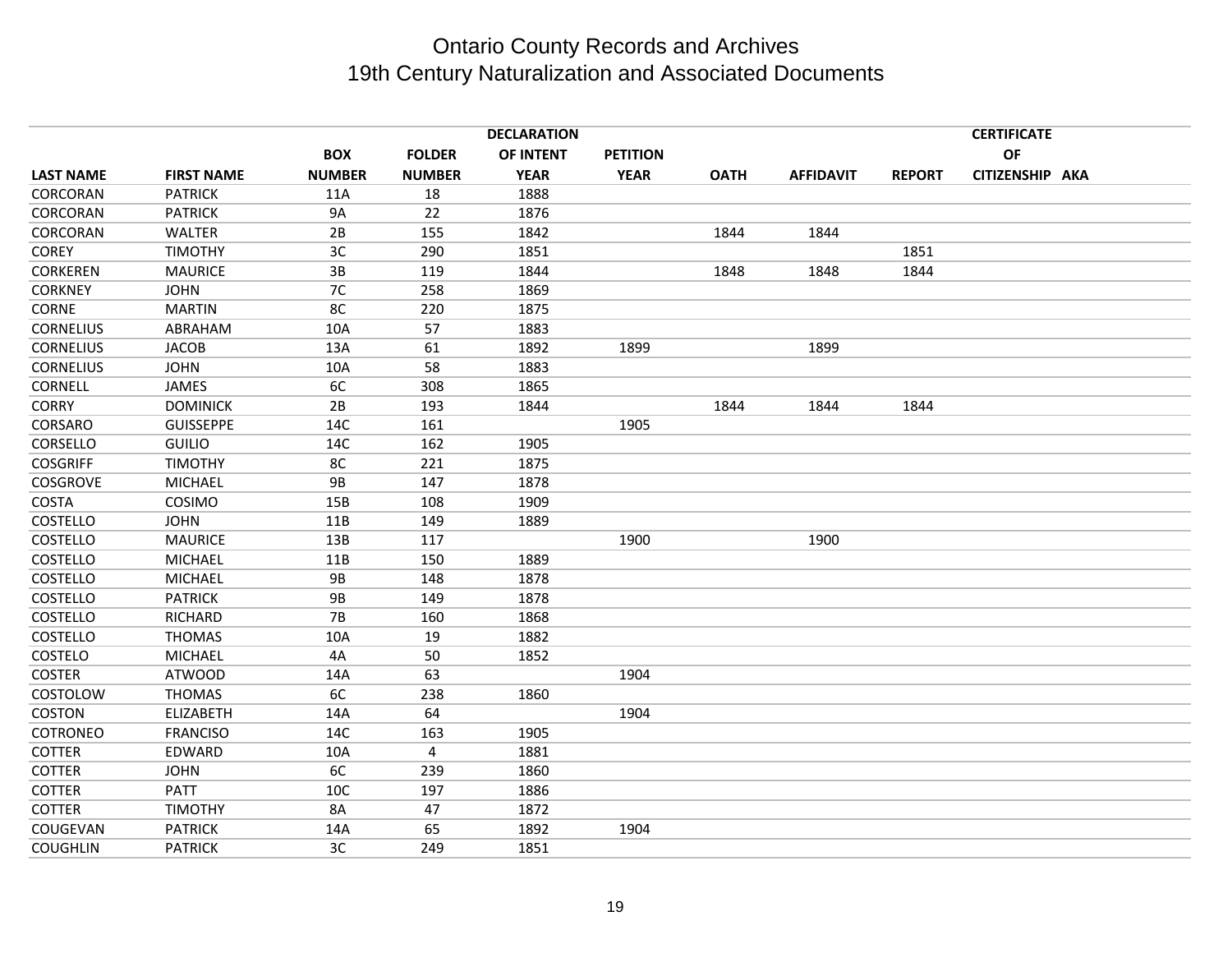|                  |                    |               |               | <b>DECLARATION</b> |                 |             |                  |               | <b>CERTIFICATE</b> |  |
|------------------|--------------------|---------------|---------------|--------------------|-----------------|-------------|------------------|---------------|--------------------|--|
|                  |                    | <b>BOX</b>    | <b>FOLDER</b> | OF INTENT          | <b>PETITION</b> |             |                  |               | OF                 |  |
| <b>LAST NAME</b> | <b>FIRST NAME</b>  | <b>NUMBER</b> | <b>NUMBER</b> | <b>YEAR</b>        | <b>YEAR</b>     | <b>OATH</b> | <b>AFFIDAVIT</b> | <b>REPORT</b> | CITIZENSHIP AKA    |  |
| COUSEMENT        | <b>ADRIAN</b>      | 11A           | 19            | 1888               |                 |             |                  |               |                    |  |
| COUSEMENT        | <b>ADRIAN</b>      | <b>9B</b>     | 175           | 1879               |                 |             |                  |               |                    |  |
| <b>COUTTS</b>    | WILLIAM A.         | 14A           | 66            |                    | 1904            |             |                  |               |                    |  |
| COWARD           | <b>GEORGE</b>      | 1A            | 35            | 1812               |                 |             |                  |               |                    |  |
| COWMAN           | <b>JOHN</b>        | 1A            | 78            | 1822               |                 | 1838        | 1838             | 1822          |                    |  |
| COX              | <b>CHARLES</b>     | 11A           | 20            | 1888               |                 |             |                  |               |                    |  |
| COX              | <b>HUGH</b>        | <b>9B</b>     | 237           | 1880               |                 |             |                  |               |                    |  |
| COX              | WILLIAM            | 10A           | 97            | 1884               |                 |             |                  |               |                    |  |
| <b>COYE</b>      | <b>GEORGIE J.</b>  | 12B           | 96            | 1893               |                 |             |                  |               |                    |  |
| COYLE            | <b>BERNARD</b>     | 1B            | 142           | 1834               |                 | 1837        | 1837             | 1834          |                    |  |
| COYLE            | JAMES              | 1C            | 276           | 1836               |                 | 1840        | 1840             | 1836          |                    |  |
| COYLE            | JAMES              | 3A            | 75            | 1844               |                 | 1848        | 1848             | 1844          |                    |  |
| COYLE            | <b>MICHAEL</b>     | 2B            | 205           | 1842               |                 | 1844        | 1844             | 1842          |                    |  |
| <b>COYLEY</b>    | <b>PATRICK</b>     | 6A            | 102           | 1855               |                 |             |                  |               |                    |  |
| COYNE            | <b>PETER</b>       | 14A           | 67            | 1900               | 1904            |             |                  |               |                    |  |
| <b>CRABTREE</b>  | <b>ROBERT</b>      | 9B            | 238           | 1880               |                 |             |                  |               |                    |  |
| CRACKNELL        | <b>GEORGE</b>      | 13A           | 41            |                    | 1898            |             | 1898             |               |                    |  |
| CRACKNELL        | <b>WALTER</b>      | 13B           | 118           |                    | 1899            |             | 1899             |               |                    |  |
| <b>CRAHN</b>     | <b>CHARLES</b>     | <b>9B</b>     | 176           | 1879               |                 |             |                  |               |                    |  |
| CRAIN            | <b>JACOB</b>       | 14A           | 68            |                    | 1904            |             |                  |               |                    |  |
| CRANDAL          | <b>JOHN</b>        | 12A           | 16            | 1892               |                 |             |                  |               |                    |  |
| CRANE            | <b>BENJAMIN</b>    | 3C            | 238           | 1850               |                 |             |                  | 1850          |                    |  |
| CRANE            | PHILIP             | 2A            | 19            | 1839               |                 | 1841        | 1841             | 1839          |                    |  |
| CRASAN           | <b>CHRISTOPHER</b> | 11C           | 201           | 1890               |                 |             |                  |               |                    |  |
| CRAWFORD         | ANDREW S.          | 14C           | 164           | 1903               | 1905            |             |                  |               |                    |  |
| CRAWFORD         | <b>WILLIAM</b>     | 14A           | 69            |                    | 1904            |             |                  |               |                    |  |
| CREASY           | SAMUEL             | 7C            | 303           | 1870               |                 |             |                  |               |                    |  |
| CREAVAN          | <b>PATRICK</b>     | 13A           | 6             | 1894               | 1897            |             | 1894             |               |                    |  |
| CREED            | <b>DENNIS</b>      | 7C            | 259           | 1869               |                 |             |                  |               |                    |  |
| CREEDAN          | <b>CORNELIUS</b>   | 11A           | 21            | 1888               |                 |             |                  |               |                    |  |
| CREEDEN          | <b>MICHAEL</b>     | 6C            | 212           | 1859               |                 |             |                  |               |                    |  |
| CREEDON          | <b>DENNIS</b>      | 10B           | 98            | 1884               |                 |             |                  |               |                    |  |
| <b>CREEGER</b>   | <b>FREDERICK</b>   | 10B           | 99            | 1884               |                 |             |                  |               |                    |  |
| <b>CREIGHTON</b> | JAMES              | 10A           | 20            | 1882               |                 |             |                  |               |                    |  |
| CRESANZI         | LUIGI              | 15A           | 15            | 1900               | 1906            |             |                  |               |                    |  |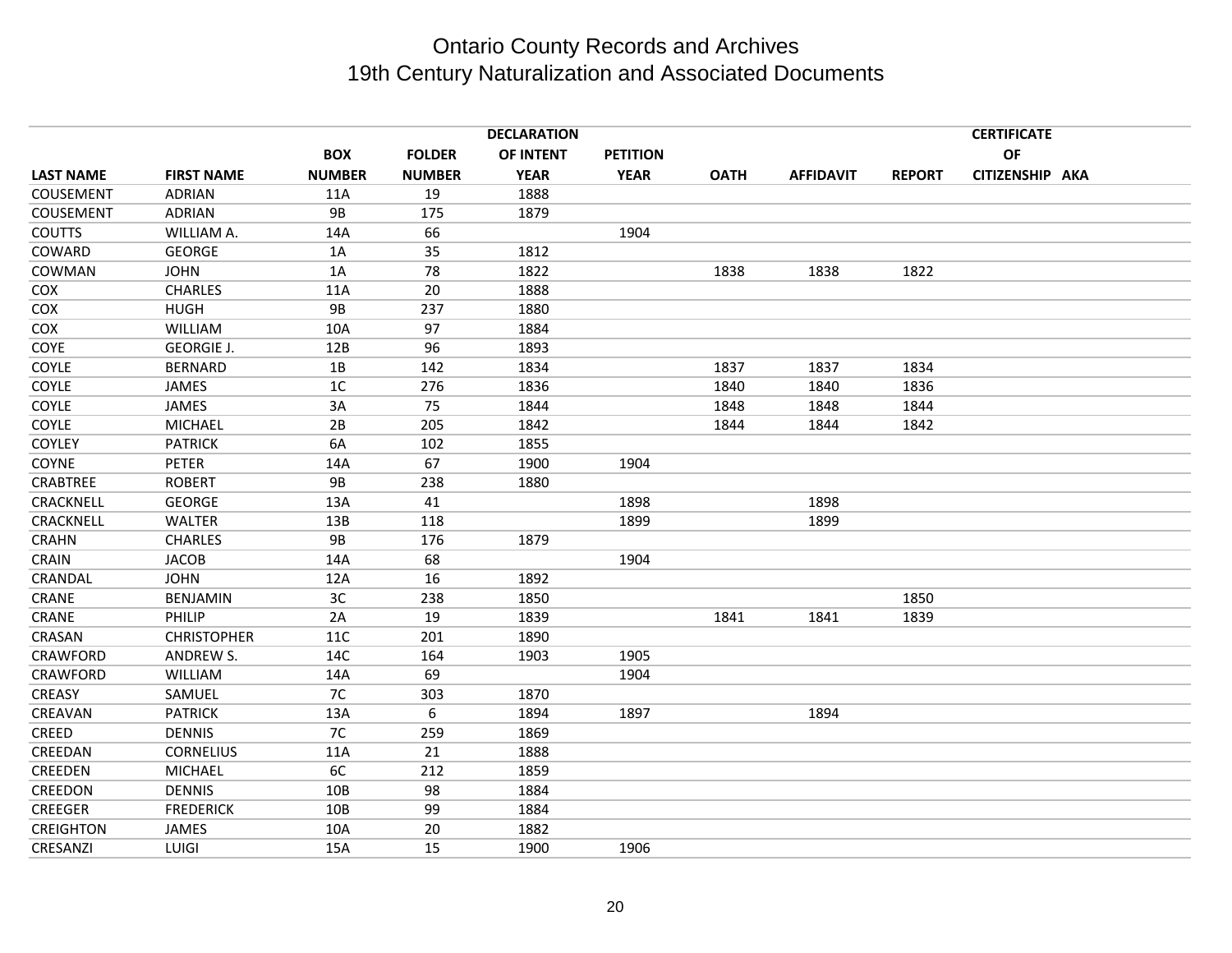|                  |                   |               |                | <b>DECLARATION</b> |                 |             |                  |               | <b>CERTIFICATE</b> |  |
|------------------|-------------------|---------------|----------------|--------------------|-----------------|-------------|------------------|---------------|--------------------|--|
|                  |                   | <b>BOX</b>    | <b>FOLDER</b>  | OF INTENT          | <b>PETITION</b> |             |                  |               | <b>OF</b>          |  |
| <b>LAST NAME</b> | <b>FIRST NAME</b> | <b>NUMBER</b> | <b>NUMBER</b>  | <b>YEAR</b>        | <b>YEAR</b>     | <b>OATH</b> | <b>AFFIDAVIT</b> | <b>REPORT</b> | CITIZENSHIP AKA    |  |
| CRICKARD         | JAMES             | <b>7A</b>     | 95             | 1867               |                 |             |                  |               |                    |  |
| CRICKARD         | <b>NICHOLAS</b>   | 5A            | 52             | 1854               |                 |             |                  |               |                    |  |
| <b>CRICKERD</b>  | <b>ROBERT</b>     | 8B            | 163            | 1874               |                 |             |                  |               |                    |  |
| <b>CRIMMINS</b>  | <b>JOHN</b>       | 4A            | 83             | 1852               |                 |             |                  |               |                    |  |
| <b>CROCKER</b>   | <b>JOHN</b>       | 6A            | 21             | 1850               |                 | 1854        | 1854             |               |                    |  |
| <b>CROCKETT</b>  | <b>DAVID</b>      | <b>11C</b>    | 246            | 1891               |                 |             |                  |               |                    |  |
| <b>CRONIE</b>    | WILLIAM           | 12A           | 17             | 1892               |                 |             |                  |               |                    |  |
| <b>CRONIN</b>    | <b>JEREMIAH</b>   | <b>8B</b>     | 164            | 1874               |                 |             |                  |               |                    |  |
| <b>CRONIN</b>    | <b>JOHN</b>       | 9B            | 177            | 1879               |                 |             |                  |               |                    |  |
| <b>CRONIN</b>    | WILLIAM           | <b>9B</b>     | 178            | 1879               |                 |             |                  |               |                    |  |
| <b>CROSER</b>    | <b>ROBERT</b>     | 1D            | 335            |                    |                 | 1808        | 1809             |               |                    |  |
| <b>CROSIER</b>   | GEORGE            | 1A            | 90             | 1827               | 1827            |             | 1827             |               |                    |  |
| <b>CROSS</b>     | EDWARD            | 6C            | 298            | 1861               |                 |             |                  |               |                    |  |
| <b>CROSS</b>     | <b>FREDERICK</b>  | 8A            | $\overline{7}$ | 1871               |                 |             |                  |               |                    |  |
| <b>CROTTY</b>    | <b>JOHN</b>       | 6C            | 213            | 1859               |                 |             |                  |               |                    |  |
| <b>CROUCHEN</b>  | <b>THOMAS</b>     | 1B            | 138            | 1834               |                 | 1840        | 1840             | 1834          |                    |  |
| <b>CROW</b>      | <b>JOHN</b>       | 10A           | 21             | 1882               |                 |             |                  |               |                    |  |
| <b>CROW</b>      | <b>MICHAEL</b>    | 7C            | 304            | 1870               |                 |             |                  |               |                    |  |
| <b>CROWELL</b>   | JAMES             | 12B           | 109            | 1894               |                 |             |                  |               |                    |  |
| <b>CROWLEY</b>   | DANIEL            | <b>7B</b>     | 161            |                    |                 |             | 1968             |               |                    |  |
| <b>CROWLEY</b>   | <b>JOHN</b>       | 11A           | 22             | 1888               |                 |             |                  |               |                    |  |
| <b>CROWLEY</b>   | <b>JOHN</b>       | 6C            | 240            | 1860               |                 |             |                  |               |                    |  |
| <b>CROWLEY</b>   | <b>MICHAEL</b>    | <b>9A</b>     | 23             | 1876               |                 |             |                  |               |                    |  |
| <b>CROWLEY</b>   | <b>PATRICK</b>    | 15A           | 62             | 1907               |                 |             |                  |               |                    |  |
| <b>CROWLEY</b>   | <b>THOMAS</b>     | 10A           | 22             | 1882               |                 |             |                  |               |                    |  |
| CROZER           | <b>ADAM</b>       | 1D            | 321            |                    | 1806            | 1806        |                  |               |                    |  |
| <b>CROZIER</b>   | GEORGE            | 10C           | 234            | 1887               |                 |             |                  |               |                    |  |
| CRUMP            | <b>GEORGE</b>     | 10C           | 198            | 1886               |                 |             |                  |               |                    |  |
| <b>CRUYN</b>     | <b>JACOB</b>      | 15A           | 16             | 1904               | 1906            |             |                  |               |                    |  |
| <b>CUDDEHY</b>   | JAMES             | 10B           | 100            | 1884               |                 |             |                  |               |                    |  |
| <b>CUFER</b>     | <b>JOHN</b>       | 15A           | 63             | 1907               |                 |             |                  |               |                    |  |
| <b>CULLEN</b>    | RICHARD           | 6B            | 104            | 1855               |                 |             |                  |               |                    |  |
| <b>CULLEN</b>    | <b>RICHARD</b>    | 7C            | 260            | 1869               |                 |             |                  |               |                    |  |
| <b>CULLINAN</b>  | <b>MICHAEL</b>    | <b>9B</b>     | 239            | 1880               |                 |             |                  |               |                    |  |
| <b>CULLINAN</b>  | <b>THOMAS</b>     | 9C            | 240            | 1880               |                 |             |                  |               |                    |  |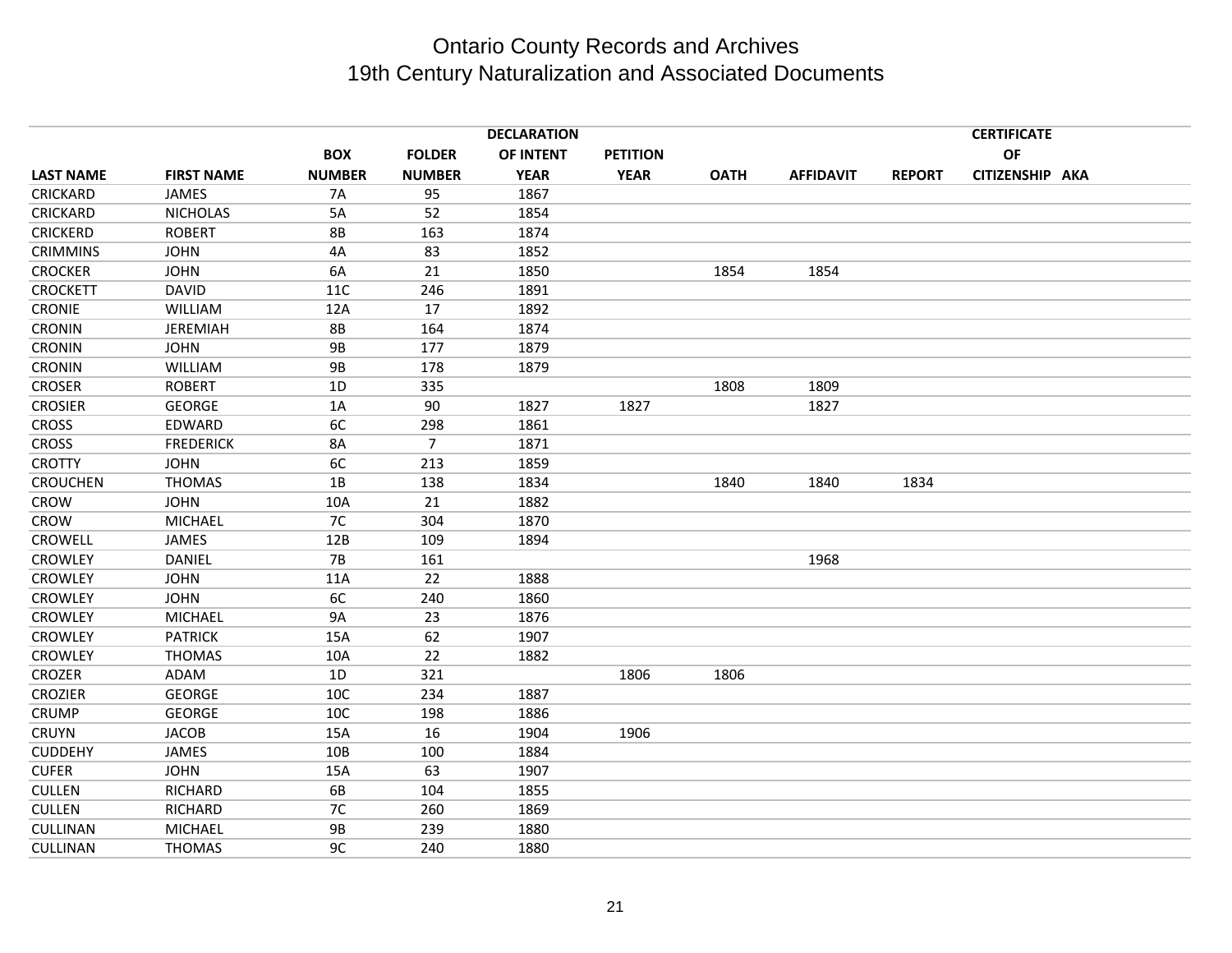|                   |                       |               |               | <b>DECLARATION</b> |                 |             |                  |               | <b>CERTIFICATE</b> |  |
|-------------------|-----------------------|---------------|---------------|--------------------|-----------------|-------------|------------------|---------------|--------------------|--|
|                   |                       | <b>BOX</b>    | <b>FOLDER</b> | OF INTENT          | <b>PETITION</b> |             |                  |               | <b>OF</b>          |  |
| <b>LAST NAME</b>  | <b>FIRST NAME</b>     | <b>NUMBER</b> | <b>NUMBER</b> | <b>YEAR</b>        | <b>YEAR</b>     | <b>OATH</b> | <b>AFFIDAVIT</b> | <b>REPORT</b> | CITIZENSHIP AKA    |  |
| CULLINANE         | JAMES                 | 11C           | 247           | 1891               |                 |             |                  |               |                    |  |
| CULLINANE         | <b>JOHN</b>           | 10C           | 235           |                    |                 |             | 1887             |               |                    |  |
| CULLINANE         | TIMOTHY J.            | 11C           | 248           | 1891               |                 |             |                  |               |                    |  |
| CULLINANE         | <b>WILLIAM</b>        | 11C           | 249           | 1891               |                 |             |                  |               |                    |  |
| <b>CULLITON</b>   | <b>JOHN</b>           | 7C            | 305           |                    |                 |             | 1870             |               |                    |  |
| <b>CUMING</b>     | WILLIAM               | 2C            | 261           | 1845               |                 |             |                  | 1845          |                    |  |
| <b>CUMMING</b>    | WILLIAM               | 12A           | 18            | 1892               |                 |             |                  |               |                    |  |
| <b>CUMMINGS</b>   | <b>JOHN</b>           | 12A           | 19            | 1892               |                 |             |                  |               |                    |  |
| <b>CUMMINGS</b>   | <b>RICHARD</b>        | 7C            | 306           | 1870               |                 |             |                  |               |                    |  |
| <b>CUMMINGS</b>   | <b>THOMAS</b>         | 7C            | 307           | 1870               |                 |             |                  |               |                    |  |
| <b>CUMMINGS</b>   | <b>WILLIAM</b>        | 4B            | 148           | 1845               |                 | 1852        | 1852             | 1845          |                    |  |
| <b>CUMMINS</b>    | <b>JOHN</b>           | <b>8B</b>     | 114           | 1873               |                 |             |                  |               |                    |  |
| <b>CUNNING</b>    | <b>CLARENCE R.</b>    | 14A           | 14A           | 70                 | 1902            |             | 1902             |               |                    |  |
| <b>CUNNINGHAM</b> | JAMES                 | 5A            | 97            | 1854               | 1854            |             |                  |               |                    |  |
| CUNNINGHAM        | <b>THOMAS</b>         | 5A            | 6             | 1853               |                 |             |                  |               |                    |  |
| <b>CURLE</b>      | <b>CHARLES</b>        | 119           | 13B           | 1897               | 1900            |             | 1900             |               |                    |  |
| <b>CURNEEN</b>    | <b>RODY</b>           | 6A            | 22            | 1854               |                 |             |                  |               |                    |  |
| <b>CURRAN</b>     | <b>JAMES</b>          | 3A            | 78            | 1844               |                 | 1848        | 1848             | 1844          |                    |  |
| <b>CURRAN</b>     | JAMES                 | <b>7B</b>     | 162           | 1868               |                 |             |                  |               |                    |  |
| <b>CURRAN</b>     | <b>THOMAS</b>         | 3A            | 24            | 1845               |                 | 1847        | 1847             | 1845          |                    |  |
| <b>CURREN</b>     | <b>FRANCIS</b>        | 6A            | 23            | 1852               |                 | 1854        | 1854             | 1852          |                    |  |
| <b>CURREN</b>     | JAMES                 | 10A           | 23            | 1882               |                 |             |                  |               |                    |  |
| <b>CURRIN</b>     | JAMES                 | 4C            | 283           | 1853               |                 |             |                  |               |                    |  |
| <b>CURRY</b>      | <b>JOHN</b>           | 12B           | 110           | 1894               |                 |             |                  |               |                    |  |
| <b>CURTIN</b>     | <b>EUGENE</b>         | 13A           | 62            | 1893               | 1899            |             | 1899             |               |                    |  |
| <b>CURTIS</b>     | <b>THOMAS</b>         | 11A           | 23            | 1888               |                 |             |                  |               |                    |  |
| <b>CUYER</b>      | <b>FREDERICK</b>      | 10B           | 172           | 1885               |                 |             |                  |               |                    |  |
| <b>CUZZUPIA</b>   | <b>ANTONIO</b>        | 14C           | 165           |                    | 1905            |             |                  |               |                    |  |
| DAAB              | <b>GEORGE MICHAEL</b> | 14C           | 167           | 1903               | 1903            |             |                  |               |                    |  |
| DADLLONCO         | <b>DINCSONYO</b>      | 13C           | 198           | 1897               | 1901            |             | 1901             |               |                    |  |
| D'AGOSTINO        | PELINO                | 15B           | 109           | 1909               |                 |             |                  |               |                    |  |
| D'AGOSTINO        | <b>VINCENZO</b>       | 15B           | 110           | 1909               |                 |             |                  |               |                    |  |
| DAHLEN            | <b>PATRICK</b>        | 2C            | 267           | 1843               |                 | 1844        | 1844             | 1843          |                    |  |
| <b>DAILEY</b>     | <b>JAMES</b>          | <b>9B</b>     | 179           |                    |                 |             | 1879             |               |                    |  |
| <b>DAILEY</b>     | <b>JOHN</b>           | 6C            | 309           | 1865               |                 |             |                  |               |                    |  |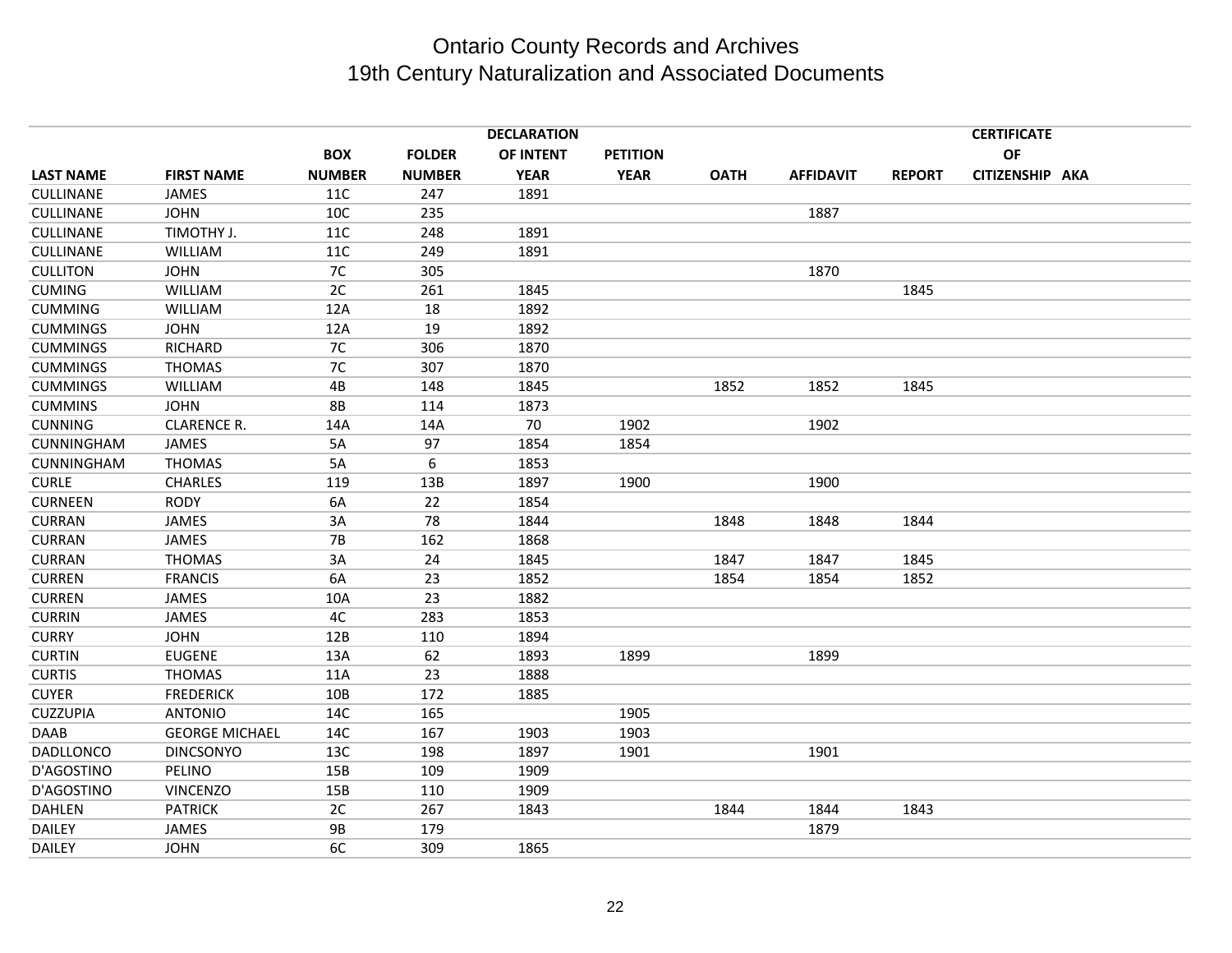|                  |                   |               |                | <b>DECLARATION</b> |                 |             |                  |               | <b>CERTIFICATE</b> |  |
|------------------|-------------------|---------------|----------------|--------------------|-----------------|-------------|------------------|---------------|--------------------|--|
|                  |                   | <b>BOX</b>    | <b>FOLDER</b>  | OF INTENT          | <b>PETITION</b> |             |                  |               | OF                 |  |
| <b>LAST NAME</b> | <b>FIRST NAME</b> | <b>NUMBER</b> | <b>NUMBER</b>  | <b>YEAR</b>        | <b>YEAR</b>     | <b>OATH</b> | <b>AFFIDAVIT</b> | <b>REPORT</b> | CITIZENSHIP AKA    |  |
| <b>DAILY</b>     | JAMES             | 12A           | 20             | 1892               |                 |             |                  |               |                    |  |
| <b>DAILY</b>     | <b>JOHN</b>       | 5B            | 111            | 1854               |                 |             |                  |               |                    |  |
| <b>DAILY</b>     | <b>THOMAS</b>     | 4C            | 329            | 1853               |                 |             |                  | 1853          |                    |  |
| <b>DAIN</b>      | JAMES             | 1A            | 50             | 1810               | 1817            | 1817        | 1817             |               |                    |  |
| <b>DALEY</b>     | <b>BRIEN</b>      | <b>7B</b>     | 163            | 1868               |                 |             |                  |               |                    |  |
| D'ALOISIO        | <b>NICOLAS</b>    | 12B           | 111            | 1894               |                 |             |                  |               |                    |  |
| <b>DALTON</b>    | WILLIAM           | 1A            | 97             | 1830               |                 |             |                  |               |                    |  |
| <b>DALY</b>      | <b>JOHN</b>       | 6A            | 24             | 1854               |                 |             |                  |               |                    |  |
| <b>DALY</b>      | <b>JOSEPH</b>     | 8A            | 8              | 1871               |                 |             |                  |               |                    |  |
| <b>DALY</b>      | PAUL              | 11B           | 151            | 1889               |                 |             |                  |               |                    |  |
| <b>DAMARIA</b>   | <b>DOMINICK</b>   | 13A           | $\overline{7}$ |                    | 1897            |             | 1897             |               |                    |  |
| <b>DAMARIA</b>   | <b>DOMINICK</b>   | 13B           | 120            | 1897               | 1900            |             | 1900             |               |                    |  |
| <b>DAMATO</b>    | <b>CHARLES</b>    | 11C           | 250            | 1891               |                 |             |                  |               |                    |  |
| <b>DAMICO</b>    | PIETRO            | 14C           | 166            | 1904               | 1905            |             |                  |               |                    |  |
| <b>DAMICO</b>    | <b>VINCENZO</b>   | 14A           | 17             | 1894               | 1903            |             | 1903             |               |                    |  |
| <b>DAMM</b>      | <b>JOHN</b>       | <b>9B</b>     | 180            | 1879               |                 |             |                  |               |                    |  |
| <b>DAMMERT</b>   | <b>JOHN B</b>     | <b>9A</b>     | 24             | 1876               |                 |             |                  |               |                    |  |
| <b>DANA</b>      | WM. PULTENEY      | 1A            | 2              |                    | 1803            |             | 1803             |               |                    |  |
| <b>DANER</b>     | JAMES             | 1A            | 30             | 1810               |                 |             |                  |               |                    |  |
| DANIEL           | <b>CHARLES</b>    | 1B            | 134            | 1834               |                 | 1837        | 1837             | 1834          |                    |  |
| DANZINGER        | <b>MORRIS</b>     | <b>7A</b>     | 96             | 1867               |                 |             |                  |               |                    |  |
| <b>DASCANIO</b>  | <b>MARIANO</b>    | 15C           | 173            |                    |                 |             |                  | 1928          |                    |  |
| <b>DATTHYN</b>   | DANIEL            | 12A           | 21             | 1892               |                 |             |                  |               |                    |  |
| <b>DAUB</b>      | <b>JOHN</b>       | 10A           | 5              |                    |                 |             | 1881             |               |                    |  |
| <b>DAVID</b>     | <b>PATRICK</b>    | 6A            | 25             | 1854               |                 |             |                  |               |                    |  |
| <b>DAVIDSON</b>  | ALEXANDER         | 8C            | 222            | 1875               |                 |             |                  |               |                    |  |
| <b>DAVIDSON</b>  | JAMES             | 8C            | 223            | 1875               |                 |             |                  |               |                    |  |
| <b>DAVIES</b>    | <b>JOHN</b>       | 7C            | 261            | 1869               |                 |             |                  |               |                    |  |
| <b>DAVIES</b>    | <b>WILLIAM</b>    | 3C            | 296            | 1851               |                 |             |                  |               |                    |  |
| <b>DAVIS</b>     | <b>COLBURN</b>    | <b>8B</b>     | 165            |                    |                 |             | 1874             |               |                    |  |
| <b>DAVIS</b>     | <b>JOHN</b>       | 1E            | 412            |                    |                 | 1814        |                  |               |                    |  |
| <b>DAVIS</b>     | <b>THOMAS</b>     | <b>9A</b>     | 25             | 1876               |                 |             |                  |               |                    |  |
| <b>DAVIS</b>     | WILLIAM           | 6A            | 26             | 1851               |                 | 1854        | 1854             |               |                    |  |
| <b>DAVIS</b>     | <b>WILLIAM A</b>  | 9C            | 241            |                    |                 |             | 1880             |               |                    |  |
| <b>DAVISON</b>   | CHARLES N.        | 11C           | 251            | 1891               |                 |             |                  |               |                    |  |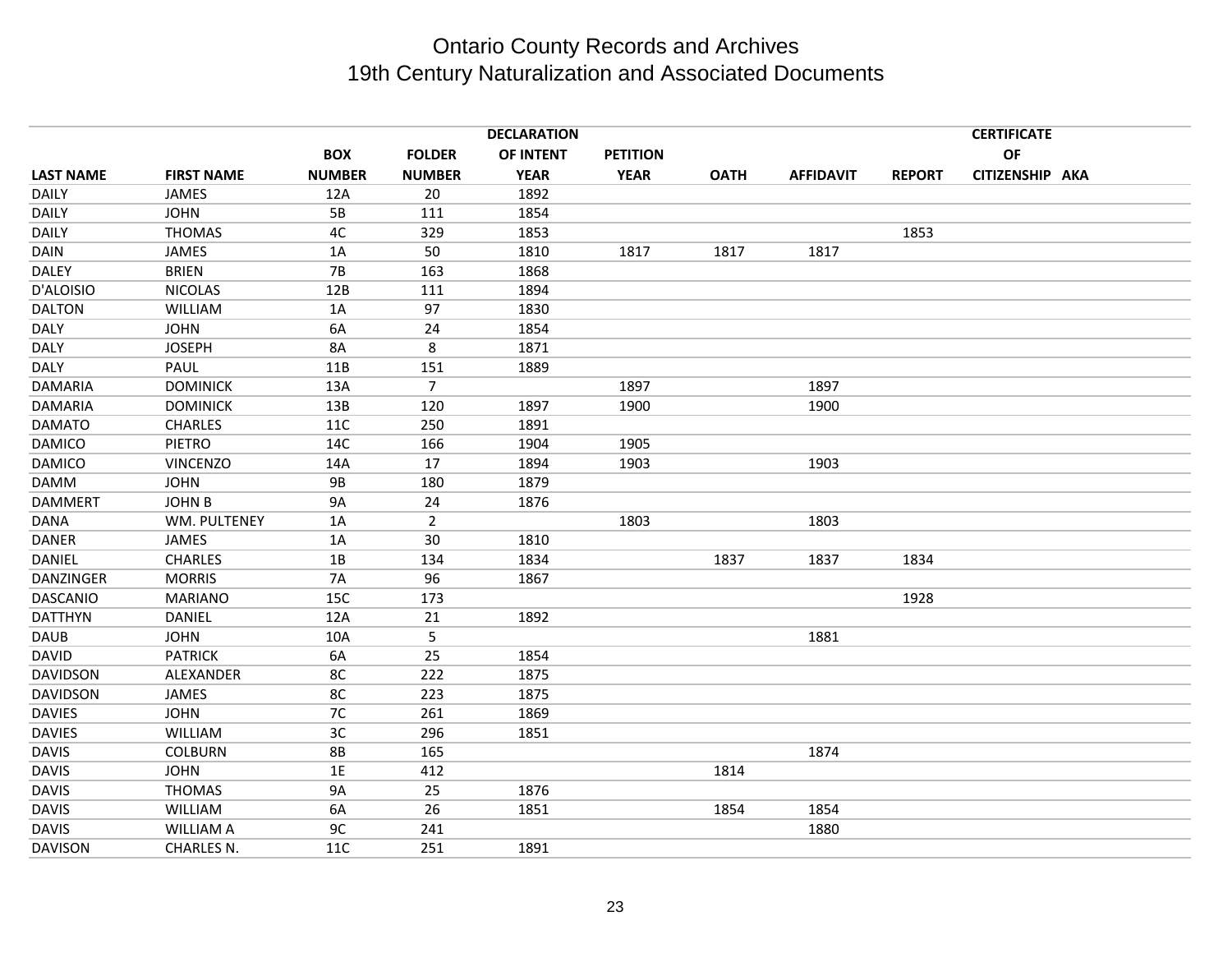|                  |                   |               |               | <b>DECLARATION</b> |                 |             |                  |               | <b>CERTIFICATE</b> |  |
|------------------|-------------------|---------------|---------------|--------------------|-----------------|-------------|------------------|---------------|--------------------|--|
|                  |                   | <b>BOX</b>    | <b>FOLDER</b> | OF INTENT          | <b>PETITION</b> |             |                  |               | OF                 |  |
| <b>LAST NAME</b> | <b>FIRST NAME</b> | <b>NUMBER</b> | <b>NUMBER</b> | <b>YEAR</b>        | <b>YEAR</b>     | <b>OATH</b> | <b>AFFIDAVIT</b> | <b>REPORT</b> | CITIZENSHIP AKA    |  |
| <b>DAVISON</b>   | JAMES             | 9C            | 242           | 1880               |                 |             |                  |               |                    |  |
| <b>DAVISON</b>   | <b>JOHN</b>       | 10A           | 24            | 1882               |                 |             |                  |               |                    |  |
| <b>DAVISON</b>   | SAMUEL            | 1B            | 133           | 1834               |                 |             |                  | 1834          |                    |  |
| <b>DAVY</b>      | <b>THOMAS</b>     | 4A            | 68            | 1852               |                 |             |                  |               |                    |  |
| <b>DAWSON</b>    | <b>FRANK</b>      | <b>8A</b>     | 48            | 1872               |                 |             |                  |               |                    |  |
| <b>DAWSON</b>    | <b>PATRICK</b>    | <b>7A</b>     | 97            | 1867               |                 |             |                  |               |                    |  |
| <b>DAWSON</b>    | <b>WILLIAM</b>    | 14A           | 71            |                    | 1904            |             |                  |               |                    |  |
| DAY              | <b>ARCHLUS</b>    | 11A           | 24            | 1888               |                 |             |                  |               |                    |  |
| DAY              | <b>HENRY</b>      | 9C            | 243           | 1880               |                 |             |                  |               |                    |  |
| DAY              | <b>THOMAS</b>     | 10B           | 101           | 1884               |                 |             |                  |               |                    |  |
| DAY              | <b>WILLIAM</b>    | 3A            | 73            | 1844               |                 | 1848        | 1848             | 1844          |                    |  |
| <b>DE BARR</b>   | <b>BERT</b>       | 14A           | 18            |                    | 1900            |             | 1900             |               |                    |  |
| DE BIASE         | <b>DOMENICO</b>   | 14B           | 73            |                    | 1904            |             | 1904             |               |                    |  |
| DE MARTINIZ      | LORETO J.         | 13B           | 121           |                    | 1900            |             | 1900             |               |                    |  |
| DE REN           | <b>JACOB</b>      | 11A           | 26            | 1888               |                 |             |                  |               |                    |  |
| DE REN           | <b>JOHN</b>       | 11A           | 50            | 1888               |                 |             |                  |               |                    |  |
| DE RUYTER        | <b>BERNARD</b>    | 15B           | 111           | 1909               |                 |             |                  |               |                    |  |
| DE RUYTER        | EDWARD            | 15B           | 112           | 1909               |                 |             |                  |               |                    |  |
| DE SIO           | <b>FRED</b>       | 15B           | 113           | 1909               |                 |             |                  |               |                    |  |
| DE SIO           | <b>FREDERICO</b>  | 15A           | 21            |                    | 1906            |             |                  |               |                    |  |
| DE SYN           | <b>JOHN</b>       | 14A           | 20            | 1898               | 1903            |             | 1903             |               |                    |  |
| DE VOS           | <b>FRANCIS</b>    | 15B           | 138           | 1910               |                 |             |                  |               |                    |  |
| DE VOY           | <b>FRANK</b>      | 14B           | 76            | 1904               |                 |             |                  |               |                    |  |
| DE WIND          | CONSTANT          | 15B           | 139           | 1910               |                 |             |                  |               |                    |  |
| <b>DEAKIN</b>    | <b>ROBERT</b>     | 4B            | 226           | 1852               |                 |             |                  |               |                    |  |
| <b>DEAN</b>      | <b>PATRICK</b>    | 11A           | 25            | 1888               |                 |             |                  |               |                    |  |
| DEAN             | <b>THOMAS</b>     | 14B           | 72            | 1901               | 1904            |             |                  |               |                    |  |
| DEBAERDEMAKER    | LEO               | 10B           | 173           | 1885               |                 |             |                  |               |                    |  |
| <b>DEBARR</b>    | <b>BERT</b>       | 15A           | 17            | 1904               | 1906            |             |                  |               |                    |  |
| <b>DEBOOVER</b>  | <b>EMIEL</b>      | 15A           | 18            | 1906               |                 |             |                  |               |                    |  |
| <b>DEBROCK</b>   | <b>AUGUST</b>     | 13C           | 175           | 1893               | 1901            |             | 1901             |               |                    |  |
| <b>DEBROCK</b>   | <b>JOHN</b>       | 12A           | 22            | 1892               |                 |             |                  |               |                    |  |
| <b>DEBROCK</b>   | JOHN B.           | 13A           | 8             |                    | 1897            |             | 1897             |               |                    |  |
| <b>DEBROCK</b>   | <b>VICTOR</b>     | 13C           | 176           |                    | 1901            |             | 1901             |               |                    |  |
| <b>DECESARE</b>  | <b>MICHELE</b>    | 14B           | 74            |                    | 1904            |             | 1904             |               |                    |  |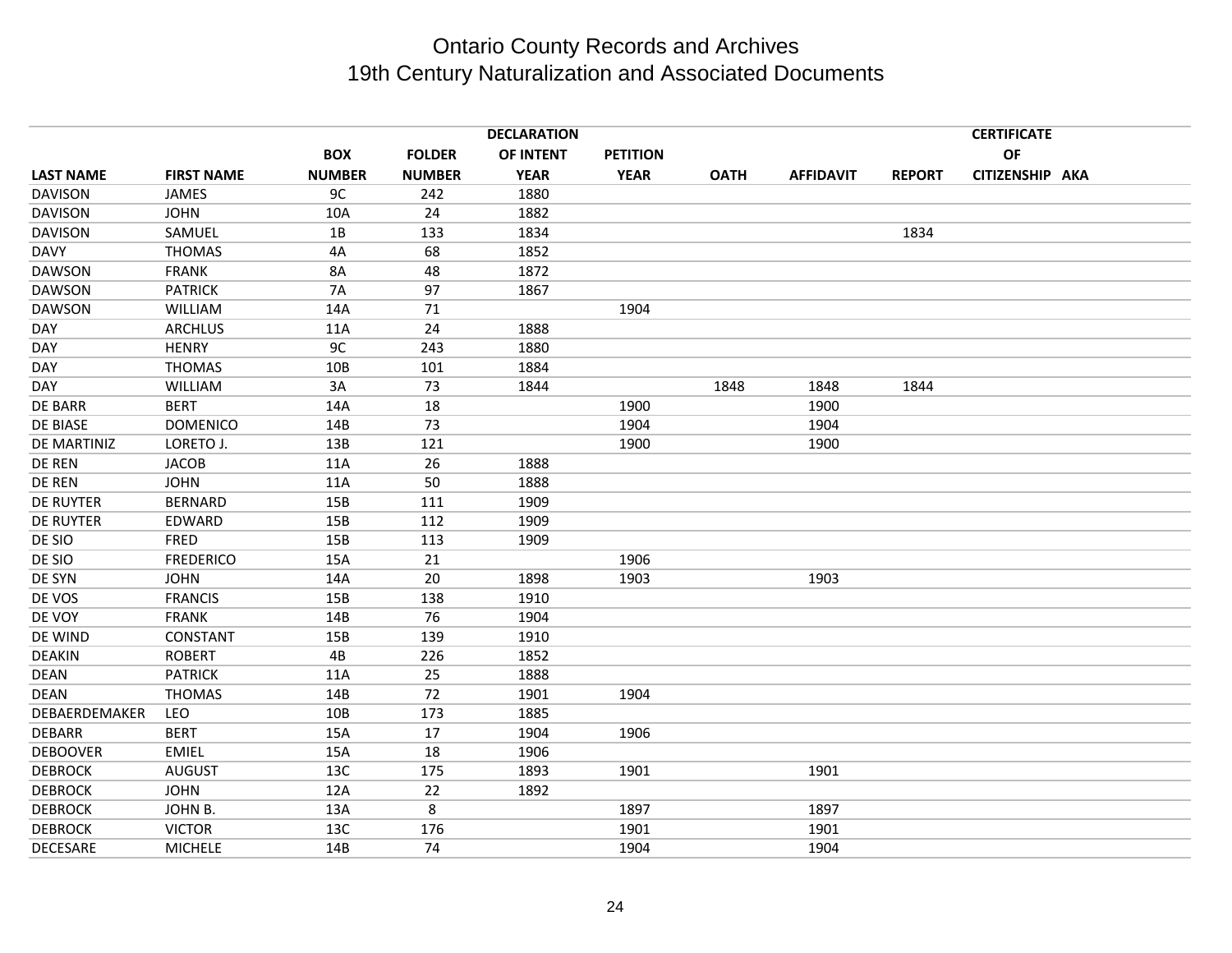|                  |                   |               |               | <b>DECLARATION</b> |                 |             |                  |               | <b>CERTIFICATE</b> |  |
|------------------|-------------------|---------------|---------------|--------------------|-----------------|-------------|------------------|---------------|--------------------|--|
|                  |                   | <b>BOX</b>    | <b>FOLDER</b> | OF INTENT          | <b>PETITION</b> |             |                  |               | <b>OF</b>          |  |
| <b>LAST NAME</b> | <b>FIRST NAME</b> | <b>NUMBER</b> | <b>NUMBER</b> | <b>YEAR</b>        | <b>YEAR</b>     | <b>OATH</b> | <b>AFFIDAVIT</b> | <b>REPORT</b> | CITIZENSHIP AKA    |  |
| <b>DECLARK</b>   | <b>DAVID</b>      | 15B           | 85            | 1908               |                 |             |                  |               |                    |  |
| <b>DECOOK</b>    | <b>CHARLES</b>    | 13A           | 9             |                    | 1897            |             |                  |               |                    |  |
| DEDOBBELAIRE     | <b>DANIEL</b>     | 15A           | 19            | 1894               | 1906            |             |                  |               |                    |  |
| DEEB             | <b>ABBOTT</b>     | 15A           | 20            |                    | 1906            |             |                  |               |                    |  |
| <b>DEGROOT</b>   | <b>ADRIAN</b>     | 10C           | 199           | 1886               |                 |             |                  |               |                    |  |
| <b>DEL FORTE</b> | ORESTE            | 15C           | 179           |                    |                 |             |                  | 1930          |                    |  |
| <b>DEL PAPA</b>  | <b>RAYMOND</b>    | 12B           | 145           | 1895               |                 |             |                  |               |                    |  |
| <b>DEL PAPA</b>  | RAYMOND           | 13A           | $10\,$        |                    | 1897            |             | 1897             |               |                    |  |
| DELAHANTY        | WILLIAM           | <b>9A</b>     | 26            | 1876               |                 |             |                  |               |                    |  |
| DEMASE           | <b>GENSEPPE</b>   | 14A           | 19            |                    | 1903            |             | 1903             |               |                    |  |
| <b>DEMEYER</b>   | <b>CHARLES</b>    | 13C           | 177           |                    | 1901            |             | 1901             |               |                    |  |
| <b>DEMPSEY</b>   | <b>DOMINICK</b>   | 14B           | 75            |                    | 1904            |             |                  |               |                    |  |
| <b>DEMPSEY</b>   | JAMES             | 3B            | 128           | 1844               |                 | 1848        | 1848             | 1844          |                    |  |
| <b>DEMPSEY</b>   | <b>JAMES</b>      | <b>7A</b>     | 17            | 1866               |                 |             |                  |               |                    |  |
| <b>DENNIS</b>    | <b>CHARLES</b>    | 14C           | 168           | 1905               |                 |             |                  |               |                    |  |
| <b>DENNIS</b>    | <b>JOHN</b>       | 14C           | 169           | 1903               | 1905            |             | 1905             |               |                    |  |
| <b>DENNIS</b>    | <b>JOHN</b>       | 2A            | 70            | 1842               |                 |             |                  | 1842          |                    |  |
| <b>DENT</b>      | <b>STEPHEN</b>    | 2C            | 300           | 1846               |                 |             |                  | 1846          |                    |  |
| <b>DENT</b>      | <b>THOMAS</b>     | 2C            | 213           | 1841               |                 | 1844        | 1844             |               |                    |  |
| <b>DEPAOLIS</b>  | <b>THEODORE</b>   | 15B           | 86            | 1908               |                 |             |                  |               |                    |  |
| DEPASQUALE       | <b>FRANCISCO</b>  | 13A           | 42            | 1894               | 1898            |             | 1898             |               |                    |  |
| <b>DEPLANTER</b> | ED.               | 10A           | 59            | 1883               |                 |             |                  |               |                    |  |
| <b>DEPLANTER</b> | <b>JACOB</b>      | 10A           | 60            | 1883               |                 |             |                  |               |                    |  |
| <b>DEPLANTER</b> | <b>PETER</b>      | 10A           | 61            | 1883               |                 |             |                  |               |                    |  |
| <b>DEPOTTER</b>  | <b>JANNIS</b>     | 9B            | 181           | 1879               |                 |             |                  |               |                    |  |
| <b>DESKY</b>     | <b>MARCUS</b>     | <b>9A</b>     | 27            | 1876               |                 |             |                  |               |                    |  |
| DESMOND          | <b>CORNELIUS</b>  | 7C            | 308           | 1870               |                 |             |                  |               |                    |  |
| DEVANNEY         | <b>WILLIAM</b>    | 7C            | 309           | 1870               |                 |             |                  |               |                    |  |
| <b>DEVANY</b>    | <b>JOHN</b>       | <b>9A</b>     | 28            | 1876               |                 |             |                  |               |                    |  |
| <b>DEVENEUX</b>  | EDWARD            | 7C            | 310           | 1870               |                 |             |                  |               |                    |  |
| <b>DEVENY</b>    | PATT              | 4B            | 204           | 1850               |                 |             |                  | 1850          |                    |  |
| <b>DEVER</b>     | <b>THOMAS</b>     | <b>9A</b>     | 29            | 1876               |                 |             |                  |               |                    |  |
| <b>DEVINE</b>    | <b>JOHN</b>       | 3C            | 289           | 1851               |                 |             |                  |               |                    |  |
| <b>DEVINE</b>    | MICHAEL           | 6A            | 27            |                    |                 | 1854        | 1854             |               |                    |  |
| <b>DEVINE</b>    | <b>PATRICK</b>    | 3B            | 185           | 1850               |                 |             |                  | 1850          |                    |  |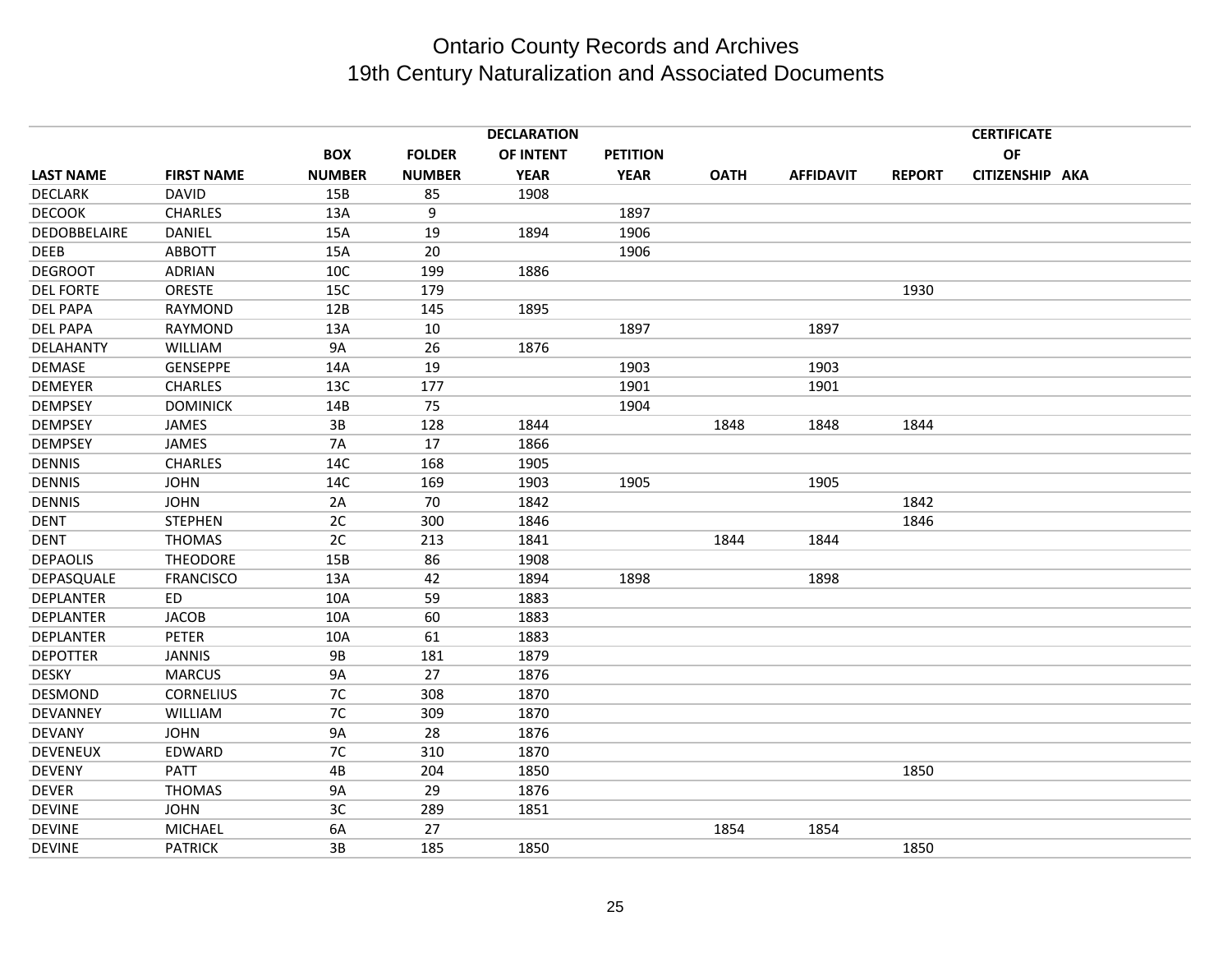|                  | <b>DECLARATION</b>  |               |                |             |                 |             |                  |               | <b>CERTIFICATE</b> |  |
|------------------|---------------------|---------------|----------------|-------------|-----------------|-------------|------------------|---------------|--------------------|--|
|                  |                     | <b>BOX</b>    | <b>FOLDER</b>  | OF INTENT   | <b>PETITION</b> |             |                  |               | OF                 |  |
| <b>LAST NAME</b> | <b>FIRST NAME</b>   | <b>NUMBER</b> | <b>NUMBER</b>  | <b>YEAR</b> | <b>YEAR</b>     | <b>OATH</b> | <b>AFFIDAVIT</b> | <b>REPORT</b> | CITIZENSHIP AKA    |  |
| <b>DEVINE</b>    | <b>PATRICK</b>      | 4C            | 239            | 1853        |                 | 1853        | 1853             |               |                    |  |
| <b>DEVIT</b>     | <b>JOHN</b>         | 6C            | 214            | 1859        |                 |             |                  |               |                    |  |
| <b>DEVLIN</b>    | <b>BERNARD</b>      | 4C            | 315            | 1853        |                 |             |                  |               |                    |  |
| <b>DEWSTOE</b>   | JOHN ROWE           | 3A            | 12             | 1837        |                 | 1847        | 1847             | 1837          |                    |  |
| <b>DEWYER</b>    | <b>JOHN</b>         | 8A            | 49             | 1972        |                 |             |                  |               |                    |  |
| <b>DHONDT</b>    | <b>ARTHUR</b>       | 14A           | $\overline{7}$ | 1903        |                 |             |                  |               |                    |  |
| <b>DHONDT</b>    | <b>FRANCIS</b>      | 14A           | 8              | 1903        |                 |             |                  |               |                    |  |
| DI DONATO        | <b>DOMENICO</b>     | 14B           | 77             |             | 1904            |             |                  |               |                    |  |
| DI GIOVANNI      | <b>DONATO</b>       | 14A           | 21             |             | 1903            |             | 1903             |               |                    |  |
| DI MARIA         | ANGELO              | 14C           | 170            | 1905        |                 |             |                  |               |                    |  |
| DI TOTTO         | <b>ANTONIO</b>      | 15C           | 187            |             |                 |             |                  | 1931          |                    |  |
| <b>DIAMICO</b>   | <b>FRANCIS</b>      | 13A           | 11             | 1897        |                 |             |                  |               |                    |  |
| <b>DIEDERIK</b>  | PIETER              | 15C           | 158            |             | 1922            |             | 1922             |               |                    |  |
| <b>DIEGERT</b>   | <b>MARTIN</b>       | 11B           | 152            | 1889        |                 |             |                  |               |                    |  |
| <b>DILKS</b>     | <b>JOSEPH</b>       | 2A            | 52             | 1835        |                 | 1842        | 1842             | 1835          |                    |  |
| <b>DILLON</b>    | <b>PATRICK</b>      | 1B            | 186            | 1836        |                 |             |                  | 1836          |                    |  |
| DILLON           | <b>RICHARD R</b>    | 3A            | 48             | 1847        |                 | 1847        | 1847             | 1847          |                    |  |
| <b>DILLON</b>    | <b>THOMAS A</b>     | 1A            | 71             | 1821        |                 | 1821        |                  |               |                    |  |
| DIPASQUALE       | <b>ANTONIO</b>      | 14C           | 171            |             | 1905            |             |                  |               |                    |  |
| <b>DIRADDO</b>   | <b>EMILIO</b>       | 15A           | 64             | 1903        |                 |             |                  |               |                    |  |
| <b>DISLEY</b>    | <b>CHARLES</b>      | 3C            | 282            | 1851        |                 |             |                  |               |                    |  |
| <b>DITTON</b>    | <b>ROBERT</b>       | 5A            | 34             | 1854        |                 |             |                  |               |                    |  |
| <b>DIXON</b>     | EDWARD              | 1E            | 414            |             |                 | 1814        |                  |               |                    |  |
| <b>DIXON</b>     | <b>GEORGE</b>       | 1A            | 70             | 1821        |                 |             |                  | 1821          |                    |  |
| <b>DIXON</b>     | <b>JOHN</b>         | 1D            | 323            |             | 1806            | 1806        |                  |               |                    |  |
| <b>DIXON</b>     | <b>JOHN</b>         | 2A            | 44             | 1833        |                 | 1842        | 1842             | 1833          |                    |  |
| <b>DMATT</b>     | SALVAN              | 14B           | 78             |             | 1904            |             |                  |               |                    |  |
| DO(E)RR          | <b>GEORG CONRAD</b> | 4B            | 229            | 1852        |                 |             |                  |               |                    |  |
| <b>DOAK</b>      | <b>JOHN</b>         | 1E            | 396            |             |                 | 1810        |                  |               |                    |  |
| <b>DOBBLER</b>   | <b>AUGUSTUS</b>     | 13B           | 122            |             | 1900            |             |                  |               |                    |  |
| <b>DODD</b>      | EDWARD              | 1D            | 313            |             | 1805            | 1807        | 1805             |               |                    |  |
| <b>DODDS</b>     | WILLIAM             | 10C           | 200            | 1886        |                 |             |                  |               |                    |  |
| <b>DOFOE</b>     | <b>CHARLES</b>      | 1D            | 340            |             |                 | 1808        | 1809             |               |                    |  |
| <b>DOHERTY</b>   | WILLIAM             | <b>7B</b>     | 164            | 1868        |                 |             | 1868             |               |                    |  |
| <b>DOLAN</b>     | JAMES               | <b>7A</b>     | 98             | 1867        |                 |             |                  |               |                    |  |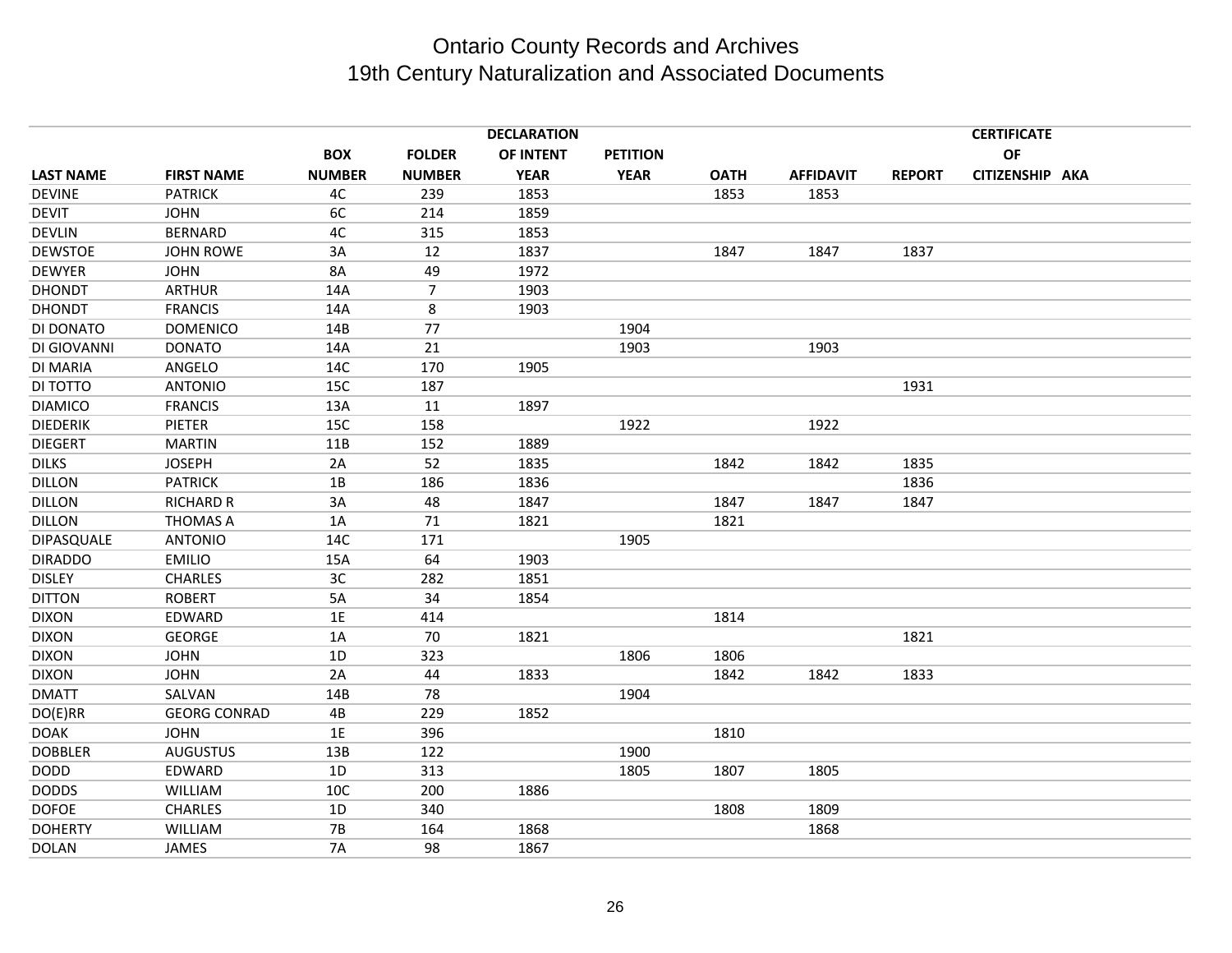|                  |                        |               |               | <b>DECLARATION</b> |                 |             |                  |               | <b>CERTIFICATE</b> |  |
|------------------|------------------------|---------------|---------------|--------------------|-----------------|-------------|------------------|---------------|--------------------|--|
|                  |                        | <b>BOX</b>    | <b>FOLDER</b> | OF INTENT          | <b>PETITION</b> |             |                  |               | OF                 |  |
| <b>LAST NAME</b> | <b>FIRST NAME</b>      | <b>NUMBER</b> | <b>NUMBER</b> | <b>YEAR</b>        | <b>YEAR</b>     | <b>OATH</b> | <b>AFFIDAVIT</b> | <b>REPORT</b> | CITIZENSHIP AKA    |  |
| <b>DOLAN</b>     | <b>THOMAS</b>          | 3B            | 165           | 1849               |                 |             |                  | 1849          |                    |  |
| <b>DOLAND</b>    | <b>MICHAEL</b>         | 4A            | 9             | 1850               |                 |             |                  |               |                    |  |
| <b>DOLEY</b>     | CHARLES A.             | 11A           | 51            | 1888               |                 |             |                  |               |                    |  |
| <b>DOLEY</b>     | <b>JOHN</b>            | 10B           | 174           | 1885               |                 |             |                  |               |                    |  |
| <b>DOMENICO</b>  | <b>BESTINI</b>         | 8C            | 224           |                    |                 |             | 1875             |               |                    |  |
| <b>DON LEVY</b>  | JAMES                  | 2A            | 76            | 1842               |                 |             |                  | 1842          |                    |  |
| <b>DON LEVY</b>  | JAMES                  | 5A            | 11            | 1853               |                 | 1853        | 1853             |               |                    |  |
| <b>DONAHUE</b>   | JAMES                  | 9C            | 244           | 1880               |                 |             |                  |               |                    |  |
| <b>DONAHUE</b>   | LAURENCE               | 4C            | 305           | 1853               |                 |             |                  |               |                    |  |
| <b>DONAVAN</b>   | <b>JOHN</b>            | 6A            | 28            | 1854               |                 |             |                  |               |                    |  |
| <b>DONELEN</b>   | <b>THOMAS</b>          | 5A            | 48            | 1854               |                 |             |                  |               |                    |  |
| <b>DONLAY</b>    | <b>DAN</b>             | <b>9A</b>     | 30            | 1876               |                 |             |                  |               |                    |  |
| <b>DONLEAVY</b>  | <b>MICHAEL</b>         | 4A            | 113           | 1850               |                 | 1852        | 1852             |               |                    |  |
| <b>DONLEVY</b>   | JAMES                  | 3C            | 261           | 1851               |                 |             |                  |               |                    |  |
| <b>DONLEVY</b>   | <b>JOHN</b>            | 3C            | 260           | 1851               |                 |             |                  |               |                    |  |
| <b>DONLEY</b>    | <b>PATRICK</b>         | 3C            | 209           | 1850               |                 |             |                  | 1850          |                    |  |
| <b>DONNELLEY</b> | <b>MATHEW</b>          | 13A           | 63            | 1892               | 1899            |             | 1899             |               |                    |  |
| <b>DONNELLY</b>  | <b>PETER</b>           | 4A            | 97            | 1852               |                 |             |                  | 1852          |                    |  |
| <b>DONNOLLY</b>  | <b>MATHEW</b>          | 13A           | 64            |                    | 1899            |             | 1899             |               |                    |  |
| <b>DONNOLLY</b>  | <b>MATTHEW</b>         | 14A           | 22            | 1899               | 1903            |             | 1903             |               |                    |  |
| <b>DONNOVAN</b>  | <b>TIMOTHY</b>         | 3C            | 298           | 1851               |                 |             |                  |               |                    |  |
| <b>DONOHUE</b>   | <b>JOHN</b>            | 10C           | 236           | 1887               |                 |             |                  |               |                    |  |
| <b>DONOVAN</b>   | <b>DENNIS</b>          | 3B            | 122           | 1848               |                 |             |                  | 1848          |                    |  |
| <b>DONOVAN</b>   | <b>JOHN</b>            | 7C            | 311           |                    |                 |             | 1870             |               |                    |  |
| <b>DONOVAN</b>   | <b>JOHN</b>            | <b>8B</b>     | 115           | 1873               |                 |             |                  |               |                    |  |
| <b>DONOVAN</b>   | <b>WILLIAM</b>         | 9C            | 245           | 1880               |                 |             |                  |               |                    |  |
| <b>DONSBACK</b>  | ADAM                   | 10B           | 102           | 1884               |                 |             |                  |               |                    |  |
| <b>DOOLEY</b>    | <b>PATRICK</b>         | 6B            | 182           | 1856               |                 |             |                  |               |                    |  |
| <b>DORAN</b>     | <b>CONSTANTINE P.</b>  | 13C           | 178           | 1899               | 1901            |             | 1901             |               |                    |  |
| <b>DORAN</b>     | <b>CONSTANTINE PAT</b> | 13C           | 220           |                    | 1899            |             | 1899             |               |                    |  |
| <b>DORAN</b>     | <b>JOHN</b>            | <b>8B</b>     | 116           | 1873               |                 |             |                  |               |                    |  |
| <b>DORAN</b>     | LARA                   | 6A            | 29            | 1854               |                 |             |                  |               |                    |  |
| <b>DORAN</b>     | <b>MICHAEL</b>         | $7B$          | 165           | 1866               |                 |             | 1868             |               |                    |  |
| <b>DORAN</b>     | <b>PATRICK</b>         | <b>8B</b>     | 166           |                    |                 |             | 1874             |               |                    |  |
| <b>DORAN</b>     | PETER                  | <b>7B</b>     | 166           | 1868               |                 |             |                  |               |                    |  |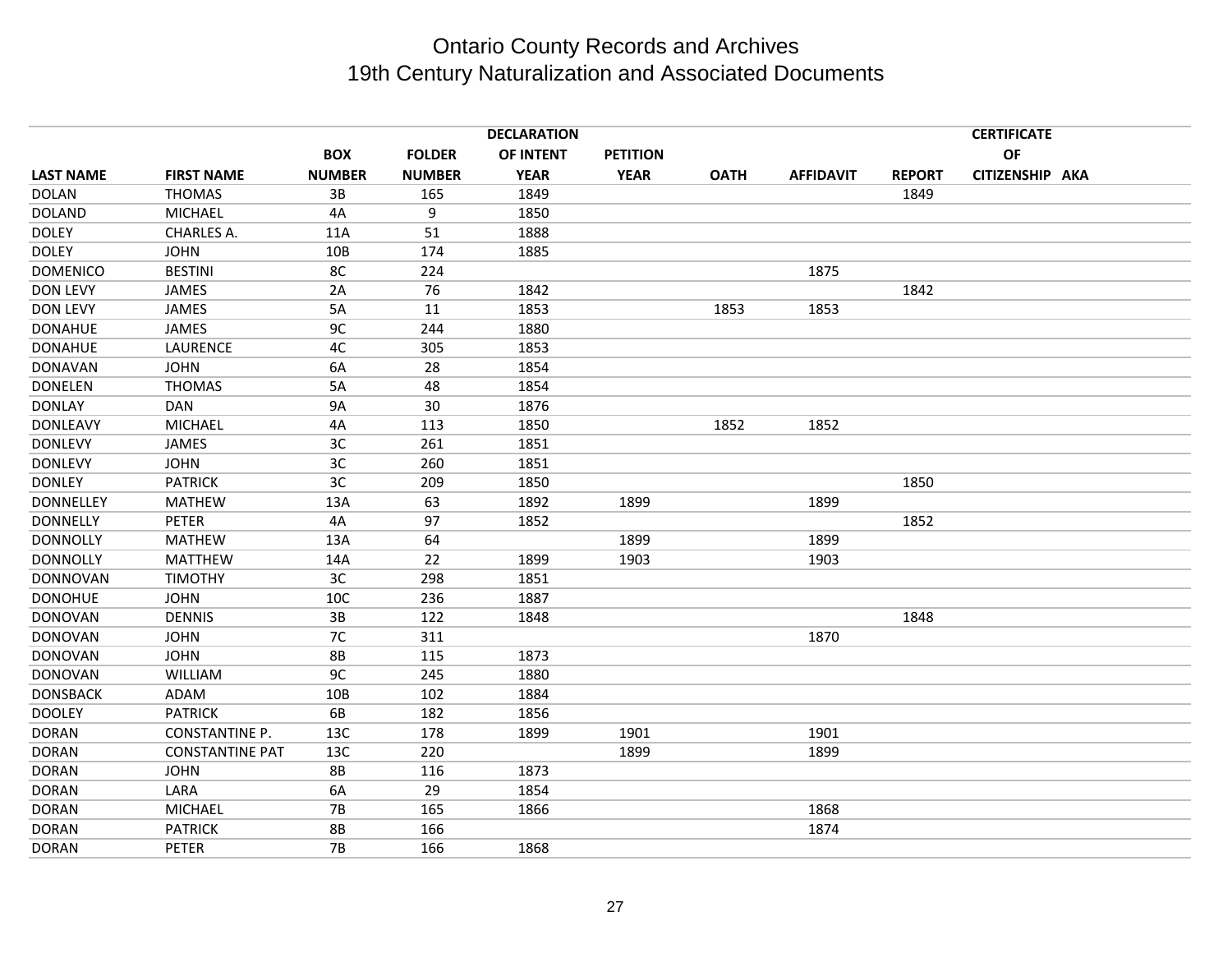|                   |               |               | <b>DECLARATION</b> |                 |             |                  |               | <b>CERTIFICATE</b> |  |
|-------------------|---------------|---------------|--------------------|-----------------|-------------|------------------|---------------|--------------------|--|
|                   | <b>BOX</b>    | <b>FOLDER</b> | OF INTENT          | <b>PETITION</b> |             |                  |               | <b>OF</b>          |  |
| <b>FIRST NAME</b> | <b>NUMBER</b> | <b>NUMBER</b> | <b>YEAR</b>        | <b>YEAR</b>     | <b>OATH</b> | <b>AFFIDAVIT</b> | <b>REPORT</b> | CITIZENSHIP AKA    |  |
| <b>JOHN</b>       | 3A            | 65            | 1844               |                 | 1848        | 1848             | 1844          |                    |  |
| <b>JOHN</b>       | 3A            | 105           | 1844               |                 | 1848        | 1848             |               |                    |  |
| <b>GEORGE C</b>   | 6A            | 30            | 1852               |                 | 1854        | 1854             |               |                    |  |
| <b>JERRY</b>      | 4A            | 15            | 1847               |                 |             |                  |               |                    |  |
| <b>JOHN</b>       | 7C            | 312           | 1870               |                 |             |                  |               |                    |  |
| <b>MARTIN</b>     | <b>7A</b>     | 18            | 1866               |                 |             |                  |               |                    |  |
| <b>MICHAEL</b>    | 3C            | 227           | 1850               |                 |             |                  | 1850          |                    |  |
| JAMES             | 4B            | 132           | 1852               |                 |             |                  |               |                    |  |
| <b>PATRICK</b>    | <b>8B</b>     | 117           | 1873               |                 |             |                  |               |                    |  |
| <b>BERNARD</b>    | 8C            | 167           | 1874               |                 |             |                  |               |                    |  |
| EDWARD            | 2B            | 123           | 1844               |                 |             |                  | 1844          |                    |  |
| <b>JOHN</b>       | <b>7A</b>     | 19            | 1867               |                 |             |                  |               |                    |  |
| <b>JOHN</b>       | <b>7A</b>     | 20            | 1866               |                 |             |                  |               |                    |  |
| <b>OWEN</b>       | 9C            | 246           | 1880               |                 |             |                  |               |                    |  |
| <b>PATRICK</b>    | 2B            | 129           | 1842               |                 | 1844        | 1844             | 1842          |                    |  |
| <b>PATRICK</b>    | 4C            | 302           | 1853               |                 |             |                  |               |                    |  |
| <b>PATRICK</b>    | 5A            | 17            | 1851               |                 | 1853        | 1853             |               |                    |  |
| PATRICK JOSEPH    | 15B           | 140           | 1910               |                 |             |                  |               |                    |  |
| <b>WILLIAM</b>    | 6C            | 241           | 1860               |                 |             |                  |               |                    |  |
| <b>THOMAS</b>     | 7C            | 262           | 1869               |                 |             |                  |               |                    |  |
| <b>BERT</b>       | 12A           | 23            | 1892               |                 |             |                  |               |                    |  |
| DANIEL            | 6C            | 242           | 1860               |                 |             |                  |               |                    |  |
| DANIEL            | 15A           | 22            | 1903               | 1906            |             |                  |               |                    |  |
| <b>MICHAEL</b>    | 13A           | 12            | 1890               | 1897            |             | 1897             |               |                    |  |
| <b>TIMOTHY</b>    | 11C           | 191           | 1890               |                 |             |                  |               |                    |  |
| JAMES             | <b>9B</b>     | 129           | 1876               |                 |             |                  |               |                    |  |
| <b>PATRICK</b>    | 7C            | 313           | 1870               |                 |             |                  |               |                    |  |
| <b>JAMES</b>      | 11C           | 192           | 1890               |                 |             |                  |               |                    |  |
| <b>JOHN</b>       | 11C           | 193           | 1890               |                 |             |                  |               |                    |  |
| <b>CHARLES</b>    | 15C           | 188           |                    |                 |             |                  | 1931          |                    |  |
| <b>JOHN</b>       | 3B            | 135           | 1844               |                 | 1844        | 1844             | 1844          |                    |  |
| DAVID D           | 3A            | $\mathbf{1}$  | 1846               |                 |             |                  | 1946          |                    |  |
| <b>MARTIN</b>     | 2C            | 236           | 1844               |                 |             |                  | 1844          |                    |  |
| <b>JAMES</b>      | 10C           | 237           | 1887               |                 |             |                  |               |                    |  |
| EDWARD            | <b>9B</b>     | 150           | 1878               |                 |             |                  |               |                    |  |
|                   |               |               |                    |                 |             |                  |               |                    |  |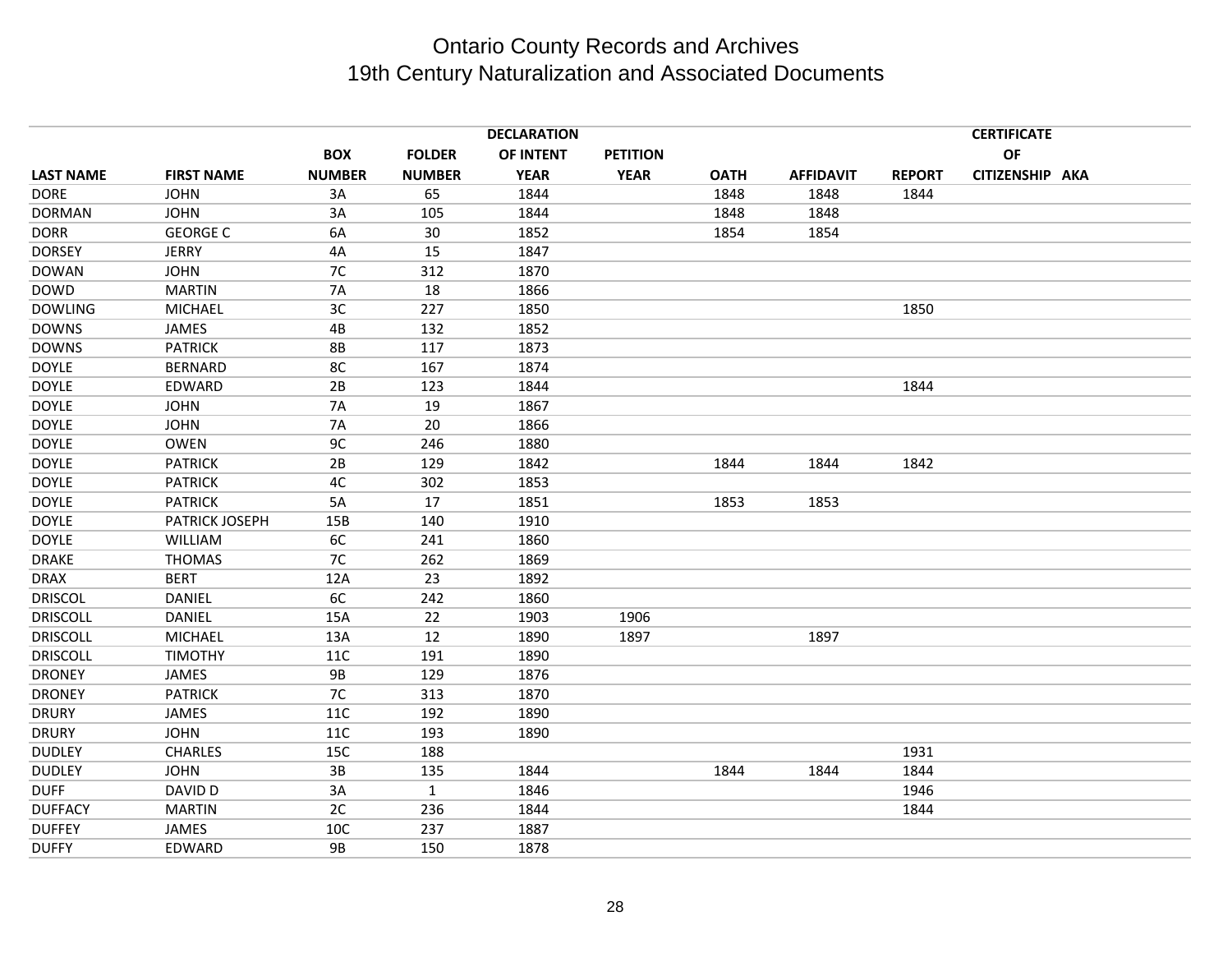|                  |                   |                |                | <b>DECLARATION</b> |                 |             |                  |               | <b>CERTIFICATE</b> |
|------------------|-------------------|----------------|----------------|--------------------|-----------------|-------------|------------------|---------------|--------------------|
|                  |                   | <b>BOX</b>     | <b>FOLDER</b>  | OF INTENT          | <b>PETITION</b> |             |                  |               | OF                 |
| <b>LAST NAME</b> | <b>FIRST NAME</b> | <b>NUMBER</b>  | <b>NUMBER</b>  | <b>YEAR</b>        | <b>YEAR</b>     | <b>OATH</b> | <b>AFFIDAVIT</b> | <b>REPORT</b> | CITIZENSHIP AKA    |
| <b>DUFFY</b>     | <b>HENRY</b>      | 10C            | 201            | 1886               |                 |             |                  |               |                    |
| <b>DUFFY</b>     | <b>JOHN</b>       | 9C             | 247            | 1880               |                 |             |                  |               |                    |
| <b>DUFFY</b>     | <b>PATRICK</b>    | 8C             | 225            | 1875               |                 |             |                  |               |                    |
| <b>DUFFY</b>     | PAUL              | 1 <sup>C</sup> | 214            | 1837               |                 |             |                  | 1837          |                    |
| <b>DUFFY</b>     | <b>THOMAS</b>     | 4A             | 32             | 1852               |                 |             |                  |               |                    |
| <b>DUGAN</b>     | <b>DAVID</b>      | <b>7A</b>      | 21             | 1866               |                 |             |                  |               |                    |
| <b>DUGAN</b>     | <b>DAVID</b>      | 7C             | 263            | 1869               |                 |             |                  |               |                    |
| <b>DUGGAN</b>    | RICHARD           | 4C             | 261            | 1853               |                 | 1855        | 1855             |               |                    |
| <b>DUKELOW</b>   | <b>CHARLES</b>    | <b>9A</b>      | 31             | 1876               |                 |             |                  |               |                    |
| <b>DUKELOW</b>   | SAMUEL            | 8C             | 226            | 1875               |                 |             |                  |               |                    |
| DULLAGHAN        | <b>MICHAEL</b>    | 8C             | 227            | 1875               |                 |             |                  |               |                    |
| <b>DUNCAN</b>    | ALEXANDER         | 1A             | 79             |                    |                 |             |                  | 1822          |                    |
| <b>DUNCAN</b>    | ALEXANDER ESQ.    | 1A             | 46             |                    | 1816            |             |                  |               |                    |
| <b>DUNCAN</b>    | <b>GEORGE</b>     | 3C             | 226            | 1848               |                 | 1850        | 1850             | 1848          |                    |
| <b>DUNCAN</b>    | SAMUEL            | 5B             | 134            | 1854               |                 |             |                  | 1854          |                    |
| <b>DUNEGAN</b>   | <b>THOMAS</b>     | 4B             | 218            | 1850               |                 | 1852        | 1852             | 1850          |                    |
| <b>DUNIGAN</b>   | PETER             | 4C             | 275            | 1853               |                 |             |                  |               |                    |
| <b>DUNK</b>      | <b>THOMAS</b>     | <b>8B</b>      | 118            | 1873               |                 |             |                  |               |                    |
| <b>DUNKER</b>    | <b>WILLIAM</b>    | 15A            | 23             | 1900               | 1906            |             |                  |               |                    |
| <b>DUNLEAVY</b>  | <b>MICHAEL</b>    | 3B             | 182            | 1850               |                 |             |                  | 1850          |                    |
| <b>DUNN</b>      | <b>CATHERINE</b>  | 10B            | 103            | 1884               |                 |             |                  |               |                    |
| <b>DUNN</b>      | JAMES             | 5A             | 18             | 1851               |                 | 1853        | 1853             |               |                    |
| <b>DUNN</b>      | JOHN H.           | 3C             | 239            | 1850               |                 |             |                  | 1850          |                    |
| <b>DUNN</b>      | LAWRENCE          | 4C             | 295            | 1853               |                 | 1855        | 1855             |               |                    |
| <b>DUNN</b>      | <b>MICHAEL</b>    | 4A             | $\overline{2}$ | 1850               |                 |             |                  |               |                    |
| <b>DUNN</b>      | <b>THOMAS</b>     | 1B             | 199            | 1832               |                 | 1837        | 1837             | 1832          |                    |
| <b>DUNN</b>      | <b>THOMAS</b>     | 3C             | 275            | 1851               |                 |             |                  |               |                    |
| <b>DURGAN</b>    | <b>DENNIS</b>     | 1 <sup>C</sup> | 289            | 1840               |                 | 1842        | 1842             | 1840          |                    |
| <b>DURKIN</b>    | <b>PATRICK</b>    | 7C             | 314            |                    |                 |             | 1870             |               |                    |
| <b>DURKIN</b>    | <b>THOMAS</b>     | 7B             | 167            | 1868               |                 |             |                  |               |                    |
| <b>DURR</b>      | <b>FREDERICK</b>  | 3A             | 63             | 1848               |                 |             |                  |               |                    |
| <b>D'URSS</b>    | PIO               | 14B            | 79             |                    | 1905            |             |                  |               |                    |
| <b>D'URSS</b>    | PIO               | 14C            | 218            | 1901               | 1904            |             |                  |               |                    |
| <b>DURYER</b>    | <b>PATT</b>       | 4A             | 48             | 1852               |                 |             |                  |               |                    |
| <b>DUTCH</b>     | <b>FREDERICK</b>  | 1E             | 404            |                    |                 | 1812        |                  |               |                    |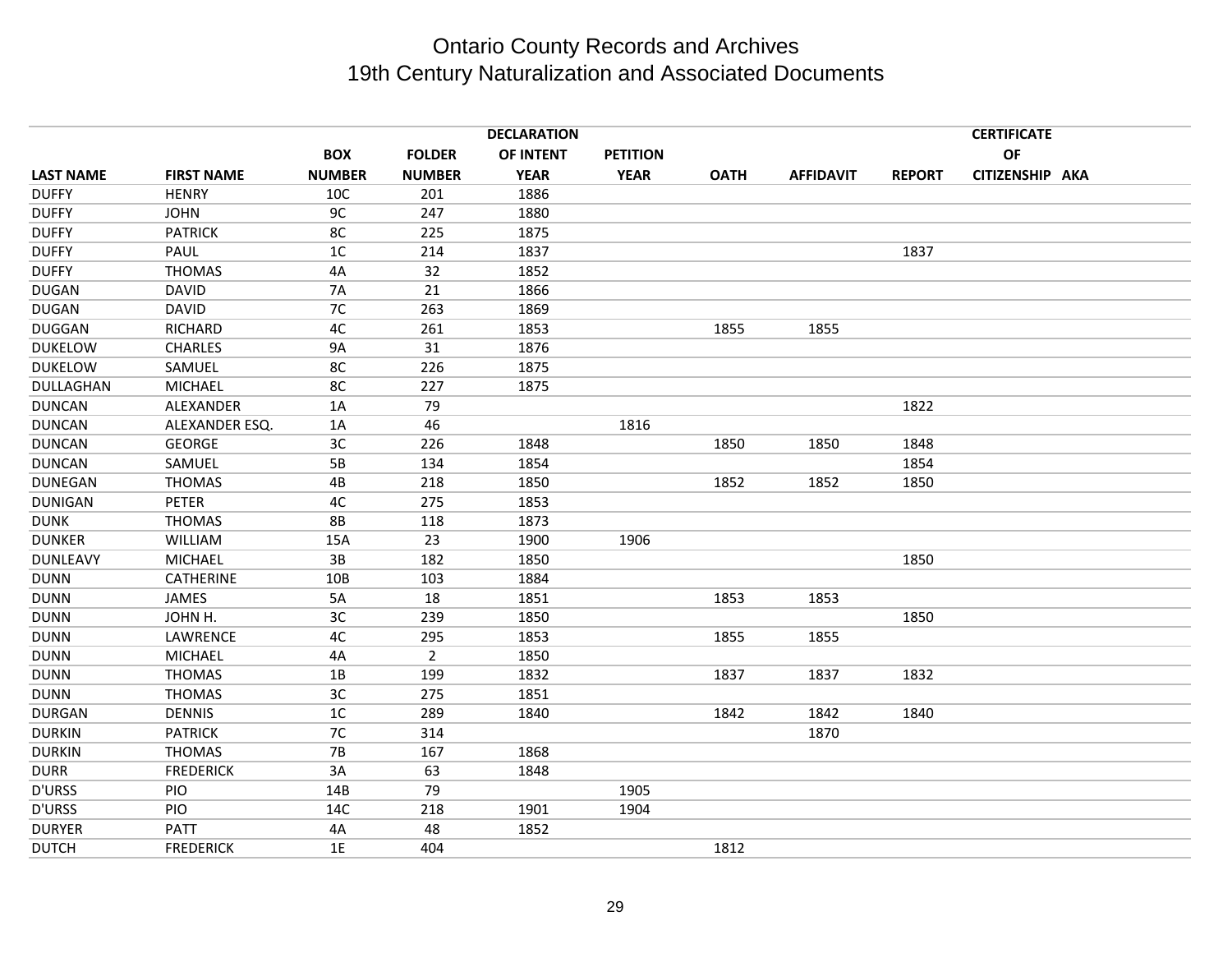|                    |                   |               |               | <b>DECLARATION</b> |                 |             |                  |               | <b>CERTIFICATE</b> |  |
|--------------------|-------------------|---------------|---------------|--------------------|-----------------|-------------|------------------|---------------|--------------------|--|
|                    |                   | <b>BOX</b>    | <b>FOLDER</b> | OF INTENT          | <b>PETITION</b> |             |                  |               | OF                 |  |
| <b>LAST NAME</b>   | <b>FIRST NAME</b> | <b>NUMBER</b> | <b>NUMBER</b> | <b>YEAR</b>        | <b>YEAR</b>     | <b>OATH</b> | <b>AFFIDAVIT</b> | <b>REPORT</b> | CITIZENSHIP AKA    |  |
| <b>DWYER</b>       | LAWRENCE          | <b>7B</b>     | 168           |                    |                 |             | 1868             |               |                    |  |
| <b>DWYER</b>       | <b>THOMAS</b>     | 4B            | 140           | 1852               |                 | 1852        | 1852             |               |                    |  |
| <b>DWYER</b>       | <b>THOMAS</b>     | 6A            | 31            | 1854               |                 |             |                  |               |                    |  |
| EARL               | <b>WILLIAM</b>    | 7B            | 169           |                    |                 |             | 1868             |               |                    |  |
| <b>EASTER</b>      | <b>WILLIAM</b>    | 1C            | 227           | 1838               |                 |             |                  | 1838          |                    |  |
| <b>EASTERBROOK</b> | <b>MATTHEW</b>    | 2C            | 273           | 1843               |                 | 1845        | 1845             | 1843          |                    |  |
| EATON              | MARSHALL          | 10C           | 238           | 1887               |                 |             |                  |               |                    |  |
| EBERLE             | ADAM F.           | 14B           | 80            |                    | 1904            |             | 1904             |               |                    |  |
| EBERLE             | <b>JOHN</b>       | 13C           | 199           |                    | 1902            |             | 1902             |               |                    |  |
| EBERLE             | <b>JOHN</b>       | 14B           | 81            | 1894               | 1904            |             | 1904             |               |                    |  |
| EBERT              | <b>MICHAEL</b>    | <b>7A</b>     | 99            | 1867               |                 |             |                  |               |                    |  |
| <b>ECKARDT</b>     | <b>HENRY</b>      | 9C            | 248           | 1880               |                 |             |                  |               |                    |  |
| <b>ECKLEE</b>      | <b>GEORGE</b>     | 1B            | 189           | 1834               |                 | 1836        | 1836             | 1834          |                    |  |
| <b>ECKLICE</b>     | <b>THOMAS</b>     | 3A            | 77            | 1844               |                 | 1848        | 1848             | 1844          |                    |  |
| EDDY               | <b>WILLIAM</b>    | 10A           | 62            | 1883               |                 |             |                  |               |                    |  |
| <b>EDGER</b>       | <b>EMERSON G</b>  | 4C            | 259           | 1853               |                 | 1853        | 1853             |               |                    |  |
| <b>EDGINGTON</b>   | <b>THOMAS</b>     | 9C            | 249           | 1880               |                 |             |                  |               |                    |  |
| <b>EDWARDS</b>     | <b>THOMAS</b>     | 6C            | 310           | 1865               |                 |             |                  |               |                    |  |
| EGAN               | <b>PATRICK</b>    | 8A            | 50            | 1872               |                 |             |                  |               |                    |  |
| <b>EICHBERGER</b>  | <b>MATTHEW</b>    | 7B            | 170           | 1868               |                 |             |                  |               |                    |  |
| <b>EICHORSH</b>    | <b>FREDERICK</b>  | 11A           | 27            | 1888               |                 |             |                  |               |                    |  |
| EISELEIN           | <b>JOHN</b>       | 8B            | 119           | 1873               |                 |             |                  |               |                    |  |
| EISELEIN           | <b>JOHNSON</b>    | 9C            | 250           | 1880               |                 |             |                  |               |                    |  |
| EISEMMANN          | <b>JOSEPH</b>     | 11A           | 28            | 1888               |                 |             |                  |               |                    |  |
| <b>ELLIOT</b>      | <b>ROBERT</b>     | <b>8B</b>     | 120           | 1873               |                 |             |                  |               |                    |  |
| <b>ELLIOTT</b>     | <b>ROBERT</b>     | 10B           | 104           | 1884               |                 |             |                  |               |                    |  |
| <b>ELLIS</b>       | <b>GEORGE</b>     | 9C            | 251           | 1880               |                 |             |                  |               |                    |  |
| <b>ELMON</b>       | <b>EUGENE</b>     | 7C            | 315           | 1870               |                 |             |                  |               |                    |  |
| <b>ELSOM</b>       | <b>HENRY</b>      | <b>9A</b>     | 32            | 1876               |                 |             |                  |               |                    |  |
| <b>EMBRA</b>       | <b>THOMAS</b>     | 12B           | 146           | 1895               |                 |             |                  |               |                    |  |
| <b>EMERT</b>       | WILLIAM           | 4C            | 310           | 1853               |                 |             |                  |               |                    |  |
| <b>EMSBURY</b>     | <b>ROBERT</b>     | 6C            | 201           | 1858               |                 |             |                  |               |                    |  |
| ENGEL              | PETER             | 3B            | 147           | 1843               |                 | 1848        | 1848             | 1843          |                    |  |
| <b>ENGLAND</b>     | <b>JOHN</b>       | 2B            | 168           | 1844               |                 | 1844        | 1844             | 1844          |                    |  |
| <b>ENRIGHT</b>     | <b>JOHN</b>       | 11C           | 252           | 1891               |                 |             |                  |               |                    |  |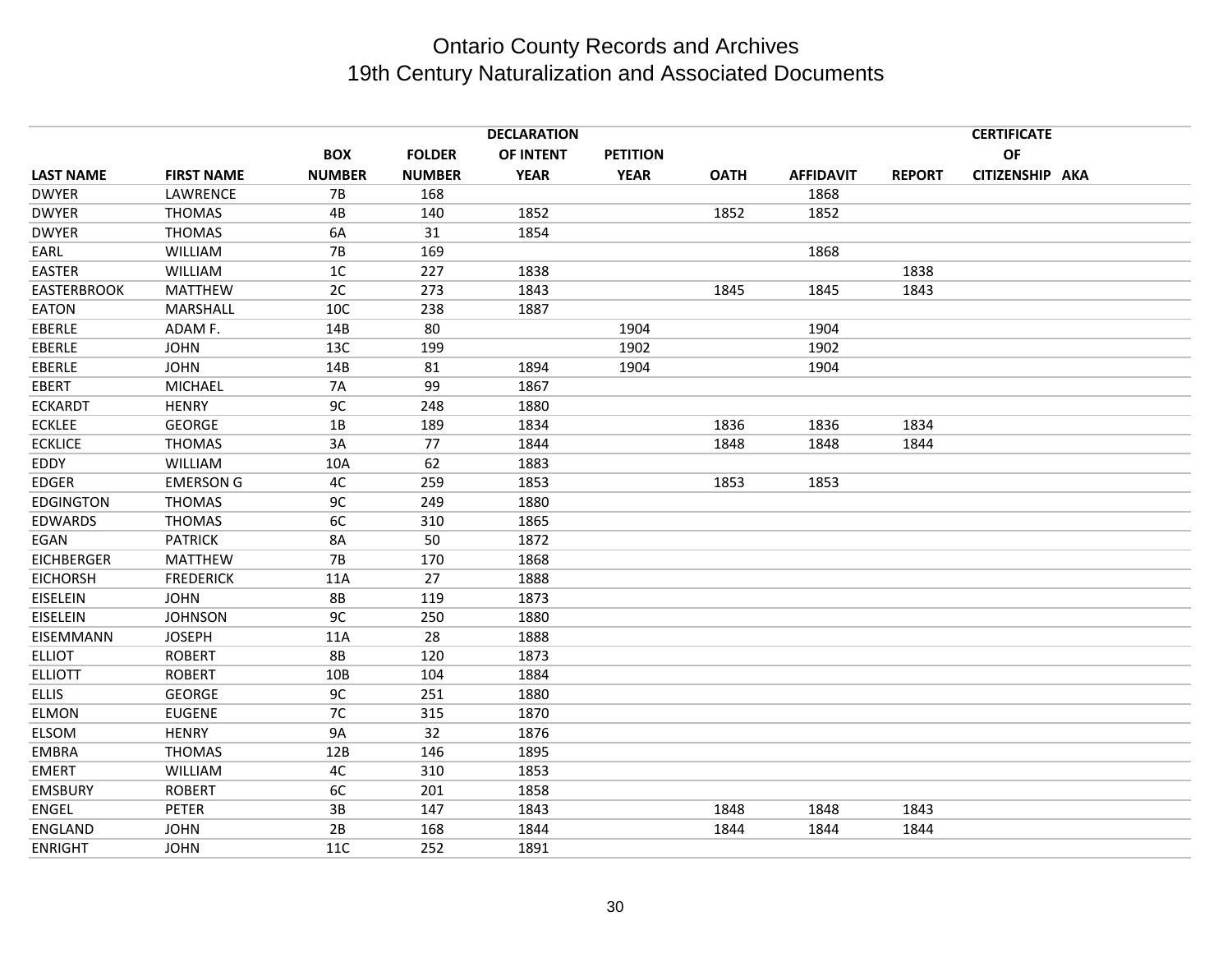|                    |                   |                |                | <b>DECLARATION</b> |                 |             |                  |               | <b>CERTIFICATE</b> |  |
|--------------------|-------------------|----------------|----------------|--------------------|-----------------|-------------|------------------|---------------|--------------------|--|
|                    |                   | <b>BOX</b>     | <b>FOLDER</b>  | OF INTENT          | <b>PETITION</b> |             |                  |               | OF                 |  |
| <b>LAST NAME</b>   | <b>FIRST NAME</b> | <b>NUMBER</b>  | <b>NUMBER</b>  | <b>YEAR</b>        | <b>YEAR</b>     | <b>OATH</b> | <b>AFFIDAVIT</b> | <b>REPORT</b> | CITIZENSHIP AKA    |  |
| <b>ENRIGHT</b>     | <b>MICHAEL</b>    | 7C             | 264            | 1869               |                 |             |                  |               |                    |  |
| <b>ENRIGHT</b>     | <b>THOMAS</b>     | 6B             | 107            | 1855               |                 |             |                  |               |                    |  |
| <b>ERICKSON</b>    | <b>OSCAR</b>      | 14A            | 23             |                    | 1903            |             | 1903             |               |                    |  |
| <b>ERICKSON</b>    | OSCAR E.          | 13C            | 179            |                    | 1901            |             | 1901             |               |                    |  |
| <b>ERIKSEN</b>     | <b>JENS</b>       | 15B            | 114            | 1909               |                 |             |                  |               |                    |  |
| <b>ERNST</b>       | <b>HERMAN</b>     | <b>7A</b>      | 22             | 1866               |                 |             |                  |               |                    |  |
| <b>ESMOND</b>      | <b>STEPHEN</b>    | 2C             | 219            | 1841               |                 | 1844        | 1844             |               |                    |  |
| ESPLEN             | <b>JOHN</b>       | 2C             | 253            | 1845               |                 |             |                  | 1845          |                    |  |
| <b>ESPLEN</b>      | <b>JOHN</b>       | 4A             | 87             | 1845               |                 | 1852        |                  | 1845          |                    |  |
| <b>ESTERBROOK</b>  | <b>MARY</b>       | 4C             | 243            | 1853               |                 |             |                  |               |                    |  |
| <b>EVANS</b>       | <b>CHARLES</b>    | 9C             | 252            | 1880               |                 |             |                  |               |                    |  |
| <b>EVANS</b>       | <b>GEORGE</b>     | 2B             | 191            | 1844               |                 | 1844        | 1844             | 1844          |                    |  |
| <b>EVANS</b>       | <b>GEORGE</b>     | 9C             | 253            |                    |                 |             | 1880             |               |                    |  |
| <b>EVANS</b>       | <b>JAMES</b>      | 10B            | 105            | 1884               |                 |             |                  |               |                    |  |
| <b>EVANS</b>       | <b>WILLIAM</b>    | 5B             | 109            | 1854               |                 |             |                  |               |                    |  |
| <b>EVANS</b>       | <b>WILLIAM</b>    | 9C             | 254            | 1880               |                 |             |                  |               |                    |  |
| <b>EVATT</b>       | <b>JOHN</b>       | 1 <sup>C</sup> | 248            | 1839               |                 |             | 1839             | 1839          |                    |  |
| <b>EVERED</b>      | <b>JOSHUA</b>     | 4C             | 320            | 1838               |                 | 1853        | 1853             | 1838          |                    |  |
| <b>EVERILL</b>     | RICHARD H.        | 15A            | 24             | 1906               |                 |             |                  |               |                    |  |
| <b>EXLEY</b>       | JAMES W.          | 14B            | 82             | 1904               |                 |             |                  |               |                    |  |
| EYRE               | <b>JOHN BOASE</b> | 1A             | 104            | 1831               |                 |             |                  | 1831          |                    |  |
| FAAS               | <b>ADRIAAN</b>    | 5A             | $\overline{7}$ | 1853               |                 |             |                  |               |                    |  |
| <b>FABER</b>       | JOHN JACOB        | 3C             | 216            | 1850               |                 |             |                  | 1850          |                    |  |
| <b>FABER</b>       | <b>PETER</b>      | 5B             | 103            | 1854               |                 |             |                  |               |                    |  |
| <b>FABRIZI</b>     | <b>PETER</b>      | 13B            | 123            | 1898               | 1990            |             | 1990             |               |                    |  |
| <b>FAGNER</b>      | <b>ADRIAN</b>     | 12A            | 24             | 1892               |                 |             |                  |               |                    |  |
| <b>FAGNER</b>      | JAMES             | 12A            | 25             | 1892               |                 |             |                  |               |                    |  |
| <b>FAGNER</b>      | <b>JOHN</b>       | 12A            | 26             | 1892               |                 |             |                  |               |                    |  |
| <b>FAHY</b>        | <b>PATRICK</b>    | 4A             | 5              | 1849               |                 |             |                  |               |                    |  |
| FAHY               | <b>THOMAS</b>     | 4A             | 6              | 1850               |                 |             |                  |               |                    |  |
| <b>FAIRFIELD</b>   | HARRY G.          | 13C            | 180            | 1901               |                 |             |                  |               |                    |  |
| <b>FAIRHEAD</b>    | ELDRED            | 10A            | 63             | 1883               |                 |             |                  |               |                    |  |
| <b>FAIRWEATHER</b> | <b>GEORGE</b>     | 3C             | 265            | 1851               |                 |             |                  | 1851          |                    |  |
| <b>FALASCA</b>     | <b>ALESANTRO</b>  | 13B            | 124            |                    | 1990            |             | 1990             |               |                    |  |
| <b>FALK</b>        | LUDWIG GUSTAV     | 12B            | 112            | 1894               |                 |             |                  |               |                    |  |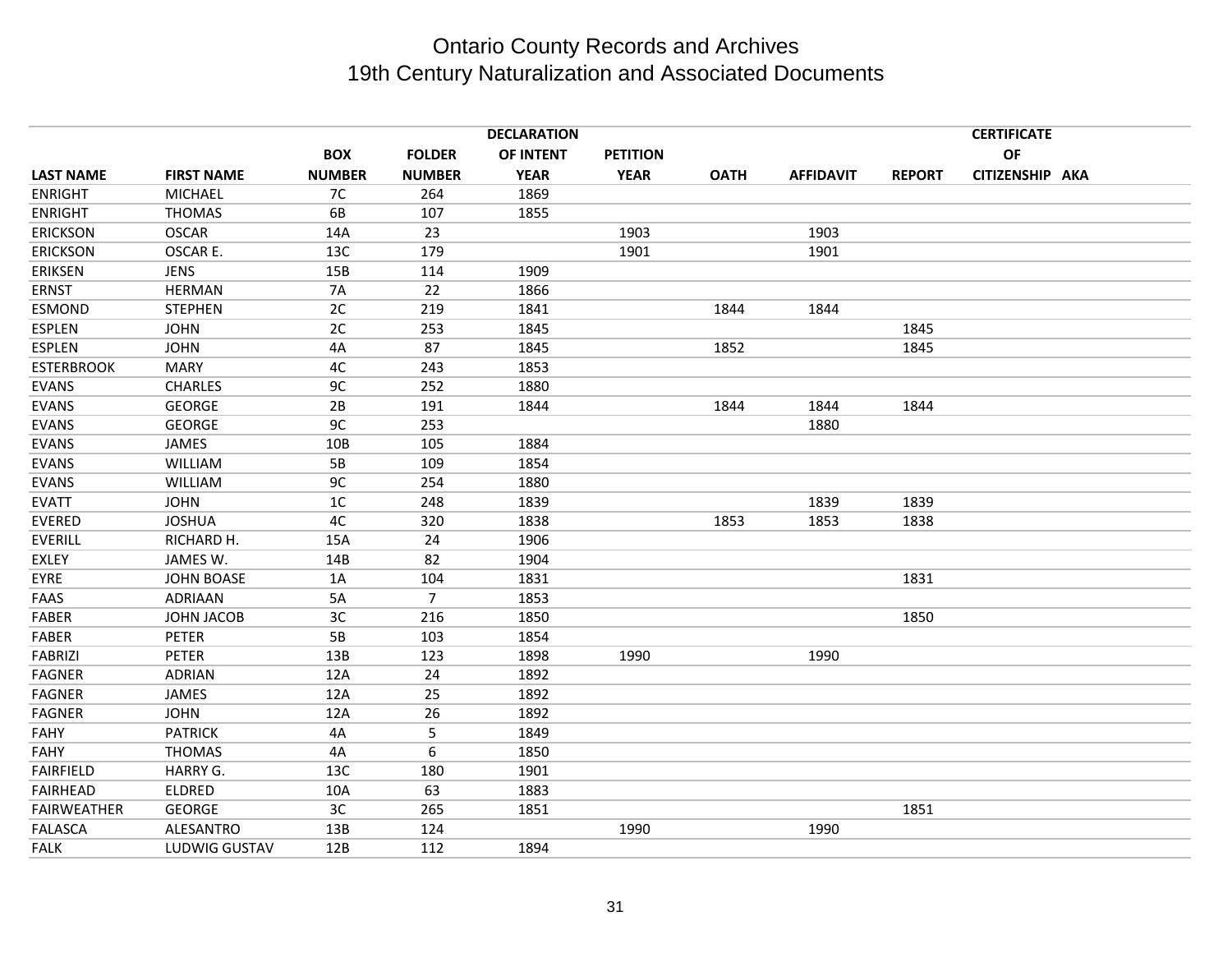|                    |                   |               |               | <b>DECLARATION</b> |                 |             |                  |               | <b>CERTIFICATE</b> |  |
|--------------------|-------------------|---------------|---------------|--------------------|-----------------|-------------|------------------|---------------|--------------------|--|
|                    |                   | <b>BOX</b>    | <b>FOLDER</b> | OF INTENT          | <b>PETITION</b> |             |                  |               | OF                 |  |
| <b>LAST NAME</b>   | <b>FIRST NAME</b> | <b>NUMBER</b> | <b>NUMBER</b> | <b>YEAR</b>        | <b>YEAR</b>     | <b>OATH</b> | <b>AFFIDAVIT</b> | <b>REPORT</b> | CITIZENSHIP AKA    |  |
| <b>FALL</b>        | <b>JOHN</b>       | 1A            | 27            |                    |                 |             | 1810             |               |                    |  |
| <b>FALLEN</b>      | <b>PATRICK</b>    | 6C            | 274           | 1861               |                 |             |                  |               |                    |  |
| <b>FALLER</b>      | PAUL              | 11B           | 153           | 1889               |                 |             |                  |               |                    |  |
| <b>FALLS</b>       | <b>JOHN</b>       | 1D            | 354           |                    |                 | 1810        | 1810             |               |                    |  |
| <b>FALVEY</b>      | <b>DENNISS</b>    | 2C            | 263           | 1845               |                 |             |                  | 1845          |                    |  |
| <b>FALVY</b>       | <b>HUMPHREY</b>   | 7B            | 171           | 1868               |                 |             |                  |               |                    |  |
| <b>FALVY</b>       | <b>JEREMIAH</b>   | <b>7B</b>     | 172           | 1868               |                 |             |                  |               |                    |  |
| <b>FANNER</b>      | <b>PETER</b>      | 1B            | 125           | 1833               |                 |             |                  |               |                    |  |
| <b>FANNING</b>     | <b>FRANK</b>      | 11A           | 29            | 1888               |                 |             |                  |               |                    |  |
| <b>FANNING</b>     | LAWRENCE          | 4A            | 67            | 1852               |                 |             |                  |               |                    |  |
| <b>FARDELLA</b>    | SEBASTIANO        | 14C           | 172           |                    | 1905            |             |                  |               |                    |  |
| <b>FARLEY</b>      | JAMES             | <b>9B</b>     | 182           | 1879               |                 |             |                  |               |                    |  |
| <b>FARMEN</b>      | <b>JOHN</b>       | 2B            | 120           | 1843               |                 |             |                  | 1843          |                    |  |
| <b>FARRALL</b>     | JAMES             | 4A            | 106           | 1852               |                 |             |                  | 1852          |                    |  |
| <b>FARRANT</b>     | JAMES             | 1A            | 100           | 1831               |                 |             |                  |               |                    |  |
| <b>FARREL</b>      | <b>JOHN</b>       | 3C            | 235           | 1850               |                 |             |                  |               |                    |  |
| <b>FARRINTON</b>   | JAMES E.          | 11A           | 30            | 1888               |                 |             |                  |               |                    |  |
| <b>FARSACI</b>     | <b>FRANCESCO</b>  | 15B           | 87            | 1902               |                 |             |                  |               |                    |  |
| <b>FARSACI</b>     | <b>GUISEPPE</b>   | 14C           | 173           |                    | 1905            |             |                  |               |                    |  |
| <b>FEE</b>         | JAMES             | 6C            | 243           | 1860               |                 |             |                  |               |                    |  |
| <b>FEENERTY</b>    | <b>JOHN</b>       | 7C            | 316           | 1870               |                 |             |                  |               |                    |  |
| <b>FEENEY</b>      | <b>PATRICK</b>    | 6B            | 173           | 1855               |                 |             |                  |               |                    |  |
| <b>FENN</b>        | <b>JOHN</b>       | <b>8A</b>     | 51            | 1872               |                 |             |                  |               |                    |  |
| <b>FERANCE</b>     | <b>JOHN</b>       | 14B           | 83            |                    | 1904            |             | 1904             |               |                    |  |
| <b>FERGUSON</b>    | SAMUEL J.         | 15C           | 177           |                    |                 |             |                  | 1929          |                    |  |
| <b>FERGUSON</b>    | <b>WILLIAM</b>    | 15A           | 25            | 1906               |                 |             |                  |               |                    |  |
| <b>FERRARI</b>     | <b>FRANCISO</b>   | 14B           | 84            |                    | 1904            |             | 1904             |               |                    |  |
| <b>FEWLOSS</b>     | <b>JOHN</b>       | 1B            | 197           | 1833               |                 | 1837        | 1837             | 1833          |                    |  |
| <b>FIEGANSCHER</b> | WENTZELL          | <b>9A</b>     | 33            | 1876               |                 |             |                  |               |                    |  |
| <b>FIELDERS</b>    | <b>GEORGE</b>     | 3C            | 228           | 1842               |                 | 1850        | 1850             | 1842          |                    |  |
| <b>FILTZ</b>       | WILLIAM E.        | 14C           | 176           | 1900               | 1905            |             |                  |               |                    |  |
| <b>FINEAR</b>      | EDWARD            | 13A           | 13            |                    | 1897            |             | 1897             |               |                    |  |
| <b>FINEAR</b>      | EDWARD J.         | 13B           | 125           |                    | 1990            |             | 1990             |               |                    |  |
| <b>FINERTY</b>     | <b>MATTHEW</b>    | <b>7B</b>     | 173           | 1868               |                 |             |                  |               |                    |  |
| <b>FINERTY</b>     | <b>PATRICK</b>    | 12A           | 27            | 1892               |                 |             |                  |               |                    |  |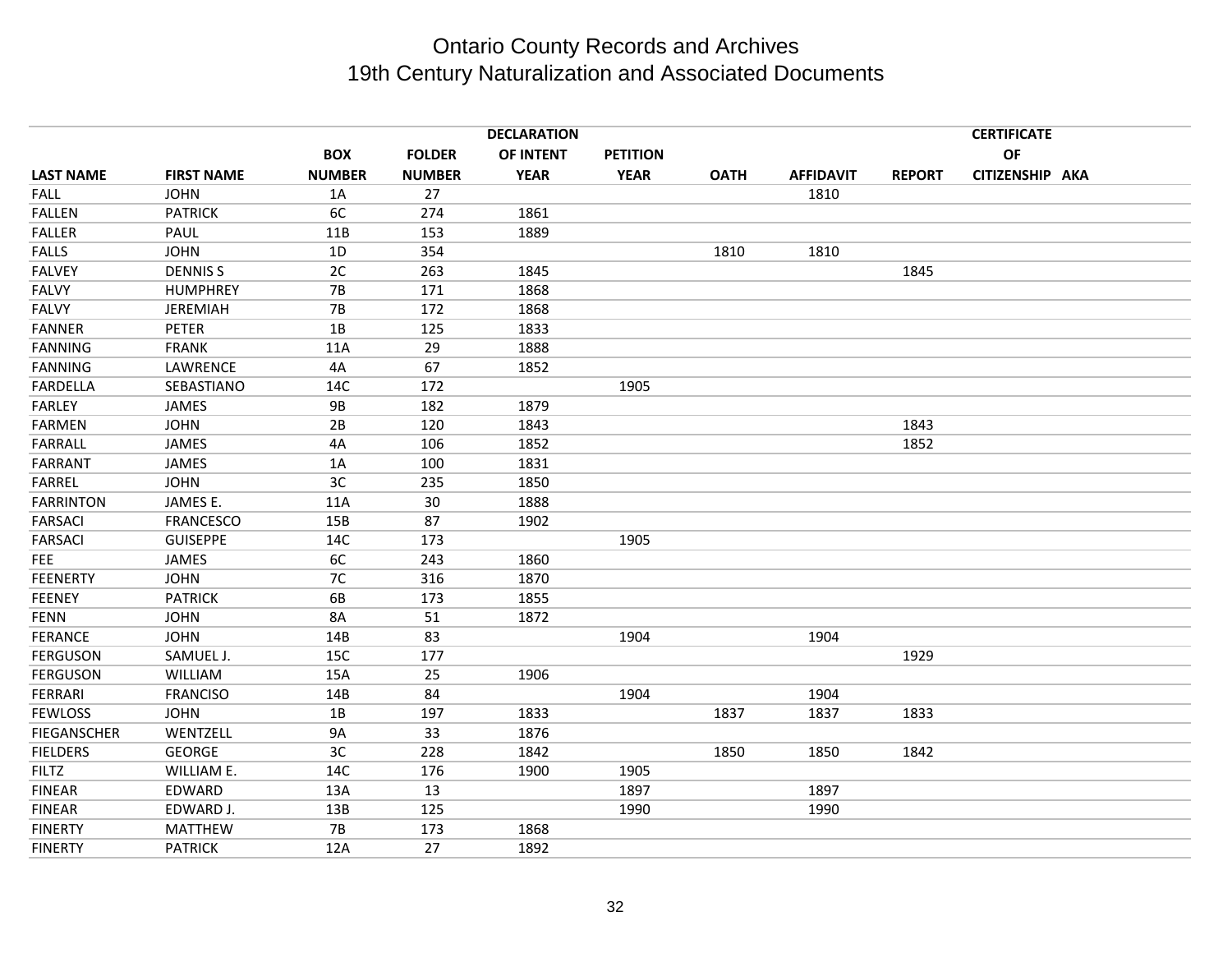|                    |                   |               |               | <b>DECLARATION</b> |                 |             |                  |               | <b>CERTIFICATE</b> |  |
|--------------------|-------------------|---------------|---------------|--------------------|-----------------|-------------|------------------|---------------|--------------------|--|
|                    |                   | <b>BOX</b>    | <b>FOLDER</b> | OF INTENT          | <b>PETITION</b> |             |                  |               | <b>OF</b>          |  |
| <b>LAST NAME</b>   | <b>FIRST NAME</b> | <b>NUMBER</b> | <b>NUMBER</b> | <b>YEAR</b>        | <b>YEAR</b>     | <b>OATH</b> | <b>AFFIDAVIT</b> | <b>REPORT</b> | CITIZENSHIP AKA    |  |
| <b>FINN</b>        | DANIEL            | 7A            | 23            | 1866               |                 |             |                  |               |                    |  |
| <b>FINNERTY</b>    | <b>PATRICK</b>    | <b>9A</b>     | 34            | 34                 |                 |             |                  |               |                    |  |
| <b>FIORE</b>       | SALVATOR          | 14C           | 174           |                    | 1905            |             |                  |               |                    |  |
| <b>FISH</b>        | <b>FREDERICK</b>  | 10B           | 175           | 1885               |                 |             |                  |               |                    |  |
| <b>FISHER</b>      | <b>HENRY</b>      | 5A            | 80            | 1854               |                 |             |                  |               |                    |  |
| <b>FISHER</b>      | LOUIS             | 6A            | 32            | 1854               |                 |             |                  |               |                    |  |
| <b>FISHER</b>      | WILLIAM           | 11C           | 194           | 1890               |                 |             |                  |               |                    |  |
| <b>FITTON</b>      | JAMES             | 4A            | 29            | 1852               |                 |             |                  |               |                    |  |
| <b>FITZ MORRIS</b> | <b>GARRETT</b>    | 3B            | 169           | 1844               |                 | 1849        | 1849             | 1844          |                    |  |
| <b>FITZGERALD</b>  | GARRETT           | 11C           | 195           | 1890               |                 |             |                  |               |                    |  |
| <b>FITZGERALD</b>  | JAMES             | 3A            | 25            | 1845               |                 | 1847        | 1847             | 1845          |                    |  |
| <b>FITZGERALD</b>  | JAMES             | 6A            | 33            | 1854               |                 |             |                  |               |                    |  |
| <b>FITZGERALD</b>  | <b>JOHN</b>       | <b>7B</b>     | 174           |                    |                 |             | 1868             |               |                    |  |
| <b>FITZGERALD</b>  | <b>MICHAEL</b>    | 7B            | 175           | 1868               |                 |             |                  |               |                    |  |
| <b>FITZGERALD</b>  | <b>PATRICK</b>    | 2B            | 195           | 1844               |                 |             |                  | 1844          |                    |  |
| <b>FITZGERALD</b>  | <b>PATRICK</b>    | <b>9A</b>     | 35            | 1876               |                 |             |                  |               |                    |  |
| <b>FITZGERALD</b>  | <b>THOMAS</b>     | 2B            | 196           | 1844               |                 |             |                  | 1844          |                    |  |
| <b>FITZGERALD</b>  | <b>WILLIAM</b>    | 4B            | 190           | 1852               |                 | 1855        | 1855             |               |                    |  |
| <b>FITZGIBBON</b>  | <b>THOMAS</b>     | 3B            | 166           | 1849               |                 |             |                  | 1849          |                    |  |
| <b>FITZMORRIS</b>  | <b>DENNIS</b>     | 6A            | 34            |                    |                 | 1854        | 1854             |               |                    |  |
| <b>FLADING</b>     | <b>GEORGE</b>     | 9C            | 255           | 1880               |                 |             |                  |               |                    |  |
| <b>FLAHERTY</b>    | EDWARD            | 5B            | 137           | 1854               |                 |             |                  |               |                    |  |
| <b>FLANAGAN</b>    | <b>HUGH</b>       | 6A            | 35            | 1851               |                 | 1854        | 1854             |               |                    |  |
| <b>FLANAGAN</b>    | JAMES             | 6A            | 36            | 1851               |                 | 1854        | 1854             |               |                    |  |
| <b>FLANAGAN</b>    | <b>JOHN</b>       | <b>7A</b>     | 100           | 1867               |                 |             |                  |               |                    |  |
| <b>FLANAGAN</b>    | <b>MICHAEL</b>    | 8A            | 52            | 1872               |                 |             |                  |               |                    |  |
| <b>FLANELY</b>     | <b>PATRICK</b>    | <b>8B</b>     | 121           | 1873               |                 |             |                  |               |                    |  |
| <b>FLANNAGAN</b>   | <b>TERRANCE</b>   | 9C            | 256           | 1880               |                 |             |                  |               |                    |  |
| <b>FLANNAGEN</b>   | LAWRENCE          | <b>7B</b>     | 176           | 1868               |                 |             |                  |               |                    |  |
| <b>FLANNERY</b>    | JOHN P.           | <b>11C</b>    | 253           | 1891               |                 |             |                  |               |                    |  |
| <b>FLANNIGAN</b>   | <b>PATRICK</b>    | 7C            | 317           | 1870               |                 |             |                  |               |                    |  |
| <b>FLANNIGAN</b>   | <b>PATRICK</b>    | 7C            | 318           | 1870               |                 |             |                  |               |                    |  |
| <b>FLATMAN</b>     | <b>JOSEPH</b>     | 3A            | 34            | 1844               |                 | 1849        | 1849             | 1844          |                    |  |
| <b>FLEMING</b>     | <b>JOHN</b>       | 4A            | 4             | 1848               |                 |             |                  |               |                    |  |
| <b>FLEMING</b>     | <b>JOHN</b>       | 9C            | 257           | 1880               |                 |             |                  |               |                    |  |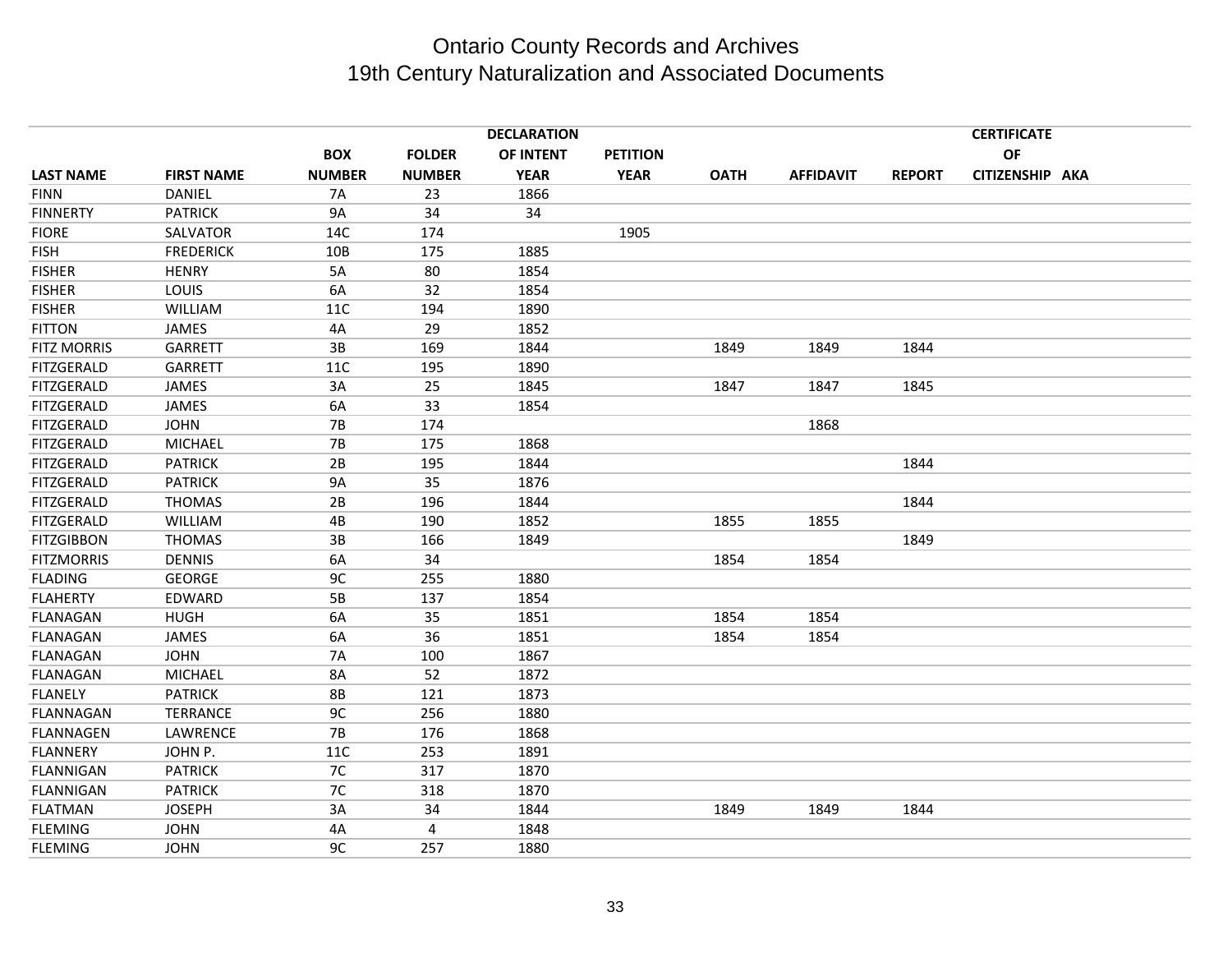|                  |                   |               |               | <b>DECLARATION</b> |                 |             |                  |               | <b>CERTIFICATE</b> |  |
|------------------|-------------------|---------------|---------------|--------------------|-----------------|-------------|------------------|---------------|--------------------|--|
|                  |                   | <b>BOX</b>    | <b>FOLDER</b> | OF INTENT          | <b>PETITION</b> |             |                  |               | <b>OF</b>          |  |
| <b>LAST NAME</b> | <b>FIRST NAME</b> | <b>NUMBER</b> | <b>NUMBER</b> | <b>YEAR</b>        | <b>YEAR</b>     | <b>OATH</b> | <b>AFFIDAVIT</b> | <b>REPORT</b> | CITIZENSHIP AKA    |  |
| <b>FLEMING</b>   | <b>MICHAEL</b>    | 9C            | 258           | 1880               |                 |             |                  |               |                    |  |
| <b>FLEMMING</b>  | <b>PATRICK</b>    | 5A            | 89            | 1849               |                 | 1854        | 1854             |               |                    |  |
| <b>FLETCHER</b>  | <b>JOHN</b>       | 10B           | 106           | 1884               |                 |             |                  |               |                    |  |
| <b>FLIN</b>      | <b>ANTHONY</b>    | 4C            | 254           | 1853               |                 |             |                  |               |                    |  |
| FLINN            | <b>MICHAEL</b>    | 4A            | 3             | 1844               |                 |             |                  |               |                    |  |
| <b>FLINN</b>     | <b>THOMAS</b>     | 3C            | 253           | 1851               |                 |             |                  | 1851          |                    |  |
| <b>FLOHR</b>     | <b>AUGUST</b>     | 14C           | 175           | 1905               |                 |             |                  |               |                    |  |
| <b>FLOHR</b>     | <b>HENRY</b>      | 14B           | 85            | 1904               |                 |             |                  |               |                    |  |
| <b>FLOOD</b>     | JAMES D.          | 12B           | 97            | 1893               |                 |             |                  |               |                    |  |
| <b>FLOOD</b>     | <b>MICHAEL</b>    | <b>7A</b>     | 101           | 1867               |                 |             |                  |               |                    |  |
| <b>FLOOD</b>     | WILLIAM           | 11C           | 254           | 1891               |                 |             |                  |               |                    |  |
| <b>FLOWERS</b>   | <b>WILLIAM</b>    | 2A            | 66            |                    |                 | 1842        | 1842             |               |                    |  |
| <b>FLOWERS</b>   | WILLIAM           | 2C            | 247           | 1835               |                 |             |                  | 1835          |                    |  |
| <b>FLYNG</b>     | <b>JOHN</b>       | 7C            | 265           | 1869               |                 |             |                  |               |                    |  |
| <b>FLYNN</b>     | CATHERINE         | 7C            | 266           | 1869               |                 |             | 1870             |               |                    |  |
| <b>FLYNN</b>     | <b>CHARLES</b>    | <b>7A</b>     | 24            | 1866               |                 |             |                  |               |                    |  |
| <b>FLYNN</b>     | <b>DENNIS</b>     | <b>9B</b>     | 183           | 1879               |                 |             |                  |               |                    |  |
| <b>FLYNN</b>     | EDWARD            | 5A            | 29            | 1854               |                 |             |                  |               |                    |  |
| <b>FLYNN</b>     | <b>JAMES</b>      | 11C           | 196           | 1890               |                 |             |                  |               |                    |  |
| <b>FLYNN</b>     | <b>JOHN</b>       | <b>7B</b>     | 177           | 1868               |                 |             |                  |               |                    |  |
| <b>FLYNN</b>     | <b>MICHAEL</b>    | 5B            | 166           | 1854               |                 |             |                  |               |                    |  |
| <b>FLYNN</b>     | <b>MICHAEL</b>    | <b>7B</b>     | 178           | 1868               |                 |             |                  |               |                    |  |
| <b>FLYNN</b>     | <b>PATRICK</b>    | 4C            | 264           | 1853               |                 |             |                  |               |                    |  |
| <b>FLYNN</b>     | <b>PETER</b>      | 7C            | 319           | 1870               |                 |             |                  |               |                    |  |
| <b>FLYNN</b>     | <b>PETER</b>      | <b>9A</b>     | 36            | 1876               |                 |             |                  |               |                    |  |
| <b>FLYNN</b>     | <b>THOMAS</b>     | 4A            | 56            | 1852               |                 |             |                  |               |                    |  |
| <b>FLYNN</b>     | <b>TIMOTHY</b>    | 6B            | 108           | 1855               |                 |             |                  |               |                    |  |
| <b>FOGARTY</b>   | <b>PATRICK</b>    | 5B            | 110           | 1850               |                 | 1854        | 1854             | 1850          |                    |  |
| <b>FOLEY</b>     | JAMES             | 3A            | 68            | 1846               |                 | 1848        | 1848             | 1846          |                    |  |
| <b>FOLEY</b>     | <b>JAMES</b>      | 4B            | 186           | 1852               |                 |             |                  |               |                    |  |
| <b>FOLEY</b>     | <b>MICHAEL</b>    | <b>9A</b>     | 37            | 1876               |                 |             |                  |               |                    |  |
| <b>FOLEY</b>     | <b>PATRICK</b>    | 9C            | 259           | 1880               |                 |             |                  |               |                    |  |
| <b>FOLEY</b>     | PHILIP            | <b>8B</b>     | 122           | 1873               |                 |             |                  |               |                    |  |
| <b>FOLEY</b>     | <b>THOMAS</b>     | 6C            | 215           | 1859               |                 |             |                  |               |                    |  |
| <b>FOLGER</b>    | <b>THOMAS P</b>   | 2C            | 255           | 1845               |                 |             | 1845             | 1845          |                    |  |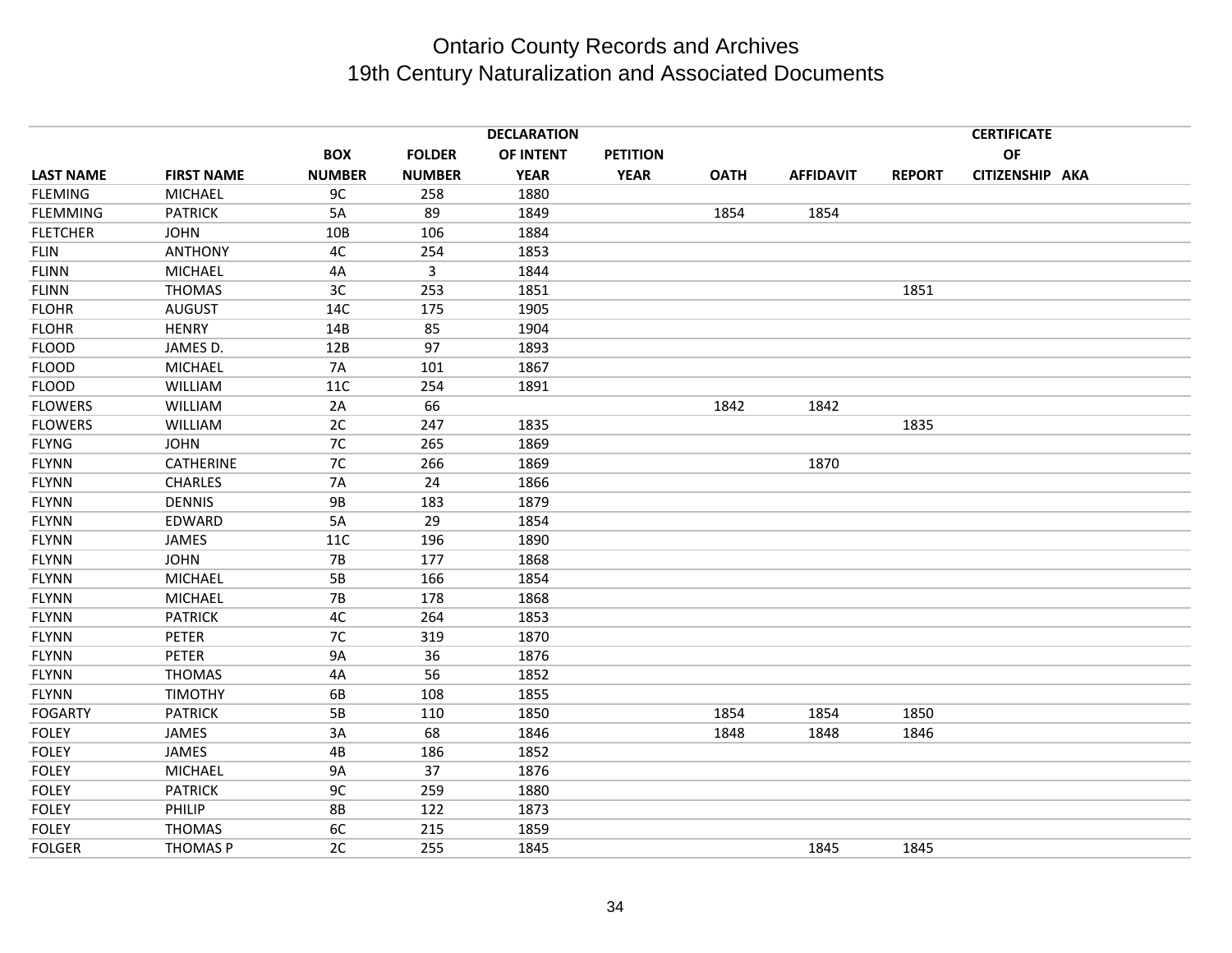|                   |                   |               |               | <b>DECLARATION</b> |                 |             |                  |               | <b>CERTIFICATE</b> |  |
|-------------------|-------------------|---------------|---------------|--------------------|-----------------|-------------|------------------|---------------|--------------------|--|
|                   |                   | <b>BOX</b>    | <b>FOLDER</b> | OF INTENT          | <b>PETITION</b> |             |                  |               | <b>OF</b>          |  |
| <b>LAST NAME</b>  | <b>FIRST NAME</b> | <b>NUMBER</b> | <b>NUMBER</b> | <b>YEAR</b>        | <b>YEAR</b>     | <b>OATH</b> | <b>AFFIDAVIT</b> | <b>REPORT</b> | CITIZENSHIP AKA    |  |
| <b>FORBES</b>     | <b>THOMAS</b>     | 13A           | 14            | 1894               | 1897            |             | 1897             |               |                    |  |
| <b>FORBES</b>     | <b>THOMAS</b>     | 4A            | 63            | 1852               |                 |             |                  |               |                    |  |
| <b>FORD</b>       | <b>FREDERICK</b>  | 11C           | 197           | 1890               |                 |             |                  |               |                    |  |
| <b>FORD</b>       | <b>HERMAN</b>     | 12A           | 28            | 1892               |                 |             |                  |               |                    |  |
| <b>FORD</b>       | <b>JOHN</b>       | 8A            | 9             | 1871               |                 |             |                  |               |                    |  |
| <b>FORD</b>       | <b>MICHAEL</b>    | 11B           | 154           | 1889               |                 |             |                  |               |                    |  |
| <b>FORD</b>       | <b>MICHAEL</b>    | 11C           | 198           | 1890               |                 |             |                  |               |                    |  |
| <b>FORD</b>       | <b>PATRICK</b>    | <b>7B</b>     | 179           | 1868               |                 |             |                  |               |                    |  |
| <b>FORD</b>       | <b>PATRICK</b>    | <b>9A</b>     | 38            | 1876               |                 |             |                  |               |                    |  |
| <b>FORDERKUNG</b> | FRANZ             | <b>9A</b>     | 39            | 1876               |                 |             |                  |               |                    |  |
| <b>FORDON</b>     | <b>GEORGE</b>     | 1B            | 153           | 1834               |                 | 1838        | 1838             | 1834          |                    |  |
| <b>FOREMAN</b>    | <b>FREDERICK</b>  | 10A           | 25            | 1882               |                 |             |                  |               |                    |  |
| <b>FORTUNE</b>    | <b>THOMAS</b>     | 2C            | 265           | 1845               |                 |             |                  | 1845          |                    |  |
| <b>FORWARD</b>    | <b>HENRY</b>      | 9C            | 260           | 1880               |                 |             |                  |               |                    |  |
| <b>FOSTER</b>     | <b>EPHRAIN</b>    | 11C           | 199           | 1890               |                 |             |                  |               |                    |  |
| <b>FOSTER</b>     | <b>GEORGE</b>     | 13A           | 65            |                    | 1899            |             | 1899             |               |                    |  |
| <b>FOSTER</b>     | <b>GEORGE</b>     | 13B           | 126           | 1897               | 1900            |             | 1900             |               |                    |  |
| <b>FOSTER</b>     | <b>JOHN</b>       | 2A            | 88            | 1841               |                 | 1843        | 1843             | 1841          |                    |  |
| <b>FOSTER</b>     | <b>WILLIAM</b>    | 13C           | 200           | 1902               | 1902            |             | 1902             |               |                    |  |
| <b>FOSTER</b>     | WILLIAM           | 1B            | 110           | 1832               |                 | 1834        | 1834             |               |                    |  |
| <b>FOSTER</b>     | <b>WILLIAM R</b>  | 2A            | 12            | 1838               |                 |             |                  | 1838          |                    |  |
| <b>FOTHERGILL</b> | <b>JOHN</b>       | 5B            | 127           | 1854               |                 |             |                  |               |                    |  |
| <b>FOTHERGILL</b> | <b>WILLIAM</b>    | 5B            | 112           | 1853               |                 |             |                  |               |                    |  |
| <b>FOTHERGILL</b> | <b>WILLIAM</b>    | 6B            | 109           | 1853               |                 | 1855        | 1855             |               |                    |  |
| <b>FOUNTAIN</b>   | <b>GEORGE</b>     | 10C           | 202           | 1886               |                 |             |                  |               |                    |  |
| <b>FOWLE</b>      | <b>BENJAMIN</b>   | 1D            | 305           |                    | 1804            |             |                  |               |                    |  |
| <b>FOWLE</b>      | DANIEL            | 1A            | 48            |                    | 1816            | 1816        | 1816             |               |                    |  |
| <b>FOWLER</b>     | <b>HENRY</b>      | 1D            | 333           |                    |                 | 1807        |                  |               |                    |  |
| <b>FOX</b>        | <b>JOHN</b>       | <b>7A</b>     | 102           | 1867               |                 |             |                  |               |                    |  |
| <b>FOX</b>        | <b>JOHN</b>       | <b>7B</b>     | 180           | a868               |                 |             |                  |               |                    |  |
| <b>FOX</b>        | <b>JOHN JR</b>    | <b>9A</b>     | 40            | 1876               |                 |             |                  |               |                    |  |
| <b>FOX</b>        | PAT               | 11C           | 255           | 1891               |                 |             |                  |               |                    |  |
| <b>FOX</b>        | PHILIP            | 3C            | 248           | 1851               |                 | 1851        | 1851             | 1851          |                    |  |
| <b>FOX</b>        | <b>WILLIAM</b>    | 5B            | 159           | 1854               |                 |             |                  |               |                    |  |
| <b>FRANK</b>      | LUTHER            | 1A            | 92            |                    | 1827            | 1827        | 1827             |               |                    |  |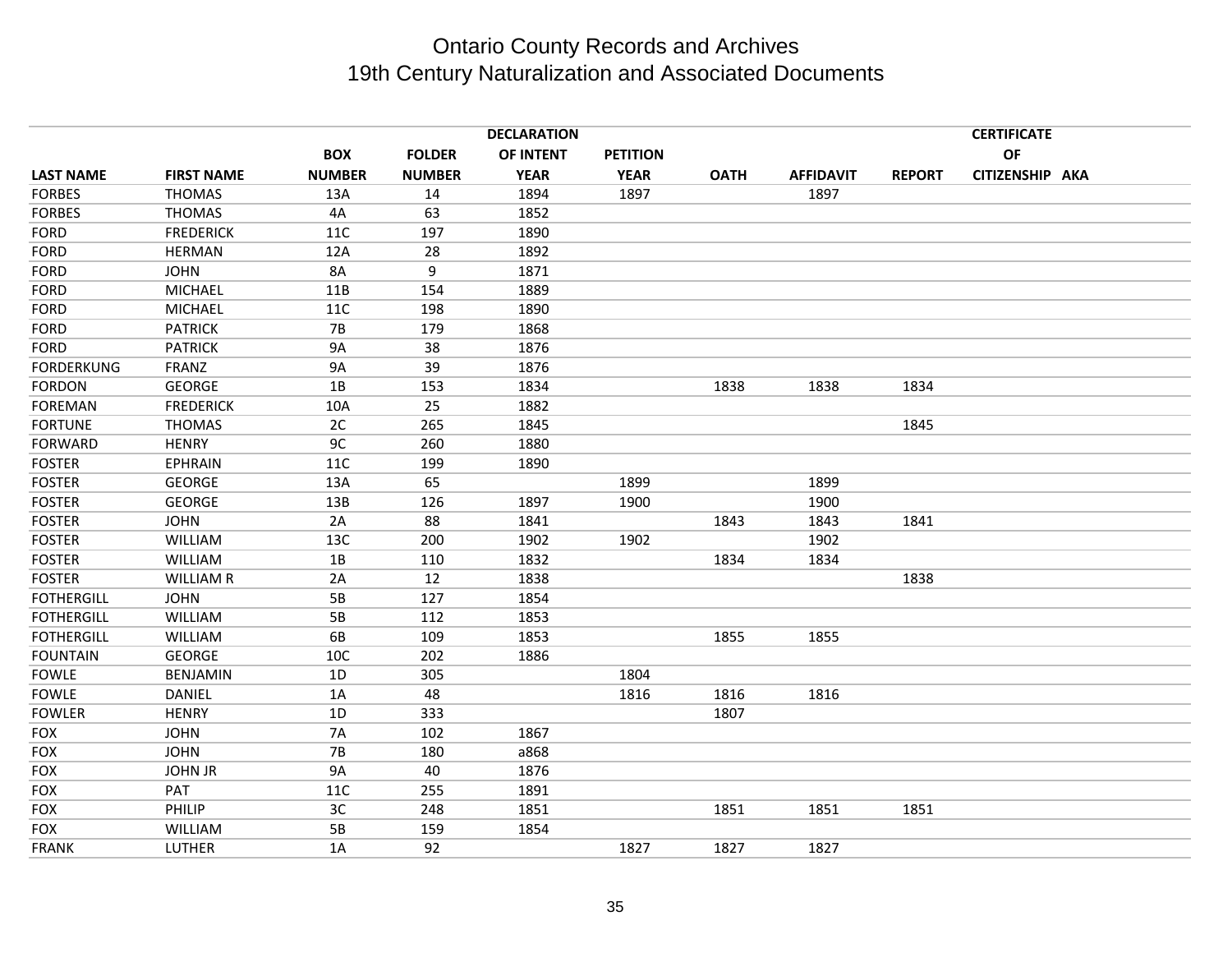|                    |                      |                 |               | <b>DECLARATION</b> |                 |             |                  |               | <b>CERTIFICATE</b> |  |
|--------------------|----------------------|-----------------|---------------|--------------------|-----------------|-------------|------------------|---------------|--------------------|--|
|                    |                      | <b>BOX</b>      | <b>FOLDER</b> | OF INTENT          | <b>PETITION</b> |             |                  |               | OF                 |  |
| <b>LAST NAME</b>   | <b>FIRST NAME</b>    | <b>NUMBER</b>   | <b>NUMBER</b> | <b>YEAR</b>        | <b>YEAR</b>     | <b>OATH</b> | <b>AFFIDAVIT</b> | <b>REPORT</b> | CITIZENSHIP AKA    |  |
| <b>FRAREY</b>      | WALTER               | 15B             | 115           | 1909               |                 |             |                  |               |                    |  |
| <b>FREDERICK</b>   | <b>CHRISTIAN</b>     | <b>7B</b>       | 181           | 1868               |                 |             |                  |               |                    |  |
| <b>FREDERIKSEN</b> | <b>FREDERICK E.</b>  | 15C             | 151           | 1915               |                 |             | 1915             |               |                    |  |
| <b>FREEMAN</b>     | <b>SAMUEL ARTHUR</b> | 12A             | 29            | 1892               |                 |             |                  |               |                    |  |
| <b>FRENCH</b>      | <b>GEORGE</b>        | 4A              | 80            | 1852               |                 |             |                  |               |                    |  |
| <b>FRETHEY</b>     | <b>BENJAMIN</b>      | 12A             | 30            | 1892               |                 |             |                  |               |                    |  |
| <b>FRIBOLIN</b>    | <b>ERNEST</b>        | 10C             | 240           | 1887               |                 |             |                  |               |                    |  |
| <b>FRIBOLIN</b>    | <b>JACOB</b>         | 11A             | 31            | 1888               |                 |             |                  |               |                    |  |
| <b>FROELICH</b>    | OTTO A.              | 14B             | 86            | 1897               | 1904            |             |                  |               |                    |  |
| <b>FUNK</b>        | HERMAN R.            | 13B             | 127           |                    | 1900            |             | 1900             |               |                    |  |
| <b>FURNER</b>      | <b>STEPHEN</b>       | 1C              | 259           | 1839               |                 | 1840        | 1840             | 1839          |                    |  |
| <b>FURSE</b>       | <b>ROBERT</b>        | 1 <sup>C</sup>  | 215           | 1837               |                 |             |                  | 1837          |                    |  |
| <b>FYNANT</b>      | <b>ADRIAAN</b>       | 9C              | 261           | 1880               |                 |             |                  |               |                    |  |
| <b>GAELENS</b>     | EDWARD               | 11C             | 200           | 1890               |                 |             |                  |               |                    |  |
| GAFFENY            | JAMES                | <b>7A</b>       | 25            | 1866               |                 |             |                  |               |                    |  |
| <b>GAGLIANESE</b>  | <b>DOMINICK</b>      | 15C             | 180           |                    |                 |             |                  | 1930          |                    |  |
| <b>GAGLIANESE</b>  | <b>GIOVANNI</b>      | 15C             | 181           |                    |                 |             |                  | 1930          |                    |  |
| GALLAGAHER         | <b>PETER</b>         | 15C             | 154           | 1913               | 1919            |             |                  |               |                    |  |
| <b>GALLAGHER</b>   | <b>MARTIN</b>        | 4C              | 271           | 1853               |                 | 1855        | 1855             |               |                    |  |
| <b>GALLAGHER</b>   | <b>MICHAEL</b>       | 12A             | 31            | 1892               |                 |             |                  |               |                    |  |
| <b>GALLAGHER</b>   | <b>MICHAEL</b>       | 12B             | 113           | 1894               |                 |             |                  |               |                    |  |
| <b>GALLEYMORE</b>  | <b>FREDERICK R.</b>  | 15A             | 65            | 1907               |                 |             |                  |               |                    |  |
| GAMBLE             | <b>DAVID</b>         | 1A              | 27            | 1811               |                 | 1817        |                  |               |                    |  |
| GAMBLE             | <b>THOMAS</b>        | 1A              | 58            | 1819               |                 |             |                  |               |                    |  |
| GAMP               | <b>OSCAR</b>         | 13A             | 66            |                    | 1899            |             | 1899             |               |                    |  |
| GAMP               | <b>URBAN</b>         | 11C             | 256           | 1891               |                 |             |                  |               |                    |  |
| <b>GANEY</b>       | <b>THOMAS</b>        | 3C              | 284           | 1851               |                 |             |                  | 1851          |                    |  |
| <b>GANNON</b>      | JAMES                | 11A             | 32            | 1888               |                 |             |                  |               |                    |  |
| <b>GANNON</b>      | JAMES                | <b>7B</b>       | 182           | 1868               |                 |             |                  |               |                    |  |
| <b>GANNON</b>      | <b>MARK</b>          | 10 <sub>B</sub> | 107           | 1884               |                 |             |                  |               |                    |  |
| <b>GANNON</b>      | <b>MICHAEL</b>       | <b>9B</b>       | 184           | 1879               |                 |             |                  |               |                    |  |
| GANNON             | <b>PATRICK</b>       | 11A             | 33            | 1888               |                 |             |                  |               |                    |  |
| GANNON             | <b>THOMAS</b>        | 11A             | 34            | 1888               |                 |             |                  |               |                    |  |
| <b>GARAVENTA</b>   | <b>GEOSEPPE</b>      | 10 <sub>B</sub> | 108           | 1884               |                 |             |                  |               |                    |  |
| <b>GARAVENTI</b>   | <b>JOHN</b>          | 12A             | 32            | 1892               |                 |             |                  |               |                    |  |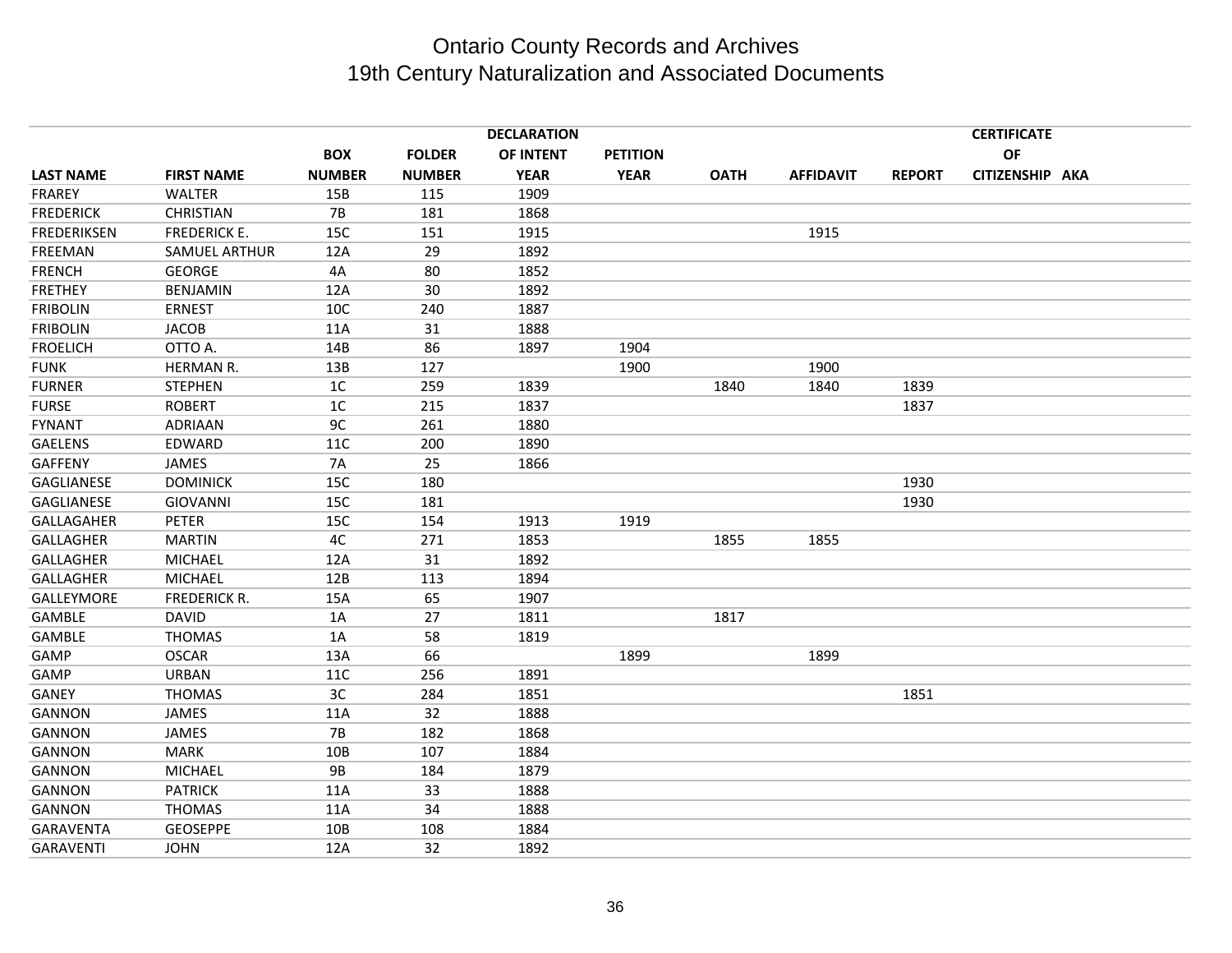|                  |                   |                |               | <b>DECLARATION</b> |                 |             |                  |               | <b>CERTIFICATE</b> |  |
|------------------|-------------------|----------------|---------------|--------------------|-----------------|-------------|------------------|---------------|--------------------|--|
|                  |                   | <b>BOX</b>     | <b>FOLDER</b> | OF INTENT          | <b>PETITION</b> |             |                  |               | <b>OF</b>          |  |
| <b>LAST NAME</b> | <b>FIRST NAME</b> | <b>NUMBER</b>  | <b>NUMBER</b> | <b>YEAR</b>        | <b>YEAR</b>     | <b>OATH</b> | <b>AFFIDAVIT</b> | <b>REPORT</b> | CITIZENSHIP AKA    |  |
| <b>GARBOR</b>    | <b>HENRY</b>      | <b>7A</b>      | 103           | 1867               |                 |             |                  |               |                    |  |
| <b>GARBUTT</b>   | ZECHERIAH         | 1D             | 302           |                    | 1804            |             |                  |               |                    |  |
| <b>GARDINER</b>  | <b>THOMAS</b>     | 15C            | 160           |                    |                 |             |                  | 1918          |                    |  |
| <b>GARDNER</b>   | EDWARD            | 1B             | 156           | 1834               |                 |             |                  | 1834          |                    |  |
| <b>GARNETT</b>   | JAMES             | 4B             | 154           | 1850               |                 | 1852        | 1852             | 1850          |                    |  |
| <b>GARRETT</b>   | <b>CHARLES</b>    | 7A             | 26            | 1866               |                 |             |                  |               |                    |  |
| <b>GARRETY</b>   | EDWARD            | <b>8A</b>      | 10            | 1871               |                 |             |                  |               |                    |  |
| <b>GARRETY</b>   | <b>JOHN</b>       | 6C             | 244           | 1860               |                 |             |                  |               |                    |  |
| GARRY            | WILLIAM           | 1B             | 158           | 1834               |                 |             |                  | 1834          |                    |  |
| <b>GARTLAND</b>  | AMBROSE           | <b>9A</b>      | 41            | 1876               |                 |             |                  |               |                    |  |
| <b>GARTLAND</b>  | <b>PATRICK</b>    | <b>7B</b>      | 183           | 1868               |                 |             |                  |               |                    |  |
| <b>GARVEY</b>    | <b>MICHAEL</b>    | 11A            | 35            | 1888               |                 |             |                  |               |                    |  |
| <b>GARVEY</b>    | <b>MICHAEL</b>    | 6C             | 245           | 1860               |                 |             |                  |               |                    |  |
| <b>GARVEY</b>    | <b>PATRICK</b>    | 9C             | 262           | 1880               |                 |             |                  |               |                    |  |
| <b>GAVIN</b>     | EDWARD            | 11A            | 37            | 1888               |                 |             |                  |               |                    |  |
| <b>GAVIN</b>     | <b>JOHN</b>       | 8C             | 168           | 1874               |                 |             |                  |               |                    |  |
| <b>GAVIN</b>     | <b>JOHN</b>       | <b>9A</b>      | 42            | 1876               |                 |             |                  |               |                    |  |
| <b>GAVIN</b>     | <b>PATRICK</b>    | 10A            | 64            |                    |                 |             | 1883             |               |                    |  |
| <b>GAVIN</b>     | <b>PATRICK</b>    | 8C             | 228           | 1875               |                 |             |                  |               |                    |  |
| <b>GAVIN</b>     | <b>THOMAS</b>     | 11A            | 36            | 1888               |                 |             |                  |               |                    |  |
| <b>GAWTRY</b>    | <b>JOHN</b>       | 1B             | 193           | 1832               |                 | 1836        | 1836             | 1832          |                    |  |
| <b>GAWTRY</b>    | <b>WILLIAM</b>    | 1A             | 98            | 1830               |                 | 1832        | 1832             |               |                    |  |
| <b>GEDDES</b>    | SAMUEL            | 2B             | 145           | 1844               |                 |             |                  | 1844          |                    |  |
| <b>GEDDIS</b>    | WILLIAM           | 1 <sup>C</sup> | 250           | 1837               |                 | 1839        | 1839             | 1837          |                    |  |
| <b>GEHAN</b>     | <b>HENRY</b>      | <b>7B</b>      | 184           | 1868               |                 |             |                  |               |                    |  |
| <b>GEHAN</b>     | <b>MICHAEL</b>    | 7B             | 185           | 1868               |                 |             |                  |               |                    |  |
| <b>GEINTERT</b>  | <b>HEFER</b>      | <b>9A</b>      | 43            | 1876               |                 |             |                  |               |                    |  |
| <b>GEISLER</b>   | <b>JOHN</b>       | 8A             | 11            | 1871               |                 |             |                  |               |                    |  |
| <b>GELBERT</b>   | <b>THOMAS</b>     | 6B             | 111           | 1855               |                 |             |                  |               |                    |  |
| <b>GELLESPIE</b> | WILLIAM           | 4C             | 286           | 1853               |                 |             |                  |               |                    |  |
| <b>GENEROSO</b>  | <b>BELFIORE</b>   | 14C            | 177           | 1904               |                 |             |                  |               |                    |  |
| <b>GENINGS</b>   | ALEXANDER         | 3C             | 217           | 1850               |                 |             |                  | 1850          |                    |  |
| <b>GENTER</b>    | <b>DAVID</b>      | <b>9A</b>      | 44            | 1876               |                 |             |                  |               |                    |  |
| <b>GEORGE</b>    | <b>MIKE</b>       | 14C            | 178           | 1903               | 1905            |             |                  |               |                    |  |
| <b>GERAHTY</b>   | <b>BARTLET</b>    | 13C            | 201           | 1897               | 1902            |             | 1902             |               |                    |  |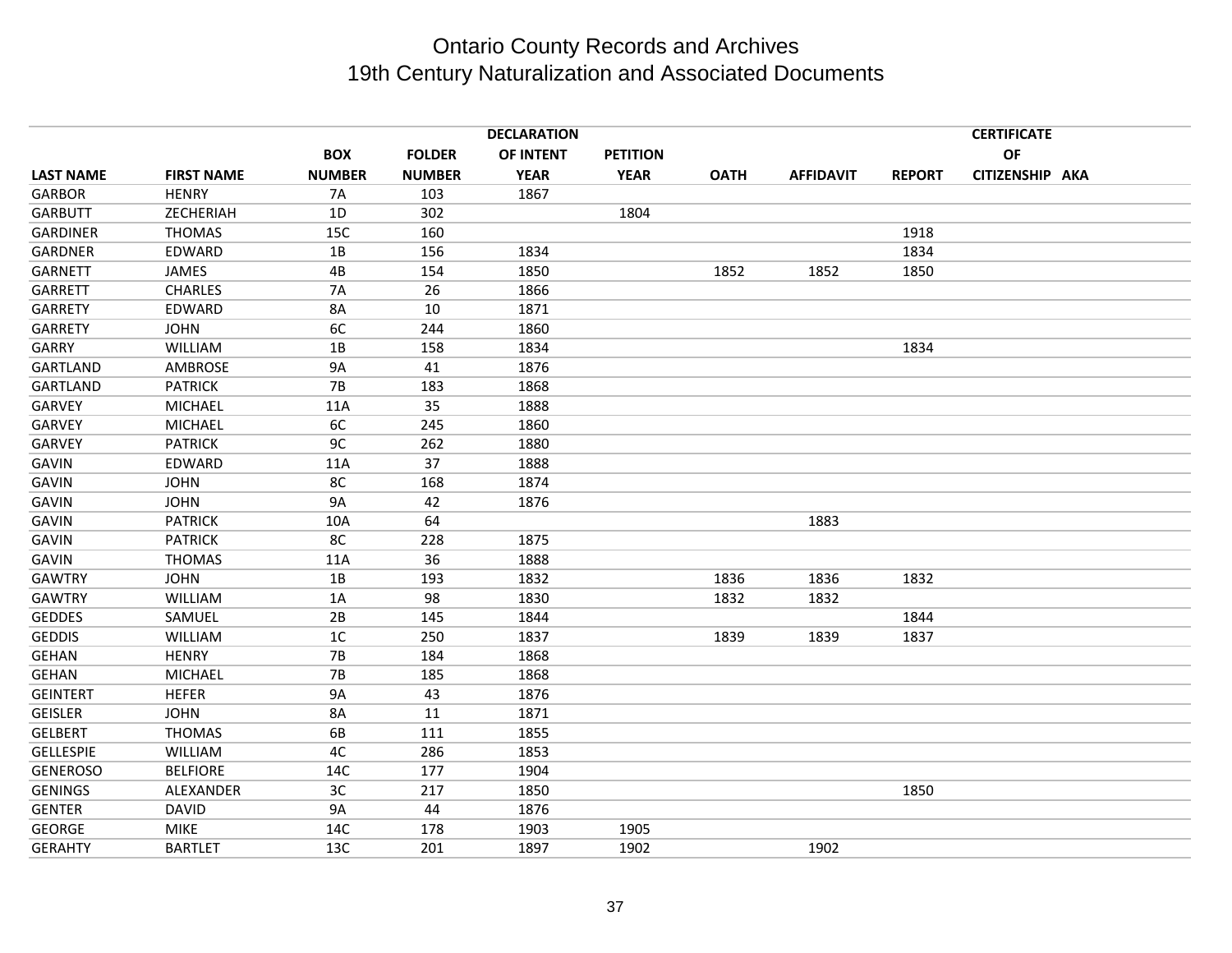|                  |                   |               |               | <b>DECLARATION</b> |                 |             |                  |               | <b>CERTIFICATE</b> |  |
|------------------|-------------------|---------------|---------------|--------------------|-----------------|-------------|------------------|---------------|--------------------|--|
|                  |                   | <b>BOX</b>    | <b>FOLDER</b> | OF INTENT          | <b>PETITION</b> |             |                  |               | OF                 |  |
| <b>LAST NAME</b> | <b>FIRST NAME</b> | <b>NUMBER</b> | <b>NUMBER</b> | <b>YEAR</b>        | <b>YEAR</b>     | <b>OATH</b> | <b>AFFIDAVIT</b> | <b>REPORT</b> | CITIZENSHIP AKA    |  |
| <b>GERHART</b>   | AMELIA            | 4B            | 232           | 1852               |                 |             |                  |               |                    |  |
| <b>GERITY</b>    | <b>JOHN</b>       | 10C           | 203           | 1886               |                 |             |                  |               |                    |  |
| <b>GERITY</b>    | <b>JOHN</b>       | 12A           | 33            | 1892               |                 |             |                  |               |                    |  |
| <b>GERLING</b>   | FRITZ             | $7B$          | 186           | 1868               |                 |             |                  |               |                    |  |
| <b>GERNART</b>   | <b>FRANK</b>      | 15C           | 163           |                    |                 |             |                  | 1923          |                    |  |
| <b>GERNEY</b>    | <b>AUGUST</b>     | 14B           | 87            | 1900               | 1904            |             | 1904             |               |                    |  |
| <b>GEROGE</b>    | <b>NEIL</b>       | 12A           | 61            | 1892               |                 |             |                  |               |                    |  |
| <b>GERVIS</b>    | <b>FRANCIS</b>    | <b>8B</b>     | 123           |                    |                 |             | 1873             |               |                    |  |
| <b>GIBBONS</b>   | <b>JOHN</b>       | <b>9A</b>     | 45            | 1876               |                 |             |                  |               |                    |  |
| <b>GIBSON</b>    | <b>JOHN</b>       | 10B           | 109           | 1884               |                 |             |                  |               |                    |  |
| <b>GIBSON</b>    | <b>JOHN</b>       | 10B           | 176           | 1885               |                 |             |                  |               |                    |  |
| <b>GIBSON</b>    | <b>JOHN</b>       | 2C            | 252           | 1845               |                 |             |                  | 1845          |                    |  |
| <b>GIBSON</b>    | <b>JOHN</b>       | 4A            | 84            | 1845               |                 | 1852        |                  | A845          |                    |  |
| <b>GIBSON</b>    | <b>JOHN</b>       | 9B            | 151           | 1878               |                 |             |                  |               |                    |  |
| <b>GIBSON</b>    | <b>THOMAS</b>     | 12A           | 34            | 1892               |                 |             |                  |               |                    |  |
| <b>GIDDINGS</b>  | <b>GEORGE</b>     | 12A           | 35            | 1892               |                 |             |                  |               |                    |  |
| <b>GIDDINGS</b>  | <b>JOHN</b>       | 12A           | 36            | 1892               |                 |             |                  |               |                    |  |
| <b>GIGLIOTTI</b> | <b>GIOVANNI</b>   | 14A           | 24            |                    | 1903            |             | 1903             |               |                    |  |
| <b>GIGLIOTTI</b> | <b>NICOLA</b>     | 14C           | 179           |                    | 1905            |             |                  |               |                    |  |
| <b>GILBERT</b>   | <b>GEORGE</b>     | 1B            | 177           | 1835               |                 | 1835        | 1835             | 1835          |                    |  |
| <b>GILBERT</b>   | <b>JEFFREY</b>    | 8C            | 229           | 1875               |                 |             |                  |               |                    |  |
| <b>GILBERT</b>   | <b>RICHARD</b>    | 5A            | 65            | 1854               |                 |             |                  |               |                    |  |
| <b>GILBERTI</b>  | <b>NICHELE</b>    | 13B           | 128           | 1897               | 1900            |             | 1900             |               |                    |  |
| <b>GILL</b>      | <b>JOHN</b>       | 3C            | 202           | 1850               |                 |             |                  | 1850          |                    |  |
| <b>GILLESPIE</b> | JAMES             | 1B            | 129           | 1833               |                 | 1835        | 1835             | 1833          |                    |  |
| <b>GILLESPIE</b> | JAMES             | 4A            | 86            | 1852               |                 |             |                  |               |                    |  |
| <b>GILMASTER</b> | ANDREW            | 12B           | 114           | 1894               |                 |             |                  |               |                    |  |
| <b>GILMORE</b>   | <b>THOMAS</b>     | <b>7B</b>     | 187           | 1868               |                 |             |                  |               |                    |  |
| <b>GIOTTO</b>    | GOSEPPO           | 14C           | 180           | 1894               | 1905            |             |                  |               |                    |  |
| <b>GITTENS</b>   | <b>WILLIAM S</b>  | 3B            | 157           | 1847               |                 | 1849        | 1849             | 1847          |                    |  |
| <b>GIVINS</b>    | <b>JOHN</b>       | <b>9A</b>     | 46            | 1876               |                 |             |                  |               |                    |  |
| <b>GLANVILLE</b> | <b>RICHARD JR</b> | 3B            | 121           | 1848               |                 | 1848        | 1848             | 1848          |                    |  |
| <b>GLASS</b>     | JAMES             | 4C            | 272           | 1853               |                 |             |                  |               |                    |  |
| <b>GLEASON</b>   | JAMES             | 3A            | 74            | 1844               |                 | 1848        | 1848             | 1844          |                    |  |
| <b>GLEASON</b>   | JAMES             | 4A            | 18            | 1849               |                 |             |                  |               |                    |  |
|                  |                   |               |               |                    |                 |             |                  |               |                    |  |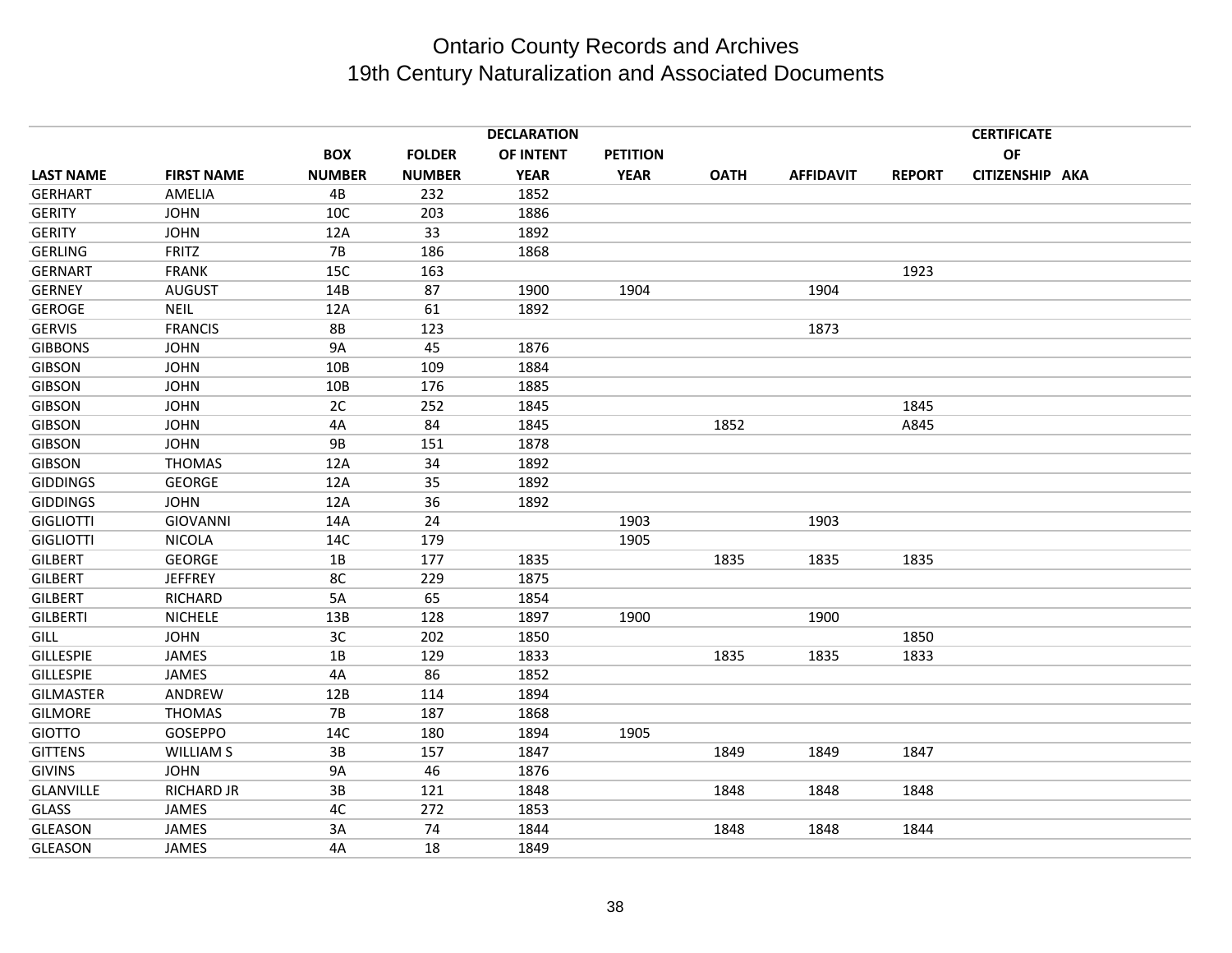|                  |                        |               |               | <b>DECLARATION</b> |                 |             |                  |               | <b>CERTIFICATE</b> |  |
|------------------|------------------------|---------------|---------------|--------------------|-----------------|-------------|------------------|---------------|--------------------|--|
|                  |                        | <b>BOX</b>    | <b>FOLDER</b> | OF INTENT          | <b>PETITION</b> |             |                  |               | <b>OF</b>          |  |
| <b>LAST NAME</b> | <b>FIRST NAME</b>      | <b>NUMBER</b> | <b>NUMBER</b> | <b>YEAR</b>        | <b>YEAR</b>     | <b>OATH</b> | <b>AFFIDAVIT</b> | <b>REPORT</b> | CITIZENSHIP AKA    |  |
| <b>GLEESEN</b>   | <b>JOHN</b>            | 5B            | 160           | 1854               |                 |             |                  |               |                    |  |
| <b>GLEESON</b>   | <b>CORNELIUS</b>       | 6C            | 216           | 1858               |                 |             |                  |               |                    |  |
| <b>GLEESON</b>   | EDWARD                 | 11A           | 38            | 1888               |                 |             |                  |               |                    |  |
| <b>GLENN</b>     | <b>JOHN</b>            | <b>9A</b>     | 47            | 1876               |                 |             |                  |               |                    |  |
| <b>GLENN</b>     | <b>MARTIN</b>          | <b>9A</b>     | 48            | 1876               |                 |             |                  |               |                    |  |
| <b>GLENN</b>     | <b>MICHAEL</b>         | <b>9A</b>     | 49            | 1876               |                 |             |                  |               |                    |  |
| <b>GLENVILLE</b> | <b>JOHN</b>            | 3B            | 125           | 1848               |                 | 1848        | 1848             | 1848          |                    |  |
| <b>GLEW</b>      | <b>DAVID</b>           | 9C            | 263           | 1880               |                 |             |                  |               |                    |  |
| <b>GLOVER</b>    | <b>FREDERICK T.</b>    | 15A           | 61            | 1907               |                 |             |                  |               |                    |  |
| <b>GLUCKERT</b>  | <b>GEORGE</b>          | 11A           | 39            | 1888               |                 |             |                  |               |                    |  |
| <b>GLUCKERT</b>  | <b>JOHN</b>            | 11A           | 40            | 1888               |                 |             |                  |               |                    |  |
| GLYNN            | <b>JOHN</b>            | 8A            | 53            | 1872               |                 |             |                  |               |                    |  |
| GLYNN            | <b>PATRICK</b>         | 9C            | 264           | 1880               |                 |             |                  |               |                    |  |
| <b>GOALONO</b>   | <b>DONATO</b>          | 15B           | 141           | 1910               |                 |             |                  |               |                    |  |
| <b>GOELLNER</b>  | <b>JAMES ALEXANDER</b> | 12A           | 37            | 1892               |                 |             |                  |               |                    |  |
| GOLD             | <b>ALBERT</b>          | 12B           | 115           | 1894               |                 |             |                  |               |                    |  |
| <b>GOLDSMITH</b> | CONGER                 | 9C            | 265           | 1850               |                 |             |                  |               |                    |  |
| <b>GOODEN</b>    | WILLIAM                | 10A           | 26            | 1882               |                 |             |                  |               |                    |  |
| <b>GOODWIN</b>   | JAMES                  | 3C            | 200           | 1850               |                 |             |                  | 1850          |                    |  |
| <b>GOODWIN</b>   | <b>JAMES A</b>         | 1B            | 171           | 1835               |                 | 1837        | 1837             | 1835          |                    |  |
| <b>GORDON</b>    | SAMUEL                 | 6B            | 112           | 1855               |                 |             |                  |               |                    |  |
| <b>GORDON</b>    | <b>THOMAS</b>          | 14B           | 88            | 1899               | 1904            |             | 1904             |               |                    |  |
| <b>GORMAN</b>    | <b>JOHN</b>            | 5A            | 33            | 1854               |                 |             |                  | 1854          |                    |  |
| <b>GORMAN</b>    | <b>WILLIAM</b>         | 5B            | 154           | 1854               |                 |             |                  |               |                    |  |
| <b>GORNEY</b>    | <b>WILLIAM</b>         | 13C           | 202           | 1894               | 1902            |             | 1902             |               |                    |  |
| <b>GORNING</b>   | CARL                   | <b>11C</b>    | 257           | 1891               |                 |             |                  |               |                    |  |
| GOSS             | <b>CHARLES C</b>       | 4C            | 317           | 1848               |                 | 1853        | 1853             | 1848          |                    |  |
| <b>GOSTICK</b>   | <b>JOHN</b>            | 3A            | 70            | 1846               |                 | 1848        | 1848             |               |                    |  |
| <b>GOTTLIEB</b>  | <b>GLOUSER</b>         | 11C           | 258           | 1891               |                 |             |                  |               |                    |  |
| GOUDSWAARD       | <b>CHRISTINUS</b>      | 15A           | 27            | 1906               |                 |             |                  |               |                    |  |
| <b>GOUGH</b>     | <b>THOMAS</b>          | 4A            | 85            | 1852               |                 |             |                  |               |                    |  |
| <b>GOUGH</b>     | <b>THOMAS</b>          | 6B            | 113           | 1852               |                 | 1855        | 1855             |               |                    |  |
| <b>GOUNDRY</b>   | <b>GEORGE</b>          | 1A            | 25            |                    | 1809            | 1809        | 1809             |               |                    |  |
| <b>GOUNDRY</b>   | <b>THOMAS</b>          | 5A            | 16            | 1853               |                 |             |                  |               |                    |  |
| <b>GOVENER</b>   | JOHN J.                | 13B           | 129           |                    | 1900            |             | 1900             |               |                    |  |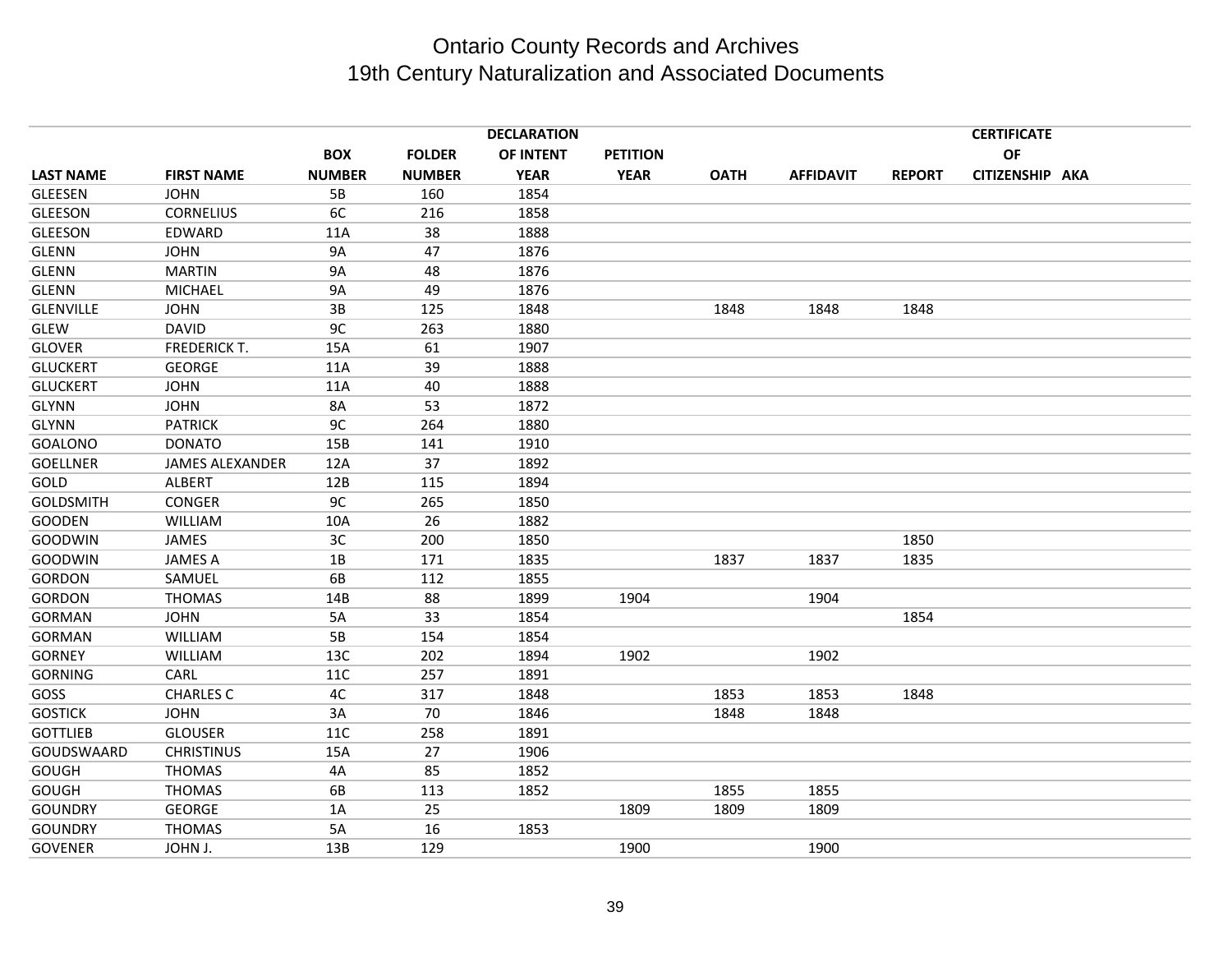|                    |                   |                |               | <b>DECLARATION</b> |                 |             |                  |               | <b>CERTIFICATE</b> |  |
|--------------------|-------------------|----------------|---------------|--------------------|-----------------|-------------|------------------|---------------|--------------------|--|
|                    |                   | <b>BOX</b>     | <b>FOLDER</b> | OF INTENT          | <b>PETITION</b> |             |                  |               | <b>OF</b>          |  |
| <b>LAST NAME</b>   | <b>FIRST NAME</b> | <b>NUMBER</b>  | <b>NUMBER</b> | <b>YEAR</b>        | <b>YEAR</b>     | <b>OATH</b> | <b>AFFIDAVIT</b> | <b>REPORT</b> | CITIZENSHIP AKA    |  |
| <b>GOWANS</b>      | JAMES             | 2A             | 78            | 1841               |                 | 1843        | 1843             | 1841          |                    |  |
| <b>GOWEN</b>       | <b>CHARLES</b>    | 1C             | 233           | 1838               |                 |             |                  | 1838          |                    |  |
| GRAB               | <b>LUKUS</b>      | <b>8B</b>      | 124           | 1873               |                 |             |                  |               |                    |  |
| <b>GRABNER</b>     | <b>FRANK</b>      | 15C            | 156           |                    | 1921            |             | 1921             |               |                    |  |
| <b>GRACE</b>       | P HENRY           | 9C             | 266           |                    |                 |             | 1880             |               |                    |  |
| <b>GRACEY</b>      | WILLIAM           | 7A             | 104           | 1867               |                 |             |                  |               |                    |  |
| GRADY              | <b>MICHAEL</b>    | 7A             | 27            | 1866               |                 |             |                  |               |                    |  |
| <b>GRADY</b>       | <b>THOMAS</b>     | 6C             | 246           | 246                |                 |             |                  |               |                    |  |
| GRAF               | <b>ERNST</b>      | 11A            | 41            | 1888               |                 |             |                  |               |                    |  |
| GRAF               | <b>GEORGE</b>     | 11A            | 42            | 1888               |                 |             |                  |               |                    |  |
| GRAF               | <b>GUSTAV</b>     | 13B            | 131           |                    | 1900            |             | 1900             |               |                    |  |
| GRAF               | SEMON             | 12A            | 38            | 1892               |                 |             |                  |               |                    |  |
| GRAF               | SEMON             | 12A            | 38            | 1892               |                 |             |                  |               |                    |  |
| <b>GRAGANIELLO</b> | SATERIO           | 15B            | 116           | 1909               |                 |             |                  |               |                    |  |
| <b>GRAHAM</b>      | PETER             | 6C             | 202           | 1858               |                 |             |                  |               |                    |  |
| <b>GRAHAM</b>      | <b>WILLIAM</b>    | 1B             | 132           | 1834               |                 | 1837        | 1837             | 1834          |                    |  |
| <b>GRANLY</b>      | <b>MICHAEL</b>    | <b>9B</b>      | 188           | 1868               |                 |             |                  |               |                    |  |
| <b>GRANT</b>       | <b>DONALD</b>     | 1 <sup>C</sup> | 235           | 1838               |                 |             |                  | 1838          |                    |  |
| GRANT              | <b>JOHN</b>       | 1E             | 397           |                    |                 | 1810        | 1810             |               |                    |  |
| <b>GRANT</b>       | <b>JOHN</b>       | 4B             | 147           | 1852               |                 | 1852        | 1852             |               |                    |  |
| <b>GRATTON</b>     | <b>PETER</b>      | 2C             | 257           | 1846               |                 |             |                  | 1846          |                    |  |
| GRAVEL             | ALEXANDER M       | 3B             | 175           | 1850               |                 |             |                  | 1850          |                    |  |
| GRAY               | <b>GEORGE</b>     | 1D             | 374           |                    |                 | 1811        | 1811             |               |                    |  |
| GRAY               | RAPHAEL           | 14B            | 89            | 1902               | 1904            |             |                  |               |                    |  |
| <b>GRAYNOR</b>     | <b>PATRICK</b>    | <b>11C</b>     | 259           | 1891               |                 |             |                  |               |                    |  |
| <b>GRAZIANO</b>    | <b>MICHELE</b>    | 15C            | 157           | 1909               | 1909            |             |                  |               |                    |  |
| <b>GREEN</b>       | <b>CHARLES</b>    | 10B            | 110           | 1884               |                 |             |                  |               |                    |  |
| <b>GREEN</b>       | JAMES             | 1 <sup>C</sup> | 228           | 1838               |                 |             |                  | 1838          |                    |  |
| <b>GREEN</b>       | JAMES             | 3A             | 53            | 1840               |                 | 1848        | 1848             |               |                    |  |
| <b>GREEN</b>       | JAMES             | 7A             | 28            |                    |                 |             | 1866             |               |                    |  |
| <b>GREEN</b>       | <b>JOHN</b>       | 3B             | 150           | 1846               |                 | 1848        | 1848             | 1846          |                    |  |
| <b>GREEN</b>       | <b>JOHN R</b>     | 1A             | 9             |                    | 1804            |             |                  |               |                    |  |
| <b>GREEN</b>       | <b>PATRICK</b>    | 4B             | 182           | 1848               |                 | 1852        | 1852             | 1848          |                    |  |
| <b>GREEN</b>       | <b>THOMAS</b>     | 4B             | 192           | 1848               |                 | 1852        | 1852             | 1848          |                    |  |
| <b>GREEN</b>       | WILLIAM           | 6C             | 247           | 1866               |                 |             |                  |               |                    |  |
|                    |                   |                |               |                    |                 |             |                  |               |                    |  |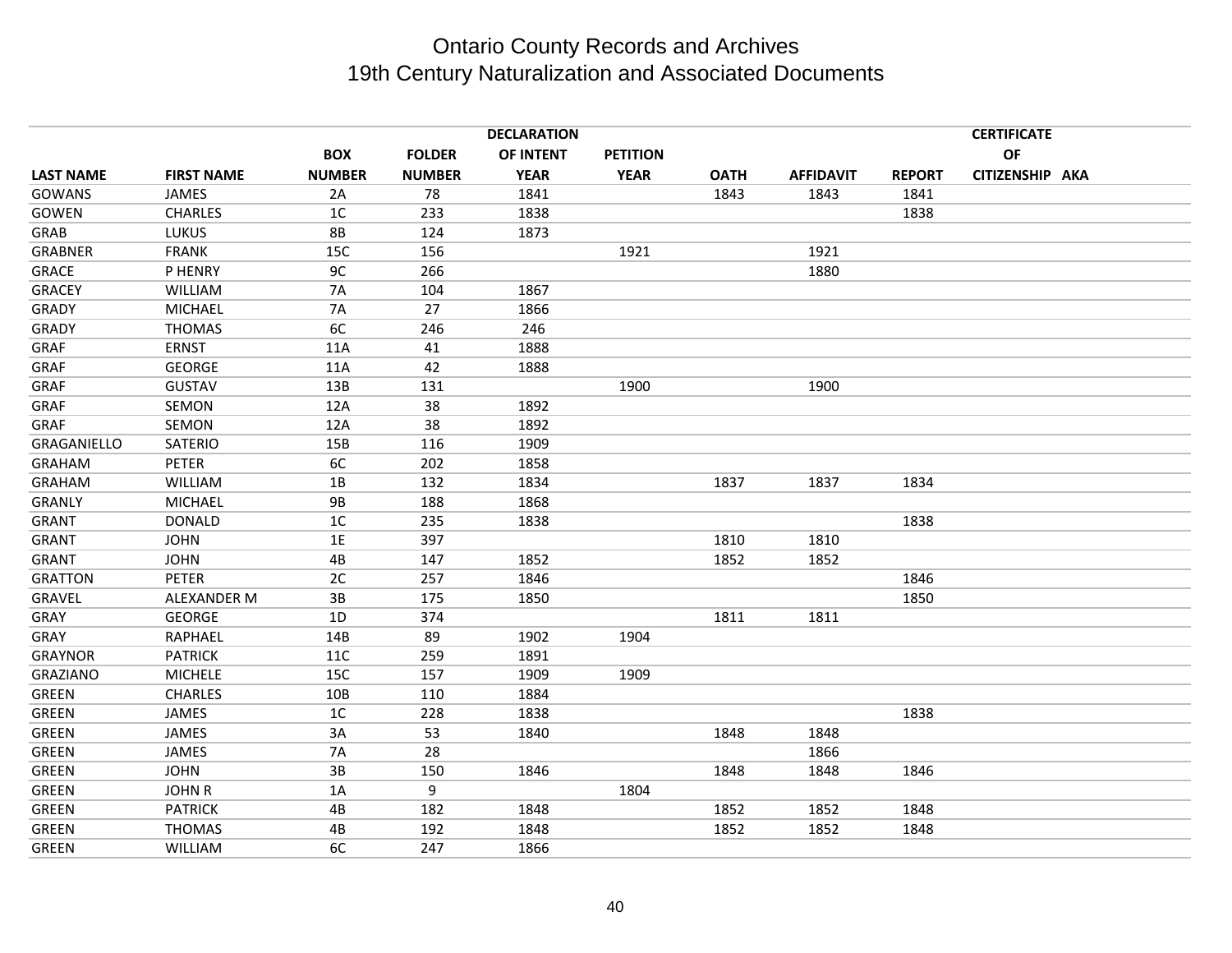|                  |                     |               |               | <b>DECLARATION</b> |                 | <b>CERTIFICATE</b> |                  |               |                 |  |  |
|------------------|---------------------|---------------|---------------|--------------------|-----------------|--------------------|------------------|---------------|-----------------|--|--|
|                  |                     | <b>BOX</b>    | <b>FOLDER</b> | OF INTENT          | <b>PETITION</b> |                    |                  |               | OF              |  |  |
| <b>LAST NAME</b> | <b>FIRST NAME</b>   | <b>NUMBER</b> | <b>NUMBER</b> | <b>YEAR</b>        | <b>YEAR</b>     | <b>OATH</b>        | <b>AFFIDAVIT</b> | <b>REPORT</b> | CITIZENSHIP AKA |  |  |
| GREENAWAY        | ROBERT M.           | 13A           | 15            |                    | 1897            |                    | 1897             |               |                 |  |  |
| GREENAWAY        | <b>THOMAS</b>       | 13A           | 16            |                    | 1897            |                    | 1897             |               |                 |  |  |
| <b>GREENE</b>    | <b>FREDERICK B.</b> | 13A           | 67            |                    | 1899            |                    | 1899             |               |                 |  |  |
| <b>GREENE</b>    | <b>JOHN</b>         | 4B            | 195           | 1852               |                 | 1855               | 1855             |               |                 |  |  |
| <b>GREENING</b>  | ABRAHAM             | 7C            | 320           | 1870               |                 |                    |                  |               |                 |  |  |
| <b>GREENING</b>  | <b>JAMES</b>        | 10A           | 27            | 1882               |                 |                    |                  |               |                 |  |  |
| GREENOW          | <b>WILLIAM</b>      | 3A            | 15            | 1844               |                 | 1847               | 1847             | 1844          |                 |  |  |
| GREENWAY         | <b>JOSEPH</b>       | 8A            | 54            | 1872               |                 |                    |                  |               |                 |  |  |
| GREENWAY         | <b>THOMAS</b>       | 3B            | 55            | 1849               |                 |                    |                  |               |                 |  |  |
| <b>GREENWOOD</b> | <b>ROBERT</b>       | 8C            | 169           |                    |                 |                    | 1874             |               |                 |  |  |
| <b>GREENY</b>    | <b>FREDRICK</b>     | 12A           | 39            | 1892               |                 |                    |                  |               |                 |  |  |
| GREENY, SR.      | PHILIP              | 11A           | 43            | 1888               |                 |                    |                  |               |                 |  |  |
| <b>GREGER</b>    | JOHN F. C.          | 10B           | 111           | 1884               |                 |                    |                  |               |                 |  |  |
| <b>GREGG</b>     | <b>JOHN</b>         | 2A            | 17            | 1939               |                 |                    |                  | 1939          |                 |  |  |
| <b>GREGORY</b>   | <b>WILLIAM</b>      | 4C            | 338           | 1853               |                 |                    |                  |               |                 |  |  |
| <b>GREIG</b>     | ALEXANDER           | 2B            | 187           | 1844               |                 | 1844               | 1844             |               |                 |  |  |
| <b>GREIG</b>     | <b>DAVID</b>        | 1A            | 85            | 1832               |                 | 1832               |                  | 1827          |                 |  |  |
| <b>GREIG</b>     | <b>JOHN</b>         | 1A            | 87            | 1832               |                 | 1832               |                  | 1827          |                 |  |  |
| <b>GREIG</b>     | <b>JOHN W</b>       | 1B            | 150           | 1834               |                 |                    | 1834             | 1834          |                 |  |  |
| <b>GREINER</b>   | <b>GOTTHOLDT</b>    | <b>7B</b>     | 189           | 1868               |                 |                    |                  |               |                 |  |  |
| <b>GREINER</b>   | <b>TUISCO</b>       | 8C            | 170           | 1874               |                 |                    |                  |               |                 |  |  |
| <b>GREY</b>      | DAVID W             | 9A            | 50            | 1876               |                 |                    |                  |               |                 |  |  |
| <b>GRIESA</b>    | WILLIAM             | <b>7B</b>     | 190           | 1868               |                 |                    |                  |               |                 |  |  |
| <b>GRIEVE</b>    | JAMES               | 1B            | 167           | 1833               |                 | 1835               | 1835             | 1833          |                 |  |  |
| <b>GRIEVE</b>    | <b>WALTER</b>       | 1A            | 24            |                    | 1803            |                    | 1803             |               |                 |  |  |
| <b>GRIFFIN</b>   | JAMES               | 6C            | 217           | 1859               |                 |                    |                  |               |                 |  |  |
| <b>GRIFFITH</b>  | JAMES               | <b>7A</b>     | 29            | 1854               |                 |                    |                  |               |                 |  |  |
| <b>GRIFFITH</b>  | <b>THOMAS</b>       | 3A            | 11            | 1844               |                 | 1847               | 1847             | 1844          |                 |  |  |
| <b>GRIMES</b>    | THOMAS W.           | 15A           | 66            | 1907               |                 |                    |                  |               |                 |  |  |
| GROPPENBAKER     | ARLAM               | 8A            | 12            | 1871               |                 |                    |                  |               |                 |  |  |
| <b>GROSS</b>     | <b>CHARLES</b>      | 13B           | 132           | 1892               | 1900            |                    | 1900             |               |                 |  |  |
| <b>GROSS</b>     | <b>DAVID</b>        | 13A           | 43            |                    | 1898            |                    | 1898             |               |                 |  |  |
| <b>GROSS</b>     | <b>JACOB</b>        | 10B           | 112           | 1884               |                 |                    |                  |               |                 |  |  |
| <b>GROVES</b>    | RICHARD             | 1D            | 347           |                    |                 | 1809               | 1809             |               |                 |  |  |
| <b>GROVES</b>    | <b>THOMAS</b>       | 5B            | 144           | 1854               |                 |                    |                  |               |                 |  |  |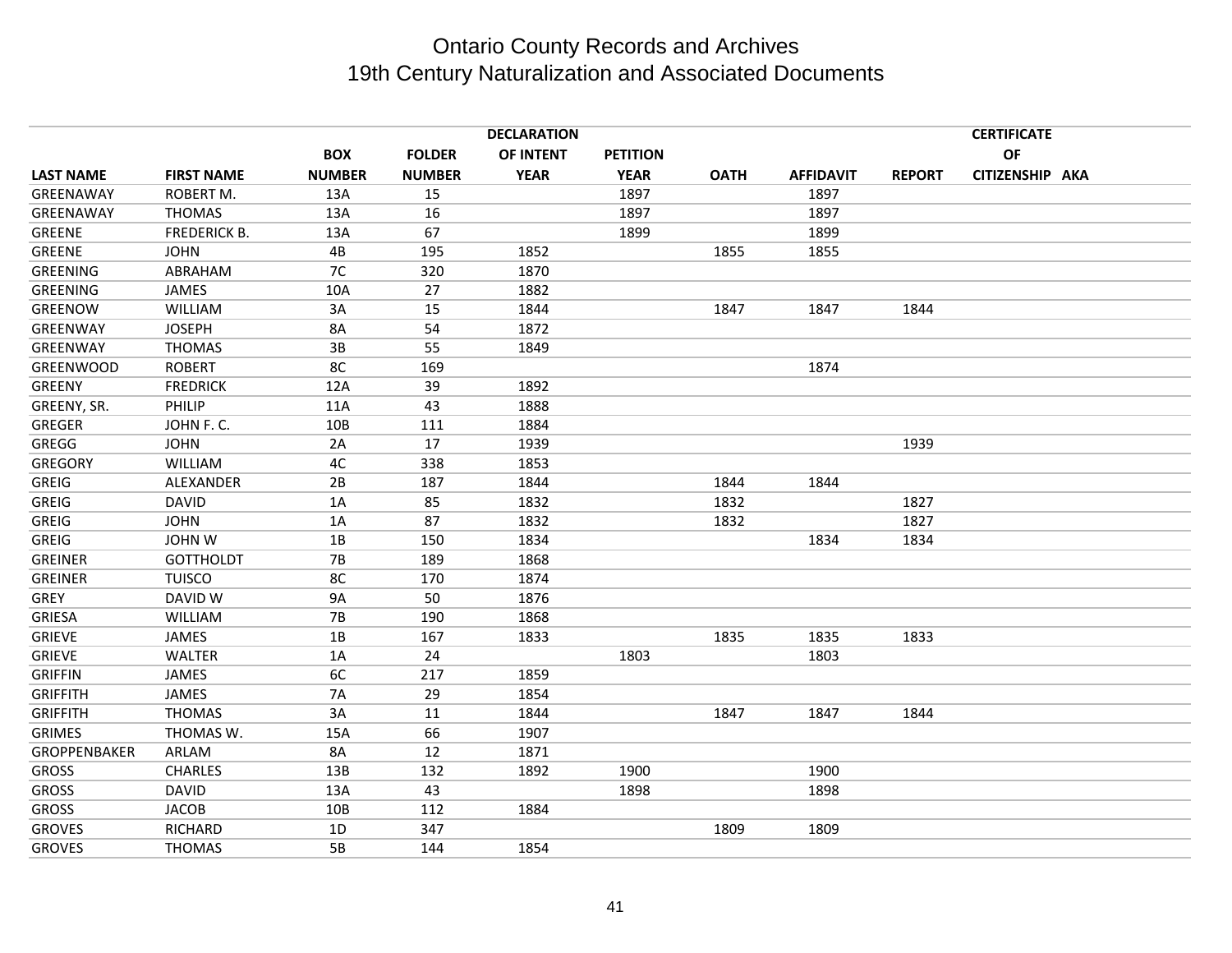|                    |                     |               |               | <b>DECLARATION</b> |                 |             |                  |               | <b>CERTIFICATE</b> |              |
|--------------------|---------------------|---------------|---------------|--------------------|-----------------|-------------|------------------|---------------|--------------------|--------------|
|                    |                     | <b>BOX</b>    | <b>FOLDER</b> | OF INTENT          | <b>PETITION</b> |             |                  |               | OF                 |              |
| <b>LAST NAME</b>   | <b>FIRST NAME</b>   | <b>NUMBER</b> | <b>NUMBER</b> | <b>YEAR</b>        | <b>YEAR</b>     | <b>OATH</b> | <b>AFFIDAVIT</b> | <b>REPORT</b> | CITIZENSHIP AKA    |              |
| GUELZOW            | CARL ALBERT L.      | 11A           | 44            | 1888               |                 |             |                  |               |                    |              |
| GUELZOW            | <b>RUDOLPH</b>      | 14A           | 25            | 1898               | 1903            |             | 1903             |               |                    |              |
| <b>GUERARDO</b>    | <b>COLOGIRO</b>     | 15A           | 26            |                    | 1906            |             |                  |               |                    |              |
| <b>GUEST</b>       | <b>WILLIAM</b>      | 2C            | 233           | 1840               |                 | 1844        | 1844             |               |                    |              |
| <b>GUGARTY</b>     | <b>CHRISTOPHER</b>  | 4A            | 24            | 1852               |                 |             |                  |               |                    |              |
| <b>GUGARTY</b>     | <b>THOMAS</b>       | 4A            | 31            | 1852               |                 | 1854        | 1854             |               |                    |              |
| <b>GUGLIELMINO</b> | <b>GUISEPPE</b>     | 14C           | 181           |                    | 1905            |             |                  |               |                    |              |
| <b>GUILFOYLE</b>   | <b>DANIEL</b>       | 12B           | 147           | 1892               | 1895            |             | 1895             |               |                    |              |
| <b>GULVIN</b>      | <b>CHARLES</b>      | 9C            | 267           | 1880               |                 |             |                  |               |                    |              |
| <b>GULVIN</b>      | <b>REUBEN</b>       | 11B           | 155           | 1889               |                 |             |                  |               |                    |              |
| <b>GULVIN</b>      | <b>REUBEN</b>       | 12A           | 40            | 1892               |                 |             |                  |               |                    |              |
| <b>GULVIN</b>      | WILLIAM S.          | 14C           | 182           |                    | 1905            |             |                  |               |                    |              |
| <b>GUNTZ</b>       | <b>URS</b>          | 6A            | 37            | 1854               |                 |             |                  |               |                    |              |
| <b>GUZZO</b>       | <b>GUISEPPE</b>     | 14B           | 90            |                    | 1904            |             | 1904             |               |                    |              |
| <b>GYNBERGE</b>    | EDWARD              | 11C           | 260           | 1891               |                 |             |                  |               |                    |              |
| <b>HAAG</b>        | CARL                | 14C           | 183           | 1903               | 1905            |             |                  |               |                    |              |
| <b>HAAG</b>        | <b>CHRISTIAN</b>    | 13A           | 68            | 1894               | 1899            |             | 1899             |               |                    |              |
| <b>HAAG</b>        | <b>GOTTLOB</b>      | 14A           | 9             | 1903               |                 |             |                  |               |                    |              |
| HAAS               | <b>JOHN</b>         | 6A            | 38            | 1854               |                 |             |                  |               |                    |              |
| <b>HABEG</b>       | <b>JOHN</b>         | 5A            | 26            | 1853               |                 |             |                  |               |                    | Joseph Halge |
| <b>HADDAD</b>      | GEORGE M.           | 14B           | 91            | 1904               |                 |             |                  |               |                    |              |
| <b>HADLOW</b>      | <b>FREDERICK</b>    | 11A           | 45            | 1888               |                 |             |                  |               |                    |              |
| <b>HADLOW</b>      | <b>HARRY WALTER</b> | 13A           | 69            | 1892               | 1899            |             | 1899             |               |                    |              |
| <b>HADLOW</b>      | WALTER              | 13A           | 70            | 1894               | 1899            |             | 1899             |               |                    |              |
| <b>HAGAN</b>       | <b>FRANCIS</b>      | 6C            | 248           | 1860               |                 |             |                  |               |                    |              |
| <b>HAGAN</b>       | JAMES               | <b>7B</b>     | 193           |                    |                 |             | 1868             |               |                    |              |
| <b>HAGAN</b>       | <b>JOHN</b>         | <b>8A</b>     | 55            | 1872               |                 |             |                  |               |                    |              |
| <b>HAGAN</b>       | <b>MICHAEL</b>      | <b>8A</b>     | 56            | 1872               |                 |             |                  |               |                    |              |
| <b>HAGAN</b>       | <b>PATRICK</b>      | <b>7B</b>     | 191           | 1868               |                 |             |                  |               |                    |              |
| <b>HAGAN</b>       | <b>WILLIAM</b>      | <b>8B</b>     | 125           | 1873               |                 |             |                  |               |                    |              |
| <b>HAGERSON</b>    | GEORGE              | 5B            | 148           | 1854               |                 |             |                  |               |                    |              |
| <b>HAINE</b>       | <b>JOSEPH</b>       | <b>8A</b>     | 13            | 1871               |                 |             |                  |               |                    |              |
| <b>HAINES</b>      | <b>HENRY</b>        | 3C            | 285           | 1851               |                 |             |                  |               |                    |              |
| <b>HAINGAN</b>     | <b>CORNELIUS</b>    | 4B            | 127           | 1852               |                 |             |                  |               |                    |              |
| <b>HAITZ</b>       | <b>JOSEPH</b>       | 9C            | 268           | 1880               |                 |             |                  |               |                    |              |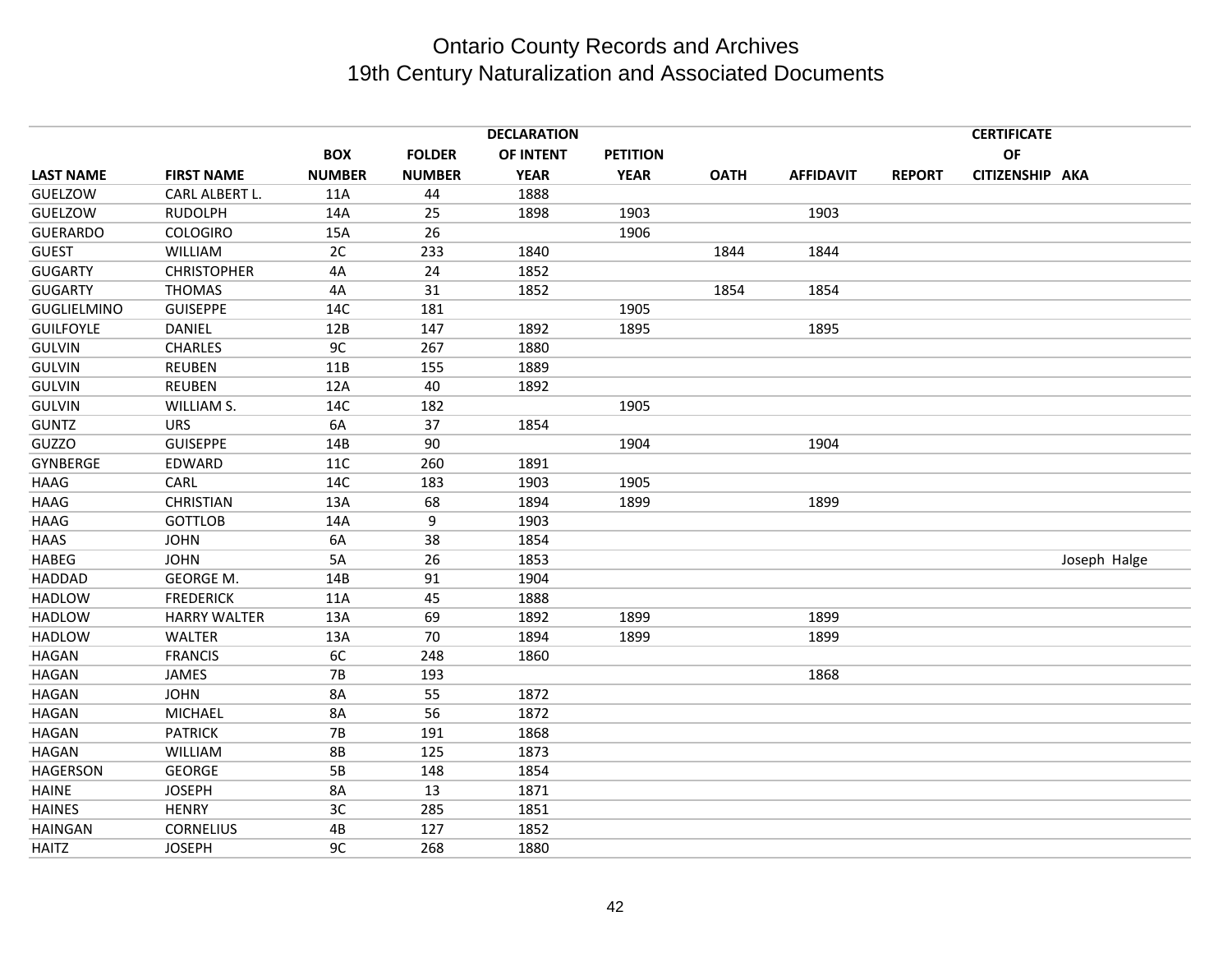|                  |                   |               |               | <b>DECLARATION</b> |                 |             |                  |               | <b>CERTIFICATE</b> |  |
|------------------|-------------------|---------------|---------------|--------------------|-----------------|-------------|------------------|---------------|--------------------|--|
|                  |                   | <b>BOX</b>    | <b>FOLDER</b> | OF INTENT          | <b>PETITION</b> |             |                  |               | OF                 |  |
| <b>LAST NAME</b> | <b>FIRST NAME</b> | <b>NUMBER</b> | <b>NUMBER</b> | <b>YEAR</b>        | <b>YEAR</b>     | <b>OATH</b> | <b>AFFIDAVIT</b> | <b>REPORT</b> | CITIZENSHIP AKA    |  |
| <b>HALAIKO</b>   | <b>MICHAEL</b>    | 13A           | 17            |                    | 1897            |             | 1897             |               |                    |  |
| <b>HALEY</b>     | <b>MICHAEL</b>    | 9C            | 269           |                    |                 |             | 1880             |               |                    |  |
| <b>HALL</b>      | EDWARD            | 1D            | 329           |                    | 1808            | 1808        |                  |               |                    |  |
| <b>HALL</b>      | <b>GEORGE</b>     | 4B            | 146           | 1852               |                 |             |                  |               |                    |  |
| <b>HALL</b>      | <b>JOHN</b>       | 1D            | 336           |                    |                 | 1808        | 1809             |               |                    |  |
| <b>HALL</b>      | SANFORD           | 13B           | 133           |                    | 1900            |             | 1900             |               |                    |  |
| <b>HALLAHAN</b>  | <b>JAMES</b>      | <b>9A</b>     | 51            | 1876               |                 |             |                  |               |                    |  |
| <b>HALLES</b>    | CARL              | 12A           | 41            | 1892               |                 |             |                  |               |                    |  |
| <b>HALLIGAN</b>  | <b>PATT</b>       | 10B           | 113           | 1884               |                 |             |                  |               |                    |  |
| <b>HALVEY</b>    | <b>MICHAEL</b>    | 7C            | 267           | 1869               |                 |             |                  |               |                    |  |
| <b>HAMBERG</b>   | <b>BEN</b>        | 13A           | 18            | 1895               | 1897            |             | 1897             |               |                    |  |
| <b>HAMBURG</b>   | <b>PETER</b>      | 13B           | 134           | 1897               | 1900            |             | 1900             |               |                    |  |
| <b>HAMILTON</b>  | <b>GEORGE</b>     | 1E            | 419           |                    |                 | 1814        |                  |               |                    |  |
| <b>HAMILTON</b>  | <b>JOHN</b>       | 10C           | 177           | 1885               |                 |             |                  |               |                    |  |
| <b>HAMLIN</b>    | JOSEPH W.         | 14B           | 92            | 1900               | 1904            |             |                  |               |                    |  |
| HAMMELL          | <b>JAMES M</b>    | 3C            | 207           | 1850               |                 |             |                  | 1850          |                    |  |
| <b>HANBY</b>     | <b>HENRY</b>      | 2A            | 93            |                    |                 | 1943        | 1943             |               |                    |  |
| <b>HANDLAN</b>   | <b>JOHN</b>       | 11B           | 156           | 1889               |                 |             |                  |               |                    |  |
| <b>HANGEE</b>    | SAMUEL            | 11A           | 46            | 1888               |                 |             |                  |               |                    |  |
| <b>HANGGI</b>    | ADOLPH F.         | 11A           | 47            | 1888               |                 |             |                  |               |                    |  |
| <b>HANLEY</b>    | JAMES             | 4C            | 231           | 1852               |                 |             |                  |               |                    |  |
| <b>HANLEY</b>    | <b>WILLIAM</b>    | 1E            | 434           | 1812               |                 |             |                  |               |                    |  |
| <b>HANLON</b>    | <b>PATRICK</b>    | <b>9A</b>     | 52            | 1876               |                 |             |                  |               |                    |  |
| <b>HANNA</b>     | <b>HENRY</b>      | 6B            | 115           | 1855               |                 | 1855        | 1855             |               |                    |  |
| <b>HANNA</b>     | <b>JOHN</b>       | 8C            | 171           | 1874               |                 |             |                  |               |                    |  |
| <b>HANNA</b>     | WILLIAM           | 4C            | 273           | 1853               |                 |             |                  |               |                    |  |
| <b>HANRAHAN</b>  | <b>JOHN</b>       | <b>7B</b>     | 192           | 1868               |                 |             |                  |               |                    |  |
| <b>HARDING</b>   | <b>MICHAEL</b>    | 7C            | 321           | 1870               |                 |             |                  |               |                    |  |
| <b>HARDISON</b>  | <b>FRANK</b>      | <b>9B</b>     | 185           | 1879               |                 |             |                  |               |                    |  |
| HARE             | <b>THOMAS</b>     | 4B            | 189           | 1852               |                 | 1852        | 1852             |               |                    |  |
| <b>HARGROVE</b>  | ALFRED            | 13A           | 19            |                    | 1897            |             | 1897             |               |                    |  |
| <b>HARLAND</b>   | JAMES             | 1A            | 12            |                    | 1806            | 1806        | 1806             |               |                    |  |
| HARMAGYI         | <b>MICHAEL</b>    | 12A           | 42            | 1892               |                 |             |                  |               |                    |  |
| <b>HARNWELL</b>  | <b>ADAM</b>       | 1B            | 128           | 1833               |                 |             |                  |               |                    |  |
| <b>HARRIGAN</b>  | <b>JEREMIAH</b>   | 3B            | 170           | 1842               |                 | 1849        | 1849             |               |                    |  |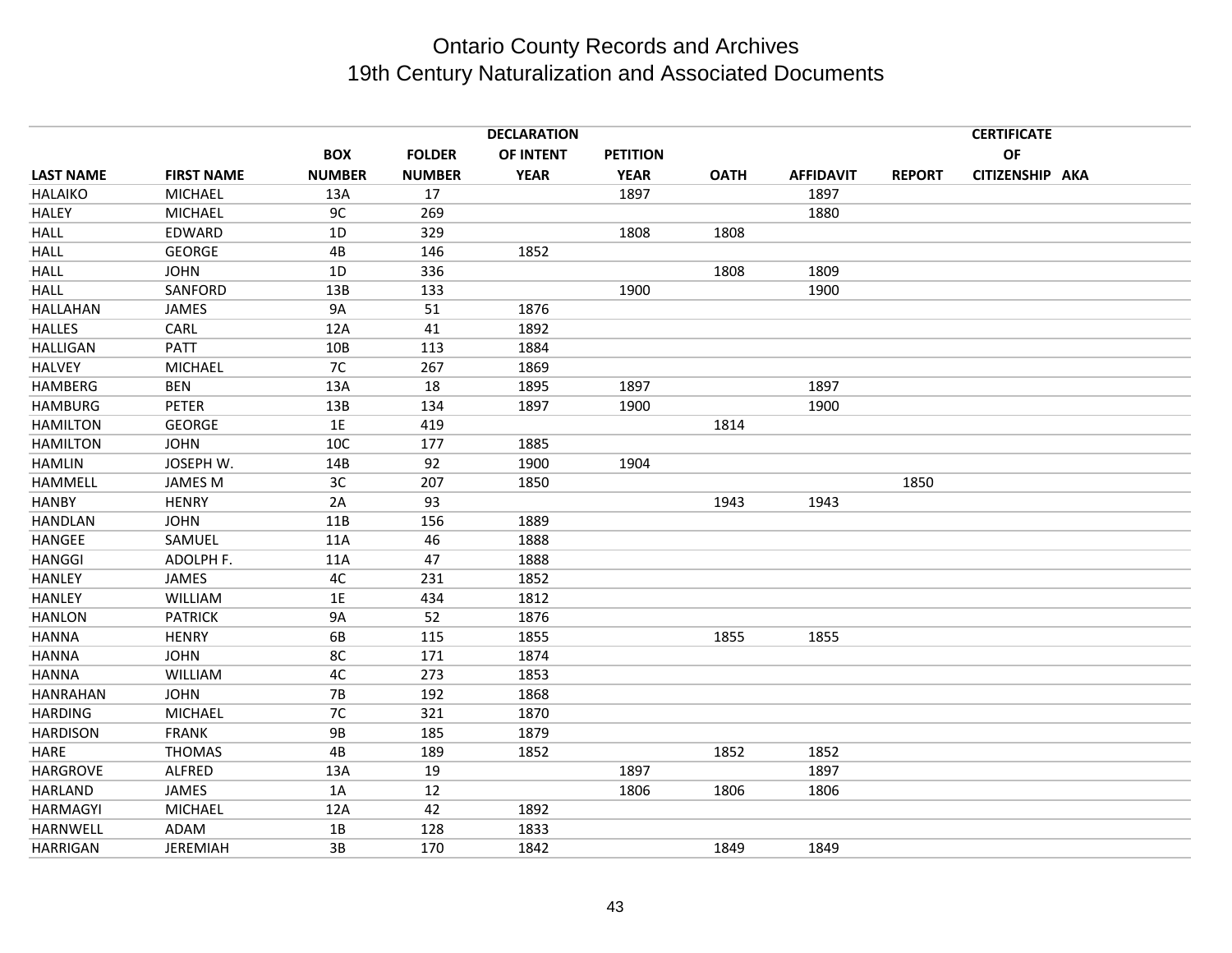|                   |                   |               |               | <b>DECLARATION</b> |                 |             |                  |               | <b>CERTIFICATE</b> |  |
|-------------------|-------------------|---------------|---------------|--------------------|-----------------|-------------|------------------|---------------|--------------------|--|
|                   |                   | <b>BOX</b>    | <b>FOLDER</b> | OF INTENT          | <b>PETITION</b> |             |                  |               | OF                 |  |
| <b>LAST NAME</b>  | <b>FIRST NAME</b> | <b>NUMBER</b> | <b>NUMBER</b> | <b>YEAR</b>        | <b>YEAR</b>     | <b>OATH</b> | <b>AFFIDAVIT</b> | <b>REPORT</b> | CITIZENSHIP AKA    |  |
| <b>HARRIGAN</b>   | <b>MICHAEL</b>    | 5A            | 40            | 1854               |                 |             |                  |               |                    |  |
| <b>HARRINGTON</b> | <b>DAVID</b>      | 6C            | 311           | 1865               |                 |             |                  |               |                    |  |
| <b>HARRINGTON</b> | <b>JOHN</b>       | 6C            | 312           | 1865               |                 |             |                  |               |                    |  |
| <b>HARRINGTON</b> | <b>MICHAEL</b>    | 5A            | 36            | 1851               |                 | 1854        | 1854             |               |                    |  |
| <b>HARRINGTON</b> | <b>PATRICK</b>    | 13C           | 203           |                    | 1902            |             | 1902             |               |                    |  |
| <b>HARRINGTON</b> | <b>TIMOTHY</b>    | 5A            | 37            | 1851               |                 | 1854        | 1854             |               |                    |  |
| <b>HARRINGTON</b> | <b>TIMOTHY</b>    | 5B            | 162           | 1854               |                 |             |                  |               |                    |  |
| <b>HARRIS</b>     | ANDREW            | 4A            | 44            | 1852               |                 |             |                  |               |                    |  |
| <b>HARRIS</b>     | <b>EDWIN</b>      | 7C            | 268           | 1869               |                 |             |                  |               |                    |  |
| <b>HARRIS</b>     | <b>JOHN</b>       | 2A            | 4             | 1840               |                 |             |                  | 1840          |                    |  |
| <b>HARRIS</b>     | <b>STANLEY</b>    | 10B           | 114           | 1884               |                 |             |                  |               |                    |  |
| <b>HARSE</b>      | <b>WILLIAM</b>    | 2B            | 142           | 1844               |                 |             |                  | 1844          |                    |  |
| <b>HART</b>       | <b>WILLIAM</b>    | 11A           | 48            | 1888               |                 |             |                  |               |                    |  |
| <b>HARTMAN</b>    | LEON              | 15A           | 28            | 1906               | 1906            |             |                  |               |                    |  |
| <b>HARTMANN</b>   | <b>FREDERICK</b>  | 12A           | 43            | 1892               |                 |             |                  |               |                    |  |
| <b>HARVEY</b>     | <b>DANIEL</b>     | 6A            | 39            | 1854               |                 |             |                  |               |                    |  |
| <b>HARVEY</b>     | <b>DAVID</b>      | 4A            | 13            | 1851               |                 | 1854        | 1854             |               |                    |  |
| <b>HARVEY</b>     | <b>THOMAS</b>     | <b>9A</b>     | 53            | 1876               |                 |             |                  |               |                    |  |
| <b>HARVIE</b>     | ANDREW            | 11A           | 49            | 1888               |                 |             |                  |               |                    |  |
| <b>HARVIE</b>     | <b>COLIN</b>      | 11A           | 52            | 1888               |                 |             |                  |               |                    |  |
| <b>HASSAN</b>     | LAURENCE          | 3B            | 123           | 1848               |                 | 1854        | 1854             | 1848          |                    |  |
| <b>HASSETT</b>    | <b>THOMAS</b>     | 6A            | 42            | 1854               |                 |             |                  |               |                    |  |
| <b>HASSLER</b>    | <b>ADOLPH</b>     | 11B           | 157           | 1889               |                 |             |                  |               |                    |  |
| <b>HASTINGS</b>   | <b>ROBERT E</b>   | 2B            | 201           | 1844               |                 | 1844        | 1844             |               |                    |  |
| <b>HASTINGS</b>   | <b>THOMAS</b>     | 6C            | 275           | 1861               |                 |             |                  |               |                    |  |
| <b>HATCH</b>      | RICHARD           | 4B            | 224           | 1852               |                 |             |                  |               |                    |  |
| <b>HATTEN</b>     | <b>JAMES</b>      | 3C            | 281           | 1851               |                 | 1853        | 1853             | 1851          |                    |  |
| <b>HAUBER</b>     | <b>JOSEPH</b>     | 5A            | 28            | 1953               |                 |             |                  |               |                    |  |
| <b>HAUBNER</b>    | <b>JOHN</b>       | 10B           | 115           | 1884               |                 |             |                  |               |                    |  |
| <b>HAUGHTON</b>   | <b>JOHN</b>       | 6B            | 116           | 1855               |                 |             |                  |               |                    |  |
| <b>HAVENS</b>     | <b>GEORGE</b>     | 12B           | 116           | 1894               |                 |             |                  |               |                    |  |
| <b>HAWCROFT</b>   | <b>CHARLES</b>    | 2A            | 29            | 1839               |                 | 1841        | 1941             | 1839          |                    |  |
| <b>HAWKES</b>     | <b>GEORGE</b>     | 2A            | 18            | 1841               |                 |             |                  | 1841          |                    |  |
| <b>HAWKES</b>     | <b>GEORGE</b>     | 2A            | 77            | 1843               |                 | 1843        | 1843             | 1843          |                    |  |
| <b>HAWKINS</b>    | <b>MICHAEL</b>    | 4A            | 71            | 1852               |                 |             |                  |               |                    |  |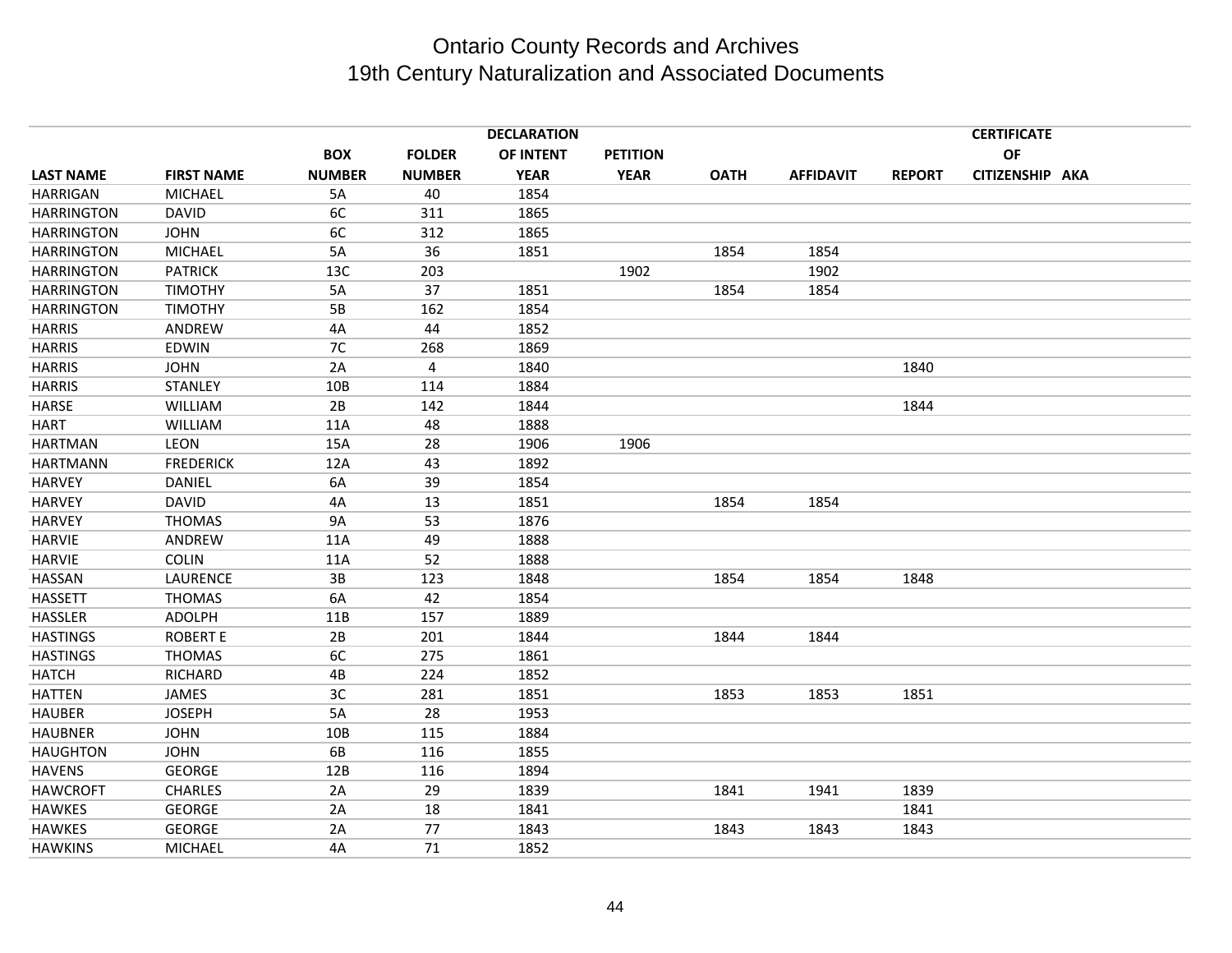|                  |                   |                 |               | <b>DECLARATION</b> |                 |             |                  |               | <b>CERTIFICATE</b> |  |
|------------------|-------------------|-----------------|---------------|--------------------|-----------------|-------------|------------------|---------------|--------------------|--|
|                  |                   | <b>BOX</b>      | <b>FOLDER</b> | OF INTENT          | <b>PETITION</b> |             |                  |               | OF                 |  |
| <b>LAST NAME</b> | <b>FIRST NAME</b> | <b>NUMBER</b>   | <b>NUMBER</b> | <b>YEAR</b>        | <b>YEAR</b>     | <b>OATH</b> | <b>AFFIDAVIT</b> | <b>REPORT</b> | CITIZENSHIP AKA    |  |
| <b>HAWKINS</b>   | <b>MICHAEL</b>    | 4B              | 129           | 1852               |                 |             |                  |               |                    |  |
| <b>HAWKINS</b>   | <b>THOMAS</b>     | 4A              | 49            | 1852               |                 |             |                  |               |                    |  |
| <b>HAWKINS</b>   | TIMOTHY           | 2C              | 275           | 1843               |                 | 1845        | 1845             | 1843          |                    |  |
| <b>HAYES</b>     | <b>BART</b>       | <b>8A</b>       | 14            | 1871               |                 |             |                  |               |                    |  |
| <b>HAYES</b>     | <b>JOHN</b>       | 1D              | 371           |                    |                 | 1811        | 1811             |               |                    |  |
| <b>HAYES</b>     | <b>JOHN</b>       | 5B              | 126           | 1854               |                 |             |                  |               |                    |  |
| <b>HAYES</b>     | <b>MARTIN</b>     | 13B             | 135           | 1894               | 1900            |             | 1900             |               |                    |  |
| <b>HAYES</b>     | <b>TIMOTHY</b>    | 9B              | 186           | 1879               |                 |             |                  |               |                    |  |
| <b>HAYES</b>     | WILLIAM           | 11C             | 261           | 1891               |                 |             |                  |               |                    |  |
| <b>HAYES</b>     | WILLIAM           | 6B              | 117           | 1855               |                 |             |                  |               |                    |  |
| <b>HAYS</b>      | <b>JOHN</b>       | 9C              | 270           |                    |                 |             | 1880             |               |                    |  |
| <b>HAYTON</b>    | <b>JOHN</b>       | 2C              | 227           | 1844               |                 | 1844        | 1844             | 1844          |                    |  |
| <b>HAYTON</b>    | <b>JOSEPH</b>     | 2C              | 225           | 1844               |                 | 1844        | 1844             |               |                    |  |
| HAYWARD          | WILLIAM           | 1 <sup>C</sup>  | 225           | 1834               |                 | 1838        | 1838             | 1834          |                    |  |
| <b>HAZARD</b>    | <b>JOHN F</b>     | 3B              | 191           | 1850               |                 |             |                  |               |                    |  |
| <b>HAZARD</b>    | RICHARD           | 3B              | 142           | 1848               |                 |             |                  | 1848          |                    |  |
| <b>HAZELL</b>    | WILLIAM           | 10 <sub>B</sub> | 116           | 1884               |                 |             |                  |               |                    |  |
| <b>HEAGANY</b>   | <b>TIMOTHY</b>    | 4A              | 106           | 1852               |                 | 1855        | 1855             |               |                    |  |
| <b>HEALEY</b>    | <b>JOHN</b>       | 1A              | 16            |                    | 1807            |             |                  |               |                    |  |
| <b>HEALEY</b>    | <b>WILLIAM</b>    | 7C              | 322           |                    |                 |             | 1870             |               |                    |  |
| <b>HEALY</b>     | <b>MATTHEW</b>    | 4B              | 126           | 1852               |                 |             |                  |               |                    |  |
| <b>HEALY</b>     | <b>PATRICK</b>    | 1B              | 172           | 1835               |                 | 1838        | 1838             | 1835          |                    |  |
| <b>HEARLY</b>    | <b>MICHAEL F</b>  | 3A              | 95            | 1846               |                 | 1848        | 1848             | 1846          |                    |  |
| <b>HEATH</b>     | <b>ROBERT</b>     | 1A              | 26            |                    |                 | 1808        | 1809             |               |                    |  |
| <b>HEDLEY</b>    | <b>JOHN</b>       | 1D              | 327           | 1807               |                 | 1807        | 1807             |               |                    |  |
| <b>HEEBILER</b>  | <b>CHARLES</b>    | 10B             | 178           | 1885               |                 |             |                  |               |                    |  |
| <b>HEFFERAN</b>  | <b>DENNIS</b>     | <b>7A</b>       | 105           | 1867               |                 |             |                  |               |                    |  |
| <b>HEFFERAN</b>  | <b>JOHN</b>       | <b>7A</b>       | 106           | 1867               |                 |             |                  |               |                    |  |
| <b>HEFFRON</b>   | EDWARD            | <b>7B</b>       | 194           |                    |                 |             | 1868             |               |                    |  |
| <b>HEIN</b>      | <b>JULIUS</b>     | <b>8B</b>       | 126           | 1872               |                 |             |                  |               |                    |  |
| <b>HEIN</b>      | <b>THEODORE</b>   | <b>8B</b>       | 127           | 1872               |                 |             |                  |               |                    |  |
| <b>HEIN</b>      | WILLIAM           | 11A             | 53            | 1888               |                 |             |                  |               |                    |  |
| HEISSMANN        | <b>JOHN</b>       | 8C              | 172           | 1874               |                 |             |                  |               |                    |  |
| HEMPSHALL        | <b>WILLIS</b>     | 1E              | 421           |                    |                 | 1815        |                  |               |                    |  |
| <b>HENDERSON</b> | <b>THOMAS</b>     | 9C              | 271           | 1880               |                 |             |                  |               |                    |  |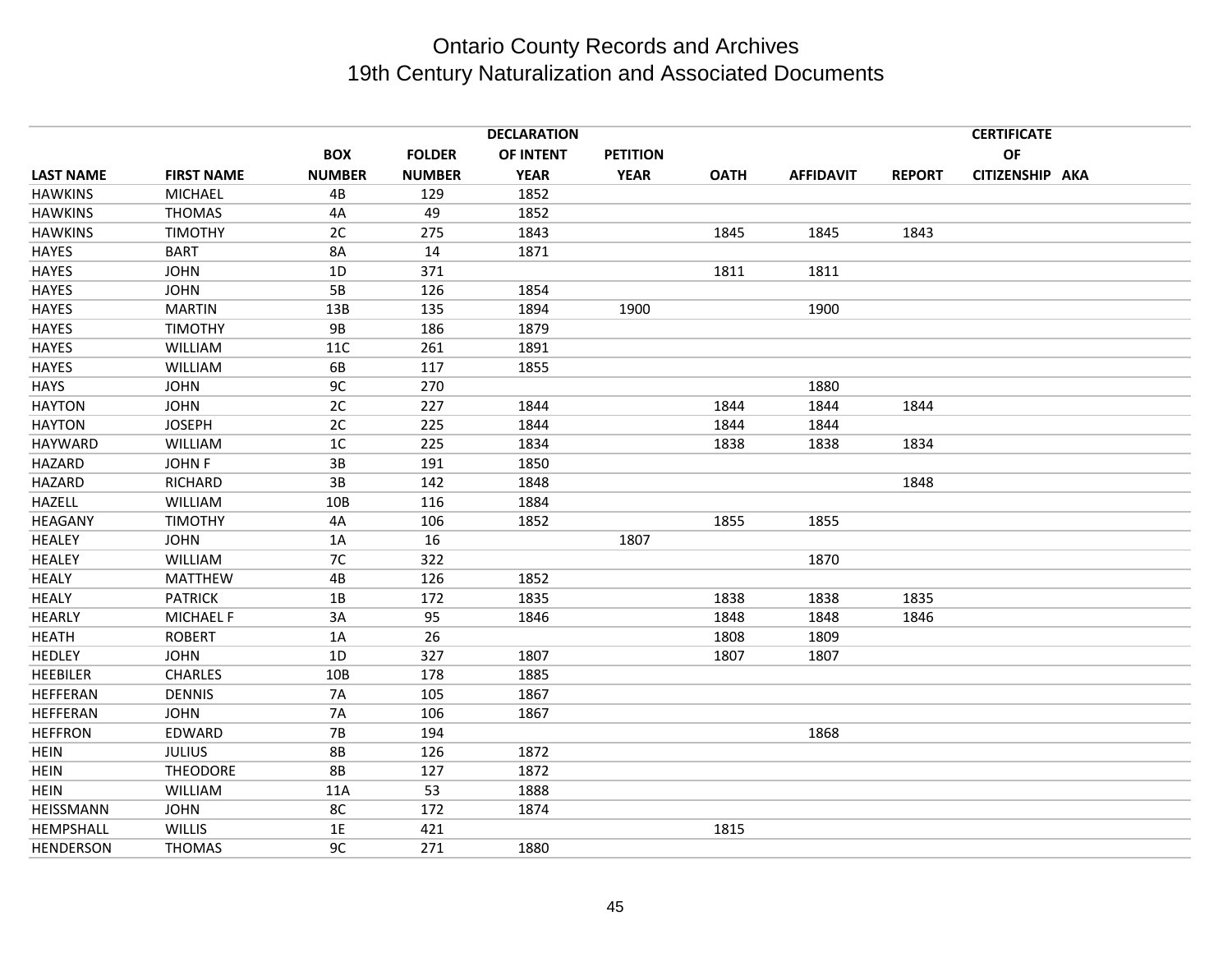|                     |                    |               |               | <b>DECLARATION</b> |                 |             |                  |               | <b>CERTIFICATE</b> |  |
|---------------------|--------------------|---------------|---------------|--------------------|-----------------|-------------|------------------|---------------|--------------------|--|
|                     |                    | <b>BOX</b>    | <b>FOLDER</b> | OF INTENT          | <b>PETITION</b> |             |                  |               | <b>OF</b>          |  |
| <b>LAST NAME</b>    | <b>FIRST NAME</b>  | <b>NUMBER</b> | <b>NUMBER</b> | <b>YEAR</b>        | <b>YEAR</b>     | <b>OATH</b> | <b>AFFIDAVIT</b> | <b>REPORT</b> | CITIZENSHIP AKA    |  |
| <b>HENESA</b>       | <b>BARTHOLOMEW</b> | 2B            | 124           | 1844               |                 | 1846        | 1846             | 1844          |                    |  |
| <b>HENESEY</b>      | <b>JOHN</b>        | 5A            | 99            | 1854               |                 |             |                  |               |                    |  |
| <b>HENNESY</b>      | DANIEL             | <b>9A</b>     | 54            | 1876               |                 |             |                  |               |                    |  |
| <b>HENRY</b>        | <b>JOHN</b>        | 13B           | 136           |                    | 1900            |             | 1900             |               |                    |  |
| <b>HENRY</b>        | <b>JOHN</b>        | 14C           | 184           | 1887               | 1905            |             |                  |               |                    |  |
| <b>HENRY</b>        | JOHN G.            | 14B           | 93            | 1902               | 1904            |             |                  |               |                    |  |
| <b>HENRY</b>        | <b>THOMAS</b>      | 12B           | 117           | 1894               |                 |             |                  |               |                    |  |
| <b>HENSON</b>       | YORGEN             | <b>11C</b>    | 202           | 1890               |                 |             |                  |               |                    |  |
| <b>HERCHEN</b>      | <b>DAVID</b>       | 5B            | 102           | 1854               |                 |             |                  |               |                    |  |
| HERDSMAN            | <b>THOMAS</b>      | 2C            | 248           | 1845               |                 |             |                  | 1845          |                    |  |
| <b>HERMAN</b>       | <b>AUGUSTE</b>     | 6B            | 184           | 1856               |                 |             |                  |               |                    |  |
| <b>HERMAN</b>       | <b>JAMES</b>       | 1A            | 38            |                    |                 |             | 1812             |               |                    |  |
| <b>HERMAN</b>       | SIGMUNT            | 14B           | 94            |                    | 1904            |             |                  |               |                    |  |
| <b>HERMAN</b>       | SOLOMON            | 1A            | 38            |                    |                 |             | 1812             |               |                    |  |
| <b>HERRIET</b>      | <b>GEORGE</b>      | <b>8A</b>     | 15            | 1871               |                 |             |                  |               |                    |  |
| <b>HERVEY</b>       | GEORGE E.R.        | 15C           | 182           | 1929               |                 |             |                  |               |                    |  |
| <b>HERZBERG</b>     | OTTO F.            | 12A           | 44            | 1892               |                 |             |                  |               |                    |  |
| <b>HESLOP</b>       | <b>JOHN</b>        | 1A            | 5             |                    | 1804            |             | 1804             |               |                    |  |
| <b>HESNEY</b>       | <b>ABBOTT</b>      | 14A           | 26            |                    | 1902            |             | 1902             |               |                    |  |
| <b>HESNEY</b>       | <b>CHARLES M.</b>  | 15A           | 29            |                    | 1906            |             |                  |               |                    |  |
| <b>HESNEY</b>       | SOLOMON            | 15A           | 30            |                    | 1906            |             |                  |               |                    |  |
| <b>HETZ</b>         | <b>MICHAEL</b>     | 8C            | 173           | 1874               |                 |             |                  |               |                    |  |
| <b>HEWEY</b>        | SAMUEL             | 6C            | 203           | 1858               |                 |             |                  |               |                    |  |
| <b>HEWSON</b>       | <b>GEORGE</b>      | 4C            | 342           | 1849               |                 | 1853        | 1853             | 1849          |                    |  |
| <b>HEWSON</b>       | <b>WILLIAM</b>     | 3A            | 51            | 1848               |                 |             |                  | 1848          |                    |  |
| <b>HEYES</b>        | <b>JOHN</b>        | 1A            | 28            |                    |                 |             | 1811             |               |                    |  |
| <b>HEYWOOD</b>      | <b>JOSEPH</b>      | 1A            | 105           | 1831               |                 |             |                  |               |                    |  |
| <b>HIBBLETHWAIT</b> | <b>CHARLES</b>     | 8C            | 174           | 1874               |                 |             |                  |               |                    |  |
| <b>HICKELTON</b>    | EDWARD             | 10A           | 28            | 1882               |                 |             |                  |               |                    |  |
| <b>HICKEY</b>       | ANDREW             | 6B            | 119           | 1855               |                 |             |                  |               |                    |  |
| <b>HICKEY</b>       | <b>DAVID</b>       | <b>7A</b>     | 30            | 1866               |                 |             |                  |               |                    |  |
| <b>HICKEY</b>       | EDWARD             | 6A            | 43            | 1854               |                 |             |                  |               |                    |  |
| <b>HICKEY</b>       | JAMES              | 6A            | 44            | 1852               |                 | 1854        | 1854             |               |                    |  |
| <b>HICKEY</b>       | <b>JOHN</b>        | 11C           | 262           | 1891               |                 |             |                  |               |                    |  |
| <b>HICKEY</b>       | <b>PATRICK</b>     | 14B           | 95            |                    | 1904            |             |                  |               |                    |  |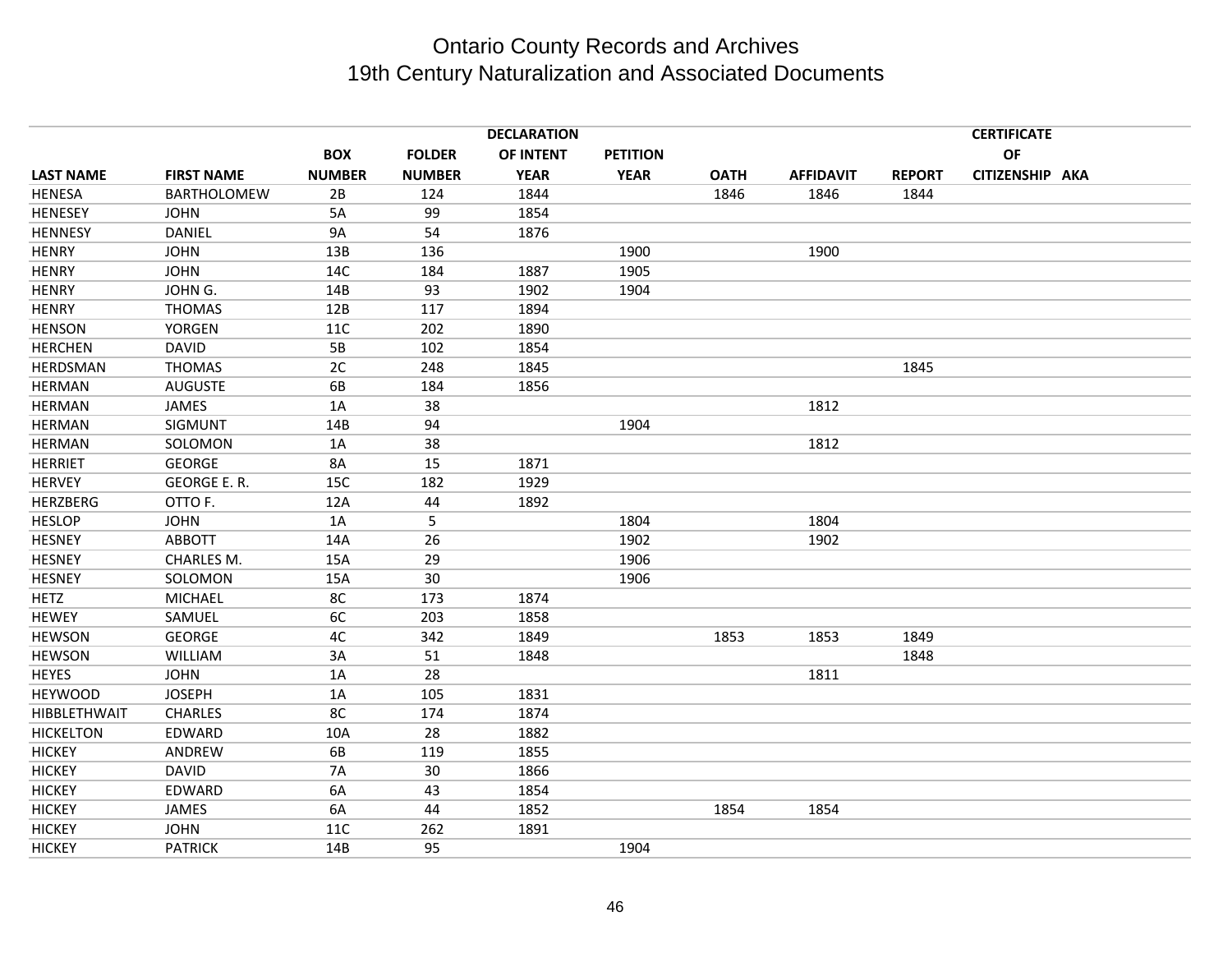|                   |                   |               |               | <b>DECLARATION</b> |                 |             |                  |               | <b>CERTIFICATE</b> |  |
|-------------------|-------------------|---------------|---------------|--------------------|-----------------|-------------|------------------|---------------|--------------------|--|
|                   |                   | <b>BOX</b>    | <b>FOLDER</b> | OF INTENT          | <b>PETITION</b> |             |                  |               | <b>OF</b>          |  |
| <b>LAST NAME</b>  | <b>FIRST NAME</b> | <b>NUMBER</b> | <b>NUMBER</b> | <b>YEAR</b>        | <b>YEAR</b>     | <b>OATH</b> | <b>AFFIDAVIT</b> | <b>REPORT</b> | CITIZENSHIP AKA    |  |
| <b>HICKEY</b>     | <b>PATRICK</b>    | 14C           | 185           | 1901               | 1905            |             |                  |               |                    |  |
| <b>HICKEY</b>     | <b>PATRICK</b>    | <b>9A</b>     | 55            | 1876               |                 |             |                  |               |                    |  |
| <b>HICKEY</b>     | <b>TIMOTHY</b>    | <b>9B</b>     | 130           | 1877               |                 |             |                  |               |                    |  |
| <b>HICKS</b>      | JANE              | 2A            | 26            |                    |                 | 1841        |                  |               |                    |  |
| <b>HICKS</b>      | SAMUEL            | 11A           | 54            | 1888               |                 |             |                  |               |                    |  |
| <b>HIEF</b>       | <b>MICHAEL</b>    | 3C            | 233           | 1850               |                 |             |                  |               |                    |  |
| HIETZSCHOLT       | <b>GUSTAVE</b>    | 8A            | 57            |                    |                 |             | 1872             |               |                    |  |
| <b>HIGGINS</b>    | <b>DANIEL</b>     | 3C            | 255           | 1851               |                 |             |                  |               |                    |  |
| <b>HIGGINS</b>    | <b>MICHAEL</b>    | 5B            | 152           | 1850               |                 | 1854        | 1854             | 1850          |                    |  |
| <b>HIGGINS</b>    | <b>PATRICK</b>    | 3C            | 208           | 1848               |                 |             |                  | 1848          |                    |  |
| <b>HIGGINS</b>    | <b>PATRICK</b>    | <b>9A</b>     | 56            | 1876               |                 |             |                  |               |                    |  |
| <b>HIGINGS</b>    | <b>PATRICK</b>    | 4B            | 199           | 1852               |                 | 1852        | 1852             |               |                    |  |
| <b>HILL</b>       | <b>ALFRED</b>     | 13B           | 137           |                    | 1900            |             | 1900             |               |                    |  |
| <b>HILL</b>       | <b>BRYAN</b>      | 13B           | 138           |                    | 1900            |             | 1900             |               |                    |  |
| <b>HILL</b>       | <b>WILLIAM</b>    | 1D            | 350           | 1810               |                 | 1814        |                  |               |                    |  |
| <b>HILLARD</b>    | <b>JULIA</b>      | 11A           | 55            | 1888               |                 |             |                  |               |                    |  |
| <b>HILLE</b>      | LOUIS             | 4C            | 313           | 1853               |                 |             |                  |               |                    |  |
| <b>HILTON</b>     | WILLIAM           | 9C            | 272           | 1880               |                 |             |                  |               |                    |  |
| <b>HINDE</b>      | <b>THOMAS</b>     | 8A            | 58            | 1872               |                 |             |                  |               |                    |  |
| <b>HINDMARCH</b>  | EDWARD            | 2A            | 8             | 1840               |                 |             |                  | 1840          |                    |  |
| <b>HIRD</b>       | <b>GEORGE</b>     | 12B           | 98            | 1893               |                 |             |                  |               |                    |  |
| <b>HIRSHFELD</b>  | <b>JOSEPH</b>     | 8C            | 175           | 1874               |                 |             |                  |               |                    |  |
| <b>HOAR</b>       | <b>RICHARD</b>    | 9C            | 273           |                    |                 |             | 1880             |               |                    |  |
| <b>HOBSON</b>     | <b>JOHN</b>       | 2A            | 38            | 1840               |                 | 1842        | 1842             | 1840          |                    |  |
| <b>HOFF</b>       | RICHARD           | 1B            | 161           | 1835               |                 |             |                  | 1835          |                    |  |
| <b>HOFFMAN</b>    | CONRAD            | 9C            | 274           | 1880               |                 |             |                  |               |                    |  |
| <b>HOFRENTHER</b> | <b>JOHN</b>       | 10B           | 179           | 1885               |                 |             |                  |               |                    |  |
| <b>HOGAN</b>      | EDWARD            | 5A            | 21            | 1853               |                 |             |                  |               |                    |  |
| <b>HOGAN</b>      | <b>JOHN</b>       | 5A            | 79            | 1854               |                 |             |                  |               |                    |  |
| <b>HOGAN</b>      | <b>JOHN</b>       | <b>7B</b>     | 195           | 1868               |                 |             |                  |               |                    |  |
| <b>HOGAN</b>      | LUKE              | 3C            | 269           | 1851               |                 |             |                  |               |                    |  |
| <b>HOGAN</b>      | <b>PATRICK</b>    | <b>7A</b>     | 107           | 1867               |                 |             |                  |               |                    |  |
| <b>HOGAN</b>      | <b>THOMAS</b>     | 7C            | 269           | 1869               |                 |             |                  |               |                    |  |
| <b>HOGARTH</b>    | R.                | 1E            | 409           |                    |                 | 1814        |                  |               |                    |  |
| <b>HOLDEN</b>     | <b>ISAACE.</b>    | 13B           | 139           | 1900               |                 |             |                  |               |                    |  |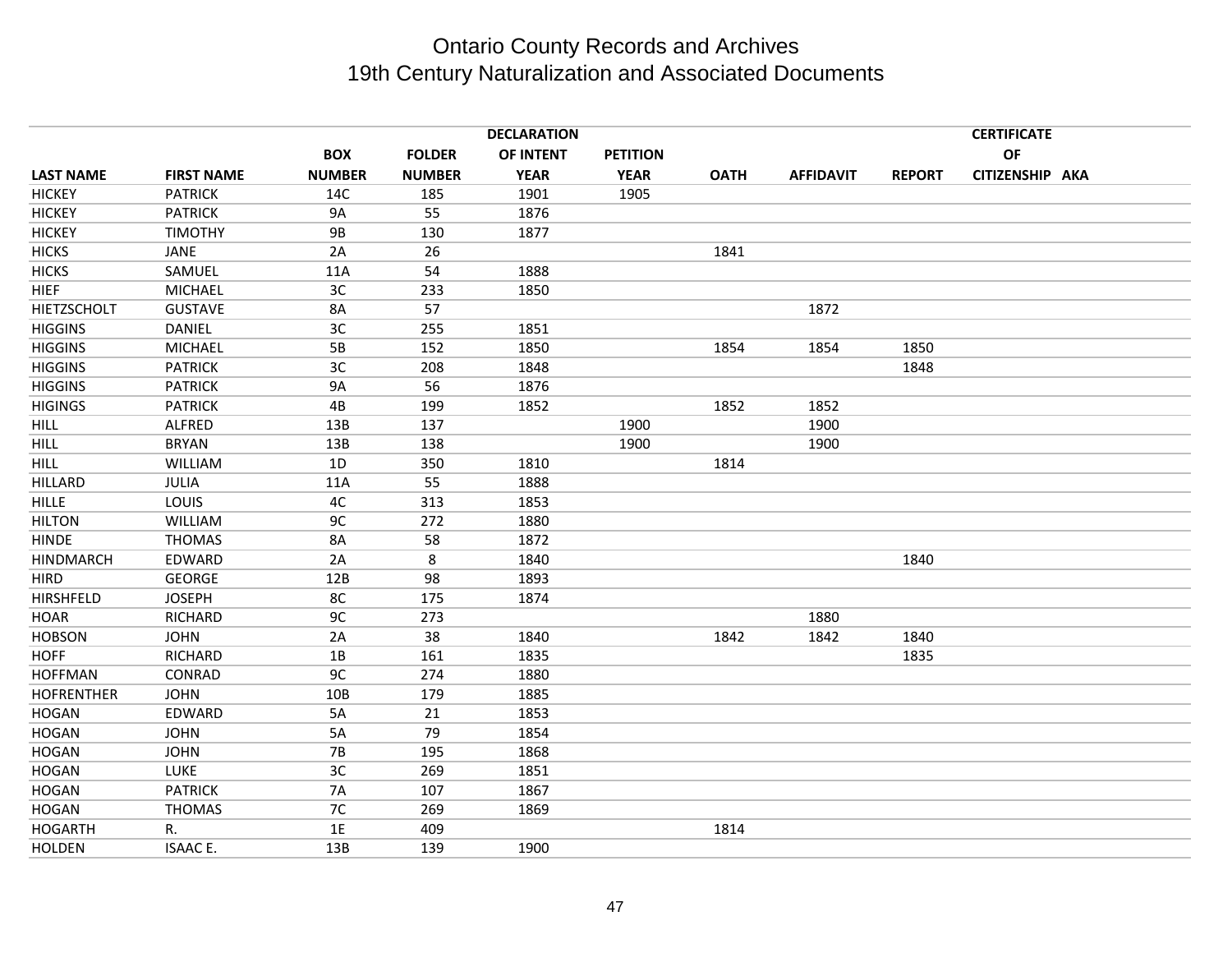|                  |                    |               |               | <b>DECLARATION</b> |                 |             |                  |               | <b>CERTIFICATE</b> |  |
|------------------|--------------------|---------------|---------------|--------------------|-----------------|-------------|------------------|---------------|--------------------|--|
|                  |                    | <b>BOX</b>    | <b>FOLDER</b> | OF INTENT          | <b>PETITION</b> |             |                  |               | <b>OF</b>          |  |
| <b>LAST NAME</b> | <b>FIRST NAME</b>  | <b>NUMBER</b> | <b>NUMBER</b> | <b>YEAR</b>        | <b>YEAR</b>     | <b>OATH</b> | <b>AFFIDAVIT</b> | <b>REPORT</b> | CITIZENSHIP AKA    |  |
| <b>HOLDEN</b>    | <b>ISAACE.</b>     | 14A           | 27            |                    | 1903            |             |                  |               |                    |  |
| <b>HOLLAN</b>    | JAMES              | 10A           | 29            | 1882               |                 |             |                  |               |                    |  |
| <b>HOLLAND</b>   | JAMES              | 7C            | 323           | 1870               |                 |             |                  |               |                    |  |
| <b>HOLLERAN</b>  | <b>MATTHEW</b>     | 6C            | 249           | 1860               |                 |             |                  |               |                    |  |
| <b>HOLLIDAY</b>  | <b>GEORGE</b>      | 12A           | 45            | 1892               |                 |             |                  |               |                    |  |
| <b>HOLLIDAY</b>  | HERBERT C.         | 15A           | 31            | 1906               |                 |             |                  |               |                    |  |
| HOLLINGSHEAD     | <b>GEORGE</b>      | 10A           | 65            | 1883               |                 |             |                  |               |                    |  |
| <b>HOLLIS</b>    | <b>ALFRED</b>      | <b>9A</b>     | 57            | 1876               |                 |             |                  |               |                    |  |
| <b>HOLLIS</b>    | WILLIAM            | 7B            | 196           | 1868               |                 |             |                  |               |                    |  |
| <b>HOLLISTER</b> | <b>JAMES</b>       | 14C           | 186           | 1905               | 1905            |             |                  |               |                    |  |
| <b>HOLORAN</b>   | <b>PATRICK</b>     | 6C            | 250           | 1860               |                 |             |                  |               |                    |  |
| <b>HOLORAN</b>   | <b>THOMAS</b>      | 4A            | 88            | 1852               |                 |             |                  | 1852          |                    |  |
| <b>HOLTZ</b>     | <b>CHARLES</b>     | 10C           | 204           | 1886               |                 |             |                  |               |                    |  |
| <b>HOLZ</b>      | <b>JOSEPH</b>      | 15B           | 88            | 1908               |                 |             |                  |               |                    |  |
| <b>HOORBEKE</b>  | <b>JACOB</b>       | 14B           | 97            | 1899               | 1904            |             |                  |               |                    |  |
| <b>HOOREBEKE</b> | <b>ANTONIE</b>     | 14B           | 96            | 1899               | 1904            |             |                  |               |                    |  |
| <b>HOPGOOD</b>   | <b>JOHN</b>        | 2A            | 54            | 1840               |                 | 1842        | 1842             | 1840          |                    |  |
| <b>HOPPER</b>    | <b>THOMAS</b>      | 6A            | 45            | 1852               |                 | 1854        | 1854             |               |                    |  |
| <b>HOPWOOD</b>   | WILLIAM            | 1B            | 192           | 1836               |                 |             |                  | 1836          |                    |  |
| <b>HORN</b>      | EDWARD             | 2C            | 270           | 1845               |                 |             |                  | 1845          |                    |  |
| <b>HORNBY</b>    | <b>EDWARD OWEN</b> | 1C            | 254           | 1839               |                 |             |                  | 1839          |                    |  |
| <b>HORNBY</b>    | <b>JOB DANIEL</b>  | 2A            | 75            | 1842               |                 |             |                  | 1842          |                    |  |
| <b>HORNSBY</b>   | <b>THOMAS</b>      | 2C            | 278           | 1843               |                 | 1846        | 1846             | 1843          |                    |  |
| <b>HORSLEY</b>   | JOHN H             | 1C            | 244           | 1839               |                 |             |                  | 1839          |                    |  |
| <b>HORTON</b>    | <b>JOHN</b>        | 6C            | 251           | 1860               |                 |             |                  |               |                    |  |
| <b>HORTON</b>    | <b>WALTER</b>      | 13B           | 140           |                    | 1900            |             | 1900             |               |                    |  |
| <b>HORTSEN</b>   | WILLIAM            | 1A            | 20            |                    | 1808            | 1808        | 1807             |               |                    |  |
| <b>HOSBENDS</b>  | <b>HENRY</b>       | 3B            | 195           | 1845               |                 | 1850        | 1850             | 1845          |                    |  |
| <b>HOSEY</b>     | <b>JOHN</b>        | 6C            | 218           | 1859               |                 |             |                  |               |                    |  |
| <b>HOSEY</b>     | <b>MICHAEL</b>     | 6B            | 185           | 1856               |                 | 1856        | 1856             | 1856          |                    |  |
| <b>HOSEY</b>     | <b>RICHARD</b>     | <b>7B</b>     | 197           | 1868               |                 |             |                  |               |                    |  |
| <b>HOSKING</b>   | <b>JOHN</b>        | 13B           | 141           | 1989               | 1900            |             | 1900             |               |                    |  |
| <b>HOSKING</b>   | <b>WILLIAM</b>     | 13A           | 30            |                    | 1897            |             | 1897             |               |                    |  |
| <b>HOTTBY</b>    | <b>WILLIAM</b>     | 10C           | 180           | 1885               |                 |             |                  |               |                    |  |
| <b>HOULEY</b>    | <b>THOMAS</b>      | 4A            | 64            | 1852               |                 |             |                  |               |                    |  |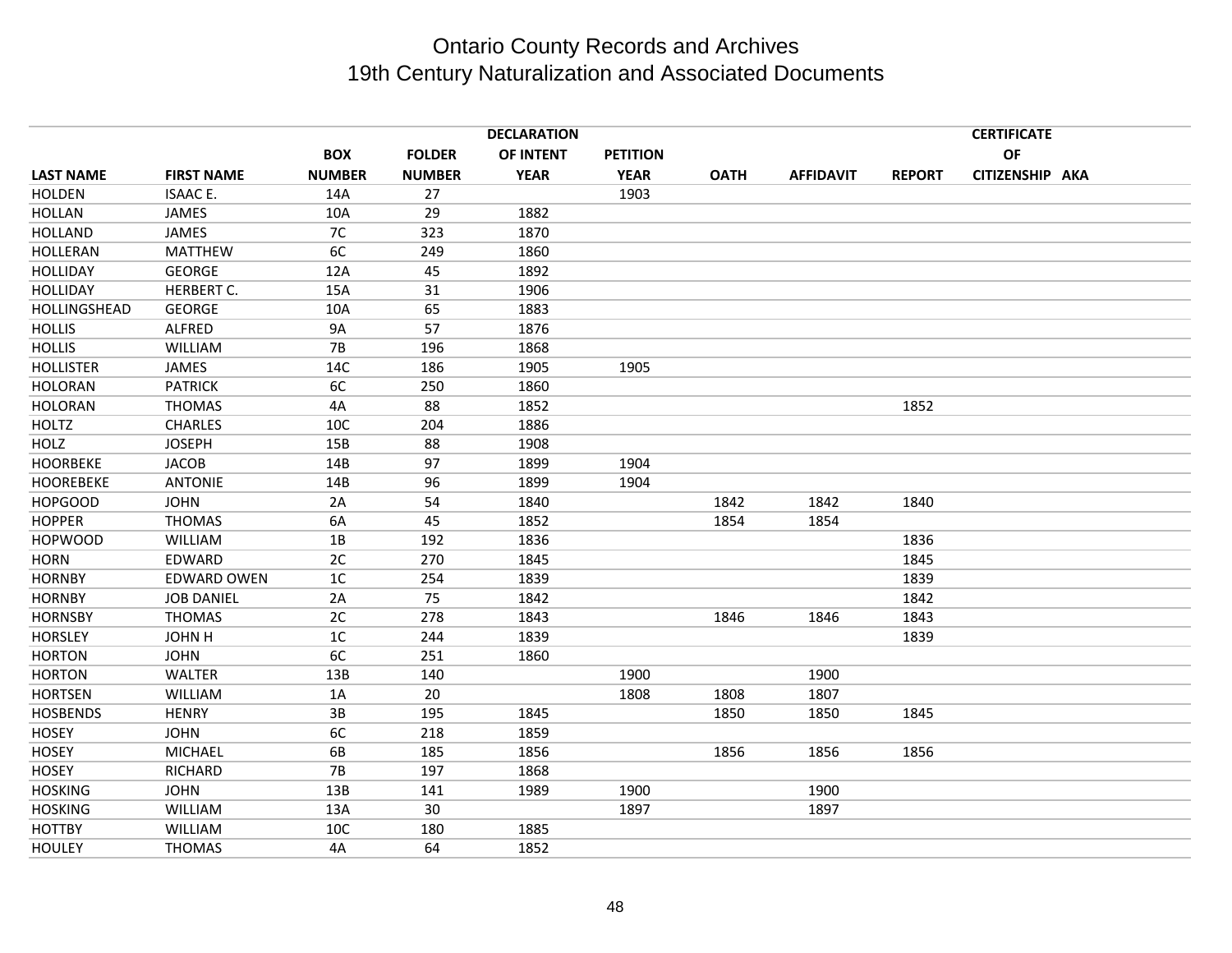|                  |                     |               |               | <b>DECLARATION</b> |                 |             |                  |               | <b>CERTIFICATE</b> |  |
|------------------|---------------------|---------------|---------------|--------------------|-----------------|-------------|------------------|---------------|--------------------|--|
|                  |                     | <b>BOX</b>    | <b>FOLDER</b> | OF INTENT          | <b>PETITION</b> |             |                  |               | <b>OF</b>          |  |
| <b>LAST NAME</b> | <b>FIRST NAME</b>   | <b>NUMBER</b> | <b>NUMBER</b> | <b>YEAR</b>        | <b>YEAR</b>     | <b>OATH</b> | <b>AFFIDAVIT</b> | <b>REPORT</b> | CITIZENSHIP AKA    |  |
| <b>HOULT</b>     | <b>ROBERT</b>       | 6B            | 120           | 1855               |                 |             |                  |               |                    |  |
| <b>HOULT</b>     | <b>THOMAS</b>       | 3B            | 112           | 1848               |                 | 1852        | 1852             | 1848          |                    |  |
| <b>HOUSE</b>     | <b>WILLIAM</b>      | 9C            | 275           | 1880               |                 |             |                  |               |                    |  |
| <b>HOUSTON</b>   | <b>ROBERT</b>       | 6A            | 46            | 1854               |                 |             |                  |               |                    |  |
| <b>HOUSTON</b>   | <b>WILLIAM</b>      | 10A           | 6             | 1881               |                 |             |                  |               |                    |  |
| <b>HOVEN</b>     | <b>ACHIEL ALIUS</b> | 15C           | 189           | 1931               |                 |             |                  |               |                    |  |
| <b>HOWARD</b>    | JAMES               | 8C            | 230           | 1875               |                 |             |                  |               |                    |  |
| <b>HOWARD</b>    | <b>JOHN M</b>       | 10C           | 241           | 1887               |                 |             |                  |               |                    |  |
| <b>HOWBY</b>     | RICHARD             | 4C            | 266           | 1853               |                 |             |                  |               |                    |  |
| <b>HOWELL</b>    | <b>JOHN</b>         | 12A           | 46            | 1892               |                 |             |                  |               |                    |  |
| <b>HOWES</b>     | <b>ROBERT</b>       | 6B            | 121           | 1855               |                 | 1855        | 1855             | 1855          |                    |  |
| <b>HOWLAN</b>    | <b>JAMES</b>        | 7C            | 324           | 1870               |                 |             |                  |               |                    |  |
| <b>HOWLAND</b>   | <b>PATRICK</b>      | 6C            | 313           | 1865               |                 |             |                  |               |                    |  |
| <b>HOWLEY</b>    | RICHARD             | <b>7A</b>     | 31            | 1853               |                 |             |                  |               |                    |  |
| <b>HOWLEY</b>    | <b>TIMOTHY</b>      | 6B            | 186           | 1845               |                 | 1856        | 1856             | 1856          |                    |  |
| <b>HUBER</b>     | <b>MATTHIAS</b>     | <b>9B</b>     | 152           | 1878               |                 |             |                  |               |                    |  |
| <b>HUFF</b>      | <b>JOHN</b>         | 5B            | 123           | 1854               |                 |             |                  |               |                    |  |
| <b>HUGHES</b>    | JAMES               | 5B            | 138           | 1850               |                 | 1854        | 1854             |               |                    |  |
| <b>HUGHES</b>    | <b>JAMES</b>        | <b>7A</b>     | 32            | 1866               |                 |             |                  |               |                    |  |
| <b>HUKE</b>      | <b>GEORGE W</b>     | 5B            | 146           | 1854               |                 |             |                  |               |                    |  |
| <b>HULSTER</b>   | LUCAS J.            | 14B           | 98            |                    | 1904            |             | 1904             |               |                    |  |
| <b>HULSTER</b>   | LUCAS JOHANNAS      | 14C           | 217           |                    | 1904            |             |                  |               |                    |  |
| <b>HULSTER</b>   | PAUL                | 14B           | 99            |                    | 1904            |             |                  |               |                    |  |
| <b>HUMPHREY</b>  | <b>GEORGE</b>       | 13C           | 181           | 1899               | 1901            |             | 1901             |               |                    |  |
| <b>HUMPHREY</b>  | <b>GEORGE</b>       | <b>7A</b>     | 33            | 1866               |                 |             |                  |               |                    |  |
| <b>HUMPHREY</b>  | <b>JAMES</b>        | <b>7A</b>     | 108           | 1867               |                 |             |                  |               |                    |  |
| <b>HUMPHREY</b>  | <b>THOMAS</b>       | 1B            | 164           | 1835               |                 |             |                  | 1835          |                    |  |
| HUNGERBUHLER     | <b>OTTO</b>         | <b>9A</b>     | 58            | 1876               |                 |             |                  |               |                    |  |
| <b>HUNT</b>      | <b>THOMAS</b>       | 3A            | 57            | 1846               |                 | 1848        | 1848             | 1846          |                    |  |
| <b>HUNTER</b>    | JAMES               | 1B            | 181           | 1836               |                 |             |                  |               |                    |  |
| <b>HUNTER</b>    | <b>PATRICK</b>      | 1B            | 182           | 1836               |                 |             |                  |               |                    |  |
| <b>HUNTSMAN</b>  | JARVIS V.           | 13A           | 71            | 1894               | 1899            |             | 1899             |               |                    |  |
| <b>HURLBUT</b>   | <b>ALVIN</b>        | 4A            | 95            | 1852               |                 | 1852        | 1852             | 1852          |                    |  |
| <b>HURLBUT</b>   | N.H.                | 4C            | 281           | 1853               |                 |             |                  |               |                    |  |
| <b>HURLEY</b>    | <b>JEREMIAH</b>     | 6A            | 47            | 1852               |                 | 1854        | 1854             |               |                    |  |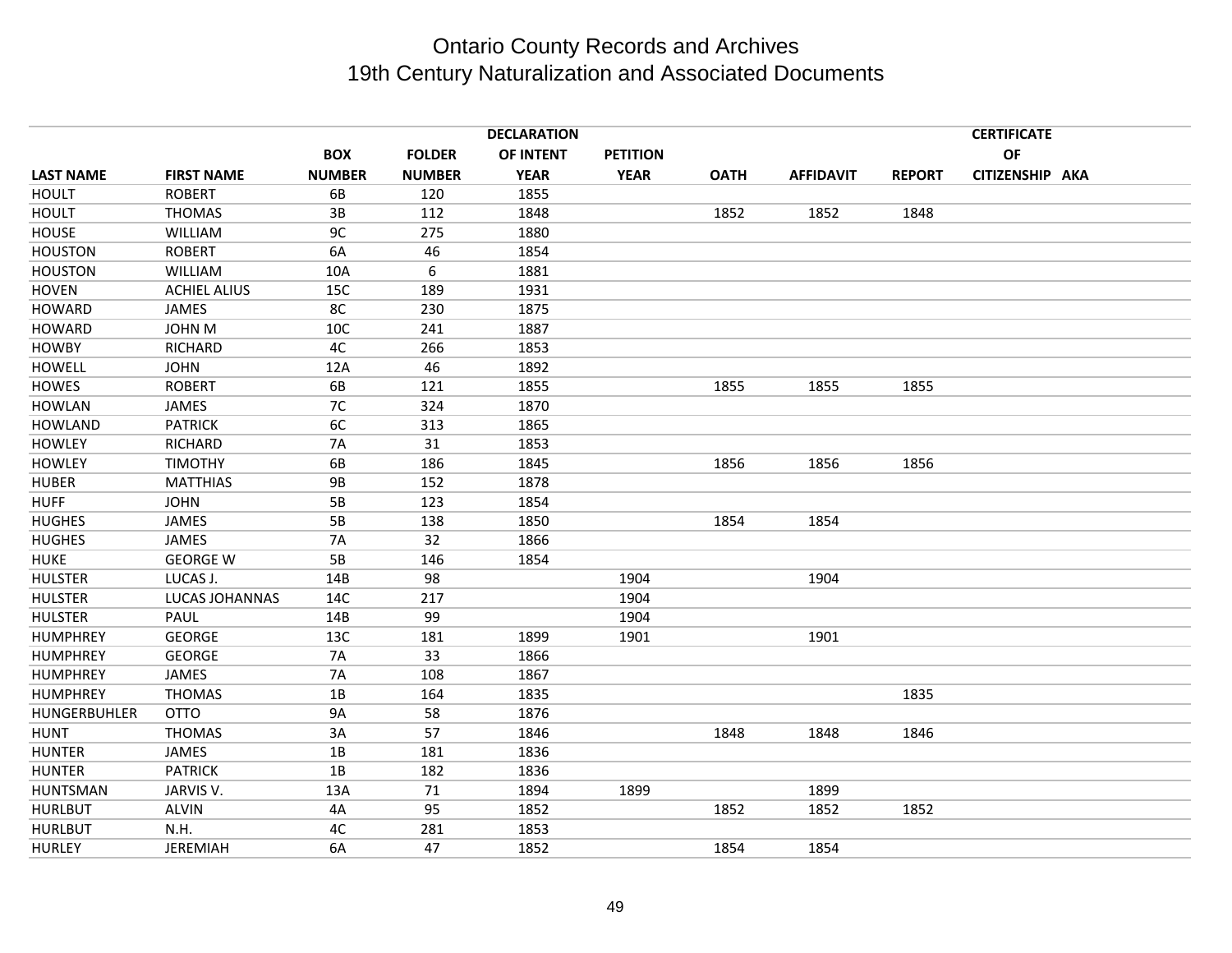|                    |                   |                |                | <b>DECLARATION</b> |                 |             |                  |               | <b>CERTIFICATE</b> |  |
|--------------------|-------------------|----------------|----------------|--------------------|-----------------|-------------|------------------|---------------|--------------------|--|
|                    |                   | <b>BOX</b>     | <b>FOLDER</b>  | OF INTENT          | <b>PETITION</b> |             |                  |               | OF                 |  |
| <b>LAST NAME</b>   | <b>FIRST NAME</b> | <b>NUMBER</b>  | <b>NUMBER</b>  | <b>YEAR</b>        | <b>YEAR</b>     | <b>OATH</b> | <b>AFFIDAVIT</b> | <b>REPORT</b> | CITIZENSHIP AKA    |  |
| <b>HURLEY</b>      | <b>PATRICK</b>    | 6C             | 219            | 1859               |                 |             |                  |               |                    |  |
| <b>HUSBAND</b>     | <b>ARTHUR</b>     | 3A             | 28             | 1845               |                 | 1847        | 1847             | 1845          |                    |  |
| <b>HUSBAND</b>     | <b>GEORGE</b>     | 5A             | 87             |                    |                 | 1854        | 1854             |               |                    |  |
| <b>HUSMANN</b>     | ERASMUS           | 1A             | 52             |                    |                 |             |                  | 1818          |                    |  |
| <b>HUSON</b>       | JAMES             | 6A             | 48             | 1854               |                 |             |                  |               |                    |  |
| <b>HUTCHINSON</b>  | <b>ARCHIBALD</b>  | 6C             | 252            | 1860               |                 |             |                  |               |                    |  |
| <b>HUTCHINSON</b>  | <b>JAMES</b>      | 3B             | 133            | 1848               |                 | 1848        | 1848             |               |                    |  |
| <b>HUTCHINSON</b>  | <b>JOHN</b>       | $3B$           | 136            | 1846               |                 | 1848        | 1848             | 1846          |                    |  |
| <b>HUTCHINSON</b>  | <b>JOHN</b>       | 3B             | 145            | 1848               |                 | 1852        | 1852             | 1848          |                    |  |
| <b>HUTCHINSON</b>  | <b>JOSEPH</b>     | 3A             | 16             | 1844               |                 | 1847        | 1847             | 1844          |                    |  |
| <b>HUTTE</b>       | WILLIAM           | 6B             | 122            | 1855               |                 |             |                  |               |                    |  |
| <b>HYATT</b>       | <b>CHARLES</b>    | 9C             | 276            | 1880               |                 |             |                  |               |                    |  |
| <b>HYLAND</b>      | <b>GEORGE</b>     | 15A            | 32             | 1906               |                 |             |                  |               |                    |  |
| <b>HYLAND</b>      | <b>MICHAEL</b>    | 6B             | 123            | 1855               |                 |             |                  |               |                    |  |
| <b>IBBETSON</b>    | <b>ROBERT</b>     | 1 <sup>C</sup> | 246            | 1839               |                 |             |                  | 1839          |                    |  |
| <b>IMESON</b>      | ARCHIBALD         | <b>9B</b>      | 153            | 1878               |                 |             |                  |               |                    |  |
| <b>IMPELITTERI</b> | <b>GIACINTO</b>   | 15C            | 183            | 1926               |                 |             |                  |               |                    |  |
| INGLESANT          | <b>WILLIAM K</b>  | 6A             | 49             | 1854               |                 |             |                  |               |                    |  |
| <b>INGLIS</b>      | <b>FREDERICK</b>  | 13C            | 182            |                    | 1901            |             | 1901             |               |                    |  |
| <b>INGLIS</b>      | <b>GEORGE</b>     | 10C            | 242            | 1887               |                 |             |                  |               |                    |  |
| <b>INGLIS</b>      | JAMES H.          | 14B            | 100            | 1901               | 1904            |             |                  |               |                    |  |
| <b>INGLIS</b>      | RICHARD           | 12B            | 118            | 1894               |                 |             |                  |               |                    |  |
| <b>INGLISS</b>     | <b>HERMAN</b>     | 11A            | 56             | 1888               |                 |             |                  |               |                    |  |
| <b>INTINI</b>      | <b>GIOVANNI</b>   | 15C            | 171            |                    |                 |             |                  | 1922          |                    |  |
| IRELAND            | <b>JOHN</b>       | 5B             | 155            | 1854               |                 |             |                  |               |                    |  |
| <b>IRVINE</b>      | JAMES             | 2C             | 298            | 1844               |                 | 1846        | 1846             | 1844          |                    |  |
| <b>IRVINE</b>      | <b>JOHN</b>       | <b>7A</b>      | 109            | 1867               |                 |             |                  |               |                    |  |
| <b>IRVINE</b>      | <b>WILLIAM</b>    | <b>7A</b>      | 110            | 1867               |                 |             |                  |               |                    |  |
| <b>IZZO</b>        | JOE               | 14B            | 101            |                    | 1904            |             |                  |               |                    |  |
| <b>JACKSON</b>     | <b>PATRICK</b>    | 4C             | 303            | 1853               |                 |             |                  |               |                    |  |
| <b>JACKSON</b>     | WILLIAM           | 1A             | 36             |                    |                 | 1812        | 1812             |               |                    |  |
| <b>JACKSON</b>     | WILLIAM           | 4A             | $\overline{7}$ | 1850               |                 |             |                  |               |                    |  |
| <b>JAMIESON</b>    | <b>GEORGE</b>     | 12A            | 47             | 1892               |                 |             |                  |               |                    |  |
| <b>JEFFREY</b>     | ALEXANDER         | 1A             | 107            | 1831               |                 |             |                  |               |                    |  |
| <b>JEFFREY</b>     | ALEXANDER         | 1 <sup>C</sup> | 253            |                    |                 | 1939        | 1939             |               |                    |  |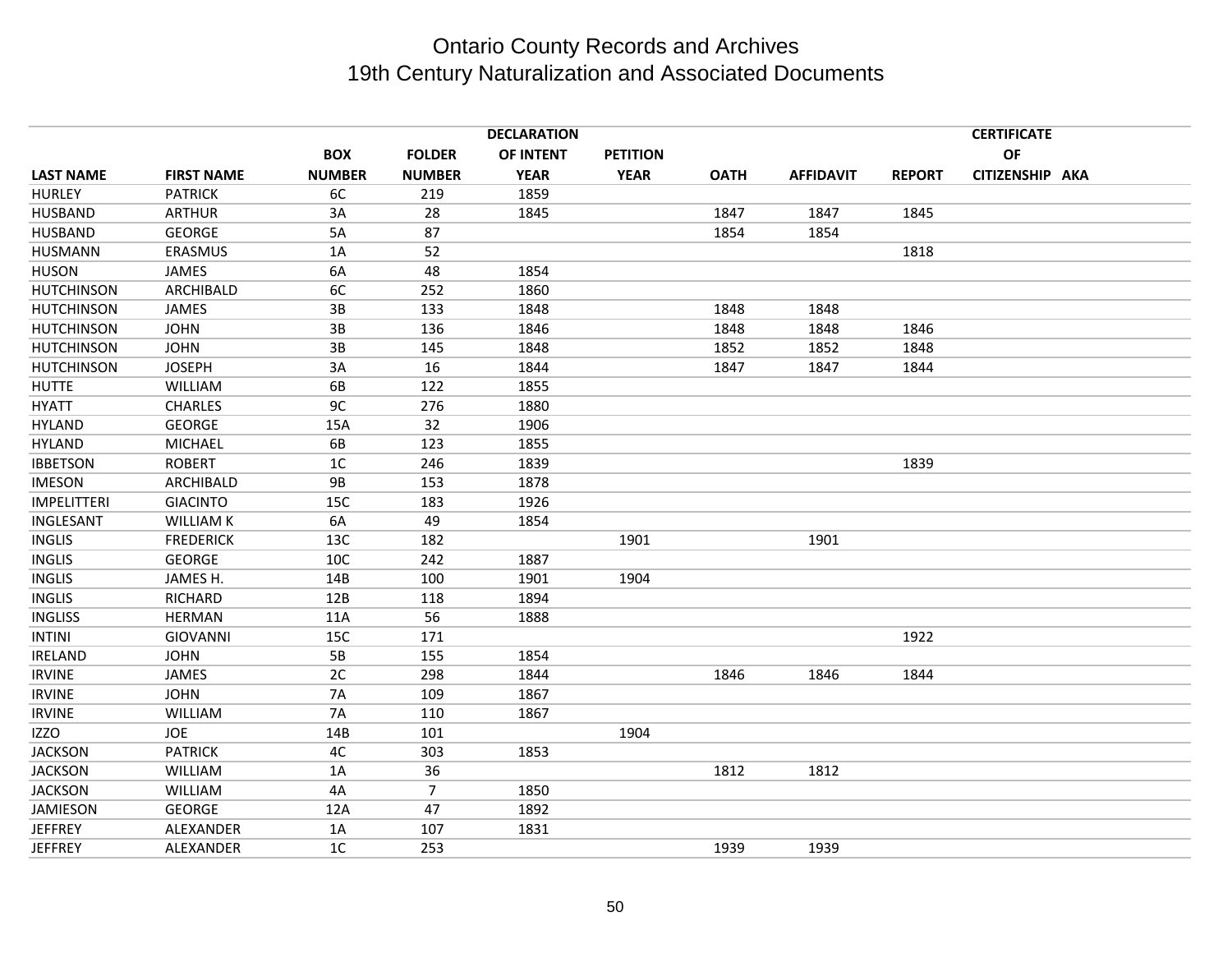|                     | <b>DECLARATION</b> |               |             |                 |             |                  | <b>CERTIFICATE</b> |           |                 |  |
|---------------------|--------------------|---------------|-------------|-----------------|-------------|------------------|--------------------|-----------|-----------------|--|
|                     | <b>BOX</b>         | <b>FOLDER</b> | OF INTENT   | <b>PETITION</b> |             |                  |                    | <b>OF</b> |                 |  |
| <b>FIRST NAME</b>   | <b>NUMBER</b>      | <b>NUMBER</b> | <b>YEAR</b> | <b>YEAR</b>     | <b>OATH</b> | <b>AFFIDAVIT</b> | <b>REPORT</b>      |           |                 |  |
| <b>CHARLES</b>      | 2B                 | 116           | 1843        |                 | 1843        | 1843             | 1843               |           |                 |  |
| <b>GEORGE</b>       | 4A                 | 17            | 1849        |                 | 1851        | 1851             | 1849               |           |                 |  |
| <b>THOMAS</b>       | 2A                 | 102           | 1843        |                 | 1843        | 1843             | 1843               |           |                 |  |
| WILLIAM             | 2A                 | 33            | 1839        |                 | 1841        | 1841             | 1839               |           |                 |  |
| HERBERT H.          | 14B                | 102           | 1904        |                 |             |                  |                    |           |                 |  |
| <b>JOHN</b>         | 11C                | 204           | 1890        |                 |             |                  |                    |           |                 |  |
| PATRICK J.          | 14C                | 187           |             | 1905            |             |                  |                    |           |                 |  |
| <b>THOMAS</b>       | 13B                | 142           |             | 1899            |             | 1899             |                    |           |                 |  |
| THOMAS A.           | 13C                | 219           | 1899        | 1901            |             |                  |                    |           |                 |  |
| CARSTEN             | <b>9B</b>          | 187           | 1879        |                 |             |                  |                    |           |                 |  |
| <b>CHRIST</b>       | 14C                | 188           | 1894        | 1905            |             |                  |                    |           |                 |  |
| <b>JENS ANDREW</b>  | 11C                | 263           | 1891        |                 |             |                  |                    |           |                 |  |
| <b>MARINUS</b>      | 14C                | 189           | 1905        | 1905            |             |                  |                    |           |                 |  |
| <b>ROBERT</b>       | 14C                | 216           | 1905        |                 |             |                  |                    |           |                 |  |
| SENIUS              | 14B                | 103           | 1900        | 1904            |             |                  |                    |           |                 |  |
| <b>FRED</b>         | 12B                | 119           | 1894        |                 |             |                  |                    |           |                 |  |
| <b>JOHN LEONARD</b> | 12B                | 99            | 1893        |                 |             |                  |                    |           |                 |  |
| ALFRED HERMAN       | <b>11C</b>         | 264           | 1891        |                 |             |                  |                    |           |                 |  |
| <b>CHRISTOPHER</b>  | 2B                 | 141           | 1844        |                 |             |                  | 1844               |           |                 |  |
| <b>GERRIT J.</b>    | 3C                 | 242           | 1848        |                 | 1851        | 1851             | 1848               |           |                 |  |
| <b>HENRY</b>        | 13B                | 143           | 1894        | 1900            |             | 1900             |                    |           |                 |  |
| <b>JOHANNES</b>     | 11A                | 58            | 1888        |                 |             |                  |                    |           |                 |  |
| <b>JOHN</b>         | 5A                 | 67            | 1851        |                 | 1854        | 1854             | 1851               |           |                 |  |
| <b>JOHN</b>         | <b>9B</b>          | 131           | 1877        |                 |             |                  |                    |           |                 |  |
| <b>JOSEPH</b>       | <b>9A</b>          | 59            | 1876        |                 |             |                  |                    |           |                 |  |
| <b>MICHAEL</b>      | 1A                 | 56            | 1818        |                 |             |                  |                    |           |                 |  |
| <b>OLANDER</b>      | 9C                 | 277           | 1880        |                 |             |                  |                    |           |                 |  |
| <b>ROBERT</b>       | 3A                 | 13            | 1844        |                 | 1847        | 1847             | 1844               |           |                 |  |
| <b>THOMAS</b>       | <b>7A</b>          | 34            |             |                 |             | 1866             |                    |           |                 |  |
| <b>WILLIAM</b>      | 1B                 | 194           | 1836        |                 |             |                  | 1836               |           |                 |  |
| <b>WILLIAM</b>      | 3B                 | 163           | 1849        |                 |             |                  | 1849               |           |                 |  |
| WILLIAM             | 3B                 | 173           | 1847        |                 | 1849        | 1849             | 1847               |           |                 |  |
| <b>WILLIAM</b>      | 7C                 | 325           | 1870        |                 |             |                  |                    |           |                 |  |
| <b>WILLIAM B</b>    | 2A                 | 47            | 1840        |                 | 1842        | 1842             | 1840               |           |                 |  |
| ANDREW              | 1A                 | 103           | 1831        |                 |             |                  |                    |           |                 |  |
|                     |                    |               |             |                 |             |                  |                    |           | CITIZENSHIP AKA |  |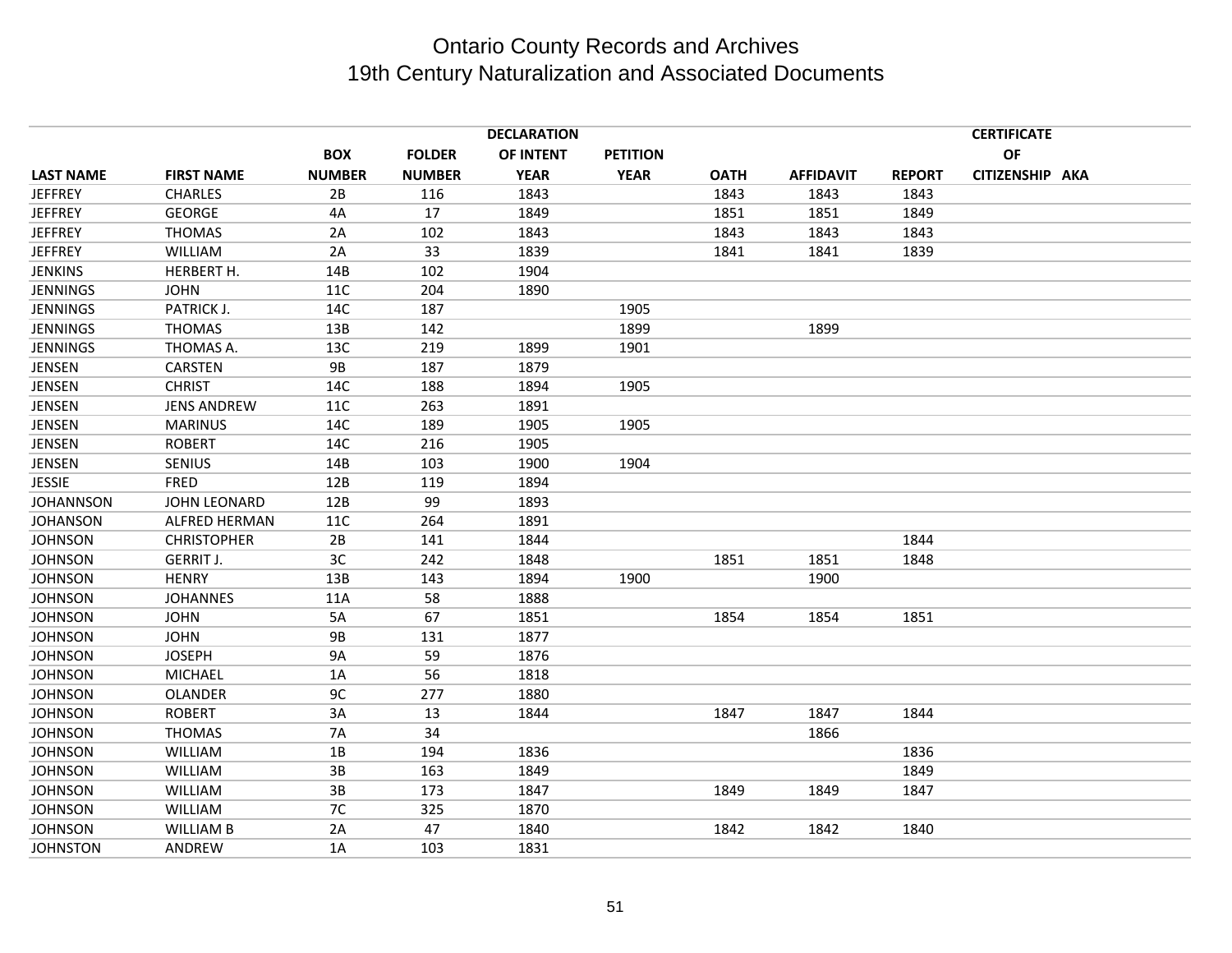|                  |                      |               |               | <b>DECLARATION</b> |                 | <b>CERTIFICATE</b> |                  |               |                 |  |
|------------------|----------------------|---------------|---------------|--------------------|-----------------|--------------------|------------------|---------------|-----------------|--|
|                  |                      | <b>BOX</b>    | <b>FOLDER</b> | OF INTENT          | <b>PETITION</b> |                    |                  |               | OF              |  |
| <b>LAST NAME</b> | <b>FIRST NAME</b>    | <b>NUMBER</b> | <b>NUMBER</b> | <b>YEAR</b>        | <b>YEAR</b>     | <b>OATH</b>        | <b>AFFIDAVIT</b> | <b>REPORT</b> | CITIZENSHIP AKA |  |
| <b>JOHNSTON</b>  | JAMES                | 11A           | 57            | 1888               |                 |                    |                  |               |                 |  |
| <b>JOHNSTON</b>  | <b>JOHN</b>          | 2C            | 284           | 1821               |                 | 1846               | 1846             |               |                 |  |
| <b>JOHNSTON</b>  | <b>ROBERT</b>        | 11A           | 59            | 1888               |                 |                    |                  |               |                 |  |
| <b>JOHNSTON</b>  | <b>ROBERT</b>        | 9A            | 60            | 1876               |                 |                    |                  |               |                 |  |
| <b>JOHNSTON</b>  | WILLIAM J.           | 14A           | 28            | 1899               | 1903            |                    | 1903             |               |                 |  |
| <b>JONES</b>     | <b>DANIEL</b>        | 4B            | 152           | 1852               |                 |                    |                  |               |                 |  |
| <b>JONES</b>     | <b>HENRY WILLIAM</b> | 4A            | 116           | 1852               |                 |                    |                  | 1852          |                 |  |
| <b>JONES</b>     | <b>JOHN</b>          | 4A            | 110           | 1852               |                 |                    |                  | 1852          |                 |  |
| <b>JONES</b>     | <b>JOSEPH</b>        | 11C           | 265           | 1891               |                 |                    |                  |               |                 |  |
| <b>JONES</b>     | <b>OWEN</b>          | 1D            | 361           |                    |                 | 1810               | 1810             |               |                 |  |
| <b>JONES</b>     | SAMUEL               | 9C            | 278           | 1880               |                 |                    |                  |               |                 |  |
| <b>JONES</b>     | <b>WILLIAM</b>       | 1A            | 22            |                    | 1808            | 1808               | 1808             |               |                 |  |
| <b>JONES</b>     | WILLIAM              | 5B            | 135           | 1854               |                 |                    |                  |               |                 |  |
| <b>JONES</b>     | WILLIAM              | 8C            | 231           | 1875               |                 |                    |                  |               |                 |  |
| <b>JOPSON</b>    | <b>LUKE</b>          | <b>9B</b>     | 188           | 1879               |                 |                    |                  |               |                 |  |
| <b>JOPSON</b>    | <b>MARK</b>          | 6C            | 220           | 1859               |                 |                    |                  |               |                 |  |
| <b>JORDAN</b>    | <b>JAMES</b>         | 8A            | 59            |                    |                 |                    | 1872             |               |                 |  |
| <b>JORDAN</b>    | <b>JOHN</b>          | 4C            | 301           | 1853               |                 |                    |                  |               |                 |  |
| <b>JOURDAN</b>   | <b>MICHAEL</b>       | 2A            | 15            | 1841               |                 |                    |                  | 1841          |                 |  |
| <b>JOYCE</b>     | <b>JOHN</b>          | 7C            | 326           | 1870               |                 |                    |                  |               |                 |  |
| <b>JOYCE</b>     | <b>JOHN</b>          | 8C            | 233           | 1875               |                 |                    |                  |               |                 |  |
| <b>JOYCE</b>     | <b>THOMAS</b>        | 13A           | 21            |                    | 1897            |                    | 1897             |               |                 |  |
| <b>JUDD</b>      | <b>THOMAS</b>        | 4C            | 258           | 1853               |                 |                    |                  |               |                 |  |
| KAIN             | JAMES                | 9B            | 189           | 1879               |                 |                    |                  |               |                 |  |
| <b>KAIRUS</b>    | <b>JAMES</b>         | 12A           | 48            | 1892               |                 |                    |                  |               |                 |  |
| <b>KAISER</b>    | <b>AUGUST</b>        | 13A           | 44            | 1892               | 1898            |                    | 1898             |               |                 |  |
| <b>KAISER</b>    | <b>FRITZ</b>         | 14A           | 29            | 1894               | 1903            |                    | 1903             |               |                 |  |
| <b>KAISER</b>    | <b>WILLIAM</b>       | 14A           | 30            |                    | 1893            |                    | 1893             |               |                 |  |
| KALEHER          | <b>JEREMIAH</b>      | 7A            | 35            | 1866               |                 |                    |                  |               |                 |  |
| KALETZKY         | A. SAMUEL            | 13A           | 72            | 1890               | 1899            |                    | 1899             |               |                 |  |
| KALTENBACH       | <b>BASIL</b>         | 9B            | 191           | 1879               |                 |                    |                  |               |                 |  |
| <b>KAMP</b>      | <b>PETER</b>         | 6B            | 124           | 1856               |                 |                    |                  |               |                 |  |
| <b>KANARY</b>    | <b>PATRICK</b>       | 9A            | 62            | 1876               |                 |                    |                  |               |                 |  |
| KANDL            | <b>MOR</b>           | 15A           | 33            | 1906               |                 |                    |                  |               |                 |  |
| <b>KANE</b>      | JAMES                | 5A            | 31            | 1854               |                 |                    |                  |               |                 |  |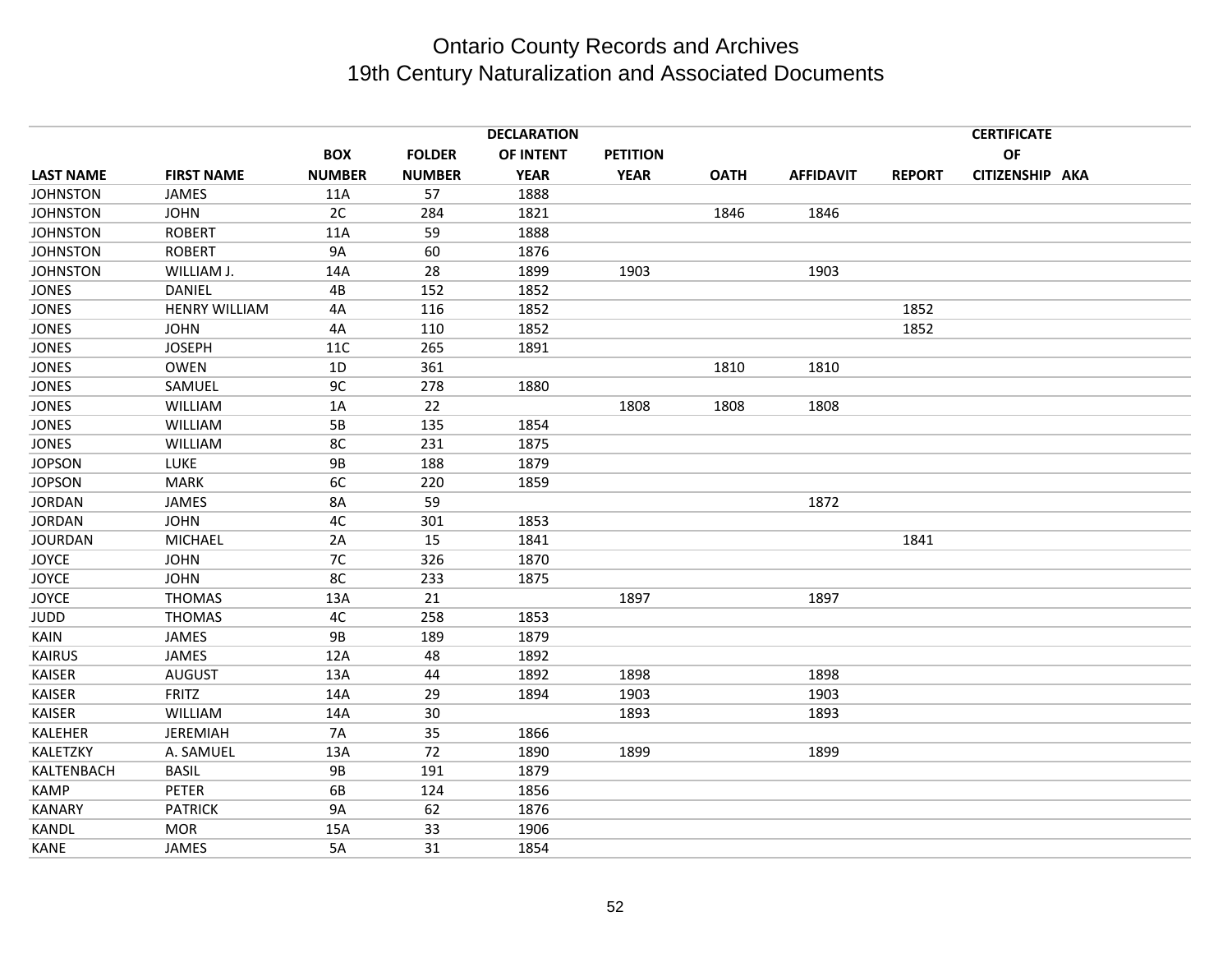|                  |                   |               |               | <b>DECLARATION</b> |                 |             |                  |               | <b>CERTIFICATE</b> |  |
|------------------|-------------------|---------------|---------------|--------------------|-----------------|-------------|------------------|---------------|--------------------|--|
|                  |                   | <b>BOX</b>    | <b>FOLDER</b> | OF INTENT          | <b>PETITION</b> |             |                  |               | OF                 |  |
| <b>LAST NAME</b> | <b>FIRST NAME</b> | <b>NUMBER</b> | <b>NUMBER</b> | <b>YEAR</b>        | <b>YEAR</b>     | <b>OATH</b> | <b>AFFIDAVIT</b> | <b>REPORT</b> | CITIZENSHIP AKA    |  |
| KANE             | <b>JOHN</b>       | 10B           | 117           | 1884               |                 |             |                  |               |                    |  |
| KANE             | <b>NICHOLAS</b>   | <b>7B</b>     | 198           | 1868               |                 |             |                  |               |                    |  |
| <b>KANE</b>      | <b>THOMAS</b>     | <b>7B</b>     | 199           | 1868               |                 |             |                  |               |                    |  |
| <b>KANE</b>      | <b>THOMAS</b>     | <b>9A</b>     | 63            | 1876               |                 |             |                  |               |                    |  |
| <b>KARL</b>      | <b>CHARLES</b>    | 10B           | 118           | 1884               |                 |             |                  |               |                    |  |
| KATZENMAYER      | KARL              | 11A           | 60            | 1888               |                 |             |                  |               |                    |  |
| KATZENMAYER      | KARL              | 12B           | 148           |                    | 1895            |             | 1895             |               |                    |  |
| <b>KAUFMAN</b>   | <b>WILLIAM</b>    | 2B            | 111           | 1843               |                 | 1843        | 1843             | 1843          |                    |  |
| <b>KAUFMANN</b>  | LOUSE             | 15A           | 34            | 1906               |                 |             |                  |               |                    |  |
| <b>KAUFMANN</b>  | SAM               | 15A           | 35            | 1906               |                 |             |                  |               |                    |  |
| <b>KAVANY</b>    | <b>JOHN</b>       | <b>7A</b>     | 111           | 1867               |                 |             |                  |               |                    |  |
| <b>KAVANY</b>    | <b>PATRICK</b>    | 6C            | 314           | 1865               |                 |             |                  |               |                    |  |
| <b>KEAIN</b>     | <b>JOHN</b>       | 6B            | 125           | 1852               |                 | 1855        | 1855             |               |                    |  |
| <b>KEAN</b>      | COLEMAN           | 6B            | 126           | 1855               |                 |             |                  | 1855          |                    |  |
| <b>KEAN</b>      | PETER             | 7C            | 270           | 1869               |                 |             |                  |               |                    |  |
| <b>KEANE</b>     | <b>JOHN</b>       | 6B            | 127           | 1854               |                 |             |                  |               |                    |  |
| <b>KEARTON</b>   | C.O.S.            | 13B           | 144           | 1897               | 1900            |             | 1900             |               |                    |  |
| <b>KEAYES</b>    | WILLIAM           | <b>7B</b>     | 200           | 1868               |                 |             |                  |               |                    |  |
| KEEBLER          | REINHOLD          | 14A           | 31            | 1902               | 1902            |             | 1902             |               |                    |  |
| <b>KEEFE</b>     | <b>JACK</b>       | 8C            | 176           | 1874               |                 |             |                  |               |                    |  |
| <b>KEEFE</b>     | <b>PETER</b>      | <b>9B</b>     | 154           | 1878               |                 |             |                  |               |                    |  |
| <b>KEEFFE</b>    | <b>JAMES</b>      | 4A            | 36            | 1852               |                 |             |                  | 1852          |                    |  |
| <b>KEEFFE</b>    | JAMES             | 4A            | 37            | 1852               |                 |             |                  |               |                    |  |
| <b>KEENAN</b>    | <b>JOHN</b>       | 5A            | 77            | 1854               |                 |             |                  |               |                    |  |
| <b>KEENAN</b>    | <b>THOMAS</b>     | <b>8B</b>     | 128           | 1873               |                 |             |                  |               |                    |  |
| <b>KEHOE</b>     | <b>JOHN</b>       | 4A            | 23            | 1852               |                 |             |                  | 1852          |                    |  |
| <b>KEHR</b>      | <b>DOMMINICK</b>  | 13C           | 188           |                    | 1901            |             | 1901             |               |                    |  |
| <b>KEHR</b>      | <b>FRANK</b>      | 13C           | 183           |                    | 1901            |             | 1901             |               |                    |  |
| <b>KEIRAN</b>    | <b>JOHN</b>       | 6C            | 253           | 1860               |                 |             |                  |               |                    |  |
| <b>KEISCKI</b>   | <b>MICHAEL</b>    | 8C            | 179           | 1874               |                 |             |                  |               |                    |  |
| <b>KEITH</b>     | <b>THOMAS</b>     | 7A            | 112           | 1867               |                 |             |                  |               |                    |  |
| KELEHER          | <b>JOHN</b>       | 7C            | 271           | 1869               |                 |             |                  |               |                    |  |
| KELEHER          | <b>MICHAEL</b>    | 10A           | 66            | 1883               |                 |             |                  |               |                    |  |
| KELEHER          | <b>TIMOTHY</b>    | 8A            | 16            | 1871               |                 |             |                  |               |                    |  |
| KELLEHER         | <b>JEREMIAH</b>   | 9C            | 279           | 1880               |                 |             |                  |               |                    |  |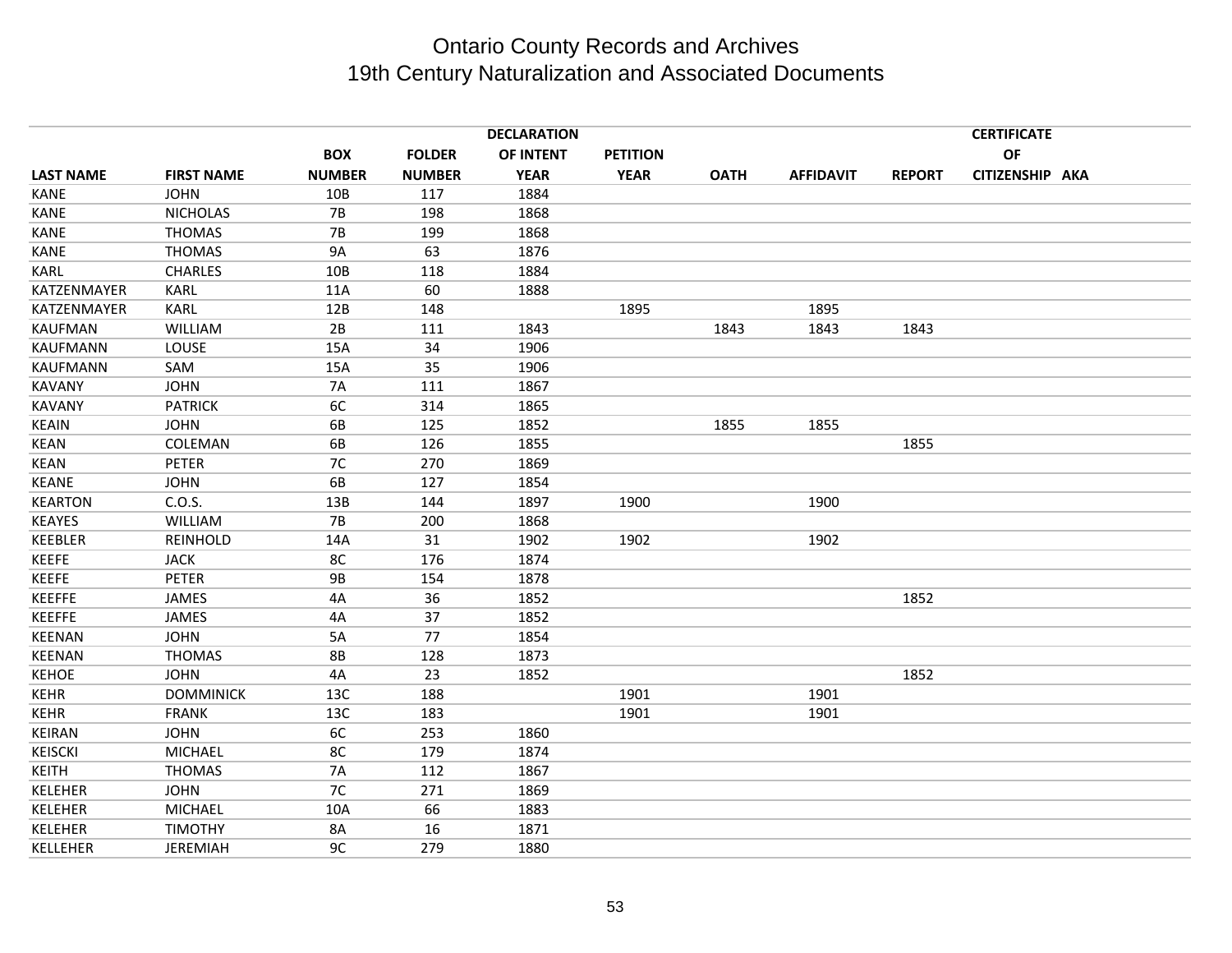|                  |                   |                |               | <b>DECLARATION</b> |                 |             |                  |               | <b>CERTIFICATE</b> |  |
|------------------|-------------------|----------------|---------------|--------------------|-----------------|-------------|------------------|---------------|--------------------|--|
|                  |                   | <b>BOX</b>     | <b>FOLDER</b> | OF INTENT          | <b>PETITION</b> |             |                  |               | OF                 |  |
| <b>LAST NAME</b> | <b>FIRST NAME</b> | <b>NUMBER</b>  | <b>NUMBER</b> | <b>YEAR</b>        | <b>YEAR</b>     | <b>OATH</b> | <b>AFFIDAVIT</b> | <b>REPORT</b> | CITIZENSHIP AKA    |  |
| KELLEHER         | <b>JOHN</b>       | 9C             | 280           | 1880               |                 |             |                  |               |                    |  |
| KELLEHER         | <b>MATTHIAS</b>   | 8C             | 177           | 1874               |                 |             |                  |               |                    |  |
| KELLEHER         | <b>PATRICK</b>    | 10B            | 119           | 1884               |                 |             |                  |               |                    |  |
| KELLEHER         | <b>TIMOTHY</b>    | 9C             | 281           | 1880               |                 |             |                  |               |                    |  |
| KELLEY           | <b>HENRY</b>      | 4A             | 26            | 1852               |                 |             |                  |               |                    |  |
| KELLEY           | JAMES             | 6C             | 299           | 1864               |                 |             |                  |               |                    |  |
| <b>KELLEY</b>    | <b>PATRICK</b>    | 4A             | 102           | 1850               |                 | 1852        | 1852             | 1850          |                    |  |
| KELLY            | <b>BERNARD C.</b> | 11C            | 266           | 1891               |                 |             |                  |               |                    |  |
| KELLY            | <b>CORNELIUS</b>  | 4A             | 12            | 1844               |                 | 1851        | 1851             | 1844          |                    |  |
| KELLY            | <b>DENNIS</b>     | 2A             | 74            | 1840               |                 | 1842        | 1842             | 1840          |                    |  |
| KELLY            | <b>FRANK</b>      | 11B            | 158           | 1889               |                 |             |                  |               |                    |  |
| KELLY            | JAMES             | 4C             | 332           | 1853               |                 | 1853        | 1853             |               |                    |  |
| KELLY            | <b>JAMES</b>      | 7A             | 113           | 1867               |                 |             |                  |               |                    |  |
| KELLY            | <b>JOHN</b>       | 11B            | 159           | 1889               |                 |             |                  |               |                    |  |
| KELLY            | <b>JOHN</b>       | 6B             | 128           | 1855               |                 | 1855        | 1855             |               |                    |  |
| KELLY            | <b>JOHN</b>       | <b>7A</b>      | 114           | 1867               |                 |             | 1867             |               |                    |  |
| KELLY            | <b>JOHN</b>       | <b>7B</b>      | 201           | 1868               |                 |             |                  |               |                    |  |
| KELLY            | <b>JOHN</b>       | <b>9B</b>      | 155           | 1878               |                 |             |                  |               |                    |  |
| KELLY            | <b>JOHN</b>       | <b>9B</b>      | 190           | 1879               |                 |             |                  |               |                    |  |
| KELLY            | LAURENCE          | 4C             | 327           | 1853               |                 |             |                  |               |                    |  |
| KELLY            | MICHAEL           | 3A             | 103           | 1840               |                 | 1848        | 1848             | 1840          |                    |  |
| KELLY            | <b>MICHAEL</b>    | 4B             | 153           | 1852               |                 |             |                  |               |                    |  |
| KELLY            | <b>MICHAEL</b>    | 5A             | 24            | 1854               |                 |             |                  |               |                    |  |
| KELLY            | MICHAEL           | 7A             | 37            | 1866               |                 |             |                  |               |                    |  |
| KELLY            | <b>NICHOLAS</b>   | 1 <sup>C</sup> | 273           | 1836               |                 | 1840        | 1840             | 1836          |                    |  |
| KELLY            | <b>PATRICK</b>    | 11A            | 61            | 1888               |                 |             |                  |               |                    |  |
| KELLY            | <b>PATRICK</b>    | 11C            | 205           | 1890               |                 |             |                  |               |                    |  |
| KELLY            | <b>PATRICK</b>    | 3A             | 9             | 1844               |                 | 1847        | 1847             | 1844          |                    |  |
| KELLY            | <b>PATRICK</b>    | 4B             | 174           | 1852               |                 |             |                  |               |                    |  |
| KELLY            | <b>PATRICK</b>    | <b>7A</b>      | 38            | 1866               |                 |             |                  |               |                    |  |
| <b>KELLY</b>     | PATRICK J.        | 15B            | 89            | 1908               |                 |             |                  |               |                    |  |
| KELLY            | <b>THOMAS</b>     | 11A            | 62            | 1888               |                 |             |                  |               |                    |  |
| KELLY            | <b>TIMOTHY</b>    | 11B            | 160           | 1889               |                 |             |                  |               |                    |  |
| KELLY            | <b>WILLIAM</b>    | 4B             | 162           | 1848               |                 | 1852        | 1852             |               |                    |  |
| KELLY            | WILLIAM           | 6B             | 129           | 1855               |                 | 1855        | 1855             |               |                    |  |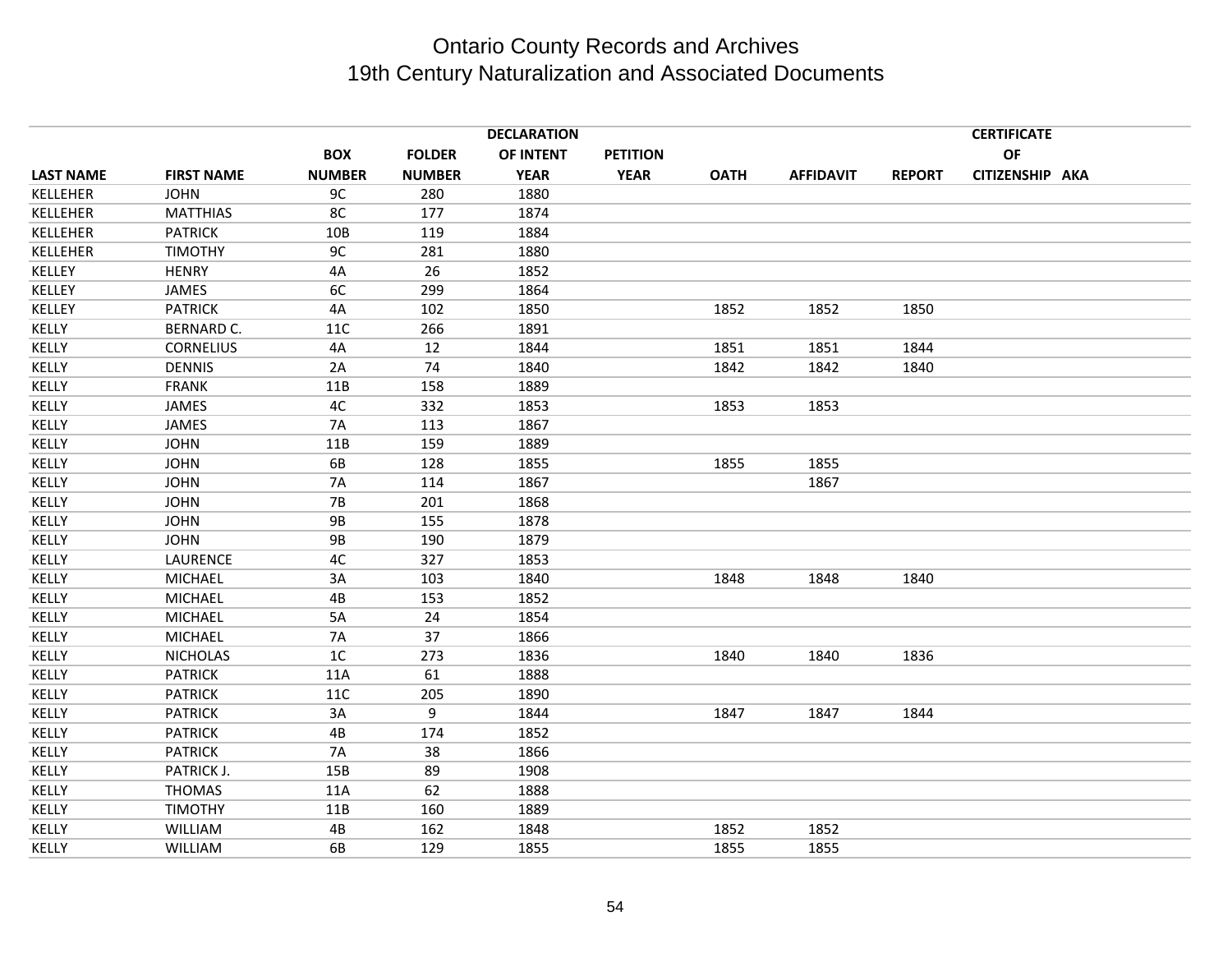|                   |                   |               |               | <b>DECLARATION</b> |                 |             |                  |               | <b>CERTIFICATE</b> |  |
|-------------------|-------------------|---------------|---------------|--------------------|-----------------|-------------|------------------|---------------|--------------------|--|
|                   |                   | <b>BOX</b>    | <b>FOLDER</b> | OF INTENT          | <b>PETITION</b> |             |                  |               | OF                 |  |
| <b>LAST NAME</b>  | <b>FIRST NAME</b> | <b>NUMBER</b> | <b>NUMBER</b> | <b>YEAR</b>        | <b>YEAR</b>     | <b>OATH</b> | <b>AFFIDAVIT</b> | <b>REPORT</b> | CITIZENSHIP AKA    |  |
| KELLY             | <b>WILLIAM</b>    | 6C            | 221           | 1859               |                 |             |                  |               |                    |  |
| KELLY, JR.        | <b>PATRICK</b>    | 11C           | 206           | 1890               |                 |             |                  |               |                    |  |
| KEMPSHALL         | WILLIS            | 1E            | 432           | 1812               |                 |             |                  |               |                    |  |
| <b>KENALY</b>     | <b>MAURICE</b>    | 2B            | 158           | 1844               |                 |             |                  | 1844          |                    |  |
| <b>KENEDY</b>     | <b>THOMAS</b>     | <b>7A</b>     | 36            | 1866               |                 |             |                  |               |                    |  |
| <b>KENEDY</b>     | <b>WILLIAM</b>    | 2A            | 96            | 1840               |                 | 1843        | 1843             | 1840          |                    |  |
| <b>KENNEDY</b>    | JAMES             | 1E            | 384           |                    |                 | 1810        | 1810             |               |                    |  |
| <b>KENNEDY</b>    | <b>JOHN</b>       | 7A            | 115           | 1867               |                 |             |                  |               |                    |  |
| <b>KENNEDY</b>    | <b>PATRICK</b>    | 4B            | 125           | 1852               |                 |             |                  |               |                    |  |
| <b>KENNEDY</b>    | <b>ROBERT</b>     | 1E            | 390           |                    |                 | 1810        | 1810             |               |                    |  |
| <b>KENNEDY</b>    | <b>TIMOTHY</b>    | 1D            | 368           |                    |                 | 1811        | 1811             |               |                    |  |
| <b>KENNEDY</b>    | WILLIAM           | <b>7A</b>     | 116           | 1867               |                 |             |                  |               |                    |  |
| <b>KENNEY</b>     | LAWRENCE          | 2C            | 226           | 1844               |                 | 1844        | 1844             |               |                    |  |
| <b>KENNEY</b>     | <b>PATRICK</b>    | 2B            | 148           | 1844               |                 | 1844        | 1844             | 1844          |                    |  |
| <b>KENNY</b>      | <b>BRYAN</b>      | <b>9B</b>     | 132           |                    |                 |             |                  |               |                    |  |
| <b>KENNY</b>      | <b>DANIEL</b>     | 8C            | 178           | 1872               |                 |             |                  |               |                    |  |
| <b>KENNY</b>      | EDWARD            | <b>9B</b>     | 133           | 187                |                 |             |                  |               |                    |  |
| <b>KENNY</b>      | JAMES             | 10A           | 30            | 1882               |                 |             |                  |               |                    |  |
| <b>KENNY</b>      | <b>JOHN B</b>     | 8A            | 60            | 1872               |                 |             |                  |               |                    |  |
| <b>KENNY</b>      | PETER             | 1D            | 362           |                    |                 | 1810        | 1810             |               |                    |  |
| <b>KEOGH</b>      | JAMES             | 4B            | 123           | 1848               |                 | 1852        | 1852             | 1848          |                    |  |
| <b>KERR</b>       | <b>JOHN</b>       | 1B            | 202           | 1837               |                 |             |                  | 1837          |                    |  |
| <b>KERRIGAN</b>   | <b>JOHN</b>       | 4B            | 130           | 1852               |                 |             |                  |               |                    |  |
| <b>KERSKI</b>     | <b>FREDERICK</b>  | 11A           | 63            | 1888               |                 |             |                  |               |                    |  |
| <b>KETTERER</b>   | <b>HENRY</b>      | 1B            | 126           | 1833               |                 |             |                  | 1833          |                    |  |
| <b>KEYS</b>       | <b>JOHN</b>       | 15A           | 67            | 1907               |                 |             |                  |               |                    |  |
| <b>KICKEY</b>     | <b>DENNIS</b>     | 11C           | 203           | 1890               |                 |             |                  |               |                    |  |
| KILDAE            | REDMOND           | 5A            | 96            | 1851               |                 | 1854        | 1854             |               |                    |  |
| KILDAY            | <b>JOHN</b>       | 3C            | 300           | 1851               |                 |             |                  |               |                    |  |
| KILLEN            | <b>THOMAS</b>     | 4B            | 151           | 1852               |                 |             |                  |               |                    |  |
| <b>KILLIPS</b>    | <b>CHARLES</b>    | 9C            | 282           | 1880               |                 |             |                  |               |                    |  |
| <b>KILLIPS</b>    | JAMES             | 9C            | 283           | 1880               |                 |             |                  |               |                    |  |
| <b>KILLIPS</b>    | SAMUEL            | <b>7A</b>     | 117           | 1867               |                 |             |                  |               |                    |  |
| <b>KILLIPS</b>    | WILLIAM           | 8A            | 17            | 1871               |                 |             |                  |               |                    |  |
| <b>KILPATRICK</b> | ALEXANDER         | 8C            | 234           | 1875               |                 |             |                  |               |                    |  |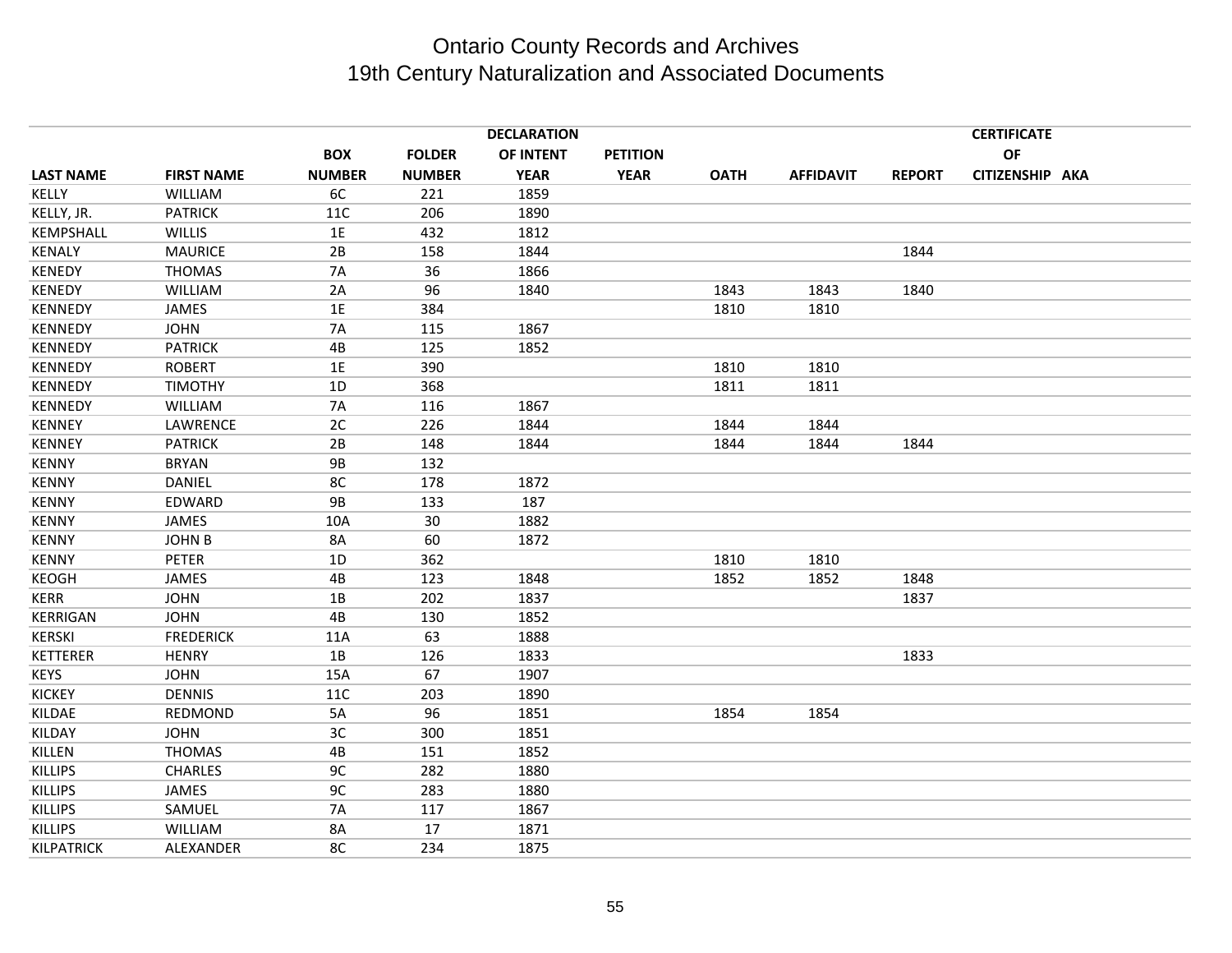|                   |               |               | <b>DECLARATION</b> |                 |             |                  |               | <b>CERTIFICATE</b> |  |
|-------------------|---------------|---------------|--------------------|-----------------|-------------|------------------|---------------|--------------------|--|
|                   | <b>BOX</b>    | <b>FOLDER</b> | OF INTENT          | <b>PETITION</b> |             |                  |               | OF                 |  |
| <b>FIRST NAME</b> | <b>NUMBER</b> | <b>NUMBER</b> | <b>YEAR</b>        | <b>YEAR</b>     | <b>OATH</b> | <b>AFFIDAVIT</b> | <b>REPORT</b> | CITIZENSHIP AKA    |  |
| <b>CHARLES</b>    | 2B            | 175           | 1844               |                 | 1844        | 1844             | 1844          |                    |  |
| <b>GEORGE</b>     | 2B            | 164           | 1838               |                 | 1844        | 1844             | 1838          |                    |  |
| <b>JOHN</b>       | 10B           | 120           | 1884               |                 |             |                  |               |                    |  |
| ADOLF             | 15A           | 36            | 1906               |                 |             |                  |               |                    |  |
| <b>FREDERICK</b>  | 9C            | 284           |                    |                 |             | 1880             |               |                    |  |
| EDWARD            | <b>9A</b>     | 64            | 1876               |                 |             |                  |               |                    |  |
| LOUIS             | 11C           | 207           | 1890               |                 |             |                  |               |                    |  |
| EDWARD            | 4A            | 22            | 1851               |                 |             |                  |               |                    |  |
| <b>GEORGE</b>     | 2C            | 268           | 1845               |                 |             |                  | 1845          |                    |  |
| <b>GEORGE</b>     | 3A            | 96            | 1848               |                 | 1848        | 1848             | 1848          |                    |  |
| <b>HENRY</b>      | 13A           | 73            | 1896               | 1899            |             | 1899             |               |                    |  |
| <b>JAMES</b>      | 2A            | 62            | 1842               |                 | 1844        | 1844             | 1842          |                    |  |
| <b>JAMES</b>      | 2B            | 198           |                    |                 | 1844        | 1844             |               |                    |  |
| <b>JOSEPH</b>     | 11B           | 161           | 1889               |                 |             |                  |               |                    |  |
| <b>PETER</b>      | 3A            | 62            | 1848               |                 |             |                  |               |                    |  |
| RICHARD           | 3A            | 35            | 1847               |                 |             |                  | 1847          |                    |  |
| RICHARD           | 3B            | 176           | 1847               |                 | 1850        | 1850             | 1847          |                    |  |
| <b>WILLIAM</b>    | 2A            | 106           | 1840               |                 | 1843        | 1843             | 1840          |                    |  |
| EDWARD            | 1C            | 282           | 1840               |                 | 1840        | 1840             |               |                    |  |
| <b>JAMES</b>      | 1B            | 190           | 1833               |                 | 1836        | 1836             | 1833          |                    |  |
| <b>BRYAN</b>      | 9C            | 285           | 1880               |                 |             |                  |               |                    |  |
| <b>JOHN</b>       | 7C            | 327           | 1870               |                 |             |                  |               |                    |  |
| <b>THOMAS</b>     | 5B            | 107           | 1854               |                 |             |                  |               |                    |  |
| JAMES             | 4A            | 39            | 1847               |                 | 1852        | 1852             | 1847          |                    |  |
| <b>MICHAEL</b>    | 5B            | 100           | 1854               |                 |             |                  |               |                    |  |
| <b>GILBERT</b>    | <b>7B</b>     | 202           | 1868               |                 |             |                  |               |                    |  |
| <b>GILBERT</b>    | 8C            | 235           | 1875               |                 |             |                  |               |                    |  |
| <b>BENEDICT</b>   | 9C            | 286           | 1880               |                 |             |                  |               |                    |  |
| WILLIAM H.        | 12A           | 49            | 1892               |                 |             |                  |               |                    |  |
| <b>MARTIN</b>     | 11B           | 162           | 1889               |                 |             |                  |               |                    |  |
| <b>GOTTLIEB</b>   | 9A            | 65            | 1876               |                 |             |                  |               |                    |  |
| LOUIS             | <b>8B</b>     | 129           | 1872               |                 |             |                  |               |                    |  |
| <b>CASPER</b>     | 7C            | 272           | 1869               |                 |             |                  |               |                    |  |
| <b>GEORGE</b>     | 4B            | 225           | 1852               |                 |             |                  |               |                    |  |
| <b>FRANK</b>      | 10C           | 205           | 1886               |                 |             |                  |               |                    |  |
|                   |               |               |                    |                 |             |                  |               |                    |  |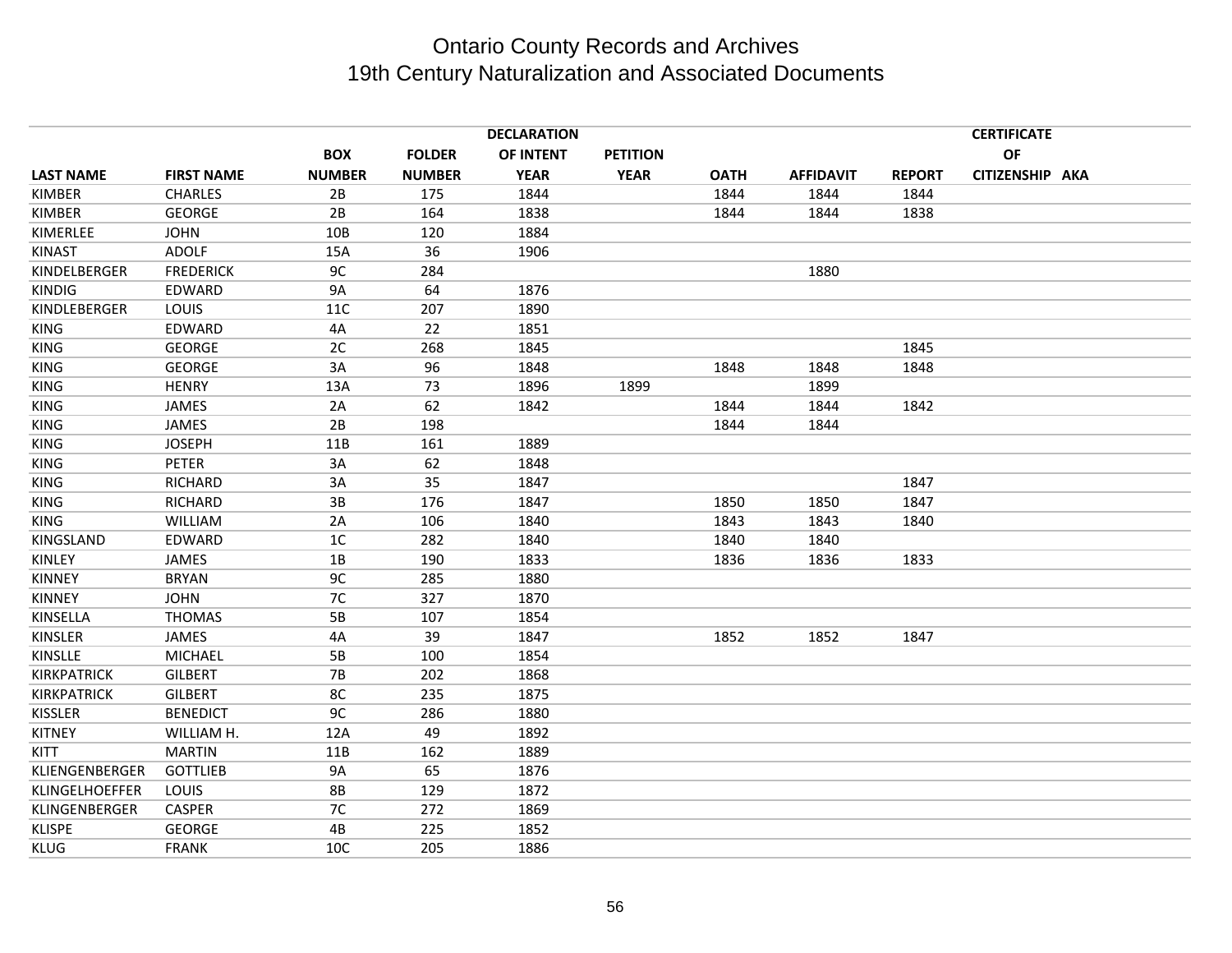|                    |                   |               |               | <b>DECLARATION</b> |                 |             |                  |               | <b>CERTIFICATE</b> |  |
|--------------------|-------------------|---------------|---------------|--------------------|-----------------|-------------|------------------|---------------|--------------------|--|
|                    |                   | <b>BOX</b>    | <b>FOLDER</b> | OF INTENT          | <b>PETITION</b> |             |                  |               | OF                 |  |
| <b>LAST NAME</b>   | <b>FIRST NAME</b> | <b>NUMBER</b> | <b>NUMBER</b> | <b>YEAR</b>        | <b>YEAR</b>     | <b>OATH</b> | <b>AFFIDAVIT</b> | <b>REPORT</b> | CITIZENSHIP AKA    |  |
| <b>KNABEL</b>      | <b>ANTON</b>      | 15A           | 37            | 1904               | 1906            |             |                  |               |                    |  |
| KNEALE             | JAMES             | 1C            | 293           | 1840               |                 |             |                  | 1840          |                    |  |
| <b>KNIGHT</b>      | <b>DANIEL</b>     | <b>7B</b>     | 203           |                    |                 |             | 1868             |               |                    |  |
| <b>KNIGHT</b>      | <b>HENRY</b>      | 11A           | 64            | 1888               |                 |             |                  |               |                    |  |
| <b>KNIGHT</b>      | <b>JOHN</b>       | 1A            | 89            | 1827               |                 |             |                  | 1827          |                    |  |
| <b>KNIGHT</b>      | <b>JOHN</b>       | 2B            | 189           | 1844               |                 | 1844        | 1844             | 1844          |                    |  |
| <b>KNIGHT</b>      | RICHARD           | 3A            | 33            | 1841               |                 | 1847        | 1847             | 1841          |                    |  |
| <b>KNIGHTS</b>     | <b>CHARLES</b>    | <b>9A</b>     | 66            | 1876               |                 |             |                  |               |                    |  |
| KNITTEL            | LOUIS             | 11A           | 65            | 1888               |                 |             |                  |               |                    |  |
| <b>KNOWLER</b>     | JAMES             | 4C            | 241           | 1853               |                 |             |                  |               |                    |  |
| <b>KNOWLES</b>     | WILLIAM           | 4C            | 242           | 1853               |                 |             |                  |               |                    |  |
| <b>KOERBEL</b>     | ADAM A.           | 14B           | 104           | 1902               | 1904            |             |                  |               |                    |  |
| <b>KONZ</b>        | <b>NICHOLAS</b>   | 9C            | 287           | 1880               |                 |             |                  |               |                    |  |
| <b>KRESSENBERG</b> | <b>HENRY</b>      | 9C            | 288           | 1880               |                 |             |                  |               |                    |  |
| <b>KROUGH</b>      | <b>JOHN</b>       | 6C            | 222           | 1859               |                 |             |                  |               |                    |  |
| <b>KRUETTER</b>    | <b>RUDOLPH</b>    | 10A           | 31            | 1882               |                 |             |                  |               |                    |  |
| <b>KUCKLEBURG</b>  | <b>PETER</b>      | 15A           | 68            | 1907               |                 |             |                  |               |                    |  |
| <b>KUEHN</b>       | <b>JULIUS</b>     | 8C            | 180           | 1874               |                 |             |                  |               |                    |  |
| <b>KUGUTT</b>      | <b>JOHN</b>       | 6B            | 164           | 1855               |                 |             |                  |               |                    |  |
| <b>KUNS</b>        | FRED              | 11C           | 208           | 1890               |                 |             |                  |               |                    |  |
| <b>KUNTZ</b>       | PHILIPP           | 12B           | 120           | 1894               |                 |             |                  |               |                    |  |
| LABELLA            | <b>FRANCESEO</b>  | 14B           | 105           | 1904               |                 |             |                  |               |                    |  |
| LACH               | <b>AUGUST</b>     | 12A           | 50            | 1892               |                 |             |                  |               |                    |  |
| LACY               | GARRET            | 4B            | 121           | 1852               |                 |             |                  | 1852          |                    |  |
| LACY               | <b>HENRY</b>      | 14A           | 10            | 1903               |                 |             |                  |               |                    |  |
| LAFFIN             | <b>JOHN</b>       | 3A            | 100           | 1846               |                 | 1848        | 1848             | 1846          |                    |  |
| LAIDLAW            | <b>WALTER</b>     | 1B            | 118           | 1832               |                 | 1835        | 1835             | 1832          |                    |  |
| LAIDLAW            | <b>WALTER</b>     | 1B            | 173           |                    |                 | 1835        |                  |               |                    |  |
| LALLEY             | LAWRENCE          | 8A            | 18            | 1871               |                 |             |                  |               |                    |  |
| LALLY              | <b>DONATO</b>     | 15A           | 69            | 1907               |                 |             |                  |               |                    |  |
| LALLY              | PETER             | 8A            | 19            | 1871               |                 |             |                  |               |                    |  |
| LAMBERT            | <b>OWEN</b>       | <b>9B</b>     | 192           | 1879               |                 |             |                  |               |                    |  |
| LAMBERT            | <b>ROBERT</b>     | 6C            | 254           | 1860               |                 |             |                  |               |                    |  |
| LAMBERT            | <b>THOMAS</b>     | 3C            | 237           | 1850               |                 |             |                  | 1850          |                    |  |
| LAMONICA           | <b>FERNANDO</b>   | 15C           | 168           |                    |                 |             |                  | 1918          |                    |  |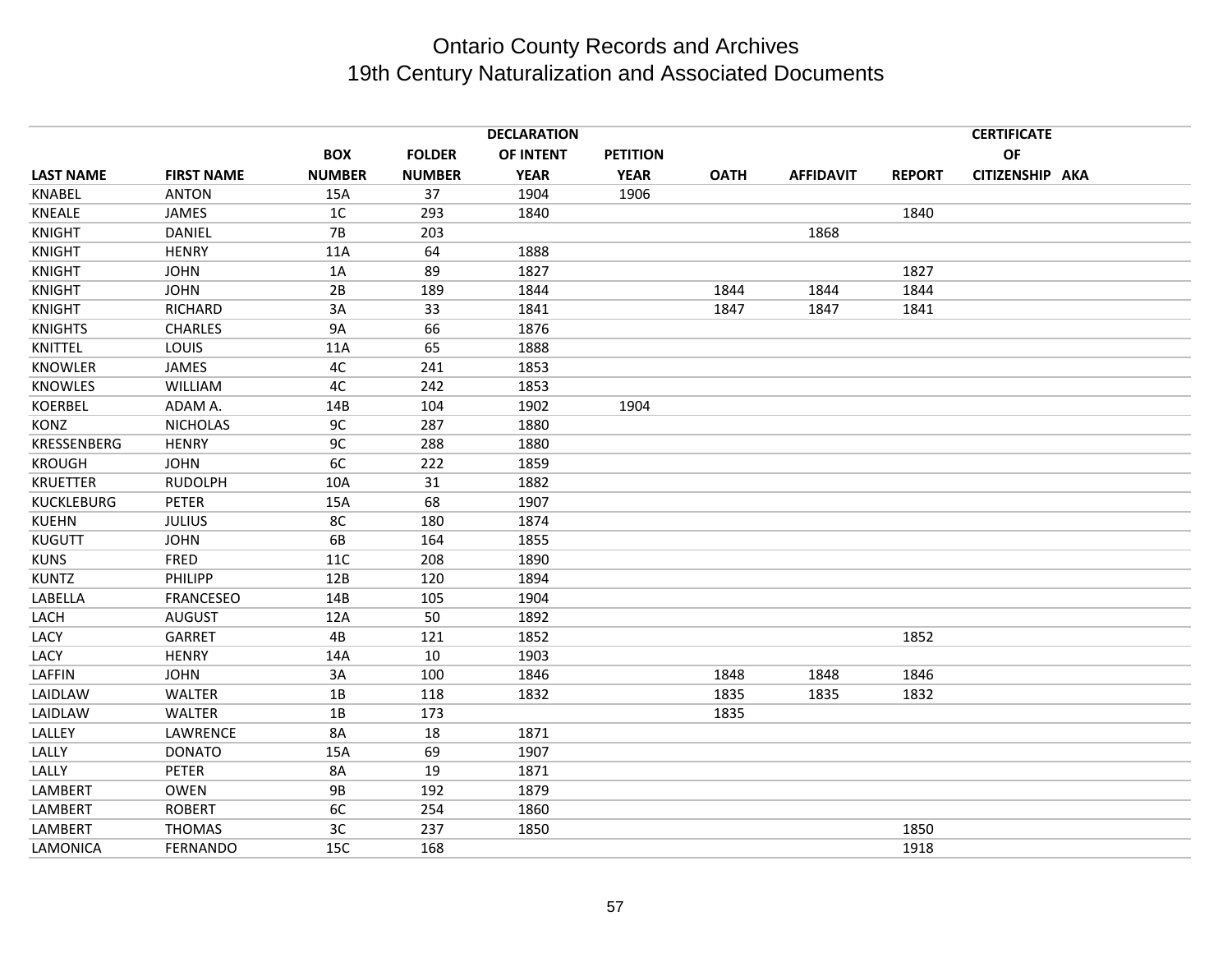|                  |                   |               |               | <b>DECLARATION</b> |                 |             |                  |               | <b>CERTIFICATE</b> |  |
|------------------|-------------------|---------------|---------------|--------------------|-----------------|-------------|------------------|---------------|--------------------|--|
|                  |                   | <b>BOX</b>    | <b>FOLDER</b> | OF INTENT          | <b>PETITION</b> |             |                  |               | OF                 |  |
| <b>LAST NAME</b> | <b>FIRST NAME</b> | <b>NUMBER</b> | <b>NUMBER</b> | <b>YEAR</b>        | <b>YEAR</b>     | <b>OATH</b> | <b>AFFIDAVIT</b> | <b>REPORT</b> | CITIZENSHIP AKA    |  |
| LANAGAN          | <b>CHARLES</b>    | 3A            | 93            | 1846               |                 | 1848        | 1848             |               |                    |  |
| LANASA           | PHILIP            | 14B           | 106           |                    | 1904            |             |                  |               |                    |  |
| LANASA           | <b>PHILIPPO</b>   | 14C           | 190           | 1905               |                 |             |                  |               |                    |  |
| LANCER           | <b>WILLIAM</b>    | 6C            | 204           | 1858               |                 |             |                  |               |                    |  |
| LANDFORD         | ALEXANDER         |               |               |                    |                 |             |                  |               |                    |  |
| LANDRIDGE        | <b>LUKE</b>       | 2B            | 159           | 1842               |                 | 1844        | 1844             | 1842          |                    |  |
| <b>LANDROFF</b>  | <b>JOHN</b>       | 5A            | 43            | 1854               |                 |             |                  |               |                    |  |
| LANDSCHOOT       | <b>PETER</b>      | 14B           | 107           | 1904               |                 |             |                  |               |                    |  |
| LANDSCHOOT       | <b>SINTERS</b>    | 13C           | 184           | 1891               | 1901            |             | 1901             |               |                    |  |
| LANG             | MICHAEL           | 7C            | 349           | 1870               |                 |             |                  |               |                    |  |
| LANGAN           | <b>JERRY</b>      | 11C           | 209           | 1890               |                 |             |                  |               |                    |  |
| LANGE            | <b>CORNELIUS</b>  | 3B            | 164           | 1846               |                 | 1849        | 1849             | 1846          |                    |  |
| LANGRIDGE        | <b>MARTIN</b>     | 2B            | 122           | 1839               |                 | 1843        | 1843             | 1839          |                    |  |
| LANGRIDGE        | <b>STEPHEN</b>    | 2A            | 56            | 1842               |                 | 1842        | 1842             | 1842          |                    |  |
| LANIEN           | <b>THOMAS</b>     | 6B            | 130           | 1852               |                 | 1855        | 1855             |               |                    |  |
| LANIGAN          | <b>PATRICK</b>    | 4B            | 119           | 1852               |                 |             |                  |               |                    |  |
| LANNIN           | <b>THOMAS</b>     | 14C           | 191           | 1905               |                 |             |                  |               |                    |  |
| LANNON           | <b>EDWARD</b>     | 4C            | 277           | 1853               |                 |             |                  |               |                    |  |
| LANNON           | SAMUEL            | <b>8B</b>     | 130           | 1873               |                 |             |                  |               |                    |  |
| LANSING          | <b>PETER</b>      | 8C            | 236           | 1875               |                 |             |                  |               |                    |  |
| LARHAM           | <b>GEORGE</b>     | 3B            | 110           | 1845               |                 | 1848        | 1848             | 1845          |                    |  |
| LARHAM           | <b>JEREMIAH</b>   | 3A            | 108           | 1848               |                 | 1848        | 1848             | 1848          |                    |  |
| LARICCIA         | <b>JOSEPH</b>     | 15C           | 172           |                    |                 |             |                  | 1927          |                    |  |
| LARKIN           | <b>STEPHEN</b>    | 10C           | 243           | 1887               |                 |             |                  |               |                    |  |
| LARKINS          | <b>GEORGE</b>     | 2B            | 204           | 1844               |                 | 1844        | 1844             | 1844          |                    |  |
| LARKINS          | <b>JAMESE</b>     | 2B            | 199           | 1844               |                 | 1844        | 1844             |               |                    |  |
| LARKINS          | WILLIAM           | 7B            | 204           | 1868               |                 |             |                  |               |                    |  |
| LARNEY           | WILLIAM           | 2C            | 223           | 1844               |                 | 1844        | 1844             |               |                    |  |
| LARSEN           | <b>MARINUS</b>    | 11C           | 210           | 1890               |                 |             |                  |               |                    |  |
| LARTER           | <b>HENRY</b>      | 13A           | 22            |                    | 1897            |             | 1897             |               |                    |  |
| LASKAWASKE       | FRED              | 11B           | 163           | 1889               |                 |             |                  |               |                    |  |
| LASKOWSKI        | <b>GOTTFRIED</b>  | 13A           | 74            | 1899               |                 |             |                  |               |                    |  |
| LASTEN           | <b>HENRY</b>      | 12B           | 121           | 1894               |                 |             |                  |               |                    |  |
| LATHAM           | <b>JOHN F</b>     | 10C           | 206           | 1886               |                 |             |                  |               |                    |  |
| <b>LATHBURY</b>  | <b>JOHN</b>       | 2A            | 1             | 1838               |                 | 1840        | 1840             | 1838          |                    |  |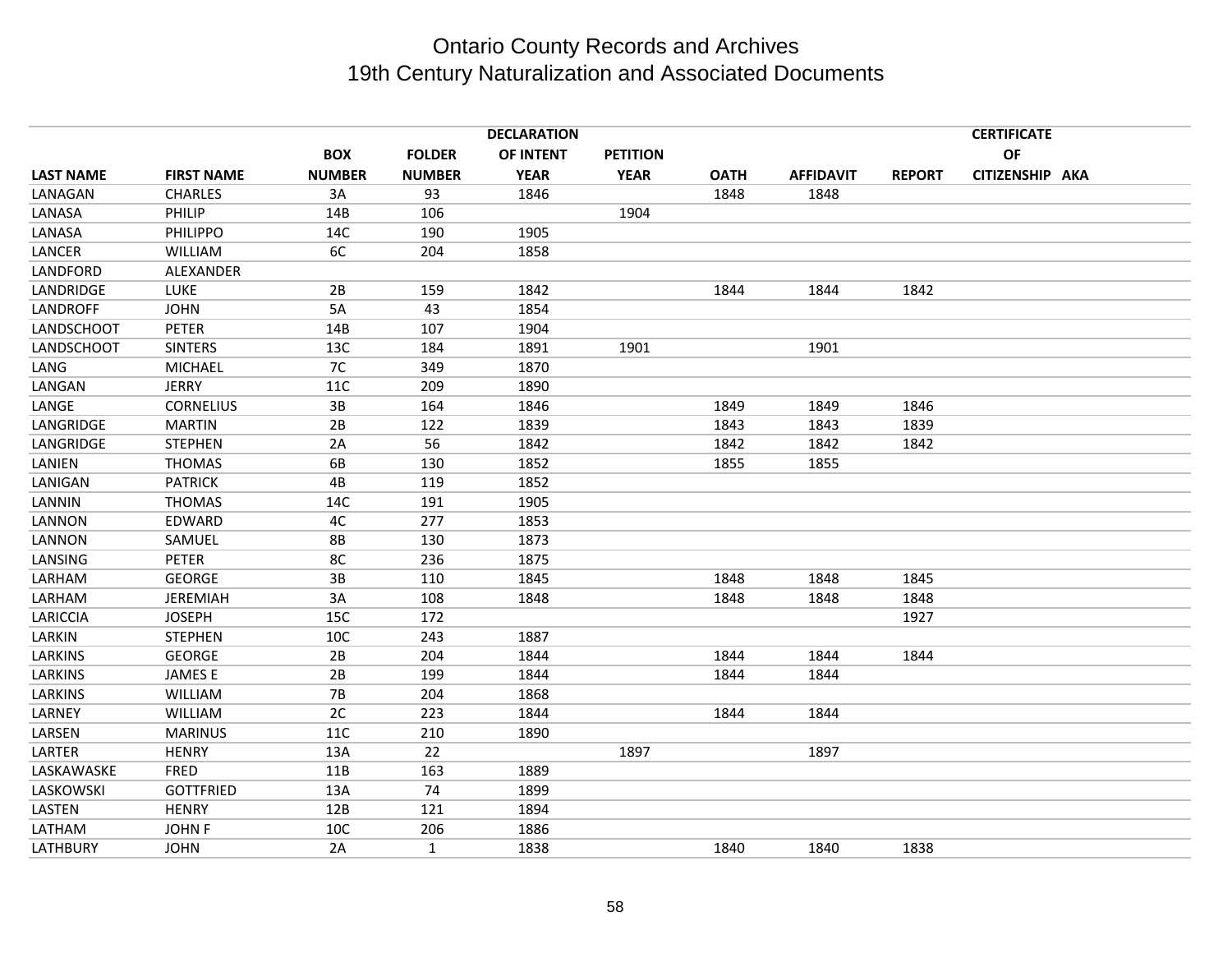|                  |                   |                |               | <b>DECLARATION</b> |                 |             |                  |               | <b>CERTIFICATE</b> |  |
|------------------|-------------------|----------------|---------------|--------------------|-----------------|-------------|------------------|---------------|--------------------|--|
|                  |                   | <b>BOX</b>     | <b>FOLDER</b> | OF INTENT          | <b>PETITION</b> |             |                  |               | <b>OF</b>          |  |
| <b>LAST NAME</b> | <b>FIRST NAME</b> | <b>NUMBER</b>  | <b>NUMBER</b> | <b>YEAR</b>        | <b>YEAR</b>     | <b>OATH</b> | <b>AFFIDAVIT</b> | <b>REPORT</b> | CITIZENSHIP AKA    |  |
| <b>LATHBURY</b>  | RICHARD           | 4C             | 240           | 1851               |                 | 1853        | 1953             |               |                    |  |
| <b>LATHBURY</b>  | <b>THOMAS</b>     | 1 <sup>C</sup> | 292           | 1836               |                 | 1840        | 1840             | 1836          |                    |  |
| LATTA            | HERMAN E.         | 13A            | 75            |                    | 1899            |             | 1899             |               |                    |  |
| LATTA            | ROBERT D.         | 4C             | 246           | 1853               |                 |             |                  |               |                    |  |
| LATZ             | <b>HENRY</b>      | 3C             | 259           | 1851               |                 | 1851        | 1851             | 1851          |                    |  |
| LATZ             | <b>MATTHIAS</b>   | 5B             | 133           | 1851               |                 | 1854        | 1854             |               |                    |  |
| LATZ             | <b>NICHOLAS</b>   | 3C             | 272           | 1851               |                 | 1853        | 1853             |               |                    |  |
| LAUGHLIN         | EDWARD            | 2A             | 50            | 1842               |                 | 1842        | 1842             | 1842          |                    |  |
| LAUGHLIN         | JAMES             | <b>9A</b>      | 67            | 1876               |                 |             |                  |               |                    |  |
| LAVASSEUR        | <b>JOHN</b>       | 1E             | 393           |                    |                 | 1810        | 1810             |               |                    |  |
| LAVELL           | <b>PETER</b>      | 6B             | 131           | 1855               |                 | 1855        | 1855             |               |                    |  |
| LAVEY            | <b>THOMAS</b>     | 4B             | 207           | 1852               |                 | 1852        | 1852             |               |                    |  |
| LAVOPER          | <b>JOHN</b>       | 1A             | 27            |                    |                 |             | 1810             |               |                    |  |
| LAW              | <b>HENRY</b>      | <b>7B</b>      | 205           | 1868               |                 |             |                  |               |                    |  |
| LAWLOR           | <b>PATRICK</b>    | 10A            | 32            | 1882               |                 |             |                  |               |                    |  |
| LAWS             | <b>THOMAS</b>     | <b>7A</b>      | 39            | 1866               |                 |             |                  |               |                    |  |
| LAY              | <b>JOHN</b>       | 6C             | 285           | 1862               |                 |             |                  |               |                    |  |
| LEAD             | <b>BENJAMIN</b>   | 2B             | 177           | 1840               |                 | 1844        | 1844             | 1840          |                    |  |
| LEAD             | SAMUEL            | 3B             | 159           | 1847               |                 | 1849        | 1849             | 1847          |                    |  |
| LEAHY            | <b>HUGH</b>       | 6C             | 300           | 1864               |                 |             |                  |               |                    |  |
| LEANDER          | SALOMON N.        | 14B            | 108           | 1893               | 1904            |             | 1904             |               |                    |  |
| LEARY            | <b>MICHAEL</b>    | 3A             | 17            | 1847               |                 |             |                  | 1847          |                    |  |
| LEARY            | WILLIAM           | 3C             | 230           | 1850               |                 |             |                  | 1850          |                    |  |
| LEARY            | <b>WILLIAM</b>    | 5A             | 3             | 1853               |                 | 1853        |                  |               |                    |  |
| LEAVER           | WILLIAM           | 3C             | 203           | 1850               |                 |             |                  | 1850          |                    |  |
| LEBBON           | <b>WALTER</b>     | 13B            | 145           |                    | 1900            |             | 1900             |               |                    |  |
| LEBBON           | WALTER            | 14B            | 109           | 1900               | 1903            |             | 1904             |               |                    |  |
| LEBRUN           | 1.J.              | 11A            | 66            | 1888               |                 |             |                  |               |                    |  |
| LECKENLEY        | <b>JOHN</b>       | 1A             | 62            | 1819               |                 |             |                  |               |                    |  |
| <b>LECKIE</b>    | <b>FRANK</b>      | 14C            | 192           | 1905               |                 |             |                  |               |                    |  |
| LEDWITH          | <b>JOHN</b>       | 3C             | 229           | 1845               |                 | 1850        | 1850             | 1845          |                    |  |
| <b>LEE</b>       | PETER             | 5A             | 68            | 1851               |                 | 1854        | 1854             |               |                    |  |
| LEE              | <b>PETER</b>      | 7C             | 328           | 1870               |                 |             |                  |               |                    |  |
| LEES             | DAVID C.          | 6A             | 50            |                    |                 |             |                  |               |                    |  |
| LEFEVER          | <b>JOHN</b>       | 9C             | 289           |                    |                 |             | 1880             |               |                    |  |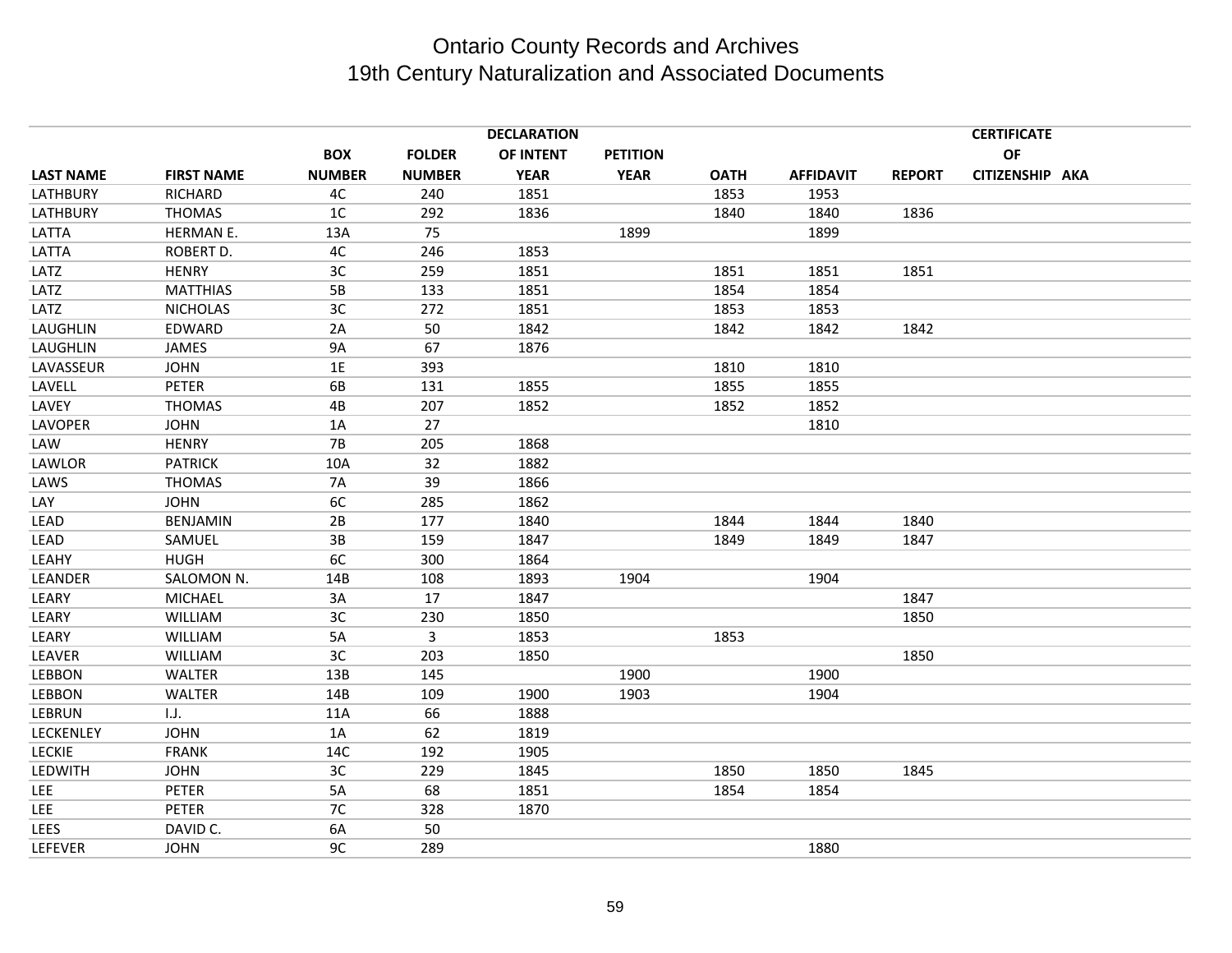|                  |                   |               |               | <b>DECLARATION</b> |                 |             |                  |               | <b>CERTIFICATE</b> |  |
|------------------|-------------------|---------------|---------------|--------------------|-----------------|-------------|------------------|---------------|--------------------|--|
|                  |                   | <b>BOX</b>    | <b>FOLDER</b> | OF INTENT          | <b>PETITION</b> |             |                  |               | <b>OF</b>          |  |
| <b>LAST NAME</b> | <b>FIRST NAME</b> | <b>NUMBER</b> | <b>NUMBER</b> | <b>YEAR</b>        | <b>YEAR</b>     | <b>OATH</b> | <b>AFFIDAVIT</b> | <b>REPORT</b> | CITIZENSHIP AKA    |  |
| LEGANSHER        | ANDREW            | 9C            | 292           | 1880               |                 |             |                  |               |                    |  |
| LEGANSHER        | <b>JOHN</b>       | 9C            | 291           | 1880               |                 |             |                  |               |                    |  |
| <b>LEGERWOOD</b> | <b>GEORGE</b>     | 4B            | 134           | 1849               |                 | 1852        | 1852             | 1849          |                    |  |
| LEGERWOOD        | <b>THOMAS</b>     | 3C            | 251           | 1851               |                 |             |                  |               |                    |  |
| LEGERWOOD        | <b>THOMAS</b>     | 6A            | 51            | 1851               |                 | 1854        | 1854             |               |                    |  |
| LEGERWOOD        | WILLIAM           | 3B            | 186           | 1847               |                 | 1850        | 1850             | 1847          |                    |  |
| <b>LEIGHTON</b>  | <b>PETER</b>      | 11B           | 164           | 1889               |                 |             |                  |               |                    |  |
| LEISER           | <b>GABRIEL</b>    | <b>9B</b>     | 156           | 1877               |                 |             |                  |               |                    |  |
| LEISER           | MENDEL            | 7B            | 136           | 1867               |                 |             |                  |               |                    |  |
| LEMMA            | <b>ANTHONY</b>    | 14A           | 32            |                    | 1903            |             | 1903             |               |                    |  |
| LEMMA            | LEONARDO          | 13B           | 146           | 1900               |                 |             |                  |               |                    |  |
| LENAGHAN         | <b>PATRICK</b>    | 3C            | 278           | 1848               |                 | 1851        | 1851             |               |                    |  |
| LENNON           | EDWARD            | 6B            | 132           | 1855               |                 |             |                  |               |                    |  |
| LENNSCROOT       | <b>CHARLES</b>    | 11C           | 267           | 1891               |                 |             |                  |               |                    |  |
| LENSE            | JAMES             | 8C            | 237           | 1875               |                 |             |                  |               |                    |  |
| LENTA            | FRANCISCO C.      | 14A           | 33            | 1903               |                 | 1903        |                  |               |                    |  |
| LENTZ            | <b>JOHN</b>       | 6B            | 133           | 1855               |                 |             |                  |               |                    |  |
| LENUS            | (LEINUS)DAVID     | 1B            | 120           | 1832               |                 |             |                  |               |                    |  |
| LEONARD          | <b>JAMES</b>      | 4B            | 206           | 1852               |                 | 1852        | 1852             |               |                    |  |
| LEVY             | <b>ISAAC</b>      | 10B           | 121           | 1884               |                 |             |                  |               |                    |  |
| LEVY             | <b>JACOB</b>      | 7A            | 118           | 1867               |                 |             |                  |               |                    |  |
| LEVY             | SIMON B.          | 11A           | 67            | 1888               |                 |             |                  |               |                    |  |
| LEWIS            | <b>ARTHUR</b>     | 1E            | 406           |                    |                 | 1814        |                  |               |                    |  |
| LEWIS            | <b>ARTHUR</b>     | 1E            | 406           |                    |                 | 1814        |                  |               |                    |  |
| LEWIS            | <b>DAVID</b>      | 12B           | 122           | 1894               |                 |             |                  |               |                    |  |
| LEWIS            | <b>DAVID</b>      | 4B            | 150           | 1852               |                 |             |                  |               |                    |  |
| LEWIS            | <b>GEORGE</b>     | 13C           | 185           | 1893               | 1901            |             | 1901             |               |                    |  |
| LEWIS            | <b>JAMES</b>      | 2B            | 113           | 1843               |                 |             |                  | 1843          |                    |  |
| <b>LEWTHROP</b>  | <b>THOMAS</b>     | 1A            | 36            |                    |                 |             | 1812             |               |                    |  |
| <b>LICCANDO</b>  | ANGELO            | 15A           | 38            | 1903               | 1906            |             |                  |               |                    |  |
| <b>LIDDELL</b>   | <b>CHARLES</b>    | 14C           | 193           | 1905               |                 |             |                  |               |                    |  |
| <b>LIGHTFOOT</b> | <b>JOHN</b>       | 2A            | 9             | 1838               |                 | 1840        | 1840             | 1838          |                    |  |
| <b>LIGHTFOOT</b> | <b>ROBERT</b>     | 6C            | 286           | 1862               |                 |             |                  |               |                    |  |
| <b>LIGHTFOOT</b> | WILLIAM           | 2A            | 32            | 1838               |                 | 1841        | 1841             | 1838          |                    |  |
| LILLY            | <b>WILLIAM</b>    | 1E            | 379           |                    |                 | 1812        | 1812             |               |                    |  |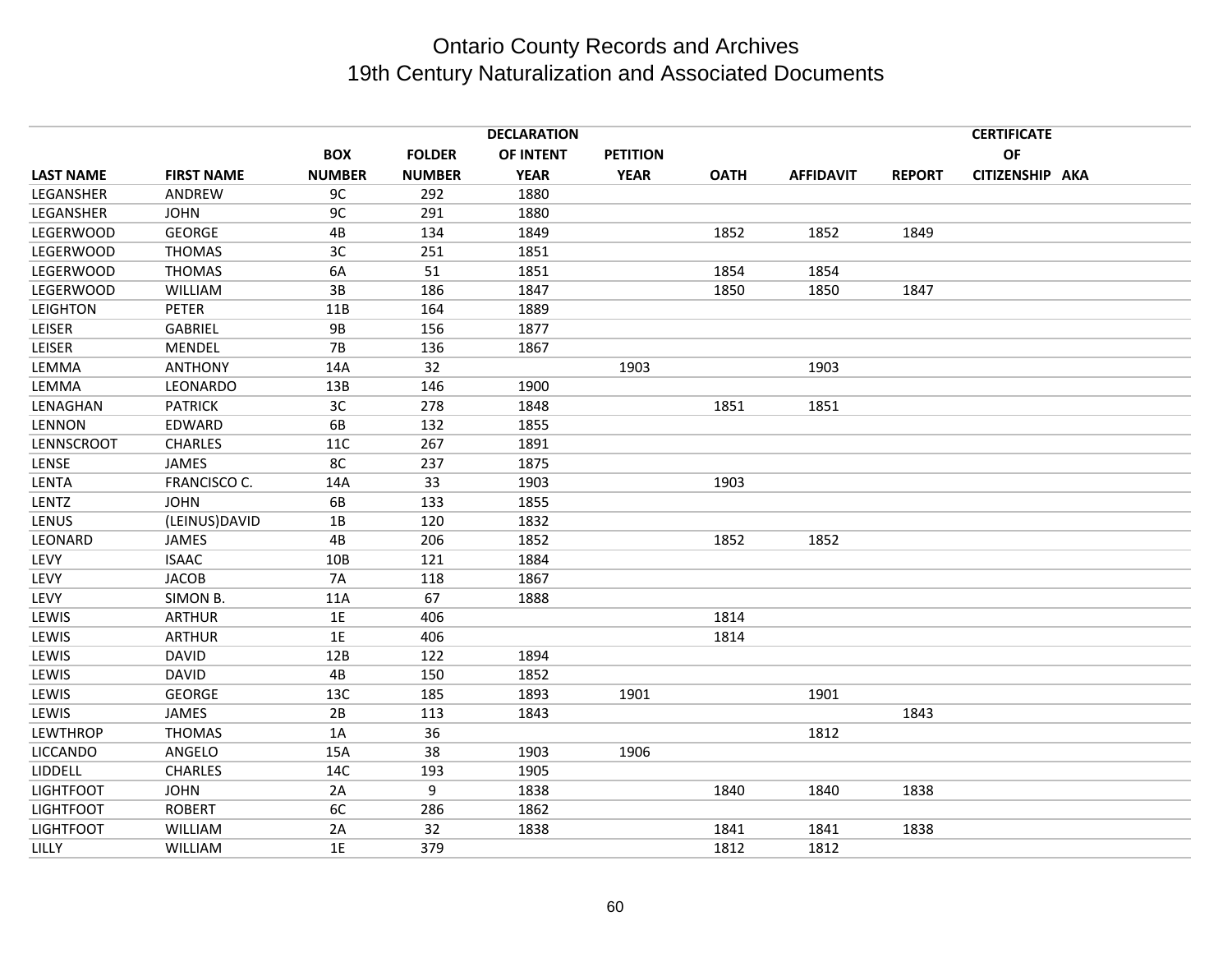|                  |                   |                |               | <b>DECLARATION</b> |                 |             |                  |               | <b>CERTIFICATE</b> |  |
|------------------|-------------------|----------------|---------------|--------------------|-----------------|-------------|------------------|---------------|--------------------|--|
|                  |                   | <b>BOX</b>     | <b>FOLDER</b> | OF INTENT          | <b>PETITION</b> |             |                  |               | <b>OF</b>          |  |
| <b>LAST NAME</b> | <b>FIRST NAME</b> | <b>NUMBER</b>  | <b>NUMBER</b> | <b>YEAR</b>        | <b>YEAR</b>     | <b>OATH</b> | <b>AFFIDAVIT</b> | <b>REPORT</b> | CITIZENSHIP AKA    |  |
| <b>LINDNER</b>   | <b>AUGUST</b>     | 9A             | 68            | 1876               |                 |             |                  |               |                    |  |
| <b>LINDNER</b>   | <b>CHRISTOPH</b>  | 9B             | 157           | 1878               |                 |             |                  |               |                    |  |
| <b>LINDNER</b>   | <b>GREGOR</b>     | 10C            | 244           | 1887               |                 |             |                  |               |                    |  |
| <b>LINDNER</b>   | <b>JOSEPH</b>     | 12A            | 51            | 1892               |                 |             |                  |               |                    |  |
| <b>LINES</b>     | <b>TIMOTHY</b>    | 14B            | 110           | 1902               | 1904            |             | 1904             |               |                    |  |
| LINKNER          | <b>AUGUST</b>     | 10B            | 122           | 1884               |                 |             |                  |               |                    |  |
| LINKNER          | FERDINAND         | 11A            | 68            | 1888               |                 |             |                  |               |                    |  |
| <b>LINKNER</b>   | <b>JOHN</b>       | 10B            | 123           | 1884               |                 |             |                  |               |                    |  |
| LIST OF          | AMENDMENTS        | 15C            | 186           |                    |                 |             |                  | 1931          |                    |  |
| LO CURTO         | ANGELO            | 15A            | 70            | 1907               |                 |             |                  |               |                    |  |
| <b>LOBERTO</b>   | <b>JOSEPH</b>     | 14A            | 34            |                    | 1903            |             | 1903             |               |                    |  |
| <b>LOFTIS</b>    | <b>DANIEL</b>     | 4A             | 57            | 1852               |                 |             |                  |               |                    |  |
| <b>LOFTIS</b>    | WILLIAM           | 4A             | 62            | 1852               |                 |             |                  |               |                    |  |
| LOGAN            | <b>JOHN</b>       | 5A             | 44            | 1854               |                 |             |                  |               |                    |  |
| LOGAN            | <b>JOHN</b>       | 9C             | 292           |                    |                 |             | 1880             |               |                    |  |
| LOMAN            | <b>PATRICK</b>    | 10B            | 124           | 1884               |                 |             |                  |               |                    |  |
| LOMILLER         | PETER             | <b>7B</b>      | 206           | 1868               |                 |             |                  |               |                    |  |
| LONG             | EDWARD            | 3B             | 116           | 1848               |                 |             |                  | 1848          |                    |  |
| LONG             | <b>JACOB</b>      | 4C             | 253           | 1853               |                 | 1855        | 1855             |               |                    |  |
| LONG             | JAMES             | 6C             | 301           | 1864               |                 |             |                  |               |                    |  |
| LONG             | LEONARD           | <b>7B</b>      | 207           | 1868               |                 |             |                  |               |                    |  |
| LONG             | <b>MAURICE</b>    | <b>9A</b>      | 69            | 1876               |                 |             |                  |               |                    |  |
| LONG             | <b>PETER</b>      | 8C             | 181           | 1874               |                 |             |                  |               |                    |  |
| LONG             | <b>SIMON</b>      | 7C             | 273           | 1869               |                 |             |                  |               |                    |  |
| LOONEY           | EDWARD            | 9B             | 193           | 1879               |                 |             |                  |               |                    |  |
| LOONEY           | <b>PATRICK</b>    | 9C             | 293           | 1876               |                 |             |                  |               |                    |  |
| LOOS             | <b>HENRY</b>      | 11C            | 268           | 1891               |                 |             |                  |               |                    |  |
| LOUGHRANE        | PHILLIP           | 11A            | 69            | 1888               |                 |             |                  |               |                    |  |
| LOVE             | 9B                | 134            | 187           |                    |                 |             |                  |               |                    |  |
| LOVE             | JAMES             | 6A             | 52            | 1854               |                 |             |                  |               |                    |  |
| LOVE             | <b>JOHN</b>       | 11A            | 70            | 1888               |                 |             |                  |               |                    |  |
| LOVE             | <b>JOHN</b>       | 4C             | 335           | 1851               |                 | 1853        | 1853             | 1851          |                    |  |
| LOVE             | SAMUEL            | 3C             | 222           | 1850               |                 |             |                  | 1850          |                    |  |
| LOVE             | SAMUEL            | 4B             | 183           | 1850               |                 | 1852        | 1852             |               |                    |  |
| LOVETT           | <b>THOMAS</b>     | 1 <sup>C</sup> | 255           | 1840               |                 |             |                  | 1840          |                    |  |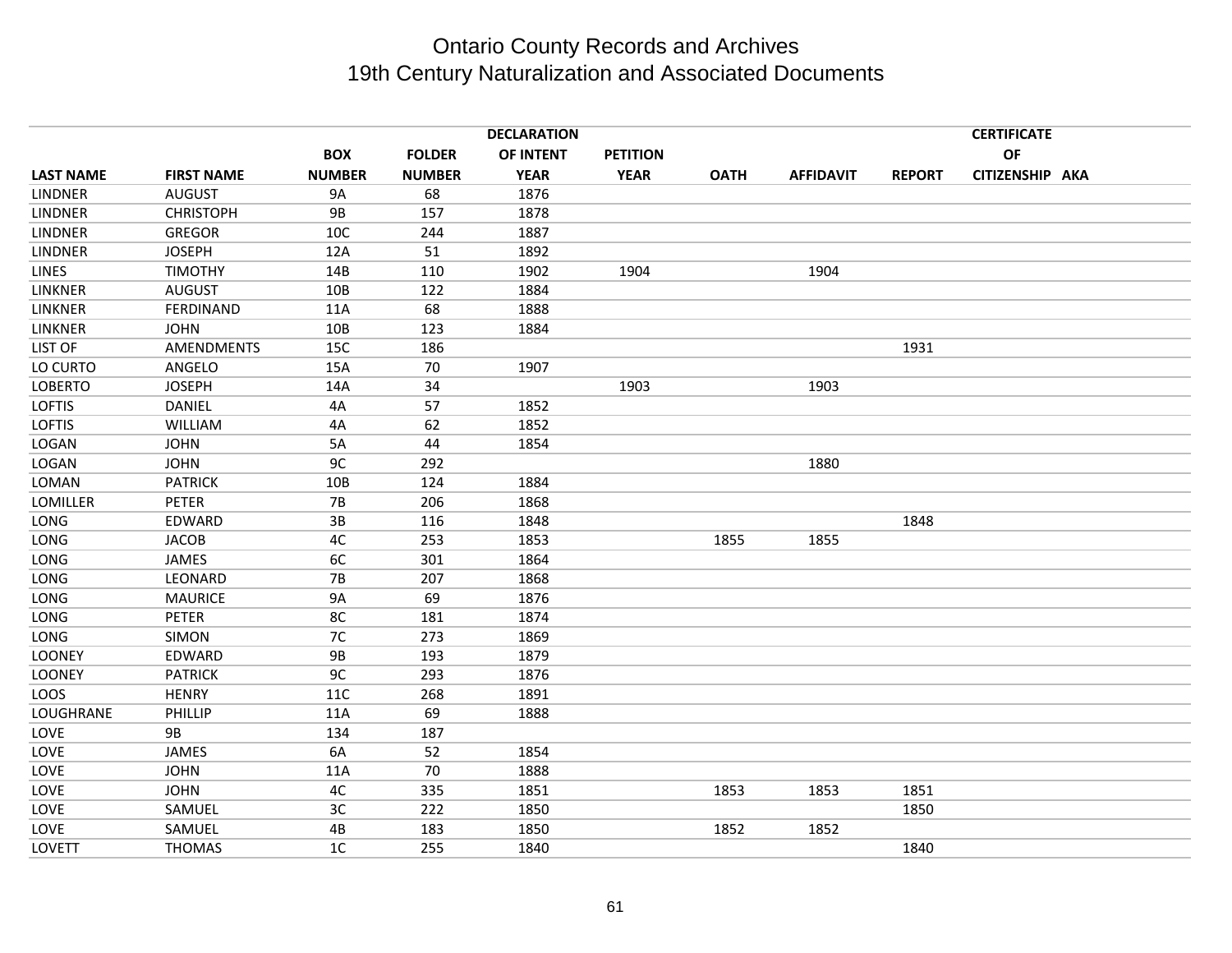|                  |                   |               |               | <b>DECLARATION</b> |                 |             |                  |               | <b>CERTIFICATE</b> |  |
|------------------|-------------------|---------------|---------------|--------------------|-----------------|-------------|------------------|---------------|--------------------|--|
|                  |                   | <b>BOX</b>    | <b>FOLDER</b> | OF INTENT          | <b>PETITION</b> |             |                  |               | <b>OF</b>          |  |
| <b>LAST NAME</b> | <b>FIRST NAME</b> | <b>NUMBER</b> | <b>NUMBER</b> | <b>YEAR</b>        | <b>YEAR</b>     | <b>OATH</b> | <b>AFFIDAVIT</b> | <b>REPORT</b> | CITIZENSHIP AKA    |  |
| LOWE             | <b>HENRY</b>      | 8C            | 182           | 1874               |                 |             |                  |               |                    |  |
| LOWRY            | <b>THOMAS</b>     | 1D            | 326           |                    | 1807            | 1807        |                  |               |                    |  |
| <b>LOWTHROP</b>  | <b>THOMAS</b>     | 1E            | 380           |                    |                 | 1811        |                  |               |                    |  |
| <b>LUBBOCK</b>   | <b>JOHN</b>       | 7B            | 208           |                    |                 |             | 1868             |               |                    |  |
| <b>LUBBOCK</b>   | <b>WILLIAM</b>    | <b>7A</b>     | 76            | 1866               |                 |             |                  |               |                    |  |
| LUTZ             | <b>JOHN</b>       | 14B           | 111           | 1902               | 1904            |             |                  |               |                    |  |
| LUTZ             | <b>JOSEPH</b>     | 6B            | 135           | 1855               |                 |             |                  |               |                    |  |
| LUTZ             | <b>URS</b>        | 6A            | 53            | 1854               |                 |             |                  |               |                    |  |
| LUX              | EDWARD            | 11A           | 71            | 1888               |                 |             |                  |               |                    |  |
| LYDEN            | <b>JOHN</b>       | <b>7A</b>     | 40            |                    |                 |             | 1866             |               |                    |  |
| <b>LYDON</b>     | WILLIAM           | <b>9B</b>     | 135           | 1877               |                 |             |                  |               |                    |  |
| LYNAGH           | <b>NICHOLAS</b>   | 9A            | 71            | 1876               |                 |             |                  |               |                    |  |
| LYNARD           | ALEXANDER         | 2B            | 138           | 1844               |                 |             |                  | 1844          |                    |  |
| LYNCH            | <b>CONNERS</b>    | 12A           | 52            | 1892               |                 |             |                  |               |                    |  |
| LYNCH            | <b>CORNELIUS</b>  | <b>7B</b>     | 209           | 1868               |                 |             |                  |               |                    |  |
| LYNCH            | <b>DANIEL</b>     | <b>7A</b>     | 41            | 1866               |                 |             |                  |               |                    |  |
| <b>LYNCH</b>     | DANIEL            | 8A            | 61            | 1872               |                 |             |                  |               |                    |  |
| <b>LYNCH</b>     | <b>DENNIS</b>     | <b>7A</b>     | 42            | 1866               |                 |             |                  |               |                    |  |
| LYNCH            | HUMPHREY C.       | 12B           | 123           | 1894               |                 |             |                  |               |                    |  |
| <b>LYNCH</b>     | <b>JAMES</b>      | <b>7B</b>     | 210           | 1868               |                 |             |                  |               |                    |  |
| LYNCH            | JAMES             | 8A            | 62            | 1872               |                 |             |                  |               |                    |  |
| <b>LYNCH</b>     | <b>JOHN</b>       | 5A            | 69            | 1854               |                 |             |                  |               |                    |  |
| <b>LYNCH</b>     | <b>JOSEPH</b>     | 13A           | 23            |                    | 1897            |             |                  |               |                    |  |
| <b>LYNCH</b>     | <b>TIMOTHY</b>    | 2C            | 245           | 1844               |                 |             |                  | 1844          |                    |  |
| <b>LYONS</b>     | <b>JOHN</b>       | 10B           | 125           | 1884               |                 |             |                  |               |                    |  |
| <b>LYSAGHT</b>   | <b>JOHN</b>       | 6A            | 54            | 1854               |                 |             |                  |               |                    |  |
| LYSAGHT          | <b>PATRICK</b>    | 4C            | 284           | 1853               |                 |             |                  |               |                    |  |
| <b>LYSAGHT</b>   | WILLIAM           | 2B            | 127           | 1838               |                 | 1844        | 1844             |               |                    |  |
| LYSAGHT          | WILLIAM           | 6A            | 55            | 1852               |                 | 1854        | 1854             |               |                    |  |
| <b>MACAO</b>     | <b>WILLIAM R</b>  | 1B            | 123           | 1832               |                 | 1838        | 1837             | 1832          |                    |  |
| <b>MACARTIN</b>  | <b>JOHN</b>       | 4C            | 349           | 1850               |                 | 1853        | 1853             |               |                    |  |
| <b>MACCARTEN</b> | <b>JOHN</b>       | 3C            | 234           | 1850               |                 |             |                  |               |                    |  |
| MACK             | JAMES             | 4C            | 251           | 1853               |                 |             |                  |               |                    |  |
| <b>MACKEY</b>    | <b>JAMES</b>      | <b>7A</b>     | 43            | 1866               |                 |             |                  |               |                    |  |
| <b>MACKIE</b>    | <b>WILLIAM</b>    | 9C            | 294           | 1880               |                 |             |                  |               |                    |  |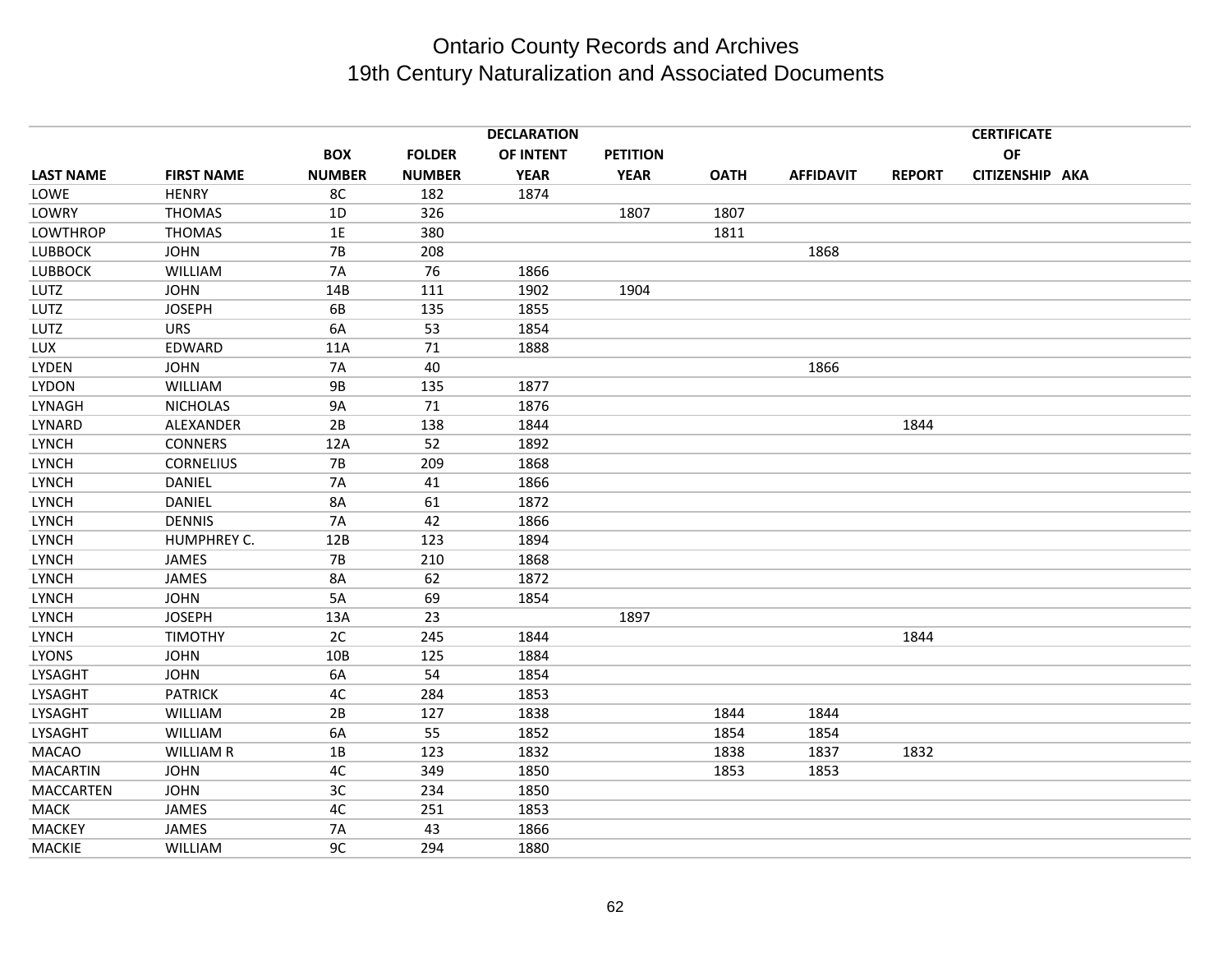|                  |                    |               |               | <b>DECLARATION</b> |                 |             |                  |               | <b>CERTIFICATE</b> |  |
|------------------|--------------------|---------------|---------------|--------------------|-----------------|-------------|------------------|---------------|--------------------|--|
|                  |                    | <b>BOX</b>    | <b>FOLDER</b> | OF INTENT          | <b>PETITION</b> |             |                  |               | <b>OF</b>          |  |
| <b>LAST NAME</b> | <b>FIRST NAME</b>  | <b>NUMBER</b> | <b>NUMBER</b> | <b>YEAR</b>        | <b>YEAR</b>     | <b>OATH</b> | <b>AFFIDAVIT</b> | <b>REPORT</b> | CITIZENSHIP AKA    |  |
| <b>MACKIN</b>    | <b>MICHAEL</b>     | 13B           | 147           |                    | 1900            |             | 1900             |               |                    |  |
| <b>MACKMARA</b>  | PATT               | 5B            | 104           | 1854               |                 |             |                  |               |                    |  |
| <b>MACNAMARA</b> | <b>PETER</b>       | <b>7A</b>     | 44            |                    |                 |             | 1866             |               |                    |  |
| MACO             | <b>WILLIAM R</b>   | 1B            | 126           | 1832               |                 |             |                  |               |                    |  |
| MACPHERSON       | <b>COLIN</b>       | 13B           | 148           | 1900               |                 |             |                  |               |                    |  |
| <b>MADDEN</b>    | <b>JAMES</b>       | 6A            | 56            | 1854               |                 |             |                  |               |                    |  |
| <b>MADDEN</b>    | <b>PETER</b>       | 7C            | 274           | 1869               |                 |             |                  |               |                    |  |
| <b>MADIA</b>     | <b>FRANCISCO</b>   | 15B           | 142           | 1910               |                 |             |                  |               |                    |  |
| <b>MADIO</b>     | <b>VINCENZO</b>    | 14C           | 194           |                    | 1905            |             |                  |               |                    |  |
| <b>MADOIO</b>    | LUJI               | 11A           | 72            | 1888               |                 |             |                  |               |                    |  |
| MAGEE            | <b>ISAAC</b>       | 11A           | 73            | 1888               |                 |             |                  |               |                    |  |
| MAGEE            | WILLIAM            | 1D            | 373           |                    |                 | 1811        | 1811             |               |                    |  |
| <b>MAGGIO</b>    | <b>TADDEO</b>      | 15C           | 164           |                    |                 |             |                  | 1917          |                    |  |
| <b>MAGGS</b>     | <b>CHARLES</b>     | 10C           | 181           | 1885               |                 |             |                  |               |                    |  |
| <b>MAGINNIS</b>  | <b>PATRICK</b>     | 6B            | 136           | 1855               |                 |             |                  |               |                    |  |
| <b>MAGRATH</b>   | <b>PATRICK</b>     | 4C            | 348           | 1853               |                 |             |                  |               |                    |  |
| <b>MAHAN</b>     | <b>JOHN</b>        | <b>7A</b>     | 45            | 1866               |                 |             |                  |               |                    |  |
| <b>MAHAN</b>     | <b>MICHAEL</b>     | 5A            | 75            | 1852               |                 | 1854        | 1854             |               |                    |  |
| <b>MAHANEY</b>   | <b>MATTHEW</b>     | 10C           | 182           | 1885               |                 |             |                  |               |                    |  |
| <b>MAHANNY</b>   | <b>JEREMIAH</b>    | 8A            | 63            | 1872               |                 |             |                  |               |                    |  |
| <b>MAHANY</b>    | <b>MORRIS</b>      | 8C            | 238           | 1875               |                 |             |                  |               |                    |  |
| <b>MAHAR</b>     | MICHAEL            | 4A            | 55            | 1852               |                 |             |                  |               |                    |  |
| <b>MAHEN</b>     | <b>JOHN</b>        | 10B           | 126           | 1884               |                 |             |                  |               |                    |  |
| <b>MAHER</b>     | ANDREW             | 5A            | 92            | 1854               |                 |             |                  |               |                    |  |
| <b>MAHER</b>     | <b>THOMAS</b>      | 5A            | 64            | 1852               |                 | 1854        | 1854             |               |                    |  |
| MAHIEUSSEN       | <b>JACOB PETER</b> | 4B            | 157           | 1852               |                 |             |                  |               |                    |  |
| <b>MAHONEY</b>   | <b>BART</b>        | <b>7A</b>     | 46            | 1866               |                 |             |                  |               |                    |  |
| <b>MAHONEY</b>   | DANIEL             | 14A           | 35            | 1896               | 1902            |             | 1902             |               |                    |  |
| <b>MAHONEY</b>   | JAMES              | <b>9A</b>     | 72            | 1876               |                 |             |                  |               |                    |  |
| <b>MAHONEY</b>   | <b>JEREMIAH</b>    | 13C           | 186           | 1901               |                 |             |                  |               |                    |  |
| <b>MAHONEY</b>   | <b>JEREMIAH</b>    | 3B            | 132           | 1844               |                 | 1848        | 1848             | 1844          |                    |  |
| <b>MAHONEY</b>   | <b>JERRY</b>       | <b>8A</b>     | 64            |                    |                 |             | 1872             |               |                    |  |
| <b>MAHONEY</b>   | <b>JOHN</b>        | 11A           | 74            | 1888               |                 |             |                  |               |                    |  |
| <b>MAHONEY</b>   | <b>JOHN</b>        | 2C            | 292           | 1846               |                 |             |                  | 1846          |                    |  |
| <b>MAHONEY</b>   | <b>MICHAEL</b>     | 6C            | 223           | 1859               |                 |             |                  |               |                    |  |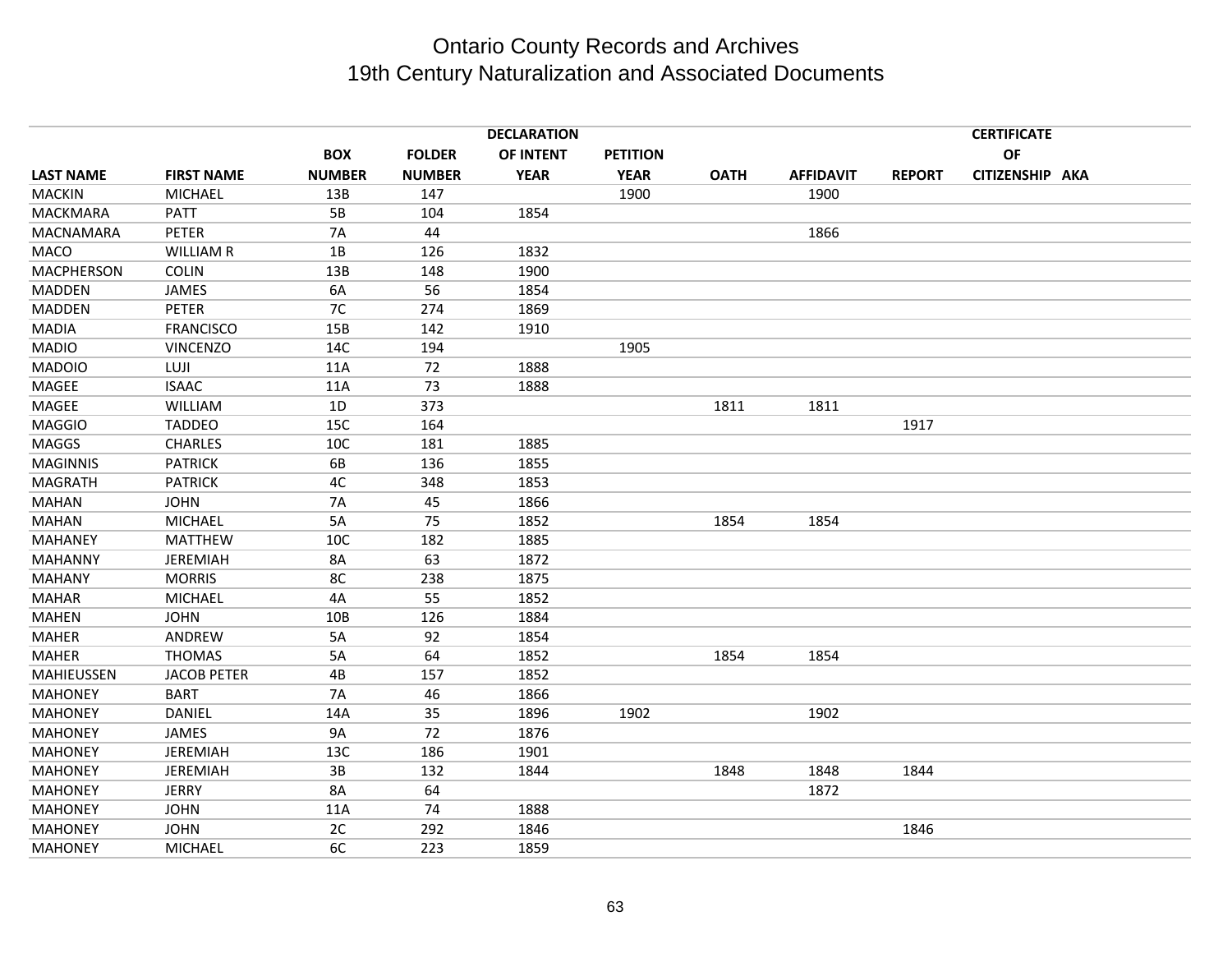|                  | <b>DECLARATION</b><br><b>CERTIFICATE</b> |               |               |             |                 |             |                  |               |                 |  |
|------------------|------------------------------------------|---------------|---------------|-------------|-----------------|-------------|------------------|---------------|-----------------|--|
|                  |                                          | <b>BOX</b>    | <b>FOLDER</b> | OF INTENT   | <b>PETITION</b> |             |                  |               | OF              |  |
| <b>LAST NAME</b> | <b>FIRST NAME</b>                        | <b>NUMBER</b> | <b>NUMBER</b> | <b>YEAR</b> | <b>YEAR</b>     | <b>OATH</b> | <b>AFFIDAVIT</b> | <b>REPORT</b> | CITIZENSHIP AKA |  |
| <b>MAHONEY</b>   | <b>PATRICK</b>                           | 4B            | 187           | 1848        |                 | 1852        | 1852             |               |                 |  |
| <b>MAHONEY</b>   | <b>PATRICK</b>                           | <b>8A</b>     | 65            |             |                 |             | 1872             |               |                 |  |
| <b>MAHONEY</b>   | PHILIP                                   | 4C            | 236           | 1853        |                 |             |                  |               |                 |  |
| <b>MAHONEY</b>   | <b>THOMAS</b>                            | 7C            | 330           |             |                 |             | 1870             |               |                 |  |
| <b>MAHONEY</b>   | <b>TIMOTHY</b>                           | 10C           | 207           | 1886        |                 |             |                  |               |                 |  |
| <b>MAHONY</b>    | <b>BARTHOLMEW</b>                        | <b>7B</b>     | 211           |             |                 |             | 1868             |               |                 |  |
| <b>MAHONY</b>    | <b>CORNELIUS</b>                         | 2A            | 42            | 1838        |                 | 1842        | 1842             |               |                 |  |
| <b>MAHONY</b>    | <b>DENNIS</b>                            | 8A            | 66            | 1872        |                 |             |                  |               |                 |  |
| <b>MAHONY</b>    | <b>MICHAEL</b>                           | 2B            | 157           | 1844        |                 |             |                  | 1844          |                 |  |
| <b>MAHONY</b>    | <b>TIMOTHY</b>                           | 10C           | 20            |             |                 |             | 1871             |               |                 |  |
| <b>MAINA</b>     | <b>ANTHONY</b>                           | 15C           | 184           |             |                 |             |                  | 1930          |                 |  |
| <b>MAITLAND</b>  | WILLIAM                                  | 9C            | 295           |             |                 |             | 1880             |               |                 |  |
| <b>MAKEY</b>     | <b>CHARLES</b>                           | 10A           | 33            | 1882        |                 |             |                  |               |                 |  |
| <b>MAKIN</b>     | <b>MICHAEL</b>                           | 4C            | 336           | 1853        |                 |             |                  |               |                 |  |
| <b>MALARA</b>    | <b>ANTONIO</b>                           | 14C           | 195           | 1905        |                 |             |                  |               |                 |  |
| <b>MALDOON</b>   | <b>MICHAEL</b>                           | 9A            | 73            | 1876        |                 |             |                  |               |                 |  |
| <b>MALEY</b>     | <b>MICHAEL</b>                           | <b>7A</b>     | 47            | 1866        |                 |             |                  |               |                 |  |
| <b>MALEY</b>     | <b>PETER</b>                             | <b>7A</b>     | 48            | 1866        |                 |             |                  |               |                 |  |
| MALLMAN          | JAMES                                    | 3B            | 153           | 1849        |                 |             |                  |               |                 |  |
| <b>MALOGNE</b>   | <b>JOHN</b>                              | <b>7A</b>     | 49            | 1866        |                 |             |                  |               |                 |  |
| MALONE           | <b>PATRICK</b>                           | 7C            | 329           | 1870        |                 |             |                  |               |                 |  |
| <b>MALONE</b>    | <b>STEPHEN</b>                           | 9A            | 74            | 1876        |                 |             |                  |               |                 |  |
| <b>MALONEY</b>   | <b>PATRICK</b>                           | 11B           | 165           | 1889        |                 |             |                  |               |                 |  |
| <b>MALONY</b>    | <b>JOHN</b>                              | 5B            | 168           | 1854        |                 |             |                  |               |                 |  |
| <b>MALTMAN</b>   | <b>JAMES JR</b>                          | 6B            | 137           | 1855        |                 | 1855        | 1855             |               |                 |  |
| <b>MANEY</b>     | MICHAEL                                  | 7C            | 331           | 1870        |                 |             |                  |               |                 |  |
| <b>MANEY</b>     | <b>TIMOTHY</b>                           | 7C            | 275           | 1869        |                 |             |                  |               |                 |  |
| <b>MANGAN</b>    | JAMES                                    | 11B           | 166           | 1889        |                 |             |                  |               |                 |  |
| <b>MANGAN</b>    | <b>JOHN</b>                              | 12A           | 53            | 1892        |                 |             |                  |               |                 |  |
| <b>MANGAN</b>    | <b>THOMAS</b>                            | 11A           | 75            | 1888        |                 |             |                  |               |                 |  |
| MANGOLD          | <b>HENRY</b>                             | 6C            | 302           | 1864        |                 |             |                  |               |                 |  |
| MANLEY           | <b>MICHAEL</b>                           | <b>8A</b>     | 67            |             |                 |             | 1872             |               |                 |  |
| <b>MANLY</b>     | <b>JOB</b>                               | 6B            | 138           | 1855        |                 |             |                  |               |                 |  |
| <b>MANN</b>      | <b>PETER</b>                             | 14B           | 112           |             | 1904            |             |                  |               |                 |  |
| MANN             | PETER                                    | 15B           | 90            | 1908        |                 |             |                  |               |                 |  |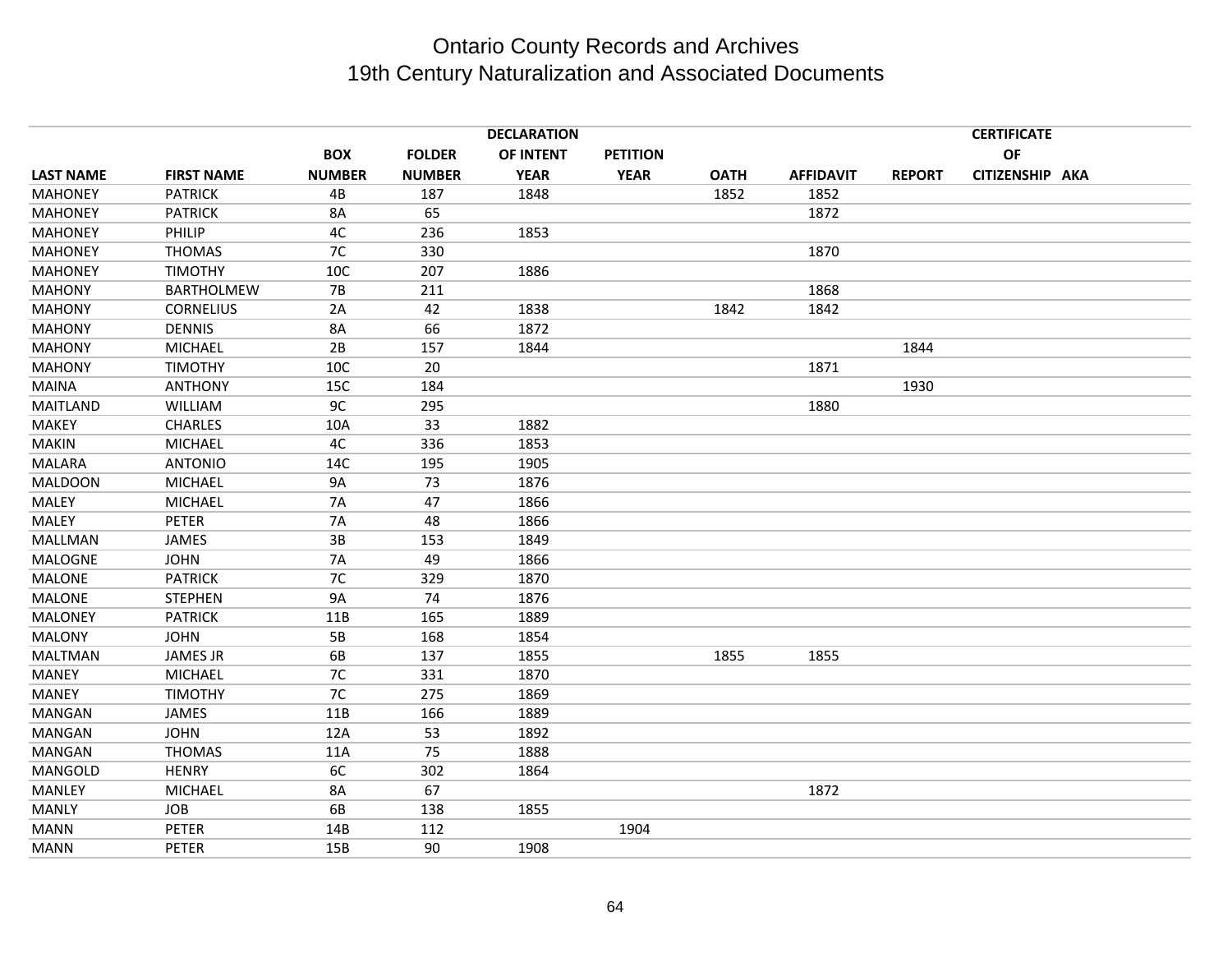|                  |                     |               |               | <b>DECLARATION</b> |                 |             |                  |               | <b>CERTIFICATE</b> |  |
|------------------|---------------------|---------------|---------------|--------------------|-----------------|-------------|------------------|---------------|--------------------|--|
|                  |                     | <b>BOX</b>    | <b>FOLDER</b> | OF INTENT          | <b>PETITION</b> |             |                  |               | OF                 |  |
| <b>LAST NAME</b> | <b>FIRST NAME</b>   | <b>NUMBER</b> | <b>NUMBER</b> | <b>YEAR</b>        | <b>YEAR</b>     | <b>OATH</b> | <b>AFFIDAVIT</b> | <b>REPORT</b> | CITIZENSHIP AKA    |  |
| <b>MANNEL</b>    | <b>JOHN</b>         | 6C            | 287           | 1862               |                 |             |                  |               |                    |  |
| <b>MANNING</b>   | <b>JOHN</b>         | 15A           | 39            | 1903               | 1906            |             |                  |               |                    |  |
| MANNING          | <b>PATRICK</b>      | 10C           | 245           | 1887               |                 |             |                  |               |                    |  |
| <b>MANNIX</b>    | <b>JOHN</b>         | 6C            | 256           | 1860               |                 |             |                  |               |                    |  |
| <b>MANON</b>     | <b>THOMAS</b>       | 4A            | $\mathbf{1}$  | 1851               |                 |             |                  |               |                    |  |
| MANSFIELD        | <b>JOHN</b>         | 6A            | 57            | 1854               |                 |             |                  |               |                    |  |
| <b>MANWARING</b> | <b>REUBEN</b>       | 11A           | 76            | 1888               |                 |             |                  |               |                    |  |
| MANZONE          | <b>VINCENZO</b>     | 15B           | 117           | 1909               |                 |             |                  |               |                    |  |
| <b>MARAFIOLI</b> | FRANCESCO           | 15B           | 118           | 1909               |                 |             |                  |               |                    |  |
| <b>MARAFIOTI</b> | <b>ROCCO</b>        | 15C           | 195           |                    | 1931            |             |                  |               |                    |  |
| <b>MARDEN</b>    | <b>THOMAS</b>       | 3A            | 66            | 1846               |                 | 1848        | 1848             | 1846          |                    |  |
| <b>MARIANO</b>   | <b>GUISEPPE</b>     | 14C           | 196           | 1905               |                 |             |                  |               |                    |  |
| MARKEL           | <b>SIMON</b>        | 10B           | 127           | 1884               |                 |             |                  |               |                    |  |
| MARKILLIE        | WILLIAM             | 2A            | 104           | 1843               |                 |             |                  | 1843          |                    |  |
| <b>MARKS</b>     | <b>ERNST</b>        | 14B           | 113           | 1899               | 1904            |             |                  |               |                    |  |
| <b>MARLIN</b>    | <b>CLARK</b>        | 5A            | 78            | 1848               |                 | 1854        | 1854             | 1848          |                    |  |
| <b>MARLIN</b>    | <b>ROBERT</b>       | 4C            | 339           | 1853               |                 |             |                  |               |                    |  |
| MARNANE          | <b>JOHN</b>         | 4B            | 208           | 1852               |                 |             |                  |               |                    |  |
| <b>MARNANE</b>   | <b>MICHAEL</b>      | 4B            | 210           | 1852               |                 |             |                  |               |                    |  |
| <b>MARNANE</b>   | <b>PATRICK</b>      | 5A            | 85            | 1854               |                 |             |                  |               |                    |  |
| <b>MARO</b>      | <b>JOHN</b>         | 4A            | 34            | 1852               |                 |             |                  |               |                    |  |
| <b>MARONEY</b>   | <b>MICHAEL</b>      | 10A           | 67            | 1883               |                 |             |                  |               |                    |  |
| <b>MAROTTA</b>   | <b>FILIPPO</b>      | 15B           | 91            | 1908               |                 |             |                  |               |                    |  |
| <b>MARR</b>      | <b>THOMAS</b>       | <b>7A</b>     | 50            |                    |                 |             | 1866             |               |                    |  |
| MARRELL          | <b>WILLIAM N</b>    | 10C           | 208           | 1886               |                 |             |                  |               |                    |  |
| MARRIGAN         | <b>MARTIN</b>       | <b>7A</b>     | 119           |                    |                 |             | 1867             |               |                    |  |
| MARSHALL         | WILLIAM             | 12B           | 124           | 1894               |                 |             |                  |               |                    |  |
| MARSHALL         | <b>WILLIAM JOHN</b> | 12B           | 125           | 1894               |                 |             |                  |               |                    |  |
| <b>MARTIN</b>    | JAMES               | 15A           | 71            | 1907               |                 |             |                  |               |                    |  |
| <b>MARTIN</b>    | JAMES               | 7C            | 332           | 1870               |                 |             |                  |               |                    |  |
| <b>MARTIN</b>    | <b>JOHN</b>         | 2B            | 185           | 1834               |                 | 1844        | 1844             | 1834          |                    |  |
| <b>MARTIN</b>    | <b>JOHN</b>         | <b>9B</b>     | 194           | 1879               |                 |             |                  |               |                    |  |
| <b>MARTIN</b>    | <b>JOSEPH</b>       | 3B            | 162           | 1847               |                 | 1849        | 1849             | 1847          |                    |  |
| <b>MARTIN</b>    | <b>PATRICK</b>      | 4C            | 297           | 1853               |                 |             |                  |               |                    |  |
| <b>MARTINO</b>   | JAMES               | 13C           | 204           | 1902               |                 |             |                  |               |                    |  |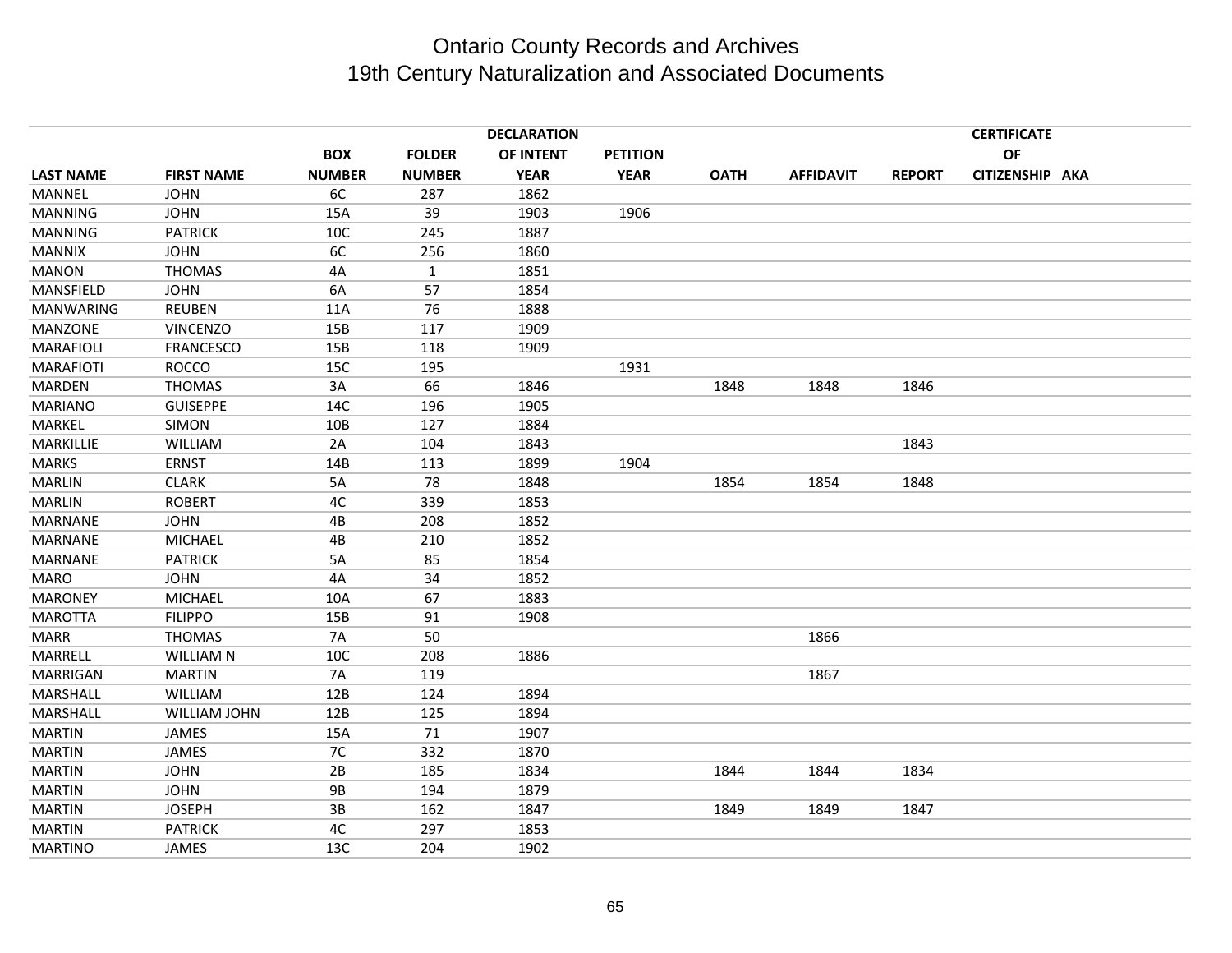|                   |                   |                |               | <b>DECLARATION</b> |                 |             |                  |               | <b>CERTIFICATE</b> |  |
|-------------------|-------------------|----------------|---------------|--------------------|-----------------|-------------|------------------|---------------|--------------------|--|
|                   |                   | <b>BOX</b>     | <b>FOLDER</b> | OF INTENT          | <b>PETITION</b> |             |                  |               | OF                 |  |
| <b>LAST NAME</b>  | <b>FIRST NAME</b> | <b>NUMBER</b>  | <b>NUMBER</b> | <b>YEAR</b>        | <b>YEAR</b>     | <b>OATH</b> | <b>AFFIDAVIT</b> | <b>REPORT</b> | CITIZENSHIP AKA    |  |
| <b>MARTINSON</b>  | LARS              | 9C             | 296           | 1880               |                 |             |                  |               |                    |  |
| <b>MARTLE</b>     | ADAM              | 6C             | 276           | 1861               |                 |             |                  |               |                    |  |
| <b>MARUCCIA</b>   | PASQUALE          | 15C            | 155           | 1916               | 1909            |             |                  |               |                    |  |
| <b>MARY</b>       | <b>JACOB</b>      | 3C             | 256           | 1845               |                 |             | 1850             | 1848          |                    |  |
| <b>MARY</b>       | <b>JOHANN</b>     | 2C             | 249           | 1845               |                 |             |                  | 1845          |                    |  |
| <b>MARY</b>       | <b>MARTIN</b>     | <b>7B</b>      | 223           | 1868               |                 |             |                  |               |                    |  |
| <b>MARY</b>       | <b>MICHAEL</b>    | 3A             | 31            | 1842               |                 | 1847        | 1847             | 1842          |                    |  |
| <b>MARY</b>       | <b>PETER</b>      | 3C             | 250           | 1851               |                 | 1855        | 1855             |               |                    |  |
| <b>MARY</b>       | PHILIPP           | 3A             | 29            | 1842               |                 | 1847        | 1847             | 1842          |                    |  |
| MASIELLA          | RAFFAELE          | 15A            | 40            |                    | 1906            |             |                  |               |                    |  |
| MASLYN            | EDWARD            | 11A            | 77            | 1888               |                 |             |                  |               |                    |  |
| MASLYN            | <b>PETER</b>      | 13B            | 130           |                    | 1900            |             | 1900             |               |                    |  |
| <b>MASON</b>      | <b>CHARLES</b>    | 8C             | 239           | 1875               |                 |             |                  |               |                    |  |
| <b>MASON</b>      | <b>GEORGE</b>     | 5B             | 143           | 1854               |                 |             |                  |               |                    |  |
| MASON             | <b>JOHN</b>       | <b>7A</b>      | 51            |                    |                 |             | 1866             |               |                    |  |
| <b>MASON</b>      | <b>MICHAEL</b>    | 2B             | 137           | 1844               |                 |             |                  | 1844          |                    |  |
| <b>MASON</b>      | <b>MYRON</b>      | <b>9A</b>      | 75            | 1876               |                 |             |                  |               |                    |  |
| <b>MASON</b>      | SAMUEL            | 8A             | 68            | 1872               |                 |             |                  |               |                    |  |
| <b>MASON</b>      | <b>THOMAS</b>     | 4A             | 66            | 1852               |                 |             |                  |               |                    |  |
| <b>MASON</b>      | <b>WILLIAM</b>    | <b>9A</b>      | 76            | 1876               |                 |             |                  |               |                    |  |
| <b>MASSA</b>      | <b>DOMENICO</b>   | 14B            | 114           |                    | 1904            |             |                  |               |                    |  |
| MASSER            | JAMES             | 4B             | 202           | 1852               |                 |             |                  | 1852          |                    |  |
| <b>MASTERS</b>    | <b>CHARLES</b>    | 8A             | 21            | 1871               |                 |             |                  |               |                    |  |
| <b>MATTHEWS</b>   | EDWARD            | 1D             | 342           |                    |                 | 1808        | 1809             |               |                    |  |
| <b>MATTHEWS</b>   | <b>HENRY</b>      | 1D             | 319           |                    | 1806            |             |                  |               |                    |  |
| <b>MATTHEWS</b>   | <b>JOHN</b>       | 15B            | 119           | 1909               |                 |             |                  |               |                    |  |
| <b>MATTIMORE</b>  | <b>JOHN</b>       | 11A            | 78            | 1888               |                 |             |                  |               |                    |  |
| <b>MAUNDER</b>    | <b>WILLIAM</b>    | 10C            | 183           | 1885               |                 |             |                  |               |                    |  |
| MAX               | <b>JOSEPH</b>     | 13A            | 78            |                    | 1899            |             | 1899             |               |                    |  |
| MAXWELL           | <b>JOHN</b>       | 1 <sup>C</sup> | 277           | 1840               |                 |             |                  | 1840          |                    |  |
| MAYER             | <b>GEORGE</b>     | 14A            | 11            | 1903               |                 |             |                  |               |                    |  |
| <b>MAYSON</b>     | <b>WILLIAM</b>    | 3C             | 246           | 1848               |                 | 1851        | 1851             | 1848          |                    |  |
| MAZZEI            | LUIGI             | 14A            | 36            | 1901               | 1903            |             |                  |               |                    |  |
| MC DERMOTT        | JAMES             | 12A            | 55            | 1892               |                 |             |                  |               |                    |  |
| <b>MC FARLANE</b> | JAMES             | 14A            | 37            | 1901               | 1903            |             | 1903             |               |                    |  |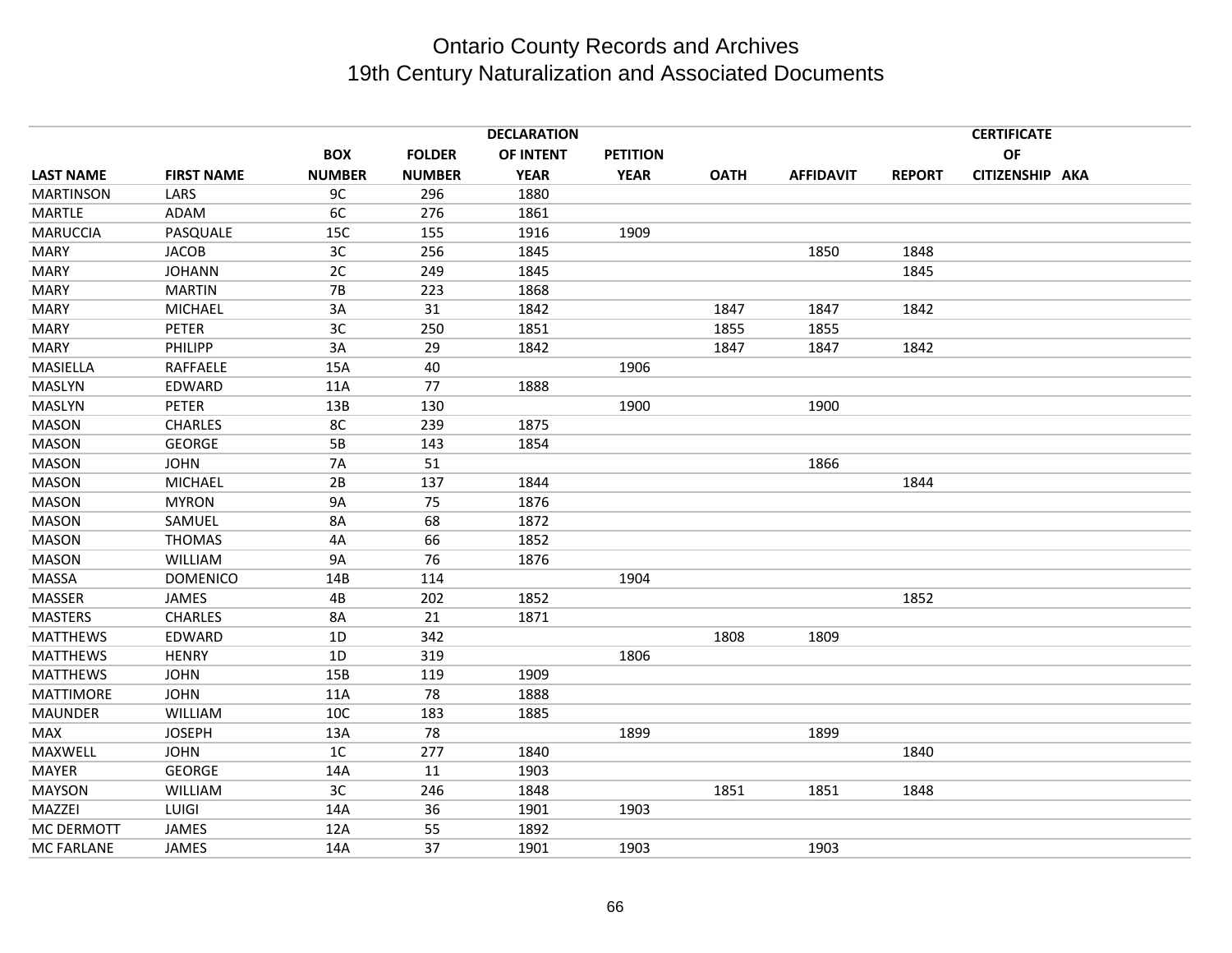| <b>DECLARATION</b><br><b>CERTIFICATE</b> |                       |                |               |             |                 |             |                  |               |                 |  |
|------------------------------------------|-----------------------|----------------|---------------|-------------|-----------------|-------------|------------------|---------------|-----------------|--|
|                                          |                       | <b>BOX</b>     | <b>FOLDER</b> | OF INTENT   | <b>PETITION</b> |             |                  |               | OF              |  |
| <b>LAST NAME</b>                         | <b>FIRST NAME</b>     | <b>NUMBER</b>  | <b>NUMBER</b> | <b>YEAR</b> | <b>YEAR</b>     | <b>OATH</b> | <b>AFFIDAVIT</b> | <b>REPORT</b> | CITIZENSHIP AKA |  |
| MC GONEGAL                               | <b>ADELBERT BRUCE</b> | 15B            | 120           | 1909        |                 |             |                  |               |                 |  |
| MC NICHOLAS                              | <b>JOHN</b>           | 13C            | 205           | 1899        | 1902            |             | 1902             |               |                 |  |
| MC QUEIDE                                | <b>JAMES</b>          | 5A             | 42            | 1854        |                 |             |                  |               |                 |  |
| <b>MCADAMS</b>                           | <b>QUINTIN</b>        | 4B             | 156           | 1852        |                 |             |                  | 1852          |                 |  |
| <b>MCALLISTER</b>                        | <b>JOHN</b>           | 13A            | 24            |             | 1897            |             | 1897             |               |                 |  |
| <b>MCAREE</b>                            | <b>JOHN</b>           | 1 <sup>C</sup> | 266           | 1838        |                 | 1840        | 1840             | 1838          |                 |  |
| <b>MCAVEE</b>                            | <b>PATRICK</b>        | 2C             | 242           | 1844        |                 |             |                  | 1844          |                 |  |
| <b>MCBRIDE</b>                           | <b>GEORGE</b>         | <b>8A</b>      | 69            | 1872        |                 |             |                  |               |                 |  |
| <b>MCCABE</b>                            | <b>JAMES JOSEPH</b>   | 13B            | 149           | 1900        | 1990            |             | 1900             |               |                 |  |
| <b>MCCARFREY</b>                         | BARTHOLOMEW           | 2B             | 192           | 1844        |                 |             |                  | 1844          |                 |  |
| <b>MCCARTEN</b>                          | <b>JAMES</b>          | 4C             | 255           | 1853        |                 |             |                  |               |                 |  |
| <b>MCCARTHY</b>                          | <b>DENNIS</b>         | 6C             | 315           | 1865        |                 |             |                  |               |                 |  |
| <b>MCCARTHY</b>                          | <b>FLORENCE</b>       | 3B             | 131           | 1844        |                 | 1848        | 1848             | 1844          |                 |  |
| <b>MCCARTHY</b>                          | <b>FLORENCE</b>       | 3C             | 276           | 1849        |                 | 1851        | 1851             |               |                 |  |
| <b>MCCARTHY</b>                          | JAMES                 | 9A             | 77            | 1876        |                 |             |                  |               |                 |  |
| <b>MCCARTHY</b>                          | <b>JEREMIAH</b>       | 3C             | 252           | 1851        |                 |             |                  | 1851          |                 |  |
| <b>MCCARTHY</b>                          | <b>JEREMIAH</b>       | <b>9A</b>      | 78            | 1876        |                 |             |                  |               |                 |  |
| <b>MCCARTHY</b>                          | <b>JERRY</b>          | <b>7A</b>      | 121           | 1867        |                 |             |                  |               |                 |  |
| <b>MCCARTHY</b>                          | <b>JOHN</b>           | 10C            | 246           |             |                 |             | 1887             |               |                 |  |
| <b>MCCARTHY</b>                          | <b>JOHN</b>           | 6B             | 140           | 1855        |                 |             |                  |               |                 |  |
| <b>MCCARTHY</b>                          | <b>JOHN</b>           | 7C             | 333           | 1870        |                 |             |                  |               |                 |  |
| <b>MCCARTHY</b>                          | <b>MICHAEL</b>        | 5B             | 108           | 1854        |                 |             |                  |               |                 |  |
| <b>MCCARTHY</b>                          | <b>NORA</b>           | 11A            | 79            | 1888        |                 |             |                  |               |                 |  |
| <b>MCCARTHY</b>                          | <b>PATRICK</b>        | 6A             | 58            | 1851        |                 | 1854        | 1854             |               |                 |  |
| <b>MCCARTHY</b>                          | <b>PATRICK</b>        | <b>8B</b>      | 131           | 1873        |                 |             |                  |               |                 |  |
| <b>MCCARTHY</b>                          | <b>THOMAS</b>         | 7A             | 52            |             |                 |             | 1866             |               |                 |  |
| <b>MCCARTHY</b>                          | <b>TIMOTHY</b>        | 7C             | 276           | 1869        |                 |             |                  |               |                 |  |
| <b>MCCARTY</b>                           | DANIEL                | 2C             | 291           | 1846        |                 |             |                  | 1846          |                 |  |
| <b>MCCARTY</b>                           | <b>JAMES</b>          | 3C             | 225           | 1850        |                 |             |                  | 1850          |                 |  |
| <b>MCCARTY</b>                           | <b>JAMES</b>          | 7A             | 122           |             |                 |             | 1867             |               |                 |  |
| <b>MCCARTY</b>                           | <b>THOMAS</b>         | 7A             | 53            | 1866        |                 |             |                  |               |                 |  |
| <b>MCCAULEY</b>                          | <b>ANTHONY</b>        | 1A             | 38            |             |                 | 1812        | 1812             |               |                 |  |
| <b>MCCAULIFFE</b>                        | <b>TIMOTHY</b>        | <b>7B</b>      | 212           | 1868        |                 |             |                  |               |                 |  |
| <b>MCCAVERY</b>                          | <b>ARTHUR</b>         | 8C             | 240           | 1875        |                 |             |                  |               |                 |  |
| MCCLARKEY                                | <b>NEIL</b>           | 6B             | 195           | 1857        |                 |             |                  |               |                 |  |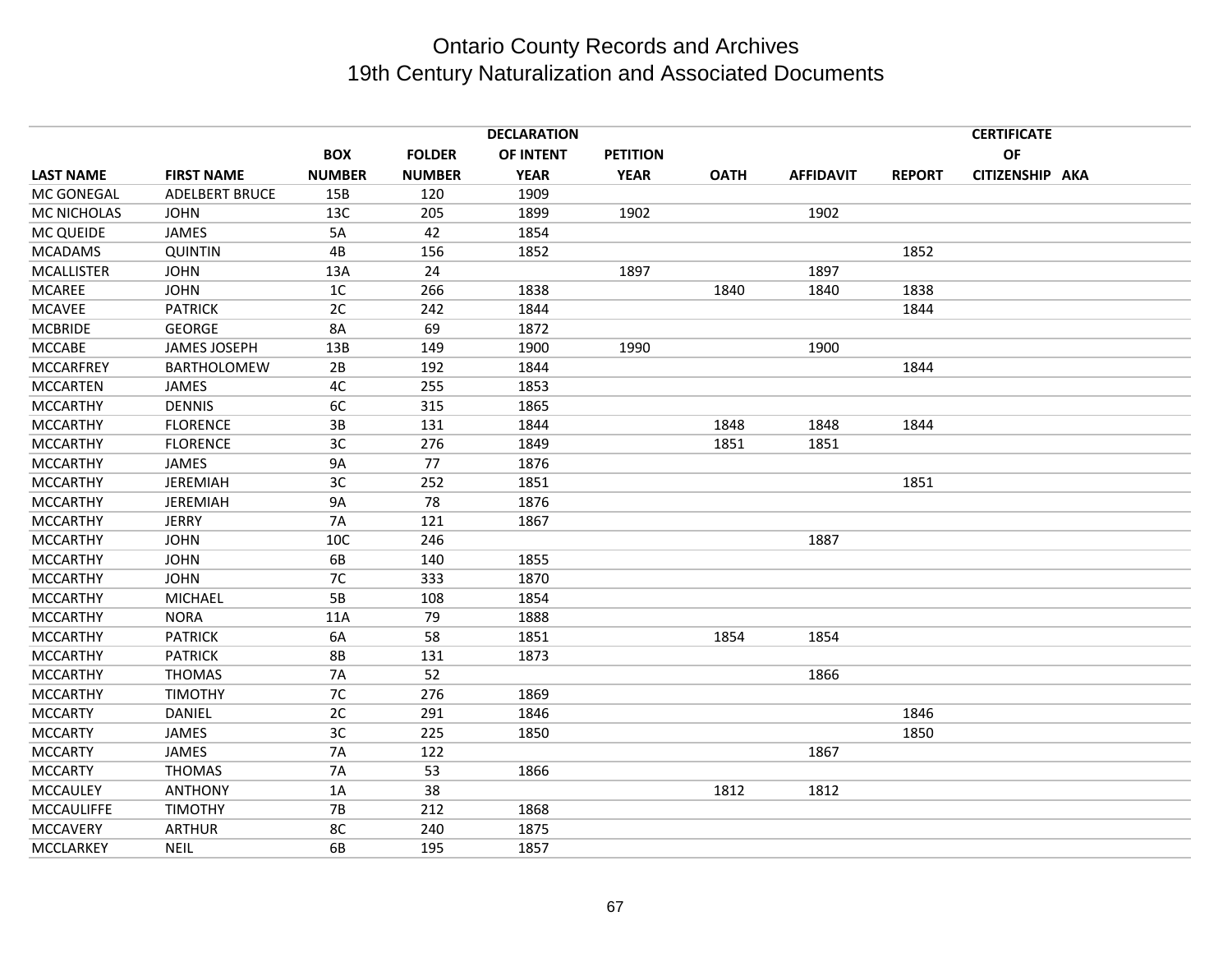|                  |                   |                 |                | <b>DECLARATION</b> |                 |             |                  |               | <b>CERTIFICATE</b> |  |
|------------------|-------------------|-----------------|----------------|--------------------|-----------------|-------------|------------------|---------------|--------------------|--|
|                  |                   | <b>BOX</b>      | <b>FOLDER</b>  | OF INTENT          | <b>PETITION</b> |             |                  |               | OF                 |  |
| <b>LAST NAME</b> | <b>FIRST NAME</b> | <b>NUMBER</b>   | <b>NUMBER</b>  | <b>YEAR</b>        | <b>YEAR</b>     | <b>OATH</b> | <b>AFFIDAVIT</b> | <b>REPORT</b> | CITIZENSHIP AKA    |  |
| MCCLELLAN        | <b>FRED</b>       | 11C             | 211            | 1890               |                 |             |                  |               |                    |  |
| MCCLELLAN        | GEORGE W.         | 11A             | 80             | 1888               |                 |             |                  |               |                    |  |
| MCCLELLAND       | <b>JOHN</b>       | 12B             | 126            | 1894               |                 |             |                  |               |                    |  |
| <b>MCCLURRY</b>  | WILLIAM           | <b>11C</b>      | 269            | 1891               |                 |             |                  |               |                    |  |
| <b>MCCLYMENT</b> | <b>HUGH</b>       | 12A             | 54             | 1892               |                 |             |                  |               |                    |  |
| <b>MCCOLL</b>    | <b>JOSEPH</b>     | 1 <sup>C</sup>  | 278            | 1836               |                 | 1840        | 1840             | 1836          |                    |  |
| <b>MCCOMB</b>    | <b>HENRY</b>      | 1 <sup>C</sup>  | 275            | 1840               |                 | 1840        | 1840             |               |                    |  |
| MCCONNELL        | <b>JOHN</b>       | 1B              | 179            |                    |                 | 1836        | 1836             |               |                    |  |
| <b>MCCORMICK</b> | <b>FRANCIS</b>    | 5A              | 14             | 1853               |                 |             |                  |               |                    |  |
| <b>MCCORMICK</b> | <b>JOHN</b>       | 6A              | 59             | 1851               |                 | 1854        | 1854             |               |                    |  |
| <b>MCCOY</b>     | <b>FRANCIS</b>    | <b>7A</b>       | 123            | 1867               |                 |             |                  |               |                    |  |
| <b>MCCOY</b>     | <b>GEORGE</b>     | 10 <sub>B</sub> | 128            | 1884               |                 |             |                  |               |                    |  |
| <b>MCCOY</b>     | <b>GEORGE</b>     | <b>7A</b>       | 124            | 1867               |                 |             |                  |               |                    |  |
| <b>MCCOY</b>     | JAMES             | 3C              | 273            | 1848               |                 | 1851        | 1851             | 1848          |                    |  |
| <b>MCCOY</b>     | <b>THOMAS</b>     | 11C             | 212            | 1890               |                 |             |                  |               |                    |  |
| <b>MCCRAKEN</b>  | <b>JAMES</b>      | 1E              | 413            |                    |                 | 1814        |                  |               |                    |  |
| <b>MCDADE</b>    | ANDREW            | 3C              | 270            | 1851               |                 |             |                  | 1851          |                    |  |
| MCDANIEL         | <b>MICHAEL</b>    | 8C              | 183            | 1874               |                 |             |                  |               |                    |  |
| <b>MCDEVIT</b>   | <b>JOHN</b>       | 6B              | 187            | 1856               |                 |             |                  |               |                    |  |
| MCDONALD         | <b>DANIEL</b>     | 3B              | 146            | 1848               |                 |             |                  |               |                    |  |
| MCDONALD         | MICHAEL           | 12B             | 127            | 1894               |                 |             |                  |               |                    |  |
| MCDONALD         | <b>PATRICK</b>    | 11A             | 81             | 1888               |                 |             |                  |               |                    |  |
| MCDONALD         | <b>PETER</b>      | 1A              | 88             |                    |                 |             |                  | 1827          |                    |  |
| MCDONALD         | <b>TIMOTHY</b>    | 7C              | 334            | 1870               |                 |             |                  |               |                    |  |
| MCDONELL         | JAMES             | 10A             | $\overline{7}$ | 1881               |                 |             |                  |               |                    |  |
| MCDONNELL        | <b>ENOS</b>       | 10C             | 247            | 1887               |                 |             |                  |               |                    |  |
| MCDONNELL        | <b>JEREMIAH</b>   | 4A              | 79             | 1852               |                 | 1859        | 1859             |               |                    |  |
| MCDONNOUGH       | <b>MICHAEL</b>    | 12A             | 56             | 1892               |                 |             |                  |               |                    |  |
| MCDONNOUGH       | MICHAEL           | 12A             | 56             | 1892               |                 |             |                  |               |                    |  |
| <b>MCDONOUGH</b> | <b>JOHN</b>       | 9C              | 297            |                    |                 |             | 1880             |               |                    |  |
| <b>MCDONOUGH</b> | <b>MICHAEL</b>    | 9C              | 298            |                    |                 |             | 1880             |               |                    |  |
| <b>MCDONOUGH</b> | <b>THOMAS</b>     | <b>8B</b>       | 132            | 1873               |                 |             |                  |               |                    |  |
| <b>MCDONOUGH</b> | <b>THOMAS</b>     | 8C              | 184            | 1874               |                 |             |                  |               |                    |  |
| <b>MCELVEEN</b>  | <b>JAMES</b>      | 7A              | 125            | 1867               |                 |             |                  |               |                    |  |
| <b>MCELVENE</b>  | <b>JOSEPH</b>     | 8A              | 70             | 1872               |                 |             |                  |               |                    |  |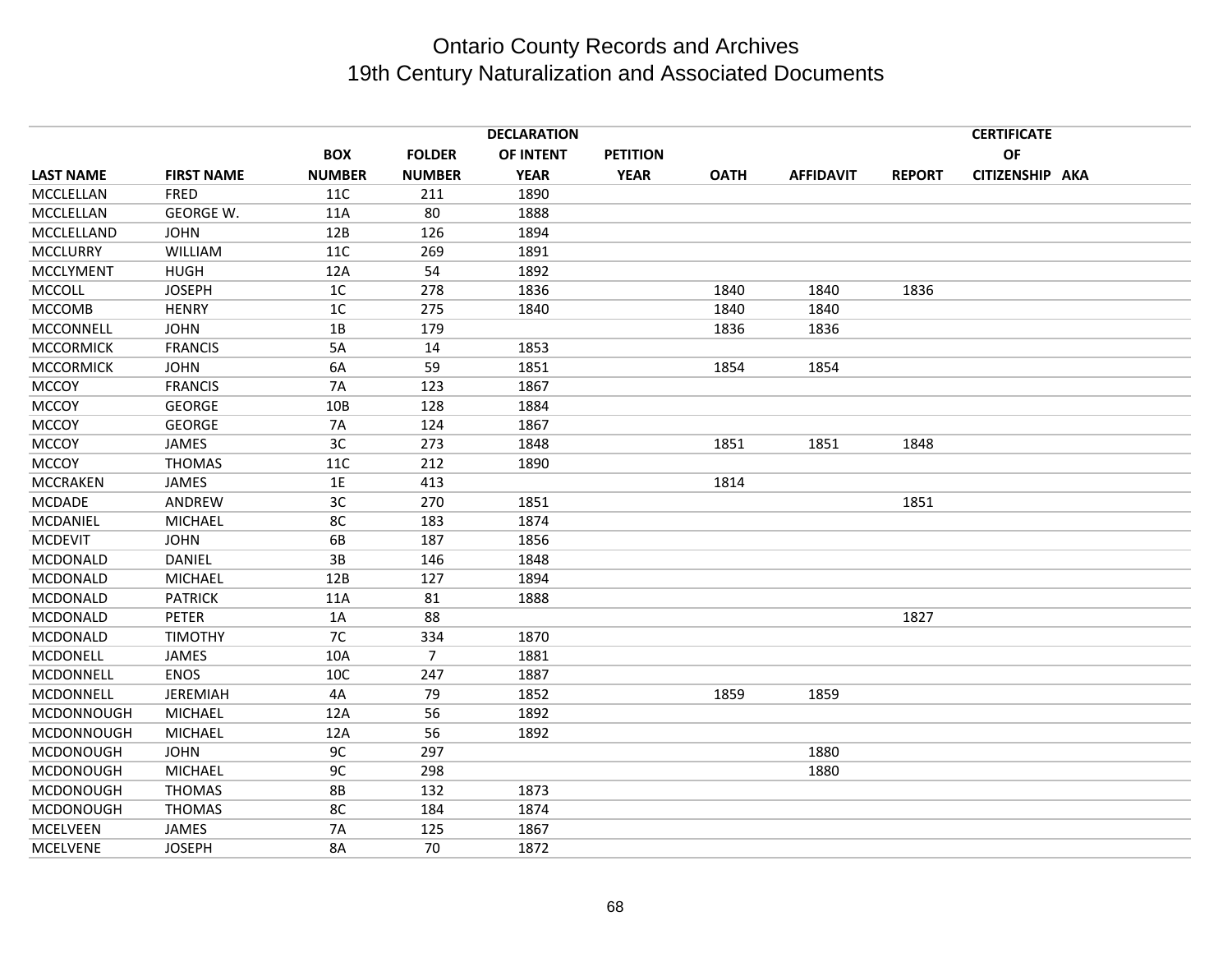|                   |                   | <b>DECLARATION</b><br><b>CERTIFICATE</b> |               |             |                 |             |                  |               |                 |  |
|-------------------|-------------------|------------------------------------------|---------------|-------------|-----------------|-------------|------------------|---------------|-----------------|--|
|                   |                   | <b>BOX</b>                               | <b>FOLDER</b> | OF INTENT   | <b>PETITION</b> |             |                  |               | OF              |  |
| <b>LAST NAME</b>  | <b>FIRST NAME</b> | <b>NUMBER</b>                            | <b>NUMBER</b> | <b>YEAR</b> | <b>YEAR</b>     | <b>OATH</b> | <b>AFFIDAVIT</b> | <b>REPORT</b> | CITIZENSHIP AKA |  |
| <b>MCELVINE</b>   | <b>THOMAS</b>     | 8A                                       | 71            |             |                 |             | 1872             |               |                 |  |
| <b>MCENANY</b>    | PETER JOSEPH      | 15B                                      | 92            | 1908        |                 |             |                  |               |                 |  |
| <b>MCFETRIDGE</b> | ALEXANDER         | 14B                                      | 115           | 1896        | 1904            |             |                  |               |                 |  |
| <b>MCGARREY</b>   | <b>PATRICK</b>    | 5A                                       | 38            | 1850        |                 | 1854        | 1854             |               |                 |  |
| <b>MCGARY</b>     | <b>CHARLES</b>    | 8A                                       | 72            | 1872        |                 |             |                  |               |                 |  |
| <b>MCGAVEN</b>    | EDWARD            | 3C                                       | 287           | 1851        |                 |             |                  | 1851          |                 |  |
| <b>MCGAVIN</b>    | <b>DOMINICK</b>   | 3C                                       | 288           | 1851        |                 |             |                  | 1851          |                 |  |
| <b>MCGEE</b>      | <b>JOSEPH</b>     | 10A                                      | 68            | 1883        |                 |             |                  |               |                 |  |
| <b>MCGEE</b>      | <b>ROBERT</b>     | 1A                                       | 41            | 1816        |                 |             |                  |               |                 |  |
| <b>MCGEE</b>      | <b>ROBERT</b>     | 1A                                       | 75            | 1822        |                 | 1922        | 1822             |               |                 |  |
| <b>MCGLEN</b>     | <b>JOHN</b>       | 3C                                       | 262           | 1851        |                 |             |                  |               |                 |  |
| <b>MCGLIN</b>     | <b>MICHAEL</b>    | 6A                                       | 60            | 1854        |                 | 1854        | 1854             |               |                 |  |
| <b>MCGLOON</b>    | <b>ANTHONY</b>    | <b>7B</b>                                | 213           | 1868        |                 |             |                  |               |                 |  |
| <b>MCGLOON</b>    | MICHAEL           | <b>7B</b>                                | 214           | 1868        |                 |             |                  |               |                 |  |
| <b>MCGLOWN</b>    | <b>JOHN</b>       | 2B                                       | 207           | 1844        |                 |             |                  | 1844          |                 |  |
| <b>MCGOVERN</b>   | <b>FARRELL</b>    | 6C                                       | 316           | 1865        |                 |             |                  |               |                 |  |
| <b>MCGOVERN</b>   | PETER             | 10A                                      | 34            | 1882        |                 |             |                  |               |                 |  |
| <b>MCGOWAN</b>    | ANDREW            | 2C                                       | 241           | 1844        |                 |             |                  | 1844          |                 |  |
| <b>MCGOWAN</b>    | <b>JAMES</b>      | 3A                                       | 58            | 1844        |                 | 1848        | 1848             | 1844          |                 |  |
| <b>MCGOWN</b>     | ANDREW            | 6C                                       | 257           | 1860        |                 |             |                  |               |                 |  |
| <b>MCGRAVY</b>    | JAMES             | 5B                                       | 139           | 1854        |                 |             |                  |               |                 |  |
| <b>MCGREGOR</b>   | <b>HAMILTON</b>   | 2A                                       | 99            | 1840        |                 | 1843        | 1843             | 1840          |                 |  |
| <b>MCGREGOR</b>   | <b>JOHN</b>       | 1 <sup>C</sup>                           | 238           | 1839        |                 | 1842        | 1842             | 1839          |                 |  |
| <b>MCGREGOR</b>   | <b>JOHN</b>       | 1C                                       | 258           | 1840        |                 | 1840        | 1840             |               |                 |  |
| <b>MCGREGOR</b>   | <b>JOHN</b>       | 1 <sup>C</sup>                           | 271           | 1838        |                 | 1840        | 1840             | 1838          |                 |  |
| <b>MCGREGOR</b>   | <b>ROBERT</b>     | 2A                                       | 10            | 1840        |                 |             |                  | 1840          |                 |  |
| <b>MCGREGOR</b>   | <b>ROBERT</b>     | 2A                                       | 97            | 1840        |                 | 1843        | 1843             | 1840          |                 |  |
| <b>MCGREGOR</b>   | <b>ROBERT</b>     | 6C                                       | 258           | 1860        |                 |             |                  |               |                 |  |
| <b>MCGREVY</b>    | <b>JOHN</b>       | 5B                                       | 140           | 1854        |                 |             |                  |               |                 |  |
| <b>MCGUINESS</b>  | <b>BARTLEY</b>    | <b>9A</b>                                | 79            | 1876        |                 |             |                  |               |                 |  |
| <b>MCGUINESS</b>  | <b>JOHN</b>       | 5A                                       | 83            | 1854        |                 |             |                  |               |                 |  |
| <b>MCGUINESS</b>  | <b>THOMAS</b>     | <b>9A</b>                                | 80            | 1876        |                 |             |                  |               |                 |  |
| <b>MCGUIRE</b>    | <b>HUGH</b>       | 11A                                      | 82            | 1888        |                 |             |                  |               |                 |  |
| <b>MCHUGH</b>     | <b>JOHN</b>       | 2A                                       | 40            | 1842        |                 | 1842        | 1842             | 1842          |                 |  |
| <b>MCHUGH</b>     | <b>OWEN</b>       | 4A                                       | 51            | 1852        |                 |             |                  |               |                 |  |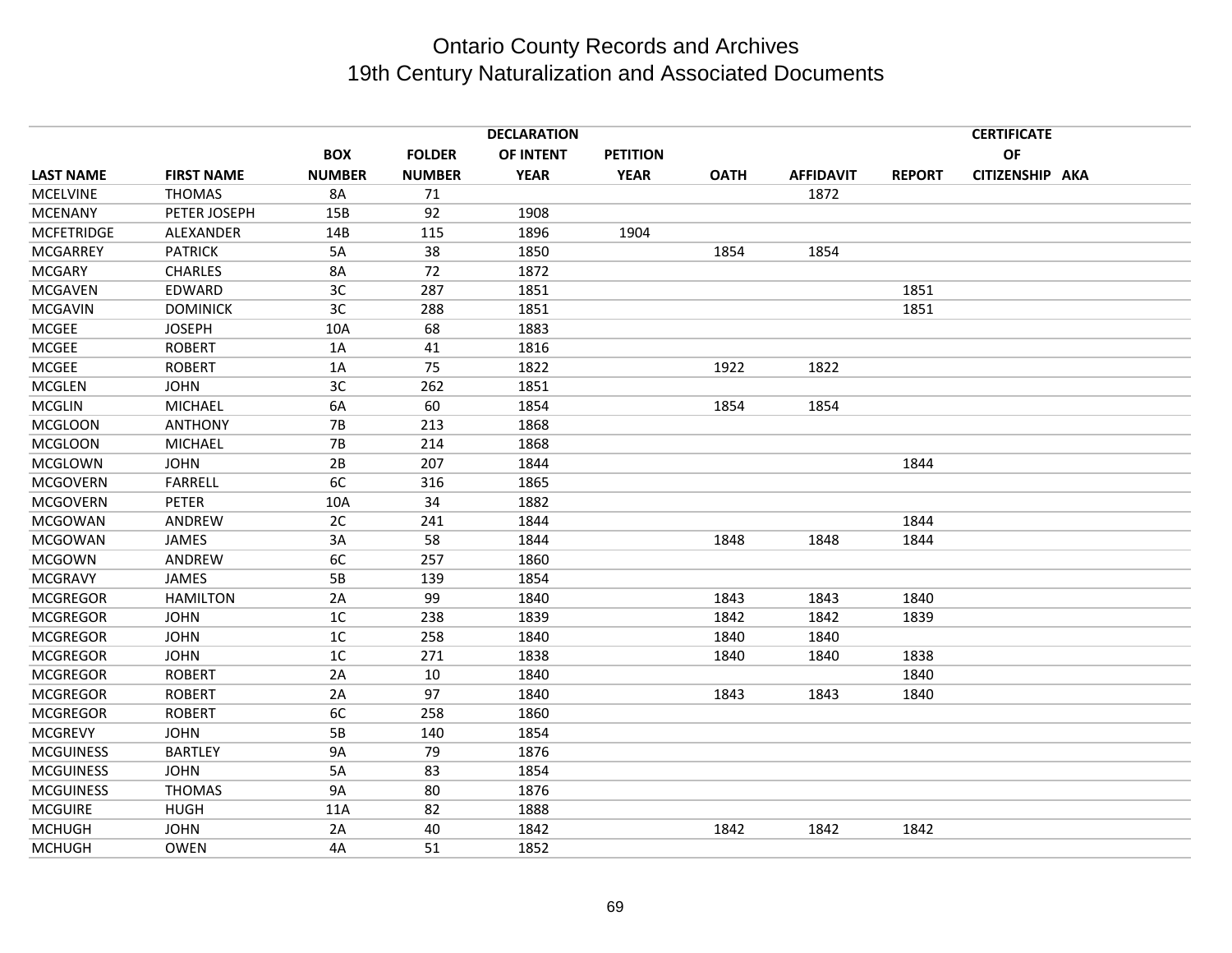| <b>DECLARATION</b><br><b>CERTIFICATE</b> |                   |                |               |             |                 |             |                  |               |                 |  |
|------------------------------------------|-------------------|----------------|---------------|-------------|-----------------|-------------|------------------|---------------|-----------------|--|
|                                          |                   | <b>BOX</b>     | <b>FOLDER</b> | OF INTENT   | <b>PETITION</b> |             |                  |               | OF              |  |
| <b>LAST NAME</b>                         | <b>FIRST NAME</b> | <b>NUMBER</b>  | <b>NUMBER</b> | <b>YEAR</b> | <b>YEAR</b>     | <b>OATH</b> | <b>AFFIDAVIT</b> | <b>REPORT</b> | CITIZENSHIP AKA |  |
| <b>MCHUGH</b>                            | <b>PATRICK</b>    | 15A            | 41            | 1904        | 1906            |             |                  |               |                 |  |
| <b>MCILVANE</b>                          | <b>JOHN</b>       | 9C             | 299           |             |                 |             | 1880             |               |                 |  |
| <b>MCILVEEN</b>                          | <b>ROBERT B.</b>  | 11A            | 83            | 1888        |                 |             |                  |               |                 |  |
| <b>MCINTOSH</b>                          | <b>DONALD</b>     | 11A            | 84            | 1888        |                 |             |                  |               |                 |  |
| <b>MCINTOSH</b>                          | <b>DONALD</b>     | <b>7A</b>      | 54            | 1866        |                 |             |                  |               |                 |  |
| <b>MCINTYRE</b>                          | <b>JERRY</b>      | 4C             | 257           | 1853        |                 |             |                  |               |                 |  |
| <b>MCINTYRE</b>                          | <b>JOHN</b>       | <b>9B</b>      | 195           | 1879        |                 |             |                  |               |                 |  |
| <b>MCINTYRE</b>                          | <b>PATRICK</b>    | 4B             | 170           | 1852        |                 |             |                  | 1852          |                 |  |
| <b>MCINTYRE</b>                          | <b>THOMAS</b>     | 4A             | 99            | 1852        |                 |             |                  | 1852          |                 |  |
| <b>MCJANNETT</b>                         | <b>JOHN A</b>     | 9C             | 300           |             |                 |             | 1880             |               |                 |  |
| <b>MCKAY</b>                             | EDWARD            | 10B            | 129           | 1884        |                 |             |                  |               |                 |  |
| <b>MCKECHNIE</b>                         | ANDREW            | 6A             | 5             | 1853        |                 |             |                  |               |                 |  |
| <b>MCKEEVER</b>                          | <b>JAMES</b>      | <b>8B</b>      | 133           | 1873        |                 |             |                  |               |                 |  |
| <b>MCKELVIE</b>                          | <b>CHARLES</b>    | 1B             | 165           | 1835        |                 | 1835        | 1835             | 1835          |                 |  |
| <b>MCKELVIE</b>                          | <b>THOMAS</b>     | 1B             | 144           |             |                 |             |                  | 1835          |                 |  |
| <b>MCKELVIE</b>                          | <b>THOMAS</b>     | 1 <sup>C</sup> | 241           | 1839        |                 |             |                  | 1839          |                 |  |
| <b>MCKEON</b>                            | JAMES             | 9A             | 81            | 1876        |                 |             |                  |               |                 |  |
| <b>MCKEON</b>                            | <b>JOHN</b>       | 3B             | 127           | 1848        |                 | 1848        | 1848             |               |                 |  |
| <b>MCKERR</b>                            | <b>JAMES</b>      | 13A            | 45            | 1894        | 1898            |             | 1898             |               |                 |  |
| <b>MCKERR</b>                            | ROBERT H.         | 13A            | 46            | 1894        | 1898            |             | 1898             |               |                 |  |
| <b>MCKEY</b>                             | <b>THOMAS</b>     | 8A             | 73            | 1872        |                 |             |                  |               |                 |  |
| <b>MCKIE</b>                             | ALEXANDER         | 4A             | 27            | 1852        |                 |             |                  |               |                 |  |
| <b>MCKIE</b>                             | <b>JOHN</b>       | 5B             | 124           | 1854        |                 |             |                  |               |                 |  |
| <b>MCKINNEY</b>                          | <b>PATRICK</b>    | 6C             | 288           | 1862        |                 |             |                  |               |                 |  |
| <b>MCLAIN</b>                            | <b>WILLIAM</b>    | 2B             | 143           | 1844        |                 |             |                  | 1844          |                 |  |
| <b>MCLAREN</b>                           | JAMES             | 14C            | 197           | 1905        |                 |             |                  |               |                 |  |
| <b>MCLAREN</b>                           | <b>JOHN</b>       | 1E             | 389           |             |                 | 1810        | 1810             |               |                 |  |
| <b>MCLAUGHLIN</b>                        | <b>HUGH</b>       | 2C             | 286           | 1846        |                 |             |                  | 1846          |                 |  |
| <b>MCLAUGHLIN</b>                        | <b>MICHAEL</b>    | 2C             | 214           | 1842        |                 | 1844        | 1844             | 1842          |                 |  |
| <b>MCLAUGHLIN</b>                        | <b>THOMAS</b>     | 5A             | 94            | 1851        |                 | 1854        | 1854             |               |                 |  |
| MCLELLAN                                 | <b>JOHN</b>       | 6C             | 277           | 1861        |                 |             |                  |               |                 |  |
| <b>MCLIEN</b>                            | <b>THOMAS</b>     | 6A             | 61            | 1854        |                 |             |                  |               |                 |  |
| MCLILLAN                                 | JAMES             | 13B            | 150           |             | 1900            |             | 1900             |               |                 |  |
| <b>MCLOUGHLIN</b>                        | <b>MARTIN</b>     | 5A             | 20            | 1853        |                 |             |                  |               |                 |  |
| <b>MCLURG</b>                            | JAMES             | 4A             | 40            | 1848        |                 | 1852        | 1852             | 1848          |                 |  |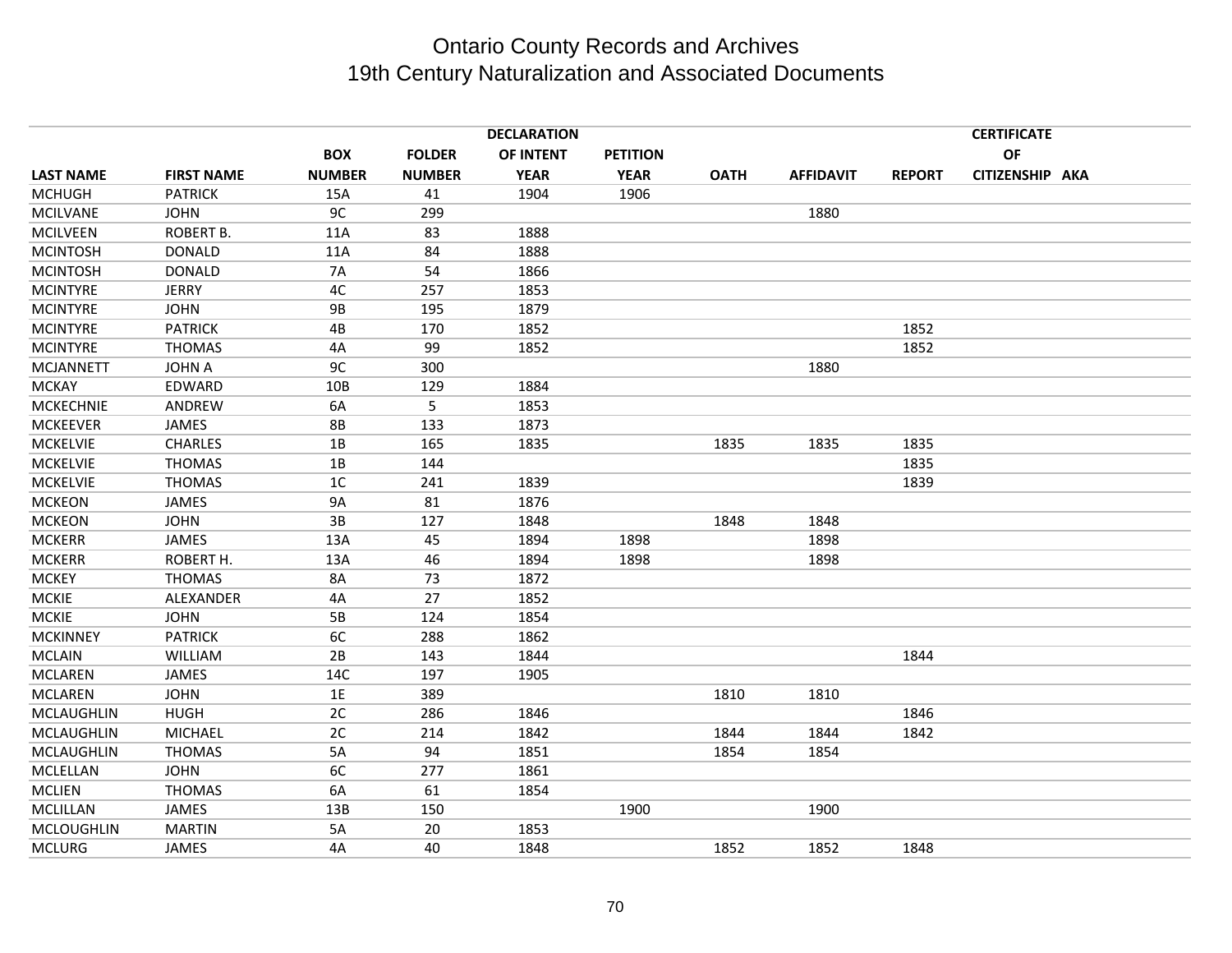|                   |                   |                |               | <b>DECLARATION</b> |                 |             |                  |               | <b>CERTIFICATE</b> |  |
|-------------------|-------------------|----------------|---------------|--------------------|-----------------|-------------|------------------|---------------|--------------------|--|
|                   |                   | <b>BOX</b>     | <b>FOLDER</b> | OF INTENT          | <b>PETITION</b> |             |                  |               | <b>OF</b>          |  |
| <b>LAST NAME</b>  | <b>FIRST NAME</b> | <b>NUMBER</b>  | <b>NUMBER</b> | <b>YEAR</b>        | <b>YEAR</b>     | <b>OATH</b> | <b>AFFIDAVIT</b> | <b>REPORT</b> | CITIZENSHIP AKA    |  |
| <b>MCMAHENS</b>   | ANDREW            | 6B             | 141           | 1855               |                 |             |                  |               |                    |  |
| <b>MCMAHON</b>    | <b>JOHN</b>       | <b>9A</b>      | 82            | 1876               |                 |             |                  |               |                    |  |
| <b>MCMAHON</b>    | <b>MICHAEL</b>    | 7C             | 335           | 1870               |                 |             |                  |               |                    |  |
| <b>MCMAHON</b>    | <b>PATRICK</b>    | 4B             | 228           | 1852               |                 |             |                  | 1852          |                    |  |
| <b>MCMAHON</b>    | <b>PATRICK</b>    | 4C             | 282           | 1853               |                 |             |                  |               |                    |  |
| <b>MCMAHON</b>    | <b>PATRICK</b>    | <b>9A</b>      | 83            | 1876               |                 |             |                  |               |                    |  |
| <b>MCMAN</b>      | <b>JOHN</b>       | 4B             | 221           | 1852               |                 |             |                  | 1852          |                    |  |
| <b>MCMANUS</b>    | <b>THOMAS</b>     | 4A             | 8             | 1849               |                 |             |                  |               |                    |  |
| <b>MCMATH</b>     | JAMES             | 4C             | 274           | 1853               |                 |             |                  |               |                    |  |
| MCMICHAEL         | <b>CHARLES</b>    | 1E             | 411           |                    |                 | 1814        |                  |               |                    |  |
| <b>MCMULY</b>     | <b>FRANCIS</b>    | 8A             | 22            | 1871               |                 |             |                  |               |                    |  |
| <b>MCNAB</b>      | <b>THOMAS</b>     | 6A             | 62            | 1854               |                 |             |                  |               |                    |  |
| <b>MCNABB</b>     | <b>PATRICK</b>    | 3B             | 189           | 1848               |                 | 1850        | 1850             |               |                    |  |
| <b>MCNALLIS</b>   | <b>MICHAEL</b>    | 7B             | 215           | 1868               |                 |             |                  |               |                    |  |
| <b>MCNALLY</b>    | <b>JOHN</b>       | 13A            | 25            |                    | 1897            |             | 1897             |               |                    |  |
| <b>MCNAMARA</b>   | <b>JAMES C</b>    | <b>7A</b>      | 55            | 1866               |                 |             |                  |               |                    |  |
| <b>MCNAMARA</b>   | JAMES             | <b>7A</b>      | 126           |                    |                 |             | 1867             |               |                    |  |
| <b>MCNAMARA</b>   | <b>JOHN</b>       | 4A             | 70            | 1852               |                 |             |                  |               |                    |  |
| <b>MCNAMARA</b>   | <b>THOMAS</b>     | 6A             | 63            | 1854               |                 |             |                  |               |                    |  |
| <b>MCNAMARA</b>   | <b>THOMAS</b>     | <b>7B</b>      | 216           | 1868               |                 |             |                  |               |                    |  |
| <b>MCNARR</b>     | <b>THOMAS</b>     | 3A             | 41            | 1844               |                 | 1847        | 1847             | 1844          |                    |  |
| <b>MCNEELY</b>    | <b>HUGH</b>       | 5A             | 53            | 1854               |                 |             |                  |               |                    |  |
| <b>MCNEELY</b>    | <b>WILLIAM</b>    | 5A             | 62            | 1854               |                 |             |                  |               |                    |  |
| <b>MCNEILL</b>    | MALCOLM           | 14B            | 116           | 1895               | 1904            |             |                  |               |                    |  |
| <b>MCNERNEY</b>   | <b>PATRICK</b>    | 9C             | 301           | 1880               |                 |             |                  |               |                    |  |
| <b>MCNICHOL</b>   | <b>MICHAEL</b>    | 8C             | 241           | 1875               |                 |             |                  |               |                    |  |
| <b>MCNICHOLAS</b> | <b>MICHAEL</b>    | <b>11C</b>     | 213           | 1890               |                 |             |                  |               |                    |  |
| <b>MCNURRY</b>    | <b>JOHN</b>       | 7B             | 217           | 1868               |                 |             |                  |               |                    |  |
| <b>MCNUTTY</b>    | EDWARD            | 4A             | 60            | 1852               |                 |             |                  |               |                    |  |
| <b>MCOSKER</b>    | <b>FELIX</b>      | 6C             | 224           | 1859               |                 |             |                  |               |                    |  |
| <b>MCOSKER</b>    | JAMES             | 10C            | 209           | 1886               |                 |             |                  |               |                    |  |
| <b>MCPADDEN</b>   | <b>JAMES</b>      | 15B            | 93            | 1908               |                 |             |                  |               |                    |  |
| <b>MCPADDEN</b>   | <b>STEPHEN</b>    | 12A            | 57            | 1892               |                 |             |                  |               |                    |  |
| <b>MCPHERSON</b>  | ALEXANDER         | 1 <sup>C</sup> | 234           | 1838               |                 | 1838        | 1838             | 1838          |                    |  |
| <b>MCPHERSON</b>  | <b>JOHN</b>       | 1E             | 387           |                    |                 | 1809        | 1809             |               |                    |  |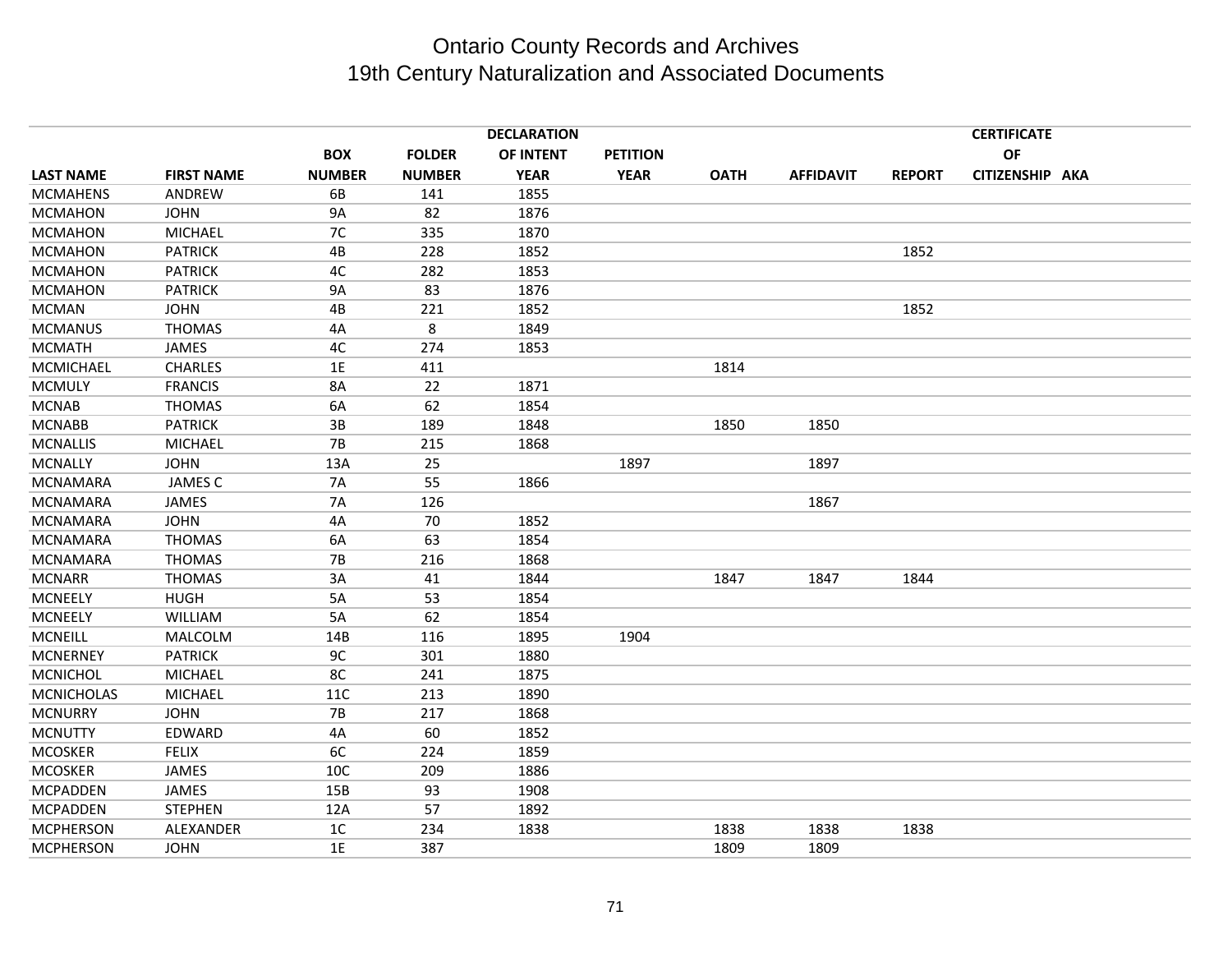|                   |                   |                |               | <b>DECLARATION</b> |                 |             |                  |               | <b>CERTIFICATE</b> |  |
|-------------------|-------------------|----------------|---------------|--------------------|-----------------|-------------|------------------|---------------|--------------------|--|
|                   |                   | <b>BOX</b>     | <b>FOLDER</b> | <b>OF INTENT</b>   | <b>PETITION</b> |             |                  |               | OF                 |  |
| <b>LAST NAME</b>  | <b>FIRST NAME</b> | <b>NUMBER</b>  | <b>NUMBER</b> | <b>YEAR</b>        | <b>YEAR</b>     | <b>OATH</b> | <b>AFFIDAVIT</b> | <b>REPORT</b> | CITIZENSHIP AKA    |  |
| <b>MCQUAID</b>    | <b>JOHN</b>       | 2A             | 90            | 1840               |                 | 1843        | 1843             | 1840          |                    |  |
| <b>MCQUERNY</b>   | <b>THOMAS</b>     | 10A            | 35            | 1882               |                 |             |                  |               |                    |  |
| MCQUILLAN         | <b>JOHN</b>       | <b>7B</b>      | 218           | 1868               |                 |             |                  |               |                    |  |
| <b>MCRONE</b>     | <b>JOHN</b>       | 2A             | 73            | 1842               |                 |             |                  | 1842          |                    |  |
| <b>MCSHARY</b>    | <b>BARNEY</b>     | 4B             | 211           | 1852               |                 |             |                  |               |                    |  |
| <b>MCSHARY</b>    | <b>JOHN</b>       | 4B             | 214           | 1852               |                 |             |                  | 1852          |                    |  |
| <b>MCSTRAVICK</b> | <b>BARNEY</b>     | 9C             | 302           | 1880               |                 |             |                  |               |                    |  |
| <b>MCSTRAVICK</b> | <b>HUGH</b>       | <b>8B</b>      | 134           | 1873               |                 |             |                  |               |                    |  |
| <b>MCVEAGH</b>    | <b>HUGH</b>       | 2A             | 36            | 1838               |                 | 1842        | 1842             | 1838          |                    |  |
| <b>MCVICKER</b>   | JAMES             | 1D             | 366           |                    |                 | 1811        | 1811             |               |                    |  |
| <b>MCVICKER</b>   | <b>JOHN</b>       | 1D             | 365           |                    |                 | 1811        | 1811             |               |                    |  |
| <b>MCVICKER</b>   | <b>WILLIAM</b>    | 1D             | 367           |                    |                 | 1811        | 1811             |               |                    |  |
| <b>MCWIGGEN</b>   | <b>CHARLES</b>    | 7C             | 336           | 1870               |                 |             |                  |               |                    |  |
| <b>MCWILLIAMS</b> | EDWARD            | 3A             | 106           | 1848               |                 | 1848        | 1848             |               |                    |  |
| <b>MCWILLIAMS</b> | <b>FRANCIS</b>    | 9C             | 303           | 1880               |                 |             |                  |               |                    |  |
| <b>MCWILLIAMS</b> | <b>GEORGE</b>     | 8A             | 74            | 1872               |                 |             |                  |               |                    |  |
| <b>MCWILLIAMS</b> | <b>JAMES</b>      | 6A             | 64            | 1854               |                 |             |                  |               |                    |  |
| <b>MCWILLIAMS</b> | <b>JOHN</b>       | 7C             | 337           | 1870               |                 |             |                  |               |                    |  |
| <b>MCWILLIAMS</b> | <b>JOSEPH</b>     | 9C             | 304           | 1880               |                 |             |                  |               |                    |  |
| <b>MEANY</b>      | EDWARD            | 7C             | 338           | 1870               |                 |             |                  |               |                    |  |
| <b>MEATH</b>      | <b>BERNARD</b>    | 4A             | 94            | 1850               |                 | 1852        | 1852             | 1850          |                    |  |
| <b>MEDHURST</b>   | <b>RALPH</b>      | 1 <sup>C</sup> | 288           | 1840               |                 | 1840        | 1840             |               |                    |  |
| MEEHAN            | JAMES             | 10B            | 130           | 1884               |                 |             |                  |               |                    |  |
| MEEHAN            | <b>JOHN</b>       | 9C             | 305           | 1880               |                 |             |                  |               |                    |  |
| MEEHAN            | <b>WILLIAM</b>    | <b>9B</b>      | 158           | 1878               |                 |             |                  |               |                    |  |
| <b>MEEK</b>       | <b>CHARLES B</b>  | 2A             | 27            | 1839               |                 | 1941        | 1841             | 1839          |                    |  |
| <b>MEEKIN</b>     | <b>JOSEPH</b>     | 10B            | 131           | 1884               |                 |             |                  |               |                    |  |
| <b>MEHAN</b>      | <b>DENNIS</b>     | <b>9B</b>      | 159           | 1878               |                 |             |                  |               |                    |  |
| <b>MELLOR</b>     | <b>ALBERT</b>     | <b>9B</b>      | 160           | 1878               |                 |             |                  |               |                    |  |
| <b>MENIHAN</b>    | DANIEL            | 8C             | 185           | 1874               |                 |             |                  |               |                    |  |
| <b>MENNA</b>      | <b>VINCENZO</b>   | 14B            | 117           |                    | 1904            |             |                  |               |                    |  |
| MENTEATH          | THOMAS L S        | 1B             | 117           | 1832               |                 | 1837        | 1837             |               |                    |  |
| MERKEL            | <b>FRANK</b>      | <b>7B</b>      | 219           | 1868               |                 |             |                  |               |                    |  |
| MERKEL            | <b>HENRY</b>      | 10C            | 210           | 1886               |                 |             |                  |               |                    |  |
| MERRILL           | <b>HUGH</b>       | 2C             | 272           | 1842               |                 |             |                  | 1842          |                    |  |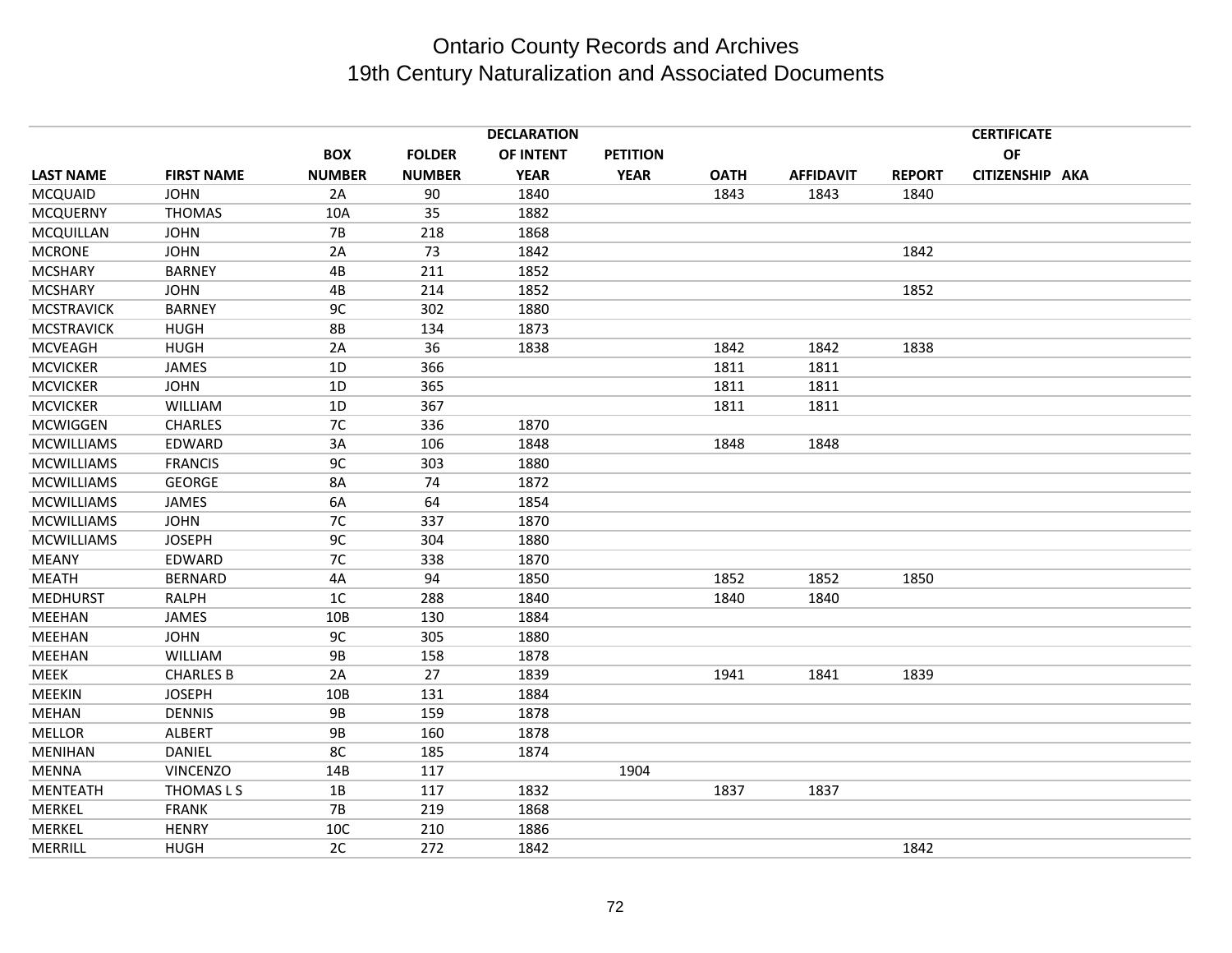|                    |                    |                |               | <b>DECLARATION</b> |                 |             |                  |               | <b>CERTIFICATE</b> |  |
|--------------------|--------------------|----------------|---------------|--------------------|-----------------|-------------|------------------|---------------|--------------------|--|
|                    |                    | <b>BOX</b>     | <b>FOLDER</b> | OF INTENT          | <b>PETITION</b> |             |                  |               | OF                 |  |
| <b>LAST NAME</b>   | <b>FIRST NAME</b>  | <b>NUMBER</b>  | <b>NUMBER</b> | <b>YEAR</b>        | <b>YEAR</b>     | <b>OATH</b> | <b>AFFIDAVIT</b> | <b>REPORT</b> | CITIZENSHIP AKA    |  |
| <b>MERTZ</b>       | <b>JOHN</b>        | 5B             | 142           | 1854               |                 |             |                  |               |                    |  |
| <b>MERTZ</b>       | <b>JOHN GEORGE</b> | 11A            | 85            | 1888               |                 |             |                  |               |                    |  |
| MESELYN            | <b>ALPHONZO</b>    | 10C            | 184           | 1885               |                 |             |                  |               |                    |  |
| MESELYN            | <b>CHARLES</b>     | 10C            | 185           | 1885               |                 |             |                  |               |                    |  |
| MESELYN            | <b>JACOB</b>       | 10C            | 186           | 1885               |                 |             |                  |               |                    |  |
| MESELYN            | LOUIS              | 10C            | 187           | 1885               |                 |             |                  |               |                    |  |
| <b>MESSE</b>       | <b>FRANCIS</b>     | 3B             | 192           | 1850               |                 |             |                  |               |                    |  |
| <b>MEYER</b>       | <b>BERTHOLD</b>    | 14B            | 118           | 1904               |                 |             |                  |               |                    |  |
| <b>MEYER</b>       | <b>BERTHOLD</b>    | 8A             | 75            | 1872               |                 |             |                  |               |                    |  |
| <b>MEYER</b>       | <b>HENRY</b>       | 11B            | 167           | 1889               |                 |             |                  |               |                    |  |
| <b>MEYER</b>       | RINEHARD           | 10A            | 69            | 1883               |                 |             |                  |               |                    |  |
| <b>MICHAEL</b>     | JAMES              | 2A             | 43            | 1939               |                 | 1842        | 1842             |               |                    |  |
| MICHIELSIN         | <b>PETER</b>       | 11A            | 86            | 1888               |                 |             |                  |               |                    |  |
| <b>MICKELSON</b>   | CARL               | 11B            | 168           | 1889               |                 |             |                  |               |                    |  |
| <b>MICKLSON</b>    | JAN                | <b>9B</b>      | 196           | 1879               |                 |             |                  |               |                    |  |
| <b>MIDDLEBROOK</b> | <b>HENRY</b>       | 8C             | 186           | 1874               |                 |             |                  |               |                    |  |
| <b>MIDDLEBROOK</b> | <b>WILLIAM</b>     | 10B            | 132           | 1884               |                 |             |                  |               |                    |  |
| <b>MIDDLETON</b>   | <b>GEORGE</b>      | 8C             | 242           | 1875               |                 |             |                  |               |                    |  |
| <b>MIDDLETON</b>   | WILLIAM            | 11C            | 214           | 1890               |                 |             |                  |               |                    |  |
| <b>MILES</b>       | WILLIAM            | 6A             | 65            | 1854               |                 |             |                  | 1854          |                    |  |
| <b>MILFORD</b>     | WILLIAM            | 1B             | 124           | 1830               |                 | 1833        | 1833             |               |                    |  |
| <b>MILLAR</b>      | <b>JOHN</b>        | 1D             | 349           |                    |                 | 1809        | 1809             |               |                    |  |
| MILLER             | ALBERT             | 15C            | 143           | 1904               |                 |             |                  |               |                    |  |
| MILLER             | <b>CHURCH</b>      | <b>8B</b>      | 136           | 1873               |                 |             |                  |               |                    |  |
| MILLER             | DAVID P            | 1 <sup>C</sup> | 245           | 1836               |                 | 1839        | 1839             | 1836          |                    |  |
| MILLER             | <b>GEORGE</b>      | $3B$           | 177           | 1847               |                 | 1850        | 1850             | 1847          |                    |  |
| MILLER             | <b>GEORGE</b>      | <b>7B</b>      | 220           | 1868               |                 |             |                  |               |                    |  |
| <b>MILLER</b>      | <b>ROBERT</b>      | 3A             | 94            | 1846               |                 | 1848        | 1848             | 1846          |                    |  |
| MILLER             | <b>THOMAS</b>      | 6A             | 66            | 1852               |                 | 1854        | 1854             |               |                    |  |
| MILLERD            | <b>ALBERT</b>      | 11A            | 87            | 1888               |                 |             |                  |               |                    |  |
| MILLERD            | WILLIAM            | 10A            | 36            | 1882               |                 |             |                  |               |                    |  |
| <b>MILLS</b>       | <b>ARTHUR</b>      | 2C             | 262           | 1845               |                 |             |                  | 1845          |                    |  |
| <b>MILNER</b>      | <b>DAVID</b>       | 1D             | 307           |                    |                 | 1805        |                  |               |                    |  |
| <b>MILROY</b>      | <b>JOHN</b>        | 12A            | 58            | 1892               |                 |             |                  |               |                    |  |
| <b>MILTEN</b>      | WILLIAM D.         | 11A            | 89            | 1888               |                 |             |                  |               |                    |  |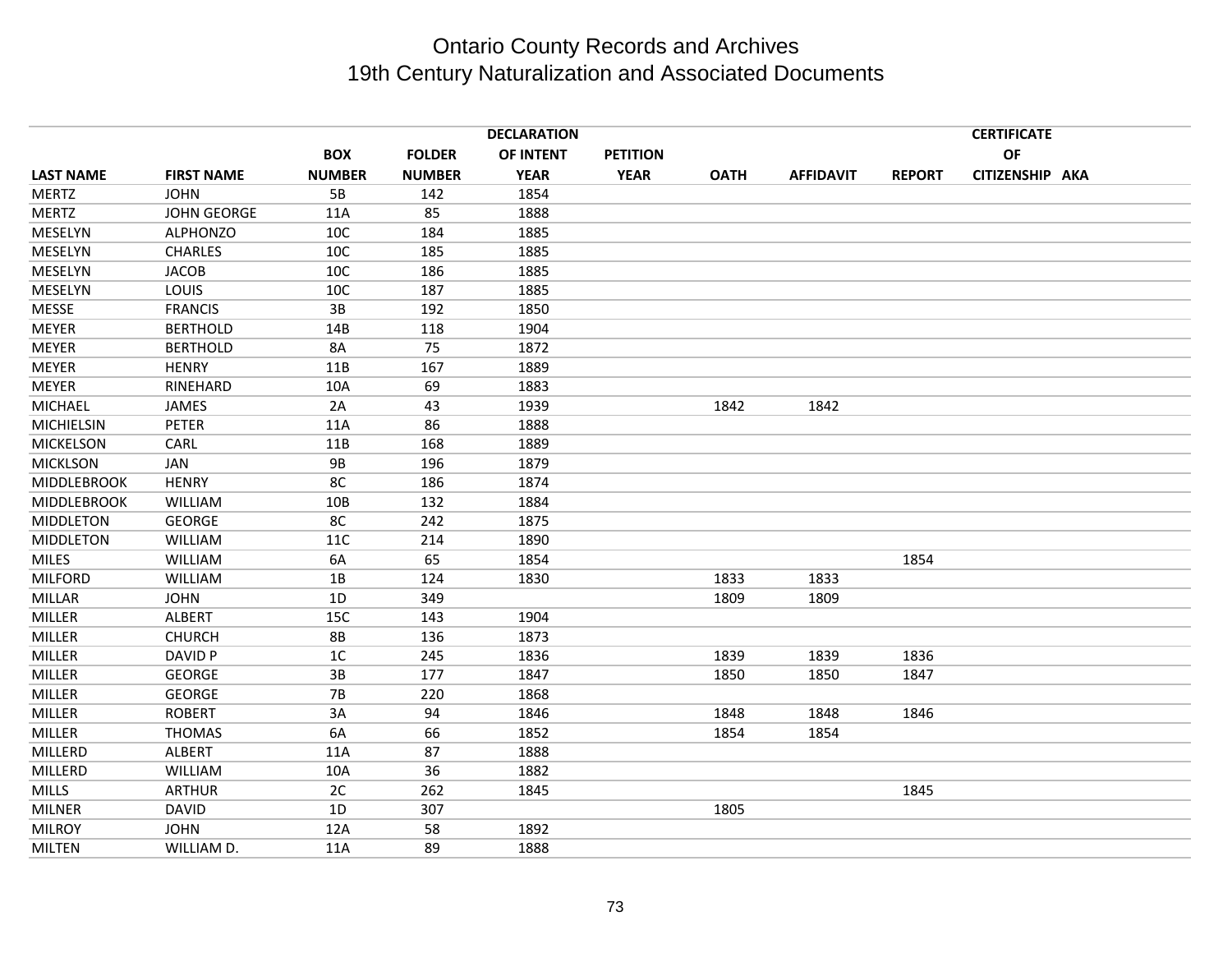|                   |                   |                |               | <b>DECLARATION</b> |                 |             |                  | <b>CERTIFICATE</b> |                 |  |  |
|-------------------|-------------------|----------------|---------------|--------------------|-----------------|-------------|------------------|--------------------|-----------------|--|--|
|                   |                   | <b>BOX</b>     | <b>FOLDER</b> | <b>OF INTENT</b>   | <b>PETITION</b> |             |                  |                    | <b>OF</b>       |  |  |
| <b>LAST NAME</b>  | <b>FIRST NAME</b> | <b>NUMBER</b>  | <b>NUMBER</b> | <b>YEAR</b>        | <b>YEAR</b>     | <b>OATH</b> | <b>AFFIDAVIT</b> | <b>REPORT</b>      | CITIZENSHIP AKA |  |  |
| <b>MINIHAN</b>    | <b>JOHN</b>       | 12B            | 128           | 1894               |                 |             |                  |                    |                 |  |  |
| <b>MINNES</b>     | SAMUEL            | 1D             | 370           |                    |                 | 1811        |                  |                    |                 |  |  |
| <b>MINNS</b>      | SAMUEL            | 9C             | 306           | 1880               |                 |             |                  |                    |                 |  |  |
| <b>MITCHELL</b>   | <b>GEORGE</b>     | 3 <sub>C</sub> | 274           | 1851               |                 | 1853        | 1853             |                    |                 |  |  |
| <b>MITCHELL</b>   | <b>GEORGE</b>     | 4B             | 185           | 1852               |                 | 1852        | 1852             |                    |                 |  |  |
| <b>MITCHELL</b>   | <b>JOHN</b>       | 1B             | 191           | 1836               |                 |             |                  | 1836               |                 |  |  |
| <b>MITCHELL</b>   | <b>ROBERT</b>     | 1 <sup>C</sup> | 218           | 1834               |                 | 1838        | 1838             | 1834               |                 |  |  |
| <b>MITCHELL</b>   | STEPHEN P.        | 13A            | 26            | 1896               | 1896            |             | 1896             |                    |                 |  |  |
| <b>MITCHELLS</b>  | <b>JOHN</b>       | 1B             | 149           | 1834               |                 |             |                  | 1834               |                 |  |  |
| <b>MITRAILLIS</b> | <b>JOHN</b>       | 11A            | 88            | 1888               |                 |             |                  |                    |                 |  |  |
| <b>MITRAY</b>     | <b>GEORGE</b>     | 15C            | 190           |                    |                 |             |                  | 1931               |                 |  |  |
| <b>MOAW</b>       | THOMAS            | 3A             | 81            | 1844               |                 | 1848        | 1848             |                    |                 |  |  |
| <b>MOFFAT</b>     | <b>JAMES</b>      | 10A            | 8             | 1881               |                 |             |                  |                    |                 |  |  |
| <b>MOFFAT</b>     | <b>JOHN</b>       | <b>9B</b>      | 136           | 1877               |                 |             |                  |                    |                 |  |  |
| <b>MOLONEY</b>    | <b>PETER</b>      | 4B             | 217           | 1852               |                 |             |                  | 1852               |                 |  |  |
| <b>MONACO</b>     | <b>FERDINANDO</b> | 15B            | 94            | 1908               |                 |             |                  |                    |                 |  |  |
| <b>MONACO</b>     | <b>MICHELE</b>    | 15B            | 95            | 1908               |                 |             |                  |                    |                 |  |  |
| <b>MONACO</b>     | <b>NICOLA</b>     | 15C            | 165           | 1917               |                 |             |                  | 1922               |                 |  |  |
| <b>MONAGHAN</b>   | <b>MICHAEL</b>    | 10B            | 133           | 1884               |                 |             |                  |                    |                 |  |  |
| <b>MONTCRIEFF</b> | JOHN J.           | 13A            | 47            |                    | 1898            |             | 1898             |                    |                 |  |  |
| <b>MONTFORD</b>   | <b>CHARLES</b>    | 14B            | 119           |                    | 1904            |             |                  |                    |                 |  |  |
| <b>MONTFORD</b>   | ROBERT C.         | 13A            | 76            |                    | 1899            |             | 1899             |                    |                 |  |  |
| <b>MONTON</b>     | <b>HECTOR</b>     | 14B            | 120           | 1904               |                 |             |                  |                    |                 |  |  |
| <b>MOON</b>       | <b>MICHAEL</b>    | 4A             | 35            | 1852               |                 |             |                  |                    |                 |  |  |
| <b>MOONEY</b>     | JAMES             | 11C            | 215           | 1890               |                 |             |                  |                    |                 |  |  |
| <b>MOONEY</b>     | <b>JOHN</b>       | <b>8B</b>      | 137           | 1873               |                 |             |                  |                    |                 |  |  |
| <b>MOOR</b>       | JAMES             | 6C             | 259           | 1860               |                 |             |                  |                    |                 |  |  |
| <b>MOORE</b>      | ANDREW            | 4C             | 330           | 1853               |                 |             |                  |                    |                 |  |  |
| <b>MOORE</b>      | <b>CHARLES</b>    | 12A            | 59            | 1892               |                 |             |                  |                    |                 |  |  |
| <b>MOORE</b>      | <b>CHARLES</b>    | 4C             | 300           | 1853               |                 |             |                  |                    |                 |  |  |
| <b>MOORE</b>      | <b>DAVID</b>      | 1A             | 27            |                    |                 |             | 1809             |                    |                 |  |  |
| <b>MOORE</b>      | JAMES             | 11C            | 216           | 1890               |                 |             |                  |                    |                 |  |  |
| <b>MOORE</b>      | JAMES             | 6A             | 67            | 1854               |                 |             |                  |                    |                 |  |  |
| <b>MOORE</b>      | JOHN B.           | 11B            | 169           | 1889               |                 |             |                  |                    |                 |  |  |
| <b>MOORE</b>      | <b>MARTIN</b>     | 4C             | 341           | 1851               |                 | 1853        | 1853             |                    |                 |  |  |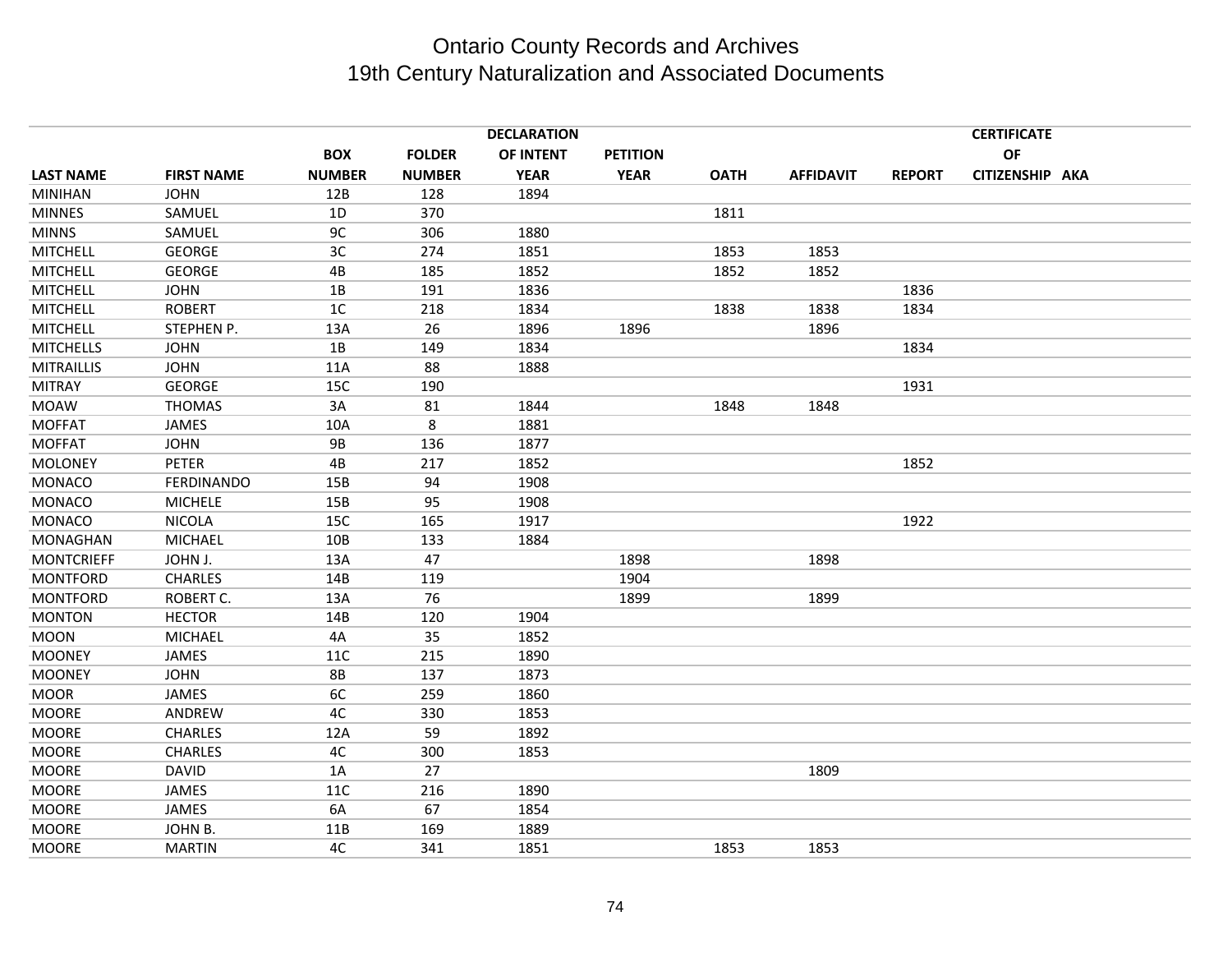|                  | <b>DECLARATION</b><br><b>CERTIFICATE</b> |               |               |             |                 |             |                  |               |                 |  |
|------------------|------------------------------------------|---------------|---------------|-------------|-----------------|-------------|------------------|---------------|-----------------|--|
|                  |                                          | <b>BOX</b>    | <b>FOLDER</b> | OF INTENT   | <b>PETITION</b> |             |                  |               | OF              |  |
| <b>LAST NAME</b> | <b>FIRST NAME</b>                        | <b>NUMBER</b> | <b>NUMBER</b> | <b>YEAR</b> | <b>YEAR</b>     | <b>OATH</b> | <b>AFFIDAVIT</b> | <b>REPORT</b> | CITIZENSHIP AKA |  |
| <b>MOORE</b>     | <b>PATRICK</b>                           | 13A           | 77            |             | 1899            |             | 1899             |               |                 |  |
| <b>MOORE</b>     | <b>PATRICK</b>                           | 1B            | 185           | 1836        |                 |             |                  | 1836          |                 |  |
| <b>MOORE</b>     | <b>PETER</b>                             | 3A            | 19            | 1844        |                 | 1847        | 1847             | 1844          |                 |  |
| <b>MOORE</b>     | <b>THOMAS</b>                            | 8C            | 187           | 1874        |                 |             |                  |               |                 |  |
| <b>MOORE</b>     | WILLIAM                                  | 9C            | 307           | 1880        |                 |             |                  |               |                 |  |
| <b>MORAN</b>     | JAMES                                    | 3C            | 240           | 1850        |                 |             |                  | 1850          |                 |  |
| <b>MORAN</b>     | <b>JOHN</b>                              | <b>8A</b>     | 76            |             |                 |             | 1872             |               |                 |  |
| <b>MORAN</b>     | <b>PATRICK</b>                           | 6A            | 68            | 1851        |                 | 1854        | 1854             |               |                 |  |
| <b>MOREN</b>     | <b>CORNELIUS</b>                         | 4A            | 21            | 1851        |                 |             |                  |               |                 |  |
| <b>MORGAN</b>    | <b>THOMAS</b>                            | 6C            | 225           | 1859        |                 |             |                  |               |                 |  |
| <b>MORIARITY</b> | <b>MICHAEL</b>                           | 10A           | 37            | 1882        |                 |             |                  |               |                 |  |
| <b>MORLEY</b>    | <b>JOHN</b>                              | 4A            | 43            | 1852        |                 |             |                  |               |                 |  |
| <b>MORPHY</b>    | RICHARD                                  | 8A            | 77            | 1872        |                 |             |                  |               |                 |  |
| <b>MORRICE</b>   | JAMES                                    | 14C           | 198           | 1900        | 1905            |             |                  |               |                 |  |
| <b>MORRIS</b>    | <b>CHARLES</b>                           | 4A            | 108           | 1852        |                 |             |                  |               |                 |  |
| <b>MORRIS</b>    | <b>CHARLES R</b>                         | 2C            | 244           | 1844        |                 | 1844        | 1844             | 1844          |                 |  |
| <b>MORRIS</b>    | CHARLES W.                               | 14B           | 122           | 1902        | 1904            |             | 1904             |               |                 |  |
| <b>MORRIS</b>    | <b>GEORGE</b>                            | 2A            | 25            | 1841        |                 |             |                  | 1841          |                 |  |
| <b>MORRIS</b>    | <b>HENRY</b>                             | 6A            | 69            | 1854        |                 |             |                  |               |                 |  |
| <b>MORRIS</b>    | <b>JAMES</b>                             | 3C            | 257           | 1851        |                 |             |                  |               |                 |  |
| <b>MORRIS</b>    | JAMES                                    | 6C            | 289           | 1862        |                 |             |                  |               |                 |  |
| <b>MORRIS</b>    | PATRICK J.                               | 15A           | 42            | 1903        | 1906            |             |                  |               |                 |  |
| <b>MORRIS</b>    | <b>STEPHEN</b>                           | 3C            | 283           | 1851        |                 |             |                  |               |                 |  |
| <b>MORRISON</b>  | <b>HENRY</b>                             | <b>9A</b>     | 84            | 1876        |                 |             |                  |               |                 |  |
| <b>MORROW</b>    | <b>JOHN</b>                              | <b>7A</b>     | 120           | 1867        |                 |             |                  |               |                 |  |
| <b>MORROW</b>    | SAMUEL                                   | 5B            | 141           | 1854        |                 |             |                  |               |                 |  |
| <b>MORSE</b>     | <b>DAVID</b>                             | 1A            | 27            |             |                 | 1809        | 1809             |               |                 |  |
| <b>MORSE</b>     | <b>GEORGE A.</b>                         | 14B           | 121           | 1904        |                 |             |                  |               |                 |  |
| <b>MORT</b>      | <b>JOHN</b>                              | 3A            | 3             | 1846        |                 | 1846        | 1846             | 1846          |                 |  |
| <b>MORTENSEN</b> | <b>PETER</b>                             | 13B           | 151           | 1896        | 1900            |             | 1900             |               |                 |  |
| <b>MOSES</b>     | <b>GEORGE</b>                            | 14C           | 199           | 1905        |                 |             |                  |               |                 |  |
| <b>MOSES</b>     | <b>JACOB</b>                             | 15B           | 121           | 1909        |                 |             |                  |               |                 |  |
| <b>MOSEY</b>     | <b>AARON</b>                             | 8A            | 78            | 1872        |                 |             | 1880             |               |                 |  |
| <b>MOSEY</b>     | WILLIAM                                  | 4C            | 324           | 1853        |                 |             |                  |               |                 |  |
| <b>MOSEY</b>     | <b>WILLIAM JR</b>                        | 6A            | 70            | 1854        |                 |             |                  |               |                 |  |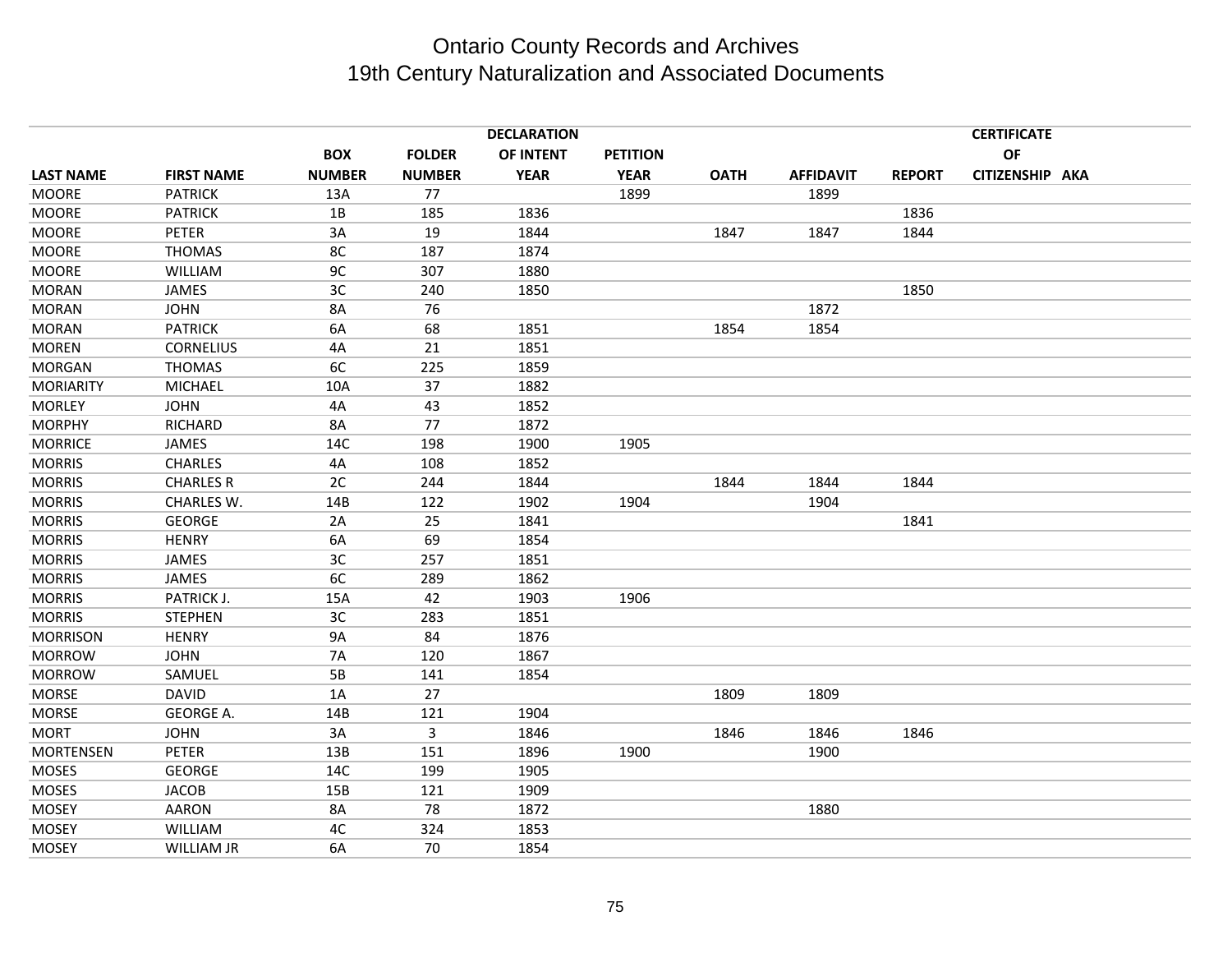|                  |                   |                 |               | <b>DECLARATION</b> |                 |             |                  | <b>CERTIFICATE</b> |                 |  |  |  |
|------------------|-------------------|-----------------|---------------|--------------------|-----------------|-------------|------------------|--------------------|-----------------|--|--|--|
|                  |                   | <b>BOX</b>      | <b>FOLDER</b> | OF INTENT          | <b>PETITION</b> |             |                  |                    | OF              |  |  |  |
| <b>LAST NAME</b> | <b>FIRST NAME</b> | <b>NUMBER</b>   | <b>NUMBER</b> | <b>YEAR</b>        | <b>YEAR</b>     | <b>OATH</b> | <b>AFFIDAVIT</b> | <b>REPORT</b>      | CITIZENSHIP AKA |  |  |  |
| <b>MOUNTAIN</b>  | JOSEPH T.         | 11A             | 90            | 1888               |                 |             |                  |                    |                 |  |  |  |
| <b>MOUNTAIN</b>  | WILLIAM           | 3A              | 84            | 1845               |                 | 1848        | 1848             | 1848               |                 |  |  |  |
| <b>MOWHEEN</b>   | <b>OWEN</b>       | 4B              | 213           | 1852               |                 |             |                  |                    |                 |  |  |  |
| MOYLAN           | <b>BRYAN</b>      | 4B              | 219           | 1852               |                 | 1855        | 1855             |                    |                 |  |  |  |
| <b>MOYNEHAN</b>  | <b>THOMAS</b>     | 2A              | 69            | 1838               |                 | 1842        | 1842             | 1838               |                 |  |  |  |
| MUIHARL          | <b>JOHN</b>       | <b>7B</b>       | 221           | 1868               |                 |             |                  |                    |                 |  |  |  |
| <b>MULCAHY</b>   | <b>DANIEL</b>     | 6B              | 143           | 1855               |                 |             |                  |                    |                 |  |  |  |
| MULCAHY          | <b>MATTHEW</b>    | 7C              | 358           | 1870               |                 |             |                  |                    |                 |  |  |  |
| MULLARKEY        | JAMES             | 4A              | 111           | 1852               |                 |             |                  |                    |                 |  |  |  |
| <b>MULLEN</b>    | <b>MARTIN</b>     | 9C              | 308           | 1880               |                 |             |                  |                    |                 |  |  |  |
| MULLENDER        | <b>ISAAC</b>      | 1E              | 391           |                    |                 | 1810        | 1810             |                    |                 |  |  |  |
| <b>MULLER</b>    | <b>JOSEPH</b>     | 10 <sub>B</sub> | 134           | 1884               |                 |             |                  |                    |                 |  |  |  |
| MULLIGAN         | <b>JAMES</b>      | 6B              | 144           | 1855               |                 |             |                  |                    |                 |  |  |  |
| MULLIGAN         | JAMES             | <b>7A</b>       | 56            | 1866               |                 |             |                  |                    |                 |  |  |  |
| MULLIGAN         | <b>JOHN</b>       | 4B              | 159           | 1851               |                 | 1852        | 1852             |                    |                 |  |  |  |
| MULLIGAN         | <b>OWEN</b>       | 4A              | 75            | 1852               |                 |             |                  |                    |                 |  |  |  |
| <b>MULLIN</b>    | <b>JOHN</b>       | 4C              | 248           | 1853               |                 |             |                  |                    |                 |  |  |  |
| <b>MUMBY</b>     | <b>GEORGE</b>     | 9A              | 85            | 1876               |                 |             |                  |                    |                 |  |  |  |
| <b>MUMFORD</b>   | <b>RICHARD</b>    | <b>11C</b>      | 270           | 1891               |                 |             |                  |                    |                 |  |  |  |
| <b>MURDEN</b>    | <b>THOMAS</b>     | 14C             | 200           | 1905               |                 |             |                  |                    |                 |  |  |  |
| <b>MURDOCK</b>   | <b>JOHN</b>       | 2A              | 51            | 1842               |                 | 1842        | 1842             | 1842               |                 |  |  |  |
| <b>MURPHY</b>    | ARTHUR JR.        | 6C              | 260           | 1860               |                 |             |                  |                    |                 |  |  |  |
| <b>MURPHY</b>    | <b>CHARLES</b>    | 2C              | 276           | 1843               |                 | 1845        | 1845             | 1843               |                 |  |  |  |
| <b>MURPHY</b>    | JAMES             | 10A             | 38            | 1882               |                 |             |                  |                    |                 |  |  |  |
| <b>MURPHY</b>    | <b>JAMES</b>      | 11C             | 271           | 1891               |                 |             |                  |                    |                 |  |  |  |
| <b>MURPHY</b>    | JAMES             | 1A              | 21            |                    | 1808            | 1808        | 1808             |                    |                 |  |  |  |
| <b>MURPHY</b>    | <b>JAMES</b>      | <b>7A</b>       | 57            | 1867               |                 |             |                  |                    |                 |  |  |  |
| <b>MURPHY</b>    | <b>JOHN</b>       | <b>7A</b>       | 58            |                    |                 |             | 1866             |                    |                 |  |  |  |
| <b>MURPHY</b>    | <b>JOHN</b>       | 7C              | 277           | 1869               |                 |             |                  |                    |                 |  |  |  |
| <b>MURPHY</b>    | <b>JOHN</b>       | 7C              | 339           | 1870               |                 |             |                  |                    |                 |  |  |  |
| <b>MURPHY</b>    | <b>JOSEPH</b>     | 6B              | 145           | 1855               |                 |             |                  |                    |                 |  |  |  |
| <b>MURPHY</b>    | <b>MARTIN</b>     | 11A             | 91            | 1888               |                 |             |                  |                    |                 |  |  |  |
| <b>MURPHY</b>    | <b>MARTIN</b>     | <b>9B</b>       | 197           | 1879               |                 |             |                  |                    |                 |  |  |  |
| <b>MURPHY</b>    | <b>MICHAEL</b>    | 11A             | 92            | 1888               |                 |             |                  |                    |                 |  |  |  |
| <b>MURPHY</b>    | <b>MICHAEL</b>    | 5B              | 163           | 1852               |                 | 1854        | 1854             |                    |                 |  |  |  |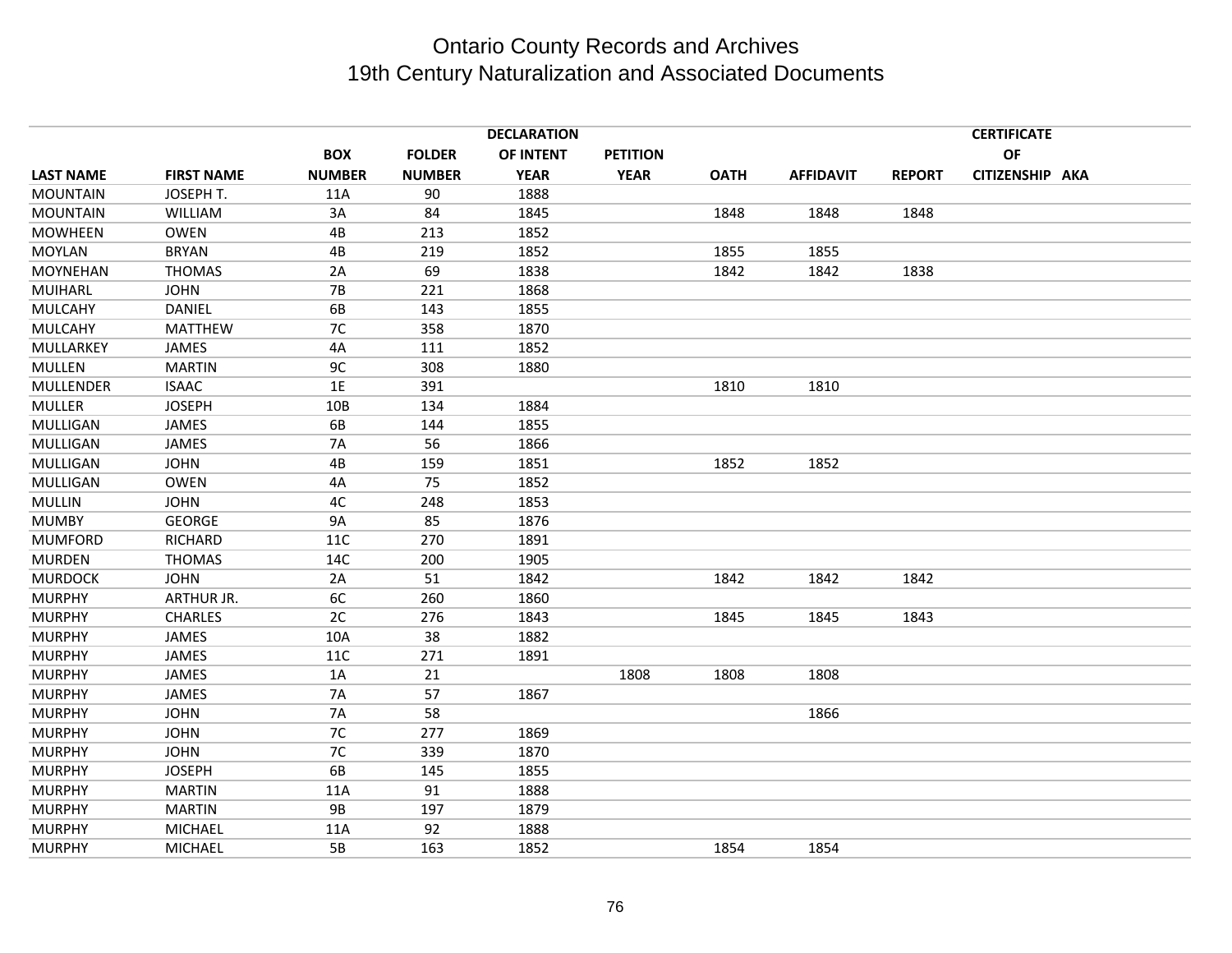|                  |                   |               |               | <b>DECLARATION</b> |                 |             |                  |               | <b>CERTIFICATE</b> |  |
|------------------|-------------------|---------------|---------------|--------------------|-----------------|-------------|------------------|---------------|--------------------|--|
|                  |                   | <b>BOX</b>    | <b>FOLDER</b> | OF INTENT          | <b>PETITION</b> |             |                  |               | OF                 |  |
| <b>LAST NAME</b> | <b>FIRST NAME</b> | <b>NUMBER</b> | <b>NUMBER</b> | <b>YEAR</b>        | <b>YEAR</b>     | <b>OATH</b> | <b>AFFIDAVIT</b> | <b>REPORT</b> | CITIZENSHIP AKA    |  |
| <b>MURPHY</b>    | <b>MICHAEL</b>    | 8B            | 138           | 1873               |                 |             |                  |               |                    |  |
| <b>MURPHY</b>    | <b>PATRICK</b>    | 6A            | 71            | 1854               |                 |             |                  |               |                    |  |
| <b>MURPHY</b>    | PHILIP            | 4C            | 291           | 1853               |                 |             |                  |               |                    |  |
| <b>MURPHY</b>    | <b>ROBERT</b>     | 10B           | 135           | 1884               |                 |             |                  |               |                    |  |
| <b>MURPHY</b>    | <b>THOMAS</b>     | 10A           | 70            | 1883               |                 |             |                  |               |                    |  |
| <b>MURPHY</b>    | <b>THOMAS</b>     | 10C           | 248           | 1887               |                 |             |                  |               |                    |  |
| <b>MURPHY</b>    | <b>THOMAS</b>     | $7B$          | 222           | 1868               |                 |             |                  |               |                    |  |
| <b>MURPHY</b>    | THOMAS E          | 10C           | 249           |                    |                 |             | 1887             |               |                    |  |
| <b>MURPHY</b>    | <b>TIMOTHY</b>    | 2C            | 293           | 1846               |                 |             |                  |               |                    |  |
| <b>MURPHY</b>    | WILLIAM           | 3C            | 206           | 1850               |                 |             |                  | 1850          |                    |  |
| <b>MURPHY</b>    | WILLIAM           | 6B            | 188           | 1856               |                 |             |                  |               |                    |  |
| <b>MURPHY</b>    | WILLIAM           | <b>7A</b>     | 59            | 1866               |                 |             |                  |               |                    |  |
| <b>MURRAY</b>    | ADAM              | 2A            | 48            | 1842               |                 | 1842        | 1842             | 1842          |                    |  |
| <b>MURRAY</b>    | ALEXANDER         | 1C            | 300           | 1834               |                 | 1840        | 1840             |               |                    |  |
| <b>MURRAY</b>    | <b>CORNELIUS</b>  | 8A            | 23            | 1871               |                 |             |                  |               |                    |  |
| <b>MURRAY</b>    | <b>HENRY</b>      | 4C            | 344           | 1851               |                 | 1853        | 1853             | 1851          |                    |  |
| <b>MURRAY</b>    | <b>JAMES</b>      | 11A           | 93            | 1888               |                 |             |                  |               |                    |  |
| <b>MURRAY</b>    | JAMES             | 4B            | 216           | 1852               |                 |             |                  |               |                    |  |
| <b>MURRAY</b>    | JANE              | 1C            | 291           | 1840               |                 |             |                  |               |                    |  |
| <b>MURRAY</b>    | <b>JOHN</b>       | 3C            | 205           | 1848               |                 | 1850        | 1850             | 1848          |                    |  |
| <b>MURRAY</b>    | <b>JOHN</b>       | 4C            | 323           | 1853               |                 |             |                  |               |                    |  |
| <b>MURRAY</b>    | <b>JOHN</b>       | 8A            | 24            | 1871               |                 |             |                  |               |                    |  |
| <b>MURRAY</b>    | <b>ROBERT</b>     | 3B            | 188           | 1848               |                 | 1850        | 1850             |               |                    |  |
| <b>MURRELL</b>   | <b>GEORGE</b>     | 2B            | 151           | 1844               |                 | 1844        | 1844             |               |                    |  |
| <b>MURRELL</b>   | <b>MICHAEL</b>    | 2B            | 150           | 1839               |                 | 1844        | 1844             | 1839          |                    |  |
| <b>MURREY</b>    | WILLIAM           | 2B            | 179           | 1844               |                 |             |                  | 1844          |                    |  |
| <b>MUSABACK</b>  | <b>FRANK</b>      | 11A           | 94            | 1888               |                 |             |                  |               |                    |  |
| <b>MUSKETT</b>   | <b>GEORGE</b>     | <b>9B</b>     | 198           | 1879               |                 |             |                  |               |                    |  |
| <b>MYHILL</b>    | <b>GEORGE</b>     | 15A           | 43            | 1899               | 1906            |             |                  |               |                    |  |
| NAGEL            | SAMUEL            | 10C           | 211           | 1886               |                 |             |                  |               |                    |  |
| NAGLE            | <b>JOSEPH</b>     | <b>7A</b>     | 127           | 1867               |                 |             |                  |               |                    |  |
| <b>NAIRY</b>     | <b>MARTIN</b>     | 7C            | 340           | 1870               |                 |             |                  |               |                    |  |
| <b>NALEN</b>     | <b>MICHAEL</b>    | 5A            | 45            | 1854               |                 |             |                  |               |                    |  |
| <b>NAMACK</b>    | WILLIAM           | <b>7A</b>     | 128           | 1867               |                 |             |                  |               |                    |  |
| <b>NARES</b>     | <b>FRANCIS</b>    | 1B            | 146           | 1834               |                 | 1837        | 1837             | 1834          |                    |  |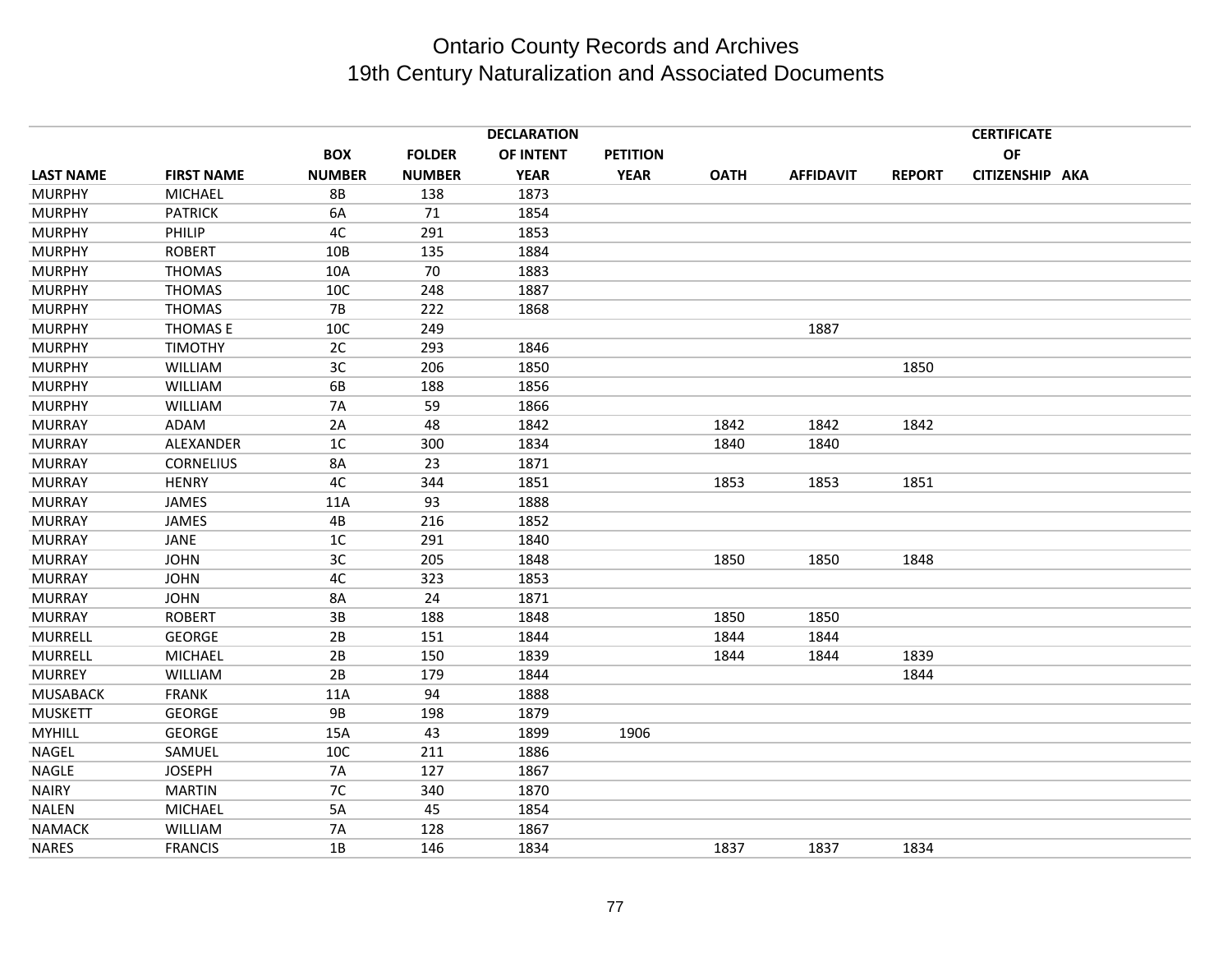|                   |                   |               |               | <b>DECLARATION</b> |                 |             |                  |               | <b>CERTIFICATE</b> |  |
|-------------------|-------------------|---------------|---------------|--------------------|-----------------|-------------|------------------|---------------|--------------------|--|
|                   |                   | <b>BOX</b>    | <b>FOLDER</b> | OF INTENT          | <b>PETITION</b> |             |                  |               | <b>OF</b>          |  |
| <b>LAST NAME</b>  | <b>FIRST NAME</b> | <b>NUMBER</b> | <b>NUMBER</b> | <b>YEAR</b>        | <b>YEAR</b>     | <b>OATH</b> | <b>AFFIDAVIT</b> | <b>REPORT</b> | CITIZENSHIP AKA    |  |
| <b>NATALIZIO</b>  | PIETRO            | 13C           | 187           | 1896               | 1900            |             | 1900             |               |                    |  |
| <b>NAUGHTIN</b>   | EDWARD            | 6B            | 146           | 1855               |                 |             |                  |               |                    |  |
| <b>NAUGHTIN</b>   | WILLIAM           | 6B            | 147           | 1855               |                 |             |                  |               |                    |  |
| NEADHAM           | <b>THOMAS</b>     | 6B            | 148           | 1855               |                 |             |                  |               |                    |  |
| <b>NEAL</b>       | <b>ARTHUR</b>     | 10A           | 71            | 1883               |                 |             |                  |               |                    |  |
| <b>NEAL</b>       | <b>GEORGE</b>     | <b>9A</b>     | 86            | 1876               |                 |             |                  |               |                    |  |
| <b>NEAL</b>       | <b>WILLIAM R</b>  | 2B            | 117           | 1843               |                 |             |                  | 1843          |                    |  |
| <b>NEAR</b>       | <b>HENRY</b>      | 10B           | 136           | 1884               |                 |             |                  |               |                    |  |
| <b>NEARY</b>      | <b>JAMES</b>      | 8A            | 79            | 1872               |                 |             |                  |               |                    |  |
| NEEDHAM           | <b>THOMAS</b>     | 10C           | 250           |                    |                 |             | 1887             |               |                    |  |
| <b>NEENAN</b>     | <b>JOHN</b>       | 5B            | 150           | 1854               |                 |             |                  |               |                    |  |
| <b>NEETZ</b>      | <b>FREDERICK</b>  | 10C           | 188           | 1855               |                 |             |                  |               |                    |  |
| <b>NEILL</b>      | <b>WILLIAM</b>    | 9C            | 309           |                    |                 |             | 1880             |               |                    |  |
| <b>NELSON</b>     | <b>CHARLES</b>    | 15B           | 96            | 1908               |                 |             |                  |               |                    |  |
| <b>NELSON</b>     | EDWARD            | 9C            | 310           | 1880               |                 |             |                  |               |                    |  |
| <b>NELSON</b>     | <b>LERS</b>       | 12A           | 62            | 1892               |                 |             |                  |               |                    |  |
| <b>NELSON</b>     | TURE FRIDOLF F    | 10B           | 137           | 1884               |                 |             |                  |               |                    |  |
| <b>NELSON</b>     | <b>WILLIAM</b>    | 4A            | 25            | 1852               |                 |             |                  |               |                    |  |
| NEMI              | ABRAHAM           | 14C           | 201           | 1894               | 1905            |             |                  |               |                    |  |
| <b>NEMITZ</b>     | <b>AUGUST</b>     | 10B           | 138           | 1884               |                 |             |                  |               |                    |  |
| <b>NEMITZ</b>     | CARL              | 13A           | 27            | 1893               | 1897            |             | 1897             |               |                    |  |
| <b>NERLICH</b>    | <b>ERNST</b>      | 10C           | 212           | 1886               |                 |             |                  |               |                    |  |
| <b>NESBIT</b>     | <b>JOHN</b>       | 6A            | 72            | 1854               |                 |             |                  |               |                    |  |
| <b>NETHERWOOD</b> | FRED              | 15C           | 191           |                    | 1931            |             |                  |               |                    |  |
| NEU               | <b>JACOB</b>      | 5A            | 5             | 1851               |                 | 1853        | 1853             |               |                    |  |
| <b>NEVE</b>       | <b>GEORGE</b>     | 15B           | 97            | 1908               |                 |             |                  |               |                    |  |
| <b>NEVENS</b>     | <b>THOMAS</b>     | 1C            | 285           | 1840               |                 | 1842        | 1842             |               |                    |  |
| <b>NEVINS</b>     | <b>THOMAS</b>     | 7C            | 278           | 1869               |                 |             |                  |               |                    |  |
| <b>NEWARK</b>     | <b>GEORGE</b>     | 1C            | 281           | 1836               |                 | 1840        | 1840             |               |                    |  |
| <b>NEWARK</b>     | <b>WILLIAM</b>    | 2B            | 182           | 1840               |                 | 1844        | 1844             |               |                    |  |
| NEWBERRY          | <b>STEPHEN R</b>  | 4B            | 205           | 1852               |                 | 1852        | 1852             |               |                    |  |
| <b>NEWMAN</b>     | <b>AUGUSTUS</b>   | 10C           | 213           | 1886               |                 |             |                  |               |                    |  |
| <b>NEWMAN</b>     | JAMES             | 5B            | 130           | 1854               |                 |             |                  |               |                    |  |
| <b>NEWMAN</b>     | <b>JOHN</b>       | 4B            | 137           | 1850               |                 | 1852        | 1852             | 1850          |                    |  |
| NEWMAN            | <b>MATTHEW</b>    | 4B            | 133           | 1852               |                 |             |                  |               |                    |  |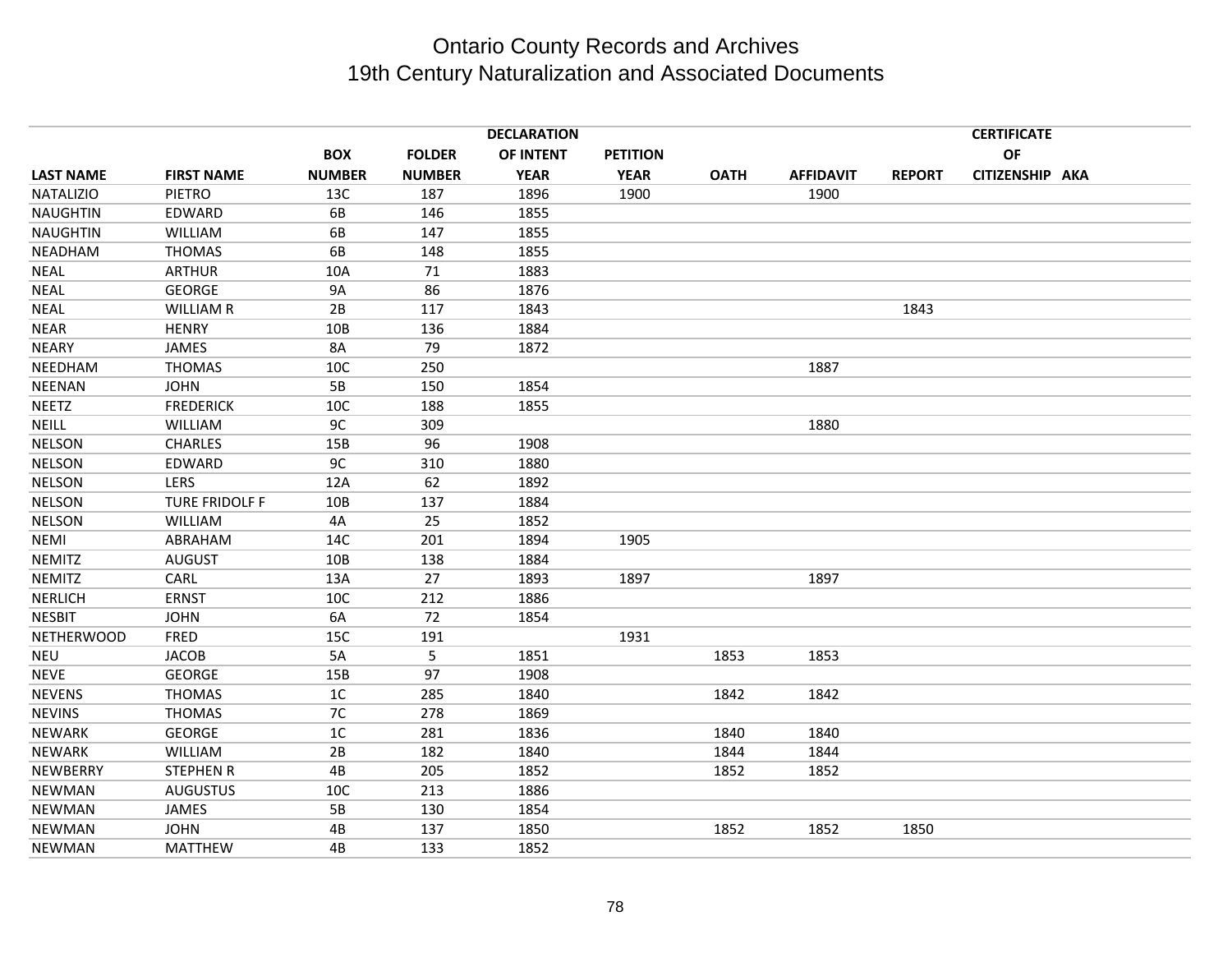|                  |                   |               |               | <b>DECLARATION</b> |                 |             |                  |               | <b>CERTIFICATE</b> |  |
|------------------|-------------------|---------------|---------------|--------------------|-----------------|-------------|------------------|---------------|--------------------|--|
|                  |                   | <b>BOX</b>    | <b>FOLDER</b> | OF INTENT          | <b>PETITION</b> |             |                  |               | OF                 |  |
| <b>LAST NAME</b> | <b>FIRST NAME</b> | <b>NUMBER</b> | <b>NUMBER</b> | <b>YEAR</b>        | <b>YEAR</b>     | <b>OATH</b> | <b>AFFIDAVIT</b> | <b>REPORT</b> | CITIZENSHIP AKA    |  |
| <b>NEWMAN</b>    | <b>THOMAS</b>     | 2B            | 140           |                    |                 | 1844        | 1844             |               |                    |  |
| <b>NEWMAN</b>    | WILLIAM           | 2A            | 68            | 1842               |                 | 1842        | 1842             | 1842          |                    |  |
| NEWNAND          | <b>PATRICK</b>    | 4C            | 249           | 1853               |                 |             |                  | 1853          |                    |  |
| <b>NICE</b>      | <b>NICHOLAS</b>   | 2A            | 103           | 1843               |                 | 1843        | 1843             | 1843          |                    |  |
| <b>NICHOLS</b>   | <b>MATTHEW</b>    | 4C            | 326           | 1853               |                 |             |                  |               |                    |  |
| NICHOLSON        | <b>GEORGE</b>     | 4B            | 227           | 1852               |                 |             |                  |               |                    |  |
| <b>NICHOLSON</b> | WILLIAM           | 1D            | 337           |                    |                 | 1808        | 1809             |               |                    |  |
| <b>NICKERSON</b> | <b>JOHN</b>       | 6C            | 261           | 1860               |                 |             |                  |               |                    |  |
| <b>NIGRO</b>     | <b>FRANK</b>      | 15B           | 122           | 1909               |                 |             |                  |               |                    |  |
| NIHILL           | JAMES             | 6C            | 205           | 1858               |                 |             |                  |               |                    |  |
| <b>NIKLAUS</b>   | ERNEST G.         | 15A           | 44            | 1903               | 1906            |             |                  |               |                    |  |
| NINGAL           | <b>PATRICK</b>    | 2B            | 136           | 1844               |                 |             |                  | 1844          |                    |  |
| <b>NOBLE</b>     | <b>GEORGE</b>     | 8A            | 25            | 1871               |                 |             |                  |               |                    |  |
| <b>NOBLE</b>     | <b>WALTER</b>     | 9C            | 311           | 1880               |                 |             |                  |               |                    |  |
| <b>NOISE</b>     | <b>ROBERT</b>     | 1E            | 418           |                    |                 | 1814        |                  |               |                    |  |
| <b>NOLAN</b>     | <b>DAVID</b>      | 7C            | 279           | 1869               |                 |             |                  |               |                    |  |
| <b>NOLEN</b>     | <b>MICHAEL</b>    | 6B            | 189           | 1856               |                 | 1856        | 1856             |               |                    |  |
| <b>NOONAN</b>    | <b>JOHN</b>       | 10A           | 39            | 1882               |                 |             |                  |               |                    |  |
| <b>NOONAN</b>    | <b>JOHN</b>       | 11C           | 272           | 1891               |                 |             |                  |               |                    |  |
| <b>NOONAN</b>    | <b>JOHN</b>       | 6B            | 149           | 1855               |                 | 1855        | 1855             |               |                    |  |
| <b>NOONE</b>     | <b>MICHAEL</b>    | <b>7A</b>     | 90            |                    |                 |             | 1867             |               |                    |  |
| <b>NOONINE</b>   | <b>JERY</b>       | 3A            | 72            | 1846               |                 | 1848        | 1848             | 1846          |                    |  |
| <b>NORMAN</b>    | JAMES             | 1E            | 398           |                    |                 | 1812        | 1812             |               |                    |  |
| <b>NORMAN</b>    | SOLOMAN           | 1E            | 399           |                    |                 | 1812        | 1812             |               |                    |  |
| <b>NORRIS</b>    | JOHN H.           | <b>11C</b>    | 273           | 1891               |                 |             |                  |               |                    |  |
| <b>NORSEN</b>    | <b>JACOB</b>      | 12B           | 129           | 1894               |                 |             |                  |               |                    |  |
| <b>NORSON</b>    | <b>PETER</b>      | 12A           | 63            | 1892               |                 |             |                  |               |                    |  |
| <b>NORSON</b>    | PHILIP            | 11A           | 95            | 1888               |                 |             |                  |               |                    |  |
| <b>NOSENS</b>    | <b>FIDELES</b>    | 12A           | 60            | 1892               |                 |             |                  |               |                    |  |
| <b>NOWACK</b>    | <b>AUGUST</b>     | 13A           | 28            | 1894               | 1897            |             | 1897             |               |                    |  |
| <b>NOWLAN</b>    | <b>MICHAEL</b>    | 6B            | 150           | 1855               |                 |             |                  |               |                    |  |
| <b>NOWLAN</b>    | <b>THOMAS</b>     | 9C            | 312           | 1880               |                 |             |                  |               |                    |  |
| <b>NOWLAND</b>   | WILLIAM           | 3A            | 107           | 1848               |                 |             |                  | 1848          |                    |  |
| <b>NUDD</b>      | <b>JOHN</b>       | 6B            | 151           | 1855               |                 | 1855        | 1855             |               |                    |  |
| <b>NUDD</b>      | <b>ROBERT</b>     | 14C           | 202           | 1900               | 1905            |             |                  |               |                    |  |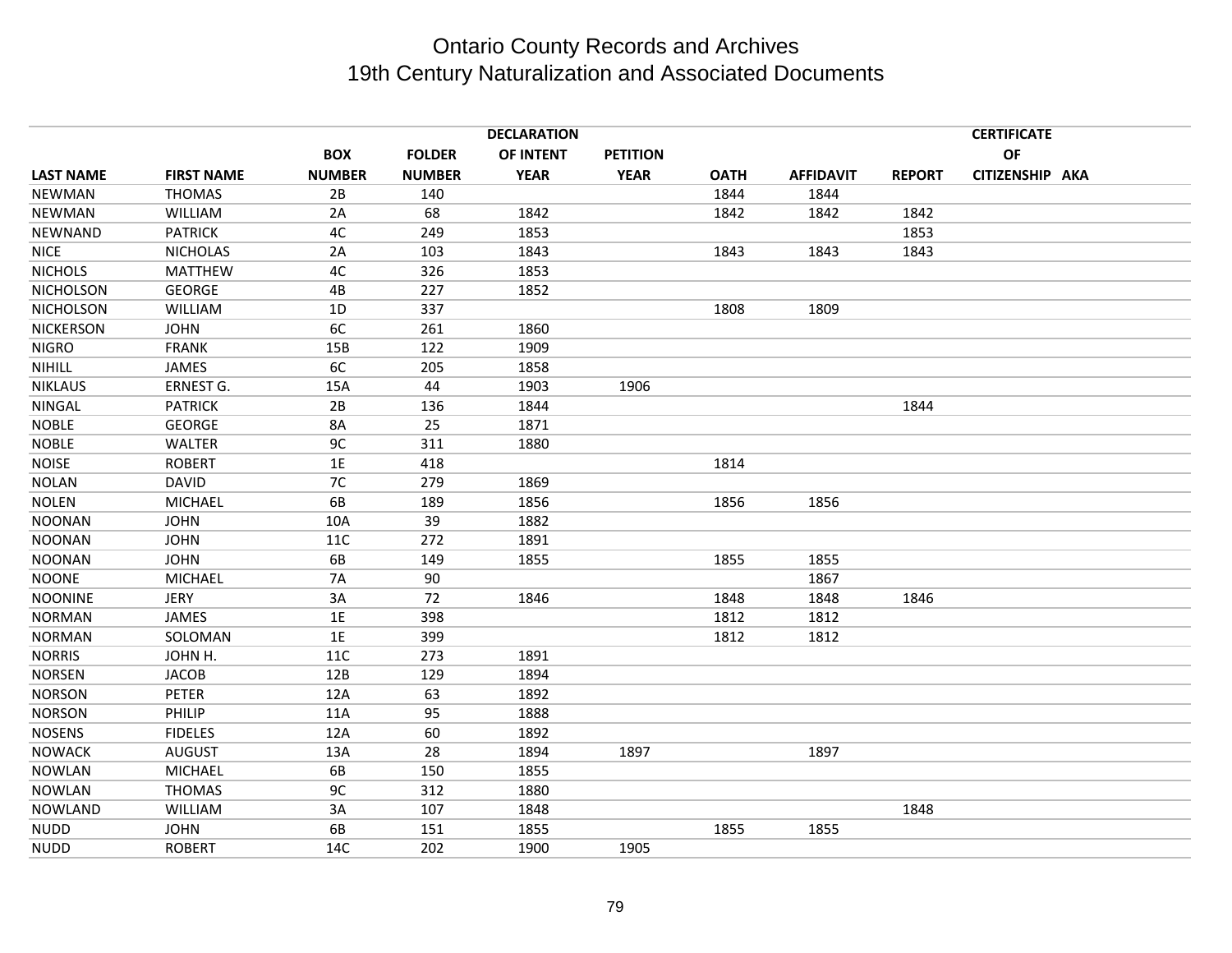|                  |                     |               |               | <b>DECLARATION</b> |                 |             |                  | <b>CERTIFICATE</b> |                 |  |  |
|------------------|---------------------|---------------|---------------|--------------------|-----------------|-------------|------------------|--------------------|-----------------|--|--|
|                  |                     | <b>BOX</b>    | <b>FOLDER</b> | OF INTENT          | <b>PETITION</b> |             |                  |                    | OF              |  |  |
| <b>LAST NAME</b> | <b>FIRST NAME</b>   | <b>NUMBER</b> | <b>NUMBER</b> | <b>YEAR</b>        | <b>YEAR</b>     | <b>OATH</b> | <b>AFFIDAVIT</b> | <b>REPORT</b>      | CITIZENSHIP AKA |  |  |
| <b>NUSSER</b>    | <b>GOTTFRIED</b>    | 14B           | 123           | 1904               |                 |             |                  |                    |                 |  |  |
| <b>NUTTEN</b>    | <b>AUGUS</b>        | 15A           | 72            | 1907               |                 |             |                  |                    |                 |  |  |
| <b>NYCE</b>      | <b>PETER</b>        | 15C           | 170           |                    |                 |             |                  | 1926               |                 |  |  |
| OBERMAN          | SAMUEL              | 12B           | 149           | 1895               |                 |             |                  |                    |                 |  |  |
| <b>OBERST</b>    | <b>BERNEY</b>       | 2B            | 180           | 1844               |                 | 1844        | 1844             |                    |                 |  |  |
| O'BRIEN          | <b>AUGUSTINE F.</b> | 15A           | 73            | 1907               |                 |             |                  |                    |                 |  |  |
| O'BRIEN          | <b>CORNELIUS</b>    | 5B            | 105           | 1954               |                 |             |                  |                    |                 |  |  |
| O'BRIEN          | <b>FRANK</b>        | <b>9A</b>     | 87            | 1876               |                 |             |                  |                    |                 |  |  |
| O'BRIEN          | JAMES               | 9C            | 313           | 1880               |                 |             |                  |                    |                 |  |  |
| O'BRIEN          | <b>JEREMIAH</b>     | 5B            | 122           | 1854               |                 |             |                  |                    |                 |  |  |
| O'BRIEN          | <b>JOHN</b>         | 2C            | 282           | 1846               |                 |             |                  | 1846               |                 |  |  |
| O'BRIEN          | <b>JOHN</b>         | <b>7A</b>     | 60            | 1866               |                 |             |                  |                    |                 |  |  |
| O'BRIEN          | <b>JOHN</b>         | <b>7A</b>     | 129           |                    |                 |             | 1867             |                    |                 |  |  |
| O'BRIEN          | <b>MAURICE</b>      | 9C            | 314           |                    |                 |             | 1880             |                    |                 |  |  |
| O'BRIEN          | <b>MICHAEL</b>      | 10B           | 139           | 1884               |                 |             |                  |                    |                 |  |  |
| O'BRIEN          | <b>MICHAEL</b>      | 3C            | 221           | 1850               |                 |             |                  | 1850               |                 |  |  |
| O'BRIEN          | <b>MICHAEL</b>      | 6A            | 73            | 1850               |                 | 1854        | 1854             | 1850               |                 |  |  |
| O'BRIEN          | <b>MICHAEL</b>      | 7C            | 341           | 1870               |                 |             |                  |                    |                 |  |  |
| O'BRIEN          | <b>MICHAEL</b>      | 8A            | 80            | 1872               |                 |             |                  |                    |                 |  |  |
| O'BRIEN          | <b>MICHAEL</b>      | <b>8B</b>     | 139           | 1873               |                 |             |                  |                    |                 |  |  |
| O'BRIEN          | <b>PATRICK</b>      | 11B           | 170           | 1889               |                 |             |                  |                    |                 |  |  |
| O'BRIEN          | <b>PATRICK</b>      | <b>11C</b>    | 274           | 1891               |                 |             |                  |                    |                 |  |  |
| O'BRIEN          | <b>PATRICK</b>      | 6C            | 262           | 1860               |                 |             |                  |                    |                 |  |  |
| O'BRIEN          | <b>PATRICK</b>      | <b>7B</b>     | 224           | 1868               |                 |             | 1868             |                    |                 |  |  |
| O'BRIEN          | RICHARD             | 13A           | 29            | 1894               | 1897            |             | 1897             |                    |                 |  |  |
| O'BRIEN          | <b>THOMAS</b>       | 8C            | 243           | 1875               |                 |             |                  |                    |                 |  |  |
| O'BRIEN          | WILLIAM             | 11A           | 96            | 1888               |                 |             |                  |                    |                 |  |  |
| O'BRIEN          | WILLIAM             | 6C            | 317           | 1865               |                 |             |                  |                    |                 |  |  |
| O'BRINE          | <b>JOHN</b>         | <b>7B</b>     | 225           | 1868               |                 |             |                  |                    |                 |  |  |
| O'BRINE          | <b>WILLIAM</b>      | <b>7B</b>     | 226           | 1868               |                 |             |                  |                    |                 |  |  |
| OCH              | VALENTINE           | 13A           | 79            | 1894               | 1899            |             | 1899             |                    |                 |  |  |
| O'CONNELL        | <b>MICHAEL</b>      | 6B            | 196           | 1857               |                 |             |                  |                    |                 |  |  |
| O'CONNELL        | <b>MICHAEL</b>      | <b>7A</b>     | 61            | 1866               |                 |             |                  |                    |                 |  |  |
| O'CONNER         | EDMOND              | 3C            | 204           | 1850               |                 |             |                  | 1850               |                 |  |  |
| O'CONNOR         | <b>DENNIS</b>       | 4A            | 104           | 1852               |                 | 1854        | 1854             |                    |                 |  |  |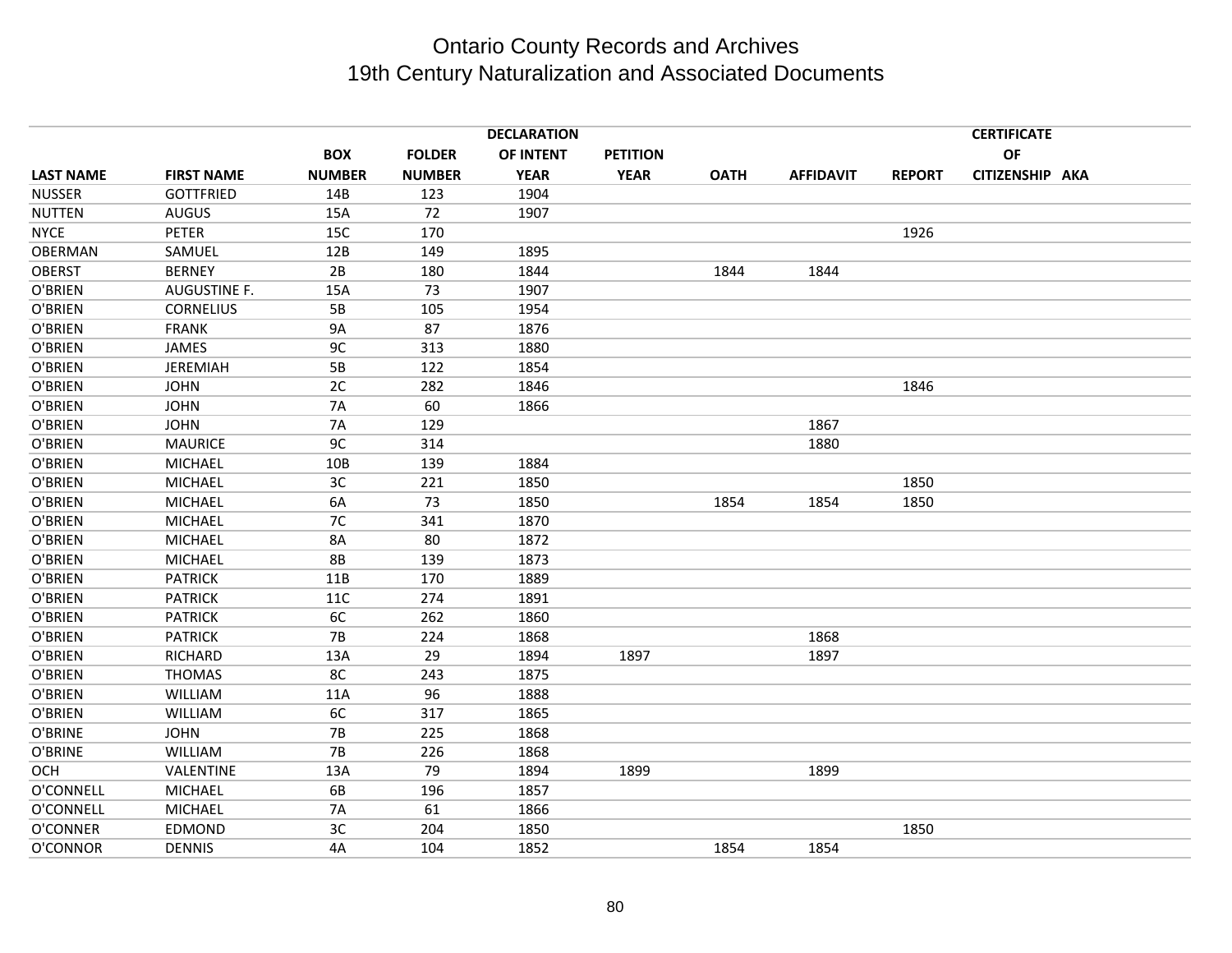|                   |                      |               |               | <b>DECLARATION</b> |                 |             |                  |               | <b>CERTIFICATE</b> |  |
|-------------------|----------------------|---------------|---------------|--------------------|-----------------|-------------|------------------|---------------|--------------------|--|
|                   |                      | <b>BOX</b>    | <b>FOLDER</b> | OF INTENT          | <b>PETITION</b> |             |                  |               | OF                 |  |
| <b>LAST NAME</b>  | <b>FIRST NAME</b>    | <b>NUMBER</b> | <b>NUMBER</b> | <b>YEAR</b>        | <b>YEAR</b>     | <b>OATH</b> | <b>AFFIDAVIT</b> | <b>REPORT</b> | CITIZENSHIP AKA    |  |
| O'CONNOR          | EDMUND               | 6A            | 75            | 1850               |                 | 1854        | 1854             |               |                    |  |
| O'CONNOR          | <b>JOHN</b>          | 11B           | 97            | 1888               |                 |             |                  |               |                    |  |
| O'CONNOR          | <b>PATRICK</b>       | 1A            | 55            | 1818               |                 |             |                  |               |                    |  |
| O'DAY             | <b>JOHN</b>          | 6C            | 263           | 1860               |                 |             |                  |               |                    |  |
| O'DONNELL         | <b>MICHAEL</b>       | <b>11C</b>    | 217           | 1890               |                 |             |                  |               |                    |  |
| O'DONNELL         | <b>MICHAEL</b>       | 2B            | 161           | 1844               |                 |             |                  | 1844          |                    |  |
| O'DONNELL         | <b>MICHAEL</b>       | 3C            | 215           | 1850               |                 |             |                  |               |                    |  |
| O'DONNELL         | <b>MICHAEL</b>       | 7B            | 227           | 1868               |                 |             |                  |               |                    |  |
| O'DONOGHUE        | <b>PATRICK</b>       | 2A            | 83            | 1843               |                 |             |                  | 1843          |                    |  |
| O'FLAHERTY        | <b>MICHAEL</b>       | 3B            | 113           | 1848               |                 |             |                  | 1848          |                    |  |
| <b>OGDEN</b>      | <b>JAMES CHARLES</b> | 13A           | 48            | 1896               | 1898            |             | 1898             |               |                    |  |
| <b>OGDEN</b>      | <b>JOHN RICHARDS</b> | 13A           | 49            | 1896               | 1898            |             | 1898             |               |                    |  |
| <b>OGG</b>        | <b>GEORGE</b>        | 10A           | 40            | 1882               |                 |             |                  |               |                    |  |
| <b>OGILVIE</b>    | ALEXANDER            | 12B           | 130           | 1894               |                 |             |                  |               |                    |  |
| O'GRADY           | JAMES                | 11B           | 98            | 1888               |                 |             |                  |               |                    |  |
| O'GRADY           | <b>MICHAEL</b>       | 6B            | 152           | 1855               |                 | 1855        | 1855             |               |                    |  |
| O'HANLON          | JAMES                | 15A           | 45            | 1899               | 1906            |             |                  |               |                    |  |
| O'HARA            | <b>DEMIS</b>         | 5B            | 156           | 1854               |                 |             |                  |               |                    |  |
| O'HARA            | <b>JOHN</b>          | 13C           | 206           | 1900               | 1902            |             | 1902             |               |                    |  |
| O'HARA            | <b>MARTIN</b>        | 11B           | 171           | 1889               |                 |             |                  |               |                    |  |
| O'HARA            | <b>MICHAEL</b>       | 13A           | 30            |                    | 1897            |             | 1897             |               |                    |  |
| O'HARA            | <b>PATRICK</b>       | 7C            | 343           | 1870               |                 |             |                  |               |                    |  |
| O'HARA            | <b>WILLIAM</b>       | 1A            | 81            | 1824               |                 | 1828        | 1828             | 1823          |                    |  |
| O'HARRA           | <b>JOHN</b>          | 4A            | 14            | 1851               |                 | 1851        | 1851             | 1851          |                    |  |
| O'HERN            | <b>JOHN</b>          | 3A            | 45            | 1843               |                 | 1847        | 1847             | 1843          |                    |  |
| OHLMAN            | WILLIAM              | 6A            | 76            | 1852               |                 | 1854        | 1854             | 1852          |                    |  |
| O'KEEFE           | <b>DENNIS</b>        | <b>7A</b>     | 62            | 1866               |                 |             |                  |               |                    |  |
| O'LAUGHLIN        | <b>THOMAS</b>        | 8A            | 81            | 1872               |                 |             |                  |               |                    |  |
| <b>OLDACRE</b>    | ANDREW               | <b>7A</b>     | 130           |                    |                 |             | 1867             |               |                    |  |
| O'LEARY           | <b>MICHAEL</b>       | 10B           | 140           | 1884               |                 |             |                  |               |                    |  |
| O'LEARY           | <b>MICHAEL</b>       | <b>7B</b>     | 228           |                    |                 |             | 1868             |               |                    |  |
| O'LEARY           | <b>PATRICK</b>       | 8C            | 188           | 1874               |                 |             |                  |               |                    |  |
| O'LOUGHLIN        | <b>CORNELIUS</b>     | 6C            | 255           | 1860               |                 |             |                  |               |                    |  |
| <b>OLSCHENSKI</b> | <b>WILLIAM</b>       | 11C           | 218           | 1890               |                 |             |                  |               |                    |  |
| <b>OLSHIWSKE</b>  | <b>CHARLES</b>       | 11C           | 275           | 1891               |                 |             |                  |               |                    |  |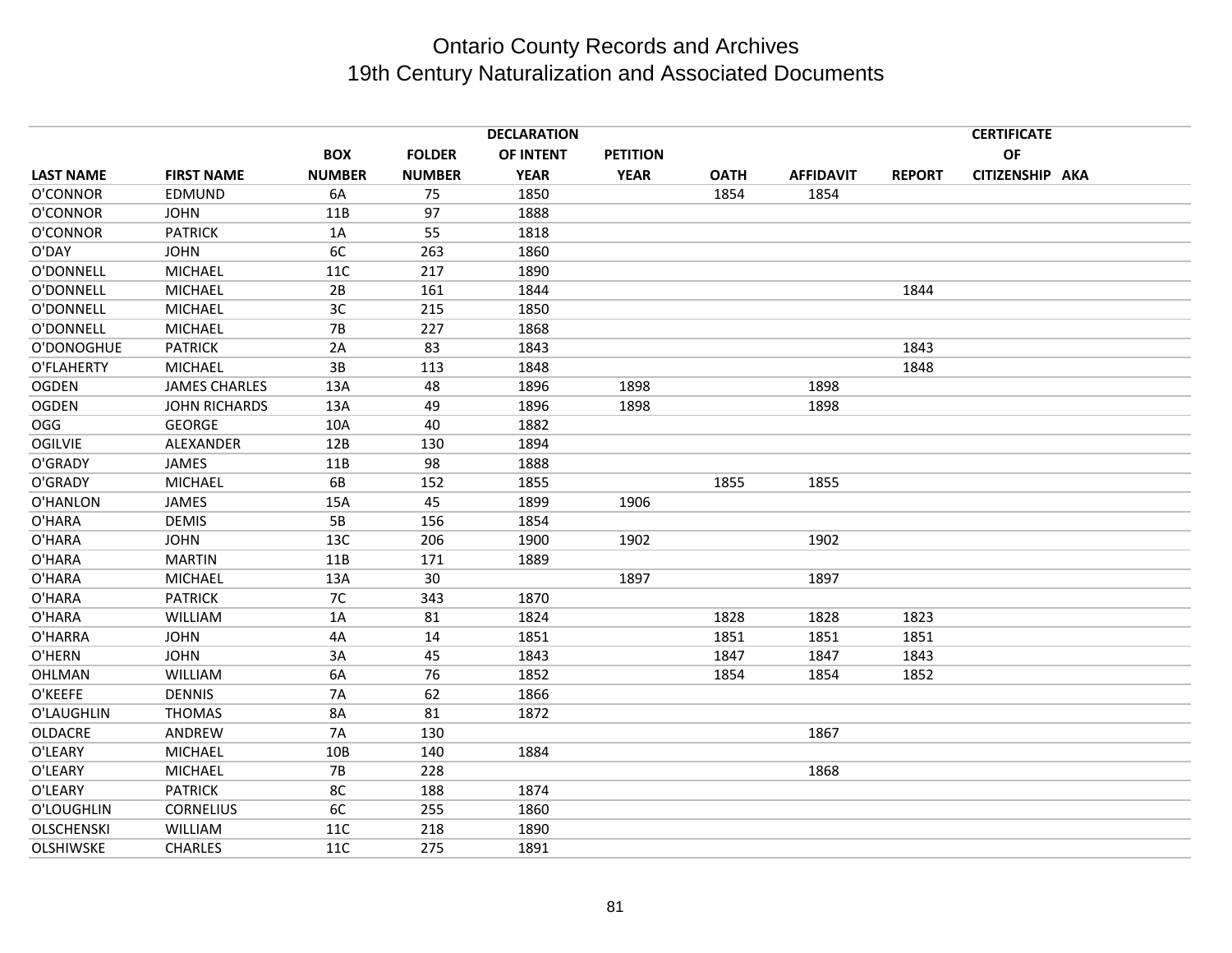|                  |                   |               |                | <b>DECLARATION</b> |                 |             |                  |               | <b>CERTIFICATE</b> |  |
|------------------|-------------------|---------------|----------------|--------------------|-----------------|-------------|------------------|---------------|--------------------|--|
|                  |                   | <b>BOX</b>    | <b>FOLDER</b>  | OF INTENT          | <b>PETITION</b> |             |                  |               | <b>OF</b>          |  |
| <b>LAST NAME</b> | <b>FIRST NAME</b> | <b>NUMBER</b> | <b>NUMBER</b>  | <b>YEAR</b>        | <b>YEAR</b>     | <b>OATH</b> | <b>AFFIDAVIT</b> | <b>REPORT</b> | CITIZENSHIP AKA    |  |
| <b>OLSOVSKE</b>  | <b>HERMAN</b>     | 12A           | 64             | 1892               |                 |             |                  |               |                    |  |
| <b>OLSOWSKI</b>  | <b>AUGUST</b>     | 12B           | 131            | 1894               |                 |             |                  |               |                    |  |
| O'MALLEY         | JEREMIAH          | <b>9A</b>     | 88             | 1876               |                 |             |                  |               |                    |  |
| O'MALLEY         | <b>JOHN</b>       | 7C            | 280            | 1869               |                 |             |                  |               |                    |  |
| O'MALLEY         | <b>JOHN</b>       | <b>9A</b>     | 89             | 1876               |                 |             |                  |               |                    |  |
| O'MALLEY         | WILLIAM           | 8C            | 244            | 1875               |                 |             |                  |               |                    |  |
| O'MALLEY         | <b>WILLIAM</b>    | <b>9B</b>     | 199            | 1879               |                 |             |                  |               |                    |  |
| <b>OMAN</b>      | <b>HENRY</b>      | 7B            | 229            | 1868               |                 |             |                  |               |                    |  |
| O'NEIL           | <b>ARTHUR</b>     | 9C            | 315            | 1880               |                 |             |                  |               |                    |  |
| O'NEIL           | <b>JOHN</b>       | 4C            | 260            | 1853               |                 | 1855        | 1855             |               |                    |  |
| O'NEIL           | <b>JOHN</b>       | 6A            | 77             | 1850               |                 | 1854        | 1854             |               |                    |  |
| O'NEIL           | <b>JOHN</b>       | 6B            | 154            | 1852               |                 | 1855        | 1855             |               |                    |  |
| O'NEIL           | <b>MICHAEL</b>    | 6A            | 78             | 1850               |                 | 1854        | 1854             | 1850          |                    |  |
| O'NEIL           | <b>MICHAEL</b>    | <b>9A</b>     | 90             | 1876               |                 |             |                  |               |                    |  |
| O'NEIL           | <b>PATRICK</b>    | 2C            | 269            | 1845               |                 |             |                  | 1845          |                    |  |
| O'NEIL           | <b>PATRICK</b>    | 8C            | 189            | 1874               |                 |             |                  |               |                    |  |
| O'NEIL           | <b>RICHARD</b>    | 10A           | 72             | 1883               |                 |             |                  |               |                    |  |
| O'NEIL           | <b>THOMAS</b>     | 8A            | 26             | 1871               |                 |             |                  |               |                    |  |
| O'NEILL          | <b>DANIEL</b>     | 6B            | 155            | 1855               |                 | 1855        | 1855             |               |                    |  |
| O'NEILL          | <b>JOHN</b>       | 5A            | $\overline{2}$ | 1850               |                 |             |                  |               |                    |  |
| O'NEILL          | <b>WILLIAM</b>    | 6A            | $\overline{2}$ | 1851               |                 | 1854        | 1854             |               |                    |  |
| O'NIEL           | THOMAS            | 5A            | 15             | 1853               |                 |             |                  |               |                    |  |
| <b>ONORATO</b>   | <b>ALEX</b>       | 13A           | 80             | 1895               | 1899            |             | 1899             |               |                    |  |
| O'REILLY         | <b>JOHN</b>       | <b>9B</b>     | 161            | 1878               |                 |             |                  |               |                    |  |
| O'REILLY         | <b>THOMAS</b>     | <b>9B</b>     | 200            | 1879               |                 |             |                  |               |                    |  |
| ORGAN            | FRANK J.          | 14C           | 203            | 1903               | 1905            |             |                  |               |                    |  |
| O'RILEY          | JEREMIAH          | <b>7A</b>     | 63             | 1866               |                 |             |                  |               |                    |  |
| O'RILEY          | <b>PATRICK</b>    | 3C            | 197            | 1850               |                 |             |                  |               |                    |  |
| O'RILEY          | <b>PATRICK</b>    | 4B            | 178            | 1850               |                 | 1852        | 1852             |               |                    |  |
| <b>ORMAN</b>     | <b>JOHN</b>       | 2B            | 167            | 1844               |                 | 1844        | 1844             |               |                    |  |
| ORMAN            | <b>WILLIAM</b>    | 2B            | 156            | 1844               |                 |             |                  | 1844          |                    |  |
| <b>OROFINO</b>   | SAVERIO           | 15B           | 123            | 1909               |                 |             |                  |               |                    |  |
| ORR              | ALEXANDER         | 3C            | 267            | 1851               |                 | 1853        | 1853             | 1851          |                    |  |
| ORR              | ANDREW            | 6C            | 278            | 1861               |                 |             |                  |               |                    |  |
| <b>ORR</b>       | <b>DAVID</b>      | 1D            | 351            | 1810               |                 |             |                  |               |                    |  |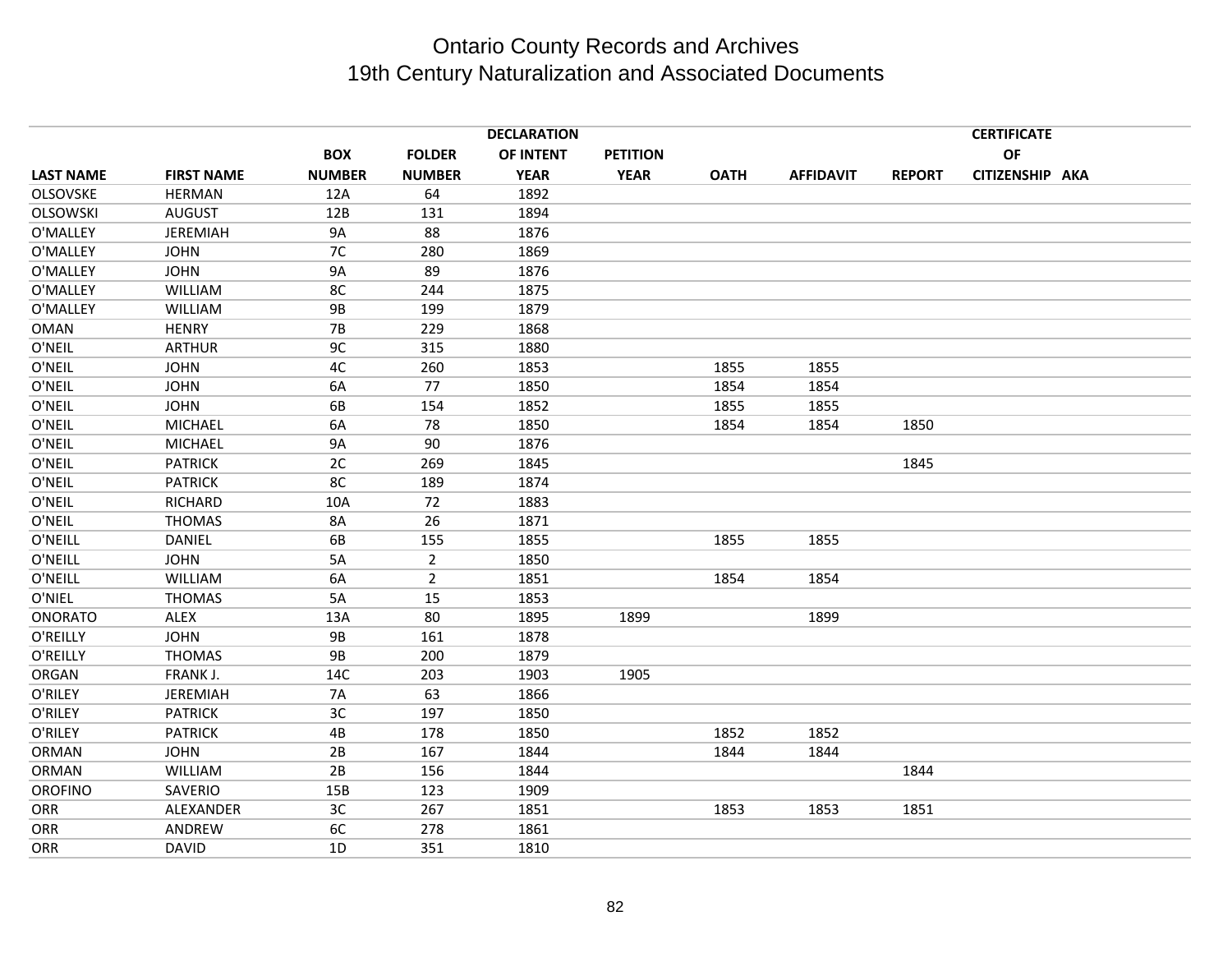|                   |                        |               |               | <b>DECLARATION</b> |                 |             |                  |               | <b>CERTIFICATE</b> |  |
|-------------------|------------------------|---------------|---------------|--------------------|-----------------|-------------|------------------|---------------|--------------------|--|
|                   |                        | <b>BOX</b>    | <b>FOLDER</b> | OF INTENT          | <b>PETITION</b> |             |                  |               | <b>OF</b>          |  |
| <b>LAST NAME</b>  | <b>FIRST NAME</b>      | <b>NUMBER</b> | <b>NUMBER</b> | <b>YEAR</b>        | <b>YEAR</b>     | <b>OATH</b> | <b>AFFIDAVIT</b> | <b>REPORT</b> | CITIZENSHIP AKA    |  |
| <b>ORR</b>        | JAMES                  | 2A            | 98            | 1838               |                 | 1843        | 1843             | 1838          |                    |  |
| <b>ORR</b>        | WILLIAM                | 2A            | 100           | 1838               |                 | 1843        | 1843             | 1838          |                    |  |
| ORR               | <b>WILLIAM</b>         | 4C            | 244           | 1853               |                 |             |                  |               |                    |  |
| <b>OSBORNE</b>    | <b>JONATHAN</b>        | 13A           | 50            |                    | 1897            |             | 1897             |               |                    |  |
| O'SHAUGHNESSY     | ANDREW                 | <b>7A</b>     | 131           |                    |                 |             | 1867             |               |                    |  |
| O'SHAUGHNESSY     | EDWARD                 | 6B            | 165           | 1855               |                 | 1855        | 1855             |               |                    |  |
| O'SHAUGHNESSY     | MICHAEL                | 6B            | 166           | 1855               |                 |             |                  |               |                    |  |
| O'SHEA            | <b>PATRICK</b>         | 11B           | 99            | 1888               |                 |             |                  |               |                    |  |
| O'SULLIVAN        | <b>PATRICK</b>         | <b>7A</b>     | 64            | 1866               |                 |             |                  |               |                    |  |
| OSWALD            | <b>JAMES</b>           | 4C            | 285           | 1853               |                 |             |                  |               |                    |  |
| OSWALD            | <b>JOHN</b>            | 4C            | 334           | 1853               |                 |             |                  |               |                    |  |
| <b>OTTE</b>       | <b>BURNHART</b>        | 14A           | 38            | 1897               | 1903            |             | 1903             |               |                    |  |
| <b>OTTLEY</b>     | JR. WLM                | 1A            | 37            | 1812               |                 |             |                  |               |                    |  |
| <b>OTTLEY</b>     | SR. WLM                | 1E            | 435           | 1812               |                 |             |                  |               |                    |  |
| <b>OTTLEY</b>     | <b>THOMAS</b>          | 1E            | 423           | 1815               |                 | 1817        |                  |               |                    |  |
| <b>OTTLEY</b>     | <b>WILLIAM</b>         | 1A            | 61            |                    |                 |             |                  |               | 1819               |  |
| <b>OTTLEY</b>     | <b>WILLIAM</b>         | 1E            | 424           | 1815               |                 | 1817        |                  |               |                    |  |
| <b>OUGHTERSON</b> | ALEXANDER              | 10B           | 141           | 1884               |                 |             |                  |               |                    |  |
| <b>OUGHTERSON</b> | <b>DAVID</b>           | 10B           | 142           | 1884               |                 |             |                  |               |                    |  |
| <b>OUGHTERSON</b> | JAMES                  | 10B           | 143           | 1884               |                 |             |                  |               |                    |  |
| <b>OUGHTERSON</b> | <b>JOHN</b>            | <b>9A</b>     | 91            | 1876               |                 |             |                  |               |                    |  |
| <b>OUGHTERSON</b> | NATHANIEL              | <b>9A</b>     | 92            | 1876               |                 |             |                  |               |                    |  |
| <b>OUGHTERSON</b> | <b>THOMAS</b>          | 11B           | 100           | 1888               |                 |             |                  |               |                    |  |
| <b>OUGHTERSON</b> | <b>WILLIAM</b>         | 10A           | 41            | 1882               |                 |             |                  |               |                    |  |
| <b>OULCHEN</b>    | <b>MICHAEL FRANCIS</b> | 11C           | 276           | 1891               |                 |             |                  |               |                    |  |
| <b>OWEN</b>       | <b>MICHAEL</b>         | 1C            | 232           | 1836               |                 | 1838        | 1838             | 1836          |                    |  |
| <b>OWEN</b>       | <b>MORRIS</b>          | 11B           | 101           | 1888               |                 |             |                  |               |                    |  |
| <b>OWEN</b>       | <b>PATRICK</b>         | 1C            | 269           | 1838               |                 | 1840        | 1840             | 1838          |                    |  |
| <b>OWENS</b>      | EDWARD                 | 3A            | 83            | 1844               |                 | 1848        | 1848             | 1844          |                    |  |
| <b>OWENS</b>      | JAMES                  | 3B            | 161           | 1844               |                 | 1849        | 1849             | 1844          |                    |  |
| OWENS             | <b>PATRICK</b>         | 3B            | 138           | 1848               |                 |             |                  | 1848          |                    |  |
| <b>OWENS</b>      | <b>ROBERT</b>          | <b>7B</b>     | 230           | 1868               |                 |             |                  |               |                    |  |
| <b>OXTOBY</b>     | <b>HENRY</b>           | 1D            | 334           |                    |                 | 1808        | 1809             |               |                    |  |
| <b>OXTOBY</b>     | <b>ROBERT</b>          | 1A            | 59            | 1819               |                 |             |                  |               |                    |  |
| PACECCO           | <b>BRUNO</b>           | 14B           | 124           |                    | 1904            |             |                  |               |                    |  |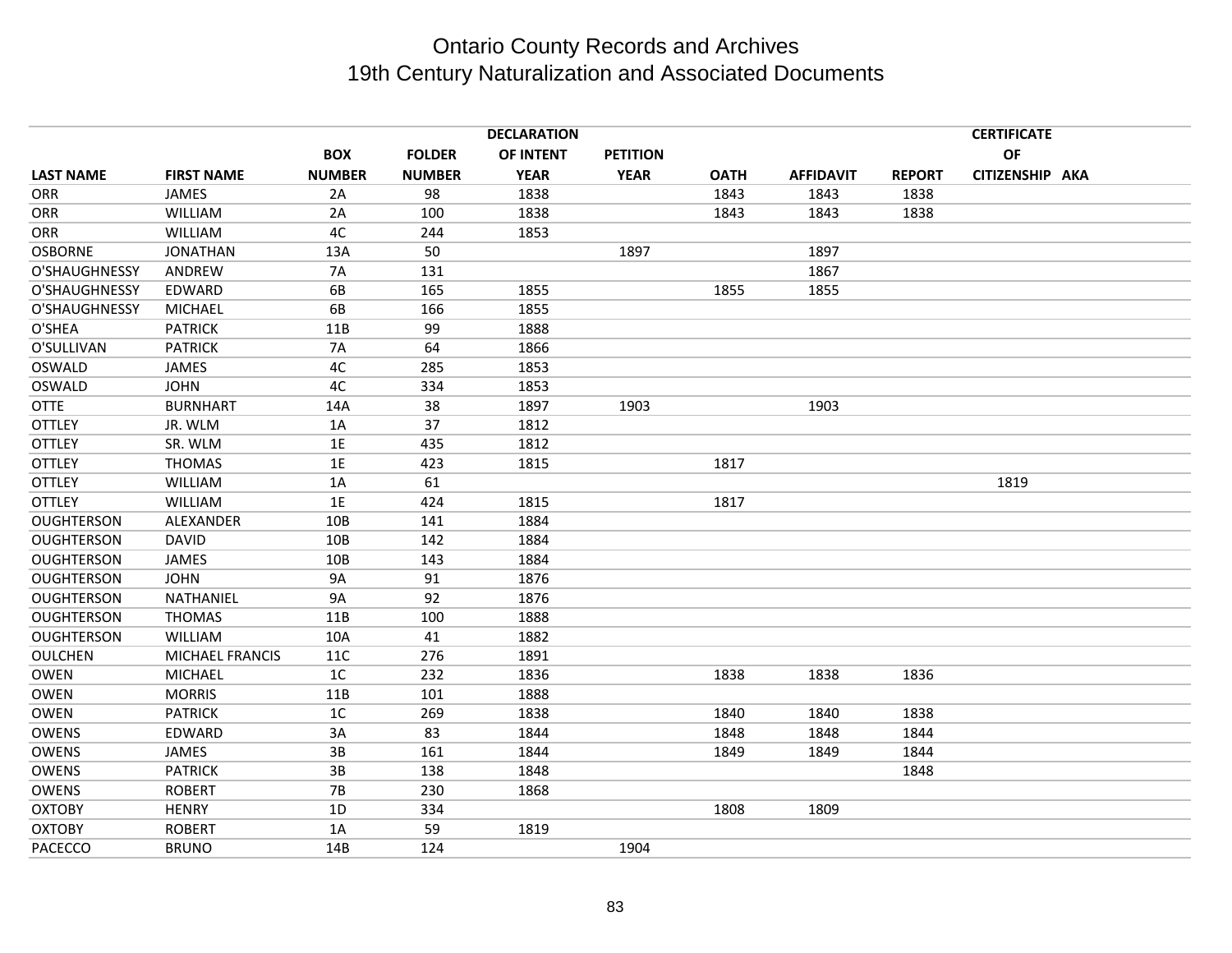|                  |                   |               |               | <b>DECLARATION</b> |                 |             |                  |               | <b>CERTIFICATE</b> |  |
|------------------|-------------------|---------------|---------------|--------------------|-----------------|-------------|------------------|---------------|--------------------|--|
|                  |                   | <b>BOX</b>    | <b>FOLDER</b> | OF INTENT          | <b>PETITION</b> |             |                  |               | <b>OF</b>          |  |
| <b>LAST NAME</b> | <b>FIRST NAME</b> | <b>NUMBER</b> | <b>NUMBER</b> | <b>YEAR</b>        | <b>YEAR</b>     | <b>OATH</b> | <b>AFFIDAVIT</b> | <b>REPORT</b> | CITIZENSHIP AKA    |  |
| PACELLO          | <b>VINCILOZO</b>  | 13A           | 81            | 1899               | 1899            |             | 1899             |               |                    |  |
| PADGHAM          | <b>HENRY</b>      | 5A            | 49            | 1854               |                 |             |                  |               |                    |  |
| PADGHAM          | <b>JOHN</b>       | $3B$          | 149           | 1849               |                 |             |                  | 1848          |                    |  |
| PADGHAM          | <b>JOSEPH</b>     | 5A            | 55            | 1854               |                 |             |                  |               |                    |  |
| PADGHAM          | <b>THOMAS</b>     | 5A            | 54            | 1854               |                 |             |                  |               |                    |  |
| PADGHAM          | <b>WALTER</b>     | 5B            | 161           | 1854               |                 |             |                  |               |                    |  |
| PAIN             | <b>BENJAMIN</b>   | 1E            | 385           |                    | 1815            | 1815        | 1815             |               |                    |  |
| PALMER           | <b>CHARLES</b>    | 9C            | 316           | 1880               |                 |             |                  |               |                    |  |
| PALOZZI          | <b>NICOLA</b>     | 14B           | 125           | 1904               | 1904            |             |                  |               |                    |  |
| PALUMBO          | PEITRO            | 15B           | 98            | 1908               |                 |             |                  |               |                    |  |
| PAMENTER         | <b>CHARLES</b>    | 15A           | 74            | 1907               |                 |             |                  |               |                    |  |
| PANE             | <b>FRANCISCO</b>  | 15A           | 46            | 1906               |                 |             |                  |               |                    |  |
| PARE             | <b>STANISLAUS</b> | 11B           | 102           | 1888               |                 |             |                  |               |                    |  |
| PARISELLA        | PHILIP            | 15C           | 161           |                    |                 |             |                  | 1911          |                    |  |
| PARK             | JAMES D           | <b>9B</b>     | 162           | 1878               |                 |             |                  |               |                    |  |
| <b>PARKER</b>    | <b>GEORGE</b>     | 1A            | 31            | 1811               |                 |             |                  |               |                    |  |
| <b>PARKER</b>    | <b>JOHN</b>       | <b>7B</b>     | 231           |                    |                 |             | 1868             |               |                    |  |
| PARKER           | JR. WLM           | 1A            | 31            | 1810               |                 |             |                  |               |                    |  |
| <b>PARKER</b>    | <b>MICHAEL</b>    | 1E            | 429           | 1811               |                 |             |                  |               |                    |  |
| PARKER           | <b>THOMAS</b>     | 6C            | 318           | 1865               |                 |             |                  |               |                    |  |
| PARKER           | <b>WILLIAM</b>    | 1D            | 353           | 1810               |                 |             |                  |               |                    |  |
| <b>PARKER</b>    | WILLIAM JR.       | 1E            | 430           | 1811               |                 |             |                  |               |                    |  |
| PARRINELLO       | <b>ANTONIO</b>    | 14C           | 204           | 1905               |                 |             |                  |               |                    |  |
| PARROT           | <b>GEORGE</b>     | 1E            | 428           | 1811               |                 |             |                  |               |                    |  |
| PARRY            | <b>WALTER</b>     | 13A           | 82            | 1899               |                 |             |                  |               |                    |  |
| PARSI            | <b>DOMENICO</b>   | 14B           | 126           | 1904               |                 |             |                  |               |                    |  |
| PARTISE          | GEORGE            | 1C            | 286           | 1840               |                 | 1840        | 1840             |               |                    |  |
| PARTLAND         | <b>WILLIAM</b>    | 11C           | 219           | 1890               |                 |             |                  |               |                    |  |
| <b>PASCHIO</b>   | <b>MICHAEL</b>    | 13A           | 83            | 1897               | 1899            |             | 1899             |               |                    |  |
| PASQUALE         | <b>MARUCCIA</b>   | 15C           | 155           | 1909               |                 | 1916        |                  |               |                    |  |
| PASSAFIMMA       | LEONARD           | 13C           | 207           |                    | 1902            |             | 1902             |               |                    |  |
| PASSMORE         | ALFRED            | 11C           | 277           | 1891               |                 |             |                  |               |                    |  |
| <b>PATCHETT</b>  | <b>JOSEPH</b>     | 13B           | 152           | 1898               | 1900            |             | 1900             |               |                    |  |
| PATERSON         | JAMES             | 10C           | 214           | 1886               |                 |             |                  |               |                    |  |
| <b>PATRICK</b>   | <b>ROBERT</b>     | 12A           | 65            | 1892               |                 |             |                  |               |                    |  |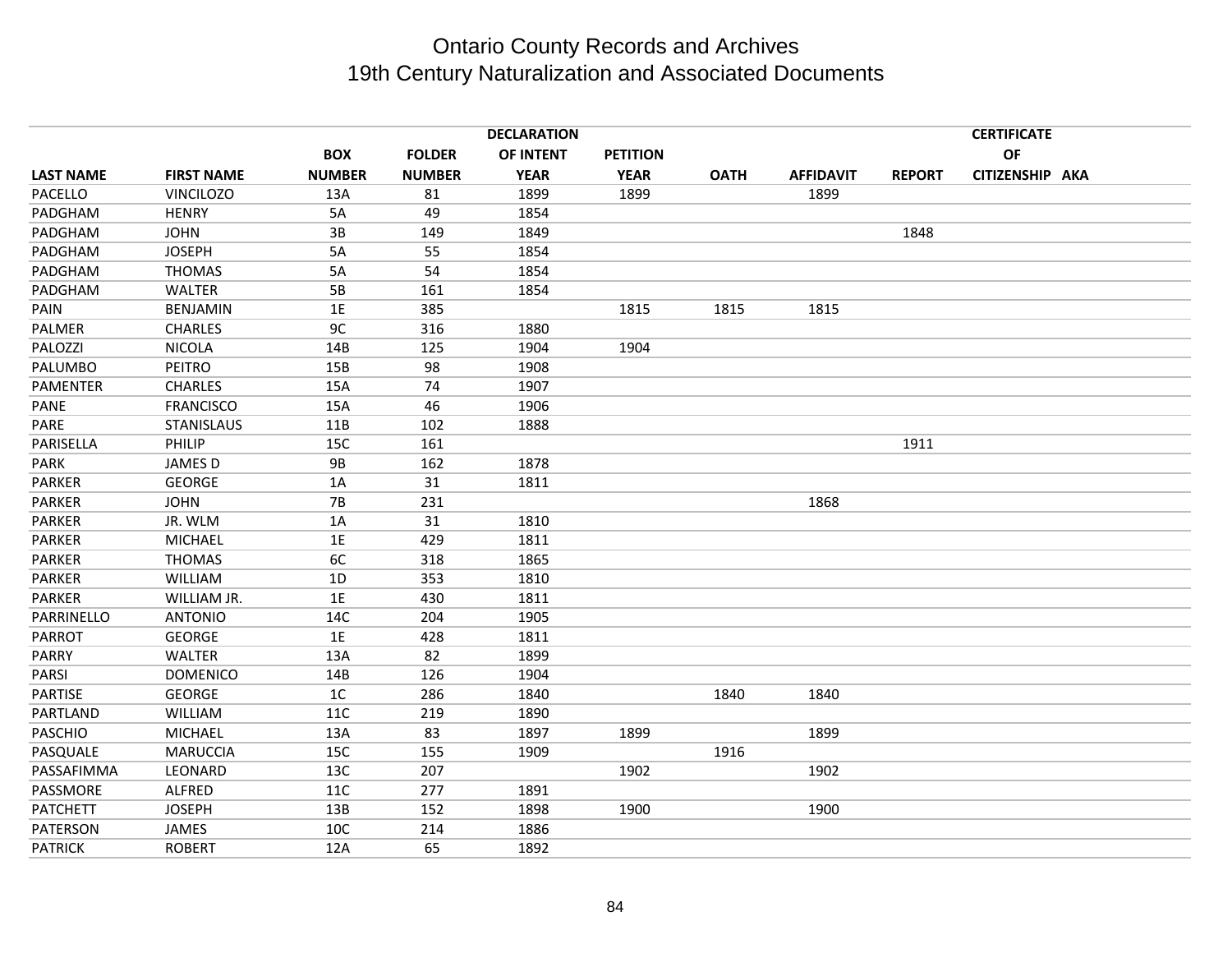|                  | <b>DECLARATION</b>    |                |                |             |                 |             |                  |               | <b>CERTIFICATE</b> |  |
|------------------|-----------------------|----------------|----------------|-------------|-----------------|-------------|------------------|---------------|--------------------|--|
|                  |                       | <b>BOX</b>     | <b>FOLDER</b>  | OF INTENT   | <b>PETITION</b> |             |                  |               | OF                 |  |
| <b>LAST NAME</b> | <b>FIRST NAME</b>     | <b>NUMBER</b>  | <b>NUMBER</b>  | <b>YEAR</b> | <b>YEAR</b>     | <b>OATH</b> | <b>AFFIDAVIT</b> | <b>REPORT</b> | CITIZENSHIP AKA    |  |
| PATTERSON        | DANIEL                | 1B             | 131            | 1834        |                 |             |                  | 1834          |                    |  |
| PATTERSON        | <b>JAMES D</b>        | <b>7B</b>      | 132            | 1867        |                 |             |                  |               |                    |  |
| PATTERSON        | <b>JANE</b>           | 1B             | 169            | 1835        |                 | 1841        | 1841             |               |                    |  |
| PATTERSON        | <b>MICHAEL</b>        | 8C             | 190            | 1874        |                 |             |                  |               |                    |  |
| PATTERSON        | <b>OWEN</b>           | 8 <sub>C</sub> | 245            | 1875        |                 |             |                  |               |                    |  |
| PATTERSON        | <b>PATRICK</b>        | <b>11C</b>     | 220            | 1890        |                 |             |                  |               |                    |  |
| PATTON           | WILLIAM               | 1A             | $\overline{4}$ |             | 1804            |             | 1804             |               |                    |  |
| PAUL             | <b>FRANCIS WILSON</b> | 2A             | 24             | 1835        |                 | 1841        | 1841             | 1835          |                    |  |
| PAUL             | HENRY F.              | 15A            | 47             | 1894        | 1905            |             |                  |               |                    |  |
| PAUL             | <b>JAMES</b>          | 14B            | 127            | 1899        | 1904            |             |                  |               |                    |  |
| PAUL             | <b>JAMES</b>          | 2C             | 239            | 1844        |                 |             |                  | 1844          |                    |  |
| <b>PAVLAK</b>    | LOUIS                 | 11B            | 103            | 1888        |                 |             |                  |               |                    |  |
| PAVLAK           | <b>VICTOR</b>         | <b>9A</b>      | 93             | 1876        |                 |             |                  |               |                    |  |
| <b>PAVLOK</b>    | LOUIS                 | 11B            | 103            | 1888        |                 |             |                  |               |                    |  |
| <b>PAYNE</b>     | <b>GEORGE</b>         | 6C             | 264            | 1860        |                 |             |                  |               |                    |  |
| PAYNE            | PETER                 | 13A            | 51             | 1894        | 1898            |             | 1898             |               |                    |  |
| <b>PAYNE</b>     | <b>STEPHEN</b>        | 6B             | 156            | 1855        |                 | 1855        | 1855             |               |                    |  |
| PEACHEY          | <b>HENRY</b>          | 6C             | 265            | 1860        |                 |             |                  |               |                    |  |
| PEARCE           | EDWARD                | 2C             | 218            | 1842        |                 | 1844        | 1844             | 1842          |                    |  |
| <b>PEARCE</b>    | JAMES                 | 9C             | 317            | 1880        |                 |             |                  |               |                    |  |
| PEARCE           | <b>WILLIAM</b>        | 8C             | 246            | 1875        |                 |             |                  |               |                    |  |
| PEARSON          | <b>CHARLES</b>        | 8C             | 247            |             |                 |             | 1875             |               |                    |  |
| PEARSON          | EDWARD                | 3A             | $\overline{2}$ | 1846        |                 |             |                  | 1846          |                    |  |
| PEARSON          | <b>FRED</b>           | 10C            | 251            | 1887        |                 |             |                  |               |                    |  |
| PEATE            | <b>WILLIAM</b>        | 14B            | 128            |             | 1904            |             |                  |               |                    |  |
| PEATTIE          | ANDREW                | 2C             | 258            | 1845        |                 |             |                  | 1845          |                    |  |
| PECK             | <b>JOHN</b>           | <b>9A</b>      | 94             | 1876        |                 |             |                  |               |                    |  |
| PECK             | <b>THOMAS</b>         | <b>9A</b>      | 95             | 1876        |                 |             |                  |               |                    |  |
| PECK             | WALTER                | 11B            | 104            | 1888        |                 |             |                  |               |                    |  |
| <b>PECK</b>      | <b>WILLIAM</b>        | <b>9A</b>      | 96             | 1876        |                 |             |                  |               |                    |  |
| PEDERSEN         | <b>JULIUS</b>         | 14B            | 130            | 1904        | 1904            |             | 1904             |               |                    |  |
| PEGLOW           | ALBERT                | 9 <sub>C</sub> | 318            | 1851        |                 |             |                  |               |                    |  |
| PEGLOW           | FRED                  | 9C             | 319            | 1880        |                 |             |                  |               |                    |  |
| PEGLOW           | <b>JOHN</b>           | 9C             | 320            | 1880        |                 |             |                  |               |                    |  |
| PELLING          | SIDNEY                | 10A            | 42             | 1882        |                 |             |                  |               |                    |  |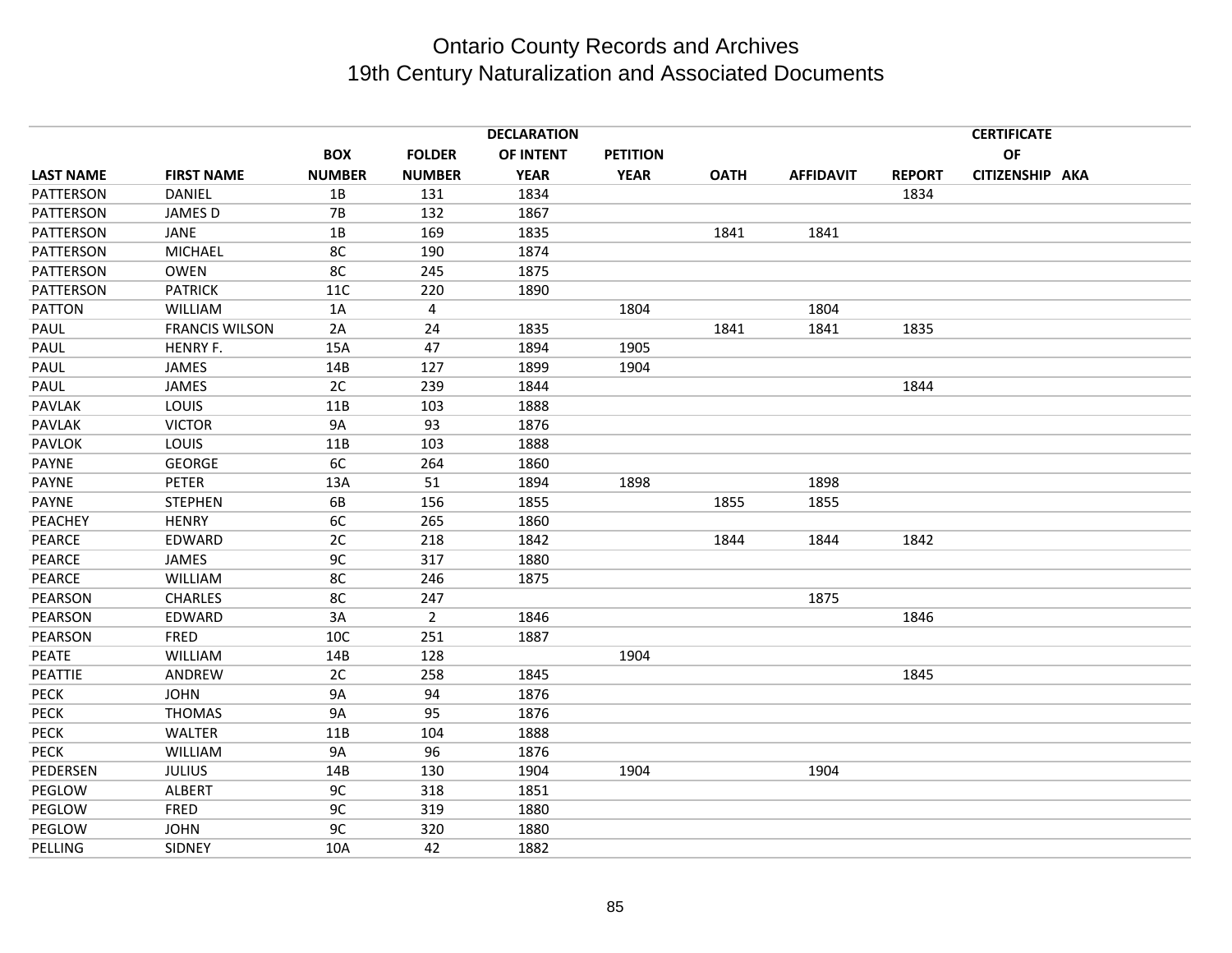|                  |                   |                |               | <b>DECLARATION</b> |                 |             |                  |               | <b>CERTIFICATE</b> |
|------------------|-------------------|----------------|---------------|--------------------|-----------------|-------------|------------------|---------------|--------------------|
|                  |                   | <b>BOX</b>     | <b>FOLDER</b> | OF INTENT          | <b>PETITION</b> |             |                  |               | OF                 |
| <b>LAST NAME</b> | <b>FIRST NAME</b> | <b>NUMBER</b>  | <b>NUMBER</b> | <b>YEAR</b>        | <b>YEAR</b>     | <b>OATH</b> | <b>AFFIDAVIT</b> | <b>REPORT</b> | CITIZENSHIP AKA    |
| <b>PEMBROKE</b>  | EDWARD            | <b>7A</b>      | 65            | 1866               |                 |             |                  |               |                    |
| PENDAL           | GEORGE SR.        | <b>8B</b>      | 140           | 1873               |                 |             |                  |               |                    |
| PENDAR           | <b>MARTIN</b>     | 4A             | 103           | 1852               |                 |             |                  | 1852          |                    |
| PENDEAS          | <b>JOHN</b>       | 4B             | 177           | 1852               |                 |             |                  |               |                    |
| <b>PENNA</b>     | GABRIELE          | 15B            | 124           | 1909               |                 |             |                  |               |                    |
| PENTANEY         | <b>LUKE</b>       | 3B             | 115           | 1844               |                 | 1848        | 1848             | 1844          |                    |
| PENTONY          | <b>MICHAEL</b>    | 1 <sup>C</sup> | 252           | 1836               |                 | 1839        | 1839             | 1836          |                    |
| <b>PENTONY</b>   | <b>MICHAEL L</b>  | <b>7A</b>      | 66            |                    |                 |             | 1866             |               |                    |
| <b>PENTONY</b>   | <b>STEPHEN</b>    | 4A             | 77            | 1852               |                 |             |                  |               |                    |
| PERRE            | <b>FERDINANDO</b> | 14B            | 129           | 1902               | 1904            |             |                  |               |                    |
| PERRE            | <b>TONEY</b>      | 15B            | 125           | 1909               |                 |             |                  |               |                    |
| PERRY            | <b>JOHN</b>       | 1A             | 38            |                    |                 |             | 1812             |               |                    |
| PERRY            | JR. JOHN          | 1A             | 38            |                    |                 |             | 1812             |               |                    |
| PERRY            | SAMUEL            | 12B            | 132           | 1894               |                 |             |                  |               |                    |
| <b>PESTLE</b>    | <b>GEORGE</b>     | <b>9A</b>      | 97            | 1876               |                 |             |                  |               |                    |
| <b>PESTLE</b>    | <b>MILES</b>      | 11B            | 172           | 1889               |                 |             |                  |               |                    |
| <b>PESTLE</b>    | RICHARD JR.       | <b>8B</b>      | 141           | 1873               |                 |             |                  |               |                    |
| <b>PESTLES</b>   | <b>RICHARD</b>    | 6C             | 226           | 1859               |                 |             |                  |               |                    |
| <b>PETERS</b>    | <b>GEORGE</b>     | 11B            | 105           | 1888               |                 |             |                  |               |                    |
| <b>PETERS</b>    | <b>GEORGE</b>     | 15C            | 152           |                    | 1915            |             | 1915             |               |                    |
| PETERSON         | <b>JOHN</b>       | 12A            | 66            | 1892               |                 |             |                  |               |                    |
| PETERSON         | <b>NELS</b>       | 15B            | 99            | 1908               |                 |             |                  |               |                    |
| PETERUGA         | WENSEL            | 14B            | 131           | 1901               | 1904            |             |                  |               |                    |
| <b>PETHERICK</b> | <b>RICHARD P</b>  | 1C             | 272           |                    | 1830            | 1840        | 1840             |               |                    |
| PETRILLO         | <b>AMIDIO</b>     | 13C            | 208           | 1900               | 1902            |             | 1902             |               |                    |
| PETRO            | <b>JOHN</b>       | 14B            | 132           |                    | 1904            |             |                  |               |                    |
| PETZ             | <b>JOHN</b>       | <b>11C</b>     | 221           | 1890               |                 |             |                  |               |                    |
| PEVERELLE        | PASQUALE          | 8C             | 191           | 1874               |                 |             |                  |               |                    |
| PEW              | <b>GEORGE</b>     | 4B             | 144           | 1849               |                 | 1852        | 1852             | 1849          |                    |
| PFEIFFER         | <b>JOHANN</b>     | 10A            | 43            | 1882               |                 |             |                  |               |                    |
| PHELAN           | DANIEL            | 12A            | 67            | 1892               |                 |             |                  |               |                    |
| PHELAN           | <b>JOHN</b>       | 8A             | 82            |                    |                 |             | 1972             |               |                    |
| PHELAN           | <b>KEYRAN</b>     | 5A             | 12            | 1853               |                 |             |                  |               |                    |
| <b>PHELPS</b>    | <b>HENRY</b>      | 2C             | 217           | 1839               |                 | 1844        | 1844             | 1839          |                    |
| <b>PHEPPS</b>    | <b>THOMAS</b>     | 1C             | 243           | 1836               |                 | 1839        | 1839             | 1836          |                    |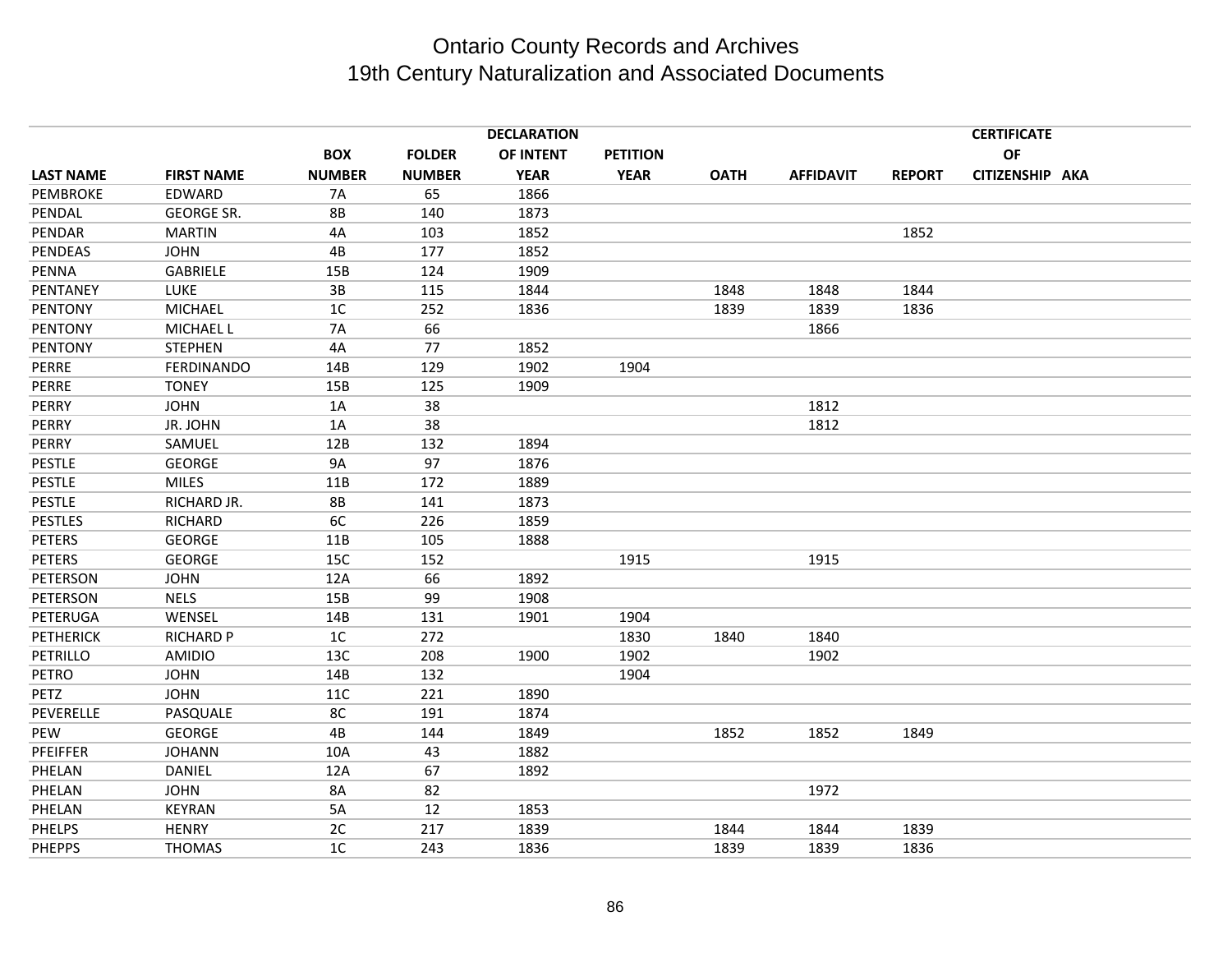|                   |                   | <b>DECLARATION</b> |               |             |                 |             |                  |               | <b>CERTIFICATE</b> |  |  |  |
|-------------------|-------------------|--------------------|---------------|-------------|-----------------|-------------|------------------|---------------|--------------------|--|--|--|
|                   |                   | <b>BOX</b>         | <b>FOLDER</b> | OF INTENT   | <b>PETITION</b> |             |                  |               | OF                 |  |  |  |
| <b>LAST NAME</b>  | <b>FIRST NAME</b> | <b>NUMBER</b>      | <b>NUMBER</b> | <b>YEAR</b> | <b>YEAR</b>     | <b>OATH</b> | <b>AFFIDAVIT</b> | <b>REPORT</b> | CITIZENSHIP AKA    |  |  |  |
| <b>PHILLIPS</b>   | LEO               | 8C                 | 192           | 1874        |                 |             |                  |               |                    |  |  |  |
| <b>PHILLIPS</b>   | SAMUEL            | 1A                 | 84            |             |                 | 1826        |                  |               |                    |  |  |  |
| <b>PHILLIPS</b>   | <b>THOMAS</b>     | 3B                 | 154           | 1848        |                 | 1852        | 1852             | 1849          |                    |  |  |  |
| <b>PHILLIPS</b>   | <b>WALTER</b>     | 3C                 | 297           | 1851        |                 |             |                  |               |                    |  |  |  |
| <b>PHIPPS</b>     | <b>JOSEPH</b>     | 3A                 | 44            | 1845        |                 | 1847        | 1847             | 1845          |                    |  |  |  |
| <b>PICKERING</b>  | <b>JOHN</b>       | 9 <sub>C</sub>     | 321           | 1880        |                 |             |                  |               |                    |  |  |  |
| <b>PICKERING</b>  | <b>WILLIAM</b>    | <b>7B</b>          | 232           | 1858        |                 |             |                  |               |                    |  |  |  |
| <b>PIECK</b>      | <b>ADOLPH</b>     | 1E                 | 431           | 1811        |                 |             |                  |               |                    |  |  |  |
| <b>PIERCE</b>     | EDWARD            | 2A                 | 59            | 1842        |                 | 1842        |                  | 1842          |                    |  |  |  |
| PIERLEONI         | <b>JOSEPH</b>     | 15A                | 75            | 1907        |                 |             |                  |               |                    |  |  |  |
| PILZ              | <b>FREDERICK</b>  | 10A                | 44            | 1882        |                 |             |                  |               |                    |  |  |  |
| PINCH             | <b>JOHN</b>       | 1B                 | 195           | 1836        |                 | 1836        | 1836             | 1836          |                    |  |  |  |
| <b>PIPE</b>       | SAMUEL            | 6C                 | 279           | 1861        |                 |             |                  |               |                    |  |  |  |
| PIPER             | <b>JOHN</b>       | 2A                 | 11            | 1840        |                 |             |                  | 1840          |                    |  |  |  |
| <b>PIPER</b>      | <b>JOSEPH</b>     | 2C                 | 222           | 1844        |                 |             |                  | 1844          |                    |  |  |  |
| <b>PIPER</b>      | <b>ROBERT</b>     | 2C                 | 256           | 1845        |                 | 1845        | 1845             |               |                    |  |  |  |
| <b>PIPER</b>      | <b>WILLIAM</b>    | 2C                 | 234           | 1844        |                 | 1844        | 1844             | 1844          |                    |  |  |  |
| <b>PISCIONERI</b> | <b>NICOLA</b>     | 14C                | 206           |             | 1905            |             |                  |               |                    |  |  |  |
| <b>PITT</b>       | <b>DAVID</b>      | 6B                 | 157           | 1855        |                 |             |                  |               |                    |  |  |  |
| <b>PITT</b>       | JAMES             | 4B                 | 196           | 1852        |                 |             |                  |               |                    |  |  |  |
| PIZER             | <b>ROBERT</b>     | 4C                 | 263           | 1853        |                 |             |                  |               |                    |  |  |  |
| PLATIAN           | <b>PETER</b>      | 14B                | 133           | 1896        | 1904            |             |                  |               |                    |  |  |  |
| <b>PLATON</b>     | <b>JOSEPH</b>     | <b>7A</b>          | 67            |             |                 |             | 1866             |               |                    |  |  |  |
| PLAYFORD          | <b>WILLIAM</b>    | 3A                 | 5             | 1843        |                 | 1846        | 1846             | 1843          |                    |  |  |  |
| <b>POLE</b>       | JOHN J.           | 13C                | 209           | 1892        | 1902            |             | 1902             |               |                    |  |  |  |
| <b>POLLIN</b>     | <b>ARTHUR</b>     | 5B                 | 136           | 1854        |                 |             |                  |               |                    |  |  |  |
| POLLINO           | <b>DOMENICO</b>   | 15B                | 100           | 1908        |                 |             |                  |               |                    |  |  |  |
| <b>POLLOCK</b>    | <b>ARTHUR</b>     | 4C                 | 322           | 1848        |                 | 1853        | 1853             |               |                    |  |  |  |
| <b>PONCETT</b>    | <b>JOSEPH</b>     | 3A                 | 6             | 1844        |                 | 1846        | 1846             | 1844          |                    |  |  |  |
| <b>POPE</b>       | <b>JOHN</b>       | 6A                 | 80            | 1854        |                 |             |                  |               |                    |  |  |  |
| POPE              | PHILIP W          | 2B                 | 171           | 1841        |                 | 1844        | 1844             | 1844          |                    |  |  |  |
| <b>PORREY</b>     | DANIEL            | <b>11C</b>         | 222           | 1890        |                 |             |                  |               |                    |  |  |  |
| <b>POST</b>       | <b>JOHN</b>       | 1C                 | 270           | 1840        |                 |             |                  | 1840          |                    |  |  |  |
| <b>POTTER</b>     | <b>ANN</b>        | 6B                 | 158           | 1855        |                 |             |                  |               |                    |  |  |  |
| <b>POTTS</b>      | <b>WILLIAM</b>    | 1A                 | 99            | 1831        |                 | 1836        | 1836             |               |                    |  |  |  |
|                   |                   |                    |               |             |                 |             |                  |               |                    |  |  |  |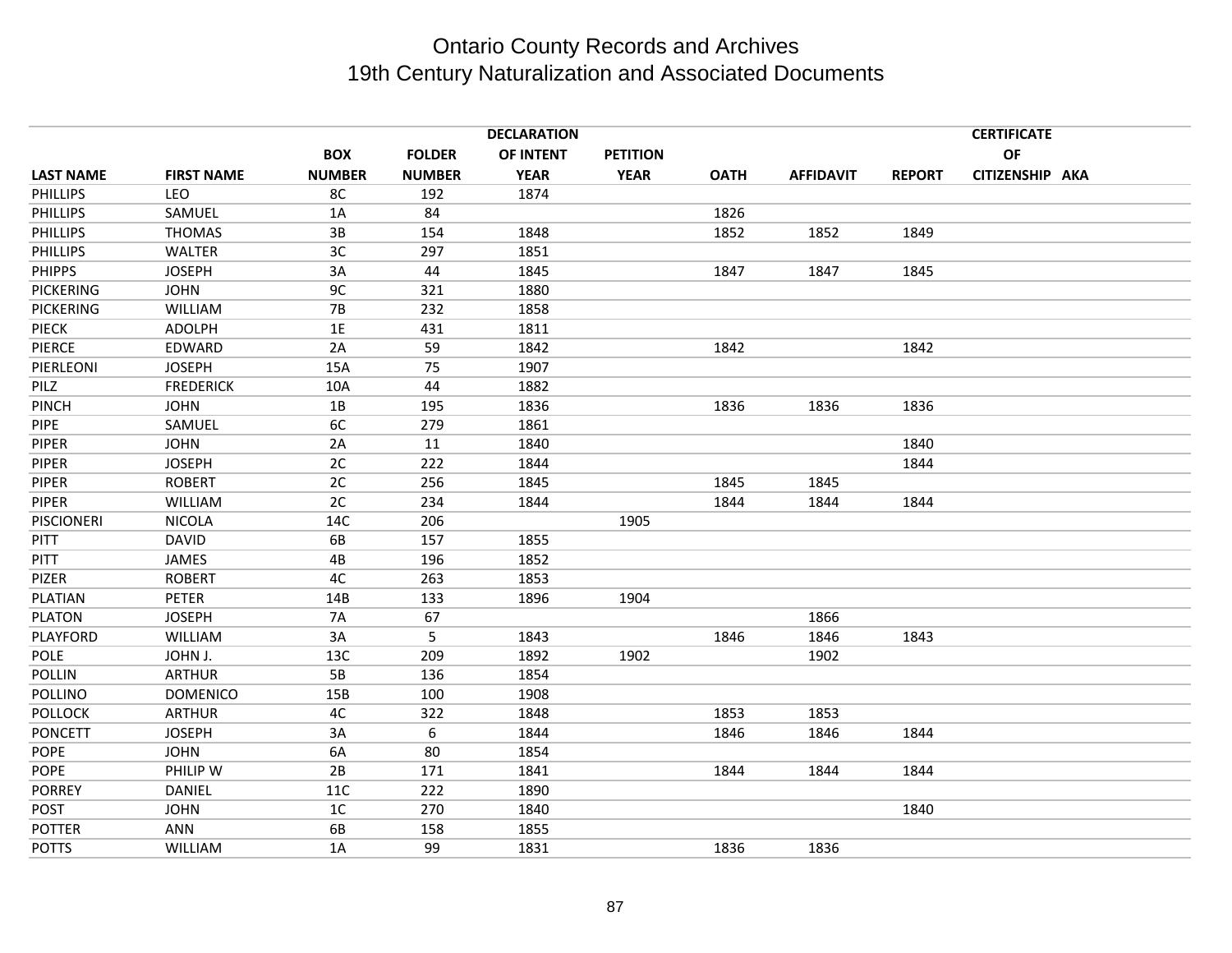|                  | <b>DECLARATION</b> |                |               |             |                 |             |                  | <b>CERTIFICATE</b> |                 |  |
|------------------|--------------------|----------------|---------------|-------------|-----------------|-------------|------------------|--------------------|-----------------|--|
|                  |                    | <b>BOX</b>     | <b>FOLDER</b> | OF INTENT   | <b>PETITION</b> |             |                  |                    | OF              |  |
| <b>LAST NAME</b> | <b>FIRST NAME</b>  | <b>NUMBER</b>  | <b>NUMBER</b> | <b>YEAR</b> | <b>YEAR</b>     | <b>OATH</b> | <b>AFFIDAVIT</b> | <b>REPORT</b>      | CITIZENSHIP AKA |  |
| POW              | <b>THOMAS</b>      | 1D             | 330           |             | 1809            | 1808        | 1809             |                    |                 |  |
| POWEL            | PHILIP             | 12A            | 68            | 1892        |                 |             |                  |                    |                 |  |
| POWELL           | <b>CHARLES</b>     | 8A             | 83            | 1872        |                 |             |                  |                    |                 |  |
| POWELL           | <b>CHARLES</b>     | <b>8B</b>      | 142           | 1873        |                 |             |                  |                    |                 |  |
| <b>POWELL</b>    | EDWIN              | 7C             | 344           | 1870        |                 |             |                  |                    |                 |  |
| POWELL           | <b>GEORGE</b>      | 8A             | 84            | 1872        |                 |             | 1872             |                    |                 |  |
| <b>POWELL</b>    | <b>HORSELL</b>     | 1A             | 39            | 1815        |                 |             |                  |                    |                 |  |
| <b>POWELL</b>    | <b>HOWELL R</b>    | 1E             | 427           |             | 1815            | 1815        | 1815             |                    |                 |  |
| POWELL           | JAMES              | 14B            | 134           | 1902        | 1904            |             |                  |                    |                 |  |
| POWELL           | <b>JOHN</b>        | 7C             | 345           | 1870        |                 |             |                  |                    |                 |  |
| <b>POWELL</b>    | <b>JONATHAN</b>    | 1A             | 39            | 1815        |                 | 1815        | 1815             |                    |                 |  |
| POWELL           | <b>JOSEPH</b>      | 7C             | 281           | 1869        |                 |             |                  |                    |                 |  |
| <b>POWELL</b>    | <b>JOSEPH</b>      | 7C             | 282           | 1869        |                 |             |                  |                    |                 |  |
| POWELL           | <b>JOSHUA</b>      | <b>7A</b>      | 68            |             |                 |             | 1866             |                    |                 |  |
| POWELL           | <b>THOMAS</b>      | 1A             | $\mathbf{1}$  |             | 1803            |             | 1794             |                    |                 |  |
| POWELL           | <b>WILLIAM</b>     | 1A             | 17            | 1807        |                 |             | 1807             |                    |                 |  |
| <b>POWER</b>     | <b>JOHN</b>        | <b>7B</b>      | 133           | 1867        |                 |             |                  |                    |                 |  |
| <b>POWER</b>     | <b>JOHN</b>        | 7B             | 233           | 1868        |                 |             |                  |                    |                 |  |
| <b>POWER</b>     | <b>PATRICK</b>     | 5B             | 115           | 1854        |                 |             |                  |                    |                 |  |
| <b>POWERS</b>    | EDWARD             | 1 <sup>C</sup> | 257           | 1840        |                 |             |                  | 1840               |                 |  |
| <b>POWERS</b>    | EDWARD             | <b>8B</b>      | 143           | 1873        |                 |             |                  |                    |                 |  |
| <b>POWERS</b>    | <b>JOHN</b>        | 5B             | 151           | 1854        |                 |             |                  |                    |                 |  |
| <b>POXSON</b>    | <b>JOHN</b>        | 2C             | 288           | 1844        |                 | 1846        | 1846             | 1844               |                 |  |
| POXSON           | <b>ROBERT</b>      | 2A             | 20            | 1839        |                 | 1841        | 1841             | 1839               |                 |  |
| <b>POXSON</b>    | <b>TIMOTHY</b>     | 1 <sup>C</sup> | 294           | 1838        |                 | 1840        | 1849             | 1838               |                 |  |
| PRATT            | <b>ROBERT</b>      | <b>9A</b>      | 98            | 1876        |                 |             |                  |                    |                 |  |
| PRAY             | <b>DAVID</b>       | $1E$           | 410           |             |                 | 1814        |                  |                    |                 |  |
| <b>PREDICE</b>   | <b>JOHN</b>        | 2B             | 173           | 1842        |                 | 1844        | 1844             | 1842               |                 |  |
| <b>PREECE</b>    | <b>GEROGE</b>      | 15B            | 126           | 1909        |                 |             |                  |                    |                 |  |
| PRENDERGAST      | JOHN C             | 2A             | 65            | 1835        |                 | 1842        | 1842             |                    |                 |  |
| PRENDERGAST      | WILLIAM            | <b>7A</b>      | 69            | 1866        |                 |             |                  |                    |                 |  |
| PRESBURY         | WILLIAM            | 12A            | 69            | 1892        |                 |             |                  |                    |                 |  |
| PRESCOTT         | <b>ERNEST</b>      | 4A             | 89            | 1852        |                 |             |                  |                    |                 |  |
| PRESTON          | <b>THOMAS</b>      | 3A             | 87            | 1844        |                 | 1848        | 1848             | 1844               |                 |  |
| <b>PRESTON</b>   | WILLIAM            | 8C             | 193           | 1874        |                 |             |                  |                    |                 |  |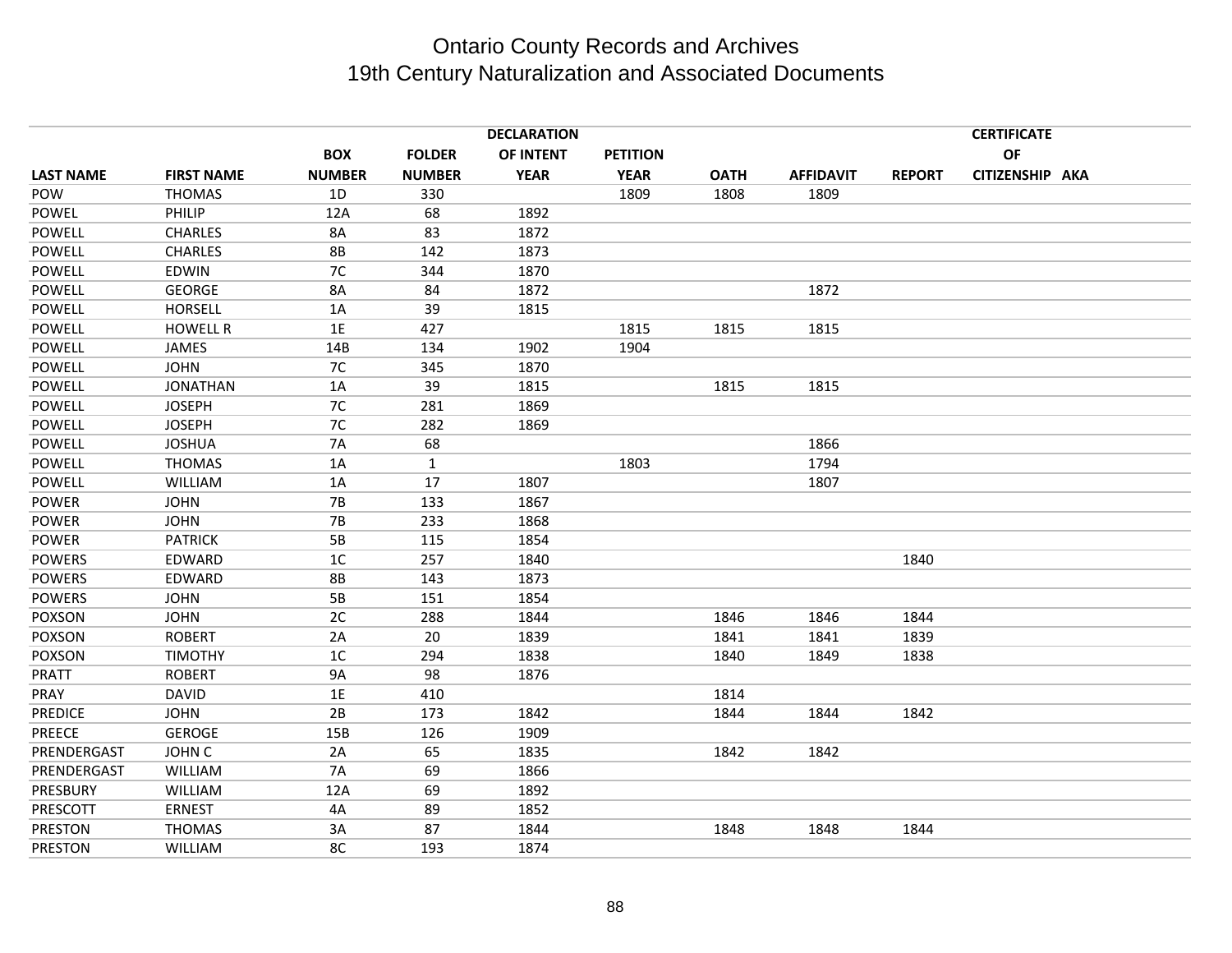|                  |                    |               |               | <b>DECLARATION</b> |                 |             |                  |               | <b>CERTIFICATE</b> |  |
|------------------|--------------------|---------------|---------------|--------------------|-----------------|-------------|------------------|---------------|--------------------|--|
|                  |                    | <b>BOX</b>    | <b>FOLDER</b> | OF INTENT          | <b>PETITION</b> |             |                  |               | <b>OF</b>          |  |
| <b>LAST NAME</b> | <b>FIRST NAME</b>  | <b>NUMBER</b> | <b>NUMBER</b> | <b>YEAR</b>        | <b>YEAR</b>     | <b>OATH</b> | <b>AFFIDAVIT</b> | <b>REPORT</b> | CITIZENSHIP AKA    |  |
| <b>PRICE</b>     | <b>THOMAS</b>      | 2A            | 21            | 1841               |                 | 1841        | 1841             | 1841          |                    |  |
| PRIESTLY         | RICHARD JR.        | 1A            | 29            | 1810               |                 |             |                  |               |                    |  |
| <b>PRIMPS</b>    | <b>JOSEPH</b>      | <b>7A</b>     | 70            | 1866               |                 |             |                  |               |                    |  |
| PRINGLE          | <b>ALBERT</b>      | 10B           | 144           | 1884               |                 |             |                  |               |                    |  |
| PRINGLE          | <b>JOHN W</b>      | 9C            | 322           |                    |                 |             | 1880             |               |                    |  |
| <b>PROBER</b>    | <b>JOHN</b>        | 12A           | 70            | 1892               |                 |             |                  |               |                    |  |
| <b>PROUDE</b>    | <b>JOSEPH</b>      | 3C            | 277           | 1851               |                 |             |                  |               |                    |  |
| PRUCHA           | MARTIN J.          | 15A           | 76            | 1907               |                 |             |                  |               |                    |  |
| PULL             | <b>FRANK</b>       | 10A           | 9             | 1881               |                 |             |                  |               |                    |  |
| PULLAN           | <b>HORATIO</b>     | 6B            | 190           | 1856               |                 |             |                  |               |                    |  |
| <b>PUMPFREY</b>  | <b>ROBERT</b>      | 9C            | 99            | 1876               |                 |             |                  |               |                    |  |
| <b>PURDY</b>     | JAMES              | 6B            | 159           | 1855               |                 | 1855        | 1855             |               |                    |  |
| PURSHALL         | EDMUND             | 6B            | 160           | 1855               |                 |             |                  |               |                    |  |
| <b>PURVIS</b>    | <b>JAMES</b>       | 3B            | 168           | 1949               |                 |             |                  |               |                    |  |
| <b>PURVIS</b>    | JAMES              | 5A            | 84            | 1849               |                 | 1854        | 1854             |               |                    |  |
| PUTNAM           | <b>BENAJAH</b>     | 3B            | 179           | 1848               |                 | 1850        | 1850             | 1848          |                    |  |
| <b>PYNE</b>      | <b>PATRICK</b>     | 6B            | 161           | 1855               |                 |             |                  |               |                    |  |
| QUAIL            | <b>FREDERICK</b>   | 2B            | 200           | 1844               |                 | 1844        | 1844             | 1844          |                    |  |
| <b>QUAILTER</b>  | WILLIAM            | 8A            | 85            | 1872               |                 |             |                  |               |                    |  |
| <b>QUALTER</b>   | <b>THOMAS</b>      | 8C            | 194           | 1874               |                 |             |                  |               |                    |  |
| QUARTARARO       | <b>GUISEPPE</b>    | 14B           | 135           | 1904               |                 |             |                  |               |                    |  |
| QUAYLE           | <b>CHARLES</b>     | 2A            | 41            | 1840               |                 | 1842        | 1842             | 1840          |                    |  |
| QUAYLE           | JAMES              | 2A            | 39            | 1840               |                 | 1842        | 1842             | 1840          |                    |  |
| QUESTA           | <b>ANTONIO</b>     | 13A           | 13            | 1894               | 1897            |             | 1897             |               |                    |  |
| QUESTA           | <b>FERDINAND G</b> | 10B           | 145           | 1884               |                 |             |                  |               |                    |  |
| <b>QUICK</b>     | <b>GEORGE</b>      | 4B            | 145           | 1852               |                 |             |                  |               |                    |  |
| <b>QUIGLEY</b>   | BENJAMIN           | <b>9B</b>     | 137           | 1877               |                 |             |                  |               |                    |  |
| <b>QUIGLEY</b>   | <b>DENNIS</b>      | <b>7B</b>     | 234           | 1868               |                 |             |                  |               |                    |  |
| <b>QUIGLEY</b>   | <b>JOHN</b>        | 11B           | 106           | 1888               |                 |             |                  |               |                    |  |
| <b>QUIGLEY</b>   | <b>MATTHEW</b>     | 8A            | 86            | 1872               |                 |             |                  |               |                    |  |
| <b>QUIGLEY</b>   | <b>PATRICK</b>     | 11C           | 223           | 1890               |                 |             |                  |               |                    |  |
| <b>QUIGLEY</b>   | SAMUEL             | 11B           | 107           | 1888               |                 |             |                  |               |                    |  |
| QUIGLEY          | <b>THOMAS</b>      | 10C           | 252           | 1887               |                 |             |                  |               |                    |  |
| <b>QUIGLEY</b>   | <b>THOMAS</b>      | <b>9B</b>     | 138           | 1877               |                 |             |                  |               |                    |  |
| <b>QUIGLEY</b>   | WILLIAM            | <b>9B</b>     | 139           | 1877               |                 |             |                  |               |                    |  |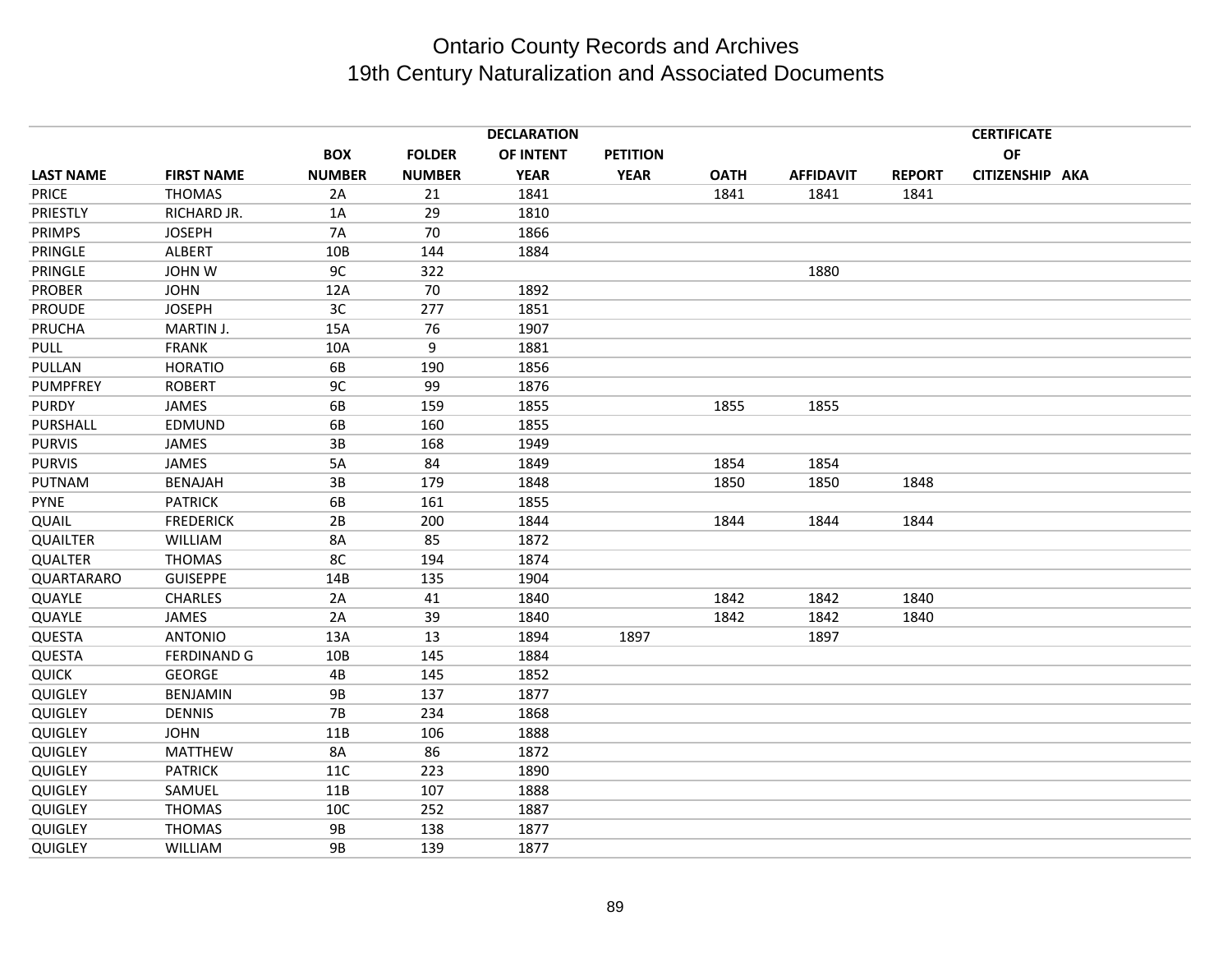|                  |                       |               |               | <b>DECLARATION</b> |                 |             |                  |               | <b>CERTIFICATE</b> |  |
|------------------|-----------------------|---------------|---------------|--------------------|-----------------|-------------|------------------|---------------|--------------------|--|
|                  |                       | <b>BOX</b>    | <b>FOLDER</b> | OF INTENT          | <b>PETITION</b> |             |                  |               | OF                 |  |
| <b>LAST NAME</b> | <b>FIRST NAME</b>     | <b>NUMBER</b> | <b>NUMBER</b> | <b>YEAR</b>        | <b>YEAR</b>     | <b>OATH</b> | <b>AFFIDAVIT</b> | <b>REPORT</b> | CITIZENSHIP AKA    |  |
| QUINN            | <b>JOHN</b>           | 11B           | 108           | 1888               |                 |             |                  |               |                    |  |
| QUINN            | <b>JOHN</b>           | 4B            | 193           | 1852               |                 |             |                  |               |                    |  |
| QUINN            | <b>RICHARD</b>        | 4C            | 290           | 1853               |                 |             |                  |               |                    |  |
| QUINN            | <b>THOMAS</b>         | 6A            | 81            | 1851               |                 | 1854        | 1854             |               |                    |  |
| QUINN            | <b>THOMAS</b>         | 9C            | 323           |                    |                 |             | 1880             |               |                    |  |
| QUINNAN          | <b>PATRICK</b>        | 11B           | 109           | 1888               |                 |             |                  |               |                    |  |
| RACKMAN          | <b>ROBERT</b>         | 6C            | 292           | 1860               |                 |             |                  |               |                    |  |
| RAETZ            | <b>KARL</b>           | 13C           | 189           | 1892               | 1901            |             | 1901             |               |                    |  |
| RAFFAELE         | CARUSE                | 14C           | 159           | 1905               |                 |             |                  |               |                    |  |
| RAFFERTY         | JAMES                 | 5A            | 25            | 1854               |                 |             |                  |               |                    |  |
| RAFFERTY         | <b>JOHN</b>           | <b>11C</b>    | 224           | 1890               |                 |             |                  |               |                    |  |
| RAFTERY          | <b>THOMAS</b>         | 10C           | 215           | 1886               |                 |             |                  |               |                    |  |
| RAHANA           | EDWARD                | 4C            | 298           | 1853               |                 |             |                  |               |                    |  |
| RAIN             | <b>JOHN</b>           | 10A           | 45            | 1882               |                 |             |                  |               |                    |  |
| RAIN             | <b>ROBERT</b>         | 10A           | 46            | 1882               |                 |             |                  |               |                    |  |
| <b>RALSTON</b>   | JOHN C.               | 5A            | 73            | 1854               |                 |             |                  |               |                    |  |
| RAMING           | <b>GEORG</b>          | 3A            | 79            | 1848               |                 |             |                  | 1848          |                    |  |
| RAMSDEN          | SAMUEL                | 4A            | 30            | 1852               |                 |             |                  |               |                    |  |
| <b>RANDAL</b>    | <b>JOHN</b>           | 3B            | 181           | 1850               |                 |             |                  | 1850          |                    |  |
| RANDALL          | <b>GEORGE</b>         | 13A           | 32            | 1897               | 1897            |             | 1897             |               |                    |  |
| RANEY            | <b>THOMAS S</b>       | 1B            | 148           | 1834               |                 |             |                  | 1834          |                    |  |
| RANEY            | <b>WILLIAM</b>        | 8C            | 248           |                    |                 |             | 1875             |               |                    |  |
| <b>RANKINE</b>   | <b>JOHN</b>           | 1B            | 175           | 1835               |                 | 1842        | 1842             | 1835          |                    |  |
| <b>RATCLIFFE</b> | <b>WILLIAM C</b>      | 3B            | 178           | 1847               |                 | 1850        | 1850             | 1847          |                    |  |
| RATLIFF          | JAMES                 | 3A            | 71            | 1846               |                 | 1848        | 1848             | 1846          |                    |  |
| <b>RAWLINGS</b>  | CECIL S.              | 13A           | 84            | 1897               | 1899            |             | 1899             |               |                    |  |
| <b>RAWLINS</b>   | <b>HARRY</b>          | 11C           | 278           | 1891               |                 |             |                  |               |                    |  |
| RAWLINSON        | <b>GEORGE W.</b>      | 12A           | 71            | 1892               |                 |             |                  |               |                    |  |
| RAYAN            | <b>WILLIAM</b>        | 1D            | 332           |                    |                 | 1808        |                  |               |                    |  |
| <b>RAYNOR</b>    | <b>JOHN</b>           | 1B            | 162           | 1835               |                 | 1838        | 1838             | 1835          |                    |  |
| <b>READ</b>      | <b>CHARLES THOMAS</b> | 1A            | 83            | 1822               |                 |             |                  |               |                    |  |
| <b>READ</b>      | <b>THOMAS</b>         | 1A            | 78            | 1822               |                 |             |                  | 1822          |                    |  |
| READAL           | <b>HENRY</b>          | 2C            | 271           | 1845               |                 |             |                  | 1845          |                    |  |
| <b>REARDON</b>   | DANIEL                | 4B            | 173           | 1852               |                 |             |                  |               |                    |  |
| REARDON          | <b>JOHN</b>           | <b>7B</b>     | 235           | 1868               |                 |             |                  |               |                    |  |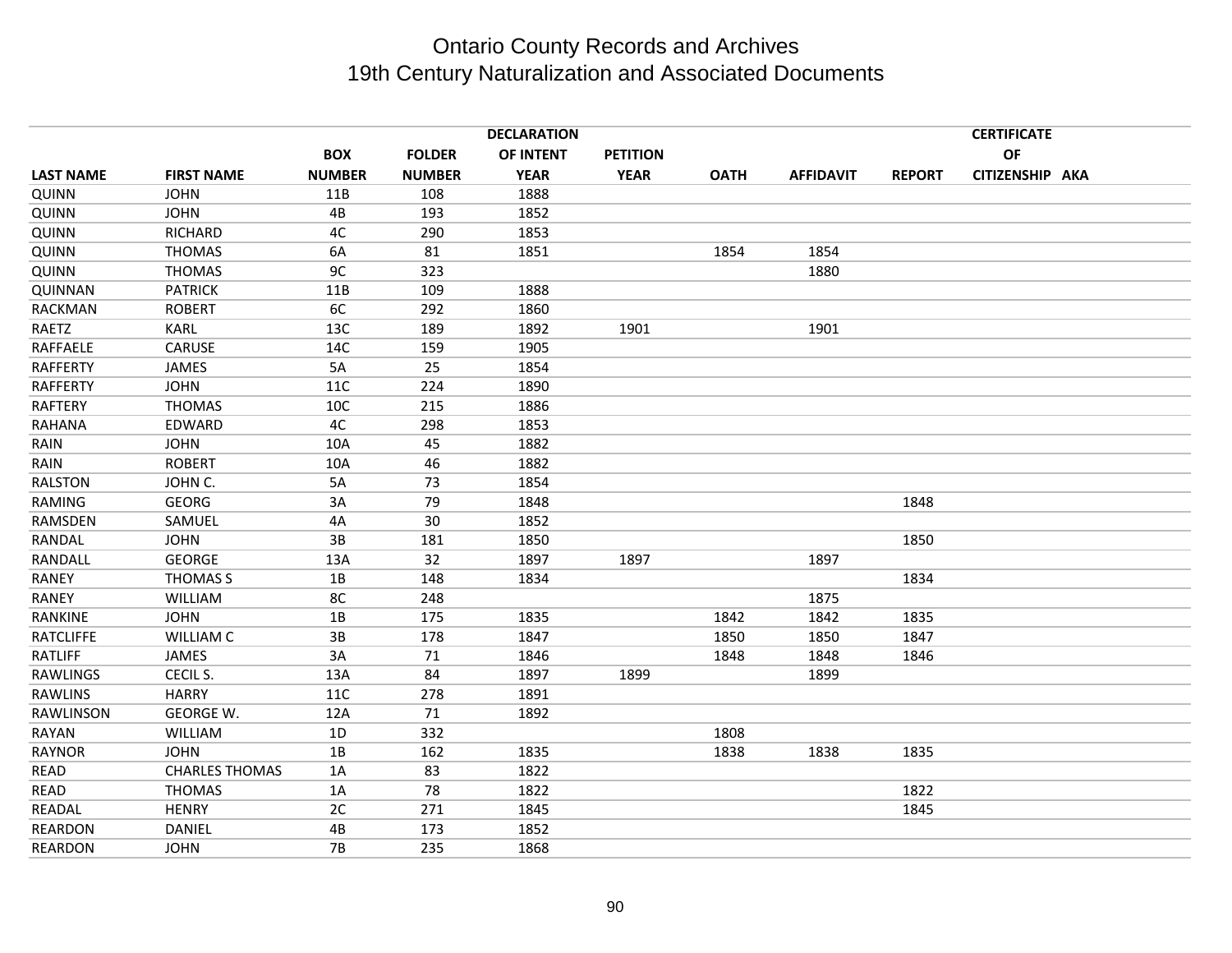|                  |                       |                |               | <b>DECLARATION</b> |                 |             |                  |               | <b>CERTIFICATE</b> |  |
|------------------|-----------------------|----------------|---------------|--------------------|-----------------|-------------|------------------|---------------|--------------------|--|
|                  |                       | <b>BOX</b>     | <b>FOLDER</b> | OF INTENT          | <b>PETITION</b> |             |                  |               | OF                 |  |
| <b>LAST NAME</b> | <b>FIRST NAME</b>     | <b>NUMBER</b>  | <b>NUMBER</b> | <b>YEAR</b>        | <b>YEAR</b>     | <b>OATH</b> | <b>AFFIDAVIT</b> | <b>REPORT</b> | CITIZENSHIP AKA    |  |
| RECKLENHAUZEN    | ARNOLD                | 8C             | 195           | 1874               |                 |             |                  |               |                    |  |
| <b>REDDY</b>     | <b>HUGH</b>           | 8C             | 249           | 1875               |                 |             |                  |               |                    |  |
| REDDY            | <b>JOHN</b>           | 9C             | 324           | 1880               |                 |             |                  |               |                    |  |
| REED             | <b>JOHN</b>           | <b>7B</b>      | 134           | 1867               |                 |             |                  |               |                    |  |
| <b>REED</b>      | <b>WALTER</b>         | 12A            | 72            | 1892               |                 |             |                  |               |                    |  |
| REED             | <b>WILLIAM</b>        | 1A             | 53            | 1811               | 1818            | 1818        | 1818             |               |                    |  |
| <b>REGAN</b>     | <b>JOHN</b>           | 10B            | 146           | 1884               |                 |             |                  |               |                    |  |
| REGAN            | <b>JOHN</b>           | <b>9B</b>      | 201           |                    |                 |             | 1879             |               |                    |  |
| <b>REHREN</b>    | <b>JOHN FREDERICK</b> | 4A             | 76            | 1848               |                 | 1852        | 1852             |               |                    |  |
| <b>REID</b>      | ALEXANDER             | 11C            | 279           | 1891               |                 |             |                  |               |                    |  |
| <b>REID</b>      | <b>DAVID</b>          | 12A            | 73            | 1892               |                 |             |                  |               |                    |  |
| <b>REID</b>      | JAMES                 | 13C            | 210           | 1900               | 1901            |             | 1902             |               |                    |  |
| <b>REID</b>      | <b>ROBERT</b>         | 13C            | 190           | 1899               | 1901            |             | 1901             |               |                    |  |
| <b>REID</b>      | <b>WILLIAM</b>        | 11B            | 111           | 1888               |                 |             |                  |               |                    |  |
| <b>REIFSTECK</b> | <b>GEROGE A.</b>      | 13A            | 85            |                    | 1899            |             | 1899             |               |                    |  |
| <b>REIFSTECK</b> | PHILIPP               | 13A            | 86            |                    | 1899            |             | 1899             |               |                    |  |
| REILLY           | <b>PATRICK</b>        | 4B             | 124           | 1852               |                 |             |                  |               |                    |  |
| REINHART         | <b>JOSEPH</b>         | 13B            | 153           | 1897               | 1900            |             | 1900             |               |                    |  |
| REISENBERGER     | <b>ANTHONY</b>        | 12A            | 74            | 1892               |                 |             |                  |               |                    |  |
| REISENBERGER     | <b>THOMAS</b>         | 10B            | 147           | 1884               |                 |             |                  |               |                    |  |
| RELAND           | ANGELO                | 13B            | 154           |                    | 1900            |             | 1900             |               |                    |  |
| <b>RENER</b>     | MAXIMILIAN            | <b>8B</b>      | 144           | 1873               |                 |             |                  |               |                    |  |
| <b>RENNYSON</b>  | JAMES                 | 2B             | 126           | 1844               |                 |             |                  | 1844          |                    |  |
| <b>RENONA</b>    | <b>NICOLA</b>         | 13B            | 155           | 1894               | 1899            |             | 1899             |               |                    |  |
| <b>RENWICK</b>   | <b>GEORGE</b>         | 1 <sup>C</sup> | 264           | 1840               |                 | 1840        | 1840             | 1840          |                    |  |
| <b>RENWICK</b>   | <b>GEORGE</b>         | 1D             | 311           |                    | 1805            | 1807        | 1805             |               |                    |  |
| <b>RENWICK</b>   | <b>JAMES</b>          | 3C             | 213           | 1850               |                 |             |                  | 1850          |                    |  |
| <b>RENWICK</b>   | <b>JOHN</b>           | 1A             | 106           | 1829               |                 | 1832        | 1831             |               |                    |  |
| <b>RENWICK</b>   | <b>ROBERT</b>         | 2A             | 34            | 1838               |                 | 1841        | 1841             | 1838          |                    |  |
| <b>RENWICK</b>   | <b>WALTER</b>         | 2B             | 107           | 1841               |                 | 1843        | 1843             | 1841          |                    |  |
| <b>REYNOLDS</b>  | <b>CHARLES</b>        | 2C             | 295           | 1846               |                 |             |                  | 1846          |                    |  |
| <b>REYNOLDS</b>  | EDWARD                | 1A             | 68            | 1821               |                 |             |                  |               |                    |  |
| <b>REYNOLDS</b>  | <b>JOHN</b>           | <b>9A</b>      | 100           | 1876               |                 |             |                  |               |                    |  |
| <b>RHIND</b>     | <b>DUNCAN</b>         | 9B             | 140           | 1877               |                 |             |                  |               |                    |  |
| RHODE            | <b>GUSTAV</b>         | 13A            | 33            | 1892               | 1897            |             |                  |               |                    |  |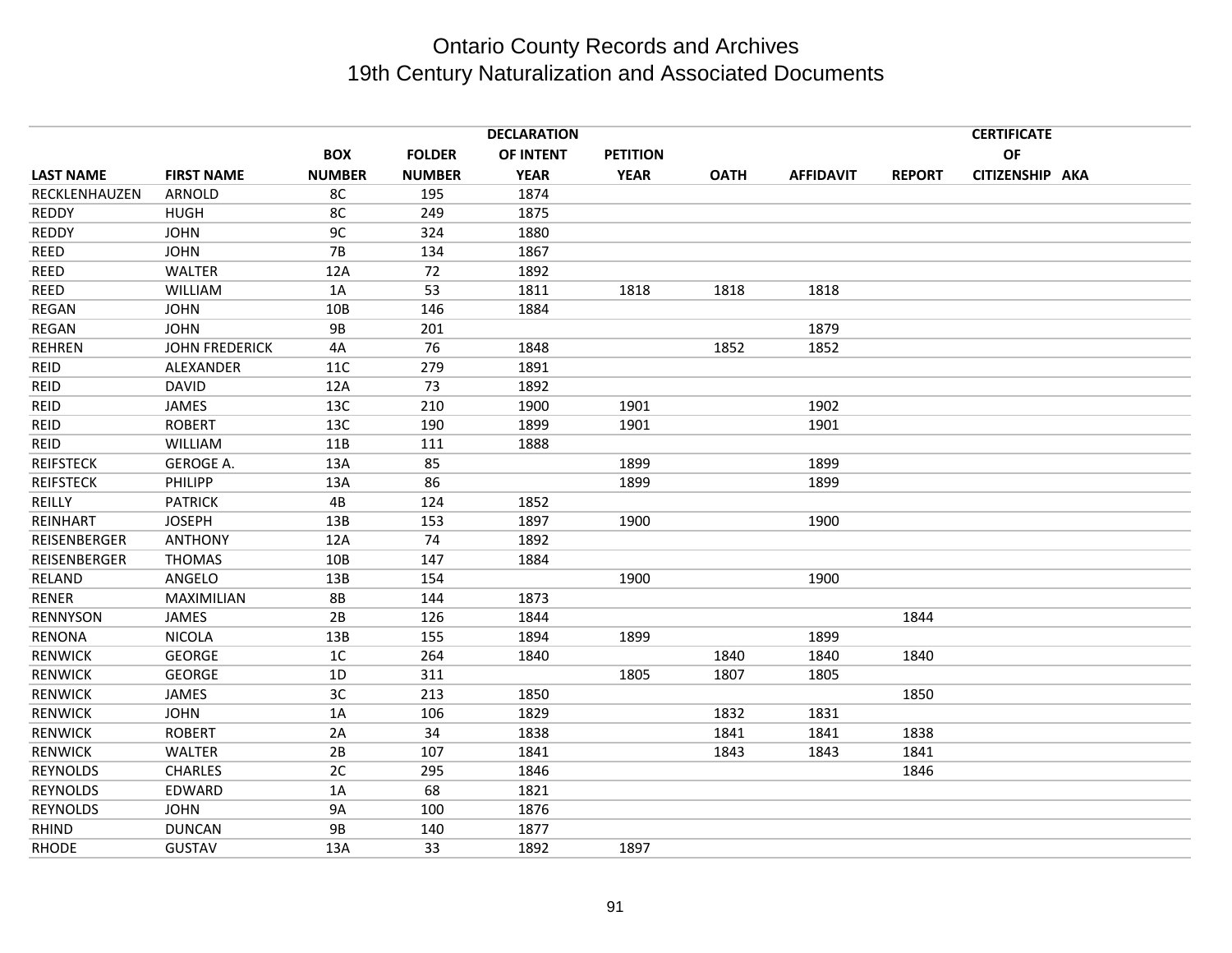|                   | <b>DECLARATION</b> |               |               |             |                 |             |                  | <b>CERTIFICATE</b> |                 |  |  |
|-------------------|--------------------|---------------|---------------|-------------|-----------------|-------------|------------------|--------------------|-----------------|--|--|
|                   |                    | <b>BOX</b>    | <b>FOLDER</b> | OF INTENT   | <b>PETITION</b> |             |                  |                    | <b>OF</b>       |  |  |
| <b>LAST NAME</b>  | <b>FIRST NAME</b>  | <b>NUMBER</b> | <b>NUMBER</b> | <b>YEAR</b> | <b>YEAR</b>     | <b>OATH</b> | <b>AFFIDAVIT</b> | <b>REPORT</b>      | CITIZENSHIP AKA |  |  |
| <b>RICE</b>       | <b>HENRY</b>       | <b>9A</b>     | 101           | 1876        |                 |             |                  |                    |                 |  |  |
| <b>RICE</b>       | <b>JOHN</b>        | 8C            | 196           | 1874        |                 |             |                  |                    |                 |  |  |
| <b>RICE</b>       | PETER              | <b>7B</b>     | 236           | 1868        |                 |             |                  |                    |                 |  |  |
| <b>RICE</b>       | <b>RICHARD</b>     | 11B           | 173           | 1889        |                 |             |                  |                    |                 |  |  |
| <b>RICE</b>       | <b>THOMAS</b>      | 11B           | 112           | 1888        |                 |             |                  |                    |                 |  |  |
| <b>RICE</b>       | <b>VINSON</b>      | <b>7B</b>     | 237           |             |                 |             | 1868             |                    |                 |  |  |
| <b>RICHARDSON</b> | <b>CHRISTOPHER</b> | 1C            | 247           | 1839        |                 |             |                  | 1839               |                 |  |  |
| RICHARDSON        | JAMES              | 4A            | 117           | 1852        |                 |             |                  |                    |                 |  |  |
| RICHARDSON        | WILLIAM            | <b>7B</b>     | 238           | 1868        |                 |             |                  |                    |                 |  |  |
| <b>RICKELS</b>    | <b>THOMAS</b>      | <b>7A</b>     | 7a            | 1866        |                 |             |                  |                    |                 |  |  |
| <b>RICKEY</b>     | <b>JOHN</b>        | 1E            | 381           |             |                 | 1811        | 1811             |                    |                 |  |  |
| <b>RICKEY</b>     | WALTER             | 1D            | 372           |             |                 | 1811        | 1811             |                    |                 |  |  |
| <b>RIDDER</b>     | <b>JOSEPH</b>      | 6C            | 319           | 1865        |                 |             |                  |                    |                 |  |  |
| <b>RIDLEY</b>     | <b>JOHN A</b>      | 4C            | 321           | 1853        |                 | 1853        | 1853             |                    |                 |  |  |
| RIDLEY            | <b>MATTHEW</b>     | 1D            | 363           |             | 1811            | 1811        |                  |                    |                 |  |  |
| RIDLEY            | <b>THOMAS</b>      | 2C            | 285           | 1846        |                 |             |                  | 1846               |                 |  |  |
| <b>RIDLEY</b>     | WILLIAM            | 4C            | 319           | 1850        |                 | 1853        | 1853             | 1850               |                 |  |  |
| RIDLEY            | WILLIAM W          | 6A            | 82            | 1854        |                 |             |                  |                    |                 |  |  |
| RIEL              | <b>JACOB</b>       | 6B            | 191           | 1956        |                 |             |                  |                    |                 |  |  |
| RIERDAN           | <b>JOHN</b>        | 4C            | 328           | 1853        |                 |             |                  |                    |                 |  |  |
| <b>RIGBY</b>      | <b>HENRY</b>       | 7C            | 346           | 1870        |                 |             |                  |                    |                 |  |  |
| RIGG              | <b>ROBERT</b>      | 2B            | 134           | 1844        |                 |             |                  | 1844               |                 |  |  |
| RILEY             | <b>PATRICK</b>     | 4C            | 269           | 1853        |                 | 1855        | 1855             |                    |                 |  |  |
| RILEY             | <b>PATRICK</b>     | 5A            | 88            | 1854        |                 |             |                  |                    |                 |  |  |
| RILEY             | <b>PATRICK</b>     | 5B            | 132           | 1852        |                 | 1854        | 1854             |                    |                 |  |  |
| RILEY             | PETER              | 8C            | 250           | 1875        |                 |             |                  |                    |                 |  |  |
| RIPPERGER         | <b>ALFRED</b>      | 15C           | 166           |             |                 |             |                  | 1924               |                 |  |  |
| <b>RISSER</b>     | ABRAHAM            | 4C            | 230           | 1852        |                 |             |                  |                    |                 |  |  |
| <b>RISSER</b>     | ABRAHAM            | 6A            | 3             | 1852        |                 |             |                  |                    |                 |  |  |
| <b>RITCHIE</b>    | JAMES P.           | 15B           | 127           | 1909        |                 |             |                  |                    |                 |  |  |
| <b>RITCHIE</b>    | <b>ROBERT</b>      | 8A            | 27            | 1871        |                 |             |                  |                    |                 |  |  |
| <b>RITCHIE</b>    | WILLIAM            | 8A            | 28            | 1871        |                 |             |                  |                    |                 |  |  |
| <b>RIVERS</b>     | <b>FRANCIS</b>     | 3A            | 14            | 1844        |                 | 1847        | 1847             | 1844               |                 |  |  |
| <b>RIVERS</b>     | <b>JAMES</b>       | 2B            | 163           | 1844        |                 | 1844        | 1844             |                    |                 |  |  |
| RIVERS            | <b>JOHN</b>        | 2B            | 146           | 1844        |                 | 1844        | 1844             | 1844               |                 |  |  |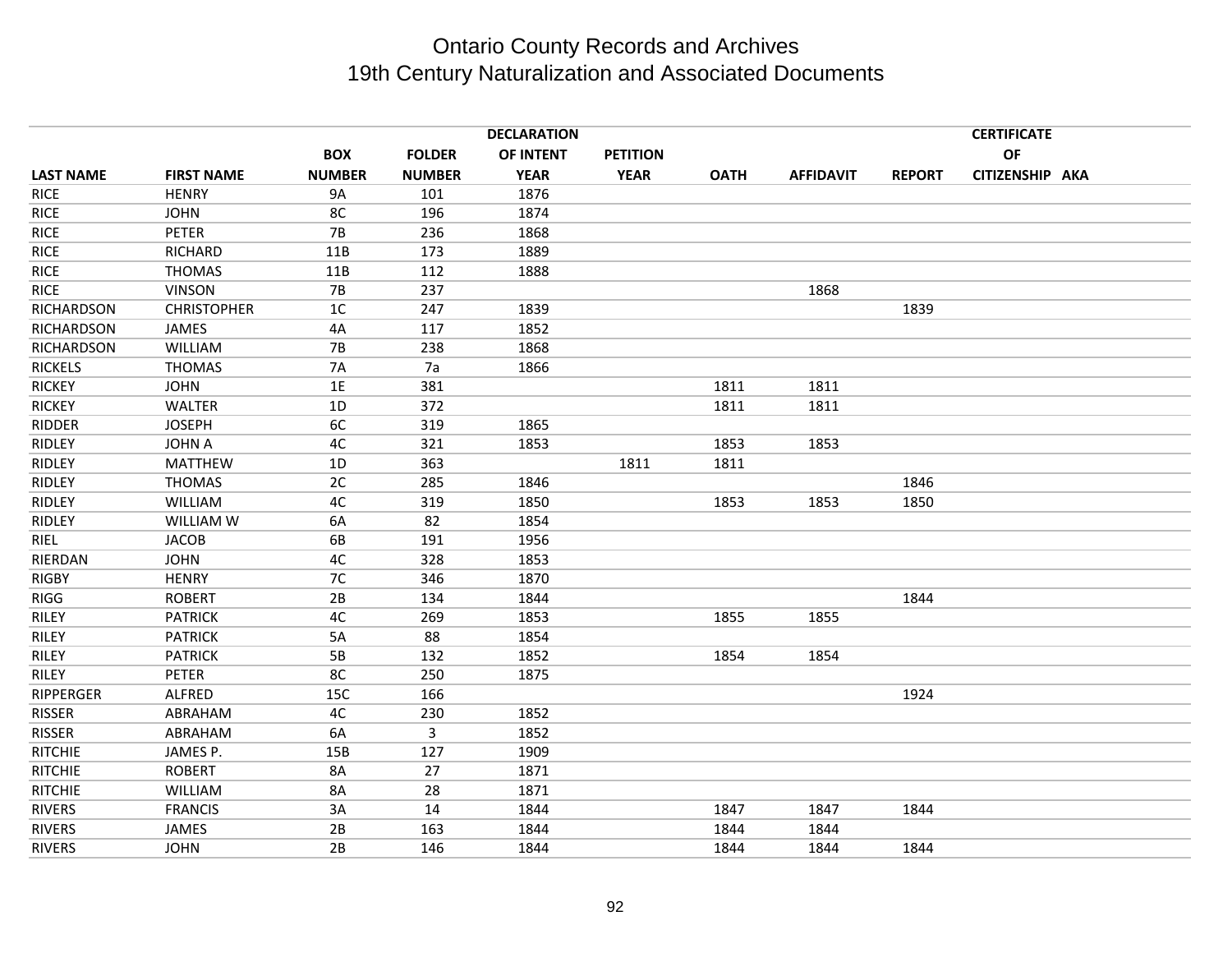|                  |                   | <b>DECLARATION</b> |               |             |                 |             |                  |               | <b>CERTIFICATE</b> |  |  |  |
|------------------|-------------------|--------------------|---------------|-------------|-----------------|-------------|------------------|---------------|--------------------|--|--|--|
|                  |                   | <b>BOX</b>         | <b>FOLDER</b> | OF INTENT   | <b>PETITION</b> |             |                  |               | OF                 |  |  |  |
| <b>LAST NAME</b> | <b>FIRST NAME</b> | <b>NUMBER</b>      | <b>NUMBER</b> | <b>YEAR</b> | <b>YEAR</b>     | <b>OATH</b> | <b>AFFIDAVIT</b> | <b>REPORT</b> | CITIZENSHIP AKA    |  |  |  |
| <b>RIZZIO</b>    | SALVATORE         | 15B                | 101           | 1908        |                 |             |                  |               |                    |  |  |  |
| RIZZO            | <b>GIUSEPPE</b>   | 15C                | 178           | 1922        | 1922            |             |                  |               |                    |  |  |  |
| <b>ROACH</b>     | <b>JOHN</b>       | 5A                 | 41            | 1853        |                 |             |                  |               |                    |  |  |  |
| <b>ROACH</b>     | <b>JOHN A</b>     | 9 <sub>C</sub>     | 325           | 1880        |                 |             |                  |               |                    |  |  |  |
| <b>ROACH</b>     | <b>MICHAEL</b>    | 4B                 | 158           | 1839        |                 | 1852        | 1852             |               |                    |  |  |  |
| <b>ROACH</b>     | <b>MICHAEL</b>    | <b>7B</b>          | 239           | 1868        |                 |             |                  |               |                    |  |  |  |
| <b>ROACHE</b>    | <b>MICHAEL</b>    | 9C                 | 326           |             |                 |             | 1880             |               |                    |  |  |  |
| <b>ROACHE</b>    | <b>PATRICK</b>    | 6C                 | 227           | 1859        |                 |             |                  |               |                    |  |  |  |
| <b>ROACHE</b>    | WILLIAM           | 5A                 | 91            | 1854        |                 |             |                  |               |                    |  |  |  |
| <b>ROBBINS</b>   | <b>JOHN</b>       | 5A                 | 63            | 1850        |                 | 1854        | 1854             | 1850          |                    |  |  |  |
| <b>ROBERTS</b>   | ABSALOM           | 2A                 | 82            | 1839        |                 | 1843        | 1843             |               |                    |  |  |  |
| <b>ROBERTS</b>   | <b>GEORGE</b>     | 6C                 | 293           | 1863        |                 |             |                  |               |                    |  |  |  |
| <b>ROBERTS</b>   | <b>JOSEPH</b>     | 4C                 | 256           | 1853        |                 |             |                  |               |                    |  |  |  |
| <b>ROBERTS</b>   | WILLIAM           | 14B                | 136           | 1904        | 1904            |             |                  |               |                    |  |  |  |
| <b>ROBINSON</b>  | <b>CHARLES</b>    | 12A                | 75            | 1892        |                 |             |                  |               |                    |  |  |  |
| <b>ROBINSON</b>  | <b>CHARLES</b>    | 4C                 | 280           | 1853        |                 |             |                  |               |                    |  |  |  |
| <b>ROBINSON</b>  | <b>ROBERT</b>     | 1B                 | 205           | 1835        |                 | 1837        | 1837             |               |                    |  |  |  |
| <b>ROBINSON</b>  | SAMUEL            | 3C                 | 198           | 1950        |                 | 1852        | 1852             | 1850          |                    |  |  |  |
| <b>ROBINSON</b>  | <b>THOMAS</b>     | 1B                 | 139           | 1834        |                 |             |                  | 1834          |                    |  |  |  |
| <b>ROBINSON</b>  | <b>THOMAS</b>     | 2C                 | 264           | 1845        |                 |             |                  | 1845          |                    |  |  |  |
| <b>ROBINSON</b>  | <b>WILLIAM</b>    | 1 <sup>C</sup>     | 279           | 1836        |                 | 1840        | 1840             | 1836          |                    |  |  |  |
| <b>ROBINSON</b>  | WILLIAM           | 2A                 | 46            | 1839        |                 | 1842        | 1842             | 1839          |                    |  |  |  |
| <b>ROBSON</b>    | ANDREW            | 1A                 | 44            |             | 1816            | 1816        | 1816             |               |                    |  |  |  |
| <b>ROBSON</b>    | <b>GAWEN</b>      | 1A                 | 40            |             | 1815            | 1815        | 1815             |               |                    |  |  |  |
| <b>ROBSON</b>    | JAMES             | 1B                 | 112           | 1832        |                 | 1834        | 1834             | 1832          |                    |  |  |  |
| <b>ROBSON</b>    | <b>JOHN</b>       | 1D                 | 312           |             | 1805            | 1807        | 1805             |               |                    |  |  |  |
| <b>ROBSON</b>    | <b>JOHN</b>       | 1E                 | 376           |             | 1815            | 1818        | 1815             |               |                    |  |  |  |
| <b>ROBSON</b>    | <b>JOHN</b>       | 2A                 | 6             | 1840        |                 | 1840        | 1840             | 1840          |                    |  |  |  |
| <b>ROBSON</b>    | <b>JOHN</b>       | 3A                 | 22            | 1834        |                 | 1847        | 1847             | 1834          |                    |  |  |  |
| <b>ROBSON</b>    | <b>JOSEPH</b>     | 1D                 | 309           |             | 1805            | 1805        |                  |               |                    |  |  |  |
| <b>ROBSON</b>    | <b>MATTHEW</b>    | 1D                 | 303           |             | 1804            |             |                  |               |                    |  |  |  |
| <b>ROBSON</b>    | <b>ROBERT</b>     | 1A                 | 47            |             | 1816            | 1816        | 1816             |               |                    |  |  |  |
| <b>ROBSON</b>    | <b>THOMAS</b>     | 1A                 | 18            |             | 1808            | 1808        | 1808             |               |                    |  |  |  |
| <b>ROBY</b>      | <b>CHRISTIAN</b>  | 8C                 | 197           | 1874        |                 |             |                  |               |                    |  |  |  |
| <b>ROCCO</b>     | GASCI             | 13A                | 87            |             | 1899            |             | 1899             |               |                    |  |  |  |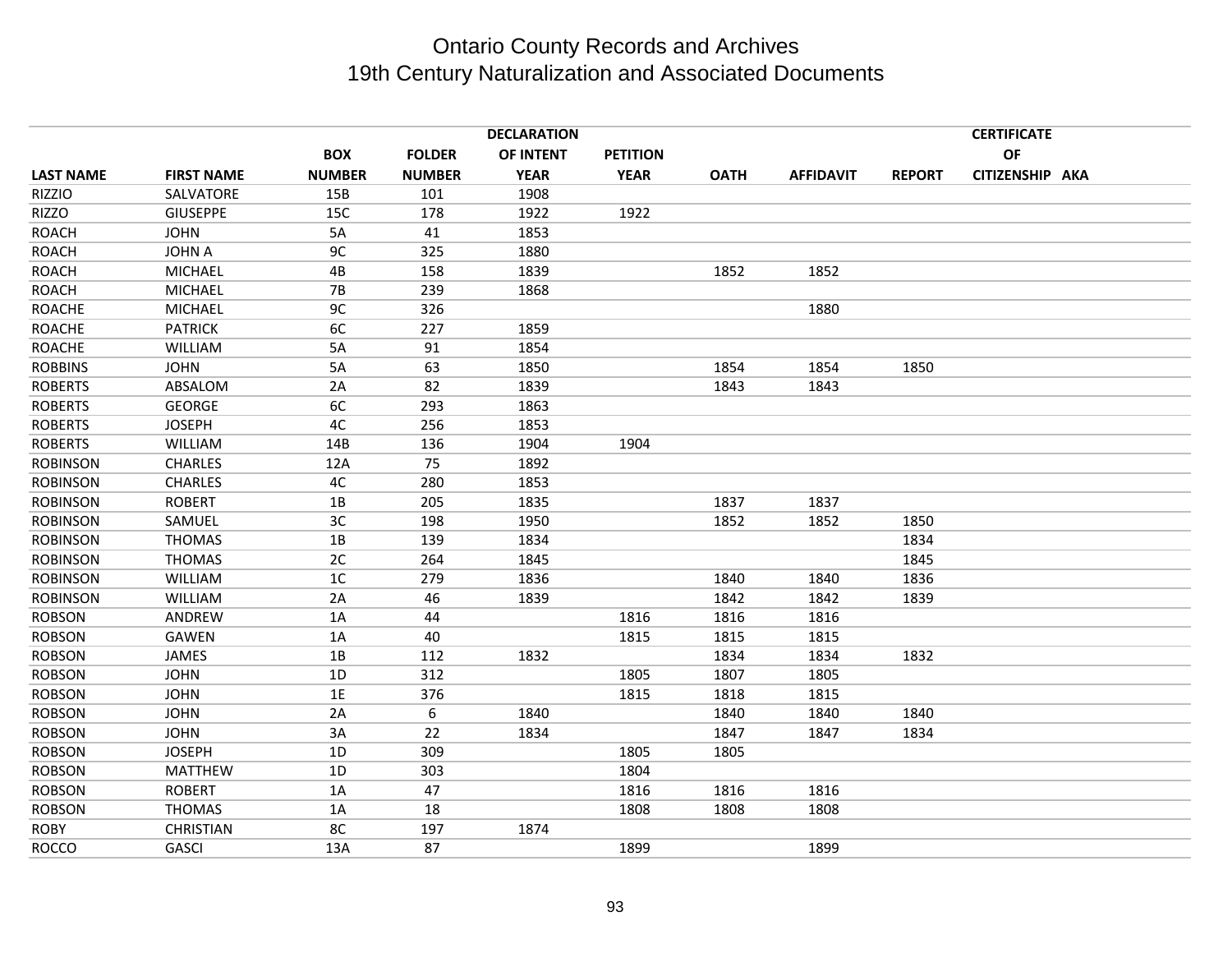|                   | <b>DECLARATION</b>    |               |               |             |                 |             |                  |               | <b>CERTIFICATE</b> |  |  |
|-------------------|-----------------------|---------------|---------------|-------------|-----------------|-------------|------------------|---------------|--------------------|--|--|
|                   |                       | <b>BOX</b>    | <b>FOLDER</b> | OF INTENT   | <b>PETITION</b> |             |                  |               | OF                 |  |  |
| <b>LAST NAME</b>  | <b>FIRST NAME</b>     | <b>NUMBER</b> | <b>NUMBER</b> | <b>YEAR</b> | <b>YEAR</b>     | <b>OATH</b> | <b>AFFIDAVIT</b> | <b>REPORT</b> | CITIZENSHIP AKA    |  |  |
| <b>ROCCO</b>      | <b>GOSCI</b>          | 14A           | 39            | 1894        | 1903            |             | 1903             |               |                    |  |  |
| <b>ROCHE</b>      | <b>HENRY</b>          | 11B           | 174           | 1889        |                 |             |                  |               |                    |  |  |
| <b>ROCHE</b>      | <b>PATRICK</b>        | <b>8A</b>     | 87            | 1872        |                 |             |                  |               |                    |  |  |
| <b>ROCHE</b>      | <b>RICHARD</b>        | 10C           | 189           | 1885        |                 |             |                  |               |                    |  |  |
| <b>RODGER</b>     | ANDREW                | 12B           | 133           | 1894        |                 |             |                  |               |                    |  |  |
| <b>RODGERS</b>    | <b>JOHN</b>           | 6B            | 198           | 1847        |                 | 1854        | 1854             | 1847          |                    |  |  |
| <b>RODGERS</b>    | <b>PATRICK</b>        | 3A            | 80            | 1848        |                 |             |                  | 1848          |                    |  |  |
| <b>ROGERS</b>     | ALLEN C.              | 14B           | 137           | 1901        | 1904            |             |                  |               |                    |  |  |
| <b>ROGERS</b>     | EDWARD                | 4A            | 73            | 1852        |                 |             |                  |               |                    |  |  |
| <b>ROGERS</b>     | <b>THOMAS</b>         | 3B            | 143           | 1848        |                 |             |                  | 1848          |                    |  |  |
| <b>ROHLIN</b>     | <b>ALBERT</b>         | 11B           | 110           | 1888        |                 |             |                  |               |                    |  |  |
| <b>ROHLIN</b>     | <b>FREDERICK</b>      | 12B           | 76            | 1892        |                 |             |                  |               |                    |  |  |
| <b>ROHLIN</b>     | <b>GEORGE</b>         | 12B           | 77            | 1892        |                 |             |                  |               |                    |  |  |
| <b>ROHLIN</b>     | <b>HERMAN</b>         | 12B           | 78            | 1892        |                 |             |                  |               |                    |  |  |
| <b>ROHLIN</b>     | REINHARD              | 10A           | 73            | 1883        |                 |             |                  |               |                    |  |  |
| <b>ROHSON</b>     | <b>ROBERT</b>         | 1A            | 47            |             | 1816            | 1816        | 1816             |               |                    |  |  |
| <b>ROLLINSON</b>  | <b>JOHN</b>           | 5A            | 81            | 1849        |                 | 1854        | 1854             | 1849          |                    |  |  |
| <b>ROMA</b>       | <b>TONY</b>           | 13C           | 211           |             | 1902            |             | 1902             |               |                    |  |  |
| <b>ROMANO</b>     | <b>IGNAZIO</b>        | 15A           | 48            |             | 1906            |             |                  |               |                    |  |  |
| <b>RONAYNE</b>    | <b>TIMOTHY</b>        | 3C            | 254           | 1851        |                 | 1854        | 1854             |               |                    |  |  |
| <b>ROONEY</b>     | <b>PATRICK</b>        | 7B            | 240           | 1868        |                 |             |                  |               |                    |  |  |
| ROSE              | <b>THOMAS</b>         | 3B            | 139           | 1848        |                 | 1848        | 1848             |               |                    |  |  |
| <b>ROSENTHALL</b> | <b>BENJAMIN</b>       | 6B            | 163           | 1852        |                 | 1855        | 1855             |               |                    |  |  |
| ROSEWARNE         | <b>JOHN</b>           | 1A            | 101           | 1831        |                 | 1834        | 1834             | 1831          |                    |  |  |
| <b>ROSS</b>       | ANDREW                | 1B            | 159           | 1834        |                 | 1837        | 1837             | 1834          |                    |  |  |
| <b>ROSS</b>       | <b>JANE CHARLOTTE</b> | 1A            | 109           | 1831        |                 |             |                  |               |                    |  |  |
| <b>ROSS</b>       | SAM                   | 14A           | 40            |             | 1903            |             | 1903             |               |                    |  |  |
| <b>ROSSIER</b>    | <b>HENRY</b>          | 9C            | 327           |             |                 |             | 1880             |               |                    |  |  |
| <b>ROTH</b>       | EDWARD                | 12B           | 134           | 1894        |                 |             |                  |               |                    |  |  |
| <b>ROTONIO</b>    | <b>ANTONIO</b>        | 14C           | 138           |             | 1904            |             |                  |               |                    |  |  |
| <b>ROWADY</b>     | <b>GEORGE</b>         | 14A           | 41            |             | 1903            |             | 1903             |               |                    |  |  |
| <b>ROWORTH</b>    | <b>JOHN</b>           | 1A            | 32            | 1811        |                 |             |                  |               |                    |  |  |
| ROY               | ANDREW                | 1D            | 358           |             |                 | 1810        | 1810             |               |                    |  |  |
| <b>ROY</b>        | COLL                  | 1D            | 355           |             |                 | 1810        | 1807             |               |                    |  |  |
| <b>ROY</b>        | <b>GEORGE</b>         | 13C           | 212           | 1899        | 1902            |             | 1902             |               |                    |  |  |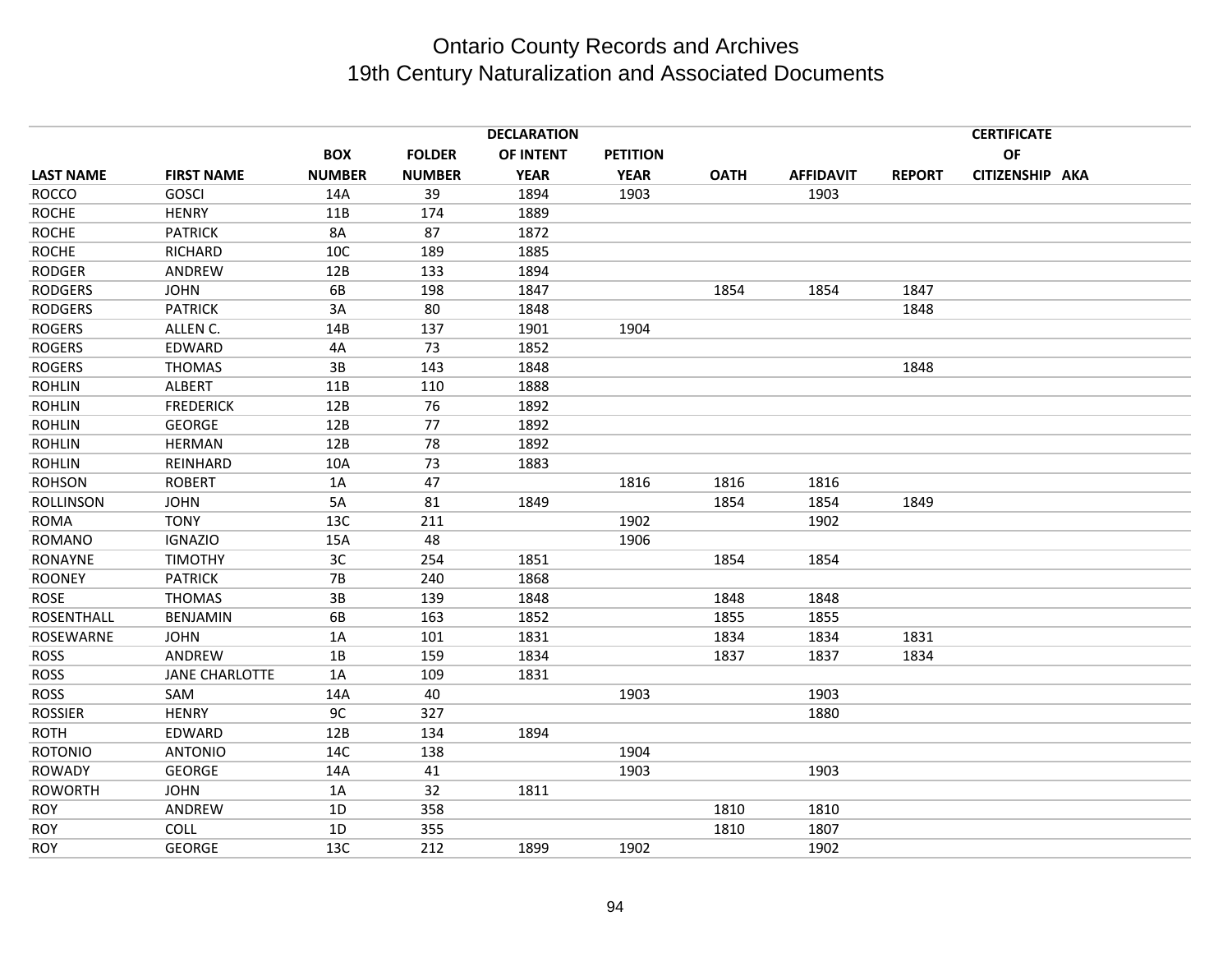|                   |                   |               |               | <b>DECLARATION</b> |                 |             |                  |               | <b>CERTIFICATE</b> |  |
|-------------------|-------------------|---------------|---------------|--------------------|-----------------|-------------|------------------|---------------|--------------------|--|
|                   |                   | <b>BOX</b>    | <b>FOLDER</b> | OF INTENT          | <b>PETITION</b> |             |                  |               | <b>OF</b>          |  |
| <b>LAST NAME</b>  | <b>FIRST NAME</b> | <b>NUMBER</b> | <b>NUMBER</b> | <b>YEAR</b>        | <b>YEAR</b>     | <b>OATH</b> | <b>AFFIDAVIT</b> | <b>REPORT</b> | CITIZENSHIP AKA    |  |
| <b>ROY</b>        | JAMES             | 1D            | 357           |                    |                 | 1810        | 1810             |               |                    |  |
| <b>ROY</b>        | <b>JOHN</b>       | 1D            | 356           |                    |                 | 1810        | 1810             |               |                    |  |
| <b>ROYCE</b>      | <b>JOSIAH</b>     | 2A            | 28            | 1841               |                 |             |                  | 1841          |                    |  |
| <b>ROYNAN</b>     | <b>JOHN</b>       | 6C            | 228           | 1859               |                 |             |                  |               |                    |  |
| <b>RUBENS</b>     | <b>JOSEPH</b>     | 15A           | 49            | 1899               | 1906            |             |                  |               |                    |  |
| <b>RUBENS</b>     | PAUL              | 14A           | 42            | 1894               | 1903            |             | 1903             |               |                    |  |
| <b>RUGGIANO</b>   | <b>GUISEPPE</b>   | 14C           | 207           | 1904               |                 |             |                  |               |                    |  |
| RUHNAN            | <b>ANTON</b>      | 12B           | 79            | 1892               |                 |             |                  |               |                    |  |
| <b>RUPERT</b>     | <b>JOHN</b>       | 15A           | 50            |                    | 1906            |             |                  |               |                    |  |
| <b>RUSSEL</b>     | <b>MICHAEL</b>    | 5B            | 145           | 1854               |                 |             |                  |               |                    |  |
| <b>RUSSELL</b>    | JAMES             | 11B           | 113           | 1888               |                 |             |                  |               |                    |  |
| <b>RUTHERFORD</b> | <b>WALTER</b>     | 1B            | 111           | 1832               |                 | 1834        | 1834             |               |                    |  |
| <b>RUTHERFORD</b> | <b>WILLIAM</b>    | 1E            | 386           |                    |                 | 1809        | 1809             |               |                    |  |
| <b>RUYTER</b>     | <b>AUGUST</b>     | 14C           | 139           | 1904               |                 |             |                  |               |                    |  |
| <b>RYAN</b>       | <b>JAMES</b>      | 2C            | 240           | 1844               |                 |             |                  | 1844          |                    |  |
| <b>RYAN</b>       | <b>JOHN</b>       | 3C            | 231           | 1850               |                 |             |                  |               |                    |  |
| <b>RYAN</b>       | <b>JOHN</b>       | <b>7B</b>     | 241           | 1868               |                 |             |                  |               |                    |  |
| <b>RYAN</b>       | LAWRENCE          | 4C            | 250           | 1853               |                 |             |                  |               |                    |  |
| <b>RYAN</b>       | <b>MICHAEL</b>    | 1B            | 157           | 1834               |                 | 1838        | 1838             | 1834          |                    |  |
| <b>RYAN</b>       | <b>MICHAEL</b>    | <b>8A</b>     | 88            | 1872               |                 |             |                  |               |                    |  |
| <b>RYAN</b>       | <b>MICHAEL</b>    | <b>8B</b>     | 145           | 1873               |                 |             |                  |               |                    |  |
| <b>RYAN</b>       | <b>PATRICK</b>    | <b>7A</b>     | 72            | 1866               |                 |             |                  |               |                    |  |
| <b>RYAN</b>       | <b>PATRICK</b>    | 7C            | 347           | 1870               |                 |             |                  |               |                    |  |
| <b>RYAN</b>       | <b>PATRICK</b>    | 9C            | 328           | 1880               |                 |             |                  |               |                    |  |
| <b>RYAN</b>       | <b>TERRANCE</b>   | 10C           | 190           | 1885               |                 |             |                  |               |                    |  |
| <b>RYAN</b>       | <b>THOMAS</b>     | 6A            | 84            | 1852               |                 | 1854        | 1854             |               |                    |  |
| <b>RYAN</b>       | <b>TIMOTHY</b>    | 6C            | 266           | 1860               |                 |             |                  |               |                    |  |
| <b>RYAN</b>       | <b>WILLIAM</b>    | 3A            | 88            | 1844               |                 | 1848        | 1848             | 1844          |                    |  |
| <b>RYAN</b>       | WILLIAM           | 7C            | 348           | 1870               |                 |             |                  |               |                    |  |
| RYDER             | EDWARD            | 10C           | 216           | 1886               |                 |             |                  |               |                    |  |
| SALMON            | <b>PATRICK</b>    | 4A            | 54            | 1852               |                 |             |                  |               |                    |  |
| SALZMANN          | REINHARDT         | 10B           | 148           | 1884               |                 |             |                  |               |                    |  |
| SAMPSON           | <b>PATRICK</b>    | 6C            | 303           | 1864               |                 |             |                  |               |                    |  |
| SANDERSON         | SAMUEL            | 2C            | 220           | 1840               |                 | 1844        | 1844             | 1840          |                    |  |
| SANNAHAN          | SAMUEL            | 6C            | 229           | 1859               |                 |             |                  |               |                    |  |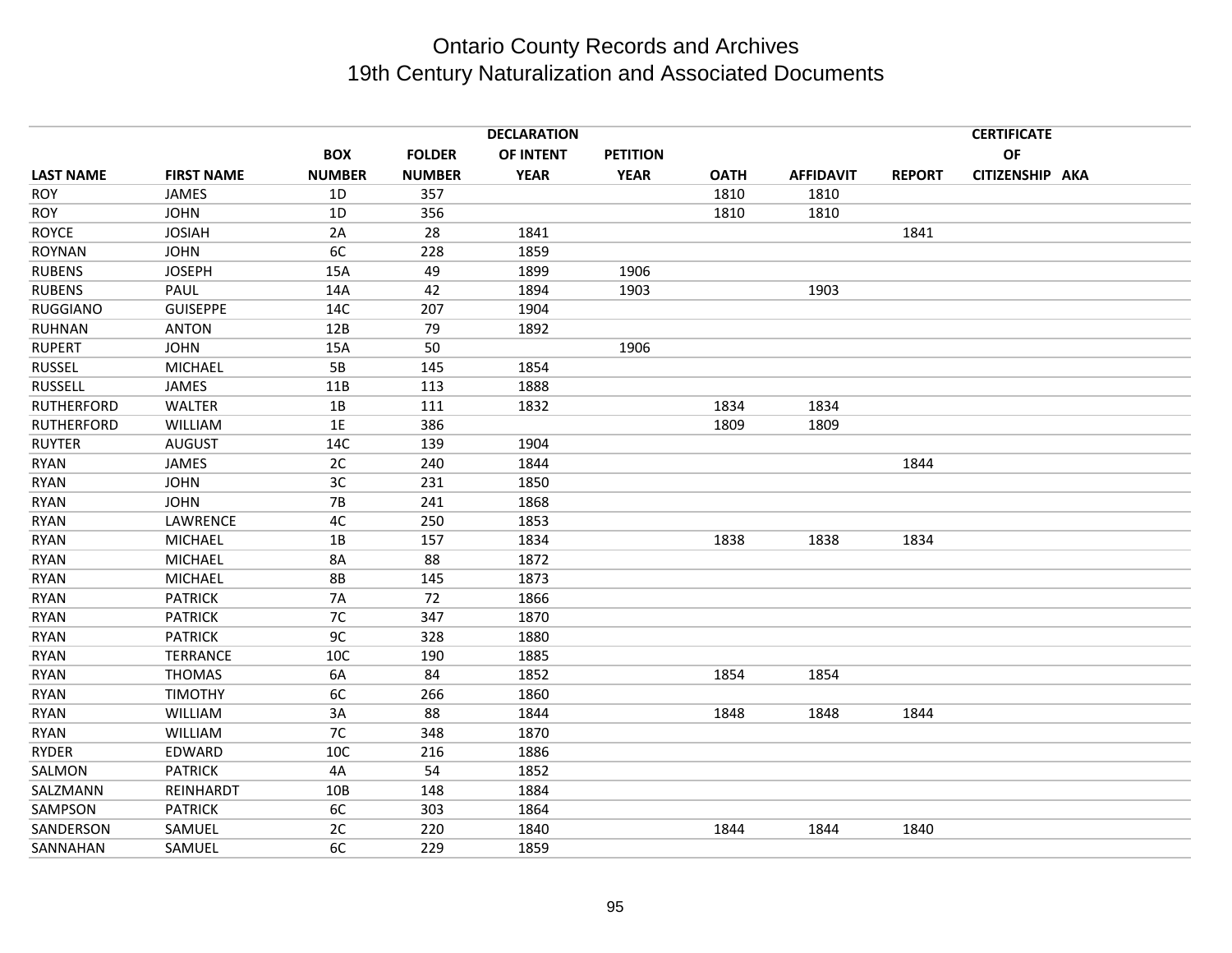|                  |                      |               |               | <b>CERTIFICATE</b> |                 |             |                  |               |                 |  |
|------------------|----------------------|---------------|---------------|--------------------|-----------------|-------------|------------------|---------------|-----------------|--|
|                  |                      | <b>BOX</b>    | <b>FOLDER</b> | OF INTENT          | <b>PETITION</b> |             |                  |               | OF              |  |
| <b>LAST NAME</b> | <b>FIRST NAME</b>    | <b>NUMBER</b> | <b>NUMBER</b> | <b>YEAR</b>        | <b>YEAR</b>     | <b>OATH</b> | <b>AFFIDAVIT</b> | <b>REPORT</b> | CITIZENSHIP AKA |  |
| SANSOUL          | <b>JOSEPH</b>        | 14C           | 208           | 1899               | 1905            |             |                  |               |                 |  |
| SANZO            | CARLUS               | 14C           | 140           |                    | 1904            |             |                  |               |                 |  |
| SARGENT          | <b>HENRY WILLIAM</b> | 13B           | 156           |                    | 1900            |             | 1900             |               |                 |  |
| SARRIBEE         | <b>FRANCIS</b>       | 2B            | 172           | 1844               |                 | 1844        | 1844             |               |                 |  |
| SAUL             | <b>JOHN</b>          | 3C            | 220           | 1850               |                 |             |                  | 1850          |                 |  |
| SAUL             | <b>ROBERT</b>        | 2B            | 110           | 1841               |                 | 1843        | 1843             | 1843          |                 |  |
| SAUNDERS         | <b>DANIEL</b>        | 8A            | 89            |                    |                 |             | 1872             |               |                 |  |
| SAUNDERS         | <b>THOMAS</b>        | 7C            | 283           |                    |                 |             | 1869             |               |                 |  |
| SAUNDERS         | <b>WILLIAM</b>       | 4B            | 198           | 1852               |                 |             |                  |               |                 |  |
| SAVAGE           | <b>BARNEY</b>        | 7C            | 350           | 1870               |                 |             |                  |               |                 |  |
| SAVAGE           | JAMES                | 8C            | 251           |                    |                 |             | 1875             |               |                 |  |
| SAVAGE           | <b>JESSE</b>         | 3A            | 92            | 1846               |                 | 1848        | 1848             | 1846          |                 |  |
| SAVAGE           | <b>JOHN</b>          | 1B            | 138           | 1834               |                 |             |                  | 1834          |                 |  |
| SAVAGE           | <b>JOHN</b>          | 6C            | 267           | 1860               |                 |             |                  |               |                 |  |
| SAVAGE           | <b>WILLIAM</b>       | 8A            | 90            | 1872               |                 |             |                  |               |                 |  |
| SAXBY            | <b>GEORGE</b>        | 6C            | 280           | 1861               |                 |             |                  |               |                 |  |
| SAY              | <b>JAMES</b>         | 13A           | 34            | 1894               | 1897            |             | 1897             |               |                 |  |
| SAY              | <b>ROBERT</b>        | 3A            | 43            | 1847               |                 | 1847        | 1847             |               |                 |  |
| <b>SCALZA</b>    | <b>GEORGE</b>        | 13B           | 157           |                    | 1899            |             | 1899             |               |                 |  |
| <b>SCARIANO</b>  | <b>GUISEPPE</b>      | 15A           | 51            |                    | 1906            |             |                  |               |                 |  |
| <b>SCHAUBLE</b>  | <b>BERNHARD</b>      | 7C            | 284           | 1869               |                 |             |                  |               |                 |  |
| <b>SCHAUBLE</b>  | <b>LEOPOLD</b>       | 10B           | 149           | 1884               |                 |             |                  |               |                 |  |
| <b>SCHAURER</b>  | <b>PHILIP</b>        | 11B           | 114           | 1888               |                 |             |                  |               |                 |  |
| <b>SCHAWER</b>   | <b>PETER</b>         | 10A           | 74            | 1883               |                 |             |                  |               |                 |  |
| <b>SCHECK</b>    | <b>MICHAEL</b>       | <b>9A</b>     | 102           | 1876               |                 |             |                  |               |                 |  |
| <b>SCHEERENS</b> | <b>JOOST</b>         | 11B           | 116           | 1888               |                 |             |                  |               |                 |  |
| <b>SCHELTER</b>  | JOHN C               | 9C            | 329           | 1880               |                 |             |                  |               |                 |  |
| <b>SCHENK</b>    | SAMUEL               | 11B           | 117           | 1888               |                 |             |                  |               |                 |  |
| <b>SCHERBYN</b>  | <b>ANTHONY</b>       | 13A           | 88            | 1896               | 1899            |             | 1899             |               |                 |  |
| <b>SCHERBYN</b>  | <b>AUGUST</b>        | 13A           | 89            | 1893               | 1899            |             | 1899             |               |                 |  |
| <b>SCHERBYN</b>  | PETER                | 13A           | 90            | 1895               | 1899            |             | 1899             |               |                 |  |
| <b>SCHLECHT</b>  | CHRISTIAN G.         | 15C           | 192           |                    | 1930            |             |                  |               |                 |  |
| <b>SCHLECHT</b>  | <b>FREDERICK</b>     | 9C            | 330           | 1880               |                 |             |                  |               |                 |  |
| <b>SCHMIDT</b>   | CONRAD               | 13C           | 158           | 1900               |                 |             |                  |               |                 |  |
| <b>SCHMIDT</b>   | <b>JOSEPH</b>        | 11B           | 118           | 1888               |                 |             |                  |               |                 |  |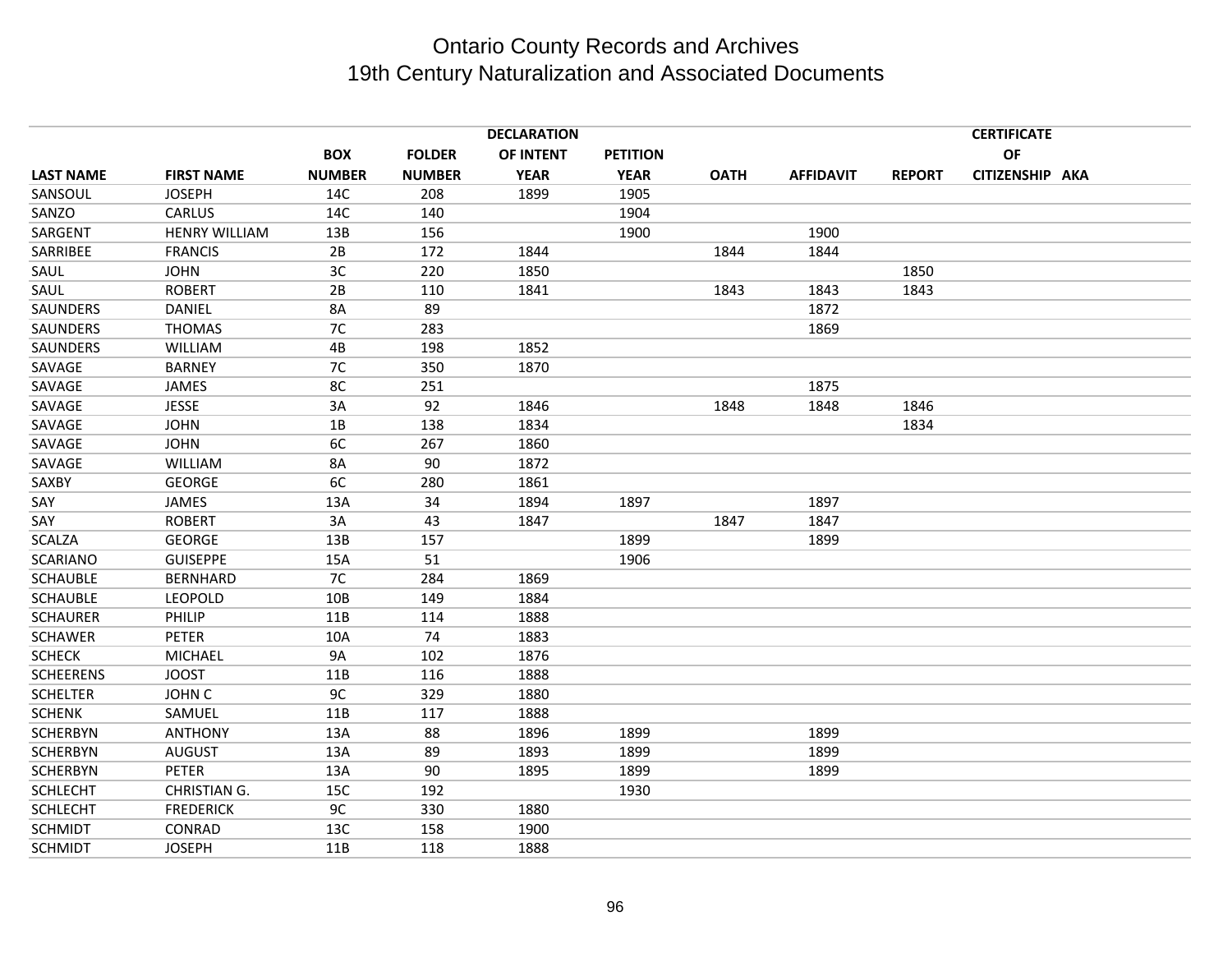|                   |                        |               |                | <b>DECLARATION</b> |                 |             |                  |               | <b>CERTIFICATE</b> |  |
|-------------------|------------------------|---------------|----------------|--------------------|-----------------|-------------|------------------|---------------|--------------------|--|
|                   |                        | <b>BOX</b>    | <b>FOLDER</b>  | OF INTENT          | <b>PETITION</b> |             |                  |               | OF                 |  |
| <b>LAST NAME</b>  | <b>FIRST NAME</b>      | <b>NUMBER</b> | <b>NUMBER</b>  | <b>YEAR</b>        | <b>YEAR</b>     | <b>OATH</b> | <b>AFFIDAVIT</b> | <b>REPORT</b> | CITIZENSHIP AKA    |  |
| <b>SCHMIDT</b>    | <b>MAX</b>             | 11B           | 119            | 1888               |                 |             |                  |               |                    |  |
| <b>SCHNIREL</b>   | REINHOLD               | 10B           | 150            | 1884               |                 |             |                  |               |                    |  |
| <b>SCHNITZLER</b> | <b>MATHIAS</b>         | 12B           | 81             | 1892               |                 |             |                  |               |                    |  |
| <b>SCHOLEY</b>    | <b>THOMAS</b>          | 1B            | 122            | 1832               |                 |             |                  | 1832          |                    |  |
| <b>SCHROEDER</b>  | <b>FREDERICK</b>       | 10B           | 151            | 1884               |                 |             |                  |               |                    |  |
| <b>SCHROEDER</b>  | <b>HERMAN FRIDRICK</b> | 4C            | 325            | 1853               |                 |             |                  |               |                    |  |
| <b>SCHUBLE</b>    | PHIL                   | 14C           | 209            | 1905               |                 |             |                  |               |                    |  |
| <b>SCHULTZ</b>    | <b>GEORGE</b>          | 13A           | 52             |                    | 1898            |             | 1898             |               |                    |  |
| <b>SCHULTZ</b>    | <b>JACOB</b>           | 4B            | 166            | 1849               |                 | 1852        | 1852             |               |                    |  |
| <b>SCHULZ</b>     | <b>CHRISTIAN</b>       | 10C           | 217            | 1886               |                 |             |                  |               |                    |  |
| <b>SCHULZ</b>     | <b>HERMANN</b>         | 15C           | 144            | 1910               |                 |             |                  |               |                    |  |
| <b>SCHULZ</b>     | THEOBALD               | 10C           | 218            | 1886               |                 |             |                  |               |                    |  |
| SCHUMAN           | <b>CHARLES</b>         | 12B           | 82             | 1892               |                 |             |                  |               |                    |  |
| <b>SCHUTZ</b>     | <b>RUDOLPH</b>         | 8C            | 198            | 1874               |                 |             |                  |               |                    |  |
| <b>SCHWEIBERT</b> | <b>NICHOLAS</b>        | 4B            | 168            | 1852               |                 | 1854        | 1854             |               |                    |  |
| SCIOLINDO         | CARMELO                | 14C           | 210            | 1905               | 1905            |             |                  |               |                    |  |
| <b>SCKILLACI</b>  | <b>GIOVANNI</b>        | 13A           | 91             |                    | 1899            |             | 1899             |               |                    |  |
| <b>SCLOCCO</b>    | <b>GUISEPPE</b>        | 15C           | 174            |                    |                 |             |                  | 1928          |                    |  |
| SCOON             | ANDREW                 | 2B            | 133            | 1844               |                 |             |                  | 1844          |                    |  |
| SCOON             | <b>CHARLES</b>         | 3A            | 97             | 1848               |                 | 1848        | 1848             | 1848          |                    |  |
| SCOON             | <b>JOHN</b>            | 1E            | 378            |                    |                 | 1811        |                  |               |                    |  |
| SCOON             | <b>WALTER</b>          | 1A            | 69             | 1821               |                 |             |                  | 1821          |                    |  |
| SCOT              | <b>ROBERT</b>          | 1A            | $\overline{7}$ |                    |                 | 1805        | 1805             |               |                    |  |
| <b>SCOTT</b>      | <b>DAVID</b>           | 4C            | 235            | 1853               |                 |             |                  |               |                    |  |
| <b>SCOTT</b>      | <b>DAVID</b>           | 7C            | 351            | 1870               |                 |             |                  |               |                    |  |
| <b>SCOTT</b>      | <b>WILLIAM</b>         | 2B            | 147            | 1840               |                 | 1844        | 1844             | 1840          |                    |  |
| <b>SCOTTEN</b>    | <b>GEORGE</b>          | 1C            | 290            | 1840               |                 | 1844        | 1844             | 1840          |                    |  |
| <b>SCULLY</b>     | PHILLIP                | <b>8B</b>     | 146            | 1873               |                 |             |                  |               |                    |  |
| <b>SCULLY</b>     | <b>WILLIAM</b>         | 4C            | 294            | 1853               |                 |             |                  |               |                    |  |
| SEALY             | <b>RICHARD</b>         | 3C            | 243            | 1851               |                 |             |                  |               |                    |  |
| SEAMAN            | <b>WILLIAM F</b>       | 3C            | 245            | 1840               |                 | 1851        | 1851             |               |                    |  |
| SEBASTIANO        | GIOVANNI A.            | 15C           | 147            |                    | 1920            |             |                  |               |                    |  |
| <b>SEELY</b>      | <b>GEORGE</b>          | <b>7B</b>     | 135            |                    |                 |             | 1867             |               |                    |  |
| <b>SEELY</b>      | WILLIAM D              | 2A            | 3              | 1840               |                 | 1840        | 1840             |               |                    |  |
| <b>SENECK</b>     | <b>POLEDOOR</b>        | 15C           | 145            | 1910               |                 |             |                  |               |                    |  |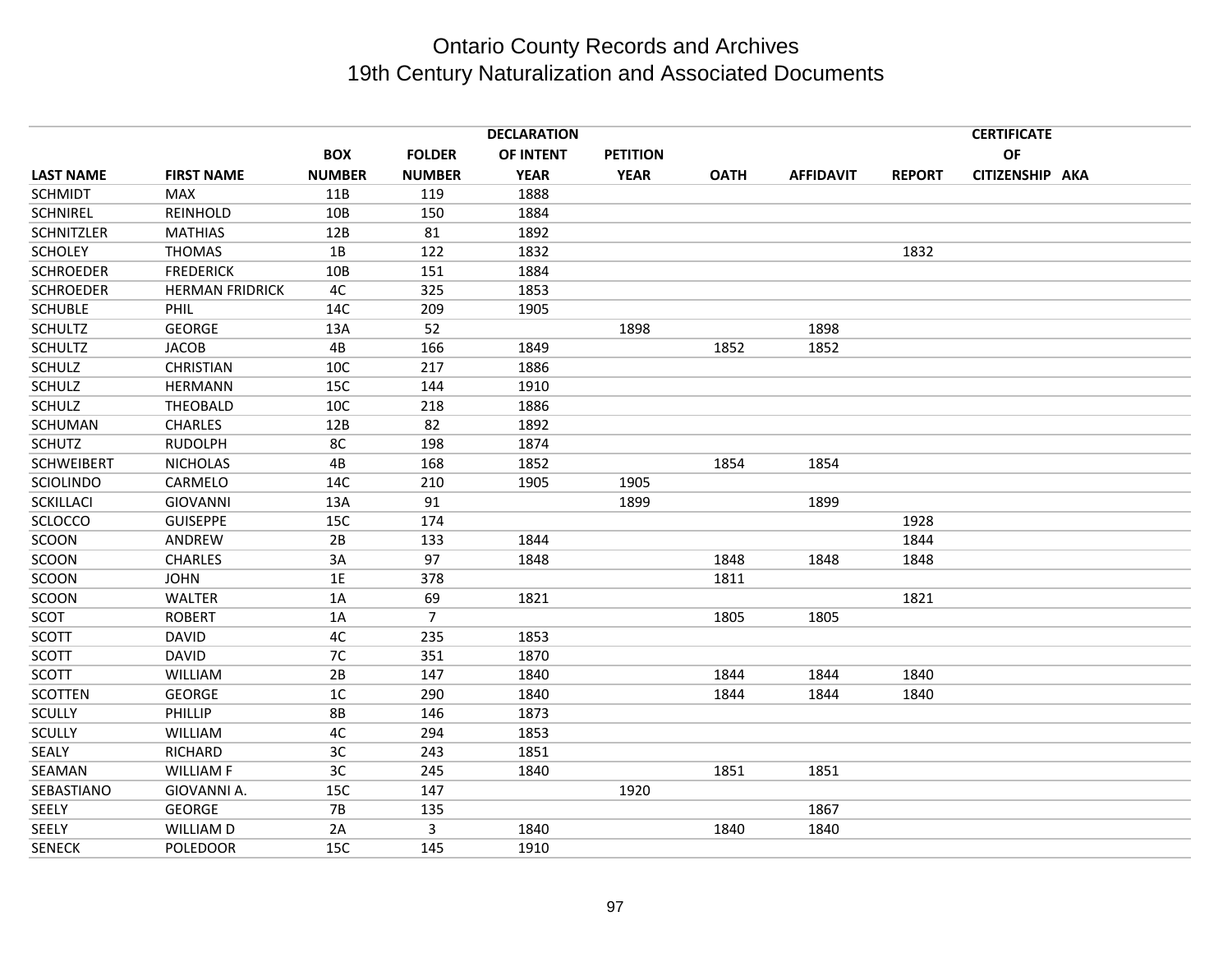|                  |                   |                |                | <b>DECLARATION</b> |                 |             |                  |               | <b>CERTIFICATE</b> |  |
|------------------|-------------------|----------------|----------------|--------------------|-----------------|-------------|------------------|---------------|--------------------|--|
|                  |                   | <b>BOX</b>     | <b>FOLDER</b>  | OF INTENT          | <b>PETITION</b> |             |                  |               | <b>OF</b>          |  |
| <b>LAST NAME</b> | <b>FIRST NAME</b> | <b>NUMBER</b>  | <b>NUMBER</b>  | <b>YEAR</b>        | <b>YEAR</b>     | <b>OATH</b> | <b>AFFIDAVIT</b> | <b>REPORT</b> | CITIZENSHIP AKA    |  |
| <b>SERKINS</b>   | <b>HENRY</b>      | 2C             | 231            | 1840               |                 | 1844        | 1844             | 1840          |                    |  |
| <b>SERVICE</b>   | <b>JOHN</b>       | 1 <sup>C</sup> | 236            | 1838               |                 |             |                  | 1838          |                    |  |
| <b>SERVICE</b>   | <b>WILLIAM</b>    | 1 <sup>C</sup> | 274            | 1840               |                 | 1840        | 1840             |               |                    |  |
| <b>SERVINE</b>   | <b>JACOB</b>      | 13B            | 92             | 1899               |                 |             |                  |               |                    |  |
| SESON            | <b>WILLIAM</b>    | 2C             | 266            | 1845               |                 |             |                  | 1845          |                    |  |
| <b>SESSIONS</b>  | <b>THOMAS</b>     | 8A             | 29             |                    |                 |             | 1871             |               |                    |  |
| SEYMOUR          | <b>JAMES</b>      | <b>7B</b>      | 137            | 1867               |                 |             |                  |               |                    |  |
| SEYMOUR          | <b>MATTHEW</b>    | <b>7B</b>      | 138            | 1867               |                 |             |                  |               |                    |  |
| <b>SHAFFER</b>   | <b>JOHN</b>       | 9C             | 331            | 1880               |                 |             |                  |               |                    |  |
| SHANLEY          | <b>PETER</b>      | 7C             | 352            | 1870               |                 |             |                  |               |                    |  |
| SHANNON          | <b>DAVID</b>      | 10C            | 253            | 1887               |                 |             |                  |               |                    |  |
| SHANNON          | <b>GEORGE</b>     | 9C             | 332            |                    |                 |             | 1880             |               |                    |  |
| SHANNON          | <b>WILLIAM</b>    | 8C             | 199            | 1874               |                 |             |                  |               |                    |  |
| SHARROCK         | <b>WLM HENRY</b>  | 3A             | 52             | 1846               |                 | 1848        | 1848             | 1846          |                    |  |
| <b>SHARRY</b>    | <b>MICHAEL</b>    | 11C            | 280            | 1891               |                 |             |                  |               |                    |  |
| SHAY             | <b>DONALD</b>     | 10B            | 152            | 1884               |                 |             |                  |               |                    |  |
| SHEA             | <b>JOHN</b>       | 2A             | 55             | 1842               |                 |             |                  | 1842          |                    |  |
| SHEA             | <b>THOMAS</b>     | 8C             | 200            | 1874               |                 |             |                  |               |                    |  |
| SHEAN            | <b>JOSEPH</b>     | 11B            | 115            | 1888               |                 |             |                  |               |                    |  |
| <b>SHEARER</b>   | <b>THOMAS</b>     | 11C            | 225            | 1890               |                 |             |                  |               |                    |  |
| SHEARMAN         | <b>ROBERT</b>     | 1A             | 65             | 1820               |                 |             |                  |               |                    |  |
| SHEEHAN          | DANIEL            | 8C             | 252            | 1875               |                 |             |                  |               |                    |  |
| SHEEHAN          | <b>JOHN</b>       | 7B             | 242            | 1868               |                 |             |                  |               |                    |  |
| SHEEHAN          | <b>TIMOTHY</b>    | 8C             | 201            | 1874               |                 |             |                  |               |                    |  |
| SHEEHAN          | <b>WILLIAM</b>    | 6C             | 206            | 1858               |                 |             |                  |               |                    |  |
| SHEEHAN          | <b>WILLIAM</b>    | 7C             | 243            | 1868               |                 |             |                  |               |                    |  |
| SHEEHAN          | <b>WILLIAM</b>    | 8A             | 91             | 1872               |                 |             |                  |               |                    |  |
| <b>SHEEN</b>     | <b>JOHN</b>       | <b>7A</b>      | 73             | 1866               |                 |             |                  |               |                    |  |
| SHEHAN           | <b>JOHN</b>       | <b>7A</b>      | 74             | 1866               |                 |             |                  |               |                    |  |
| SHEHAN           | <b>MICHAEL</b>    | 5B             | 106            | 1854               |                 |             |                  |               |                    |  |
| <b>SHEPHERD</b>  | JAMES             | 2A             | $\overline{7}$ | 1838               |                 | 1840        | 1840             | 1838          |                    |  |
| SHEPPHARD        | <b>HARRY</b>      | 12B            | 84             | 1892               |                 |             |                  |               |                    |  |
| <b>SHERBURNE</b> | WILLIAM           | 2B             | 188            | 1844               |                 | 1844        | 1844             |               |                    |  |
| SHERMAN          | <b>JOHN</b>       | 6A             | 85             | 1854               |                 |             |                  |               |                    |  |
| SHERRATT         | JAMES             | 1A             | 23             |                    | 1808            | 1808        | 1808             |               |                    |  |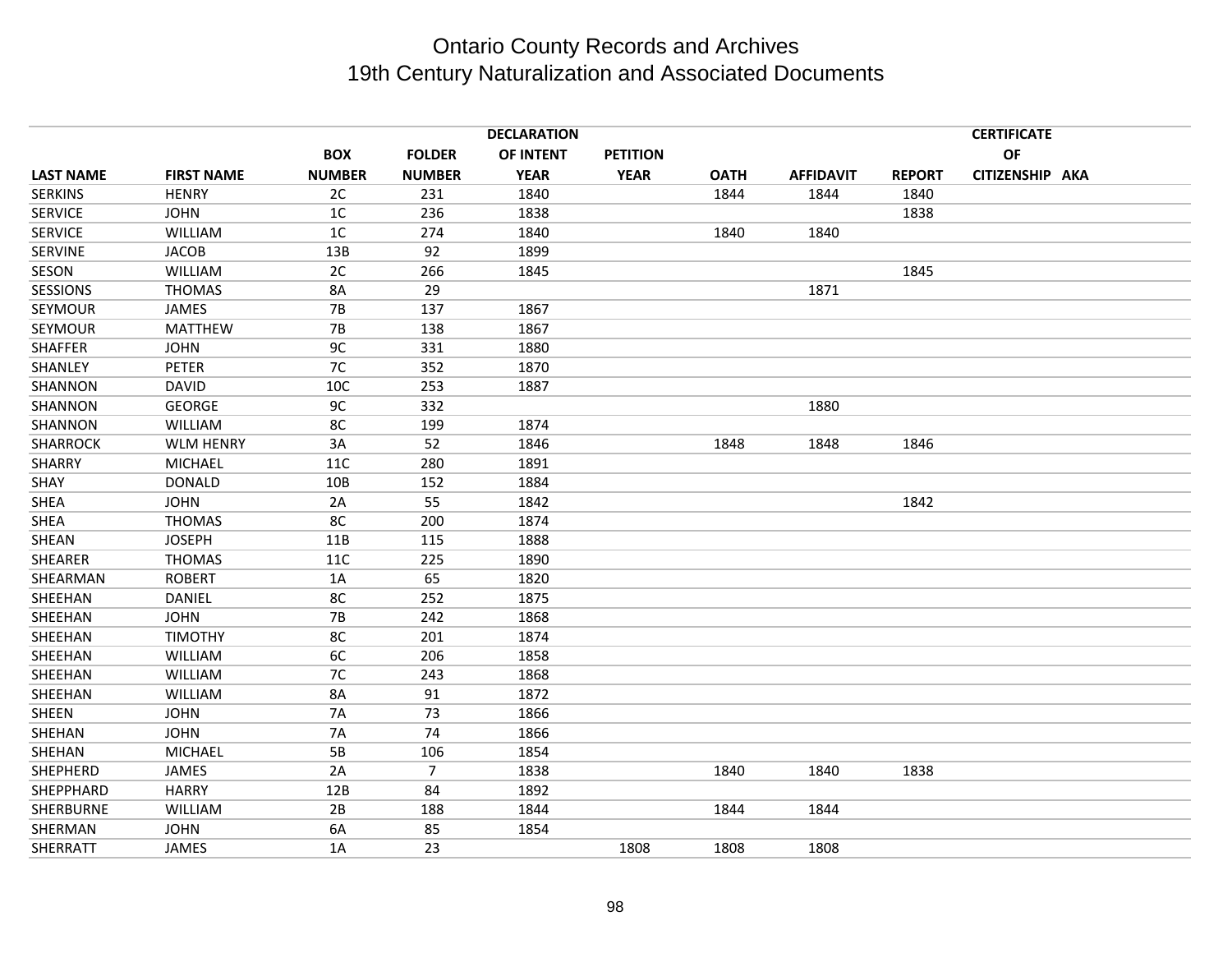|                  |                       | <b>DECLARATION</b><br><b>CERTIFICATE</b> |               |             |                 |             |                  |               |                 |  |
|------------------|-----------------------|------------------------------------------|---------------|-------------|-----------------|-------------|------------------|---------------|-----------------|--|
|                  |                       | <b>BOX</b>                               | <b>FOLDER</b> | OF INTENT   | <b>PETITION</b> |             |                  |               | <b>OF</b>       |  |
| <b>LAST NAME</b> | <b>FIRST NAME</b>     | <b>NUMBER</b>                            | <b>NUMBER</b> | <b>YEAR</b> | <b>YEAR</b>     | <b>OATH</b> | <b>AFFIDAVIT</b> | <b>REPORT</b> | CITIZENSHIP AKA |  |
| <b>SHERRY</b>    | <b>JOHN</b>           | 11C                                      | 281           | 1891        |                 |             |                  |               |                 |  |
| <b>SHERRY</b>    | <b>PATRICK</b>        | 3C                                       | 280           | 1847        |                 | 1851        | 1851             | 1847          |                 |  |
| <b>SHERWOOD</b>  | <b>WILLIAM</b>        | 1 <sup>C</sup>                           | 280           | 1838        |                 | 1840        | 1840             | 1838          |                 |  |
| SHIPMAN          | <b>CHARLES HENRY</b>  | 15B                                      | 77            | 1907        |                 |             |                  |               |                 |  |
| SHIRRILL         | <b>DAVID</b>          | 1B                                       | 176           | 1831        |                 | 1835        | 1835             | 1831          |                 |  |
| <b>SHORT</b>     | JOHN JOSEPH           | 7C                                       | 285           | 1869        |                 |             |                  |               |                 |  |
| <b>SHORT</b>     | <b>NICHOLAS</b>       | 1E                                       | 392           |             |                 | 1810        | 1810             |               |                 |  |
| <b>SHREODER</b>  | <b>HENRY</b>          | 8A                                       | 92            | 1872        |                 |             |                  |               |                 |  |
| <b>SHRIBE</b>    | <b>AUGUST</b>         | 9C                                       | 333           |             |                 |             | 1881             |               |                 |  |
| <b>SHROTT</b>    | <b>WUNIBALD</b>       | 3C                                       | 266           | 1851        |                 |             |                  |               |                 |  |
| SHUMAN           | <b>JACOB</b>          | 1A                                       | 45            |             | 1816            |             | 1816             |               |                 |  |
| SHUTTLEWORTH     | <b>JAMES</b>          | 13B                                      | 93            |             | 1899            |             | 1899             |               |                 |  |
| <b>SIBBLES</b>   | <b>FRANCIS</b>        | 3A                                       | 8             | 1844        |                 | 1846        | 1846             | 1844          |                 |  |
| <b>SICLARI</b>   | <b>FORTUNATO</b>      | 15A                                      | 52            | 1906        |                 |             |                  |               |                 |  |
| SIGNORELLI       | <b>THOMMASO</b>       | 13A                                      | 53            | 1894        | 1898            |             | 1898             |               |                 |  |
| <b>SILL</b>      | EDWARD                | 3A                                       | 21            | 1845        |                 | 1847        | 1847             | 1845          |                 |  |
| <b>SILLS</b>     | <b>CHARLES MORTON</b> | 14C                                      | 141           | 1901        | 1904            |             |                  |               |                 |  |
| <b>SIMMONS</b>   | <b>JOHN</b>           | 1 <sup>C</sup>                           | 263           | 1839        |                 | 1840        | 1840             | 1839          |                 |  |
| <b>SIMPSON</b>   | <b>JOHN</b>           | 2B                                       | 209           | 1842        |                 | 1844        | 1844             | 1842          |                 |  |
| SIMPSON          | <b>JOSHUA</b>         | 9A                                       | 103           | 1876        |                 |             |                  |               |                 |  |
| <b>SIMPSON</b>   | <b>WILLIAM</b>        | 11B                                      | 175           | 1889        |                 |             |                  |               |                 |  |
| <b>SIMS</b>      | <b>SILAS</b>          | 2C                                       | 296           | 1846        |                 |             |                  | 1846          |                 |  |
| <b>SIMS</b>      | <b>THOMAS</b>         | 3C                                       | 210           | 1850        |                 | 1852        | 1852             | 1850          |                 |  |
| <b>SINCLAIR</b>  | <b>FOSTER</b>         | 1A                                       | 10            |             | 1805            | 1807        | 1805             |               |                 |  |
| <b>SINE</b>      | WILSON B.             | 13B                                      | 94            | 1896        | 1899            |             | 1899             |               |                 |  |
| <b>SINNET</b>    | <b>RICHARD</b>        | 6C                                       | 268           | 1860        |                 |             |                  |               |                 |  |
| <b>SINNOTTE</b>  | <b>WILLIAM P</b>      | 6C                                       | 281           | 1861        |                 |             |                  |               |                 |  |
| <b>SIPPEL</b>    | <b>FREDERICK</b>      | 4A                                       | 74            | 1845        |                 | 1852        | 1852             | 1845          |                 |  |
| SIPPEL           | <b>OTTO</b>           | 4B                                       | 165           | 1852        |                 | 1852        | 1852             |               |                 |  |
| <b>SIPPLE</b>    | <b>WILLIAM</b>        | 4A                                       | 69            | 1845        |                 | 1852        | 1852             | 1845          |                 |  |
| <b>SLINE</b>     | <b>JOHN</b>           | 8C                                       | 254           | 1975        |                 |             |                  |               |                 |  |
| <b>SLINEY</b>    | <b>WILLIAM</b>        | 1C                                       | 283           | 1840        |                 | 1840        | 1840             |               |                 |  |
| <b>SLINSBY</b>   | <b>PATRICK</b>        | 4C                                       | 270           | 1853        |                 |             |                  |               |                 |  |
| SLOAN            | <b>JOHN</b>           | 2A                                       | 79            | 1841        |                 | 1843        | 1843             | 1841          |                 |  |
| SMALLEY          | <b>HENRY</b>          | 5B                                       | 149           | 1854        |                 |             |                  |               |                 |  |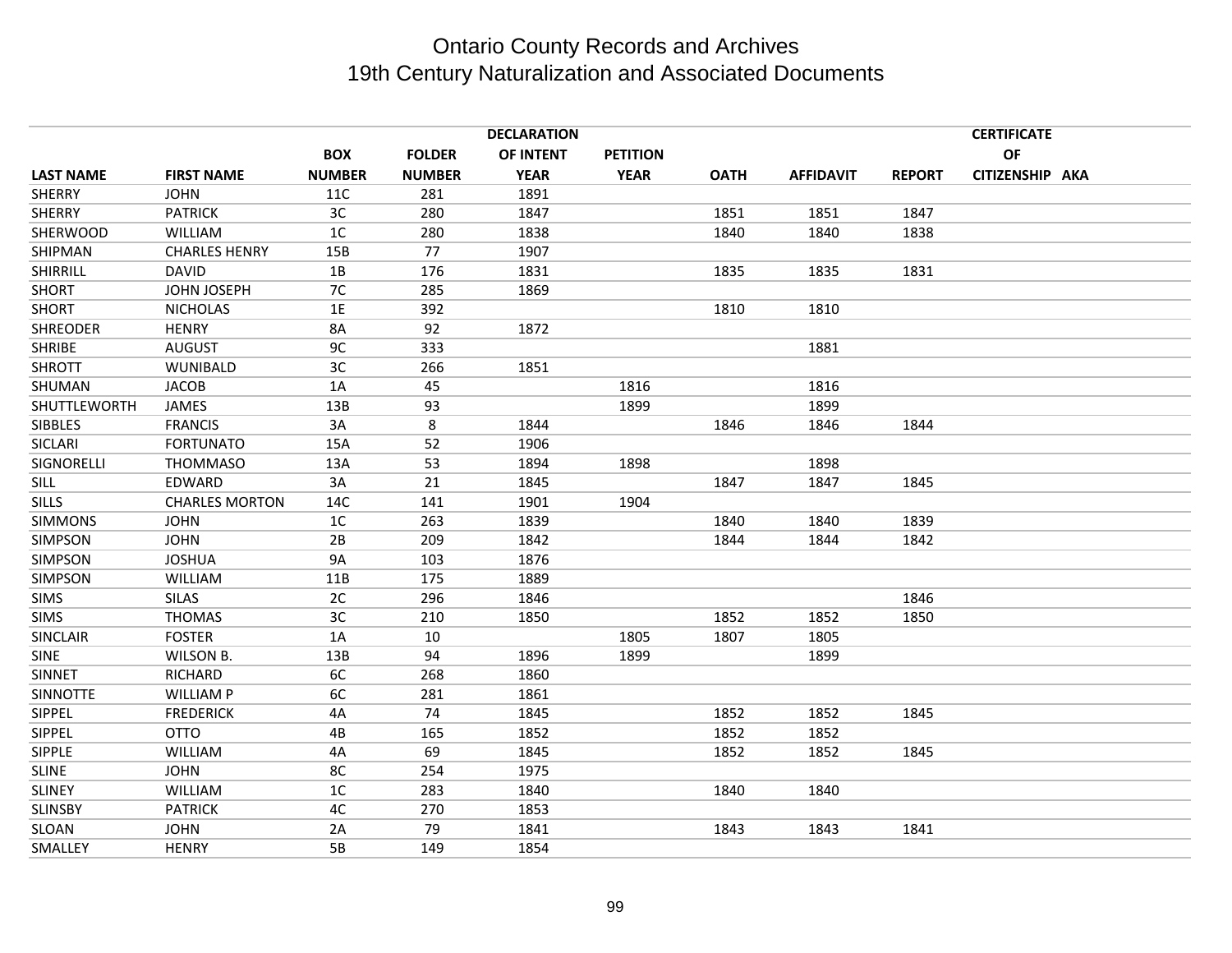|                  |                    |                      |                      | <b>DECLARATION</b> |                 |             |                  |               | <b>CERTIFICATE</b><br><b>OF</b> |  |
|------------------|--------------------|----------------------|----------------------|--------------------|-----------------|-------------|------------------|---------------|---------------------------------|--|
|                  |                    | <b>BOX</b>           | <b>FOLDER</b>        | OF INTENT          | <b>PETITION</b> |             |                  |               |                                 |  |
| <b>LAST NAME</b> | <b>FIRST NAME</b>  | <b>NUMBER</b><br>13C | <b>NUMBER</b><br>159 | <b>YEAR</b>        | <b>YEAR</b>     | <b>OATH</b> | <b>AFFIDAVIT</b> | <b>REPORT</b> | CITIZENSHIP AKA                 |  |
| SMALLWOOD        | <b>THOMAS</b>      |                      |                      | 1900               | 1900            |             |                  |               |                                 |  |
| SMALT            | <b>FRANCIS</b>     | 2A<br>6C             | 92<br>290            | 1941               |                 | 1943        | 1943             | 1941          |                                 |  |
| <b>SMITH</b>     | ALEXANDER          |                      |                      | 1862               |                 |             |                  |               |                                 |  |
| <b>SMITH</b>     | <b>ARTHUR E.</b>   | 11C                  | 226                  | 1890               |                 |             |                  |               |                                 |  |
| <b>SMITH</b>     | <b>AUGUSTUS</b>    | 4A                   | 100                  | 1852               |                 |             |                  |               |                                 |  |
| <b>SMITH</b>     | <b>CYRUS</b>       | <b>9A</b>            | 104                  | 1876               |                 |             |                  |               |                                 |  |
| <b>SMITH</b>     | EDWARD M.          | 11B                  | 120                  | 1888               |                 |             |                  |               |                                 |  |
| <b>SMITH</b>     | <b>GEORGE</b>      | 4B                   | 118                  | 1852               |                 | 1855        | 1855             |               |                                 |  |
| <b>SMITH</b>     | <b>GEORGE</b>      | 7C                   | 353                  |                    |                 |             | 1870             |               |                                 |  |
| <b>SMITH</b>     | <b>GEORGE C.</b>   | 13C                  | 213                  | 1886               | 1902            |             | 1902             |               |                                 |  |
| <b>SMITH</b>     | <b>JACOB</b>       | <b>11C</b>           | 227                  | 1890               |                 |             |                  |               |                                 |  |
| <b>SMITH</b>     | <b>JAMES</b>       | 8A                   | 30                   |                    |                 |             | 1871             |               |                                 |  |
| <b>SMITH</b>     | <b>JOHN</b>        | 12B                  | 135                  | 1894               |                 |             |                  |               |                                 |  |
| <b>SMITH</b>     | <b>JOHN</b>        | 1D                   | 348                  |                    |                 | 1809        | 1809             |               |                                 |  |
| <b>SMITH</b>     | <b>JOHN</b>        | 4A                   | 45                   | 1852               | 1852            |             | 1852             |               | 1852                            |  |
| <b>SMITH</b>     | <b>JOHN</b>        | 8A                   | 93                   |                    |                 |             | 1872             |               |                                 |  |
| <b>SMITH</b>     | <b>JOHN GEORGE</b> | 4A                   | 114                  | 1848               |                 | 1852        | 1852             |               |                                 |  |
| <b>SMITH</b>     | JOHN R.            | 2B                   | 183                  | 1844               |                 | 1844        | 1844             |               |                                 |  |
| <b>SMITH</b>     | <b>MARTIN</b>      | 1B                   | 130                  | 1833               |                 |             |                  | 1833          |                                 |  |
| <b>SMITH</b>     | <b>MARTIN</b>      | 1 <sup>C</sup>       | 229                  | 1838               |                 | 1838        | 1838             | 1838          |                                 |  |
| <b>SMITH</b>     | <b>PETER</b>       | 12B                  | 136                  | 1894               |                 |             |                  |               |                                 |  |
| <b>SMITH</b>     | <b>REUBEN</b>      | 3A                   | 18                   | 1847               |                 |             |                  | 1847          |                                 |  |
| <b>SMITH</b>     | <b>ROBERT</b>      | 3A                   | 98                   | 1845               |                 | 1848        | 1848             | 1845          |                                 |  |
| <b>SMITH</b>     | <b>ROBERT W.</b>   | 15C                  | 169                  |                    |                 |             |                  | 1912          |                                 |  |
| <b>SMITH</b>     | <b>TERRY</b>       | 8A                   | 94                   |                    |                 |             | 1872             |               |                                 |  |
| <b>SMITH</b>     | <b>THEODORE</b>    | 5A                   | 8                    | 1853               |                 |             |                  |               |                                 |  |
| <b>SMITH</b>     | <b>THOMAS</b>      | 2B                   | 176                  | 1832               |                 | 1844        | 1844             |               |                                 |  |
| <b>SMITH</b>     | <b>THOMAS</b>      | 7C                   | 354                  | 1870               |                 |             |                  |               |                                 |  |
| <b>SMITH</b>     | <b>WALTER</b>      | 10B                  | 153                  | 1884               |                 |             |                  |               |                                 |  |
| <b>SMITH</b>     | <b>WILLIAM</b>     | 10B                  | 154                  | 1884               |                 |             |                  |               |                                 |  |
| <b>SMITH</b>     | <b>WILLIAM</b>     | 13C                  | 191                  | 1897               | 1901            |             | 1901             |               |                                 |  |
| <b>SMITH</b>     | <b>WILLIAM</b>     | 3B                   | 171                  | 1846               |                 | 1849        | 1849             | 1846          |                                 |  |
| <b>SMITH</b>     | <b>WILLIAM</b>     | 6C                   | 294                  | 1863               |                 |             |                  |               |                                 |  |
| <b>SMITH</b>     | <b>WILLIAM</b>     | 9C                   | 334                  |                    |                 |             | 1880             |               |                                 |  |
| <b>SMITH</b>     | WILLIAM G          | 2C                   | 254                  | 1845               |                 |             |                  | 1845          |                                 |  |
|                  |                    |                      |                      |                    |                 |             |                  |               |                                 |  |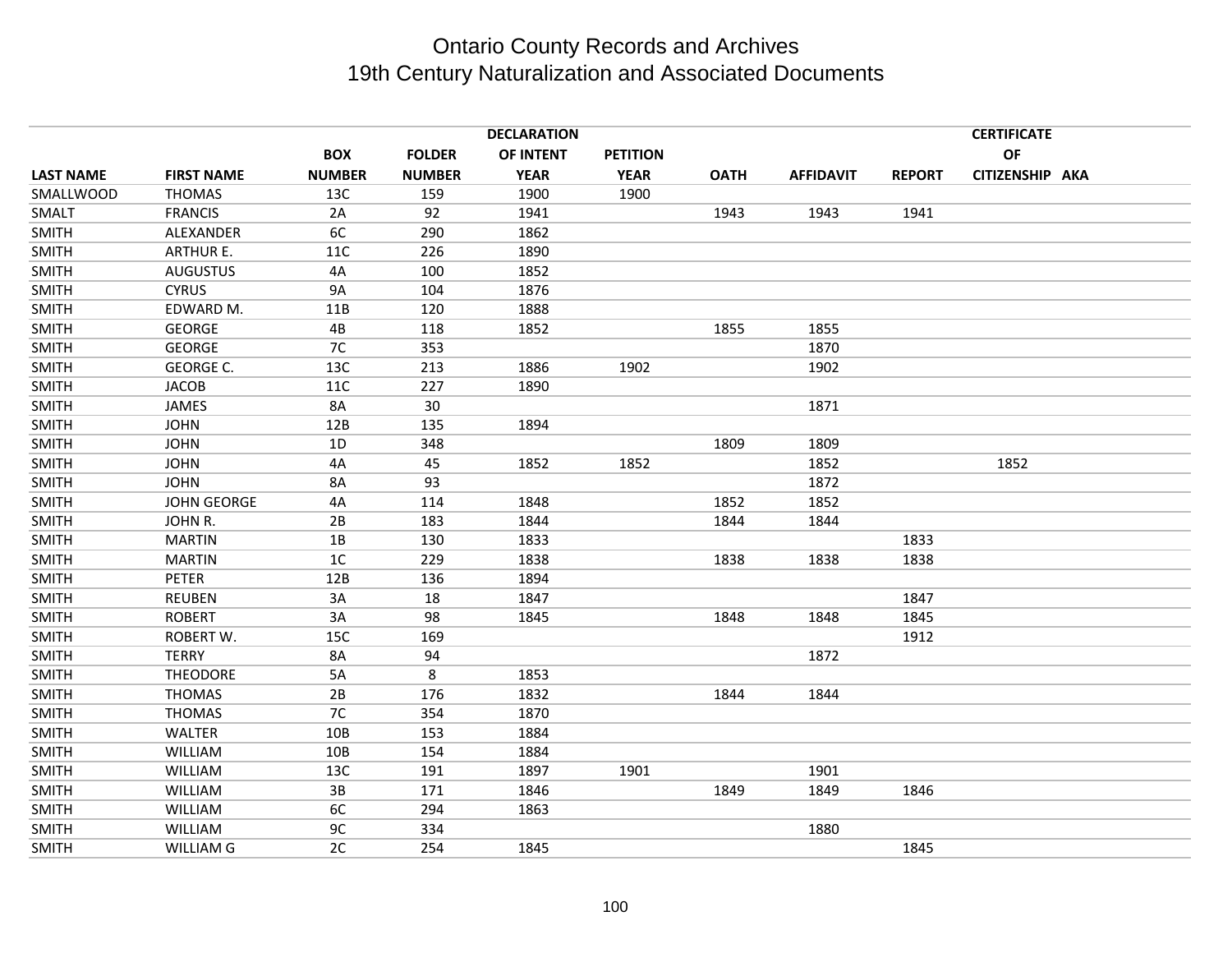|                  |                   |               |               | <b>DECLARATION</b> |                 |             |                  |               | <b>CERTIFICATE</b> |  |
|------------------|-------------------|---------------|---------------|--------------------|-----------------|-------------|------------------|---------------|--------------------|--|
|                  |                   | <b>BOX</b>    | <b>FOLDER</b> | OF INTENT          | <b>PETITION</b> |             |                  |               | OF                 |  |
| <b>LAST NAME</b> | <b>FIRST NAME</b> | <b>NUMBER</b> | <b>NUMBER</b> | <b>YEAR</b>        | <b>YEAR</b>     | <b>OATH</b> | <b>AFFIDAVIT</b> | <b>REPORT</b> | CITIZENSHIP AKA    |  |
| <b>SMITH</b>     | <b>WILLIAM P</b>  | 6B            | 168           | 1855               |                 |             |                  |               |                    |  |
| SMITHERN         | <b>JOSEPH</b>     | 11C           | 228           | 1890               |                 |             |                  |               |                    |  |
| SMYTH            | JAMES             | 2B            | 114           | 1839               |                 | 1843        | 1843             |               |                    |  |
| <b>SMYTH</b>     | JAMES             | 5A            | 51            | 1854               |                 |             |                  |               |                    |  |
| SMYTH            | <b>RICHARD</b>    | 5A            | 23            | 1854               |                 |             |                  |               |                    |  |
| SMYTH            | <b>THOMAS</b>     | 5A            | 22            | 1854               |                 |             |                  |               |                    |  |
| SNDFORD          | ALEXANDER         | 12B           | 80            | 1892               |                 |             |                  |               |                    |  |
| SNEATH           | <b>JOHN</b>       | 4C            | 292           | 1853               |                 |             |                  |               |                    |  |
| SNEBLE           | PAUL              | 1A            | 102           | 1831               |                 |             |                  | 1831          |                    |  |
| SNEE             | <b>JOHN</b>       | 5B            | 153           | 1854               |                 |             |                  |               |                    |  |
| SNIDER           | <b>JESSE</b>      | 14C           | 142           | 1894               | 1904            |             |                  |               |                    |  |
| SODEN            | <b>GEORGE</b>     | 3A            | 32            | 1847               |                 | 1847        | 1847             |               |                    |  |
| SODEN            | <b>JOSEPH</b>     | 3C            | 224           | 1850               |                 |             |                  | 1850          |                    |  |
| SODEN            | PHILIP            | 3A            | 30            | 1847               |                 |             |                  | 1847          |                    |  |
| SOPER            | <b>WILLIAM</b>    | 3B            | 114           | 1848               |                 |             |                  | 1848          |                    |  |
| SOULE            | <b>HENRY</b>      | 4B            | 200           | 1852               |                 |             |                  |               |                    |  |
| SOUTHGATE        | <b>GEORGE</b>     | 7B            | 139           | 1867               |                 |             |                  |               |                    |  |
| SPANTON          | <b>GEORGE</b>     | 2B            | 166           | 1844               |                 | 1844        | 1844             |               |                    |  |
| <b>SPARKS</b>    | <b>EMMAL</b>      | 10C           | 191           | 1885               |                 |             |                  |               |                    |  |
| <b>SPARKS</b>    | <b>HENRY</b>      | 11B           | 121           | 1888               |                 |             |                  |               |                    |  |
| SPARROW          | JAMES             | 6B            | 197           | 1857               |                 |             |                  |               |                    |  |
| SPEAR            | <b>HUGH S</b>     | 1C            | 265           | 1839               |                 | 1840        | 1840             | 1839          |                    |  |
| SPEED            | J. WILLIAM        | 8C            | 202           |                    |                 |             | 1874             |               |                    |  |
| SPELLAN          | <b>NICHOLAS</b>   | 7A            | 75            |                    |                 |             | 1866             |               |                    |  |
| SPENDER          | RICHARD           | 3A            | 7             | 1840               |                 | 1845        | 1845             |               |                    |  |
| SPILLANE         | DANIEL            | 11B           | 122           | 1888               |                 |             |                  |               |                    |  |
| SPILLANE         | <b>MAURICE</b>    | 11B           | 176           | 1889               |                 |             |                  |               |                    |  |
| SPILLANE         | <b>PATRICK</b>    | 11B           | 123           | 1888               |                 |             |                  |               |                    |  |
| SPILLANE         | <b>THOMAS</b>     | 11B           | 124           | 1888               |                 |             |                  |               |                    |  |
| SPOZIONO         | <b>GINSEPPI</b>   | 13B           | 95            |                    | 1899            |             | 1899             |               |                    |  |
| SPRAGGON         | <b>THOMAS</b>     | 6B            | 192           | 1856               |                 |             |                  |               |                    |  |
| SPROAT           | <b>JOHN</b>       | 5A            | 10            | 1853               |                 |             |                  |               |                    |  |
| <b>STAFFORD</b>  | <b>OWEN</b>       | 4B            | 203           | 1852               |                 |             |                  | 1852          |                    |  |
| <b>STAGG</b>     | ERNEST A.         | 13C           | 160           | 1900               | 1900            |             | 1900             |               |                    |  |
| <b>STAINTON</b>  | <b>JOHN</b>       | 1A            | 60            | 1819               |                 |             | 1819             |               |                    |  |
|                  |                   |               |               |                    |                 |             |                  |               |                    |  |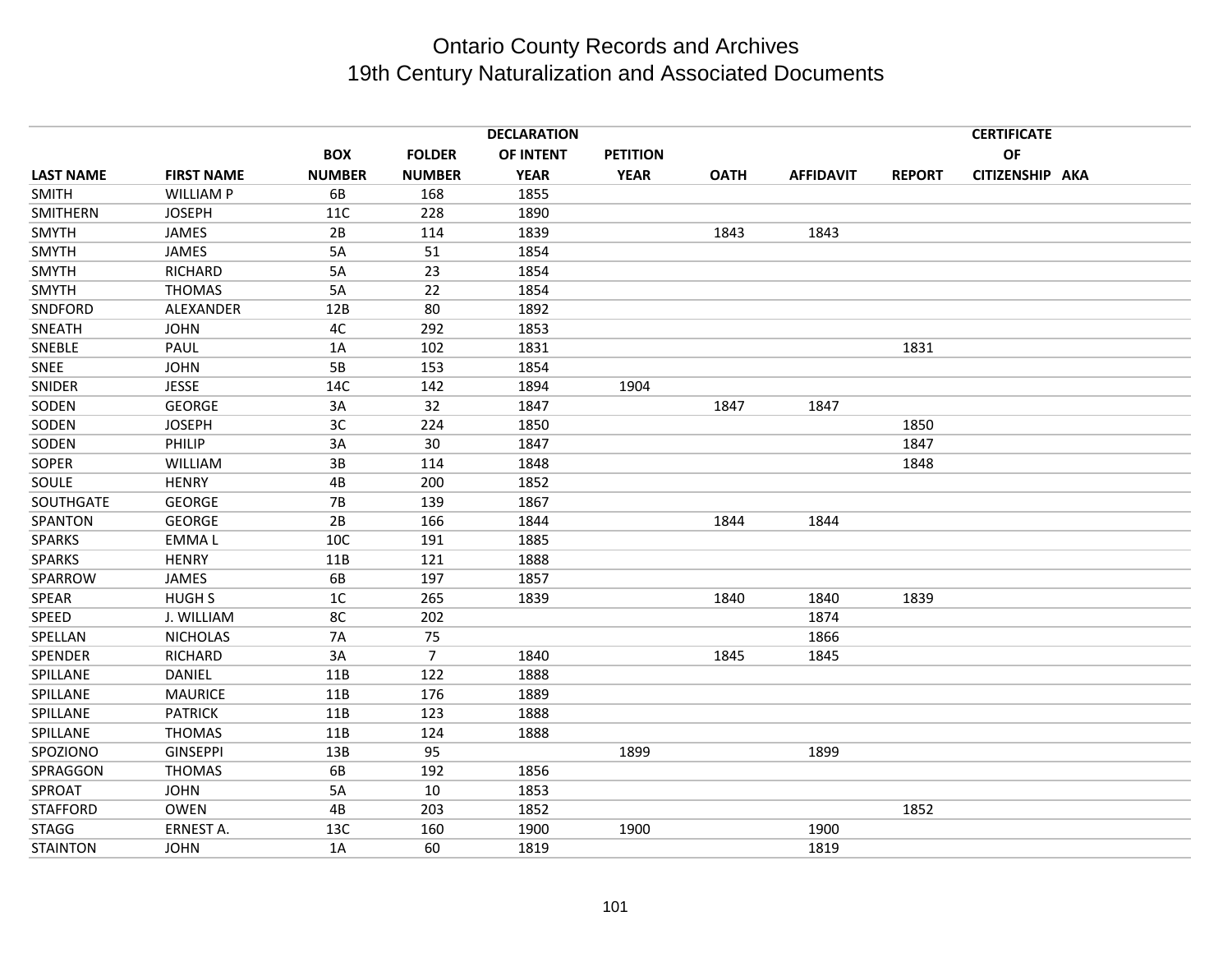|                    |                   |                |               | <b>DECLARATION</b> |                 |             |                  |               | <b>CERTIFICATE</b> |  |
|--------------------|-------------------|----------------|---------------|--------------------|-----------------|-------------|------------------|---------------|--------------------|--|
|                    |                   | <b>BOX</b>     | <b>FOLDER</b> | OF INTENT          | <b>PETITION</b> |             |                  |               | <b>OF</b>          |  |
| <b>LAST NAME</b>   | <b>FIRST NAME</b> | <b>NUMBER</b>  | <b>NUMBER</b> | <b>YEAR</b>        | <b>YEAR</b>     | <b>OATH</b> | <b>AFFIDAVIT</b> | <b>REPORT</b> | CITIZENSHIP AKA    |  |
| <b>STAINTON</b>    | <b>ROBERT</b>     | 1E             | 417           | 1811               |                 | 1814        |                  |               |                    |  |
| <b>STAMP</b>       | EDWARD            | <b>9A</b>      | 105           | 1876               |                 |             |                  |               |                    |  |
| <b>STAMP</b>       | <b>JOHN</b>       | 3C             | 214           | 1850               |                 |             |                  | 1850          |                    |  |
| <b>STANLEY</b>     | <b>JOHN</b>       | 12B            | 83            | 1892               |                 |             |                  |               |                    |  |
| <b>STANTON</b>     | <b>JOHN</b>       | 1E             | 425           |                    |                 | 1817        |                  |               |                    |  |
| <b>STANTON</b>     | <b>ROBERT</b>     | 1A             | 35            | 1812               |                 |             |                  |               |                    |  |
| <b>STANTON</b>     | <b>ROBERT</b>     | 1B             | 178           | 1835               |                 | 1835        | 1835             |               |                    |  |
| <b>STAPLETON</b>   | <b>FRANCIS</b>    | 4A             | 53            | 1852               |                 |             |                  |               |                    |  |
| <b>STAPLETON</b>   | <b>PATRICK</b>    | 4B             | 160           | 1852               |                 |             |                  |               |                    |  |
| <b>STAPLETON</b>   | <b>RICHARD</b>    | 2A             | 101           | 1843               |                 |             |                  | 1843          |                    |  |
| <b>STAPLETON</b>   | <b>WALTER</b>     | 4B             | 149           | 1852               |                 | 1855        | 1855             |               |                    |  |
| <b>STARTIN</b>     | SAMUEL            | 4C             | 308           | 1853               |                 |             |                  |               |                    |  |
| <b>STAUFF</b>      | LOUIS             | 10A            | 75            | 1883               |                 |             |                  |               |                    |  |
| <b>STAVELY</b>     | <b>BETHEL</b>     | 8A             | 95            | 1872               |                 |             |                  |               |                    |  |
| STEADMAN           | <b>MARTIN</b>     | 10B            | 155           | 1884               |                 |             |                  |               |                    |  |
| STEARMAN           | <b>ARTHUR</b>     | 14C            | 211           | 1905               |                 |             |                  |               |                    |  |
| <b>STEARMAN</b>    | JESSE A.          | 15B            | 78            | 1907               |                 |             |                  |               |                    |  |
| STEDMOND           | EDWARD            | 10A            | 47            | 1882               |                 |             |                  |               |                    |  |
| <b>STEMPLE</b>     | <b>JOHN</b>       | <b>9A</b>      | 106           | 1876               |                 |             |                  |               |                    |  |
| <b>STEPHEN</b>     | <b>HENRY</b>      | 4B             | 197           | 1849               |                 | 1852        | 1852             | 1849          |                    |  |
| <b>STEPHENSON</b>  | <b>HENRY</b>      | 4B             | 131           | 1852               |                 |             |                  |               |                    |  |
| <b>STEPHENSON</b>  | <b>HUGH</b>       | 11C            | 229           | 1890               |                 |             |                  |               |                    |  |
| <b>STEPHENSON</b>  | <b>ISAAC</b>      | 3B             | 55            |                    |                 | 1848        | 1848             |               |                    |  |
| <b>STEPHENSON</b>  | <b>JAMES</b>      | 6A             | $\mathbf{1}$  | 1850               |                 |             |                  |               |                    |  |
| <b>STEVENS</b>     | <b>GEORGE</b>     | 8C             | 203           | 1874               |                 |             |                  |               |                    |  |
| <b>STEVENS</b>     | <b>JOHN</b>       | 11B            | 125           | 1888               |                 |             |                  |               |                    |  |
| <b>STEVENS</b>     | <b>STEPHEN</b>    | 1 <sup>C</sup> | 217           | 1838               |                 | 1838        | 1838             | 1838          |                    |  |
| <b>STEVENSON</b>   | <b>GEORGE E.</b>  | 14A            | 43            | 1901               | 1903            |             | 1903             |               |                    |  |
| <b>STEVENSON</b>   | <b>HENRY</b>      | 7C             | 244           |                    |                 |             | 1868             |               |                    |  |
| <b>STEWART</b>     | <b>DONALD</b>     | 14C            | 143           | 1896               | 1904            |             |                  |               |                    |  |
| <b>STEWART</b>     | <b>GEORGE</b>     | 8A             | 96            |                    |                 |             | 1872             |               |                    |  |
| <b>STEWART</b>     | SAMUEL            | 8A             | 97            |                    |                 |             | 1872             |               |                    |  |
| <b>STEWART</b>     | WILLIAM           | 2B             | 190           | 1844               |                 |             |                  | 1844          |                    |  |
| <b>STOHLKLINGA</b> | <b>ADOLPH</b>     | 14A            | 44            |                    | 1903            |             | 1903             |               |                    |  |
| <b>STOKES</b>      | <b>JOSEPH</b>     | 13B            | 96            |                    | 1899            |             | 1899             |               |                    |  |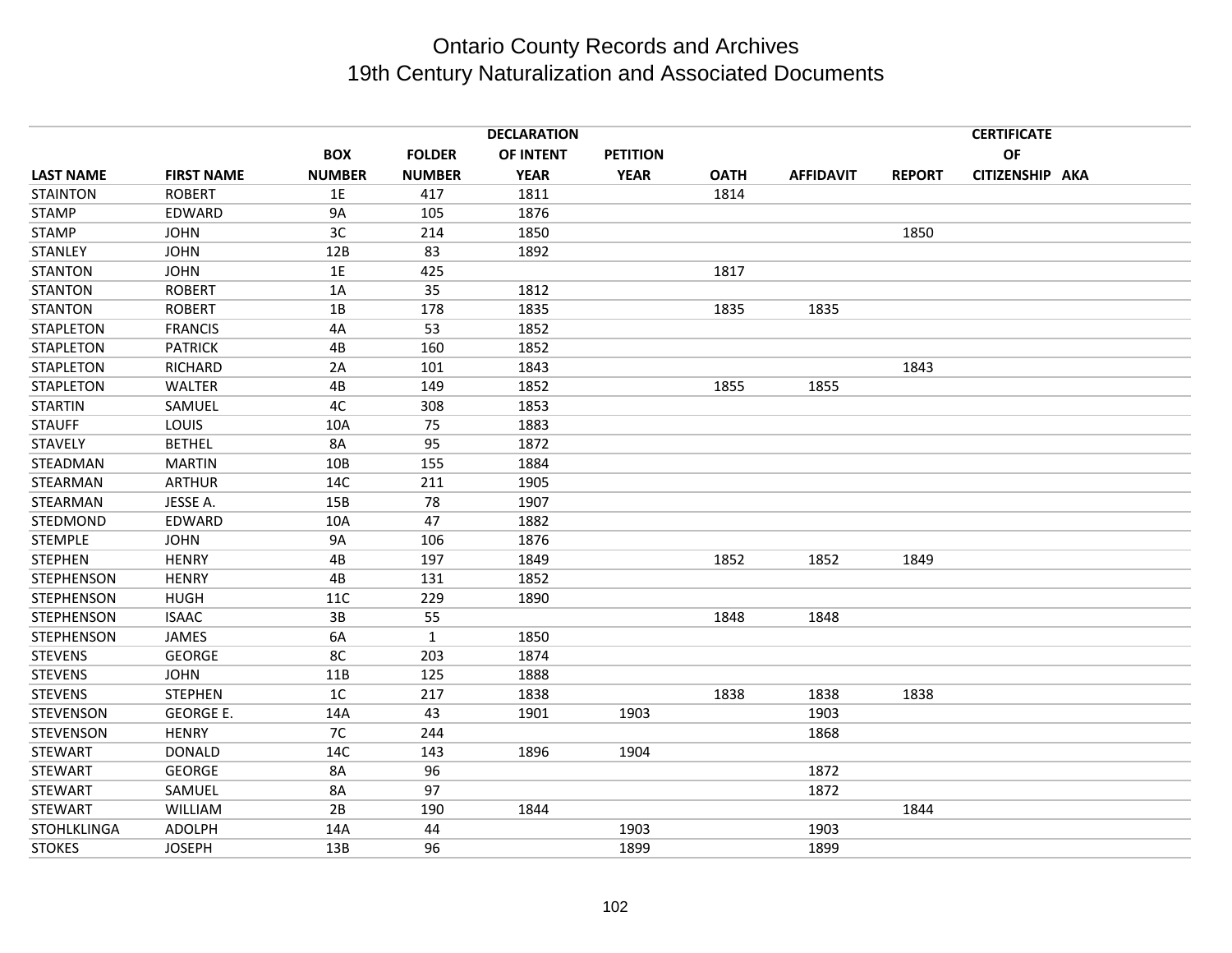|                    |                   |                |               | <b>DECLARATION</b> |                 |             |                  |               | <b>CERTIFICATE</b> |  |
|--------------------|-------------------|----------------|---------------|--------------------|-----------------|-------------|------------------|---------------|--------------------|--|
|                    |                   | <b>BOX</b>     | <b>FOLDER</b> | OF INTENT          | <b>PETITION</b> |             |                  |               | OF                 |  |
| <b>LAST NAME</b>   | <b>FIRST NAME</b> | <b>NUMBER</b>  | <b>NUMBER</b> | <b>YEAR</b>        | <b>YEAR</b>     | <b>OATH</b> | <b>AFFIDAVIT</b> | <b>REPORT</b> | CITIZENSHIP AKA    |  |
| <b>STOKOE</b>      | EDWARD            | 1D             | 304           |                    | 1804            |             |                  |               |                    |  |
| <b>STOKOE</b>      | THOMAS (SENECA)   | 1D             | 322           |                    | 1806            | 1806        |                  |               |                    |  |
| <b>STOKOE</b>      | THOMAS(GENESEO)   | 1D             | 344           |                    |                 | 1808        | 1808             |               |                    |  |
| <b>STONEBRIDGE</b> | <b>JOHN</b>       | 7C             | 245           | 1868               |                 |             |                  |               |                    |  |
| <b>STRACHAN</b>    | ALEXANDER         | 13C            | 214           | 1902               | 1902            |             | 1902             |               |                    |  |
| <b>STRAUGHAN</b>   | <b>JOHN</b>       | 1E             | 382           |                    |                 | 1812        |                  |               |                    |  |
| STRAUGHAN          | <b>JOHN</b>       | 1E             | 382           |                    |                 | 1812        | 1812             |               |                    |  |
| <b>STRAUGHAN</b>   | <b>ROBERT</b>     | 1A             | 16            |                    | 1807            | 1807        | 1807             |               |                    |  |
| STRAUGHAN          | WILLIAM           | 1A             | 43            |                    | 1816            | 1818        | 1816             |               |                    |  |
| <b>STRIKER</b>     | <b>AUGUST</b>     | 10A            | 48            | 1882               |                 |             |                  |               |                    |  |
| <b>STRINGER</b>    | <b>WILLIAM</b>    | 1 <sup>C</sup> | 213           | 1837               |                 |             |                  | 1837          |                    |  |
| STROUGHAM          | <b>JOHN</b>       | 1A             | 36            |                    |                 |             | 1812             |               |                    |  |
| <b>STUART</b>      | <b>TIMOTHY</b>    | 1D             | 360           |                    |                 | 1810        | 1810             |               |                    |  |
| <b>STUBBS</b>      | <b>JOHN</b>       | 4A             | 19            | 1851               |                 |             |                  |               |                    |  |
| <b>STURM</b>       | <b>GOTTLIEB</b>   | 4C             | 238           | 1853               |                 |             |                  |               |                    |  |
| <b>SUCH</b>        | <b>WILLIAM</b>    | 2C             | 212           | 1842               |                 | 1844        | 1844             | 1842          |                    |  |
| <b>SUGRUE</b>      | <b>DANIEL</b>     | 6B             | 170           | 1855               |                 |             |                  |               |                    |  |
| SULLIVAN           | <b>CORNELIUS</b>  | 6C             | 230           | 1859               |                 |             |                  |               |                    |  |
| SULLIVAN           | <b>CORNELIUS</b>  | 8A             | 31            | 1871               |                 |             |                  |               |                    |  |
| SULLIVAN           | <b>CORNELIUS</b>  | 8C             | 255           | 1875               |                 |             |                  |               |                    |  |
| SULLIVAN           | <b>DANIEL</b>     | 2C             | 281           | 1846               |                 |             |                  | 1846          |                    |  |
| SULLIVAN           | <b>DENNIS</b>     | 4A             | 20            | 1851               |                 |             |                  |               |                    |  |
| SULLIVAN           | <b>DENNIS</b>     | 7C             | 286           | 1869               |                 |             |                  |               |                    |  |
| SULLIVAN           | <b>JEREMIAH</b>   | 4C             | 237           | 1853               |                 |             |                  |               |                    |  |
| SULLIVAN           | <b>JEREMIAH</b>   | 7C             | 355           | 1870               |                 |             |                  |               |                    |  |
| SULLIVAN           | <b>JOHN</b>       | 3A             | 64            | 1844               |                 | 1848        | 1848             | 1844          |                    |  |
| SULLIVAN           | <b>JOHN</b>       | 4A             | 81            | 1852               |                 |             |                  |               |                    |  |
| SULLIVAN           | <b>JOHN</b>       | 4C             | 233           | 1852               |                 |             |                  |               |                    |  |
| SULLIVAN           | <b>JOHN</b>       | 6C             | 320           | 1865               |                 |             |                  |               |                    |  |
| SULLIVAN           | <b>JOHN</b>       | <b>7B</b>      | 140           | 1867               |                 |             |                  |               |                    |  |
| SULLIVAN           | <b>JOHN</b>       | <b>7B</b>      | 246           | 1868               |                 |             |                  |               |                    |  |
| SULLIVAN           | MICHAEL JOSEPH    | 15B            | 102           | 1908               |                 |             |                  |               |                    |  |
| SULLIVAN           | <b>ROBERT</b>     | <b>9B</b>      | 202           | 1879               |                 |             |                  |               |                    |  |
| SULLIVAN           | <b>TIMOTHY</b>    | 2C             | 280           | 1846               |                 |             |                  | 1846          |                    |  |
| SULLIVAN           | <b>TIMOTHY</b>    | 3B             | 144           | 1844               |                 | 1848        | 1848             | 1844          |                    |  |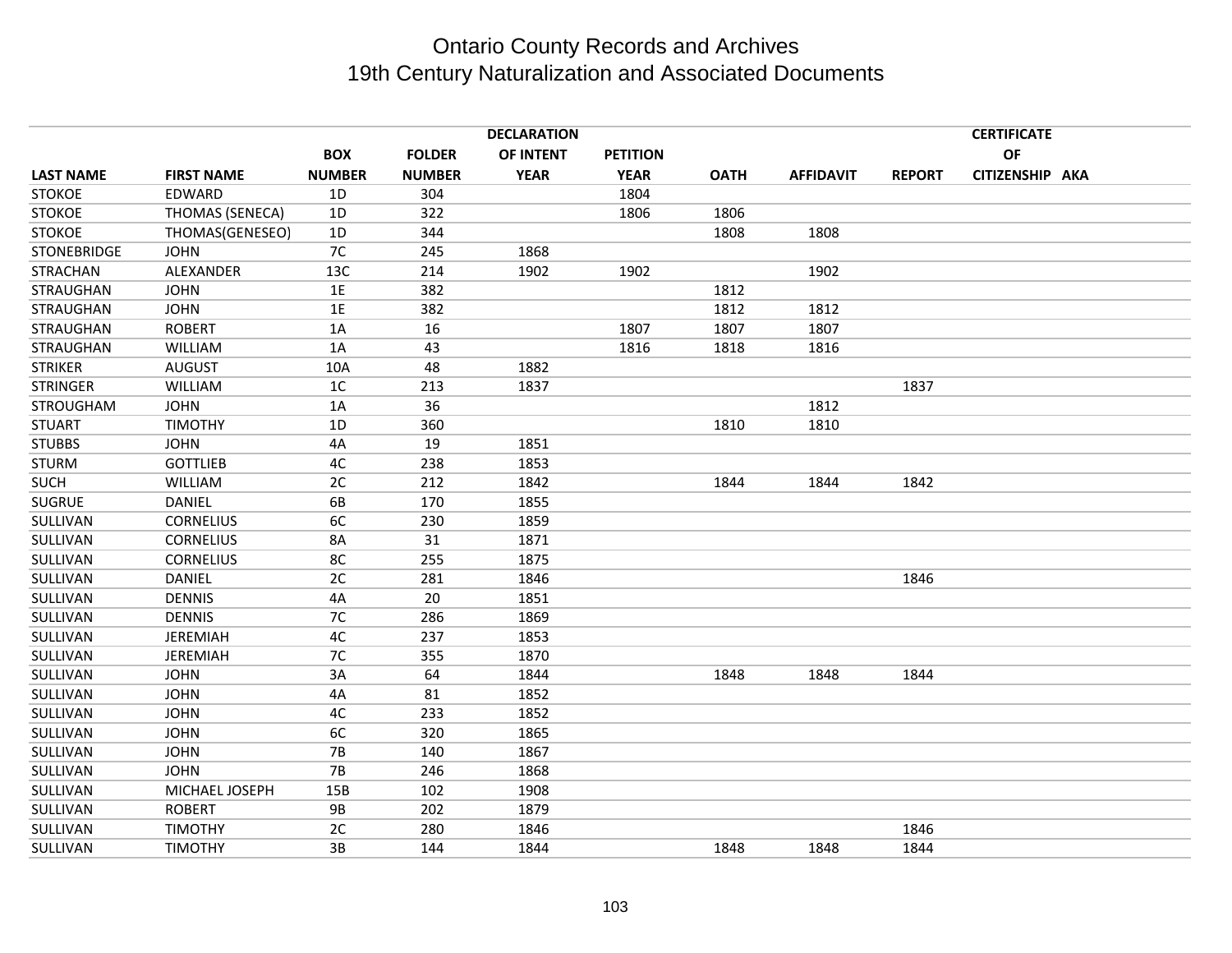|                  |                      |               |               | <b>DECLARATION</b> |                 |             |                  | <b>CERTIFICATE</b> |                 |  |  |
|------------------|----------------------|---------------|---------------|--------------------|-----------------|-------------|------------------|--------------------|-----------------|--|--|
|                  |                      | <b>BOX</b>    | <b>FOLDER</b> | OF INTENT          | <b>PETITION</b> |             |                  |                    | OF              |  |  |
| <b>LAST NAME</b> | <b>FIRST NAME</b>    | <b>NUMBER</b> | <b>NUMBER</b> | <b>YEAR</b>        | <b>YEAR</b>     | <b>OATH</b> | <b>AFFIDAVIT</b> | <b>REPORT</b>      | CITIZENSHIP AKA |  |  |
| SULLIVAN         | <b>TIMOTHY</b>       | 7C            | 247           |                    |                 |             | 1868             |                    |                 |  |  |
| SULLIVAN         | <b>TIMOTHY</b>       | 8C            | 204           | 1874               |                 |             |                  |                    |                 |  |  |
| SULLIVAN         | <b>WILLIAM</b>       | 2A            | 86            | 1843               |                 | 1843        | 1843             | 1843               |                 |  |  |
| SUNDRAY          | <b>MITCHELL</b>      | 4B            | 188           | 1852               |                 | 1852        | 1852             |                    |                 |  |  |
| <b>SUTTER</b>    | <b>JOHN R</b>        | 4B            | 223           | 1852               |                 |             |                  |                    |                 |  |  |
| <b>SWAILS</b>    | WILLIAM              | 1A            | 86            | 1826               |                 | 1830        | 1830             | 1826               |                 |  |  |
| SWARTLEDGE       | PETER                | 10B           | 156           | 1884               |                 |             |                  |                    |                 |  |  |
| SWEENEY          | <b>JAMES</b>         | 4B            | 181           | 1850               |                 | 1852        | 1852             |                    |                 |  |  |
| SWEENEY          | JAMES                | 6B            | 171           | 1855               |                 |             |                  |                    |                 |  |  |
| SWEENEY          | JAMES                | 7C            | 356           | 1870               |                 |             |                  |                    |                 |  |  |
| SWEENEY          | <b>JEREMIAH</b>      | 3C            | 219           | 1850               |                 |             |                  | 1850               |                 |  |  |
| SWEENEY          | <b>JOHN</b>          | 2C            | 238           | 1842               |                 | 1844        | 1844             | 1842               |                 |  |  |
| SWEENEY          | <b>JOHN</b>          | 8A            | 98            | 1872               |                 |             |                  |                    |                 |  |  |
| SWEENEY          | <b>JOHN</b>          | <b>9B</b>     | 203           | 1879               |                 |             |                  |                    |                 |  |  |
| SWEENEY          | <b>PATRICK</b>       | 4A            | 90            | 1852               |                 | 1855        | 1855             |                    |                 |  |  |
| SWEENEY          | <b>THOMAS</b>        | 4C            | 279           | 1853               |                 |             |                  |                    |                 |  |  |
| SYMONDS          | <b>WILLIAM</b>       | 7A            | 77            | 1866               |                 |             |                  |                    |                 |  |  |
| <b>TANEN</b>     | <b>BARTHENY</b>      | 13A           | 54            |                    | 1898            |             | 1898             |                    |                 |  |  |
| <b>TANEY</b>     | <b>JAMES</b>         | 10B           | 157           | 1884               |                 |             |                  |                    |                 |  |  |
| <b>TANGIE</b>    | CARROLL              | 14C           | 144           |                    | 1904            |             |                  |                    |                 |  |  |
| <b>TARDY</b>     | <b>ERICA BARBARA</b> | 15C           | 185           |                    |                 |             |                  | 1930               |                 |  |  |
| <b>TARGUINI</b>  | <b>DOMENICO</b>      | 15B           | 130           | 1909               |                 |             |                  |                    |                 |  |  |
| <b>TARRANT</b>   | <b>FRANK</b>         | 11B           | 126           | 1888               |                 |             |                  |                    |                 |  |  |
| <b>TARRIEN</b>   | <b>THOMAS</b>        | 4B            | 161           | 1852               |                 |             |                  |                    |                 |  |  |
| <b>TASSE</b>     | <b>NAUM</b>          | 15C           | 194           |                    | 1932            |             |                  |                    |                 |  |  |
| <b>TATE</b>      | <b>JAMES</b>         | 9C            | 335           | 1880               |                 |             |                  |                    |                 |  |  |
| <b>TAYLOR</b>    | ALEXANDER            | 4A            | 101           | 1852               |                 |             |                  |                    |                 |  |  |
| <b>TAYLOR</b>    | <b>ARTHUR</b>        | 9C            | 336           |                    |                 |             | 1880             |                    |                 |  |  |
| <b>TAYLOR</b>    | <b>CHARLES</b>       | <b>9A</b>     | 107           | 1876               |                 |             |                  |                    |                 |  |  |
| <b>TAYLOR</b>    | DANIEL               | 12B           | 100           | 1893               |                 |             |                  |                    |                 |  |  |
| <b>TAYLOR</b>    | DANIEL               | 12B           | 142           |                    | 1896            |             | 1896             |                    |                 |  |  |
| <b>TAYLOR</b>    | <b>GEORGE</b>        | 12B           | 85            | 1892               |                 |             |                  |                    |                 |  |  |
| <b>TAYLOR</b>    | <b>GEORGE</b>        | 2C            | 224           | 1844               |                 | 1844        | 1844             |                    |                 |  |  |
| <b>TAYLOR</b>    | <b>GEORGE</b>        | <b>7A</b>     | 78            | 1866               |                 |             |                  |                    |                 |  |  |
| <b>TAYLOR</b>    | <b>GEORGE</b>        | <b>9A</b>     | 108           | 1876               |                 |             |                  |                    |                 |  |  |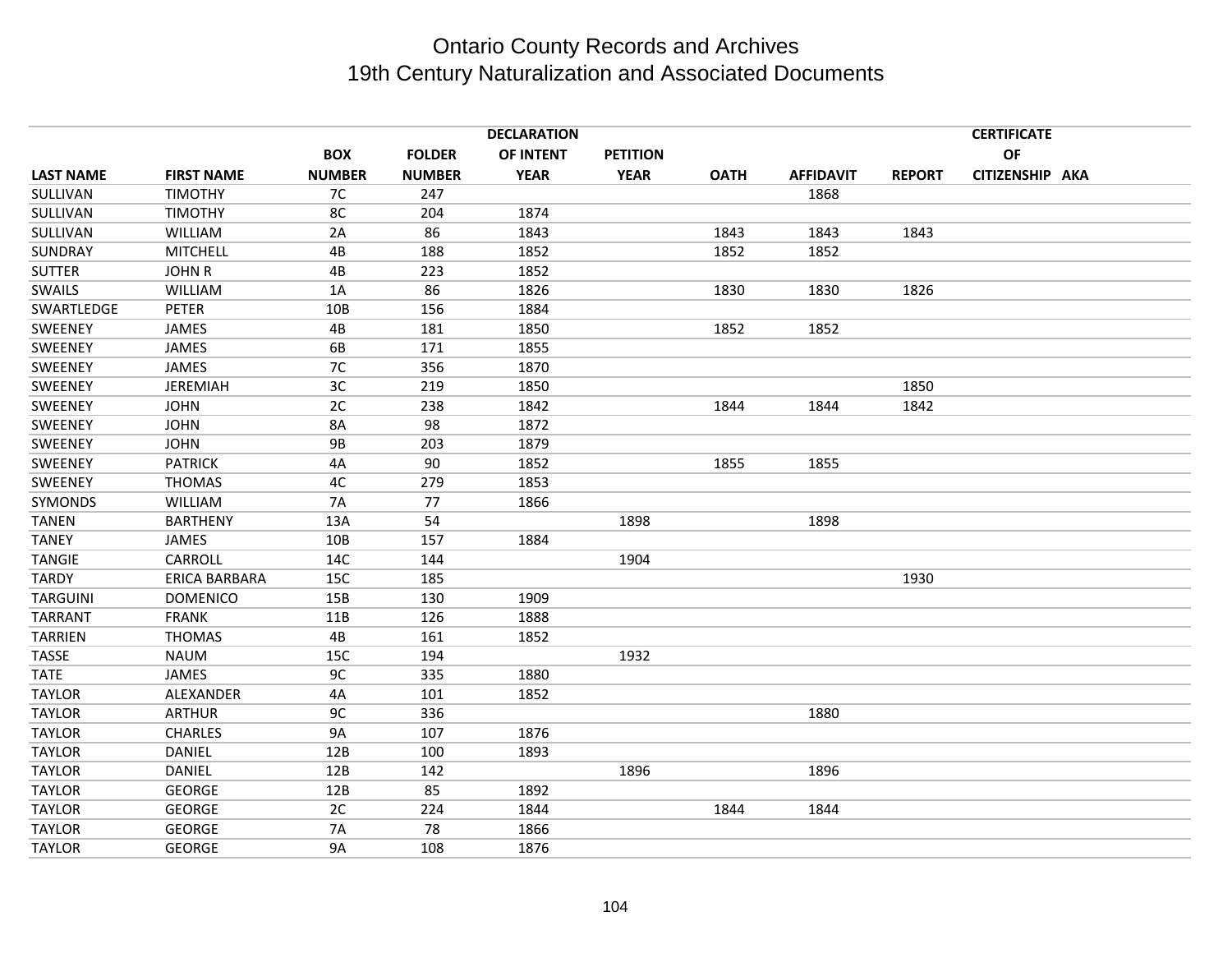|                  |                   |               |               | <b>DECLARATION</b> |             |             | <b>CERTIFICATE</b> |               |                 |  |  |  |
|------------------|-------------------|---------------|---------------|--------------------|-------------|-------------|--------------------|---------------|-----------------|--|--|--|
|                  |                   | <b>BOX</b>    | <b>FOLDER</b> | OF INTENT          | PETITION    |             |                    |               | OF              |  |  |  |
| <b>LAST NAME</b> | <b>FIRST NAME</b> | <b>NUMBER</b> | <b>NUMBER</b> | <b>YEAR</b>        | <b>YEAR</b> | <b>OATH</b> | <b>AFFIDAVIT</b>   | <b>REPORT</b> | CITIZENSHIP AKA |  |  |  |
| <b>TAYLOR</b>    | <b>HARRY</b>      | 12B           | 137           | 1894               |             |             |                    |               |                 |  |  |  |
| <b>TAYLOR</b>    | <b>HENRY</b>      | 2A            | 35            |                    |             | 1842        | 1842               |               |                 |  |  |  |
| <b>TAYLOR</b>    | <b>HENRY</b>      | 2B            | 108           | 1840               |             | 1843        | 1843               | 1840          |                 |  |  |  |
| <b>TAYLOR</b>    | <b>JAMES</b>      | 8C            | 205           | 1874               |             |             |                    |               |                 |  |  |  |
| <b>TAYLOR</b>    | <b>JAMES</b>      | <b>9A</b>     | 109           | 1876               |             |             |                    |               |                 |  |  |  |
| <b>TAYLOR</b>    | <b>JOHN</b>       | 14C           | 145           |                    | 1904        |             |                    |               |                 |  |  |  |
| <b>TAYLOR</b>    | <b>JOHN</b>       | 15A           | 53            | 1904               | 1906        |             |                    |               |                 |  |  |  |
| <b>TAYLOR</b>    | <b>JOHN</b>       | 2B            | 152           | 1844               |             | 1844        | 1844               | 1844          |                 |  |  |  |
| <b>TAYLOR</b>    | <b>JOHN</b>       | 8C            | 206           | 1872               |             |             |                    |               |                 |  |  |  |
| <b>TAYLOR</b>    | <b>THOMAS</b>     | 13C           | 161           | 1897               | 1900        |             | 1900               |               |                 |  |  |  |
| <b>TAYLOR</b>    | <b>THOMAS</b>     | 2B            | 149           | 1844               |             | 1844        | 1844               | 1844          |                 |  |  |  |
| <b>TAYLOR</b>    | WILLIAM           | 13C           | 162           |                    | 1900        |             | 1900               |               |                 |  |  |  |
| <b>TAYLOR</b>    | WILLIAM           | 1D            | 359           |                    |             | 1810        | 1810               |               |                 |  |  |  |
| <b>TAYLOR</b>    | WILLIAM           | 2B            | 153           | 1844               |             | 1844        | 1844               | 1844          |                 |  |  |  |
| <b>TAYLOR</b>    | <b>WILLIAM</b>    | 2B            | 210           | 1838               |             | 1844        | 1844               | 1838          |                 |  |  |  |
| <b>TEATE</b>     | <b>WILLIAM</b>    | 14C           | 205           |                    | 1905        |             |                    |               |                 |  |  |  |
| <b>TEECE</b>     | <b>THOMAS</b>     | 8C            | 207           | 1874               |             |             |                    |               |                 |  |  |  |
| <b>TEGG</b>      | <b>JOHN</b>       | 11C           | 230           | 1890               |             |             |                    |               |                 |  |  |  |
| <b>TELLIER</b>   | <b>JACOB</b>      | 13B           | 97            |                    | 1899        |             | 1899               |               |                 |  |  |  |
| <b>TELLIER</b>   | <b>JACOB</b>      | 13C           | 163           | 1900               |             |             |                    |               |                 |  |  |  |
| <b>TELLIER</b>   | <b>JOHN</b>       | 6C            | 321           | 1865               |             |             |                    |               |                 |  |  |  |
| <b>TEMPERATA</b> | <b>FRANCIS</b>    | 14C           | 212           | 1905               |             |             |                    |               |                 |  |  |  |
| <b>TEMPERATA</b> | <b>FRANCIS</b>    | 15B           | 131           | 1909               |             |             |                    |               |                 |  |  |  |
| <b>TENNY</b>     | <b>NEAL</b>       | 10A           | 76            | 1883               |             |             |                    |               |                 |  |  |  |
| <b>TERLINCK</b>  | <b>FRANK</b>      | 10C           | 239           | 1887               |             |             |                    |               |                 |  |  |  |
| <b>TERMONT</b>   | PETER             | 11C           | 282           | 1891               |             |             |                    |               |                 |  |  |  |
| <b>TERO</b>      | LOUIS             | 11B           | 127           | 1988               |             |             |                    |               |                 |  |  |  |
| <b>TEWHEY</b>    | <b>MICHAEL</b>    | 5A            | 98            | 1854               |             |             |                    |               |                 |  |  |  |
| <b>THALER</b>    | <b>JOSEPH</b>     | 7C            | 357           | 1870               |             |             |                    |               |                 |  |  |  |
| <b>THOMAS</b>    | <b>AUGUST</b>     | 10B           | 158           | 1884               |             |             |                    |               |                 |  |  |  |
| <b>THOMAS</b>    | EDWARD            | 1C            | 284           | 1840               |             | 1842        | 1842               |               |                 |  |  |  |
| <b>THOMPSON</b>  | EPHRIAM           | 9C            | 337           | 1880               |             |             |                    |               |                 |  |  |  |
| <b>THOMPSON</b>  | <b>GEORGE</b>     | 3A            | 54            |                    |             | 1848        | 1848               |               |                 |  |  |  |
| <b>THOMSON</b>   | JAMES             | 1B            | 184           | 1836               |             |             |                    | 1836          |                 |  |  |  |
| <b>THOMSON</b>   | <b>ROBERT</b>     | 4C            | 293           | 1853               |             |             |                    |               |                 |  |  |  |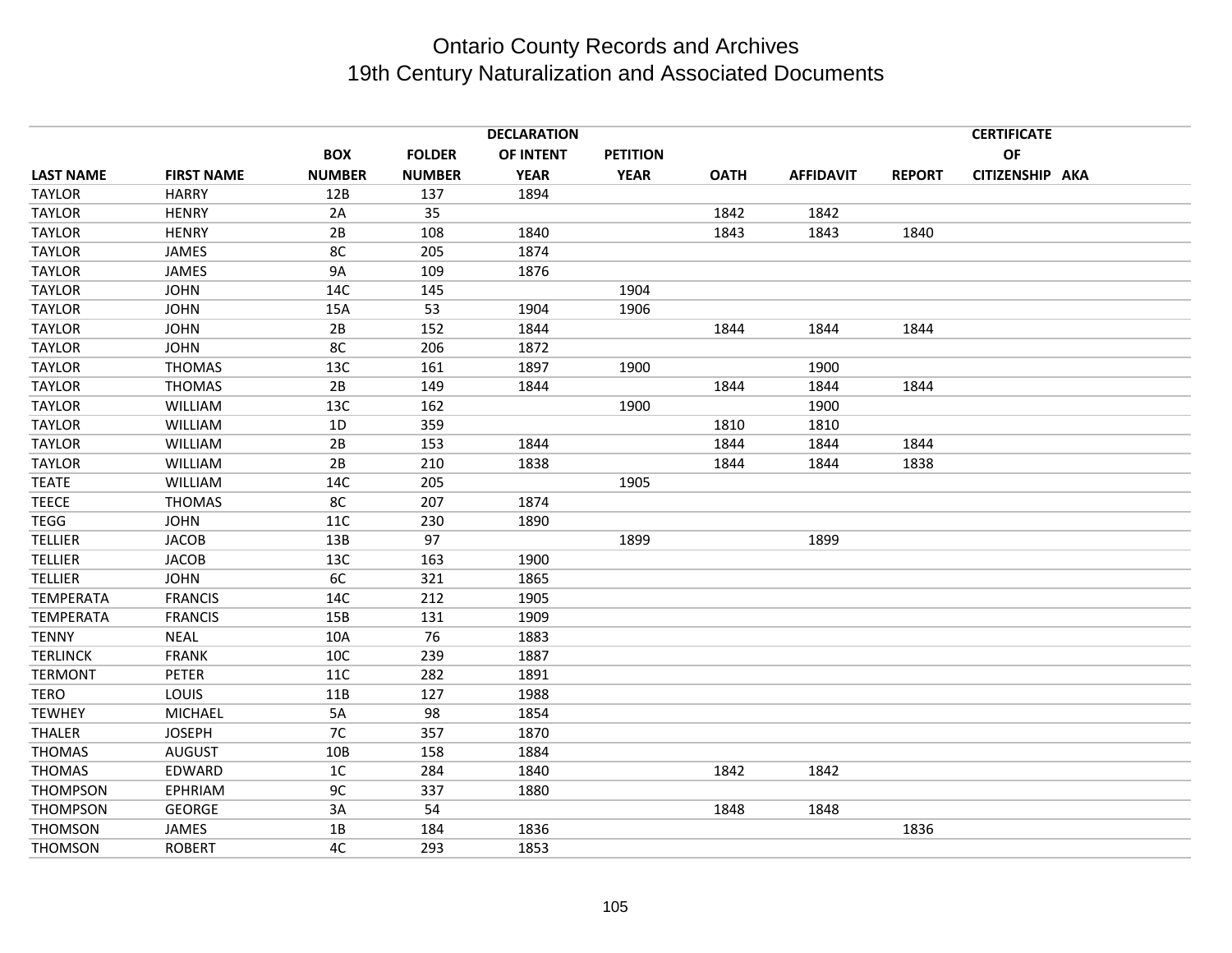|                  | <b>DECLARATION</b><br><b>CERTIFICATE</b> |               |               |             |                 |             |                  |               |                 |  |
|------------------|------------------------------------------|---------------|---------------|-------------|-----------------|-------------|------------------|---------------|-----------------|--|
|                  |                                          | <b>BOX</b>    | <b>FOLDER</b> | OF INTENT   | <b>PETITION</b> |             |                  |               | OF              |  |
| <b>LAST NAME</b> | <b>FIRST NAME</b>                        | <b>NUMBER</b> | <b>NUMBER</b> | <b>YEAR</b> | <b>YEAR</b>     | <b>OATH</b> | <b>AFFIDAVIT</b> | <b>REPORT</b> | CITIZENSHIP AKA |  |
| <b>THOMSON</b>   | <b>WILLIAM</b>                           | 10A           | 49            | 1882        |                 |             |                  |               |                 |  |
| <b>THORN</b>     | <b>JOSEPH</b>                            | 1A            | 34            | 1811        |                 |             |                  |               |                 |  |
| <b>THORNELL</b>  | <b>JOSEPH</b>                            | 1A            | 54            |             | 1818            | 1818        | 1818             |               |                 |  |
| <b>THORNTON</b>  | ABRAHAM                                  | 2B            | 160           | 1841        |                 | 1844        | 1844             | 1841          |                 |  |
| <b>THORNTON</b>  | ABRAHAM                                  | 7A            | 79            | 1866        |                 |             |                  |               |                 |  |
| <b>THORNTON</b>  | AMOS                                     | 9C            | 338           | 1880        |                 |             |                  |               |                 |  |
| <b>THORNTON</b>  | <b>HENRY</b>                             | 9C            | 339           | 1880        |                 |             |                  |               |                 |  |
| <b>THORNTON</b>  | JAMES                                    | 4C            | 343           | 1847        |                 | 1853        | 1853             | 1847          |                 |  |
| <b>THORNTON</b>  | <b>JOHN</b>                              | 3C            | 294           | 1851        |                 |             |                  | 1851          |                 |  |
| <b>THORNTON</b>  | <b>WILLIAM</b>                           | 7A            | 80            |             |                 |             | 1866             |               |                 |  |
| <b>THORP</b>     | <b>JONATHON</b>                          | 10A           | 50            | 1882        |                 |             |                  |               |                 |  |
| THURAN           | <b>JOHANN</b>                            | 13C           | 215           | 1902        |                 |             |                  |               |                 |  |
| <b>THWAITES</b>  | <b>JAMES</b>                             | 9C            | 340           | 1880        |                 |             |                  |               |                 |  |
| <b>TIDMAN</b>    | <b>HENRY</b>                             | 3A            | 36            | 1847        |                 |             |                  | 1847          |                 |  |
| TILDESLEY        | <b>JOHN SOUTHERN</b>                     | 4A            | 10            | 1851        |                 |             |                  |               |                 |  |
| <b>TILLS</b>     | <b>WILLIAM</b>                           | 3A            | 82            | 1844        |                 | 1848        | 1848             |               |                 |  |
| <b>TIMMS</b>     | <b>WILLIAM</b>                           | 1B            | 208           |             |                 | 1837        |                  |               |                 |  |
| <b>TIMS</b>      | WILLIAM                                  | 1B            | 152           | 1834        |                 | 1837        | 1837             | 1834          |                 |  |
| <b>TINLIN</b>    | JAMES                                    | 1D            | 316           |             | 1805            | 1807        | 1805             |               |                 |  |
| <b>TIPPIN</b>    | <b>JOHN</b>                              | 3A            | 4             |             |                 | 1846        | 1846             | 1846          |                 |  |
| <b>TOBIN</b>     | <b>JAMES</b>                             | 2A            | 22            | 1832        |                 | 1841        | 1841             |               |                 |  |
| <b>TOBIN</b>     | JAMES                                    | 6C            | 321           | 1865        |                 |             |                  |               |                 |  |
| <b>TOBIN</b>     | <b>JOHN</b>                              | 5B            | 118           | 1854        |                 |             |                  |               |                 |  |
| <b>TOBIN</b>     | L. LOUIS                                 | 10B           | 159           | 1884        |                 |             |                  |               |                 |  |
| <b>TOBIN</b>     | <b>MICHAEL</b>                           | 5A            | 86            | 1852        |                 | 1854        | 1854             |               |                 |  |
| <b>TODD</b>      | JANE                                     | 4C            | 331           | 1853        |                 |             |                  |               |                 |  |
| <b>TOGHER</b>    | JAMES                                    | 12B           | 138           | 1894        |                 |             |                  |               |                 |  |
| <b>TOLANN</b>    | <b>JOHN</b>                              | 10C           | 219           | 1886        |                 |             |                  |               |                 |  |
| <b>TOLCHARD</b>  | <b>WILLIAM</b>                           | 2C            | 274           | 1843        |                 | 1845        | 1845             | 1843          |                 |  |
| <b>TOLHURST</b>  | <b>FRANK</b>                             | 14C           | 213           | 1905        |                 |             |                  |               |                 |  |
| <b>TOLHURST</b>  | <b>HORACE</b>                            | 14C           | 146           | 1900        | 1904            |             |                  |               |                 |  |
| <b>TOLLIS</b>    | <b>VINCENT</b>                           | 15B           | 79            | 1907        |                 |             |                  |               |                 |  |
| <b>TOLNER</b>    | <b>CHARLES</b>                           | 11B           | 128           | 1888        |                 |             |                  |               |                 |  |
| <b>TOLNER</b>    | <b>FRANK</b>                             | 11B           | 129           | 1888        |                 |             |                  |               |                 |  |
| <b>TOMLINSON</b> | <b>JOHN</b>                              | 8A            | 99            | 1872        |                 |             |                  |               |                 |  |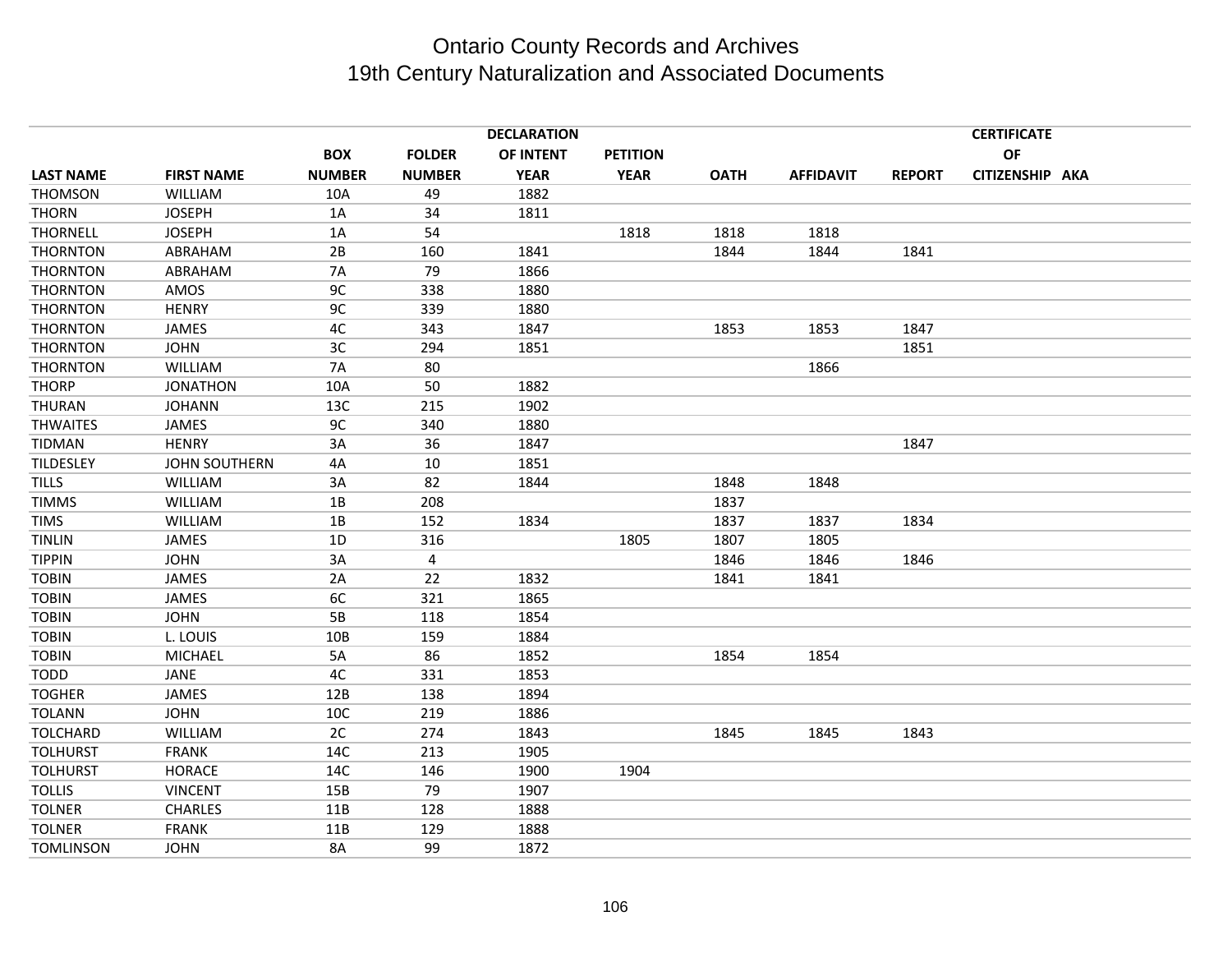|                  |                   |                |               | <b>DECLARATION</b> |                 |             |                  | <b>CERTIFICATE</b> |                 |  |  |  |
|------------------|-------------------|----------------|---------------|--------------------|-----------------|-------------|------------------|--------------------|-----------------|--|--|--|
|                  |                   | <b>BOX</b>     | <b>FOLDER</b> | OF INTENT          | <b>PETITION</b> |             |                  |                    | OF              |  |  |  |
| <b>LAST NAME</b> | <b>FIRST NAME</b> | <b>NUMBER</b>  | <b>NUMBER</b> | <b>YEAR</b>        | <b>YEAR</b>     | <b>OATH</b> | <b>AFFIDAVIT</b> | <b>REPORT</b>      | CITIZENSHIP AKA |  |  |  |
| <b>TONES</b>     | WILLIAM           | <b>9A</b>      | 61            | 1876               |                 |             |                  |                    |                 |  |  |  |
| <b>TONNESEN</b>  | ASMUS             | 8C             | 232           | 1875               |                 |             |                  |                    |                 |  |  |  |
| <b>TOOLEY</b>    | <b>WILLIAM</b>    | <b>8B</b>      | 147           | 1873               |                 |             |                  |                    |                 |  |  |  |
| <b>TOOMEY</b>    | <b>JOHN</b>       | <b>9A</b>      | 110           | 1876               |                 |             |                  |                    |                 |  |  |  |
| <b>TOOMEY</b>    | <b>MICHAEL</b>    | 4B             | 136           |                    |                 | 1852        | 1852             |                    |                 |  |  |  |
| <b>TOOMEY</b>    | <b>PATRICK</b>    | <b>7A</b>      | 8a            | 1866               |                 |             |                  |                    |                 |  |  |  |
| <b>TOOMEY</b>    | <b>PATRICK</b>    | 8A             | 100           |                    |                 |             | 1872             |                    |                 |  |  |  |
| <b>TOOMEY</b>    | PETER             | <b>8B</b>      | 101           |                    |                 |             | 1872             |                    |                 |  |  |  |
| <b>TOURNOIS</b>  | <b>JACOB</b>      | 12B            | 139           | 1894               |                 |             |                  |                    |                 |  |  |  |
| <b>TOURNOIS</b>  | <b>PETER</b>      | 12B            | 86            | 1892               |                 |             |                  |                    |                 |  |  |  |
| TOUT             | <b>WILLIAM</b>    | <b>9A</b>      | 70            | 1876               |                 |             |                  |                    |                 |  |  |  |
| <b>TOZER</b>     | <b>ARTHUR</b>     | 3C             | 244           | 1851               |                 |             |                  |                    |                 |  |  |  |
| <b>TOZER</b>     | EDWARD            | 4B             | 141           | 1852               |                 | 1852        | 1852             | 1852               |                 |  |  |  |
| <b>TOZER</b>     | <b>JAMES</b>      | 4C             | 287           | 1853               |                 |             |                  |                    |                 |  |  |  |
| <b>TOZER</b>     | <b>JOHN</b>       | 3C             | 258           | 1851               |                 |             |                  |                    |                 |  |  |  |
| <b>TOZER</b>     | <b>WILLIAM</b>    | 2B             | 178           | 1841               |                 | 1844        | 1844             | 1841               |                 |  |  |  |
| <b>TRACEY</b>    | <b>PATRICK</b>    | 2C             | 243           |                    |                 |             |                  | 1844               |                 |  |  |  |
| <b>TRACY</b>     | <b>JOHN</b>       | 9C             | 341           | 1880               |                 |             |                  |                    |                 |  |  |  |
| <b>TRACY</b>     | <b>MICHAEL</b>    | 3B             | 148           | 1848               |                 | 1852        | 1852             | 1848               | 1848            |  |  |  |
| <b>TRACY</b>     | <b>PATRICK</b>    | 10C            | 220           | 1886               |                 |             |                  |                    |                 |  |  |  |
| <b>TRAUM</b>     | <b>CHARLES</b>    | 9A             | 111           | 1876               |                 |             |                  |                    |                 |  |  |  |
| <b>TRAVIS</b>    | <b>ROBERT</b>     | 12B            | 87            | 1892               |                 |             |                  |                    |                 |  |  |  |
| <b>TRAYNOR</b>   | LANSING           | 10C            | 254           | 1887               |                 |             |                  |                    |                 |  |  |  |
| <b>TRENFIELD</b> | <b>PETER</b>      | 6C             | 270           | 1860               |                 |             |                  |                    |                 |  |  |  |
| TRILL            | JABEZ             | 6C             | 282           | 1861               |                 |             |                  |                    |                 |  |  |  |
| TRIM             | <b>JAMES</b>      | <b>8B</b>      | 102           |                    |                 |             | 1872             |                    |                 |  |  |  |
| <b>TUFFEY</b>    | <b>MICHAEL</b>    | 11B            | 177           | 1889               |                 |             |                  |                    |                 |  |  |  |
| <b>TUHEE</b>     | MATTHEW           | 6A             | 87            | 1854               |                 |             |                  |                    |                 |  |  |  |
| <b>TULLEY</b>    | <b>THOMAS</b>     | 5A             | 76            | 1854               |                 |             |                  |                    |                 |  |  |  |
| <b>TUNGATE</b>   | SAMUEL            | 5A             | 56            | 1851               |                 | 1854        | 1854             |                    |                 |  |  |  |
| <b>TUNNEY</b>    | <b>ANTHONY</b>    | 13C            | 164           | 1898               | 1900            |             | 1900             |                    |                 |  |  |  |
| <b>TUOHEY</b>    | <b>JOHN</b>       | 5A             | 47            | 1854               |                 |             |                  |                    |                 |  |  |  |
| <b>TUOHEY</b>    | <b>MARTIN</b>     | 5B             | 120           | 1854               |                 |             |                  |                    |                 |  |  |  |
| <b>TUOHEY</b>    | <b>TIMOTHY</b>    | 1 <sup>C</sup> | 242           | 1839               |                 | 1842        | 1842             | 1839               |                 |  |  |  |
| <b>TUOHY</b>     | <b>JEREMIAH</b>   | 6C             | 231           | 1859               |                 |             |                  |                    |                 |  |  |  |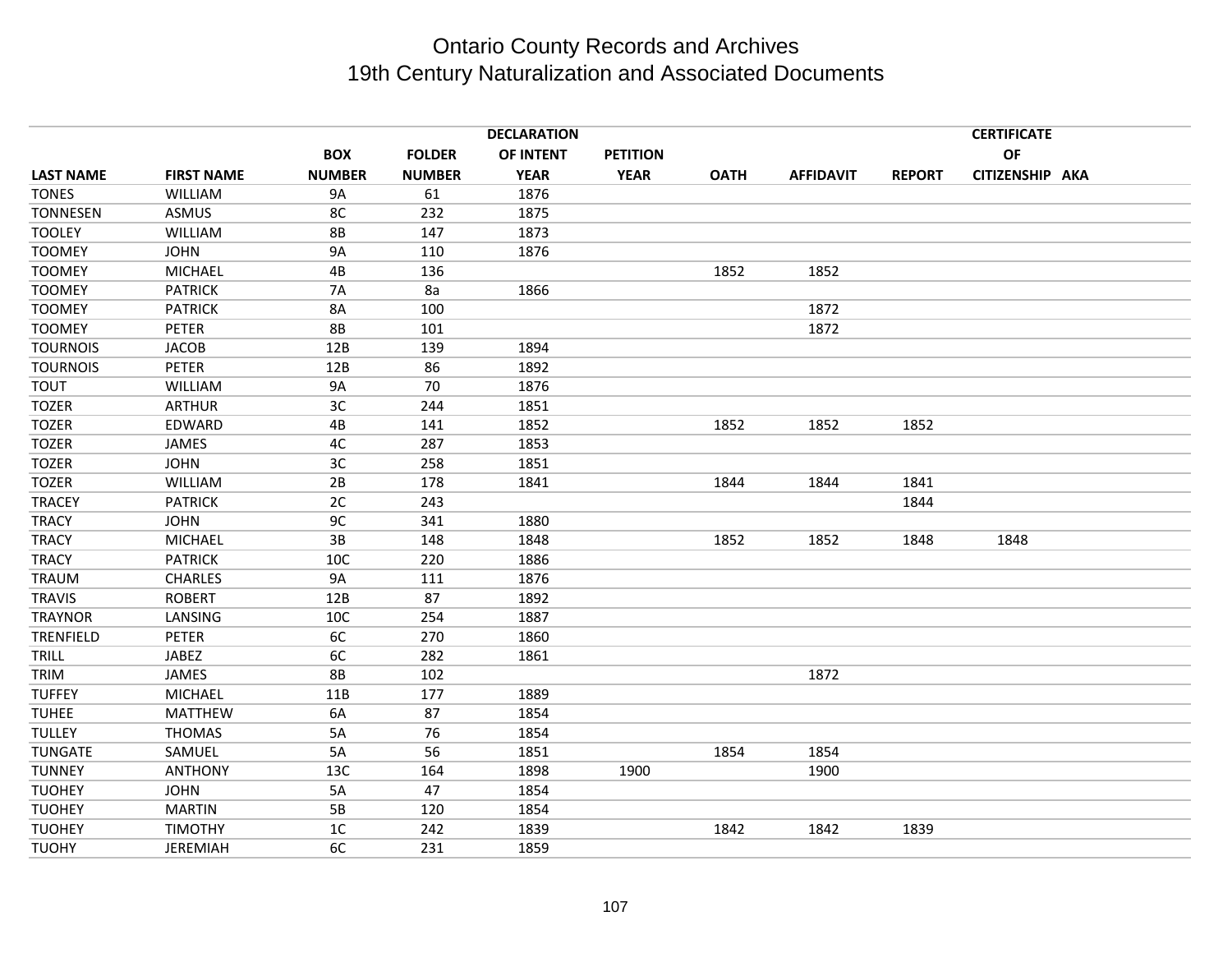|                      |                   |                |               | <b>DECLARATION</b> |                 |             | <b>CERTIFICATE</b> |               |                 |  |  |
|----------------------|-------------------|----------------|---------------|--------------------|-----------------|-------------|--------------------|---------------|-----------------|--|--|
|                      |                   | <b>BOX</b>     | <b>FOLDER</b> | OF INTENT          | <b>PETITION</b> |             |                    |               | OF              |  |  |
| <b>LAST NAME</b>     | <b>FIRST NAME</b> | <b>NUMBER</b>  | <b>NUMBER</b> | <b>YEAR</b>        | <b>YEAR</b>     | <b>OATH</b> | <b>AFFIDAVIT</b>   | <b>REPORT</b> | CITIZENSHIP AKA |  |  |
| <b>TUOHY</b>         | <b>PATRICK</b>    | 5B             | 121           | 1852               |                 |             |                    |               |                 |  |  |
| <b>TUOHY</b>         | <b>PATRICK</b>    | 6B             | 194           | 1856               |                 | 1856        | 1856               |               |                 |  |  |
| <b>TUOMEY</b>        | <b>THOMAS</b>     | 5A             | 74            | 1854               |                 |             |                    |               |                 |  |  |
| <b>TURNBULL</b>      | ADAM              | 1D             | 310           |                    | 1805            | 1805        | 1805               |               |                 |  |  |
| <b>TURNER</b>        | <b>JAMES</b>      | 3B             | 187           |                    |                 | 1850        | 1850               |               |                 |  |  |
| <b>TURNER</b>        | <b>PATRICK</b>    | 6C             | 232           | 1859               |                 |             |                    |               |                 |  |  |
| TWEEDY               | <b>WILLIAM</b>    | 3C             | 201           |                    |                 | 1850        | 1850               |               |                 |  |  |
| <b>TWOHEY</b>        | <b>BERNARD</b>    | 10A            | 51            | 1882               |                 |             |                    |               |                 |  |  |
| <b>TYNER</b>         | <b>ROBERT</b>     | 8C             | 208           | 1874               |                 |             |                    |               |                 |  |  |
| <b>TYNER</b>         | <b>THOMAS</b>     | 13A            | 35            |                    | 1897            |             | 1897               |               |                 |  |  |
| TYRRELL              | <b>JAMES</b>      | 5B             | 114           | 1854               |                 |             |                    |               |                 |  |  |
| <b>UNDERWOOD</b>     | <b>JOHN</b>       | 10C            | 221           | 1886               |                 |             |                    |               |                 |  |  |
| <b>UPWOOD</b>        | <b>JOHN</b>       | 1 <sup>C</sup> | 296           | 1840               |                 | 1840        | 1840               |               |                 |  |  |
| <b>UTTON</b>         | <b>JOHN</b>       | 6B             | 174           | 1855               |                 |             |                    |               |                 |  |  |
| VAIL                 | <b>AUGUST</b>     | 13C            | 165           |                    | 1900            |             | 1900               |               |                 |  |  |
| VALDER               | <b>PETER</b>      | <b>9B</b>      | 205           | 1879               |                 |             |                    |               |                 |  |  |
| VALE                 | EDWARD            | 13B            | 98            | 1896               | 1899            |             | 1899               |               |                 |  |  |
| <b>VAN BOCKHOVEN</b> | EDWARD            | 10C            | 192           | 1855               |                 |             |                    |               |                 |  |  |
| <b>VAN BROCK</b>     | <b>JOHN</b>       | <b>11C</b>     | 231           | 1890               |                 |             |                    |               |                 |  |  |
| <b>VAN DAMME</b>     | EDWARD            | 13C            | 166           | 1900               | 1900            |             | 1900               |               |                 |  |  |
| <b>VAN DE MORTEL</b> | <b>FRANK</b>      | 13C            | 167           |                    | 1900            |             | 1900               |               |                 |  |  |
| VAN DE MORTEL        | <b>MANUS</b>      | 13B            | 99            | 1892               | 1899            |             | 1899               |               |                 |  |  |
| VAN DEN HEMEL        | <b>JOHN</b>       | 15A            | 54            | 1904               | 1906            |             |                    |               |                 |  |  |
| <b>VAN DIXHOORN</b>  | <b>JOSHIAS</b>    | 5B             | 128           | 1854               |                 |             |                    |               |                 |  |  |
| VAN DIXHOORN         | PIETER            | 4B             | 212           | 1852               |                 |             |                    | 1852          |                 |  |  |
| <b>VAN HANAHAN</b>   | <b>DANIEL</b>     | 15B            | 128           | 1909               |                 |             |                    |               |                 |  |  |
| VAN HEE              | <b>CORNELIUS</b>  | 9C             | 342           | 1880               |                 |             |                    |               |                 |  |  |
| <b>VAN HOLDER</b>    | <b>JOHN</b>       | <b>9B</b>      | 206           | 1879               |                 |             |                    |               |                 |  |  |
| <b>VAN KERHOVE</b>   | EDWARD            | 11B            | 132           | 1888               |                 |             |                    |               |                 |  |  |
| <b>VAN RENSBURG</b>  | <b>JOHN</b>       | 15A            | 55            | 1898               | 1906            |             |                    |               |                 |  |  |
| <b>VAN SCOTT</b>     | EDWARD            | 13B            | 101           |                    | 1899            |             | 1899               |               |                 |  |  |
| VAN WAAS             | <b>BERNAS</b>     | 13C            | 216           |                    | 1901            |             | 1901               |               |                 |  |  |
| <b>VAN WYLAN</b>     | <b>GILBERT</b>    | 11B            | 134           | 1888               |                 |             |                    |               |                 |  |  |
| VANBLANKENBERG       | ABRAHAM           | 10C            | 222           | 1886               |                 |             |                    |               |                 |  |  |
| VANBLANKENBERG JAMES |                   | 10C            | 223           | 1886               |                 |             |                    |               |                 |  |  |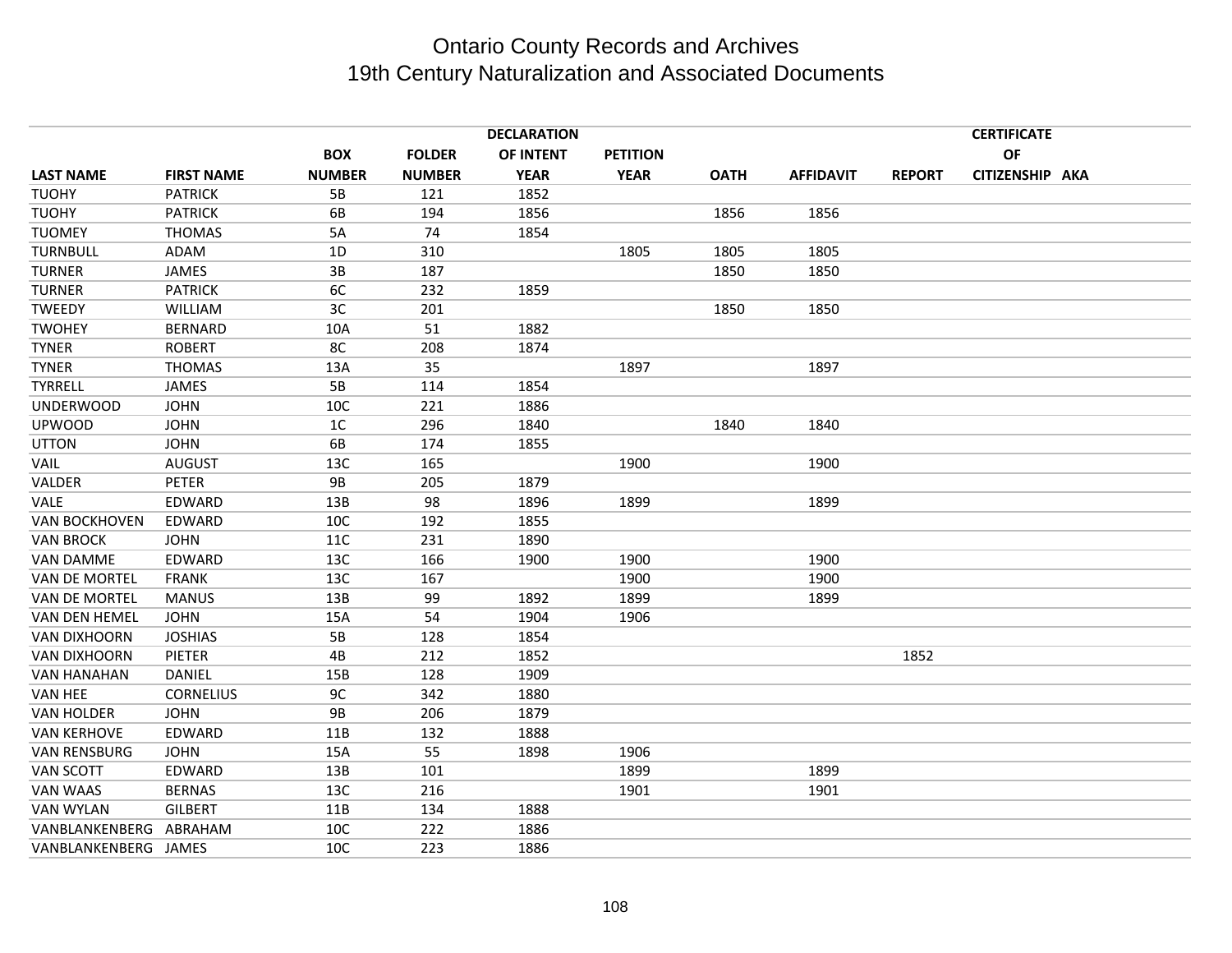|                    |                   |               |               | <b>DECLARATION</b> |                 |             |                  |               | <b>CERTIFICATE</b> |  |
|--------------------|-------------------|---------------|---------------|--------------------|-----------------|-------------|------------------|---------------|--------------------|--|
|                    |                   | <b>BOX</b>    | <b>FOLDER</b> | OF INTENT          | <b>PETITION</b> |             |                  |               | <b>OF</b>          |  |
| <b>LAST NAME</b>   | <b>FIRST NAME</b> | <b>NUMBER</b> | <b>NUMBER</b> | <b>YEAR</b>        | <b>YEAR</b>     | <b>OATH</b> | <b>AFFIDAVIT</b> | <b>REPORT</b> | CITIZENSHIP AKA    |  |
| VANBLANKENBERG     | <b>JOHN</b>       | 10C           | 224           | 1886               |                 |             |                  |               |                    |  |
| VANCE              | JAMES             | 12B           | 88            | 1892               |                 |             |                  |               |                    |  |
| <b>VANCE</b>       | <b>JAMES</b>      | <b>8B</b>     | 103           | 1872               |                 |             |                  |               |                    |  |
| VANCE              | SAMUEL            | <b>9B</b>     | 163           | 1878               |                 |             |                  |               |                    |  |
| VANCE              | WILLIAM           | 10B           | 160           | 1884               |                 |             |                  |               |                    |  |
| <b>VANDE VELDE</b> | <b>CHARLES</b>    | 14A           | 45            |                    | 1900            |             | 1900             |               |                    |  |
| VANDEMOORTEL       | <b>THOMAS</b>     | 13B           | 100           | 1892               | 1899            |             | 1899             |               |                    |  |
| VANDEMORTAL        | <b>BERNARD</b>    | 12B           | 89            | 1892               |                 |             |                  |               |                    |  |
| VANDERVORT         | EDWARD            | 11C           | 283           | 1891               |                 |             |                  |               |                    |  |
| VANDERWALLE        | <b>JOHN</b>       | 11B           | 130           | 1888               |                 |             |                  |               |                    |  |
| VANDUSEN           | ANSON             | 7C            | 359           | 1870               |                 |             |                  |               |                    |  |
| VANHOOFT           | <b>JACOB</b>      | 11B           | 131           | 1888               |                 |             |                  |               |                    |  |
| VANOY              | <b>FRANK</b>      | 11B           | 133           | 1888               |                 |             |                  |               |                    |  |
| VANVOREN           | <b>HARRY</b>      | 10A           | 52            | 1882               |                 |             |                  |               |                    |  |
| <b>VARTIE</b>      | <b>THOMAS</b>     | 1A            | 15            |                    | 1806            | 1806        | 1806             |               |                    |  |
| <b>VEIT</b>        | <b>HENRY</b>      | 4A            | 47            | 1852               |                 |             |                  | 1852          |                    |  |
| <b>VENUTI</b>      | <b>DOMENICO</b>   | 15B           | 103           | 1908               |                 |             |                  |               |                    |  |
| <b>VENUTI</b>      | <b>JOHN</b>       | 15C           | 167           | 1907               |                 |             |                  | 1917          |                    |  |
| VERCRUYSSE         | <b>PETER</b>      | 15B           | 129           | 1909               |                 |             |                  |               |                    |  |
| <b>VERDON</b>      | <b>DAVID</b>      | 12B           | 90            | 1892               |                 |             |                  |               |                    |  |
| VERLYEN            | EDWARD            | 14C           | 147           |                    | 1904            |             |                  |               |                    |  |
| VERNANHIA          | <b>GABRIELLE</b>  | 14A           | 46            | 1901               | 1903            |             | 1903             |               |                    |  |
| VERSCHAGE          | <b>JACOBUS</b>    | 13C           | 168           | 1897               | 1900            |             | 1900             |               |                    |  |
| VERSLAYS           | <b>JOSIAS</b>     | <b>9B</b>     | 207           | 1879               |                 |             |                  |               |                    |  |
| VESPIZIALE         | <b>GUESEPPE</b>   | 13A           | 55            |                    | 1898            |             | 1898             |               |                    |  |
| <b>VICKNEY</b>     | <b>ROBERT</b>     | 1E            | 395           |                    |                 | 1810        | 1810             |               |                    |  |
| <b>VOGELE</b>      | FERDINAND         | 10A           | 53            | 1882               |                 |             |                  |               |                    |  |
| <b>VOICE</b>       | <b>RICHARD</b>    | <b>9A</b>     | 113           | 1876               |                 |             |                  |               |                    |  |
| <b>WACHLY</b>      | <b>FRANK</b>      | 15B           | 104           | 1908               |                 |             |                  |               |                    |  |
| WADDELL            | <b>ROBERT</b>     | 11C           | 232           | 1890               |                 |             |                  |               |                    |  |
| <b>WADE</b>        | <b>JOHN</b>       | 4C            | 311           | 1853               |                 |             |                  |               |                    |  |
| WADE               | <b>JOHN</b>       | 6C            | 271           | 1853               |                 |             |                  |               |                    |  |
| WAKEFIELD          | <b>JOSEPH</b>     | 14C           | 214           | 1905               |                 |             |                  |               |                    |  |
| <b>WALDE</b>       | <b>FRED BAREN</b> | 13B           | 102           |                    | 1899            |             | 1899             |               |                    |  |
| WALING             | <b>ADAM</b>       | 3B            | 156           | 1849               |                 |             |                  | 1849          |                    |  |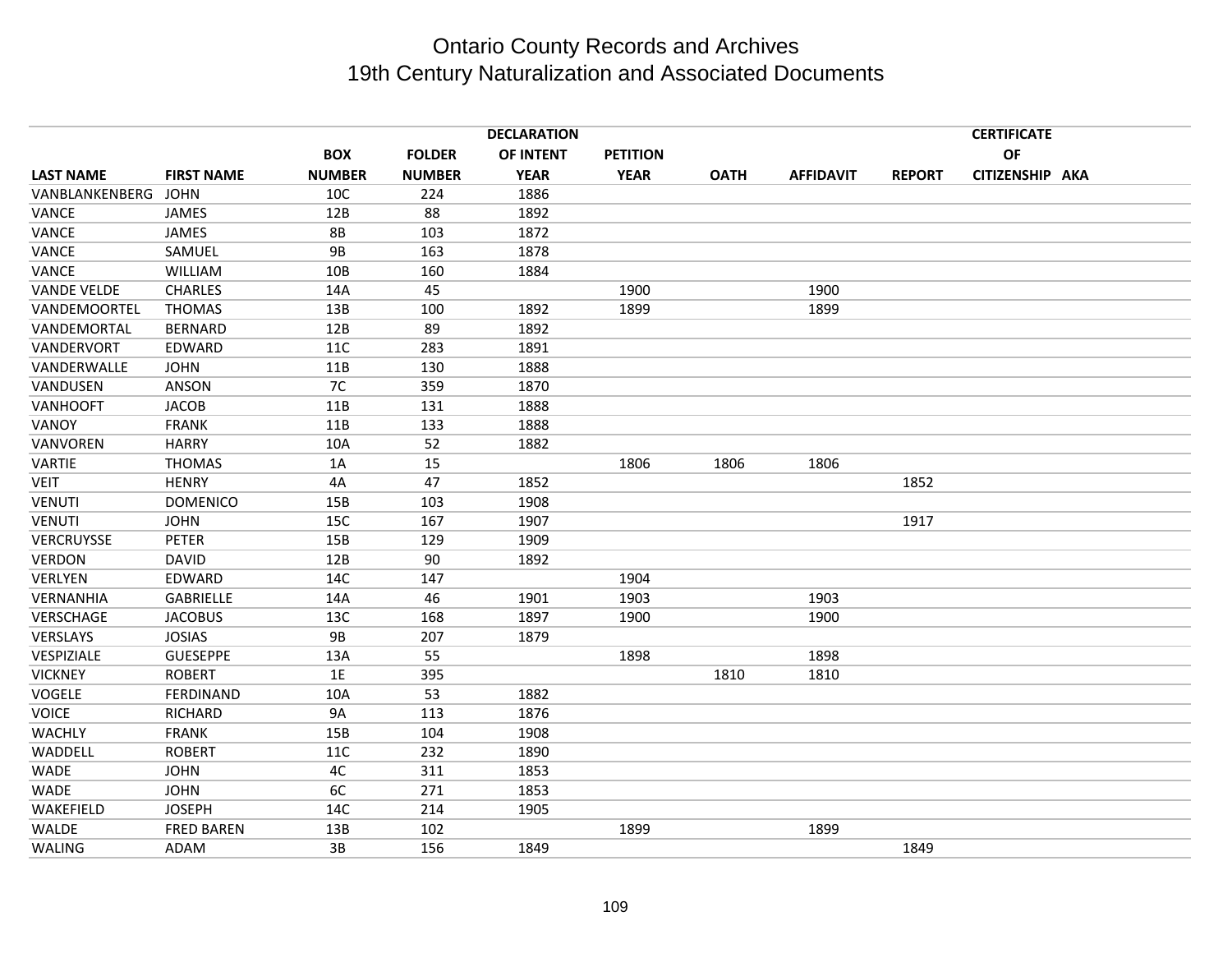|                  |                   |               |               | <b>DECLARATION</b> |                 |             |                  |               | <b>CERTIFICATE</b> |  |
|------------------|-------------------|---------------|---------------|--------------------|-----------------|-------------|------------------|---------------|--------------------|--|
|                  |                   | <b>BOX</b>    | <b>FOLDER</b> | OF INTENT          | <b>PETITION</b> |             |                  |               | OF                 |  |
| <b>LAST NAME</b> | <b>FIRST NAME</b> | <b>NUMBER</b> | <b>NUMBER</b> | <b>YEAR</b>        | <b>YEAR</b>     | <b>OATH</b> | <b>AFFIDAVIT</b> | <b>REPORT</b> | CITIZENSHIP AKA    |  |
| WALKER           | ALEXANDER         | 10C           | 225           | 1886               |                 |             |                  |               |                    |  |
| WALKER           | ALEXANDER         | <b>9B</b>     | 141           | 1877               |                 |             |                  |               |                    |  |
| WALKER           | FRANK J.          | 11C           | 233           | 1890               |                 |             |                  |               |                    |  |
| WALKER           | <b>GEORGE</b>     | 13B           | 103           |                    | 1899            | 1899        |                  |               |                    |  |
| WALKER           | HERBERT W.        | 12B           | 140           | 1894               |                 |             |                  |               |                    |  |
| WALKER           | <b>JOHN S</b>     | 2A            | 87            | 1840               |                 | 1843        | 1843             | 1840          |                    |  |
| WALKER           | PETER             | 1E            | 416           | 1811               |                 | 1814        |                  |               |                    |  |
| WALKER           | <b>ROBERT</b>     | 2C            | 279           | 1843               |                 | 1846        | 1846             | 1843          |                    |  |
| WALKER           | WILLIAM           | 9C            | 343           | 1880               |                 |             |                  |               |                    |  |
| WALL             | SAMUEL            | 3B            | 140           | 1846               |                 | 1848        | 1848             | 1845          |                    |  |
| WALL             | <b>WILLIAM</b>    | 3C            | 295           | 1851               |                 | 1851        | 1851             | 1851          |                    |  |
| <b>WALLACE</b>   | <b>FRANK</b>      | 11B           | 135           | 1888               |                 |             |                  |               |                    |  |
| <b>WALLACE</b>   | THOMAS Q          | 6C            | 304           | 1864               |                 |             |                  |               |                    |  |
| <b>WALLACE</b>   | WILLIAM           | 2B            | 128           | 1844               |                 |             |                  | 1844          |                    |  |
| <b>WALLIS</b>    | <b>FRANCIS</b>    | 4A            | 109           | 1852               |                 |             |                  |               |                    |  |
| WALLOCHEN        | <b>PETER</b>      | 2B            | 197           | 1840               |                 | 1844        | 1844             | 1840          |                    |  |
| <b>WALPOLE</b>   | <b>THOMAS</b>     | 6C            | 283           | 1861               |                 |             |                  |               |                    |  |
| WALSH            | JAMES             | 11B           | 140           | 1888               |                 |             |                  |               |                    |  |
| WALSH            | <b>JAMES</b>      | <b>7A</b>     | 82            | 1866               |                 |             |                  |               |                    |  |
| WALSH            | <b>JOHN</b>       | 4C            | 265           | 1853               |                 |             |                  |               |                    |  |
| WALSH            | <b>JOHN</b>       | 7C            | 248           |                    |                 |             | 1868             |               |                    |  |
| WALSH            | <b>MATTHEW</b>    | 3A            | 86            | 1844               |                 | 1848        | 1848             | 1844          |                    |  |
| WALSH            | <b>MICHAEL</b>    | 6C            | 323           | 1865               |                 |             |                  |               |                    |  |
| WALSH            | <b>PATRICK</b>    | 4C            | 267           | 1853               |                 |             |                  |               |                    |  |
| WALSH            | <b>PATRICK</b>    | 5A            | 82            | 1854               |                 |             |                  |               |                    |  |
| <b>WALSH</b>     | <b>PATRICK</b>    | <b>8A</b>     | 32            |                    |                 |             | 1871             |               |                    |  |
| WALSH            | <b>PATRICK</b>    | <b>9A</b>     | 114           | 1876               |                 |             |                  |               |                    |  |
| WALSH            | <b>THOMAS</b>     | 4C            | 346           | 1851               |                 | 1853        | 1853             |               |                    |  |
| WALSH            | <b>WILLIAM</b>    | 7C            | 360           | 1870               |                 |             |                  |               |                    |  |
| <b>WALTER</b>    | <b>BERNARD</b>    | 7C            | 249           |                    |                 |             | 1868             |               |                    |  |
| <b>WALTER</b>    | <b>JACOB</b>      | 7C            | 250           | 1868               |                 |             |                  |               |                    |  |
| <b>WALTER</b>    | <b>MARTIN</b>     | 7C            | 251           |                    |                 |             | 1868             |               |                    |  |
| WANDERSEE        | <b>FRANK</b>      | 10A           | 10            | 1881               |                 |             |                  |               |                    |  |
| <b>WARBURTON</b> | SAMUEL            | 11B           | 136           | 1888               |                 |             |                  |               |                    |  |
| <b>WARBURTON</b> | <b>THOMAS</b>     | 2C            | 221           | 1840               |                 | 1844        | 1844             | 1840          |                    |  |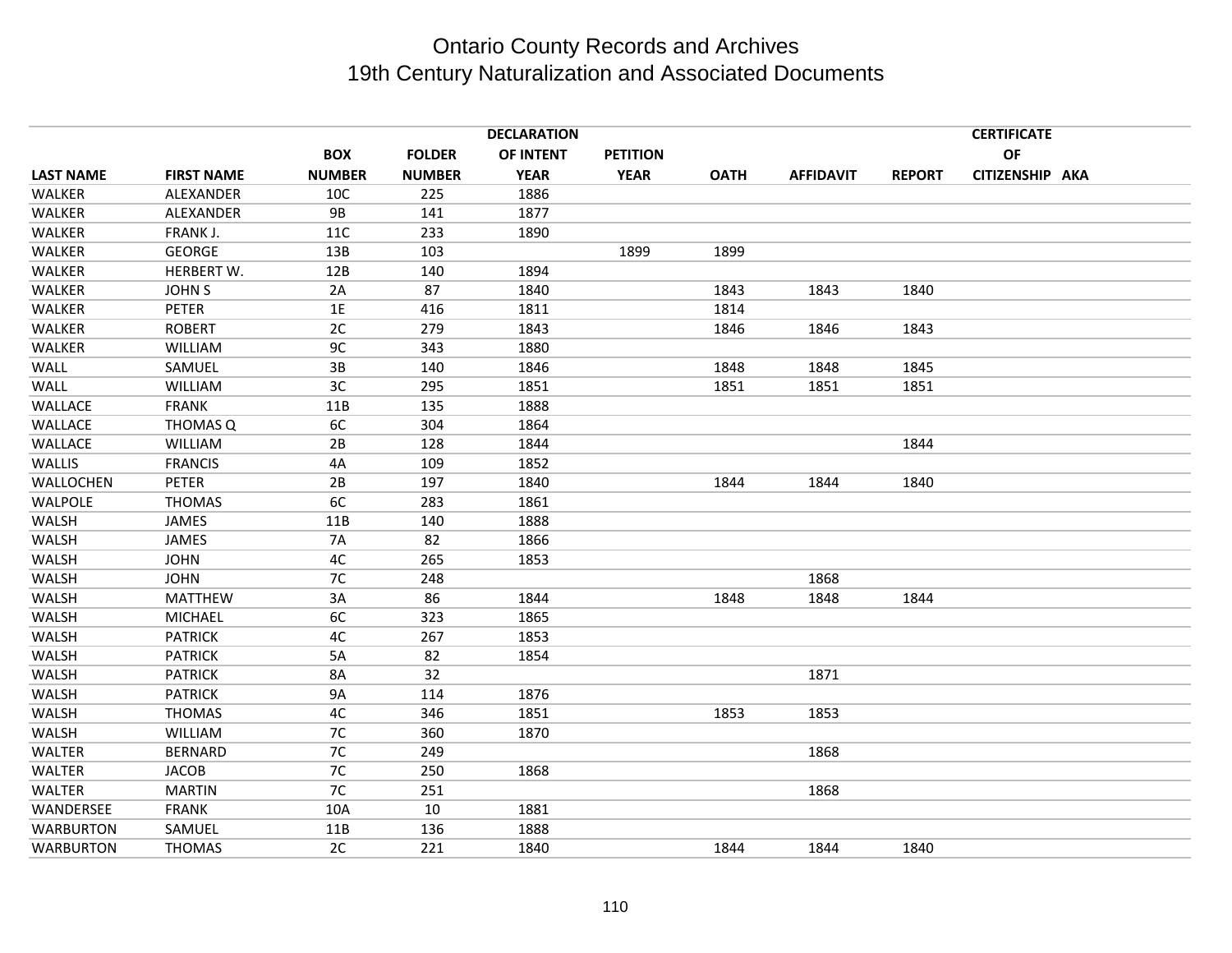|                      |               |               | <b>DECLARATION</b> |                 |             |                  |               | <b>CERTIFICATE</b> |                 |
|----------------------|---------------|---------------|--------------------|-----------------|-------------|------------------|---------------|--------------------|-----------------|
|                      | <b>BOX</b>    | <b>FOLDER</b> | OF INTENT          | <b>PETITION</b> |             |                  |               | OF                 |                 |
| <b>FIRST NAME</b>    | <b>NUMBER</b> | <b>NUMBER</b> | <b>YEAR</b>        | <b>YEAR</b>     | <b>OATH</b> | <b>AFFIDAVIT</b> | <b>REPORT</b> |                    |                 |
| ALFRED               | 4A            | 41            | 1852               |                 |             |                  | 1852          |                    |                 |
| <b>CHARLES</b>       | 3C            | 218           | 1850               |                 |             |                  | 1850          |                    |                 |
| <b>DANIEL</b>        | 3B            | 193           | 1850               |                 | 1852        | 1852             | 1850          |                    |                 |
| <b>DENNIS</b>        | 4A            | 58            | 1852               |                 |             |                  |               |                    |                 |
| JAMES J              | 10C           | 255           | 1887               |                 |             |                  |               |                    |                 |
| <b>JOHN</b>          | 6A            | 88            | 1852               |                 | 1854        | 1854             |               |                    |                 |
| <b>ROBERT</b>        | 4A            | 42            | 1852               |                 | 1852        | 1852             | 1852          |                    |                 |
| <b>WILLIAM</b>       | 10C           | 193           | 1885               |                 |             |                  |               |                    |                 |
| <b>WILLIAM HENRY</b> | 1C            | 219           | 1834               |                 | 1838        | 1838             | 1834          |                    |                 |
| <b>JOHN</b>          | 1D            | 301           |                    | 1804            |             |                  |               |                    |                 |
| <b>THOMAS</b>        | 1A            | 66            | 1829               |                 |             |                  | 1820          |                    |                 |
| <b>JOHN</b>          | 1B            | 145           | 1834               |                 | 1834        | 1834             | 1834          |                    |                 |
| <b>JOHN</b>          | 11C           | 234           | 1890               |                 |             |                  |               |                    |                 |
| JAMES                | <b>8B</b>     | 104           | 1872               |                 |             |                  |               |                    |                 |
| <b>JOHN</b>          | 8C            | 209           | 1874               |                 |             |                  |               |                    |                 |
| <b>THOMAS</b>        | 8A            | 33            | 1871               |                 |             |                  |               |                    |                 |
| WILLIAM              | 8C            | 210           | 1874               |                 |             |                  |               |                    |                 |
| HENRY H.             | 12B           | 91            | 1892               |                 |             |                  |               |                    |                 |
| THOMAS L.            | <b>8B</b>     | 105           | 1872               |                 |             |                  |               |                    |                 |
| ABRAHAM              | 3A            | 38            | 1844               |                 | 1847        | 1847             | 1844          |                    |                 |
| <b>JOHN</b>          | 2C            | 250           | 1835               |                 |             |                  | 1835          |                    |                 |
| RICHARD              | 3B            | 184           | 1850               |                 | 1853        | 1853             | 1850          |                    |                 |
| <b>THOMAS</b>        | $5B$          | 164           | 1854               |                 |             |                  |               |                    |                 |
| WILLIAM              | 4C            | 278           | 1853               |                 |             |                  |               |                    |                 |
| <b>CHARLES</b>       | 2B            | 154           | 1844               |                 | 1844        | 1844             |               |                    |                 |
| <b>GEORGE D</b>      | 1B            | 140           | 1834               |                 | 1836        | 1836             |               |                    |                 |
| <b>HENRY</b>         | 2B            | 112           | 1843               |                 |             |                  | 1843          |                    |                 |
| <b>JAMES</b>         | 10A           | 77            | 1883               |                 |             |                  |               |                    |                 |
| <b>JOHN</b>          | 1B            | 151           | 1834               |                 | 1837        | 1837             | 1834          |                    |                 |
| <b>JOHN</b>          | 2B            | 115           | 1843               |                 | 1843        | 1843             | 1843          |                    |                 |
| LEWIS                | 4B            | 142           | 1852               |                 |             |                  |               |                    |                 |
| <b>MATTHEW</b>       | 2B            | 135           | 1844               |                 |             |                  | 1844          |                    |                 |
| PARMER               | 10B           | 161           | 1884               |                 |             |                  |               |                    |                 |
| <b>ROBERT</b>        | 1D            | 338           |                    |                 | 1808        | 1809             |               |                    |                 |
| WILLIAM              | 11B           | 137           | 1888               |                 |             |                  |               |                    |                 |
|                      |               |               |                    |                 |             |                  |               |                    | CITIZENSHIP AKA |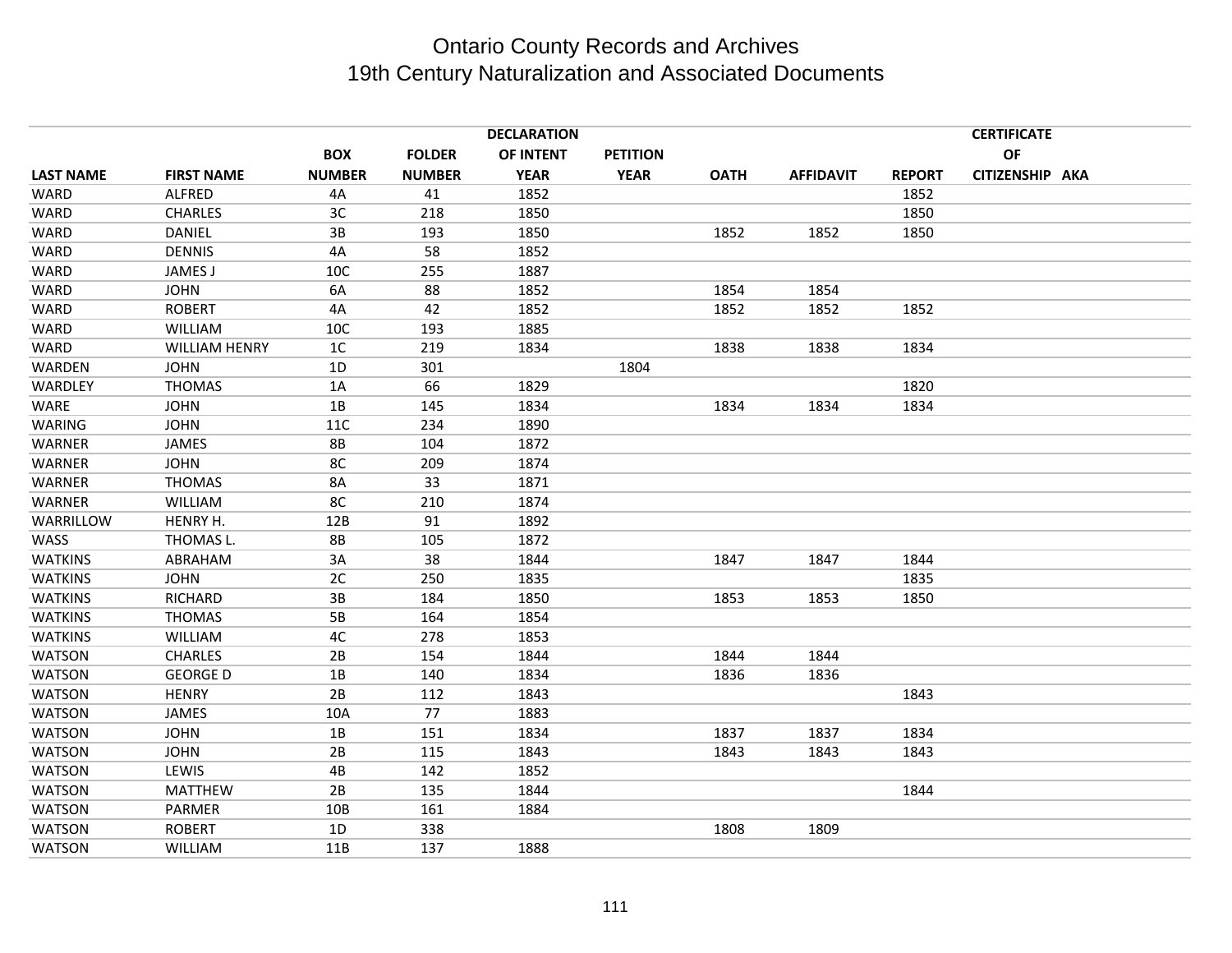|                  |                    | <b>DECLARATION</b> |               |             |                 |             |                  | <b>CERTIFICATE</b> |                 |  |  |
|------------------|--------------------|--------------------|---------------|-------------|-----------------|-------------|------------------|--------------------|-----------------|--|--|
|                  |                    | <b>BOX</b>         | <b>FOLDER</b> | OF INTENT   | <b>PETITION</b> |             |                  |                    | OF              |  |  |
| <b>LAST NAME</b> | <b>FIRST NAME</b>  | <b>NUMBER</b>      | <b>NUMBER</b> | <b>YEAR</b> | <b>YEAR</b>     | <b>OATH</b> | <b>AFFIDAVIT</b> | <b>REPORT</b>      | CITIZENSHIP AKA |  |  |
| WATSON           | <b>WILLIAM</b>     | <b>8B</b>          | 106           | 1872        |                 |             |                  |                    |                 |  |  |
| <b>WATT</b>      | JAMES C.           | 12B                | 92            | 1892        |                 |             |                  |                    |                 |  |  |
| <b>WAY</b>       | WILLIAM            | 13C                | 169           | 1891        | 1900            |             | 1900             |                    |                 |  |  |
| WAYLAND          | <b>THOMAS</b>      | 3A                 | 39            | 1844        |                 | 1847        | 1847             | 1844               |                 |  |  |
| WEBB             | <b>THOMAS</b>      | 2B                 | 144           | 1842        |                 | 1844        | 1844             | 1842               |                 |  |  |
| <b>WEBB</b>      | WILLIAM            | 10A                | 11            | 1881        |                 |             |                  |                    |                 |  |  |
| WEBER            | FRED               | 11B                | 138           | 1888        |                 |             |                  |                    |                 |  |  |
| <b>WEBSTER</b>   | <b>ISAAC</b>       | 4B                 | 139           |             |                 | 1852        | 1852             |                    |                 |  |  |
| <b>WEBSTER</b>   | SAMUEL             | 3A                 | 104           | 1846        |                 | 1848        | 1848             | 1846               |                 |  |  |
| WEDDLE           | <b>THOMAS</b>      | 1B                 | 163           | 1835        |                 |             |                  | 1835               |                 |  |  |
| WEDGREN          | <b>JOSEPH</b>      | <b>9A</b>          | 115           | 1876        |                 |             |                  |                    |                 |  |  |
| WEHELAN          | FRED               | <b>9A</b>          | 116           | 1876        |                 |             |                  |                    |                 |  |  |
| <b>WEIR</b>      | <b>JOSEPH BELL</b> | 11C                | 284           | 1891        |                 |             |                  |                    |                 |  |  |
| <b>WEIR</b>      | <b>ROBERT</b>      | 11B                | 139           | 1888        |                 |             |                  |                    |                 |  |  |
| <b>WEISBROT</b>  | <b>WILLIAM</b>     | <b>9A</b>          | 117           | 1876        |                 |             |                  |                    |                 |  |  |
| WEISENBECK       | <b>HENRY</b>       | 7C                 | 287           | 1869        |                 |             |                  |                    |                 |  |  |
| WEISENBERGER     | <b>ALBERT</b>      | 11C                | 235           | 1890        |                 |             |                  |                    |                 |  |  |
| WEISENBERGER     | <b>FRED</b>        | 13C                | 192           |             | 1900            |             | 1900             |                    |                 |  |  |
| WELBOURN         | MARMADUKE          | 3A                 | 20            | 1847        |                 |             |                  | 1847               |                 |  |  |
| WELCH            | EDWARD             | 6C                 | 272           | 1859        |                 |             |                  |                    |                 |  |  |
| <b>WELCH</b>     | <b>JOHN</b>        | 10B                | 162           | 1884        |                 |             |                  |                    |                 |  |  |
| WELCH            | <b>MICHAEL</b>     | 10B                | 163           | 1884        |                 |             |                  |                    |                 |  |  |
| WELCH            | <b>PATRICK</b>     | <b>9B</b>          | 208           | 1879        |                 |             |                  |                    |                 |  |  |
| WELCH            | <b>STEPHEN</b>     | 1E                 | 394           |             |                 | 1810        | 1810             |                    |                 |  |  |
| WELCH            | <b>THOMAS</b>      | 2C                 | 297           | 1844        |                 | 1846        | 1846             | 1844               |                 |  |  |
| WELD             | <b>JOHN</b>        | 7C                 | 361           | 1870        |                 |             |                  |                    |                 |  |  |
| WELFARE          | <b>THOMAS</b>      | 6B                 | 194           | 1856        |                 |             |                  |                    |                 |  |  |
| WELLFARE         | <b>GEORGE</b>      | 2A                 | 84            | 1838        |                 | 1843        | 1843             | 1838               |                 |  |  |
| WELSH            | JAMES              | <b>7A</b>          | 83            |             |                 |             | 1866             |                    |                 |  |  |
| WELSH            | <b>JOHN</b>        | 7C                 | 252           |             |                 |             | 1868             |                    |                 |  |  |
| WELSH            | <b>JOHN</b>        | <b>9B</b>          | 142           | 1877        |                 |             |                  |                    |                 |  |  |
| WELSH            | <b>MICHAEL</b>     | 3B                 | 172           | 1946        |                 | 1849        | 1849             | 1846               |                 |  |  |
| WELSH            | <b>PATRICK</b>     | 11B                | 141           | 1888        |                 |             |                  |                    |                 |  |  |
| <b>WEMETT</b>    | <b>JOSEPH</b>      | 1B                 | 183           | 1836        |                 | 1839        | 1839             | 1836               |                 |  |  |
| WENZ             | <b>JACOB</b>       | 13C                | 170           |             | 1900            |             | 1900             |                    |                 |  |  |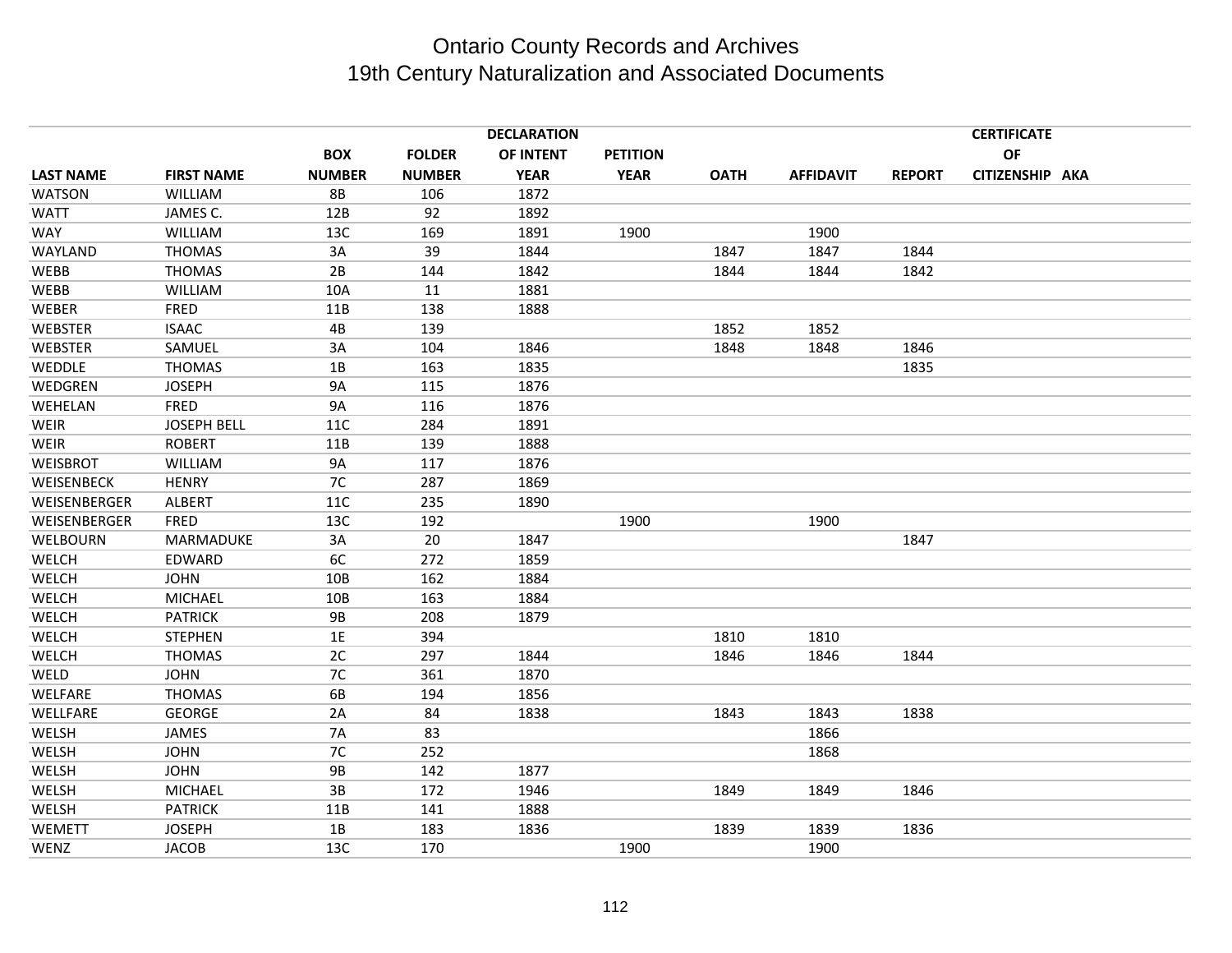|                  |                   |               |               | <b>DECLARATION</b> |                 |             |                  |               | <b>CERTIFICATE</b> |  |
|------------------|-------------------|---------------|---------------|--------------------|-----------------|-------------|------------------|---------------|--------------------|--|
|                  |                   | <b>BOX</b>    | <b>FOLDER</b> | OF INTENT          | <b>PETITION</b> |             |                  |               | OF                 |  |
| <b>LAST NAME</b> | <b>FIRST NAME</b> | <b>NUMBER</b> | <b>NUMBER</b> | <b>YEAR</b>        | <b>YEAR</b>     | <b>OATH</b> | <b>AFFIDAVIT</b> | <b>REPORT</b> | CITIZENSHIP AKA    |  |
| WERDER           | <b>JOHN</b>       | 10C           | 226           | 1886               |                 |             |                  |               |                    |  |
| WERDER           | <b>JOHN JR</b>    | 10C           | 227           | 1886               |                 |             |                  |               |                    |  |
| WERRALLO         | <b>FRANCIS J</b>  | 1A            | 28            |                    |                 |             | 1811             |               |                    |  |
| <b>WEST</b>      | JAMES             | 5A            | 32            | 1854               |                 |             |                  |               |                    |  |
| <b>WEST</b>      | <b>JOHN</b>       | <b>11C</b>    | 236           | 1890               |                 |             |                  |               |                    |  |
| WETHERBY         | <b>JOHN</b>       | 1B            | 168           | 1833               |                 | 1835        | 1835             | 1833          |                    |  |
| WETHERELL        | <b>JOHN</b>       | 5A            | 57            | 1851               |                 | 1854        | 1854             |               |                    |  |
| WHALEN           | ANDREW            | 6B            | 175           | 1855               |                 |             |                  |               |                    |  |
| WHALEN           | <b>BRIDGET</b>    | <b>9A</b>     | 118           | 1876               |                 |             |                  |               |                    |  |
| WHALEN           | DANIEL            | <b>9A</b>     | 119           | 1876               |                 |             |                  |               |                    |  |
| WHALEN           | EDMOND            | 2C            | 287           | 1846               |                 |             |                  | 1846          |                    |  |
| WHALEN           | JAMES             | 3C            | 299           | 1851               |                 |             |                  |               |                    |  |
| WHALEN           | <b>JOHN</b>       | <b>7A</b>     | 84            |                    |                 |             | 1866             |               |                    |  |
| WHALEN           | MICHAEL           | 8C            | 211           | 1874               |                 |             |                  |               |                    |  |
| WHALEN           | <b>PATRICK</b>    | <b>9B</b>     | 164           | 1878               |                 |             |                  |               |                    |  |
| <b>WHALON</b>    | <b>MICHAEL</b>    | 3A            | 56            | 1848               |                 |             |                  |               |                    |  |
| <b>WHALON</b>    | <b>MICHAEL</b>    | 3C            | 199           | 1848               |                 | 1850        | 1850             | 1848          |                    |  |
| WHEATLEY         | RICHARD           | 4B            | 191           | 1852               |                 |             |                  |               |                    |  |
| WHEELAHAN        | <b>JOHN</b>       | 5A            | 59            | 1851               |                 | 1854        | 1854             |               |                    |  |
| WHEELER          | <b>JACOB</b>      | 6B            | 176           | 1855               |                 | 1855        | 1855             |               |                    |  |
| WHELAN           | <b>DENNIS</b>     | 4A            | 91            | 1852               |                 |             |                  |               |                    |  |
| <b>WHITE</b>     | <b>CHARLES</b>    | 2B            | 121           | 1843               |                 |             |                  | 1843          |                    |  |
| <b>WHITE</b>     | <b>EUPHEMIA</b>   | 6C            | 306           | 1864               |                 |             |                  |               |                    |  |
| <b>WHITE</b>     | <b>GEORGE</b>     | 1C            | 261           | 1837               |                 | 1840        | 1840             | 1837          |                    |  |
| <b>WHITE</b>     | <b>JOHN</b>       | 1C            | 267           | 1837               |                 | 1840        | 1840             | 1837          |                    |  |
| <b>WHITE</b>     | <b>JOHN</b>       | 2C            | 237           | 1844               |                 |             |                  | 1844          |                    |  |
| <b>WHITE</b>     | <b>JOHN</b>       | 3A            | 26            | 1845               |                 | 1847        | 1847             | 1845          |                    |  |
| <b>WHITE</b>     | <b>JOHN JR</b>    | $1\textrm{C}$ | 268           | 1837               |                 | 1840        | 1840             | 1837          |                    |  |
| <b>WHITE</b>     | <b>JOHN M</b>     | 9C            | 344           | 1880               |                 |             |                  |               |                    |  |
| <b>WHITE</b>     | <b>MARTIN</b>     | 2B            | 206           | 1842               |                 | 1844        | 1844             | 1842          |                    |  |
| <b>WHITE</b>     | <b>PATRICK</b>    | 5A            | 58            | 1844               |                 | 1854        | 1854             | 1844          |                    |  |
| <b>WHITE</b>     | <b>PATRICK</b>    | <b>9A</b>     | 120           | 1876               |                 |             |                  |               |                    |  |
| <b>WHITE</b>     | SIDNEY            | <b>9A</b>     | 121           | 1876               |                 |             |                  |               |                    |  |
| <b>WHITE</b>     | <b>THOMAS</b>     | 10A           | 54            | 1882               |                 |             |                  |               |                    |  |
| WHITE            | WILLIAM           | 7C            | 253           |                    |                 |             | 1868             |               |                    |  |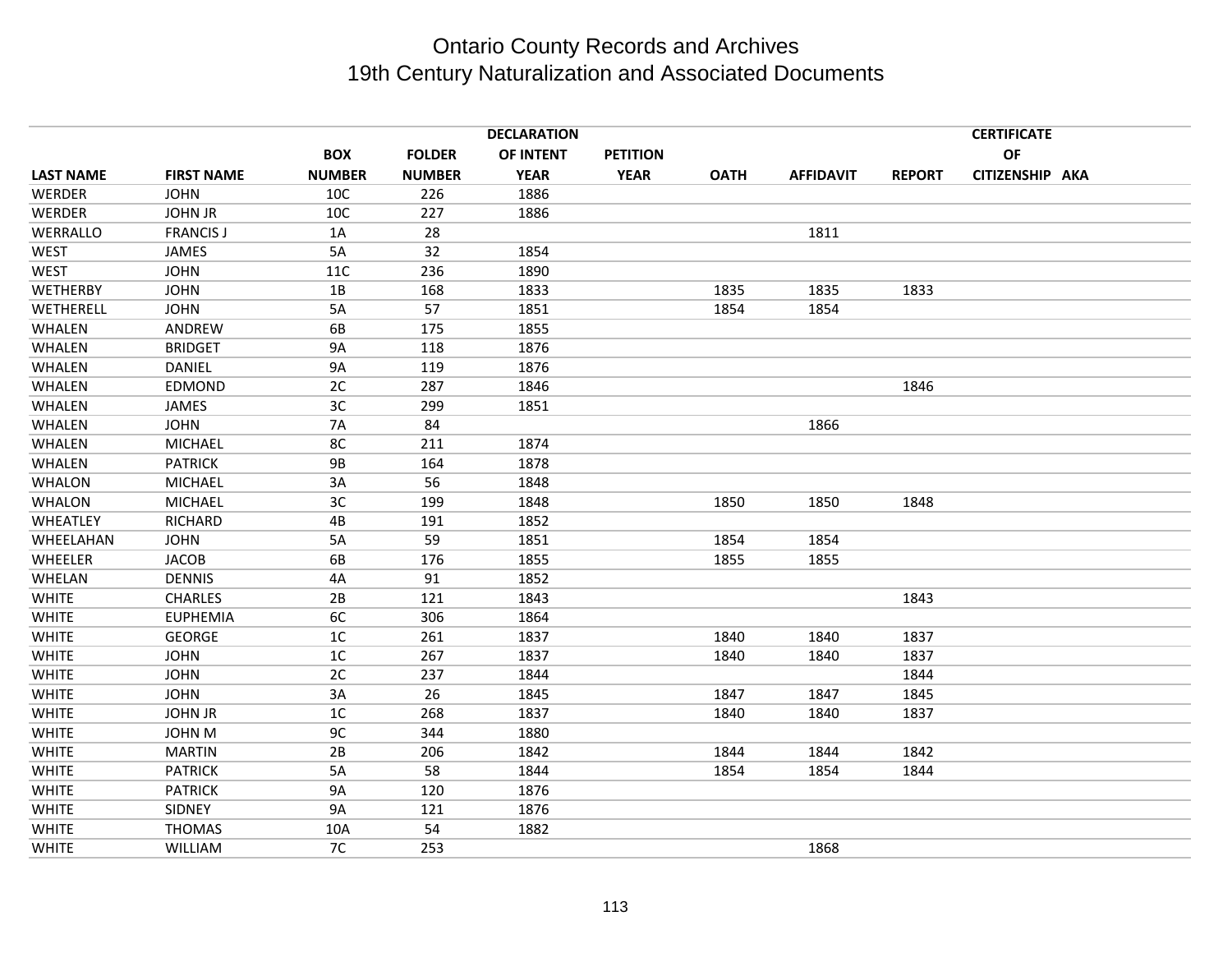|                  |                   |                |               | <b>DECLARATION</b> |                 |             |                  |               | <b>CERTIFICATE</b> |  |
|------------------|-------------------|----------------|---------------|--------------------|-----------------|-------------|------------------|---------------|--------------------|--|
|                  |                   | <b>BOX</b>     | <b>FOLDER</b> | OF INTENT          | <b>PETITION</b> |             |                  |               | <b>OF</b>          |  |
| <b>LAST NAME</b> | <b>FIRST NAME</b> | <b>NUMBER</b>  | <b>NUMBER</b> | <b>YEAR</b>        | <b>YEAR</b>     | <b>OATH</b> | <b>AFFIDAVIT</b> | <b>REPORT</b> | CITIZENSHIP AKA    |  |
| WHITEHEAD        | <b>JOHNE</b>      | 5A             | 66            | 1854               |                 |             |                  |               |                    |  |
| <b>WHITMORE</b>  | <b>CHARLES</b>    | 5A             | 39            | 1854               |                 |             |                  |               |                    |  |
| WHITTAKER        | <b>GEORGE</b>     | 8C             | 256           |                    |                 |             | 1875             |               |                    |  |
| WHITTAKER        | <b>JOHN</b>       | 9C             | 345           |                    |                 |             | 1880             |               |                    |  |
| WHITWELL         | <b>JAMES</b>      | 6B             | 177           | 1855               |                 | 1855        | 1855             |               |                    |  |
| WHITWELL         | <b>JOHN</b>       | 2C             | 290           | 1844               |                 | 1846        | 1846             | 1844          |                    |  |
| WHORRALL         | JAMES             | 4B             | 220           | 1852               |                 |             |                  |               |                    |  |
| <b>WICKS</b>     | <b>JAMES</b>      | 11B            | 142           | 1888               |                 |             |                  |               |                    |  |
| <b>WIDMAN</b>    | <b>ALIOS</b>      | 3C             | 212           | 1850               |                 |             |                  | 1850          |                    |  |
| <b>WIDMAN</b>    | <b>JOHN</b>       | 4C             | 245           | 1853               |                 |             |                  |               |                    |  |
| <b>WIDMER</b>    | <b>JACOB</b>      | 10C            | 228           | 1886               |                 |             |                  |               |                    |  |
| <b>WIDMER</b>    | <b>JOHN F</b>     | <b>8B</b>      | 107           | 1872               |                 |             |                  |               |                    |  |
| WIEGERT          | CHRIST.           | 11C            | 285           | 1891               |                 |             |                  |               |                    |  |
| <b>WIENERS</b>   | <b>FRANK</b>      | 12B            | 93            | 1892               |                 |             |                  |               |                    |  |
| <b>WIGGINS</b>   | <b>THOMAS</b>     | 9C             | 346           | 1880               |                 |             |                  |               |                    |  |
| WIGGLESWORTH     | <b>JOHN</b>       | 2A             | 95            | 1838               |                 | 1843        | 1843             | 1838          |                    |  |
| <b>WIGHT</b>     | <b>HUGH</b>       | 1 <sup>C</sup> | 295           | 1840               |                 | 1840        | 1840             | 1840          |                    |  |
| WIGLEY           | <b>JOHN</b>       | 8C             | 212           |                    |                 |             | 212              |               |                    |  |
| <b>WILCOX</b>    | ALFRED            | 13A            | 36            | 1894               | 1897            |             | 1897             |               |                    |  |
| <b>WILCOX</b>    | JAMES             | 4A             | 78            | 1852               |                 | 1852        |                  |               |                    |  |
| <b>WILD</b>      | <b>THOMAS</b>     | 1A             | 30            | 1810               |                 | 1814        |                  |               |                    |  |
| <b>WILDE</b>     | WILLIAM           | 11B            | 178           | 1889               |                 |             |                  |               |                    |  |
| <b>WILDS</b>     | <b>THOMAS</b>     | 1A             | 72            |                    |                 |             | 1815             |               |                    |  |
| <b>WILES</b>     | WILLIAM           | 1E             | 433           | 1812               |                 |             |                  |               |                    |  |
| <b>WILKENS</b>   | <b>GUSTAVUS C</b> | 8C             | 213           | 1874               |                 |             |                  |               |                    |  |
| <b>WILKES</b>    | ZACHARIAS         | 3B             | 158           | 1949               |                 |             |                  | 1949          |                    |  |
| <b>WILKINS</b>   | <b>JASPER</b>     | 10A            | 55            | 1882               |                 |             |                  |               |                    |  |
| <b>WILKINS</b>   | JOSEPH T.         | 13A            | 56            | 1896               | 1898            |             | 1898             |               |                    |  |
| <b>WILKINSON</b> | EDWARD            | 2B             | 203           | 1834               |                 | 1844        | 1844             | 1834          |                    |  |
| <b>WILKINSON</b> | <b>ISAAC</b>      | 8C             | 214           | 1874               |                 |             |                  |               |                    |  |
| WILLARD          | <b>THOMAS</b>     | 7C             | 288           | 1869               |                 |             |                  |               |                    |  |
| <b>WILLER</b>    | EUGENE G.         | 13C            | 217           |                    | 1902            |             | 1902             |               |                    |  |
| <b>WILLIAMS</b>  | <b>JAMES</b>      | 3A             | 59            | 1839               |                 | 1848        | 1848             |               |                    |  |
| <b>WILLIAMS</b>  | JOHN F.           | 11C            | 237           | 1890               |                 |             |                  |               |                    |  |
| <b>WILLIAMS</b>  | SAMUEL            | 9C             | 347           | 1880               |                 |             |                  |               |                    |  |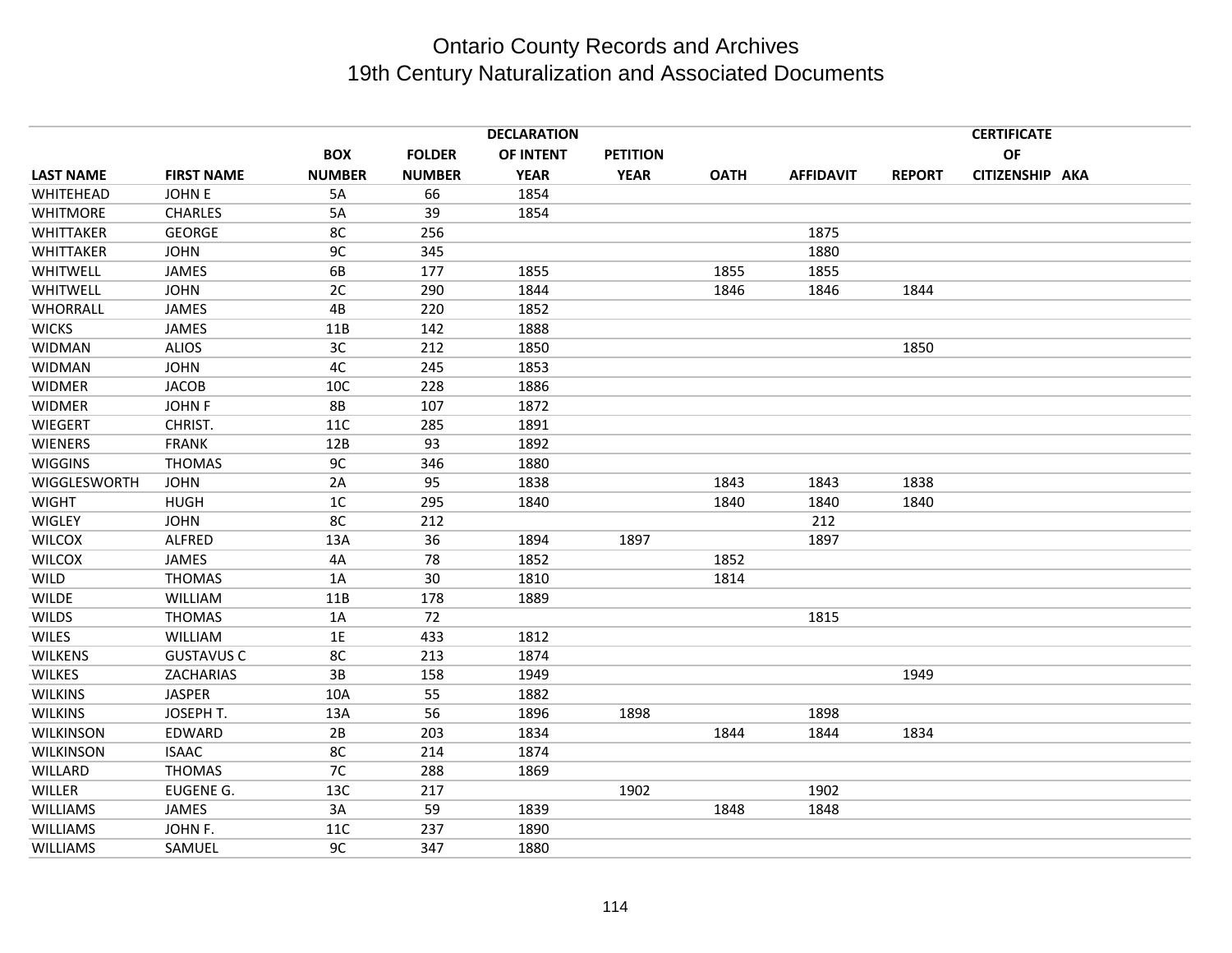|                  |                   |                |               | <b>DECLARATION</b> |                 |             |                  |               | <b>CERTIFICATE</b> |  |
|------------------|-------------------|----------------|---------------|--------------------|-----------------|-------------|------------------|---------------|--------------------|--|
|                  |                   | <b>BOX</b>     | <b>FOLDER</b> | OF INTENT          | <b>PETITION</b> |             |                  |               | OF                 |  |
| <b>LAST NAME</b> | <b>FIRST NAME</b> | <b>NUMBER</b>  | <b>NUMBER</b> | <b>YEAR</b>        | <b>YEAR</b>     | <b>OATH</b> | <b>AFFIDAVIT</b> | <b>REPORT</b> | CITIZENSHIP AKA    |  |
| WILLIAMSON       | <b>GEORGE</b>     | <b>7A</b>      | 85            | 1866               |                 |             |                  |               |                    |  |
| WILLIAMSON       | WILLIAM           | 15B            | 105           | 1908               |                 |             |                  |               |                    |  |
| <b>WILLING</b>   | RICHARD           | 8 <sub>C</sub> | 257           | 1874               |                 |             |                  |               |                    |  |
| WILLISON         | <b>MICHAEL N</b>  | $3B$           | 129           | 1944               |                 | 1948        | 1948             | 1844          |                    |  |
| WILLMANN         | <b>FRITZ</b>      | C8B            | 108           | 1872               |                 |             |                  |               |                    |  |
| WILLRAN          | <b>JOSEPH</b>     | 5A             | 13            | 1853               |                 |             |                  |               |                    |  |
| <b>WILLSON</b>   | <b>CHARLES</b>    | 5A             | 72            | 1854               |                 |             |                  |               |                    |  |
| <b>WILLSON</b>   | <b>ROBERT</b>     | 2B             | 181           | 1840               |                 | 1844        | 1844             | 1840          |                    |  |
| <b>WILSON</b>    | Α.                | 1E             | 377           |                    |                 | 1811        |                  |               |                    |  |
| <b>WILSON</b>    | ALEXANDER         | 1D             | 317           |                    | 1805            | 1807        | 1805             |               |                    |  |
| <b>WILSON</b>    | ALEXANDER         | 1E             |               |                    |                 |             |                  |               |                    |  |
| <b>WILSON</b>    | <b>DAVID</b>      | 12B            | 141           | 1894               |                 |             |                  |               |                    |  |
| <b>WILSON</b>    | EDWARD            | <b>7A</b>      | 86            | 1866               |                 |             |                  |               |                    |  |
| <b>WILSON</b>    | <b>JOHN</b>       | 1E             | 436           | 1815               |                 |             |                  |               |                    |  |
| <b>WILSON</b>    | <b>JOHN</b>       | 2A             | 49            | 1842               |                 | 1842        |                  | 1842          |                    |  |
| <b>WILSON</b>    | <b>JOHN</b>       | 6B             | 199           | 1857               |                 |             |                  |               |                    |  |
| <b>WILSON</b>    | <b>JOHN</b>       | 8C             | 215           | 1874               |                 |             |                  |               |                    |  |
| <b>WILSON</b>    | <b>THOMAS</b>     | 12B            | 143           |                    | 1896            |             | 1896             |               |                    |  |
| <b>WILSON</b>    | <b>THOMAS</b>     | 1A             | 42            | 1816               | 1816            | 1816        | 1816             |               |                    |  |
| <b>WILSON</b>    | WILLIAM           | 10A            | 12            | 1881               |                 |             |                  |               |                    |  |
| <b>WILSON</b>    | <b>WILLIAM</b>    | 5A             | 46            | 1854               |                 |             |                  |               |                    |  |
| <b>WILSON</b>    | WILLIAM G.        | 14C            | 215           | 1905               |                 |             |                  |               |                    |  |
| <b>WILSON</b>    | ZACHARIAH         | 1D             | 352           | 1810               |                 |             |                  |               |                    |  |
| <b>WINCHCOMB</b> | <b>JOHN</b>       | 4B             | 138           | 1849               |                 | 1852        | 1852             | 1852          |                    |  |
| <b>WINDEY</b>    | <b>EMIEL</b>      | 15A            | 56            | 1900               | 1906            |             |                  |               |                    |  |
| <b>WINDLE</b>    | <b>JOHN</b>       | <b>9A</b>      | 122           | 1876               |                 |             |                  |               |                    |  |
| <b>WINTER</b>    | <b>ERNEST</b>     | 11B            | 179           | 1889               |                 |             |                  |               |                    |  |
| <b>WINTER</b>    | <b>GEORGE</b>     | 8A             | 109           |                    |                 |             | 1872             |               |                    |  |
| <b>WINTERS</b>   | OTTO W.           | 11B            | 143           | 1888               |                 |             |                  |               |                    |  |
| <b>WIRE</b>      | JAMES G           | 6A             | 89            | 1854               |                 |             |                  |               |                    |  |
| <b>WISE</b>      | <b>JOHN</b>       | 8A             | 34            | 1871               |                 |             |                  |               |                    |  |
| <b>WISE</b>      | WENDALL           | 3B             | 126           | 1848               |                 | 1848        | 1848             | 1848          |                    |  |
| <b>WISLER</b>    | <b>ELIZABETH</b>  | <b>8B</b>      | 148           | 1873               |                 |             |                  |               |                    |  |
| <b>WITTWER</b>   | <b>GOTTFRIED</b>  | 13C            | 218           | 1897               | 1902            |             | 1902             |               |                    |  |
| WOHLSCHLAGEL     | <b>FRITZ</b>      | <b>8B</b>      | 149           | 1873               |                 |             |                  |               |                    |  |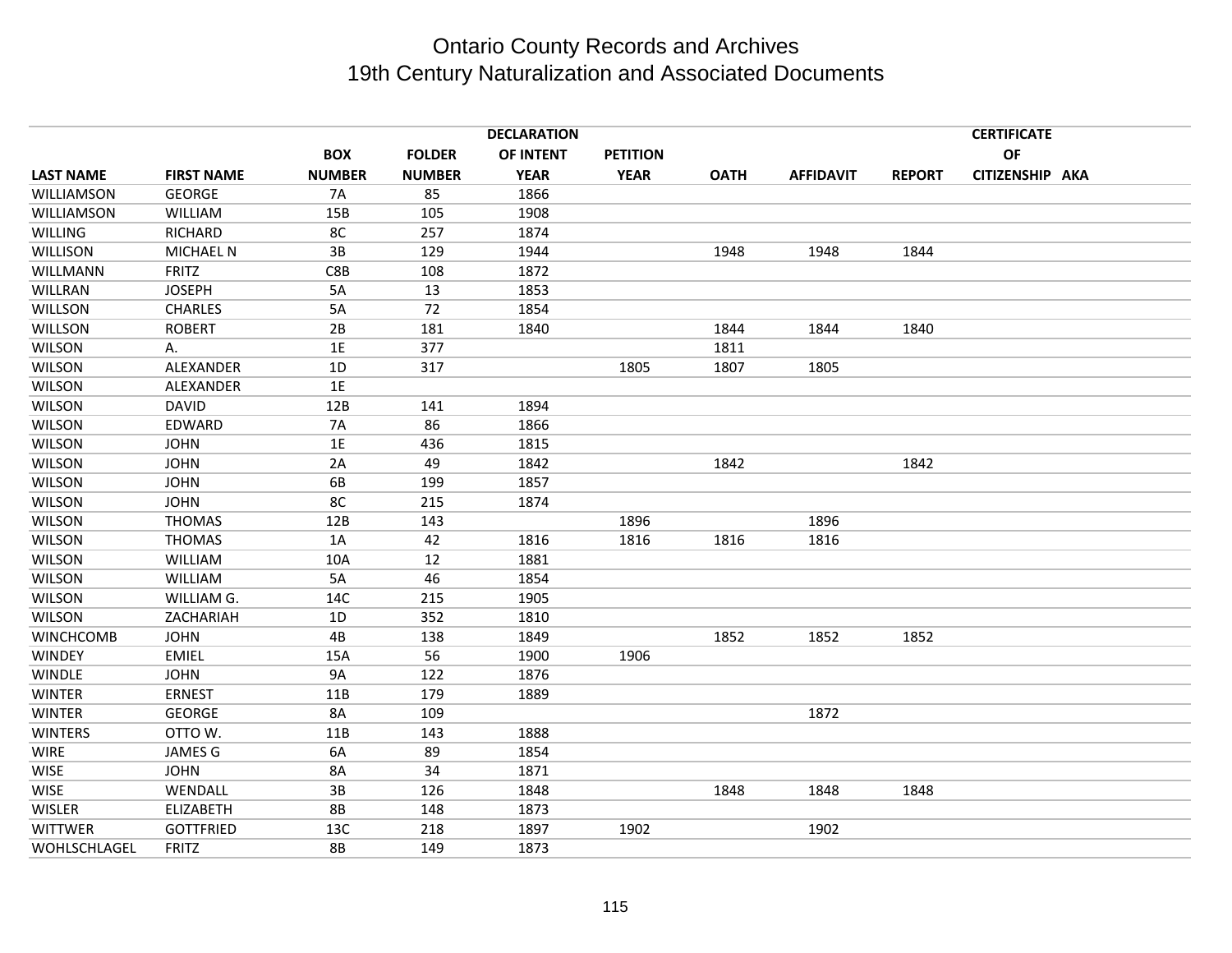|                    |                       |               |               | <b>DECLARATION</b> |                 |             |                  |               | <b>CERTIFICATE</b> |  |
|--------------------|-----------------------|---------------|---------------|--------------------|-----------------|-------------|------------------|---------------|--------------------|--|
|                    |                       | <b>BOX</b>    | <b>FOLDER</b> | OF INTENT          | <b>PETITION</b> |             |                  |               | <b>OF</b>          |  |
| <b>LAST NAME</b>   | <b>FIRST NAME</b>     | <b>NUMBER</b> | <b>NUMBER</b> | <b>YEAR</b>        | <b>YEAR</b>     | <b>OATH</b> | <b>AFFIDAVIT</b> | <b>REPORT</b> | CITIZENSHIP AKA    |  |
| WOHLSCHLEGEL       | <b>LEOPOLD</b>        | 11B           | 180           | 1889               |                 |             |                  |               |                    |  |
| <b>WOLF</b>        | <b>JOHN</b>           | 7C            | 289           | 1869               |                 |             |                  |               |                    |  |
| <b>WOLF</b>        | <b>JOSEPH</b>         | 5B            | 165           | 1854               |                 |             |                  |               |                    |  |
| <b>WOLFRUM</b>     | <b>ADOLPH</b>         | 3B            | 194           | 1850               |                 |             |                  | 1850          |                    |  |
| <b>WOOD</b>        | <b>GEORGE</b>         | $1D$          | 325           |                    | 1807            | 1807        |                  |               |                    |  |
| <b>WOOD</b>        | <b>JOHN</b>           | 1D            | 324           |                    | 1807            | 1807        |                  |               |                    |  |
| <b>WOOD</b>        | <b>RALPH TUNSTALL</b> | 1D            | 306           |                    |                 | 1805        |                  |               |                    |  |
| <b>WOOD</b>        | <b>THEODORE</b>       | 10B           | 164           | 1884               |                 |             |                  |               |                    |  |
| <b>WOODSIDE</b>    | JAMES                 | 11B           | 144           | 1888               |                 |             |                  |               |                    |  |
| <b>WOOLSTON</b>    | <b>GEORGE</b>         | <b>7B</b>     | 141           | 1867               |                 |             |                  |               |                    |  |
| <b>WOOLSTON</b>    | <b>WILLIAM</b>        | 4B            | 155           | 1852               |                 | 1854        | 1854             |               |                    |  |
| <b>WORDON</b>      | ALEXANDER             | 1E            | 422           |                    |                 | 1815        |                  |               |                    |  |
| <b>WORRALLO</b>    | <b>CHARLES WM</b>     | 1D            | 308           |                    | 1805            | 1805        |                  |               |                    |  |
| <b>WORRALLO</b>    | <b>FRANCIS JAMES</b>  | 1D            | 375           |                    |                 | 1811        | 1811             |               |                    |  |
| <b>WORTHINGTON</b> | <b>MATTHEW</b>        | <b>9A</b>     | 123           | 1876               |                 |             |                  |               |                    |  |
| <b>WRAIN</b>       | <b>WILLIAM</b>        | 1D            | 318           |                    | 1805            |             | 1805             |               |                    |  |
| WRENN              | <b>WILLIAM</b>        | 2A            | 13            | 1838               |                 | 1840        | 1840             | 1838          |                    |  |
| <b>WRIDE</b>       | <b>JOHN</b>           | 2A            | 45            | 1842               |                 | 1842        | 1842             |               |                    |  |
| <b>WRIGHT</b>      | <b>DAVID</b>          | <b>7A</b>     | 87            | 1866               |                 |             |                  |               |                    |  |
| <b>WRIGHT</b>      | <b>HENRY</b>          | 12B           | 94            | 1892               |                 |             |                  |               |                    |  |
| <b>WRIGHT</b>      | <b>ROBERT</b>         | 10C           | 229           | 1886               |                 |             |                  |               |                    |  |
| WULLSCHLEGEL       | <b>JOHN</b>           | 4C            | 312           | 1853               |                 |             |                  |               |                    |  |
| <b>WUNDERLICH</b>  | <b>FRANK</b>          | 10C           | 256           | 1887               |                 |             |                  |               |                    |  |
| <b>WURZ</b>        | <b>FREDERICK</b>      | 4C            | 314           | 1853               |                 |             |                  |               |                    |  |
| WYAND              | ANDREW                | 2B            | 119           | 1840               |                 | 1843        | 1843             | 1840          |                    |  |
| <b>WYATT</b>       | <b>HENRY</b>          | 6C            | 273           | 1860               |                 |             |                  |               |                    |  |
| <b>WYATT</b>       | JAMES                 | <b>8A</b>     | 35            |                    |                 |             | 1871             |               |                    |  |
| <b>WYDLING</b>     | OTTO A.               | 13C           | 171           | 1896               | 1899            |             | 1899             |               |                    |  |
| YAGER              | CHARLEY               | 9C            | 348           | 1880               |                 |             |                  |               |                    |  |
| YAHN               | <b>AUGUST</b>         | 14C           | 148           | 1900               | 1904            |             |                  |               |                    |  |
| YATES              | <b>RICHARD</b>        | <b>7B</b>     | 142           | 1867               |                 |             |                  |               |                    |  |
| <b>YEOMANS</b>     | <b>CHARLES</b>        | 7C            | 254           | 1856               |                 |             |                  |               |                    |  |
| <b>YORBIN</b>      | <b>MICHAEL</b>        | 4A            | 33            | 1852               |                 |             |                  |               |                    |  |
| <b>YORBIN</b>      | <b>MICHAEL</b>        | 4A            | 33            | 1852               |                 |             |                  |               |                    |  |
| <b>YORKE</b>       | <b>EMANUEL</b>        | 3B            | 111           | 1848               |                 |             |                  | 1848          |                    |  |